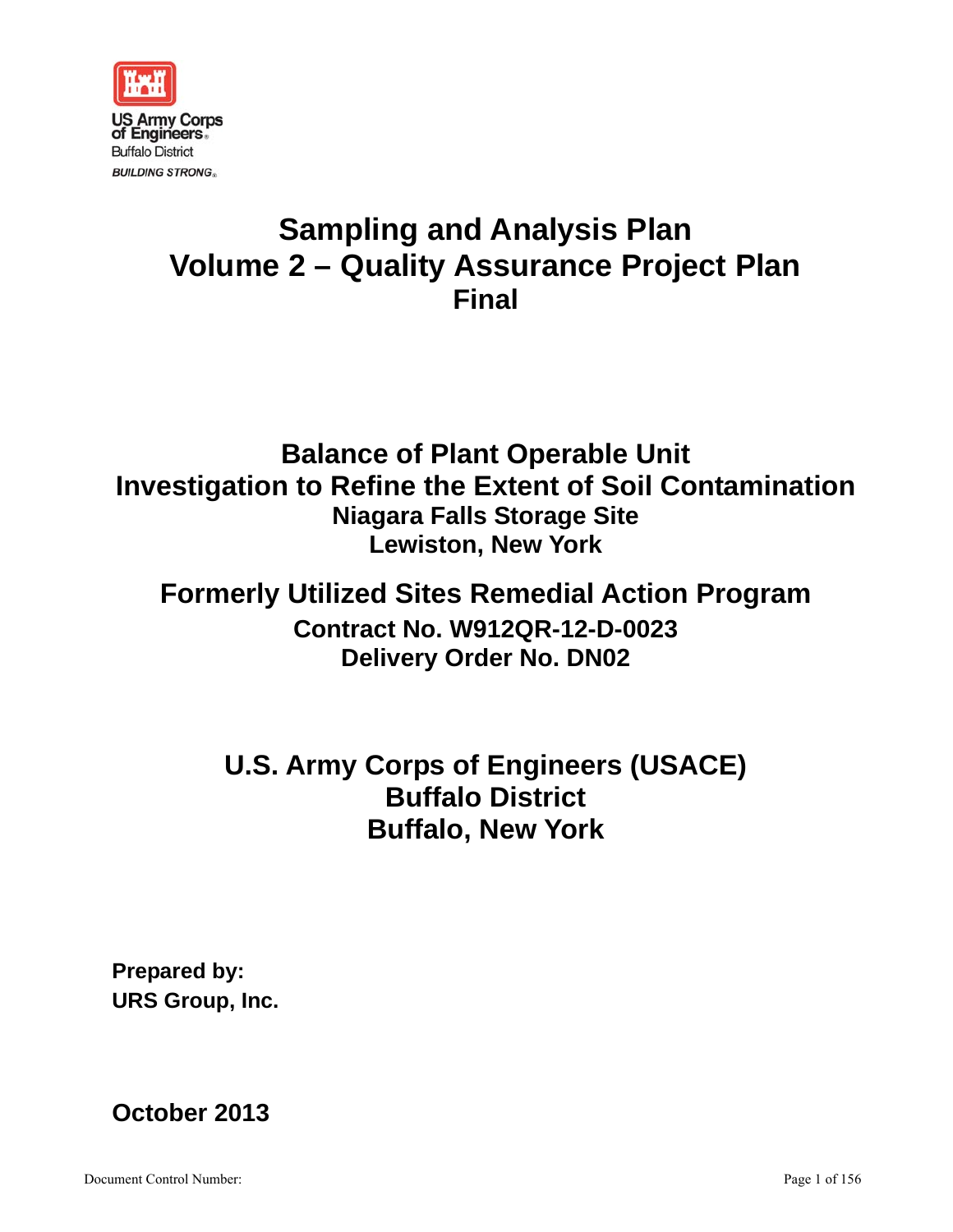This page intentionally left blank.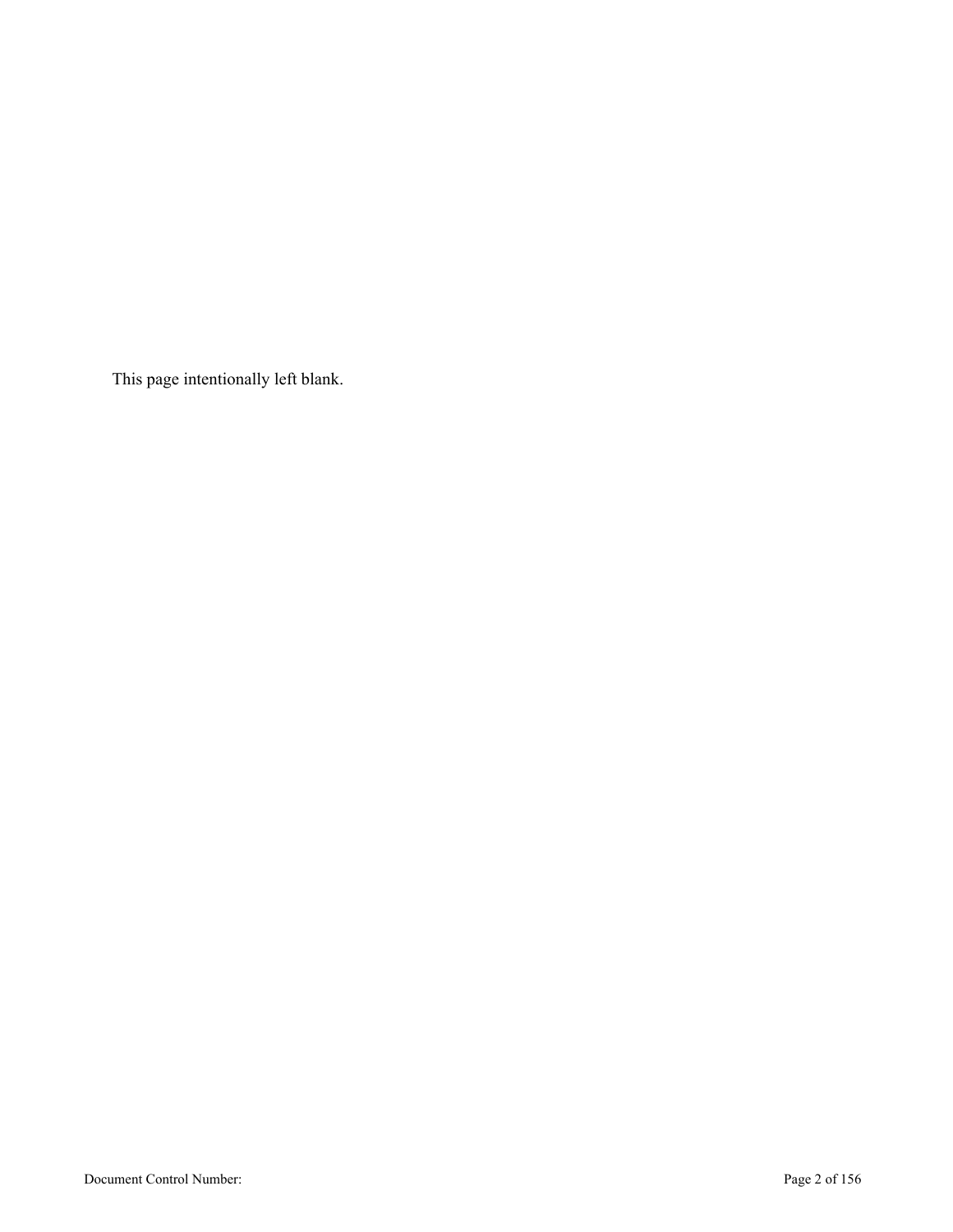# **TABLE OF CONTENTS**

| QAPP Worksheet #1.      |                                                                       |  |
|-------------------------|-----------------------------------------------------------------------|--|
| QAPP Worksheet #2.      |                                                                       |  |
| QAPP Worksheet #3.      |                                                                       |  |
| QAPP Worksheet #4.      |                                                                       |  |
| QAPP Worksheet #5.      |                                                                       |  |
| QAPP Worksheet #6.      |                                                                       |  |
| QAPP Worksheet #7.      |                                                                       |  |
| QAPP Worksheet #8.      |                                                                       |  |
| QAPP Worksheet #9.      |                                                                       |  |
| QAPP Worksheet #10.     |                                                                       |  |
| QAPP Worksheet #11.     |                                                                       |  |
| QAPP Worksheet #12.     |                                                                       |  |
|                         |                                                                       |  |
| QAPP Worksheet #13.     |                                                                       |  |
| QAPP Worksheet #14/16.  |                                                                       |  |
| QAPP Worksheet #15.     |                                                                       |  |
| QAPP Worksheet #17.     |                                                                       |  |
| QAPP Worksheet #18.     |                                                                       |  |
| QAPP Worksheets #19/30. |                                                                       |  |
| QAPP Worksheet #20.     |                                                                       |  |
| QAPP Worksheet #21.     |                                                                       |  |
| QAPP Worksheet #22.     | Field Equipment Calibration, Maintenance, Testing, and Inspection  95 |  |
| QAPP Worksheet #23.     |                                                                       |  |
| QAPP Worksheet #24.     |                                                                       |  |
| QAPP Worksheet #25.     | Analytical Instrument and Equipment Maintenance, Testing, and         |  |
| QAPP Worksheets #26/27. |                                                                       |  |
| QAPP Worksheet #28.     |                                                                       |  |
|                         |                                                                       |  |
| QAPP Worksheet #29.     |                                                                       |  |
|                         |                                                                       |  |
| QAPP Worksheet #34.     |                                                                       |  |
| QAPP Worksheet #35.     |                                                                       |  |
| QAPP Worksheet #36.     |                                                                       |  |
| QAPP Worksheet #37.     |                                                                       |  |
|                         |                                                                       |  |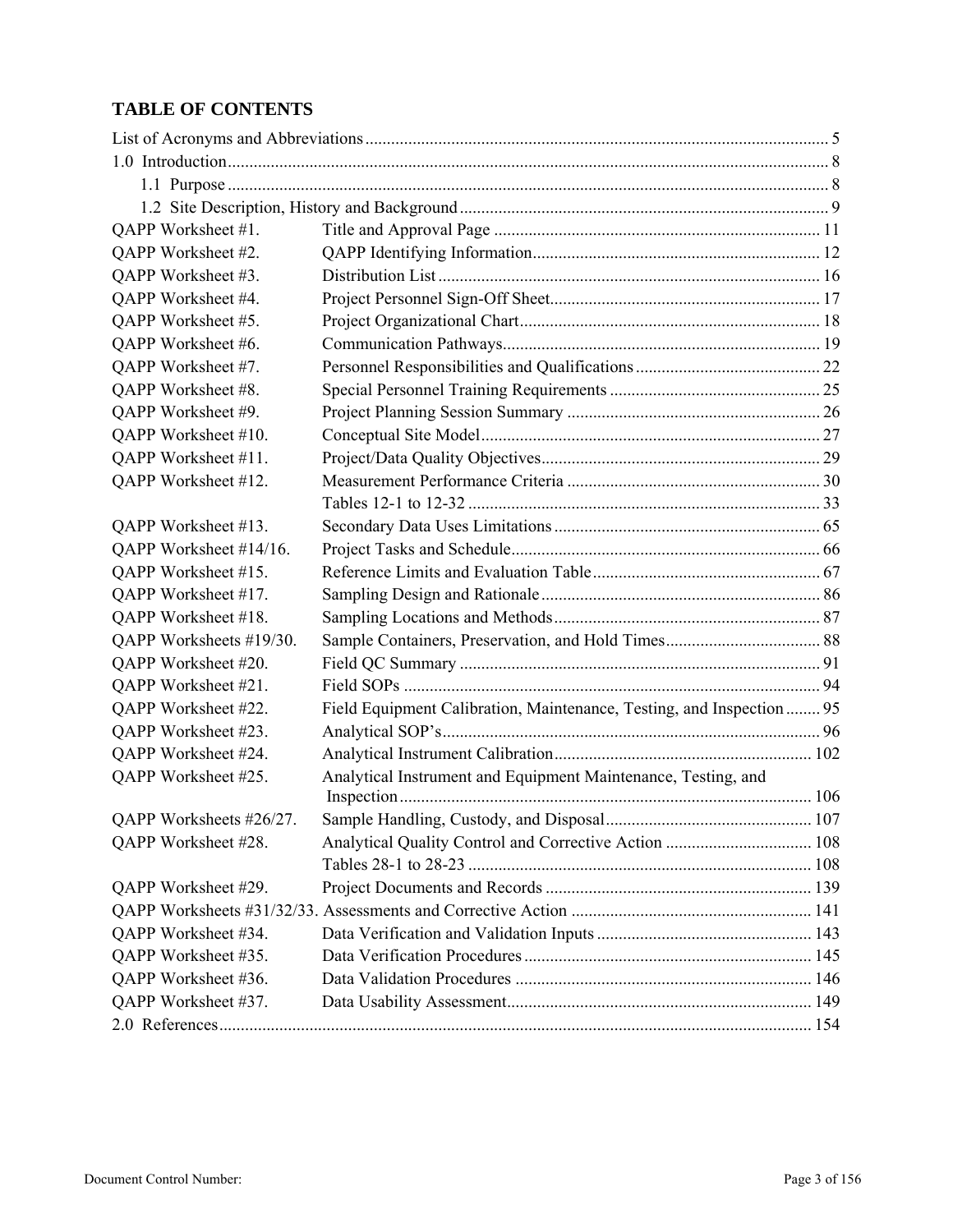### **Attachments**

Attachment A Laboratory SOPs Attachment B USACE Data Validation Checklists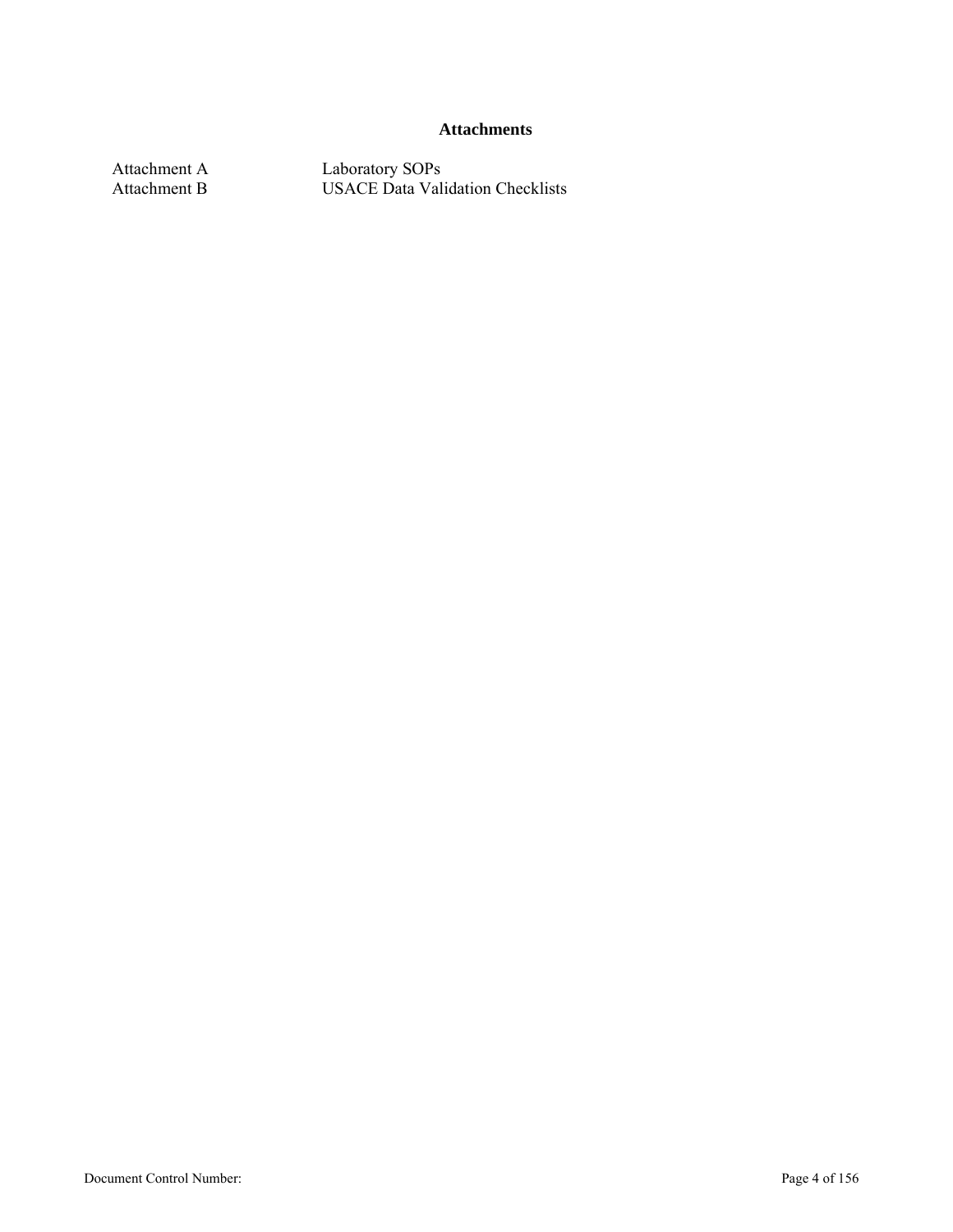#### **List of Acronyms and Abbreviations**

| Ac                     | Actinium                                                              |
|------------------------|-----------------------------------------------------------------------|
| <b>AEC</b>             | Atomic Energy Commission                                              |
| APP                    | <b>Accident Prevention Plan</b>                                       |
| ASTM                   | American Society for Testing Materials                                |
| B                      | Boron                                                                 |
| <b>BOP</b>             | <b>Balance of Plant</b>                                               |
| $\rm ^{\circ}C$        | Degrees Celsius                                                       |
| CA                     | Corrective Action                                                     |
| <b>CERCLA</b>          | Comprehensive Environmental Response, Compensation, and Liability Act |
| <b>CCV</b>             | Continuing Calibration Verification                                   |
| <b>CFR</b>             | Code of Federal Regulations                                           |
| Cl                     | Chloride                                                              |
| CLP                    | <b>Contract Laboratory Program</b>                                    |
| COC                    | Chain-of-Custody                                                      |
| CQC                    | <b>Contractor Quality Control</b>                                     |
| <b>CRDL</b>            | <b>Contract Requires Detection Limit</b>                              |
| $\mathbf{C}\mathbf{s}$ | Cesium                                                                |
| CV                     | <b>Calibration Verification</b>                                       |
| DoD                    | Department of Defense                                                 |
| <b>DOE</b>             | Department of Energy                                                  |
| <b>DNAPL</b>           | Dense Non-Aqueous Phase Liquid                                        |
|                        | Data Quality Indicators                                               |
| <b>DQI</b>             |                                                                       |
| DQO<br><b>ELAP</b>     | Data Quality Objectives                                               |
| EU                     | <b>Environmental Laboratory Accreditation Program</b>                 |
| F                      | <b>Exposure Units</b><br>Fluoride                                     |
|                        |                                                                       |
| FS                     | Feasibility Study                                                     |
| <b>FSP</b>             | Field Sampling Plan                                                   |
| <b>FUSRAP</b>          | Formerly Utilized Site Remedial Action Program                        |
| <b>FWHM</b>            | <b>Full Width Half Mass</b>                                           |
| GC                     | Gas chromatograph                                                     |
| GC/MS                  | Gas Chromatography/Mass Spectroscopy                                  |
| GW                     | Groundwater                                                           |
| <b>HASL</b>            | Health and Safety Laboratory                                          |
| <b>ICAL</b>            | Initial Calibration                                                   |
| ICP                    | <b>Inductively Coupled Plasma</b>                                     |
| <b>ICV</b>             | <b>Initial Calibration Verification</b>                               |
| IDL                    | <b>Instrument Detection Limit</b>                                     |
| <b>IDQTF</b>           | Intergovernmental Data Quality Task Force                             |
| <b>IDW</b>             | <b>Investigation Derived Waste</b>                                    |
| <b>IWCS</b>            | <b>Interim Waste Containment Structure</b>                            |
| K                      | Potassium                                                             |
| keV                    | Kilo-electron Volts                                                   |
| <b>LCL</b>             | Lower Control Limit                                                   |
| <b>LCS</b>             | <b>Laboratory Control Sample</b>                                      |
| <b>LCSD</b>            | <b>Laboratory Control Sample Duplicates</b>                           |
| <b>LFB</b>             | Laboratory Fortified Blank                                            |
| Li                     | Lithium                                                               |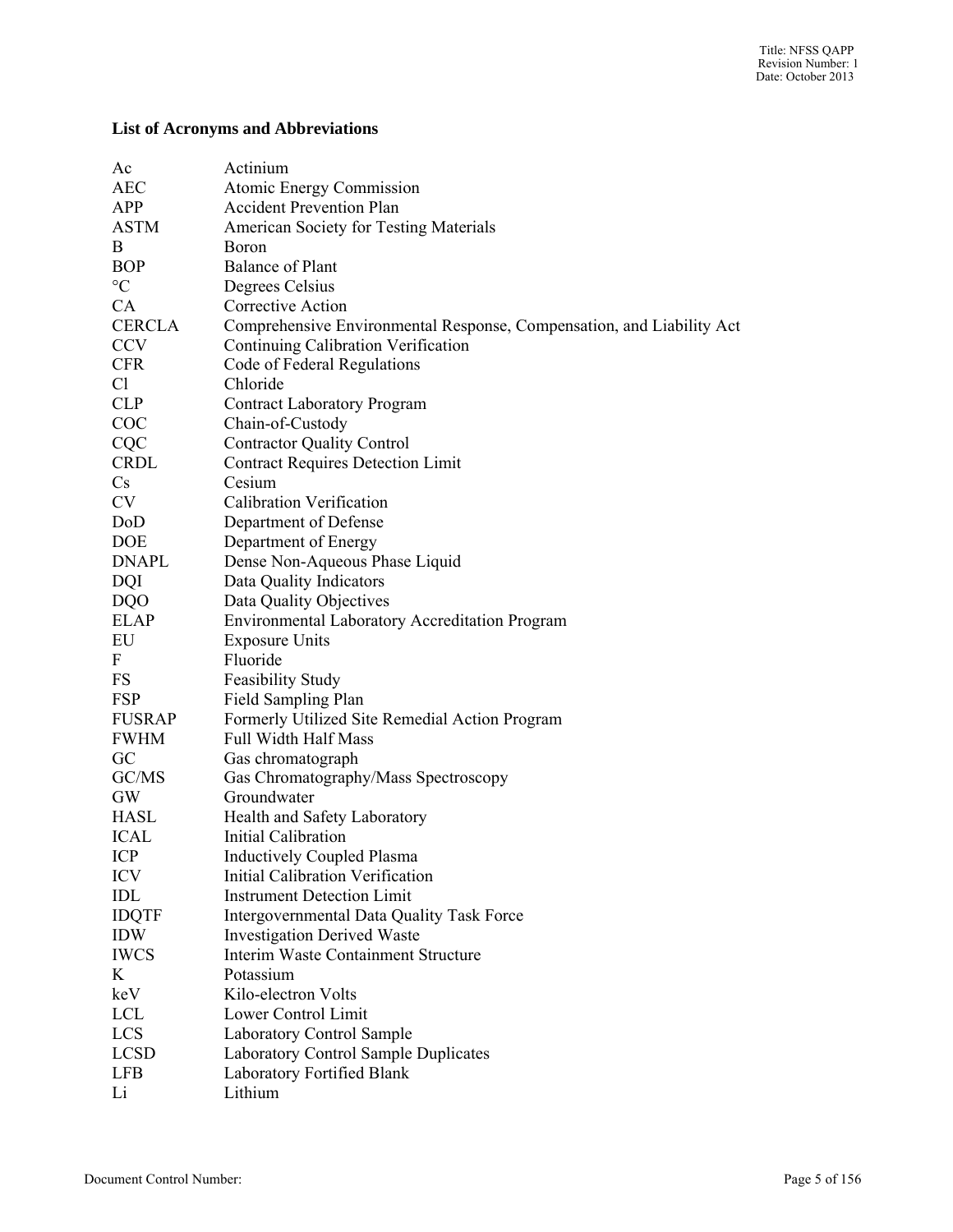| <b>LIMS</b>            | Laboratory Information Management System                                  |
|------------------------|---------------------------------------------------------------------------|
| <b>LOD</b>             | Limit of Detection                                                        |
| <b>LOOW</b>            | Lake Ontario Ordnance Works                                               |
| LOQ                    | Limit of Quantitation                                                     |
| <b>LWBZ</b>            | Lower Water Bearing Zone                                                  |
| <b>MARLAP</b>          | Multi-Agency Radiological Laboratory Analytical Protocols Manual          |
| MD                     | Method Duplicate                                                          |
| <b>MDA</b>             | Minimum Detected Activity                                                 |
| MDL                    | <b>Method Detection Limit</b>                                             |
| MED/AEC                | Manhattan Engineer District/Atomic Energy Commission                      |
| mg/Kg                  | Milligram per Kilogram                                                    |
| mg/L                   | Milligram per Liter                                                       |
| <b>MPC</b>             | Measurement Performance Criteria                                          |
| MS                     | Mass Spectroscopy or Matrix Spike                                         |
| MS/MSD                 | Matrix Spike/Matrix Spike Duplicate                                       |
| <b>NAD</b>             | Normalized Absolute Difference                                            |
| <b>NAPL</b>            | Non-Aqueous Phase Liquid                                                  |
| <b>NCP</b>             | National Oil and Hazardous Substances Pollution Contingency Plan          |
| <b>NEPA</b>            | National Environmental Policy Act                                         |
| <b>NFSS</b>            | Niagara Falls Storage Site                                                |
| NO <sub>2</sub>        | Nitrite                                                                   |
| NO <sub>3</sub>        | Nitrate                                                                   |
| <b>NPL</b>             | <b>National Priorities List</b>                                           |
| <b>NUREG</b>           | U. S. Nuclear Regulatory Commission                                       |
| <b>NYSDOH</b>          | New York State Department of Health                                       |
| $\overline{\text{OU}}$ | Operable Unit                                                             |
| $o$ -PO <sub>4</sub>   | ortho-Phosphate                                                           |
| PAH                    | Polynuclear Aromatic Hydrocarbons                                         |
| PAL                    | Performance Acceptance Limits                                             |
| <b>PARCCS</b>          | Precision, Accuracy, Representativeness, Comparability, Completeness, and |
|                        | Sensitivity                                                               |
| PE                     | Performance Evaluation                                                    |
| pCi/g                  | Picocuries per gram                                                       |
| pCi/L                  | Picocuries per Liter                                                      |
| <b>PQL</b>             | <b>Practical Quantitation Limit</b>                                       |
| <b>PQO</b>             | <b>Project Quality Objectives</b>                                         |
| <b>PSO</b>             | Project Safety Officer                                                    |
| QA                     | <b>Quality Assurance</b>                                                  |
| QA/QC                  | Quality Assurance/Quality Control                                         |
| QAPP                   | <b>Quality Assurance Project Plan</b>                                     |
| QC                     | <b>Quality Control</b>                                                    |
| QL                     | Quantitation Limit                                                        |
| <b>QSM</b>             | <b>Quality Systems Manual</b>                                             |
| Ra                     | Radium                                                                    |
| <b>RCRA</b>            | Resource Conservation Recovery Act                                        |
| <b>RER</b>             | Relative Error Ratio                                                      |
| RF                     | <b>Response Factors</b>                                                   |
| RI/FS                  | Remedial Investigation/Feasibility Study                                  |
| <b>RLs</b>             | Reporting limits                                                          |
| <b>ROD</b>             | Record of Decision                                                        |
| <b>RPD</b>             | <b>Relative Percent Difference</b>                                        |
| <b>RSD</b>             | <b>Relative Standard Deviation</b>                                        |
| SAP                    | Sampling and Analysis Plan                                                |
| <b>SIM</b>             | Selected Ion Monitoring                                                   |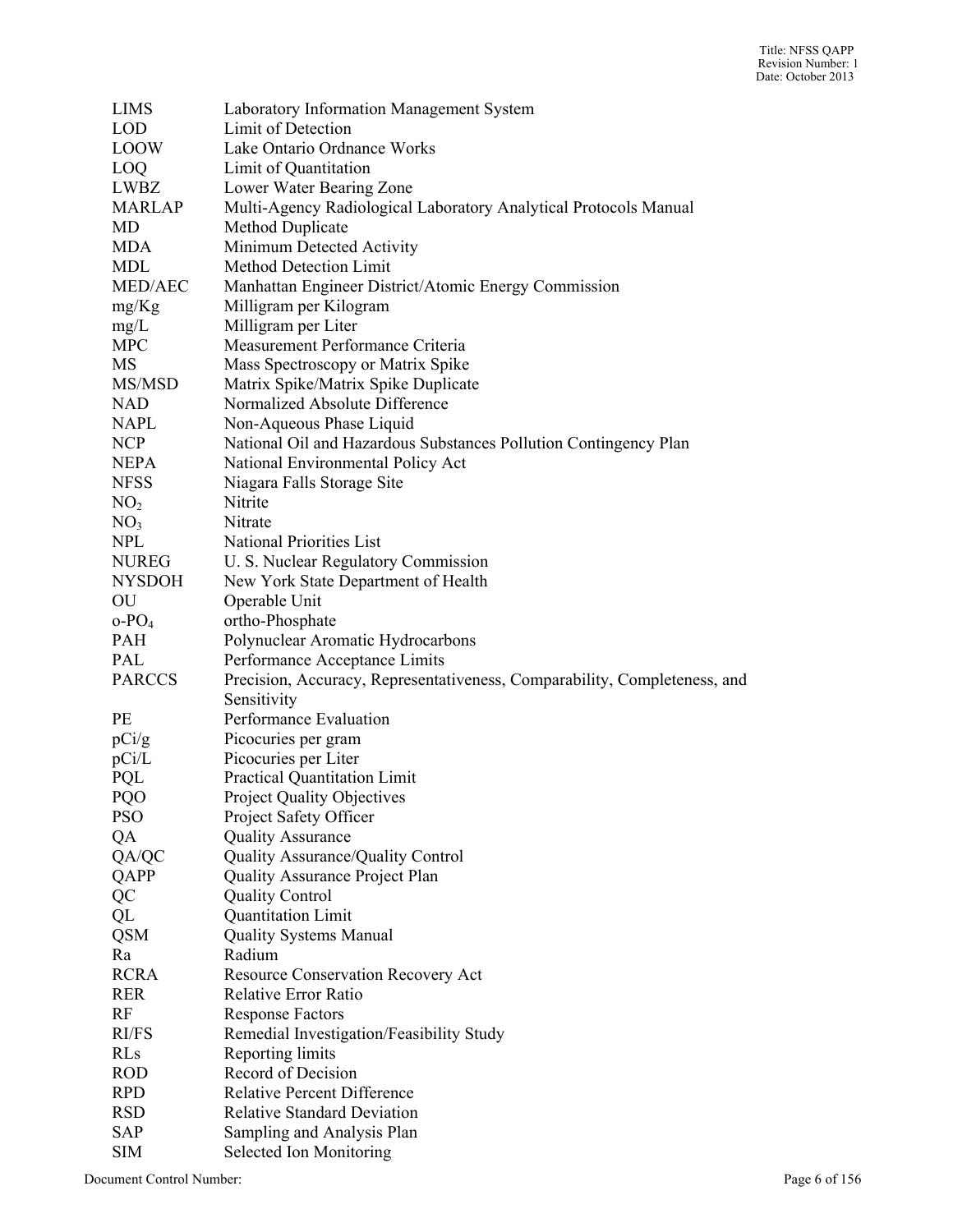| $SO_4$           | Sulfate                                           |
|------------------|---------------------------------------------------|
| <b>SOP</b>       | <b>Standard Operating Procedure</b>               |
| <b>SVE</b>       | Soil Vapor Extraction                             |
| <b>SVOC</b>      | Semi-Volatile Organic Compounds                   |
| <b>TA</b>        | TestAmerica Laboratories, Inc.                    |
| <b>TAL</b>       | Target Analyte List                               |
| <b>TDS</b>       | <b>Total Dissolved Solids</b>                     |
| Th               | Thorium                                           |
| <b>TOC</b>       | <b>Total Organic Carbon</b>                       |
| <b>TCLP</b>      | <b>Toxicity Characteristic Leaching Procedure</b> |
| <b>TSA</b>       | <b>Technical System Audits</b>                    |
| <b>TSS</b>       | <b>Total Suspended Solids</b>                     |
| U                | Uranium                                           |
| <b>UCL</b>       | <b>Upper Control Limit</b>                        |
| <b>UFP</b>       | Uniform Federal Policy                            |
| $\frac{u g}{Kg}$ | Microgram per Kilogram                            |
| $\text{ug/L}$    | Microgram per Liter                               |
| <b>URS</b>       | URS Group, Inc.                                   |
| USACE            | United States Army Corps of Engineers             |
| <b>USEPA</b>     | United States Environmental Protection Agency     |
| <b>USGS</b>      | United States Geological Society                  |
| <b>UWBZ</b>      | <b>Upper Water Bearing Zone</b>                   |
| <b>VOCs</b>      | Volatile Organic Compounds                        |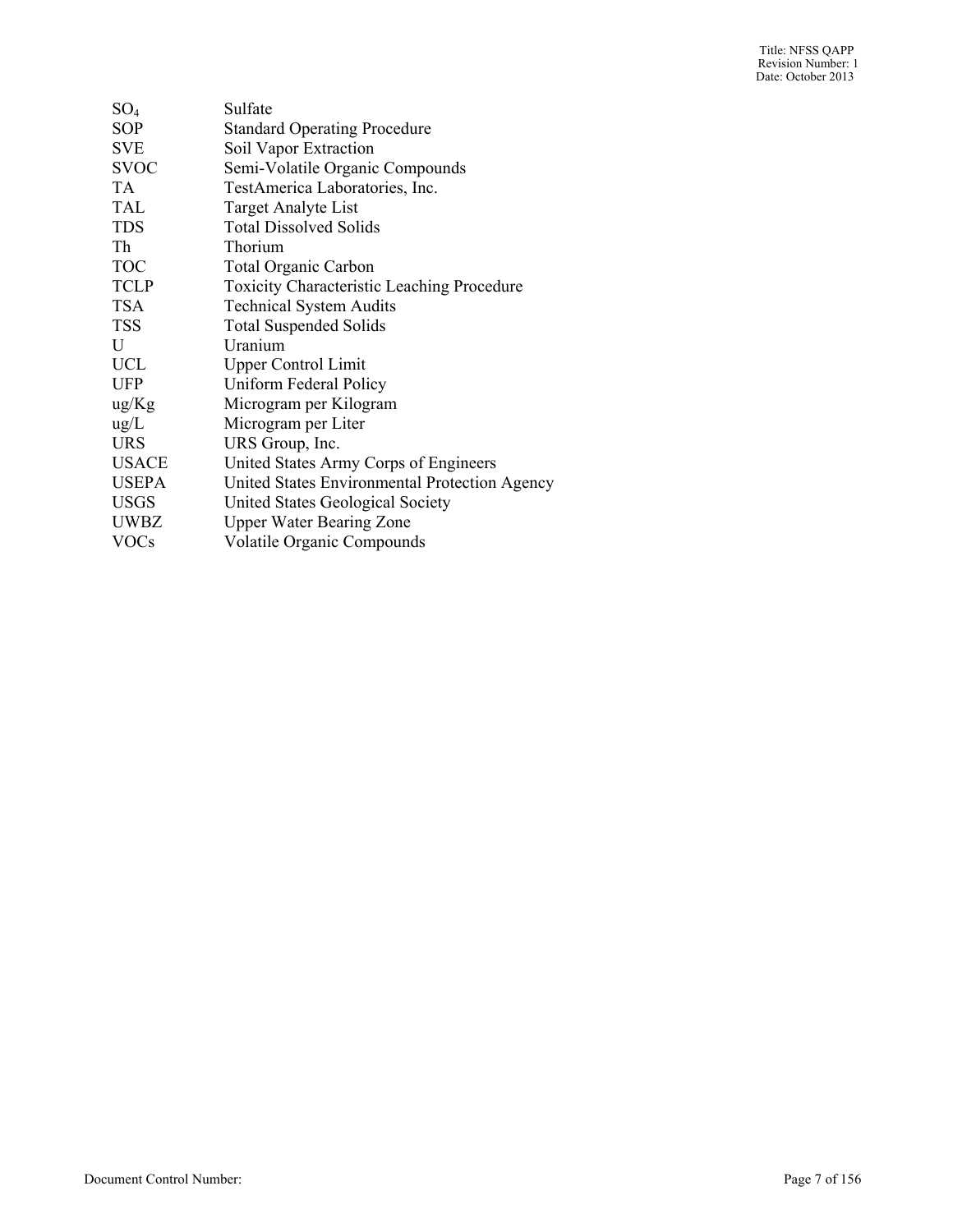#### **1.0 INTRODUCTION**

This document presents the Quality Assurance Project Plan (*QAPP*) in support of the Balance of Plant (BOP) Operable Unit (OU) Investigation to Refine the Extent of Soil Contamination at the Niagara Falls Storage Site (NFSS or Site) in Lewiston, New York. This document was prepared by URS Group, Inc. (URS) for the United States Army Corps of Engineers (USACE) under the Formerly Utilized Sites Remedial Action Program (FUSRAP), as authorized in Contract No. W912QR-12-D-0023, Delivery Order No. DN02.

#### **1.1 Purpose**

The Intergovernmental Data Quality Task Force (IDQTF), which consists of representatives of the United States Environmental Protection Agency (USEPA), the Department of Defense (DoD), and the Department of Energy (DOE), established a single national consensus guidance for preparing QAPPs for environmental data collection efforts at federal facilities under the Comprehensive Environmental Response, Compensation, and Liability Act (CERCLA) and National Oil and Hazardous Substances Pollution Contingency Plan (NCP). The NCP requires lead agents to develop Sampling and Analysis Plans (SAP) and QAPPs which provide a process for obtaining data of sufficient quality and quantity to satisfy data needs.

This *QAPP* is Volume II to the SAP (URS, 2013) and was prepared in accordance with the following IDQTF document:

 *Uniform Federal Policy Quality Assurance Project Plans (UFP-QAPP): Evaluating, Assessing, and Documenting Environmental Data Collection and Use Programs*, Final, Version 1, March 2005, (including March 2012 Part 2A Optimized Worksheets, Rev. 1).

The *QAPP* addresses the data quality objectives (DQO), analytical methodologies, specific quality assurance/quality control (QA/QC) activities, laboratory requirements, and data assessment activities designed to achieve the project quality objectives (PQO). This *QAPP*, in conjunction with the SAP, is required reading for all staff participating in the work associated with this field investigation, and shall be in the possession of the field teams collecting the types of samples outlined herein. All contractors and subcontractors shall be required to comply with the procedures documented in the *QAPP* and SAP in order to maintain comparability and representativeness of the collected and generated data.

Under FUSRAP, the USACE has authority to address the following categories of materials:

- 1. Radioactive contamination from past Manhattan Engineer District/U.S. Atomic Energy Commission (MED/AEC) activities, or
- 2. Other hazardous substances, pollutants, or contamination resulting from MED/AEC activities, or
- 3. Hazardous substances, pollutants or contamination unrelated to MED/AEC activities, but which are co-mingled with MED/AEC waste.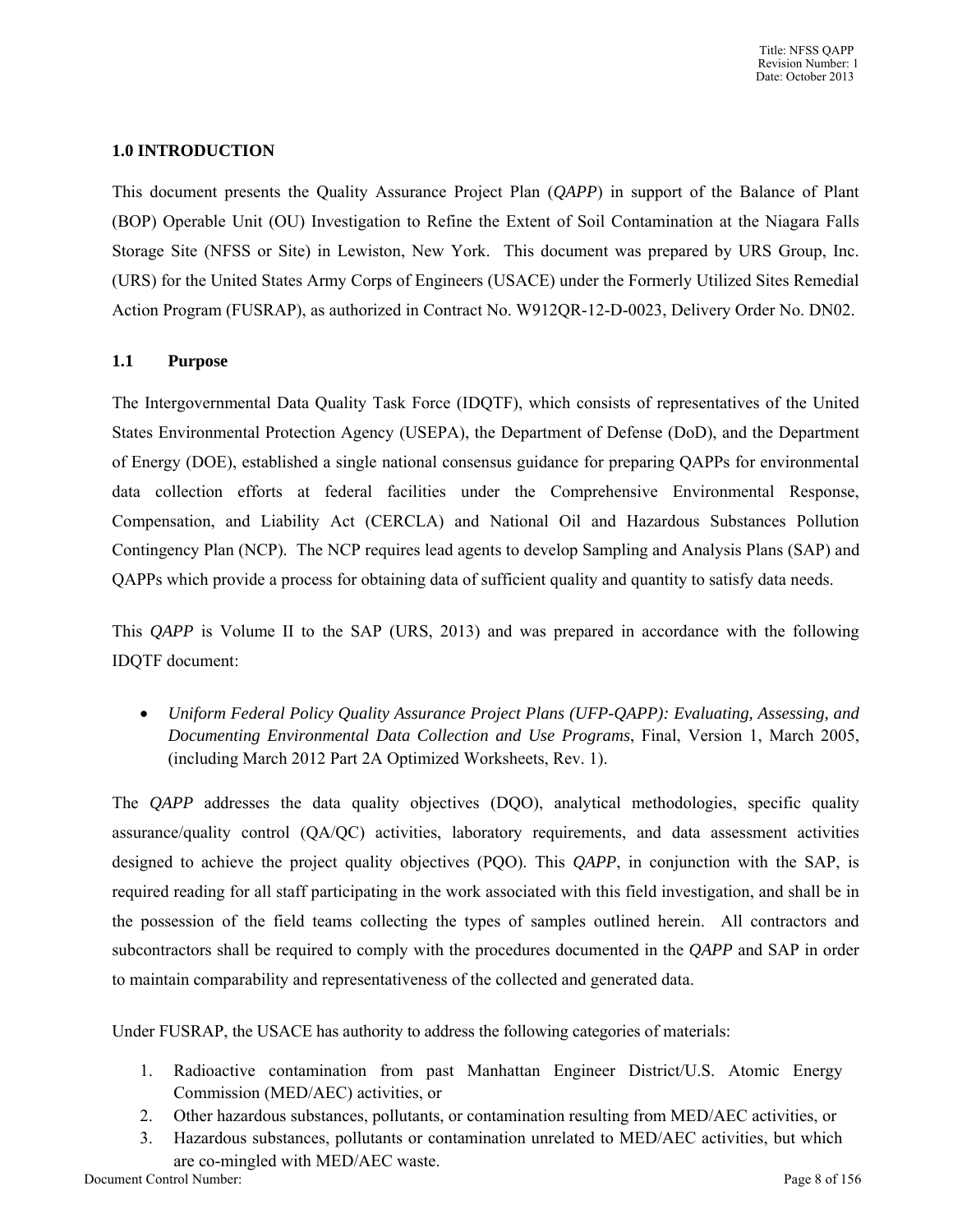The NFSS is designated for inclusion under FUSRAP. This *QAPP* outlines the QA/QC methods for sample collection, analytical chemistry, and data management in support of the BOP OU Investigation to Refine the Extent of Soil Contamination. The purpose of the field investigation at the NFSS is to delineate the vertical and horizontal extent of contamination in surface and subsurface soils; remove one manhole; and investigate a concrete-incased sanitary sewer line for condition and presence of contamination. The data collected will support the BOP OU Feasibility Study (FS) by reducing the uncertainty of the estimated volume of soil that may require excavation. The planned investigation will involve the following activities:

- Advance 378 borings.
- Collect delineation soil samples from the following depth intervals:
	- $\circ$  0 to 0.5 ft
	- $0.5$  ft to 2 ft
	- $\circ$  2 ft to 3 ft
- Collect trench excavation soil samples from side-walls.
- Field screen the soils for radioactivity and volatile organic vapors.
- Analyze the soil samples for select radionuclides and polynuclear aromatic hydrocarbons (PAHs).
- Collect groundwater samples (if encountered) from excavation trenches and analyze for select radionuclides (filtered) and inorganic parameters.
- Manage/sample/dispose of existing Investigation-Derived Waste (IDW) and IDW that will be generated during the field investigation.

#### **1.2 Site Description, History and Background**

The NFSS is located at 1397 Pletcher Road in the Town of Lewiston (Figure 1). The NFSS represents a portion of the Lake Ontario Ordnance Works (LOOW), a former trinitrotoluene (TNT) production plant which shut down in 1943. Portions of the LOOW site were used by the USACE Manhattan Engineer District (MED) and U.S. Atomic Energy Commission (AEC) to store radioactive residues and other materials beginning in 1944. Much of the radioactive residues sent to the NFSS originated from uranium processing activities conducted for MED and AEC at the Linde Air Products facility in Tonawanda, New York, the Mallinckrodt Chemical Works refinery in St. Louis, Missouri, and the Middlesex Sampling Plant in Middlesex, New Jersey.

Radiological constituents of concern at NFSS include isotopic uranium (U), isotopic thorium (Th), and radium (Ra)-226/228. Other constituents that occur on-site in lesser amounts include daughter products of the uranium series (Uranium-238 [U-238]) and, to some extent, the actinium (Ac) series (Uranium-235 [U-235]). Some volatile organic compound (VOC) contaminants are also present at the site.

Between 1982 and 1986, the US Department of Energy (USDOE) consolidated radioactive materials from a portion of the LOOW into a 10-acre Interim Waste Containment Structure (IWCS) on the NFSS (see Figure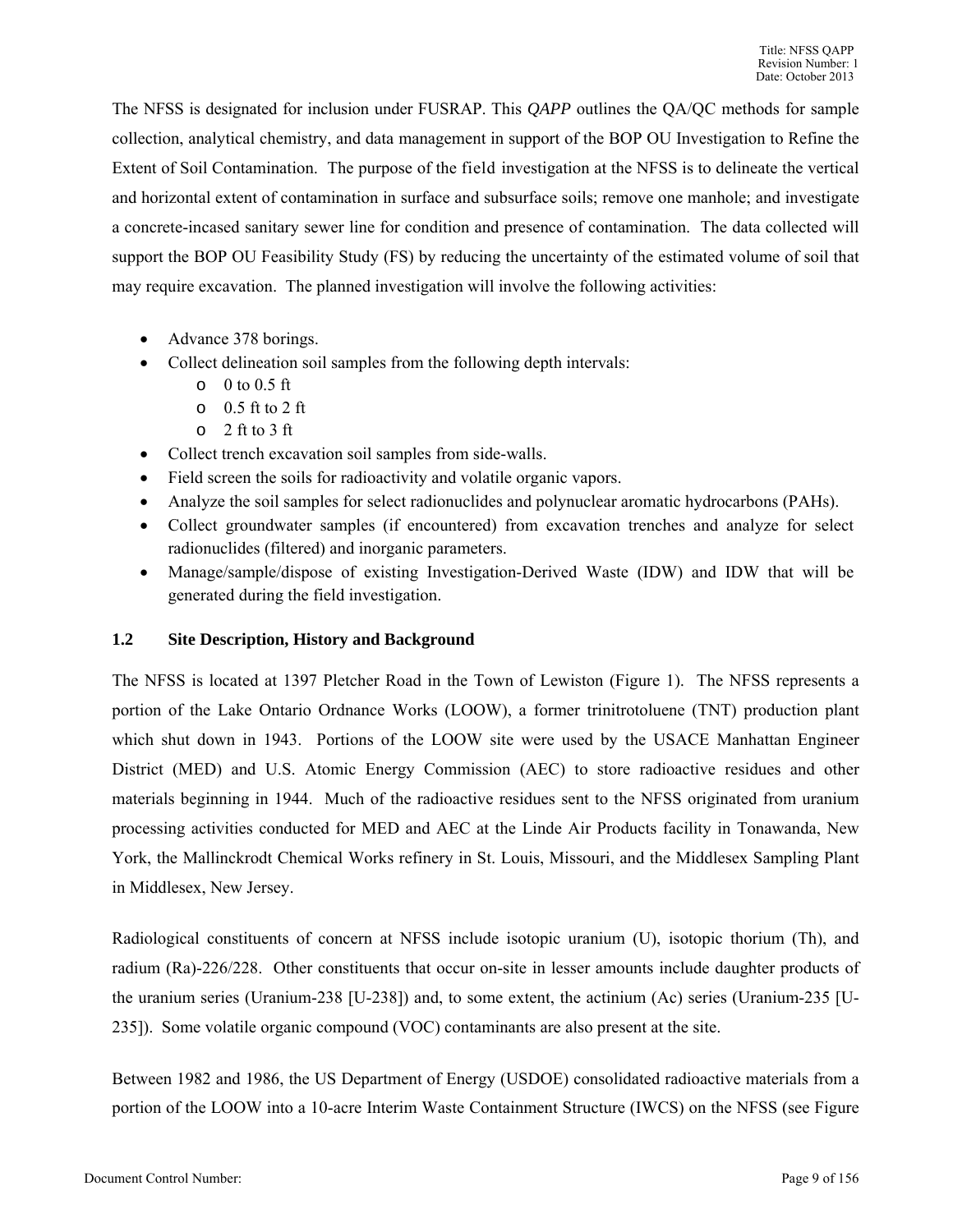2). The IWCS is an engineered landfill designed to retard radon emissions, infiltration from precipitation, and migration of contamination to groundwater.

During the development of the remedial investigation (RI), the NFSS was divided into 14 soil exposure units (EU) (see Figure 2 of FSP). An EU is defined as the geographic area in which a future receptor (for purposes of the baseline risk assessment) is assumed to work or live, and where a receptor may be exposed to site-related contaminants.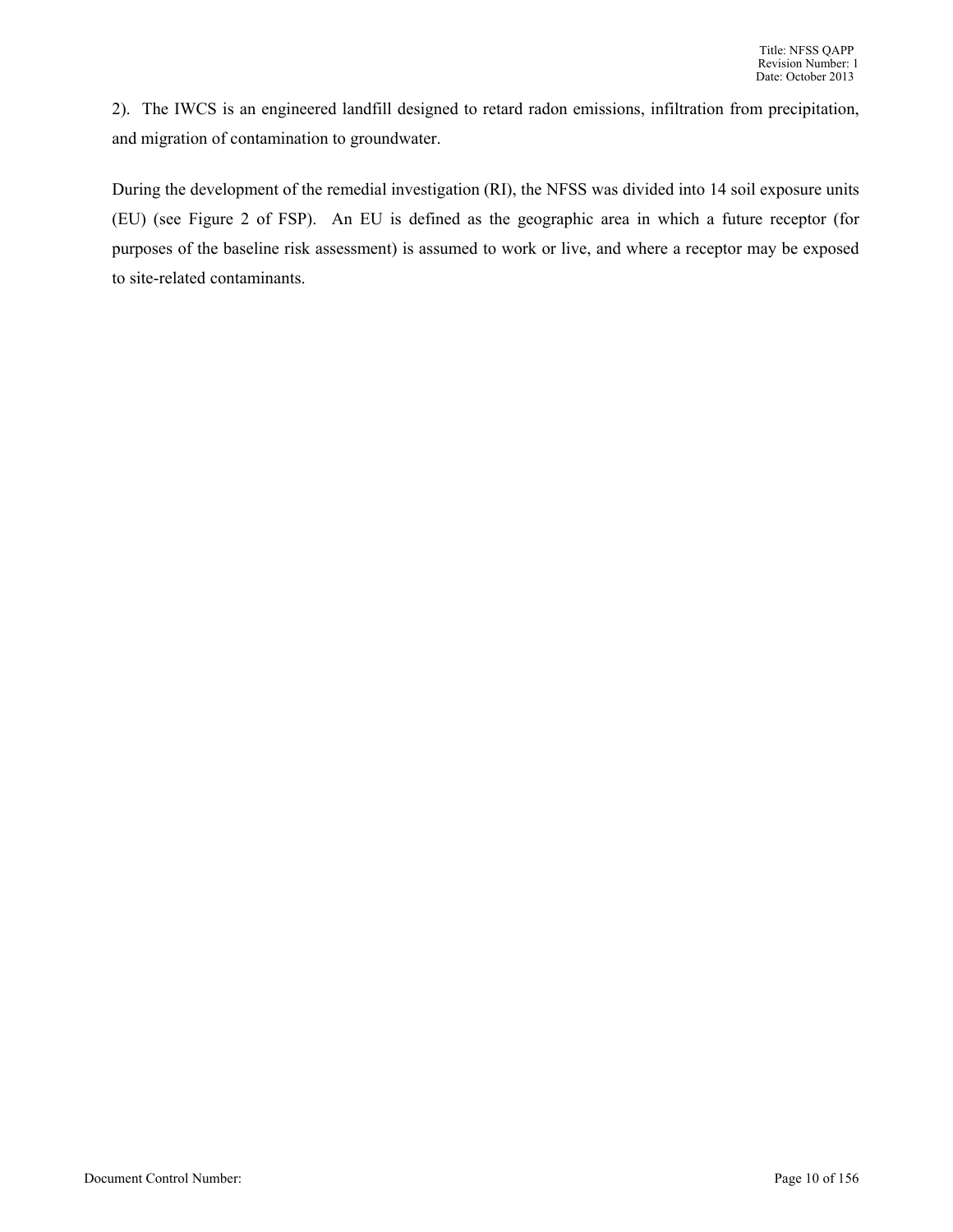## **QAPP Worksheet #1 Title and Approval Page**

Sampling and Analysis Plan, Volume 2: Quality Assurance Project Plan **Document Title** 

U.S. Army Corps of Engineers – Buffalo District

**Lead Organization** 

URS Group, Inc.

**Preparer's Name and Organizational Affiliation** 

77 Goodell Street, Buffalo, New York 14203, (716) 856-5636,

**Preparer's Address, Telephone Number, and E-mail Address** 

16 October 2013

**Preparation Date (Day/Month/Year)** 



**Investigative Organization's Project Manager** Date , URS Group, Inc.

**Investigative Organization's Project Certified Health Physicist** Date , PhD, PE, CHP, URS Group, Inc.

 **17 October 2013**

 **17 October 2013**

 **17 October 2013**

**Investigative Organization's Project QA/QC Officer** Date PE, URS Group, Inc.

 **Lead Organization's Project Manager**  Date , CELRB-PM-F, USACE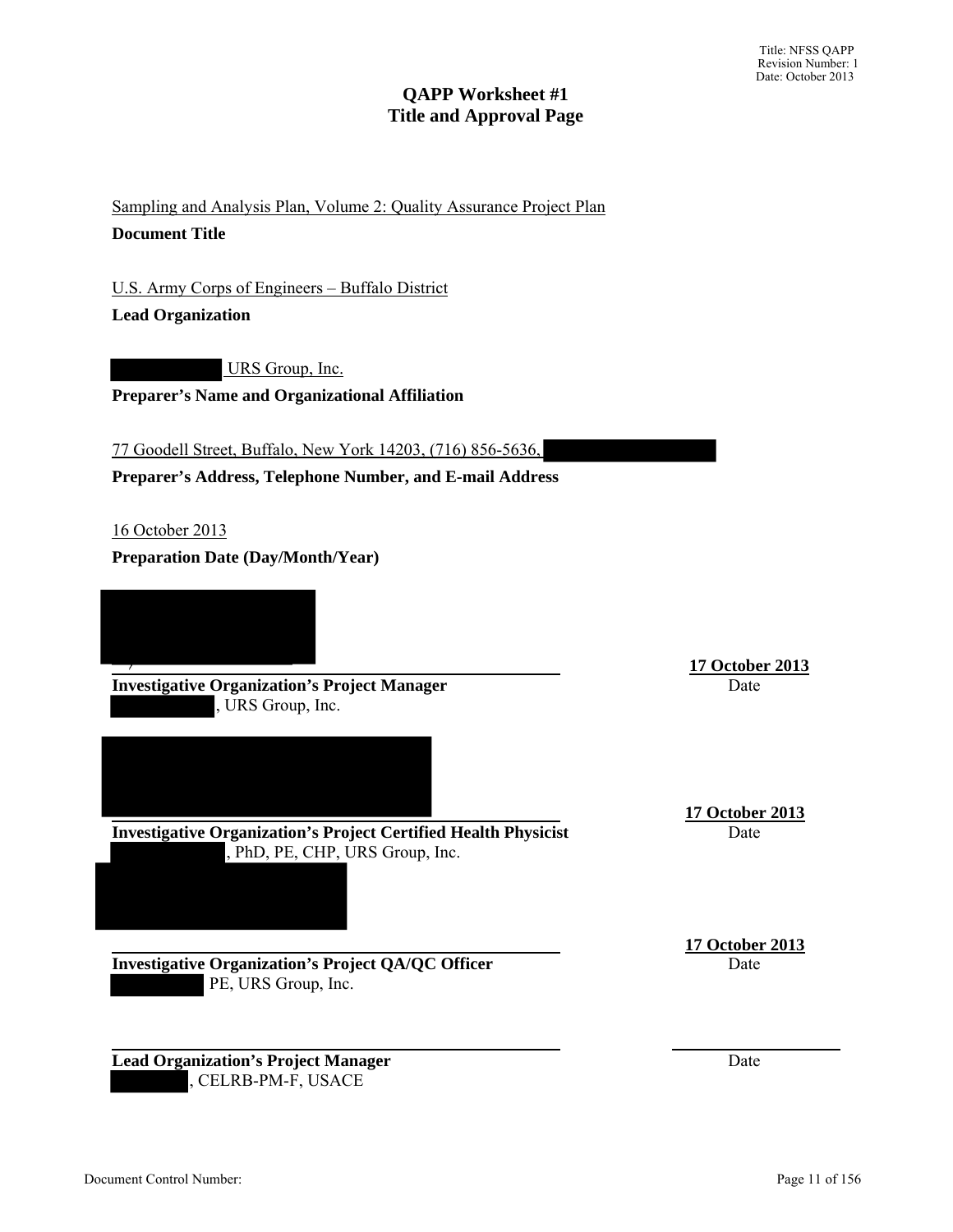**Site Name/Project Name:** Niagara Falls Storage Site Balance of Plant Operable Unit Investigation to Refine the Extent of Soil Contamination

**Site Location:** Lewiston, New York

**Contractor Name:** URS Group, Inc.

**Contract Title:** Niagara Falls Storage Site Balance of Plant Operable Unit Investigation to Refine the Extent of Soil Contamination

**Contract Number:** W912QR-12-D-0023

- 1**. Identify guidance used to prepare QAPP:** IDQTF Uniform Federal Policy for Quality Assurance Project Plans, Final, Version 1, March 2005 (including March 2012 Part 2A Optimized Worksheets,  $\overline{\text{Rev}.1}$ ).
- 2. **Identify regulatory program:** Formerly Utilized Sites Remedial Action Program (FUSRAP)
- 3. **Identify approval entity:** U.S. Army Corps of Engineers Buffalo District
- 4. **Indicate whether the QAPP is a generic or a project-specific QAPP**. (underline one)
- 5. **List dates of scoping sessions that were held:** See Worksheet #9
- 6. **List dates and titles of QAPP documents written for previous site work, if applicable:**

| Title                                         | <b>Received Date</b> |
|-----------------------------------------------|----------------------|
| Remedial Investigation for NFSS (SAIC, 2007)  | <b>July 2012</b>     |
| NFSS Sampling and Analysis Plan (SAIC, 2009)  | <b>July 2012</b>     |
| NFSS Bldg 401 Demolition QAPP (TMPC, 2010)    | July 2012            |
| NFSS BOP Field Investigation QAPP (URS, 2012) | <b>NA</b>            |

7. List organizational partners (stakeholders) and connection with lead organization:

8. List data users: USACE – Buffalo District, URS Group, Inc.

9. If any required QAPP elements and required information are not applicable to the project, then circle the omitted QAPP elements and required information on the attached table. Provide an explanation for their exclusion below:

All required elements, except where noted, are included in this QAPP. Also, some worksheets were combined (i.e., Worksheets #14/16, #19/30, #26/27, and #31/32/33), per IDQTF – UFP March 2012 Optimized Guidance.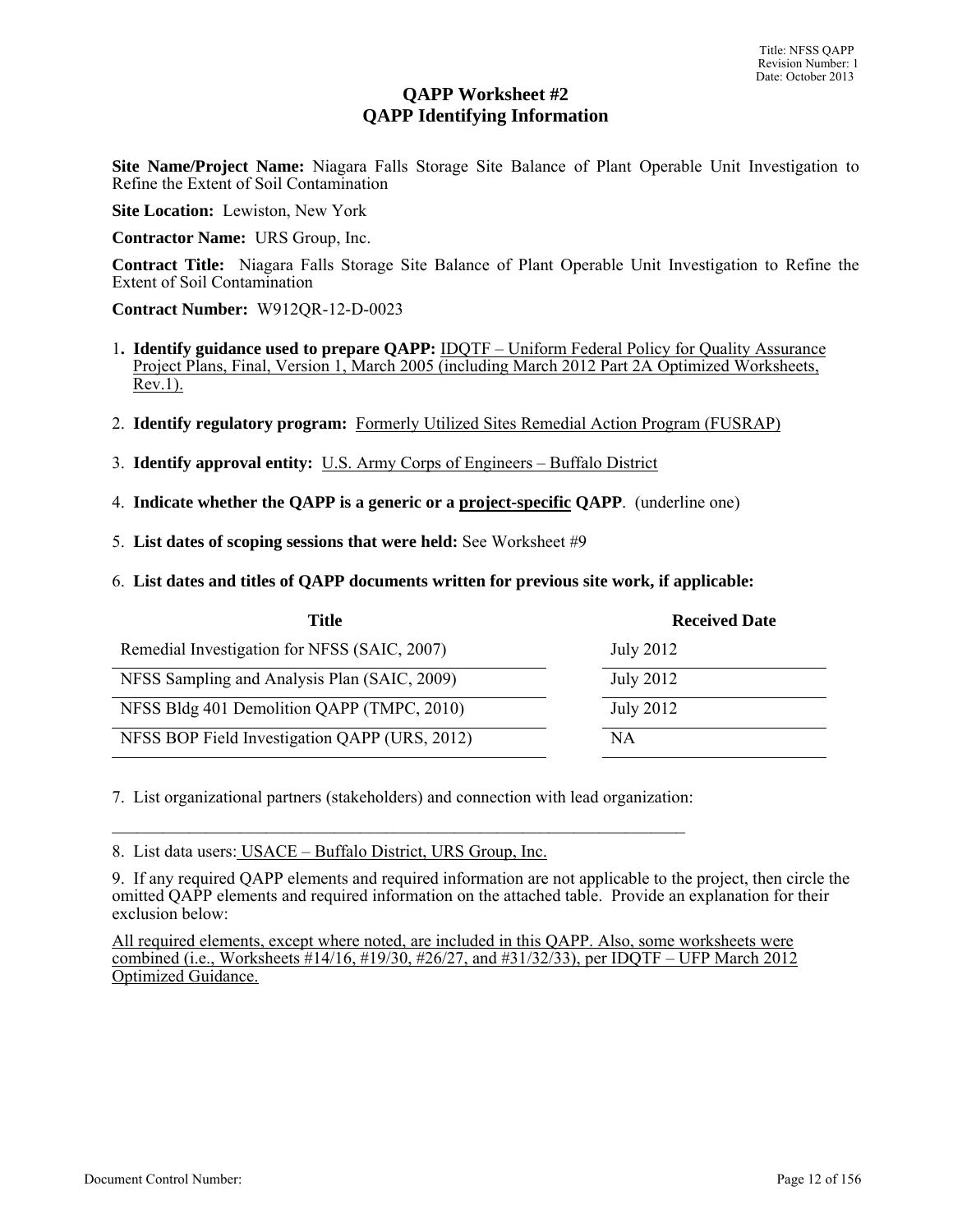| <b>Required QAPP Element(s) and</b><br><b>Corresponding QAPP Section(s)</b>                                                                                                                                                            | <b>Crosswalk to</b><br><b>Required</b><br><b>Documents</b> | <b>Required Information</b>                                                                                                                                                                                                    |  |
|----------------------------------------------------------------------------------------------------------------------------------------------------------------------------------------------------------------------------------------|------------------------------------------------------------|--------------------------------------------------------------------------------------------------------------------------------------------------------------------------------------------------------------------------------|--|
| 2.1<br>Title and Approval Page                                                                                                                                                                                                         | Worksheet #1                                               | - Title and Approval Page                                                                                                                                                                                                      |  |
| Document Format and Table of<br>2.2<br>Contents<br>2.2.1 Document Control Format<br>2.2.2 Document Control Numbering<br>System<br>2.2.3 Table of Contents<br>2.2.4 QAPP Identifying Information                                        | 2                                                          | Table of Contents<br>- QAPP Identifying Information                                                                                                                                                                            |  |
| Distribution List and Project<br>2.3<br>Personnel Sign-Off Sheet<br>2.3.1 Distribution List<br>2.3.2 Project Personnel Sign-Off<br><b>Sheet</b>                                                                                        | 3<br>4                                                     | Distribution List<br>Project Personnel Sign-Off Sheet                                                                                                                                                                          |  |
| 2.4 Project Organization<br>2.4.1 Project Organizational Chart<br>2.4.2 Communication Pathways<br>2.4.3 Personnel Responsibilities and<br>Qualifications<br>2.4.4 Special Training Requirements<br>and Certification                   | 5<br>6<br>7<br>8                                           | Project Organizational Chart<br>- Communication Pathways<br>- Personnel Responsibilities and<br>Qualifications Table<br>Special Personnel Training<br>$\mathcal{L}^{\pm}$<br>Requirements Table                                |  |
| 2.5 Project Planning/Problem Definition<br>2.5.1 Project Planning (Scoping)<br>2.5.2 Problem Definition, Site History,<br>and Background                                                                                               | 9<br>10                                                    | - Project Planning Session<br>Documentation (including Data<br>Needs tables)<br>- Project Scoping Session Participants<br>Sheet<br>- Problem Definition, Site History, and<br>Background<br>Site Maps (historical and present) |  |
| 2.6 Project Quality Objectives and<br><b>Measurement Performance</b><br>Criteria<br>2.6.1 Development of Project Quality<br>Objectives Using the<br><b>Systematic Planning Process</b><br>Measurement Performance<br>2.6.2<br>Criteria | 11<br>12                                                   | Site-Specific PQOs<br>Measurement Performance Criteria<br>Table                                                                                                                                                                |  |
| Secondary Data Evaluation<br>2.7                                                                                                                                                                                                       | 13                                                         | Sources of Secondary Data and<br>Information<br>- Secondary Data Criteria and<br><b>Limitations Table</b>                                                                                                                      |  |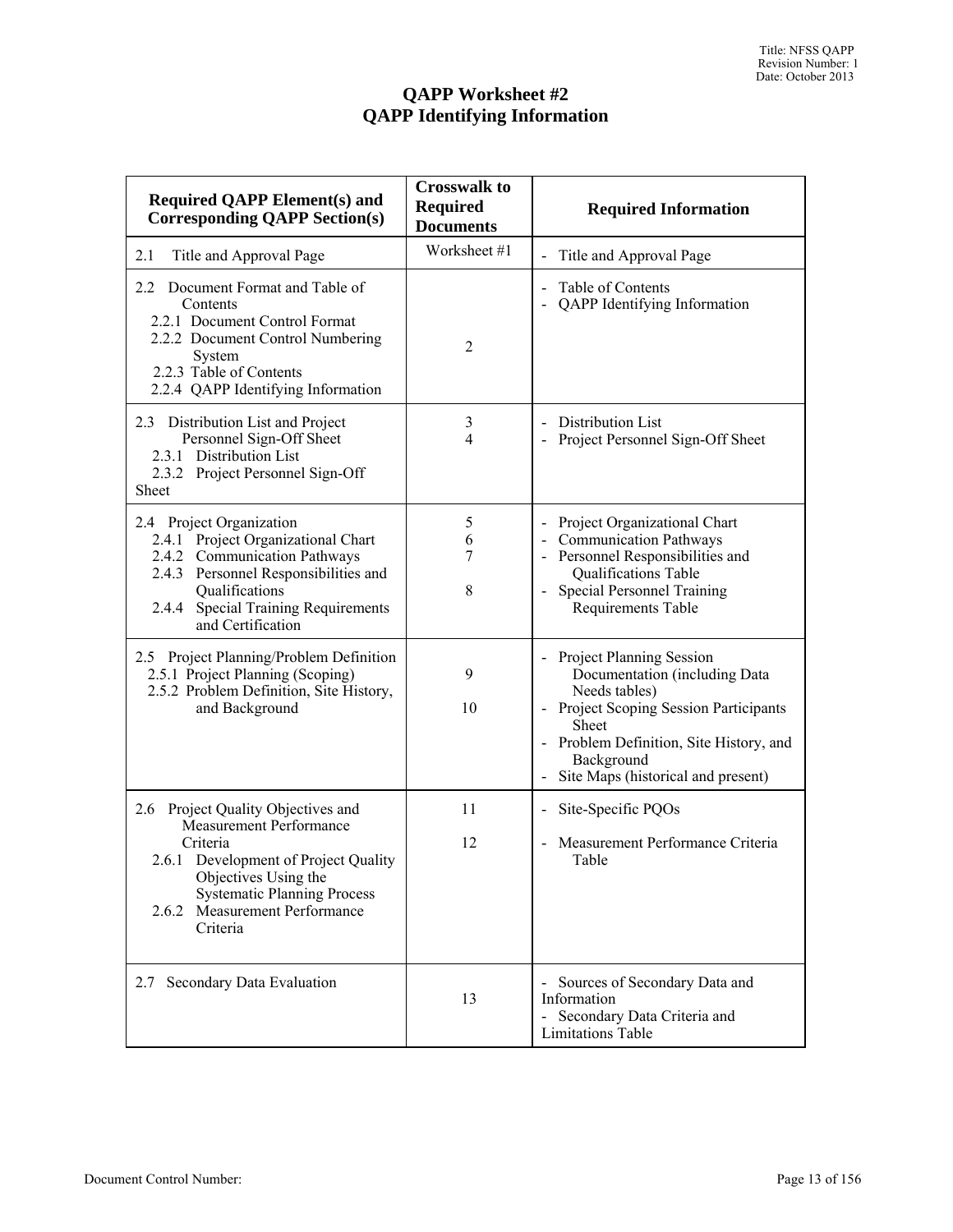| Project Overview and Schedule<br>2.8<br>2.8.1 Project Overview<br>2.8.2<br>Project Schedule                                                                                                                                                                                                                                                                                                                                                                                                                                                                       | 14<br>15<br>16                   | - Summary of Project Tasks<br>- Reference Limits and Evaluation<br>Table<br>- Project Schedule/Timeline Table                                                                                                                                                                                                                                                                          |
|-------------------------------------------------------------------------------------------------------------------------------------------------------------------------------------------------------------------------------------------------------------------------------------------------------------------------------------------------------------------------------------------------------------------------------------------------------------------------------------------------------------------------------------------------------------------|----------------------------------|----------------------------------------------------------------------------------------------------------------------------------------------------------------------------------------------------------------------------------------------------------------------------------------------------------------------------------------------------------------------------------------|
| <b>Sampling Tasks</b><br>3.1<br>3.1.1 Sampling Process Design and<br>Rationale<br>3.1.2 Sampling Procedures and<br>Requirements<br>3.1.2.1 Sampling Collection<br>Procedures<br>3.1.2.2 Sample Containers, Volume,<br>Preservation, and Hold Times<br>3.1.2.3 Equipment/Sample Containers<br>Cleaning and<br><b>Decontamination Procedures</b><br>3.1.2.4 Field Equipment Calibration,<br>Maintenance, Testing, and<br><b>Inspection Procedures</b><br>3.1.2.5 Supply Inspection and<br><b>Acceptance Procedures</b><br>3.1.2.6 Field Documentation<br>Procedures | 17<br>18<br>19<br>20<br>21<br>22 | Sampling Design and Rationale<br>Sample Location Map<br>Sampling Locations and Methods/<br>SOP Requirements Table<br>- Analytical Methods/SOP<br>Requirements Table<br>- Field Quality Control Sample<br><b>Summary Table</b><br>Sampling SOPs<br>- Project Sampling SOP References<br>Table<br>- Field Equipment Calibration,<br>Maintenance, Testing, and<br><b>Inspection Table</b> |
| 3.2 Analytical Tasks<br>3.2.1 Analytical SOPs<br>3.2.2 Analytical Instrument<br><b>Calibration Procedures</b><br>3.2.3 Analytical Instrument and<br>Equipment Maintenance,<br>Testing, and Inspection<br>Procedures<br>3.2.4 Analytical Supply Inspection<br>and Acceptance Procedures                                                                                                                                                                                                                                                                            | 23<br>24<br>25                   | - Analytical SOPs<br>- Analytical SOP References Table<br>- Analytical Instrument Calibration<br>Table<br>- Analytical Instrument and Equipment<br>Maintenance, Testing, and<br><b>Inspection Table</b>                                                                                                                                                                                |
| 3.3<br>Sample Collection Documentation,<br>Handling, Tracking, Custody, and<br>Disposal Procedures<br>3.3.1 Sample Collection<br>Documentation<br>Sample Handling and Tracking<br>3.3.2<br>System<br>3.3.3 Sample Custody                                                                                                                                                                                                                                                                                                                                         | 26                               | Sample Collection Documentation<br>Handling, Tracking, Custody and<br>Disposal SOPs<br>Sample Container Identification<br>Sample Handling Flow Diagram<br>Example Chain-of-Custody Form and<br>Seal                                                                                                                                                                                    |
| 3.4 Quality Control Samples<br><b>Sampling Quality Control</b><br>3.4.1<br>Samples<br>3.4.2 Analytical Quality Control<br>Samples                                                                                                                                                                                                                                                                                                                                                                                                                                 | 27<br>28                         | QC Samples Table<br>Screening/Confirmatory Analysis<br>Decision Tree<br>- Analytical quality control and<br>corrective action                                                                                                                                                                                                                                                          |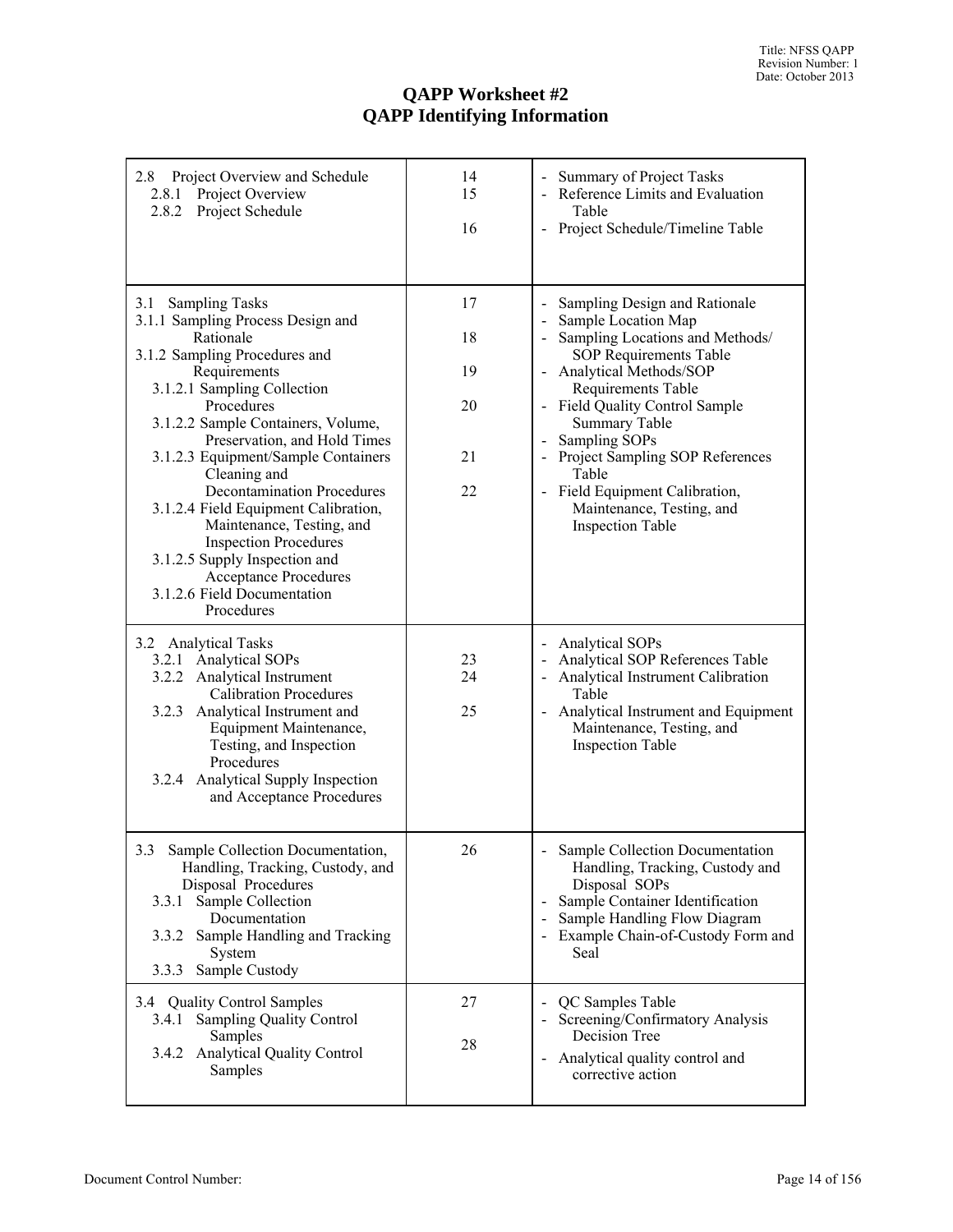| 3.5 Data Management Tasks<br>3.5.1 Project Documentation and<br>Records<br>3.5.2 Data Package Deliverables<br>3.5.3 Data Reporting Formats<br>3.5.4 Data Handling and<br>Management<br>3.5.5 Data Tracking and Control | 29<br>30<br>31/32/33 | <b>Project Documents and Records</b><br>Table<br><b>Analytical Services Table</b><br>Data Management SOPs                                                          |
|------------------------------------------------------------------------------------------------------------------------------------------------------------------------------------------------------------------------|----------------------|--------------------------------------------------------------------------------------------------------------------------------------------------------------------|
| Assessments and Response Actions<br>4.1<br>4.1.1 Planned Assessments<br>4.1.2 Assessment Findings and<br><b>Corrective Action Responses</b>                                                                            | 31/32/33             | Assessments and Response Actions<br>Planned Project Assessments Table<br>- Audit Checklists<br>Assessment Findings and Corrective<br><b>Action Responses Table</b> |
| 4.2<br>QA Management Reports                                                                                                                                                                                           |                      | QA Management Reports Table                                                                                                                                        |
| 4.3<br>Final Project Report                                                                                                                                                                                            |                      |                                                                                                                                                                    |
| 5.1<br>Overview                                                                                                                                                                                                        |                      |                                                                                                                                                                    |
| 5.2 Data Review Steps<br>5.2.1 Step I: Verification<br>5.2.2 Step II: Validation<br>5.2.2.1 Step IIa Validation<br>Activities                                                                                          | 34<br>35<br>36       | - Data Verification Inputs<br>- Data Verification Procedures<br>- Data Validation Procedures                                                                       |
| 5.2.2.2 Step IIb Validation<br>Activities<br>5.2.3 Step III: Usability Assessment<br>5.2.3.1 Data Limitations and<br>Actions from<br><b>Usability Assessment</b><br>5.2.3.2 Activities                                 | 37                   | <b>Usability Assessment</b>                                                                                                                                        |
| 5.3 Streamlining Data Review<br>5.3.1 Data Review Steps To Be<br>Streamlined<br>5.3.2 Criteria for Streamlining Data<br>Review<br>5.3.3 Amounts and Types of Data<br>Appropriate for Streamlining                      |                      |                                                                                                                                                                    |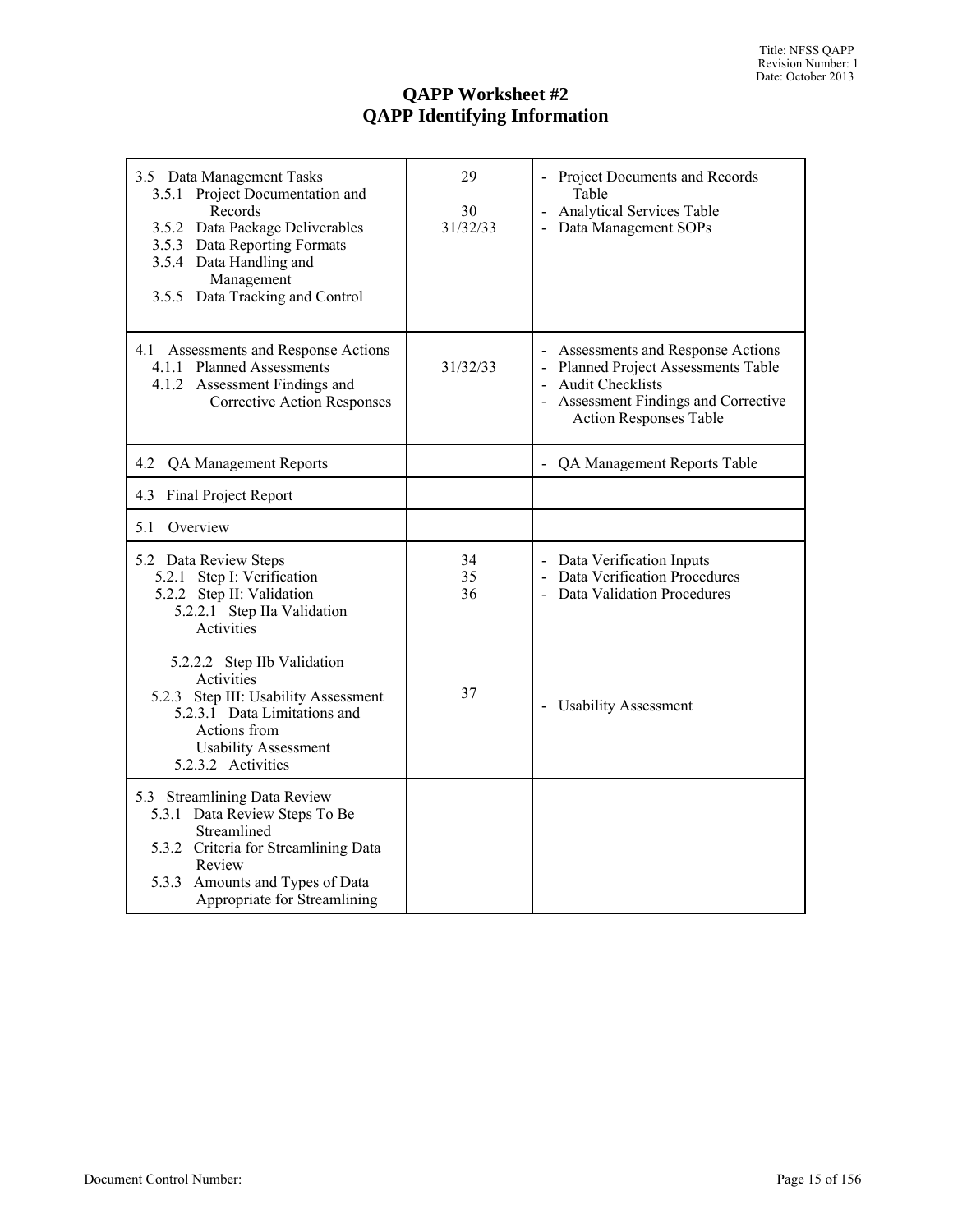#### **QAPP Worksheet #3 Distribution List**

| <b>QAPP</b><br><b>Recipients</b> | <b>Title</b>                       | Organization | <b>Telephone</b><br><b>Number</b> | <b>Fax Number</b> | <b>E-mail Address</b> | <b>Document</b><br><b>Control Number</b> |
|----------------------------------|------------------------------------|--------------|-----------------------------------|-------------------|-----------------------|------------------------------------------|
|                                  | Project Manager                    | <b>USACE</b> |                                   | 716-879-4355      |                       |                                          |
|                                  | Project Manager                    | <b>URS</b>   |                                   | 716-856-2545      |                       |                                          |
|                                  | QA/QC Officer                      | <b>URS</b>   |                                   | 716-856-2545      |                       | 3                                        |
|                                  | Certified Health<br>Physicist      | <b>URS</b>   |                                   | 845-483-9061      |                       | 4                                        |
|                                  | Field Investigation<br>Coordinator | <b>URS</b>   |                                   | 716-856-2545      |                       | 5                                        |
|                                  | Chemist                            | <b>URS</b>   |                                   | 716-856-2545      |                       | 6                                        |
|                                  | Project Manager                    | TestAmerica  |                                   | 314-298-8757      |                       | $\mathbf{r}$                             |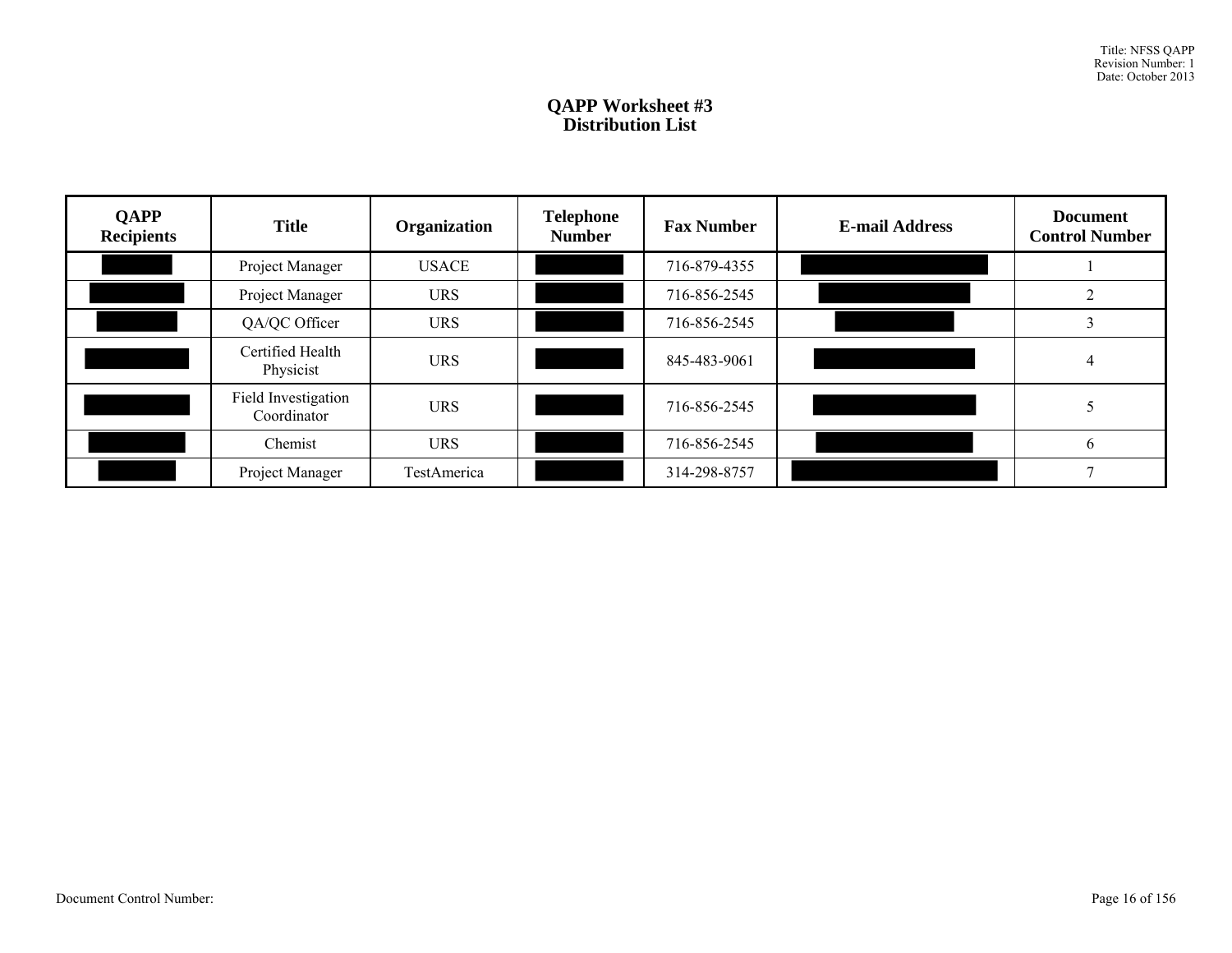### **QAPP Worksheet #4 Project Personnel Sign-Off Sheet**

**Organization:** USACE – Buffalo District

| <b>Title</b><br><b>Project Personnel</b> |                 | Telephone Number | Signature | <b>Date OAPP Reviewed</b> |
|------------------------------------------|-----------------|------------------|-----------|---------------------------|
|                                          | Project Manager |                  |           |                           |

# **Organization:** URS Group, Inc.

| <b>Project Personnel</b> | <b>Title</b>                           | <b>Telephone Number</b> | <b>Signature</b> | <b>Date QAPP Reviewed</b> |
|--------------------------|----------------------------------------|-------------------------|------------------|---------------------------|
|                          | Project Manager                        |                         |                  | 17 October 2013           |
|                          | QA/QC Officer                          |                         |                  | 17 October 2013           |
|                          | Certified Health Physicist             |                         |                  | 17 October 2013           |
|                          | <b>Field Investigation Coordinator</b> |                         |                  | 17 October 2013           |
|                          | Chemist                                |                         |                  | 17 October 2013           |

# **Organization:** TestAmerica Laboratories, Inc.

| <b>Project Personnel</b> | <b>Title</b>    | <b>Telephone Number</b> | <b>Signature</b> | Date QAPP Reviewed |
|--------------------------|-----------------|-------------------------|------------------|--------------------|
|                          | Project Manager |                         |                  | 17 October 2013    |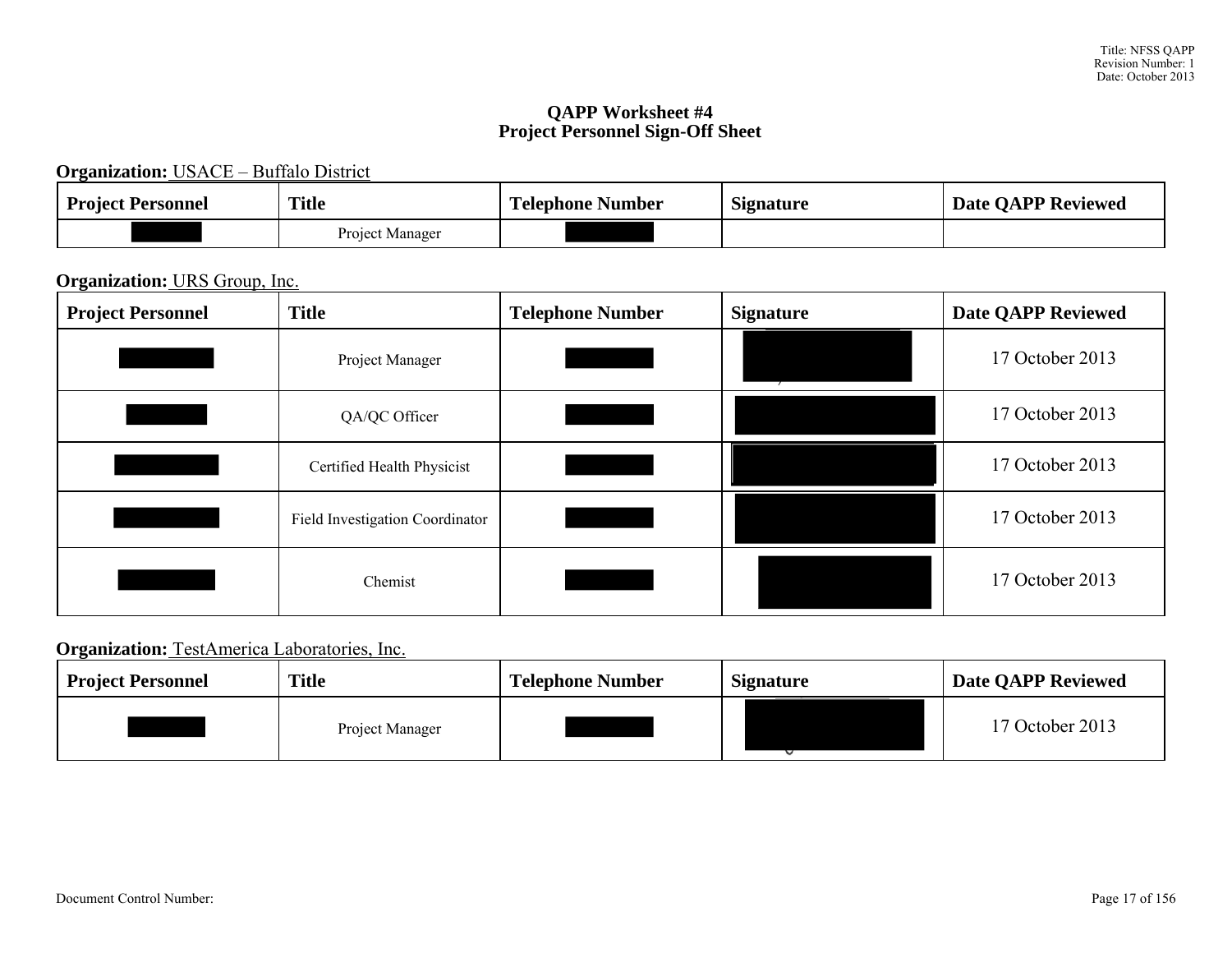### **QAPP Worksheet #5 Project Organizational Chart**

See Figure 13 in Field Sampling Plan (FSP).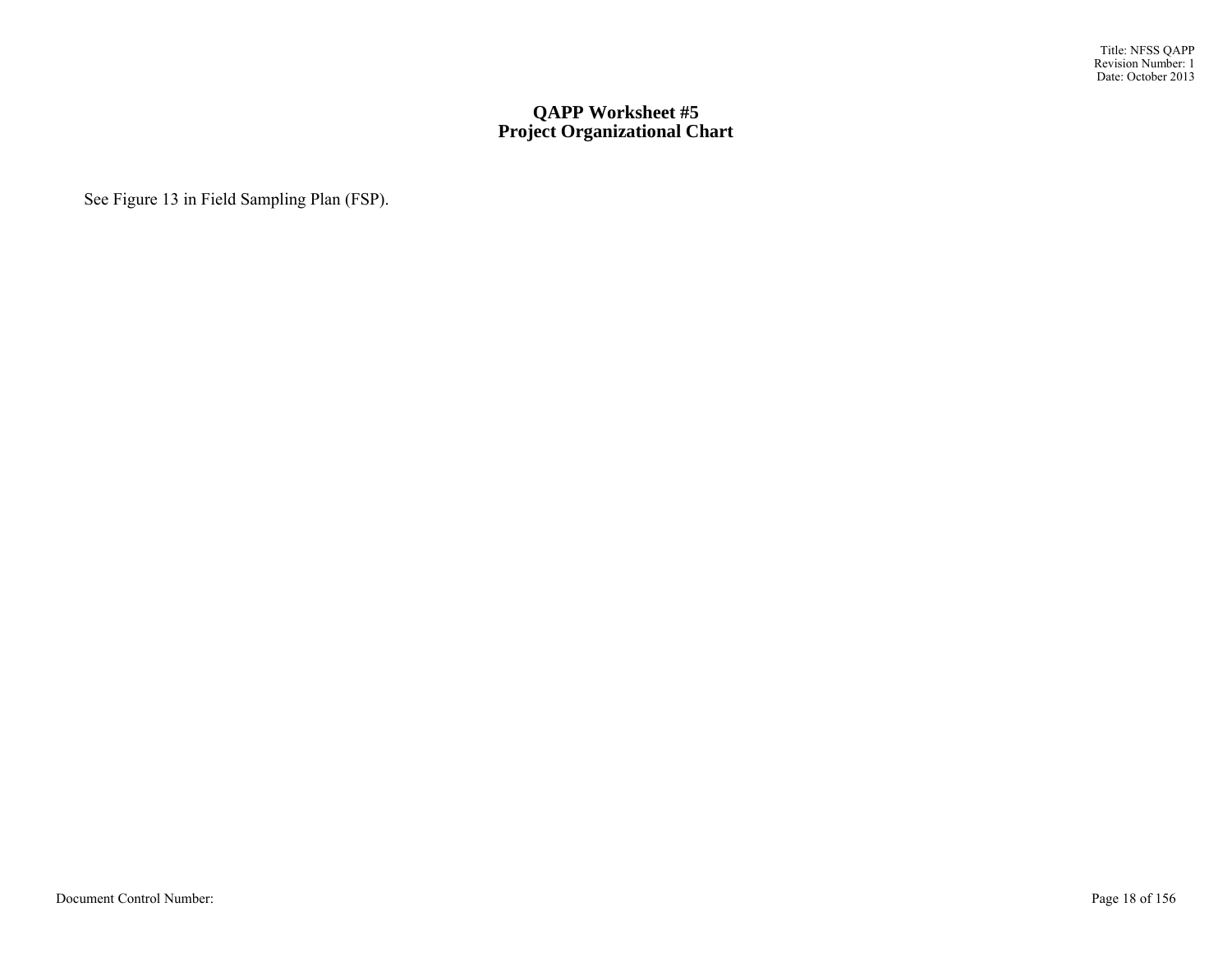### **QAPP Worksheet #6 Communication Pathways**

This worksheet describes the communication pathways and modes of communication that will be used for this project.

| <b>Communication Drivers</b>                             | <b>Responsible Entity</b>         | <b>Name</b> | <b>Phone Number</b> | <b>Procedure</b><br>(Timing, Pathways, etc.)                                                                                                                                                                                                                                                                                                                                                                                                                          |
|----------------------------------------------------------|-----------------------------------|-------------|---------------------|-----------------------------------------------------------------------------------------------------------------------------------------------------------------------------------------------------------------------------------------------------------------------------------------------------------------------------------------------------------------------------------------------------------------------------------------------------------------------|
| Primary USACE Point-of-Contact<br>(POC)                  | <b>USACE Project Manager (PM)</b> |             |                     | Primary USACE POC for URS Group, Inc.<br>Coordinates management with USACE contracting<br>officer. Can delegate communication to other internal<br>or external points of contact. Technical and<br>scheduling scope modification items to be discussed<br>with USACE POC for clarification, and approved by<br>Contracting Officer as necessary.                                                                                                                      |
| Primary URS Group, Inc. for<br><b>Contractual Issues</b> | URS Group, Inc. Program Manager   |             |                     | All correspondence with the USACE Contracting<br>Officer will be transmitted through the URS Program<br>Manager's office. The Program Manager will<br>coordinate with the URS Project Manager to meet all<br>base contract and project technical and administrative<br>requirements. Also provides a critical outlet for<br>USACE outside the project team and is in a position to<br>coordinate with other senior URS executives to<br>implement corrective actions. |
| Primary URS Group, Inc. POC                              | URS Group, Inc. Project Manager   |             |                     | Primary POC for USACE. Responsibilities also<br>include the following: Maintaining communication<br>with the Field Investigation Coordinator;<br>Establishing and maintaining communication among<br>the Project OA/OC Officer, Sr. Health Physicist,<br>Project Team, and all other subcontractors.                                                                                                                                                                  |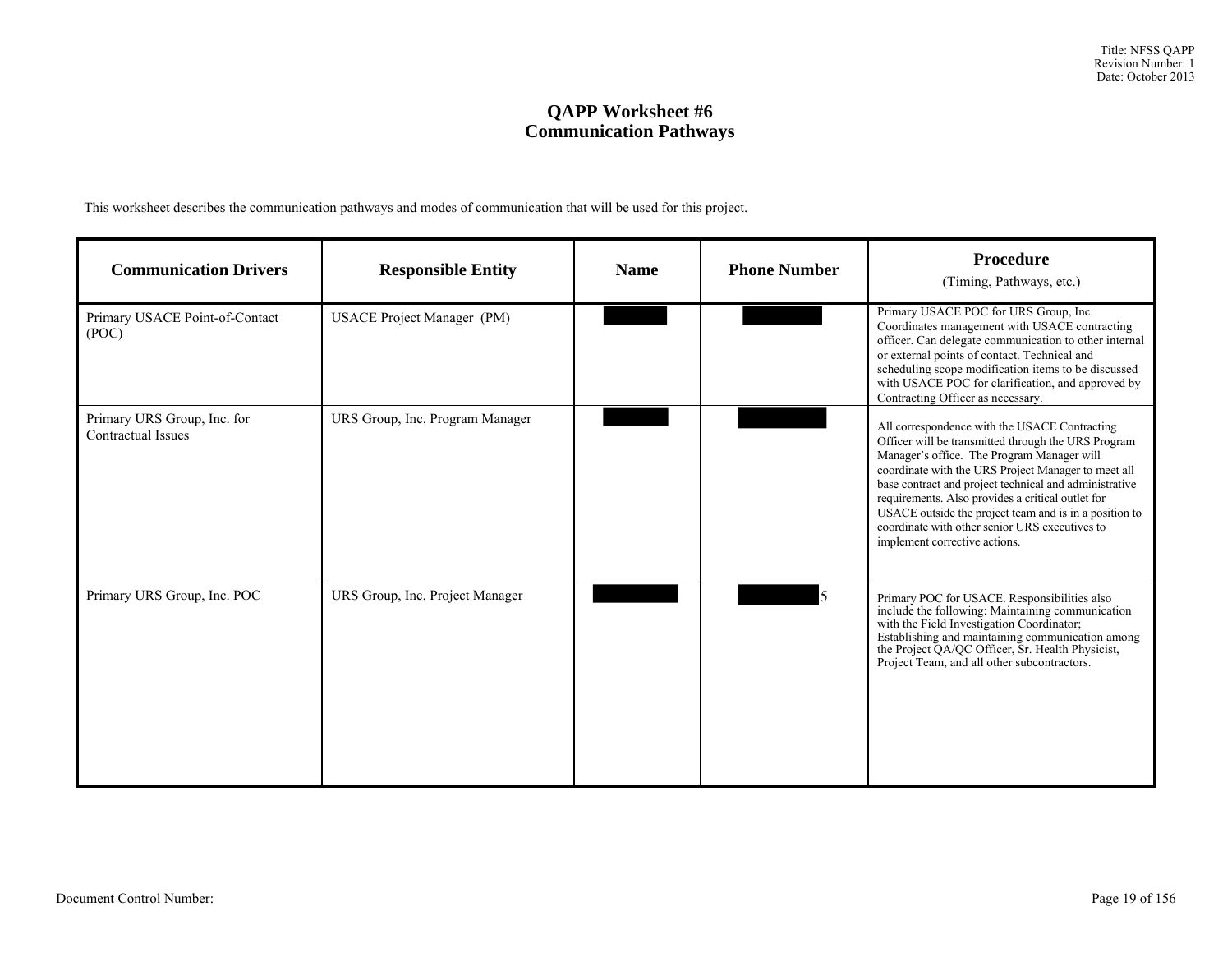## **QAPP Worksheet #6 Communication Pathways**

| <b>Communication Drivers</b>                    | <b>Responsible Entity</b>                          | <b>Name</b> | <b>Phone Number</b> | <b>Procedure</b><br>(Timing, Pathways, etc.)                                                                                                                                                                                                                                                                                                                                                                                                                                                                                                                                                                                                                                                                                                                                       |
|-------------------------------------------------|----------------------------------------------------|-------------|---------------------|------------------------------------------------------------------------------------------------------------------------------------------------------------------------------------------------------------------------------------------------------------------------------------------------------------------------------------------------------------------------------------------------------------------------------------------------------------------------------------------------------------------------------------------------------------------------------------------------------------------------------------------------------------------------------------------------------------------------------------------------------------------------------------|
| Primary URS Group, Inc. POC for<br>QA/QC Issues | URS Group, Inc. QA/QC Officer                      |             |                     | The URS QA/QC/Officer will be responsible for:<br>Providing guidance or assistance and resolving<br>problems on QA/QC topics; Verifying that the<br>specified data collection methods comply with all<br>QA/QC requirements and will yield data of desired<br>quality and integrity; Reviewing and evaluating<br>quality-related changes to the <i>QAPP</i> ; Ensuring that<br>all non-conformances are identified and appropriate<br>corrective actions are taken; Providing assistance to<br>the Project Manager to implement corrective actions;<br>Acting as the main point of contact for all project QA<br>matters and providing guidance on appropriate<br>procedures to the Project Manager and support<br>personnel; and Ensuring delivery of quality project<br>reports. |
| Health Physics Issues                           | URS Group, Inc. Certified Health<br>Physicist      |             |                     | The Sr. Health Physicist will provide senior level<br>review of project deliverables and oversee project field<br>health physics support personnel.                                                                                                                                                                                                                                                                                                                                                                                                                                                                                                                                                                                                                                |
| Field Coordination and Activities               | URS Group, Inc. Field Investigation<br>Coordinator |             |                     | The Field Investigation Coordinator will aid the<br>Project Manager in coordinating and monitoring the<br>activities of the project team, URS field resources, and<br>subcontractors associated with the project. The Field<br>Investigation Coordinator is responsible for the<br>following: Directing all on-site activities, and<br>ensuring that all procedures described in the SAP and<br><i>OAPP</i> are adhered to in the field; Ensuring the<br>compliance of all subcontractor activities in the field<br>with project guidelines and performance; and<br>Ensuring that all site-safety requirements are adhered<br>to by site personnel.                                                                                                                                |
| Health and Safety Issues                        | URS Group, Inc. Site Safety and Health<br>Officer  |             |                     | Receives direction from the URS Group, Inc. PM.<br>Provides direction to field team, Direct POC for field<br>health and safety (H&S) issues.                                                                                                                                                                                                                                                                                                                                                                                                                                                                                                                                                                                                                                       |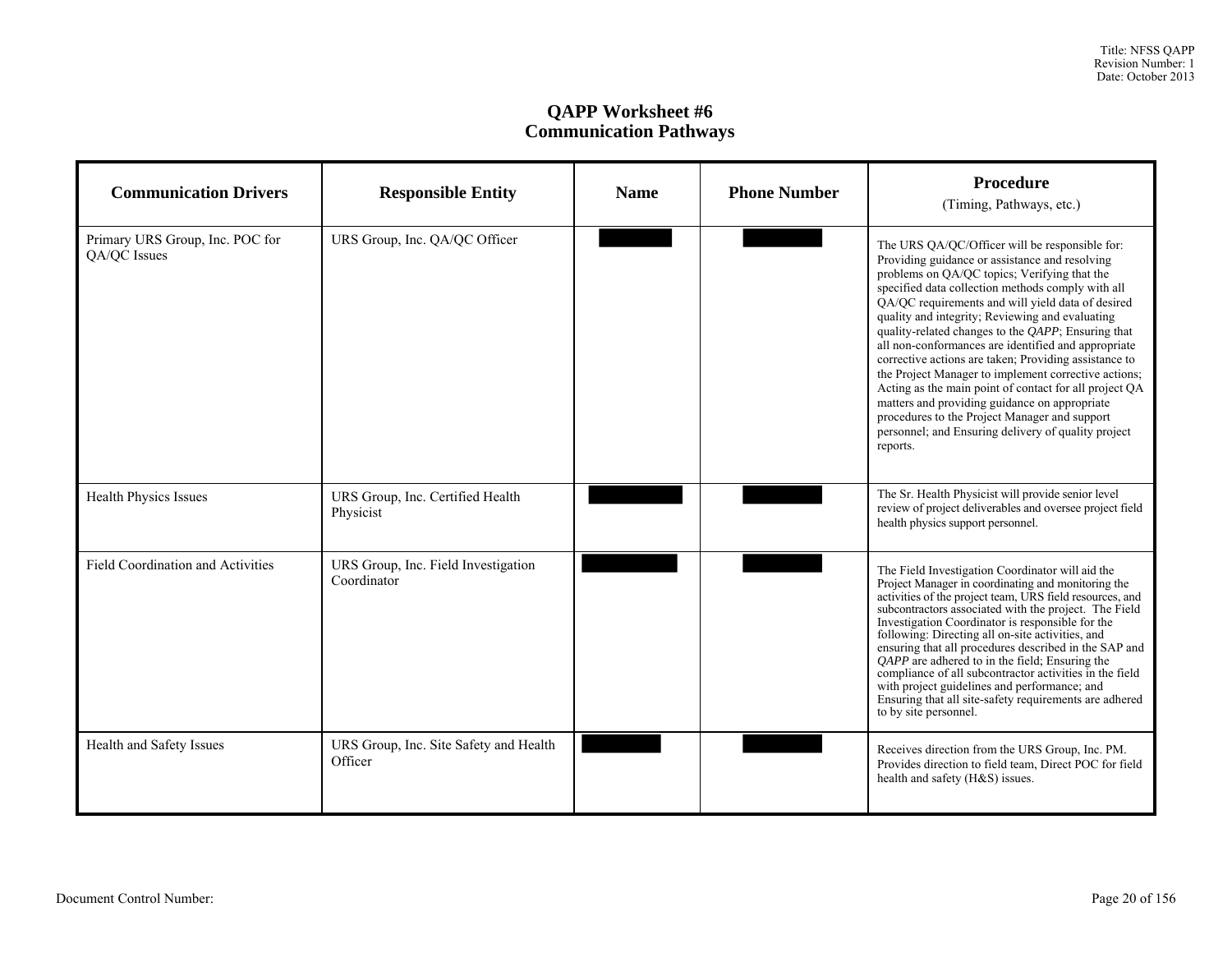### **QAPP Worksheet #6 Communication Pathways**

| <b>Communication Drivers</b>                                            | <b>Responsible Entity</b>                         | <b>Name</b> | <b>Phone Number</b> | Procedure<br>(Timing, Pathways, etc.)                                                                                                                                                                                                                                                                                                                                                                                                                                                                                                                                                                                                          |
|-------------------------------------------------------------------------|---------------------------------------------------|-------------|---------------------|------------------------------------------------------------------------------------------------------------------------------------------------------------------------------------------------------------------------------------------------------------------------------------------------------------------------------------------------------------------------------------------------------------------------------------------------------------------------------------------------------------------------------------------------------------------------------------------------------------------------------------------------|
| Data Tracking from Collection through<br>Analysis                       | URS Group, Inc. Project Chemist                   |             |                     | The URS Project Chemist will be responsible for<br>analytical data collection activities from sample<br>collection through analysis for the project. Project<br>Chemist will receive validated data from USACE for<br>inclusion into URS database for final investigative<br>report preparation.                                                                                                                                                                                                                                                                                                                                               |
| Field Sample Collection and Analytical<br><b>Corrective Actions</b>     | URS Group, Inc. Project Chemist                   |             |                     | The Project Chemist will be the URS POC for the<br>subcontracted laboratory to verify that chemistry<br>components of the QAPP are met by the laboratory<br>and field personnel. If data quality issues are<br>identified by the Project Chemist, these issues will be<br>reported to the Field Investigation Coordinator,<br>Project Manager and the Project QA/QC Officer. The<br>Project Chemist will coordinate analytical requests<br>with the subcontracted laboratory, track samples<br>received at the laboratory, communicate with the<br>laboratory and field personnel to resolve outstanding<br>issues during the sampling effort. |
| Review and Approve Release of<br>Analytical Data and Upload to Database | <b>USACE Project Chemist</b>                      |             |                     | The USACE Project Chemist will review data<br>deliverables received from the laboratory for<br>completeness and accuracy prior to upload to<br>database.                                                                                                                                                                                                                                                                                                                                                                                                                                                                                       |
| Primary POC for Laboratory                                              | TestAmerica Laboratories, Inc. Project<br>Manager |             |                     | The Laboratory PM receives direction from URS<br>Group, Inc. Project Chemist, and is responsible for<br>meeting the QAPP requirements. Communicates with<br>laboratory personnel on a daily basis and reports any<br>analytical problems/non-conformances to URS<br>Group, Inc. Project Chemist. Copies of the analytical<br>data reports and ERPIMS 5.0 electronic data<br>deliverables (EDDs) will be forwarded to URS and<br>USACE, concurrently.                                                                                                                                                                                           |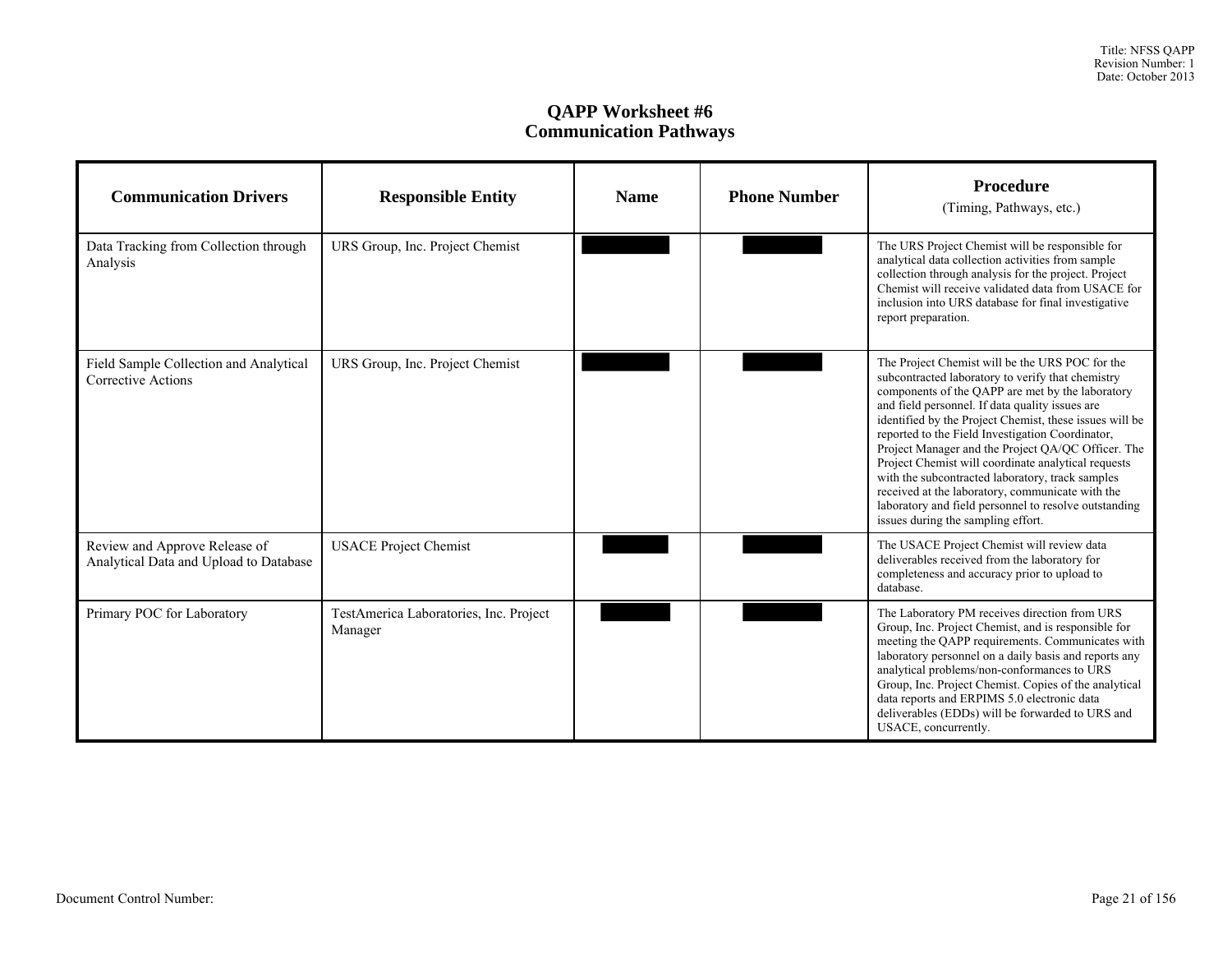### **QAPP Worksheet #7 Personnel Responsibilities and Qualifications**

Project personnel associated with each organization participating in responsible roles are identified below.

| <b>Name</b> | <b>Title</b>                       | Organizational<br><b>Affiliation</b> | <b>Responsibilities</b>                                                                                                                                                                                                                                                                                                                                                                                                                                                                                  | <b>Education and Experience</b><br><b>Qualifications</b>                                                      |
|-------------|------------------------------------|--------------------------------------|----------------------------------------------------------------------------------------------------------------------------------------------------------------------------------------------------------------------------------------------------------------------------------------------------------------------------------------------------------------------------------------------------------------------------------------------------------------------------------------------------------|---------------------------------------------------------------------------------------------------------------|
|             | <b>USACE Project Manager (PM)</b>  | <b>USACE</b>                         | Manages Project for USACE. Provides<br>direction to URS Group, Inc. on field<br>coordination and reporting, technical<br>implementation and scheduling matters.                                                                                                                                                                                                                                                                                                                                          | Not Applicable                                                                                                |
|             | URS Group, Inc. Program<br>Manager | URS Group, Inc.                      | Coordinates with the URS Project Manager to<br>meet all base contract and project technical<br>and administrative requirements. Also<br>provides a critical outlet for USACE outside<br>the project team and is in a position to<br>coordinate with other senior URS executives<br>to implement corrective actions.                                                                                                                                                                                      | B.A. in Biology and Chemistry,<br>graduate studies in Environmental<br>Engineering, 34 years of<br>experience |
|             | URS Group, Inc. Project Manager    | URS Group, Inc.                      | The Project Manager is responsible for the<br>direction, coordination, and technical<br>consistency of specific projects conducted at<br>NFSS. Responsibilities also include the<br>following: Documenting performance of all<br>subcontractors; Ensuring completion of all<br>site-specific requirements by URS and other<br>project subcontractors; Assist in providing<br>all deliverables and associated documents to<br>USACE; and Ensuring that applicable<br>technical protocols are implemented. | M.S. in Geology and B.S. in<br>Geology, 31 years of experience.                                               |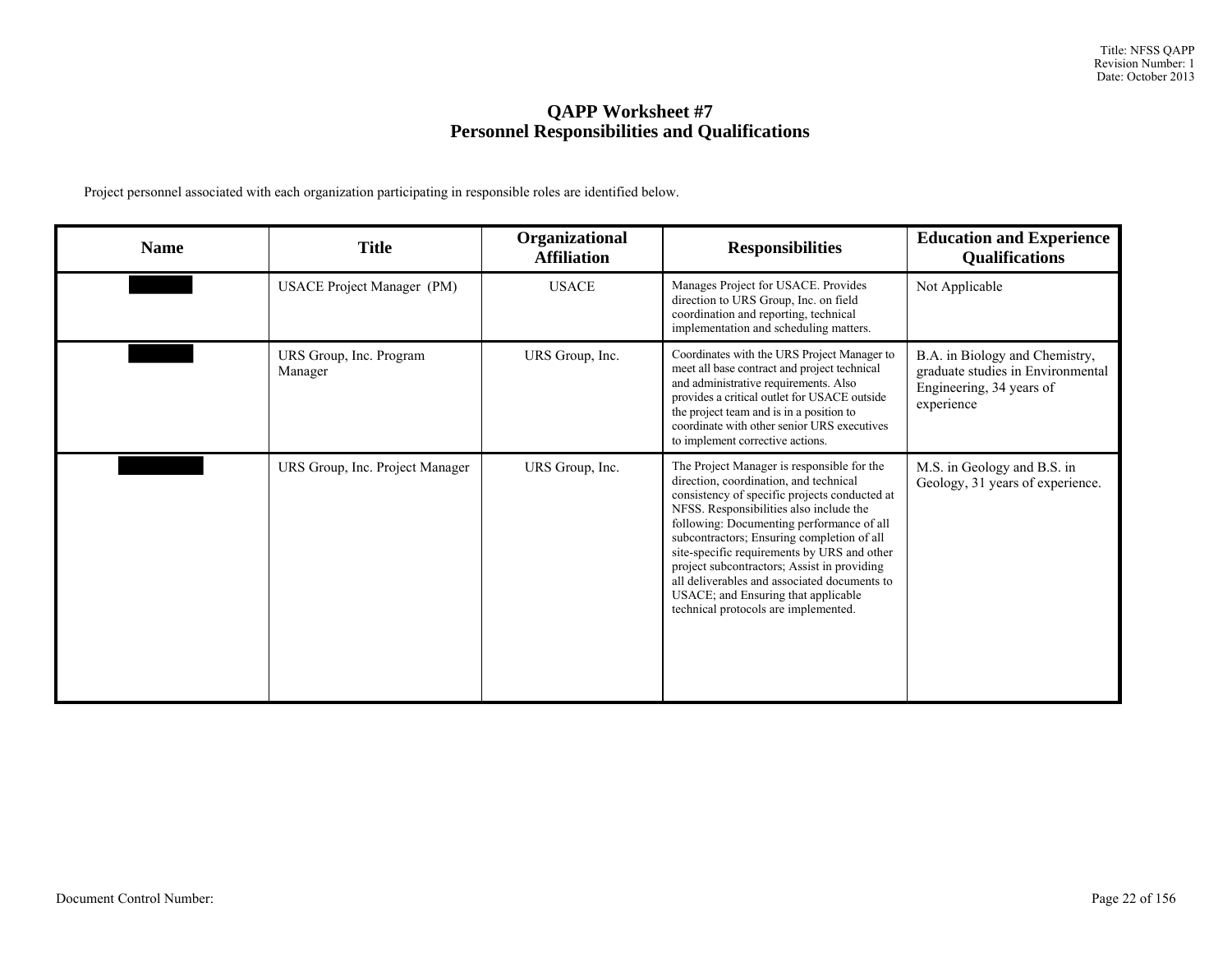| <b>OAPP Worksheet #7</b>                             |
|------------------------------------------------------|
| <b>Personnel Responsibilities and Qualifications</b> |

| <b>Name</b> | <b>Title</b>                                              | Organizational<br><b>Affiliation</b> | <b>Responsibilities</b>                                                                                                                                                                                                                                                                                                                                                                                                                                                                                                                                                                                                                                                                                                                                                          | <b>Education and Experience</b><br><b>Qualifications</b>                                                                                                                          |
|-------------|-----------------------------------------------------------|--------------------------------------|----------------------------------------------------------------------------------------------------------------------------------------------------------------------------------------------------------------------------------------------------------------------------------------------------------------------------------------------------------------------------------------------------------------------------------------------------------------------------------------------------------------------------------------------------------------------------------------------------------------------------------------------------------------------------------------------------------------------------------------------------------------------------------|-----------------------------------------------------------------------------------------------------------------------------------------------------------------------------------|
|             | URS Group, Inc. QA/QC Officer                             | URS Group, Inc.                      | The URS QA/QC/Officer will be responsible<br>for: Providing guidance or assistance and<br>resolving problems on QA/QC topics;<br>Verifying that the specified data collection<br>methods comply with all QA/QC<br>requirements and will yield data of desired<br>quality and integrity; Reviewing and<br>evaluating quality-related changes to the<br>QAPP; Ensuring that all non-conformances<br>are identified and appropriate corrective<br>actions are taken; Providing assistance to the<br>Project Manager to implement corrective<br>actions; Acting as the main point of contact<br>for all project QA matters and providing<br>guidance on appropriate procedures to the<br>Project Manager and support personnel; and<br>Ensuring delivery of quality project reports. | M.S. in Civil Engineering, B.S. in<br>Civil Engineering, Professional<br>Engineer (multiple states), 43<br>years of experience.                                                   |
|             | URS Group, Inc. Certified Health<br>Physicist             | URS Group, Inc.                      | The Sr. Health Physicist will provide senior<br>level review of project deliverables and<br>oversee project field health physics support<br>personnel.                                                                                                                                                                                                                                                                                                                                                                                                                                                                                                                                                                                                                           | Ph.D. in Nuclear Engineering,<br>M.S. in Nuclear Engineering, B.S.<br>in Nuclear Engineering,<br>Professional Engineer, Certified<br>Health Physicist, 28 years of<br>experience. |
|             | URS Group, Inc. Field<br><b>Investigation Coordinator</b> | URS Group, Inc.                      | The Field Investigation Coordinator will aid<br>the Project Manager in coordinating and<br>monitoring the activities of the project team,<br>URS field resources, and subcontractors<br>associated with the project. The Field<br>Investigation Coordinator is responsible for<br>the following: Directing all on-site activities,<br>and ensuring that all procedures described in<br>the SAP and <i>QAPP</i> are adhered to in the<br>field; Ensuring the compliance of all<br>subcontractor activities in the field with<br>project guidelines and performance; and<br>Ensuring that all site-safety requirements are<br>adhered to by site personnel.                                                                                                                        | B.A. in Geology, Professional<br>Geologist, 20 years of experience.                                                                                                               |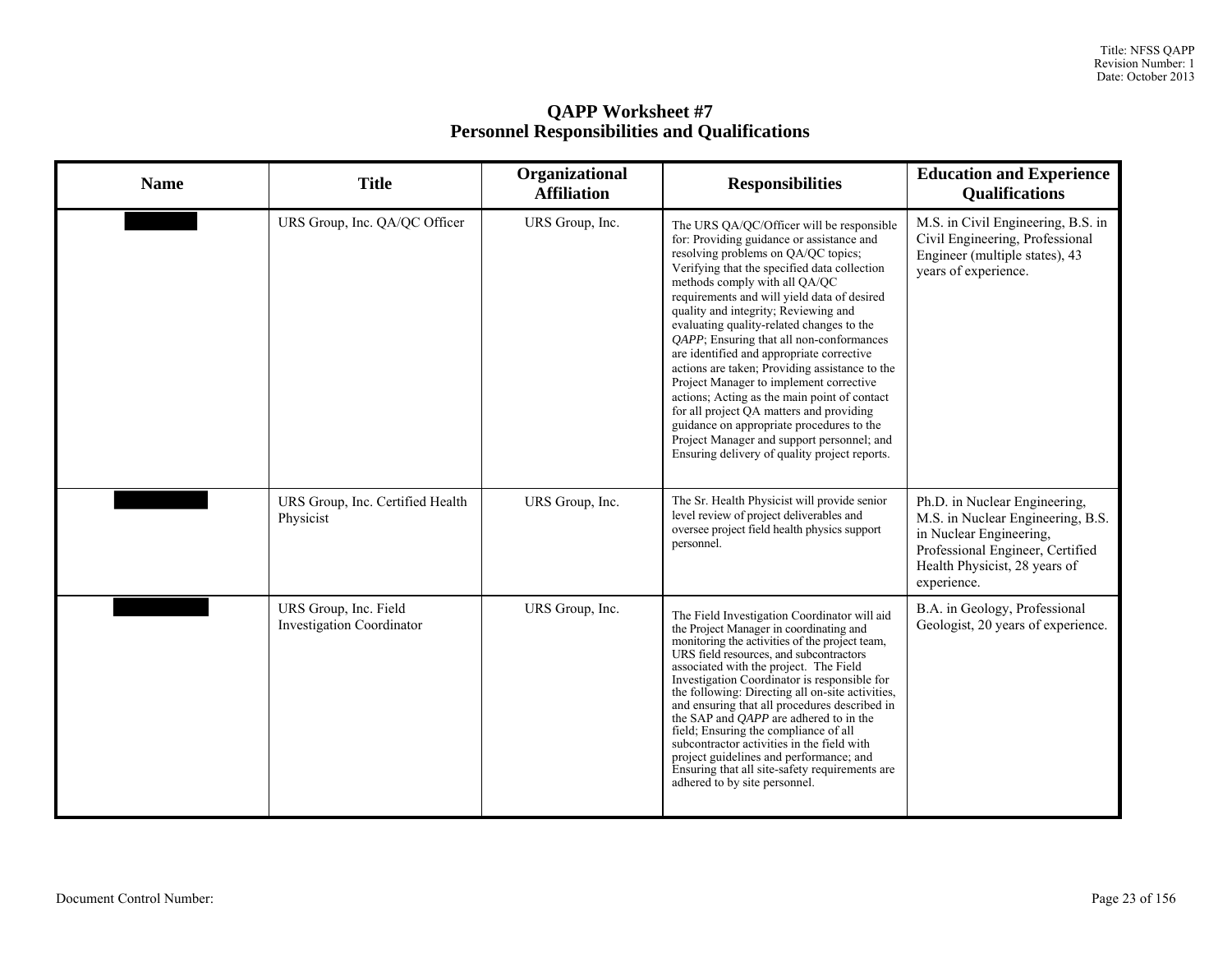#### **QAPP Worksheet #7 Personnel Responsibilities and Qualifications**

| <b>Name</b> | <b>Title</b>                                      | Organizational<br><b>Affiliation</b> | <b>Responsibilities</b>                                                                                                                                                                                                                                                                                                                                                                          | <b>Education and Experience</b><br><b>Qualifications</b>          |
|-------------|---------------------------------------------------|--------------------------------------|--------------------------------------------------------------------------------------------------------------------------------------------------------------------------------------------------------------------------------------------------------------------------------------------------------------------------------------------------------------------------------------------------|-------------------------------------------------------------------|
|             | URS Group, Inc. Site Safety and<br>Health Officer | URS Group, Inc.                      | Provides direction to field team. Can stop<br>work on site due to worker injury or unsafe<br>working conditions.                                                                                                                                                                                                                                                                                 | M.A. in Geology, 24 years of<br>experience.                       |
|             | URS Group, Inc. Project Chemist                   | URS Group, Inc.                      | The URS Project Chemist will be<br>responsible for analytical data collection<br>activities from sample collection through<br>analysis for the project.                                                                                                                                                                                                                                          | B.S. in Biology, B.S. in<br>Chemistry, 31 years of<br>experience. |
|             |                                                   |                                      | The URS Project Chemist verifies that<br>chemistry components of the OAPP are met<br>by the laboratory and field personnel. The<br>Project Chemist will coordinate analytical<br>requests with the subcontracted laboratory,<br>track samples received at the laboratory,<br>communicate with the laboratory and field<br>personnel to resolve outstanding issues<br>during the sampling effort. |                                                                   |
|             |                                                   |                                      | Project Chemist will receive validated data<br>from USACE for inclusion into URS<br>database for final investigative report<br>preparation.                                                                                                                                                                                                                                                      |                                                                   |
|             | <b>USACE Project Chemist</b>                      | <b>USACE</b>                         | The USACE Project Chemist will review<br>data deliverables received from the<br>laboratory for completeness and accuracy<br>prior to upload to database.                                                                                                                                                                                                                                         | Not Applicable                                                    |
|             | TestAmerica Laboratories, Inc.<br>Project Manager | TestAmerica Laboratories,<br>Inc.    | Communicates with laboratory personnel on<br>a daily basis and reports any analytical<br>problems/non-conformances to URS Group,<br>Inc. Project Chemist. Copies of the<br>analytical data reports and ERPIMS 5.0<br>electronic data deliverables (EDDs) will be<br>forwarded to URS and USACE,<br>concurrently.                                                                                 | B.A. Psychology, 8 years of<br>experience.                        |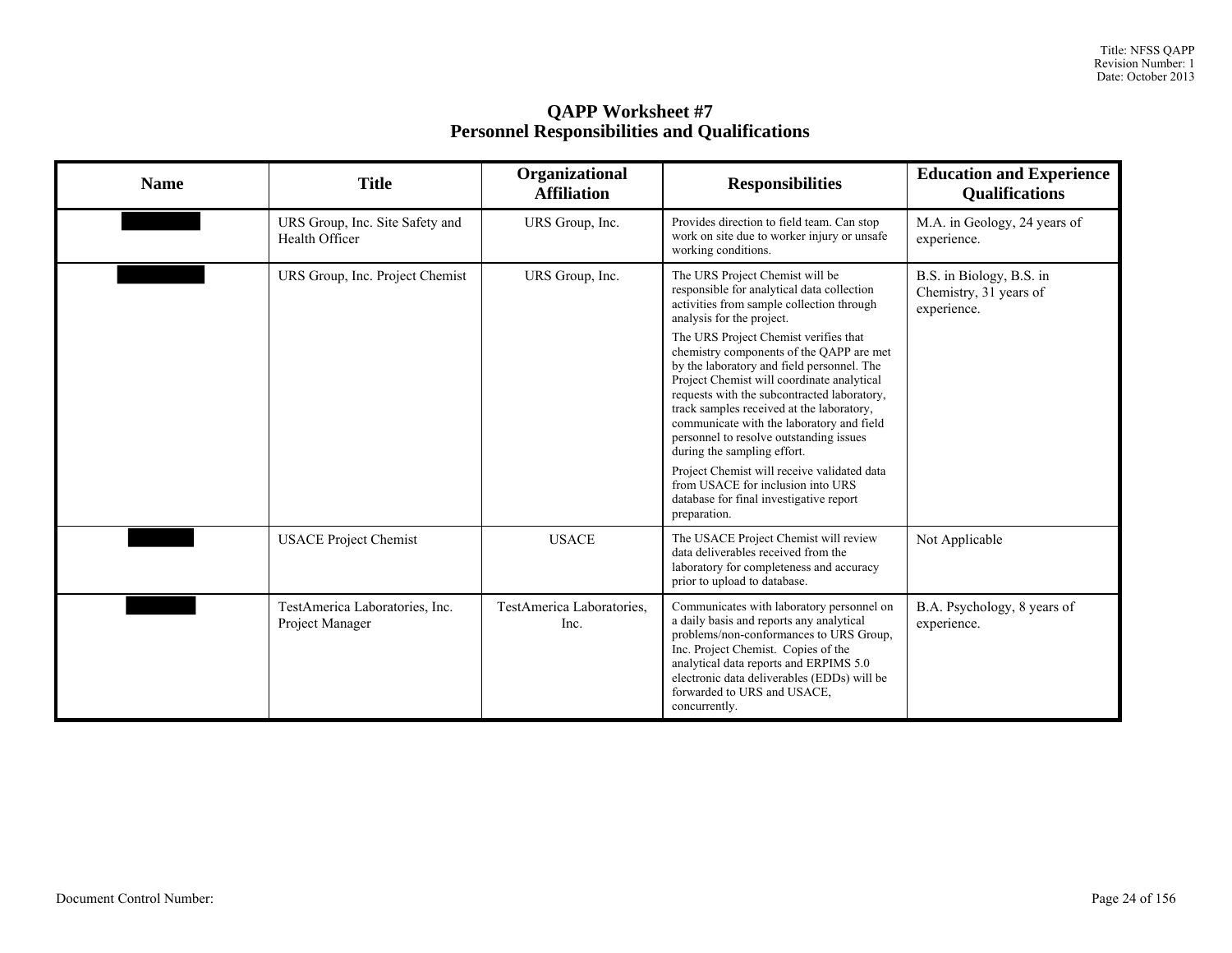### **QAPP Worksheet #8 Special Personnel Training Requirements**

Specialized personnel training requirements are referenced in the Accident Prevention Plan (APP).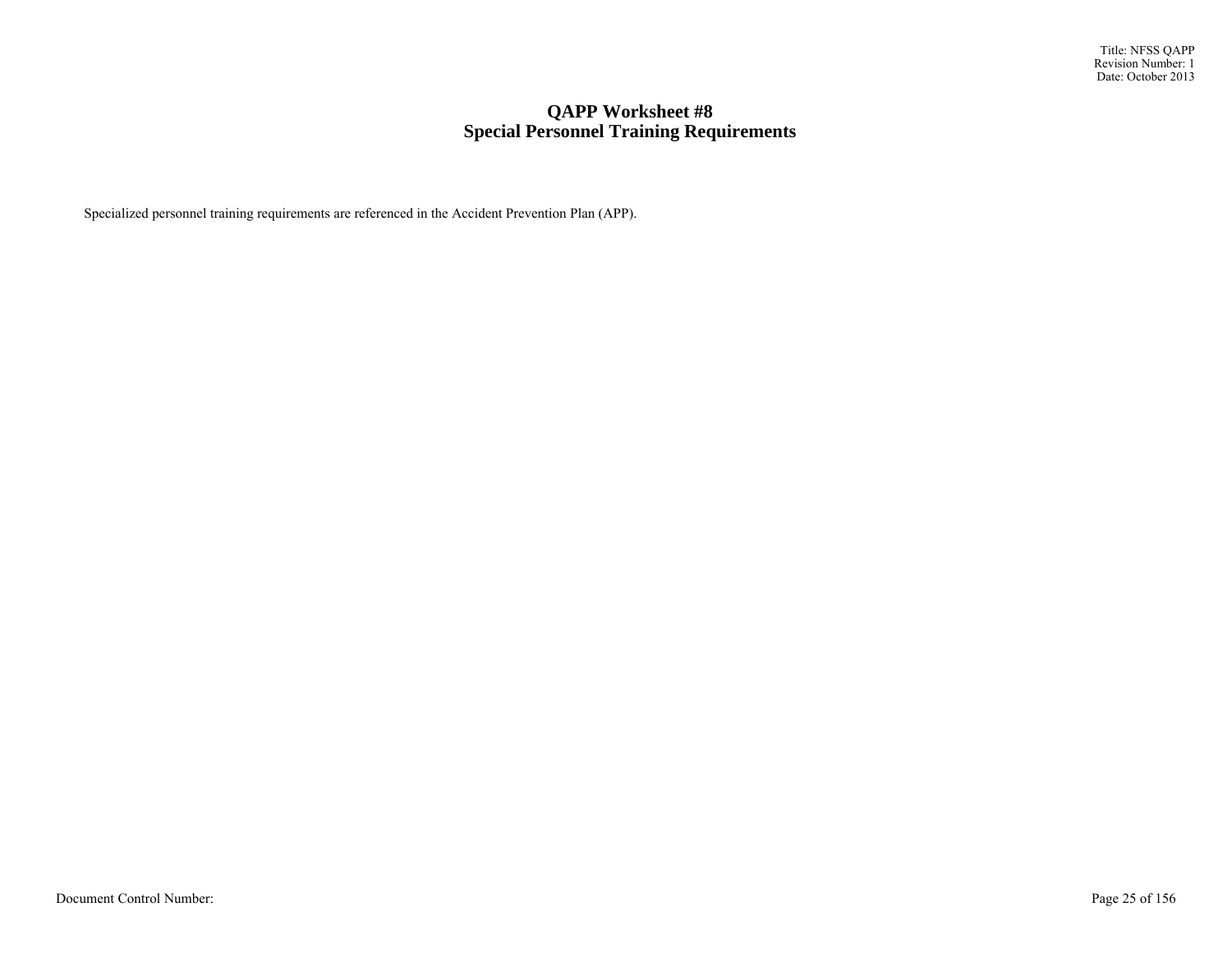#### **QAPP Worksheet #9 Project Planning Session Summary Session 1**

**Project Name:** NFSS Balance of Plant Operable Unit Investigation to Refine the Extent of Soil Contamination **Projected Date(s) of Sampling:** Oct – Dec 2013 **Project Manager:** Kevin Connare

**Site Name:** NFSS

**Site Location:** Lewiston, New York

**Date of Session:** August 2, 2013

**Scoping Session Purpose:** Discuss scope of work, additional work planned, schedule, planning document preparation, budget, and personnel training requirements.

| <b>Name</b> | <b>Title</b>                                                    | <b>Affiliation</b> | Phone# | <b>E-mail Address</b> | <b>Project</b><br>Role                                                 |
|-------------|-----------------------------------------------------------------|--------------------|--------|-----------------------|------------------------------------------------------------------------|
|             | Project Manager                                                 | URS Group, Inc.    |        |                       | Project<br>Manager                                                     |
|             | Project QA/QC Officer                                           | URS Group, Inc.    |        |                       | Project<br>QA/QC<br>Officer                                            |
|             | Field Investigation<br>Coordinator                              | URS Group, Inc.    |        |                       | Field<br>Investigation<br>Coordinator                                  |
|             | Site Supervisor/CQC<br>System Manager                           | URS Group, Inc.    |        |                       | Site<br>Supervisor/C<br>QC System<br>Manager                           |
|             | Site Radiation Safety<br>Officer                                | URS Group, Inc.    |        |                       | <b>Site Radiation</b><br>Safety Officer                                |
|             | Site Safety and Health<br>Officer                               | URS Group, Inc.    |        |                       | Site Safety<br>and Health<br>Officer                                   |
|             | Site<br>Supervisor/Contractor<br>QC System Manager<br>Alternate | URS Group, Inc.    |        |                       | Site<br>Supervisor/<br>Contractor<br>QC System<br>Manager<br>Alternate |
|             | Independent Technical<br>Review                                 | URS Group, Inc.    |        |                       | Independent<br>Technical<br>Review                                     |
|             | Geographical<br>Information System<br>Manager                   | URS Group, Inc.    | 3      |                       | Geographical<br>Information<br>System<br>Manager                       |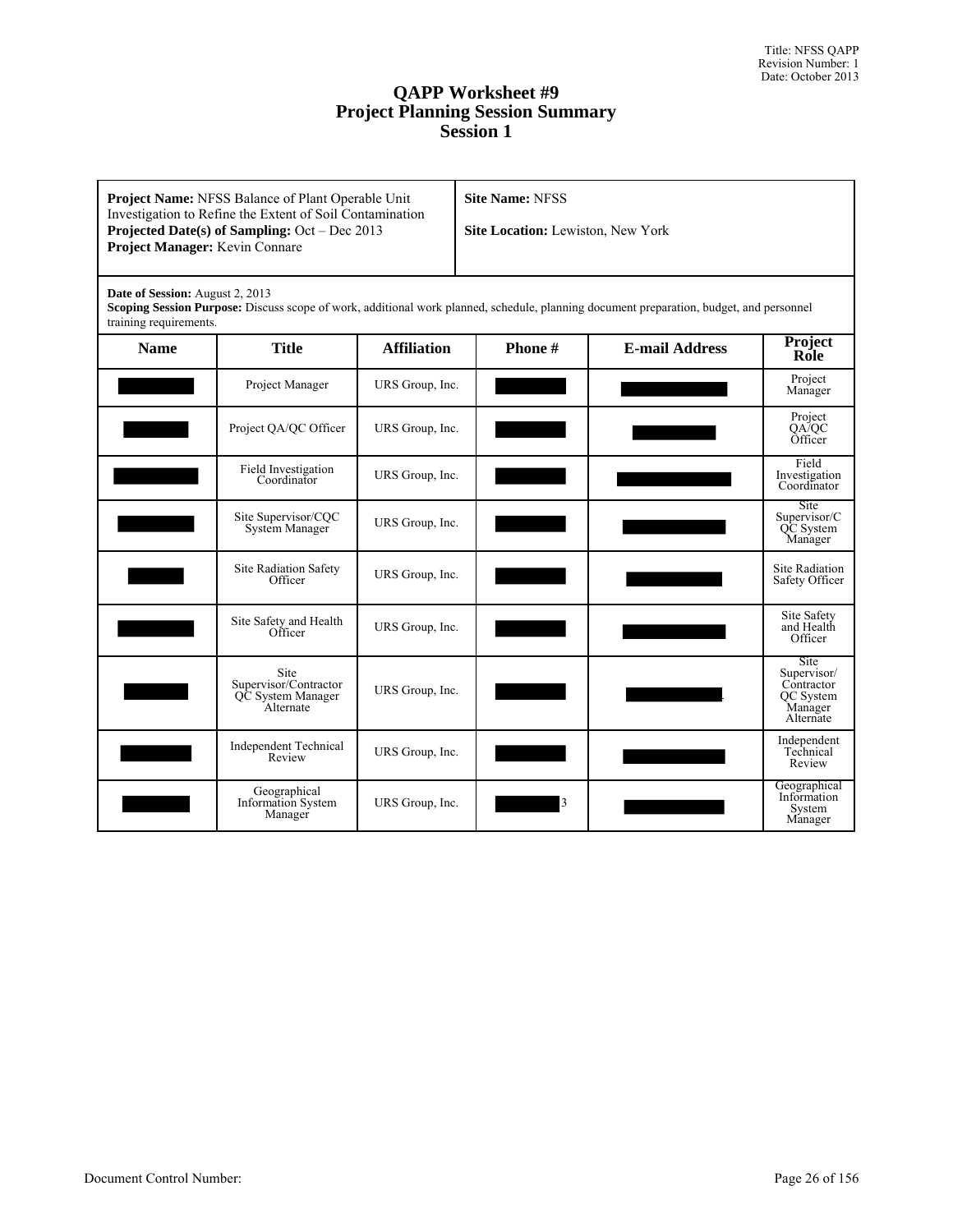#### **QAPP Worksheet #10 Conceptual Site Model**

**Background Information:** See Section 1.2 Site Description, History and Background.

**Sources of known or suspected hazardous waste:** The NFSS represents a portion of the former LOOW that was used by the USACE MED/AEC to store radioactive residues and other materials beginning in 1944. Nearly all the radioactive residues sent to the NFSS originated from uranium processing activities conducted for MED and AEC at the Linde Air Products facility in Tonawanda, New York, the Mallinckrodt Chemical Works refinery in St. Louis, Missouri, and the Middlesex Sampling Plant in Middlesex, New Jersey.

**Known or suspected contaminants or classes of contaminants:** Radiological constituents of concern at NFSS include isotopic uranium, isotopic thorium, and radium-226/228. Other constituents that occur on-site in lesser amounts include daughter products of the uranium series (U-238) and, to some extent, the actinium series (U-235). Chemical constituents of concern at NFSS include volatile organic compounds (VOCs), semi-volatile organic compounds (SVOCs), pesticides, polychlorinated biphenyls (PCBs), and metals.

**Primary release mechanism:** Contaminants of concern released from storage or containment structures into the soil and groundwater.

**Secondary containment migration:** Contaminants of concern potentially migrating along underground utility pipelines.

Fate and transport considerations: Based on information collected through the Remedial Investigation (RI), the areas of dissolved total uranium groundwater contamination in the upper water-bearing zones (UWBZ) in exposure units (EUs) 1 and 2, EU 4, and EU 10 are fairly well bounded. Uranium contamination in the groundwater in EU 11 requires further investigation. Proposed activities include removing manhole MH06 and exposing the sanitary sewer from South 31 Ditch to the area just south of the decontamination pad. Soil and groundwater samples will be collected for radionuclide analyses during these activities. The intent of the investigation is to determine if the sanitary sewer line is a pathway for contaminated groundwater migration.

Surface and near surface soil samples will be collected from locations across the Site to delineate soil contamination the may require excavation.

**Potential receptors and exposure pathways:** During development of the RI, the NFSS was divided into 14 soil EUs. An EU is defined as the geographic area in which a future receptor (for purposes of the baseline risk assessment) is assumed to work or live, and where a receptor may be exposed to site-related contaminants. The goal sanitary sewer investigation is to eliminate potential preferential pathways for off-site migration of groundwater contaminants. The goal of the soil sampling investigation is to delineate areas that may require excavation.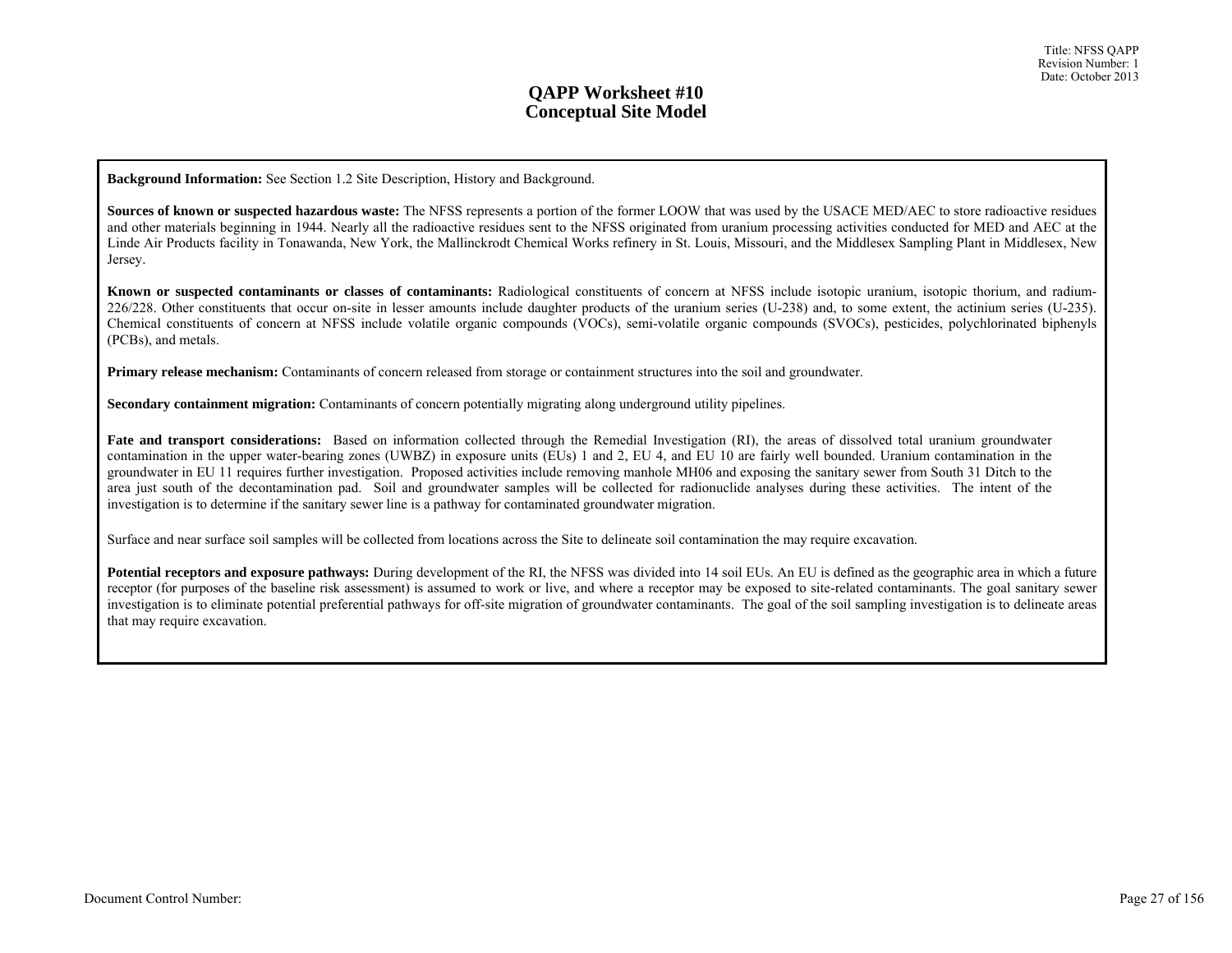#### **QAPP Worksheet #10 Conceptual Site Model**

**Land use considerations:** The NFSS is a radioactive waste storage site with restricted use under the FUSRAP.

**Key physical aspects of the site:** See Section 1.2 Site Description, History and Background.

**Current interpretation of nature and extent of contamination to the extent it will influence project-specific decision making:** See fate and transport considerations noted above.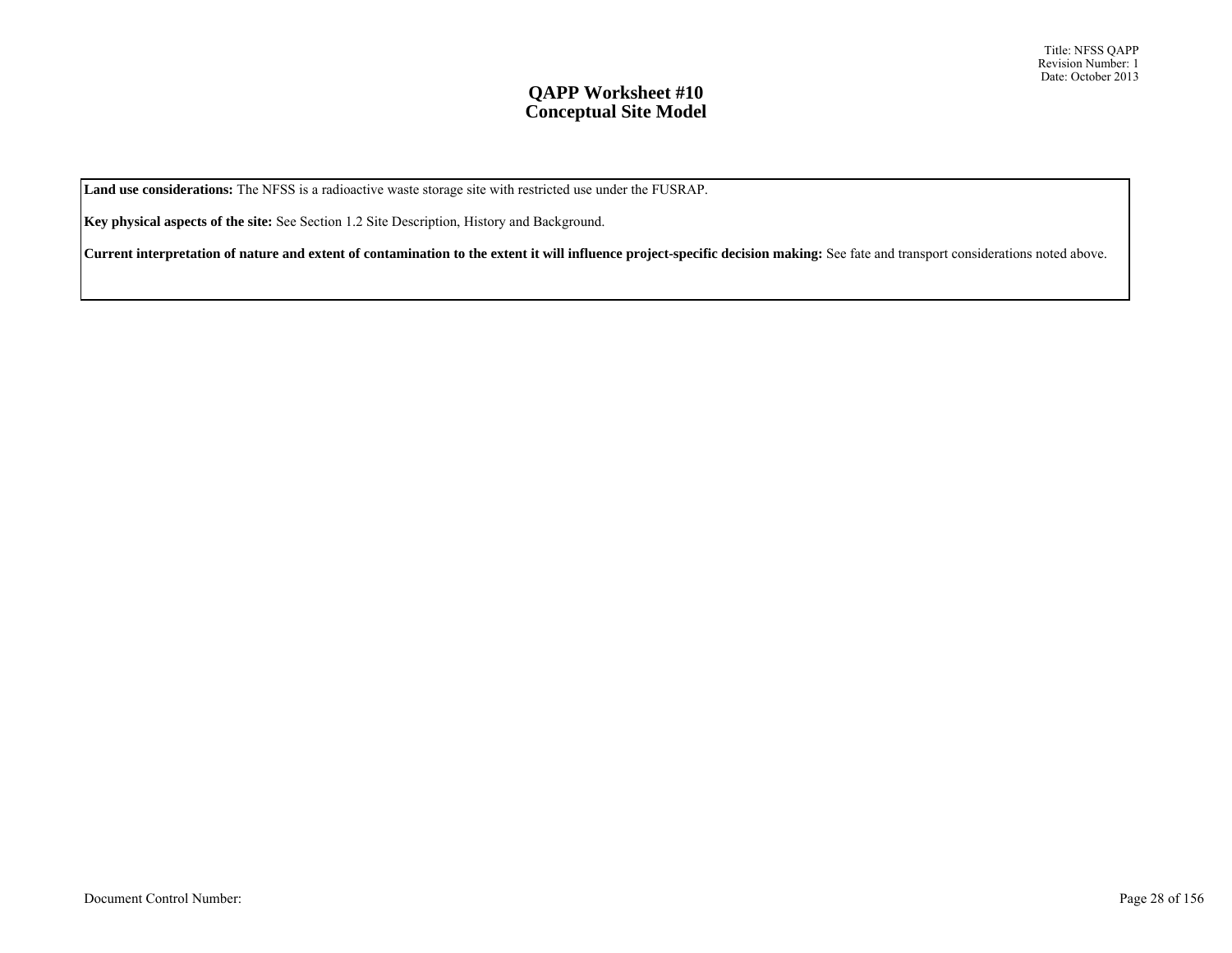#### **QAPP Worksheet #11 Project/Data Quality Objectives**

**Problem:** See Worksheet #10.

Goals of the Field Investigation: The purpose of this field investigation is to collect additional soil data to delineate the extent of contaminated soil requiring excavation. The data collected will support the BOP OU FS and will involve the following activities:

- Complete 378 soil borings to depth of 3 feet each,
- Collect soil samples from the 0.0 to 0.5 ft interval, 0.05 to 2.0 ft interval, and 2.0 to 3.0 ft interval,
- Collect trench excavation soil samples from side-walls,
- Collect groundwater samples (if encountered) from excavation trenches, and
- Manage/sample/dispose of IDW.

**Information Inputs:** Definitive data will be collected (i.e., soil) to delineate the extent of contaminated soil in support of the BOP OU FS, as noted above.

#### **Boundaries of the Field Investigation:**

The field investigation will be performed at locations throughout the NFSS (excluding the ICWS).

**Analytical Approach:** The parameters of interest for the delineation soil sampling and trench excavation [soil (sidewall) and groundwater (if encountered)] programs include: isotopic uranium, isotopic thorium, and radium-226. In addition, some delineation soil samples will be analyzed for PAHs, while the trench excavation samples will also be analyzed for total uranium and inorganic parameters [groundwater only: anions, alkalinity and total dissolved solids (TDS)].

The parameters of interest for IDW include: full toxicity characteristic leaching procedure (TCLP); isotopic uranium; isotopic thorium; gamma spectroscopy; metals; VOCs; SVOCs; pesticides; herbicides; PCBs; metals; pH; oil and grease; total organic carbon (TOC); total suspended solids (TSS); and paint filter test.

**Performance and Acceptance Criteria:** The definitive soil data collected will be used to further delineate contaminated soil. The performance and acceptance criteria will be those that support the sampling rationale specified above under Boundaries of the Field Investigation and in the FSP. The soil and water IDW analytical results will be used to identify the proper disposal fate of the IDW.

**Plan for Obtaining Data:** The basis for sampling design and rationale is briefly discussed above under Goals and Boundaries of the Field Investigation. A more detailed discussion on the sampling design and the basis for its selection is presented in the FSP, with analytical design requirements presented in Worksheets #19/30, 20, 24, 25, 26/27, 28, and 30.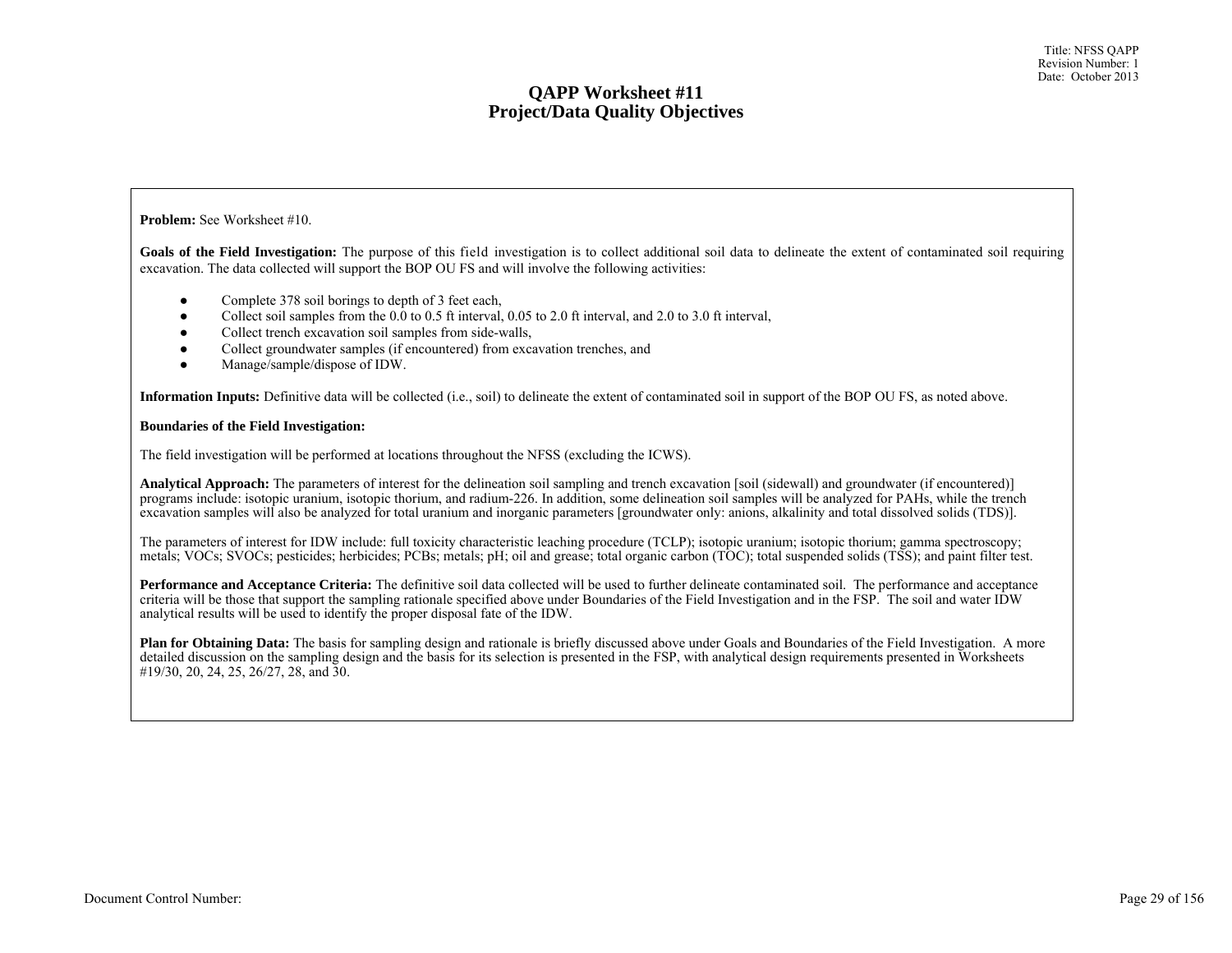#### **QAPP Worksheet #12 Measurement Performance Criteria**

As part of assessing data usability, measurement performance criteria (MPC) have been established to evaluate the data quality indicators (DQIs), in terms of precision, accuracy, and sensitivity. The MPC for the soil, groundwater, pipe sediment and liquid, and IDW monitoring programs are summarized below on a per matrix per method basis.

**Precision.** Precision measures the reproducibility of measurements. It is strictly defined as the degree of reproducibility among independent measurements as the result of repeated application of the same process under prescribed similar conditions. The precision measurement is established using the relative percent difference (RPD) or relative error ratio (RER) between the duplicate sample results, and is expressed as follows:

$$
RPD = \frac{[X_1 - X_2]}{[(X_1 + X_2)/2]} \times 100 \qquad \qquad RER = \frac{[X_1 - X_2]}{[(u_c^2(X_1) + u_c^2(X_2))]^{0.5}}
$$

where:

 $X_1$  and  $X_2$  represent the individual values/activities found for the target analyte in the two replicate analyses.  $u_c(X_1)$  and  $u_c(X_2)$  represent respective combined standard uncertainties.

RER is functionally equivalent to the normalized absolute difference (NAD) based on MARLAP Z-statistics (Z<sub>LCSD/MSD/Dup</sub>) statistic. The calculated RER/NAD are compared to an acceptable performance range of -1.96 to +1.96. Calculated RER/NAD results within the performance range are considered acceptable. Calculated RER/NAD results outside the performance range are investigated for possible discrepancies in analytical precision.

When RPDs and RERs (radiochemistry only) exceed established control limits, corrective action is warranted. Corrective action can include recalibration, reanalysis of the laboratory duplicate samples or matrix spike/matrix spike duplicate (MS/MSD) samples, or environmental sample reanalysis. Corrective actions must be taken, but if the laboratory cannot improve results, data will be flagged.

Field duplicate samples and laboratory duplicate samples (or MS/MSD samples) will be analyzed to assess field and analytical precision. Field duplicates are defined as two samples collected independently at a single sampling location during a single sample collection. Field duplicates will be collected at a frequency of 10 percent. Field duplicates will be collected for all matrices and analyzed for the same parameters. Frequency of analysis of laboratory duplicates or MS/MSD are 5 percent, as summarized by method on Worksheet #20.

**Accuracy/Bias.** Accuracy is the statistical measurement of correctness and includes components of random error (variability due to imprecision) and systematic error. A measurement is accurate when the reported value does not differ from the true value or known concentration of the spike or standard. Analytical accuracy is measured by comparing the percent recovery (organic and inorganic) or warning/control limits (radiochemistry) of analytes spiked into laboratory control samples (LCSs) and MS and/or MSD samples to the laboratory-established or method-established control limits. Control limits will be based on previously established laboratory capabilities for similar samples using control chart techniques. Recoveries outside the control limits indicate a cause other than normal measurement error. Corrective action may include instrument recalibration, reanalysis of the QC sample, or reanalysis of the samples in the batch. For organic and radiochemistry analyses, surrogate compound recoveries and tracer yields, respectively, are also used to assess accuracy and method performance for each sample analyzed. The calculation used for percent recovery/yield is expressed as: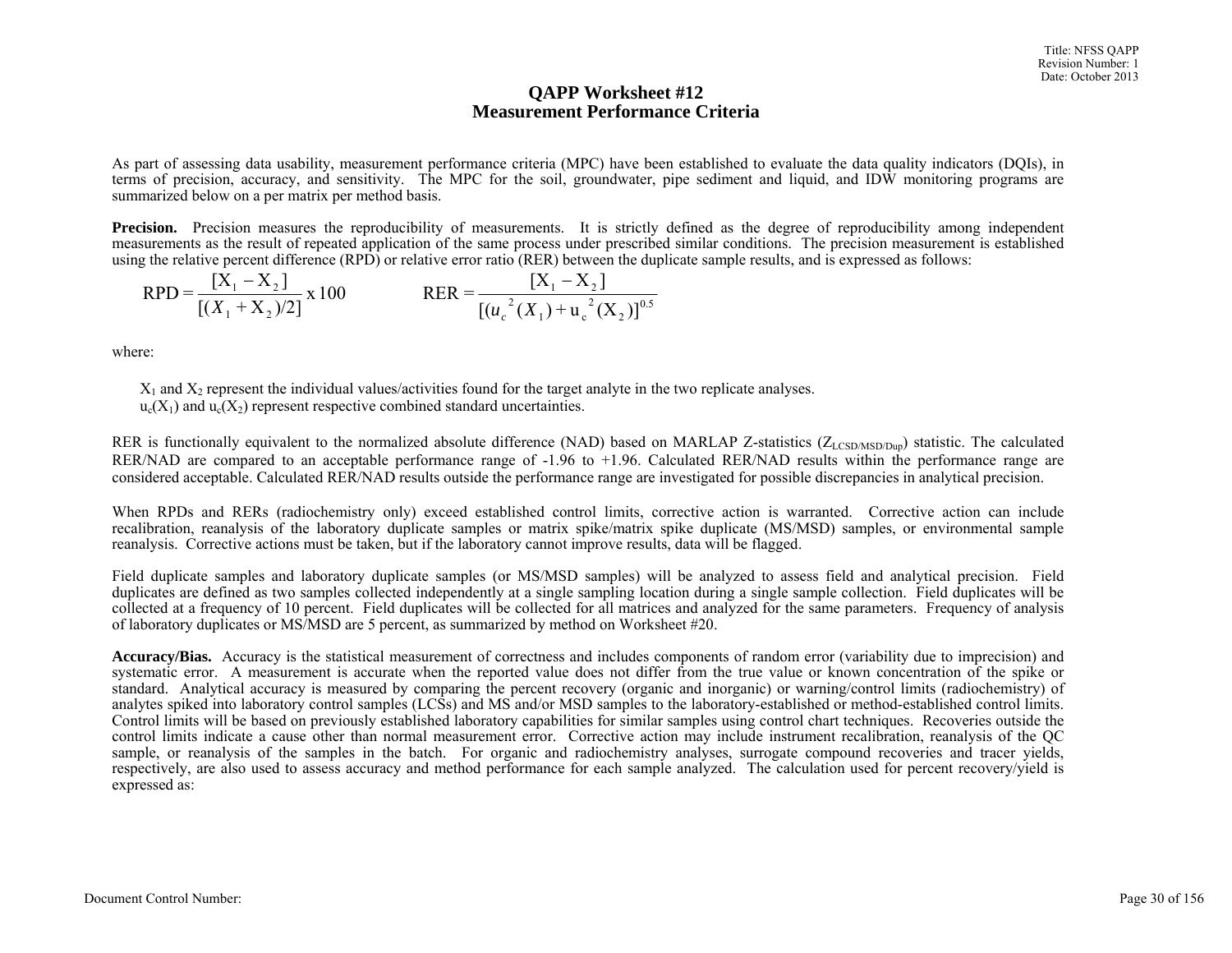#### **QAPP Worksheet #12 Measurement Performance Criteria**

 $\frac{1}{\vert D \vert} \times 100$ Percent Recovery (organics and inorganics) =  $\frac{[X - D]}{[X - D]}$ 

Percent Recovery LCS/MS (radiochemistry)

$$
Z_{\text{LCS}} = \frac{[X - D]}{[(u_c^2(X) + u_c^2(D)]^{0.5}}
$$

$$
Z_{MS} = \frac{[X - X_0 - D]}{[(u_c^2(X) + u_c^2(X_0) + u_c^2(D)]^{0.5}}
$$

where:

 $Z_{\text{LCS}}$  represents performance indicator for laboratory control samples.

 $Z<sub>MS</sub>$  represents performance indicator for matrix spikes.

X represents the value/activity of the spike sample.

D represents the spike concentration added.

 $X_0$  represents the value of the unspiked sample.

 $u_c(X)$ ,  $u_c(X_0)$ , and  $u_c(D)$  represent respective combined standard uncertainties.

The calculated  $Z_{\text{LCS}}$  and  $Z_{\text{MS}}$  statistic(s) should be between -1.96 and +1.96. Calculated  $Z_{\text{MS}}$  outside the performance range require further evaluation.

Accuracy of analytical results reported in environmental samples is also measured against any contamination present in laboratory method blanks and instrument blanks, as well as field blanks, such as trip and equipment rinsate blank samples. Frequency of sampling and analysis of laboratory and field blanks is specified on Worksheet #20. For radiochemistry, blank/sample accuracy is expressed as follows, and will only be evaluated when the blank/sample result is above the minimum detected activity (MDA):

$$
Z_{\text{Blank}} = \frac{X}{\left[ (u_c(X)) \right]} \qquad Z_{\text{Sample}} = \frac{X}{\left[ (u_c(X)) \right]}
$$

where:

Z<sub>Blank/Sample</sub> represents performance indicator for blanks/samples.

X represents the measures blank/sample activity.  $u<sub>c</sub>(X)$  represent the combined standard uncertainty.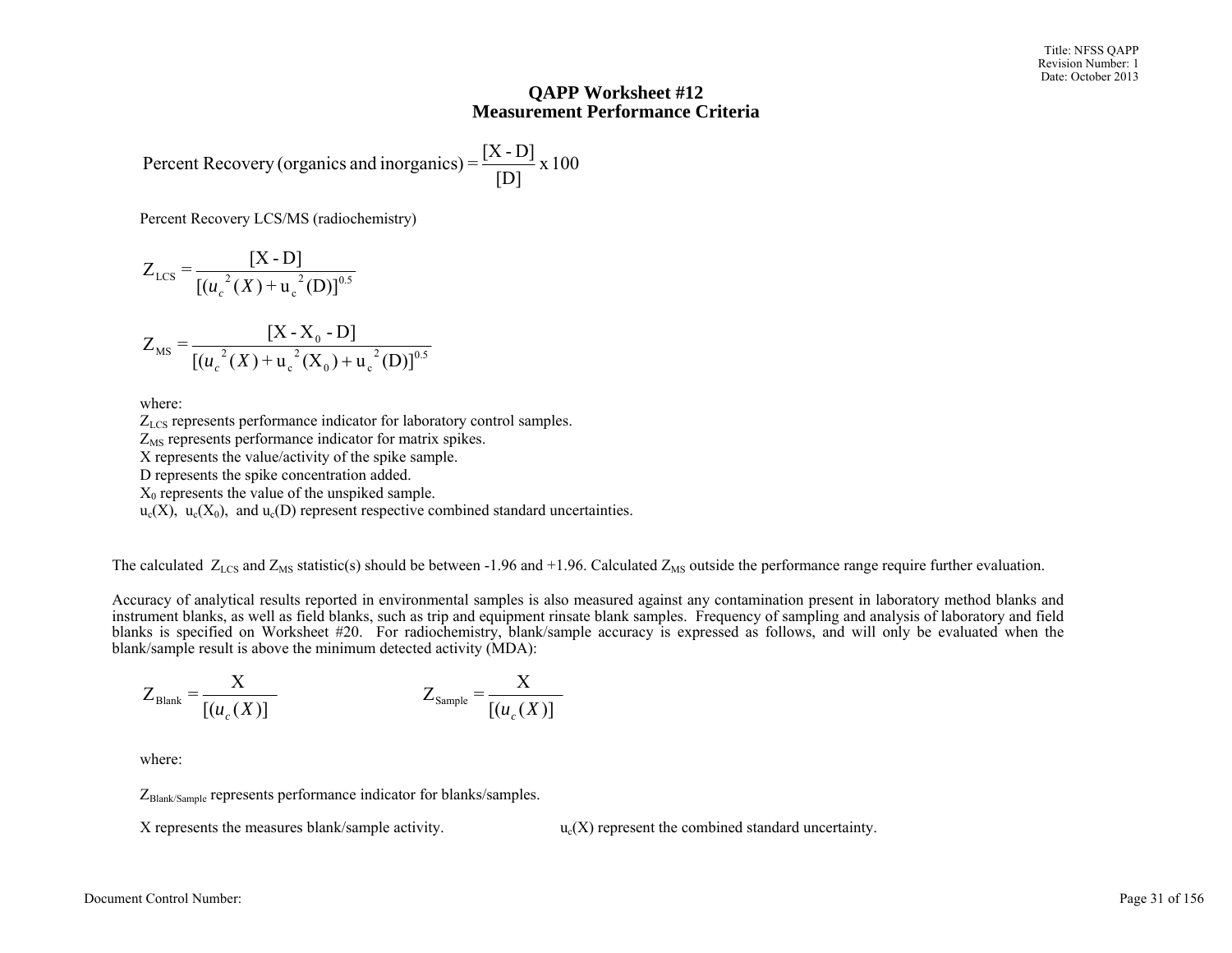#### **QAPP Worksheet #12 Measurement Performance Criteria**

Radiochemistry blank analysis results are assessed to determine the existence and magnitude of contamination problems. The criteria for evaluation of blanks applies to any blank associated with the samples. If problems with any blank exist, all data associated with the case shall be carefully evaluated to determine whether or not there is an inherent variability in the data for the case, or if the problem is an isolated occurrence not affecting other data.

If the blank QC results fall outside the appropriate tolerance limits or if the net blank results are not less than the associated uncertainty, the following equation should be used in determining the effect of possible blank contamination on the sample results. NAD evaluation: > 2.58 no qualification, 1.96 $\ge$ x<2.58 -J flag, x<1.96 -J or R<sup>\*</sup>.

\*Minimally the result should be qualified as estimated, J; however, if other quality indicators are deficient the validator may determine the result should be qualified as unusable, R.

The temperature receipt of the cooler is measured either through the use of a temperature blank (the liquid water contents measured with a mercury thermometer) or from a representative sample in the cooler (the temperature of the outside of a container measured with an infrared gun). If the cooler receipt temperature is measured between  $4 \pm 2$  degrees Celsius (°C), then the samples are considered to be preserved at the correct temperature. Samples contained in coolers with receipt temperatures measured outside of the acceptance limits are considered to be improperly preserved. Corrective action for coolers received at temperatures outside the acceptance limits may be qualification of results or resampling of affected samples. Note, samples submitted for radionuclide analysis are not required to be cooled to  $4 \pm 2$  °C.

Sensitivity. Sensitivity is the ability of the method or instrument to detect the contaminant of concern and other target compounds at the level of interest. Sensitivity is achieved for a majority of the methods by the use of a low-level calibration standard. For those methods that require a multilevel initial calibration, the low-level calibration standard is spiked at or below the quantitation level specified on Worksheet #15. The criterion used to measure the performance of this QC sample is the initial calibration acceptance criteria specified by the method and summarized on Worksheet #24. The corrective action performed if the acceptance criterion is not achieved is that specified by the method and summarized on Worksheet #24.

Sensitivity for the chemicals/radionuclides of concern is also achieved by preparing and analyzing laboratory fortified blank (LFB) samples, although not required by most methods, except metals. An LFB sample is a blank sample matrix spiked at the quantitation limit (QL) or at 2 times the QL for metals. Sensitivity is measured by calculating the percent recovery of the analyte at the QL. The criterion used to measure the performance of this QC sample is typically 60-140 percent recovery for organics and 80–120 percent recovery for metals. The corrective action performed if the acceptance criterion is not achieved is the reanalysis and/or repreparation and reanalysis. If the recovery remains outside the acceptance criterion upon reanalysis, then the instrument will be recalibrated and another LFB will be reprepared and reanalyzed. If failure continues, then the analytical process will be evaluated and a method detection limit study will be performed. LFB analyses for organics will not be performed under this QAPP.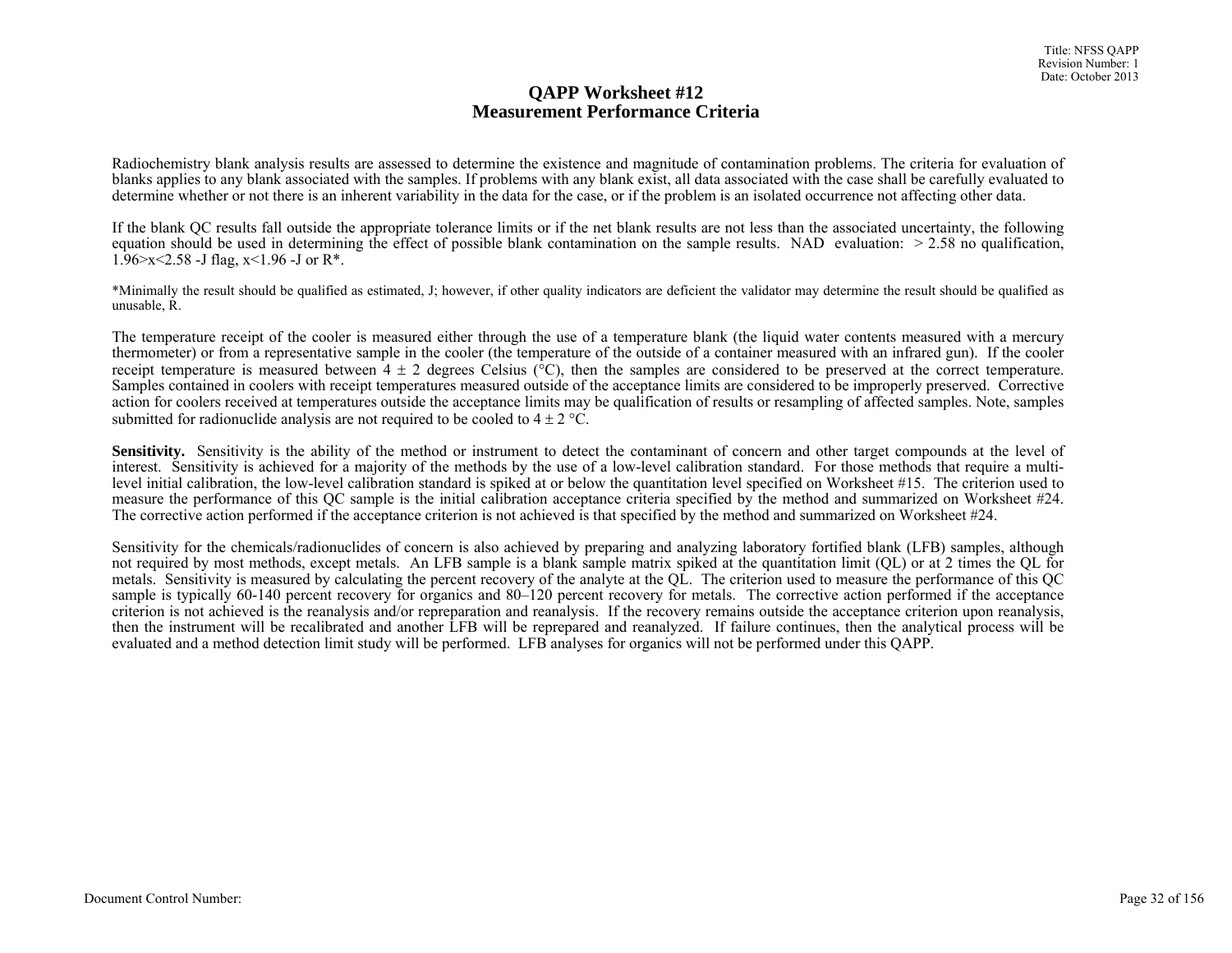### **Table 12-1 Measurement Performance Criteria**

| <b>Matrix</b>                                | Soil                                                           |                                                        |
|----------------------------------------------|----------------------------------------------------------------|--------------------------------------------------------|
| <b>Analytical Group or Method</b>            | Total Uranium / ASTM D5174-02                                  |                                                        |
| <b>Concentration Level</b>                   | Low                                                            |                                                        |
| Data Quality Indicators (DQI)                | <b>QC</b> Sample or Measurement<br><b>Performance Activity</b> | <b>Measurement Performance Criteria</b>                |
| Overall Precision                            | <b>Field Duplicates</b>                                        | RPD ≤ 30%; RER ≤ 1 (2σ)                                |
| Analytical Precision (laboratory)            | <b>LCS</b> Duplicates                                          | See Worksheet #15                                      |
| Analytical Accuracy (laboratory)             | <b>LCS</b>                                                     | See Worksheet #15                                      |
| Analytical Accuracy (matrix<br>interference) | MS/MSD                                                         | See Worksheet #15                                      |
| Overall Accuracy (blank<br>contamination)    | Method/Field Blanks                                            | No target analyte concentrations $\geq \frac{1}{2}$ QL |
| Sensitivity                                  | QL verification sample                                         | 75-125%                                                |
| Completeness                                 | See Worksheet #37                                              | See Worksheet #37                                      |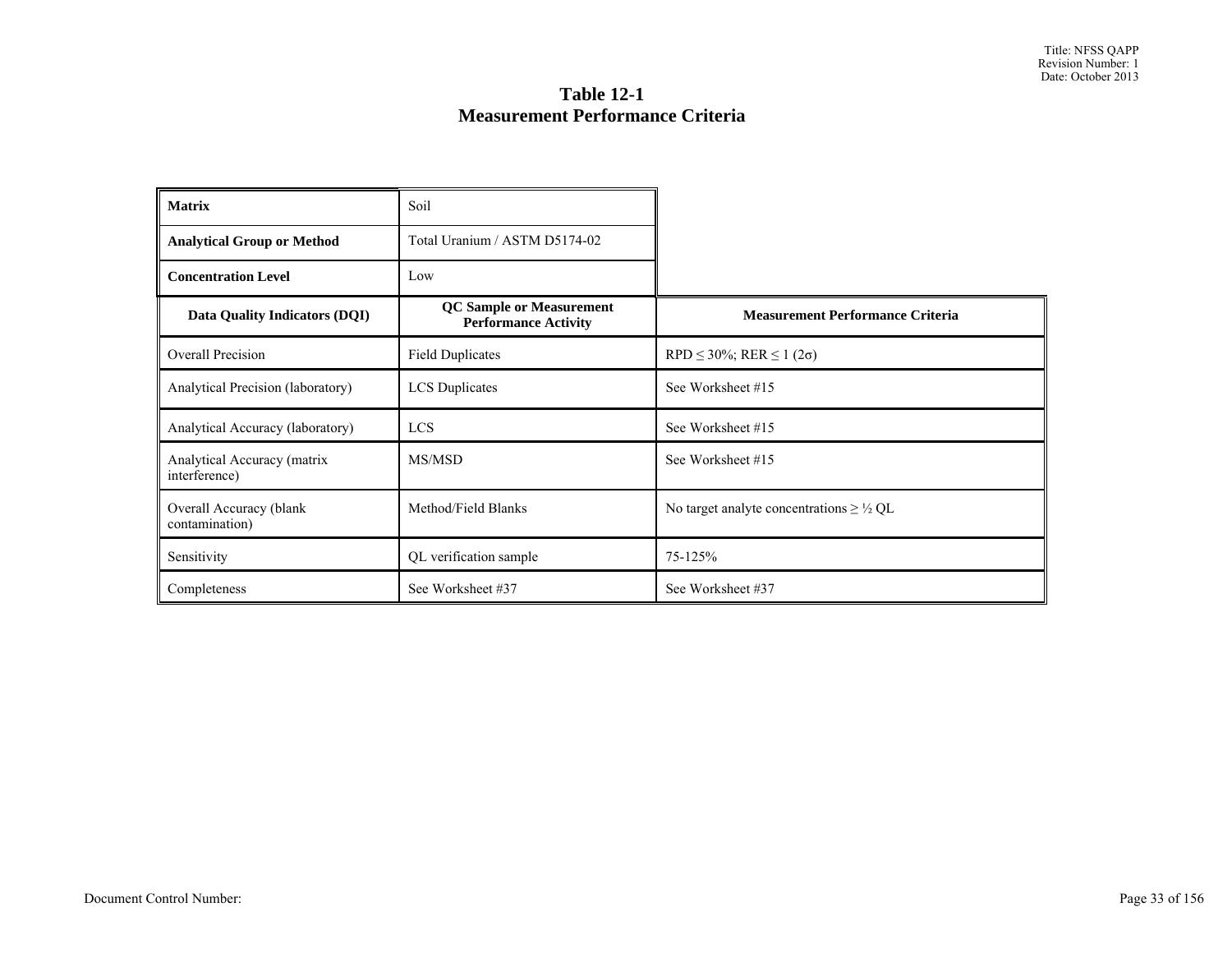#### **Table 12-2 Measurement Performance Criteria**

| <b>Matrix</b>                                | Soil                                                           |                                                                                        |
|----------------------------------------------|----------------------------------------------------------------|----------------------------------------------------------------------------------------|
| <b>Analytical Group or Method</b>            | Isotopic Uranium / HASL-300                                    |                                                                                        |
| <b>Concentration Level</b>                   | Low                                                            |                                                                                        |
| Data Quality Indicators (DQI)                | <b>QC</b> Sample or Measurement<br><b>Performance Activity</b> | <b>Measurement Performance Criteria</b>                                                |
| Overall Precision                            | <b>Field Duplicates</b>                                        | $RER \leq 1(2\sigma)$                                                                  |
| Analytical Precision (laboratory)            | <b>LCS</b> Duplicates                                          | See Worksheet #15                                                                      |
| Analytical Accuracy (laboratory)             | <b>LCS</b>                                                     | See Worksheet #15                                                                      |
| Analytical Accuracy (matrix<br>interference) | MS/MSD                                                         | See Worksheet #15                                                                      |
| Overall Accuracy (blank<br>contamination)    | Method/Field Blanks                                            | No target analyte concentrations $\geq \frac{1}{2}$ minimum detected activity<br>(MDA) |
| Sensitivity                                  | QL verification sample                                         | 75-125%                                                                                |
| Completeness                                 | See Worksheet #37                                              | See Worksheet #37                                                                      |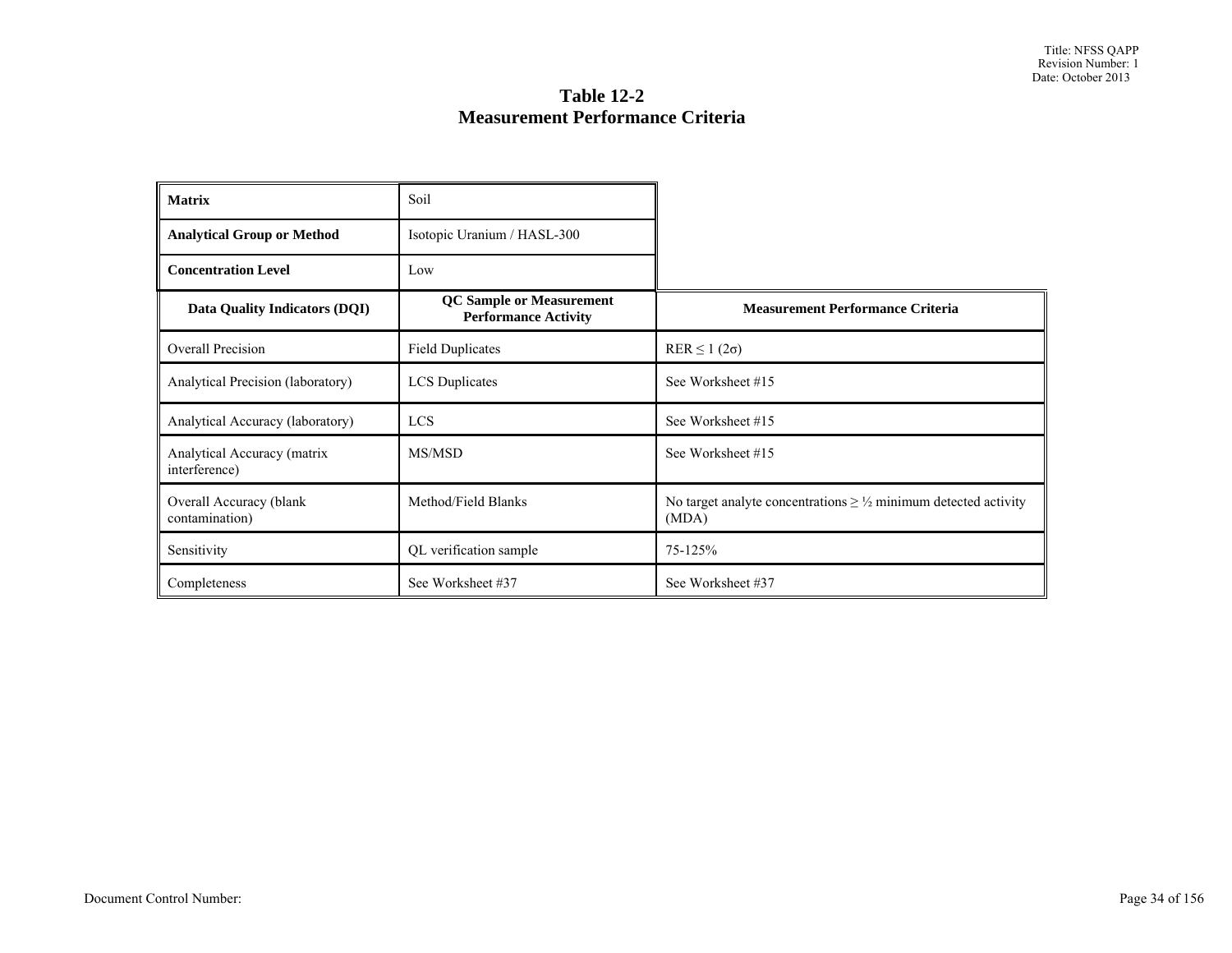### **Table 12-3 Measurement Performance Criteria**

| <b>Matrix</b>                                | Soil                                                           |                                                         |
|----------------------------------------------|----------------------------------------------------------------|---------------------------------------------------------|
| <b>Analytical Group or Method</b>            | Isotopic Thorium / HASL-300                                    |                                                         |
| <b>Concentration Level</b>                   | Low                                                            |                                                         |
| Data Quality Indicators (DQI)                | <b>QC</b> Sample or Measurement<br><b>Performance Activity</b> | <b>Measurement Performance Criteria</b>                 |
| <b>Overall Precision</b>                     | <b>Field Duplicates</b>                                        | $RER \leq 1(2\sigma)$                                   |
| Analytical Precision (laboratory)            | <b>LCS</b> Duplicates                                          | See Worksheet #15                                       |
| Analytical Accuracy (laboratory)             | <b>LCS</b>                                                     | See Worksheet #15                                       |
| Analytical Accuracy (matrix<br>interference) | MS/MSD                                                         | See Worksheet #15                                       |
| Overall Accuracy (blank<br>contamination)    | Method/Field Blanks                                            | No target analyte concentrations $\geq \frac{1}{2}$ MDA |
| Sensitivity                                  | QL verification sample                                         | 75-125%                                                 |
| Completeness                                 | See Worksheet #37                                              | See Worksheet #37                                       |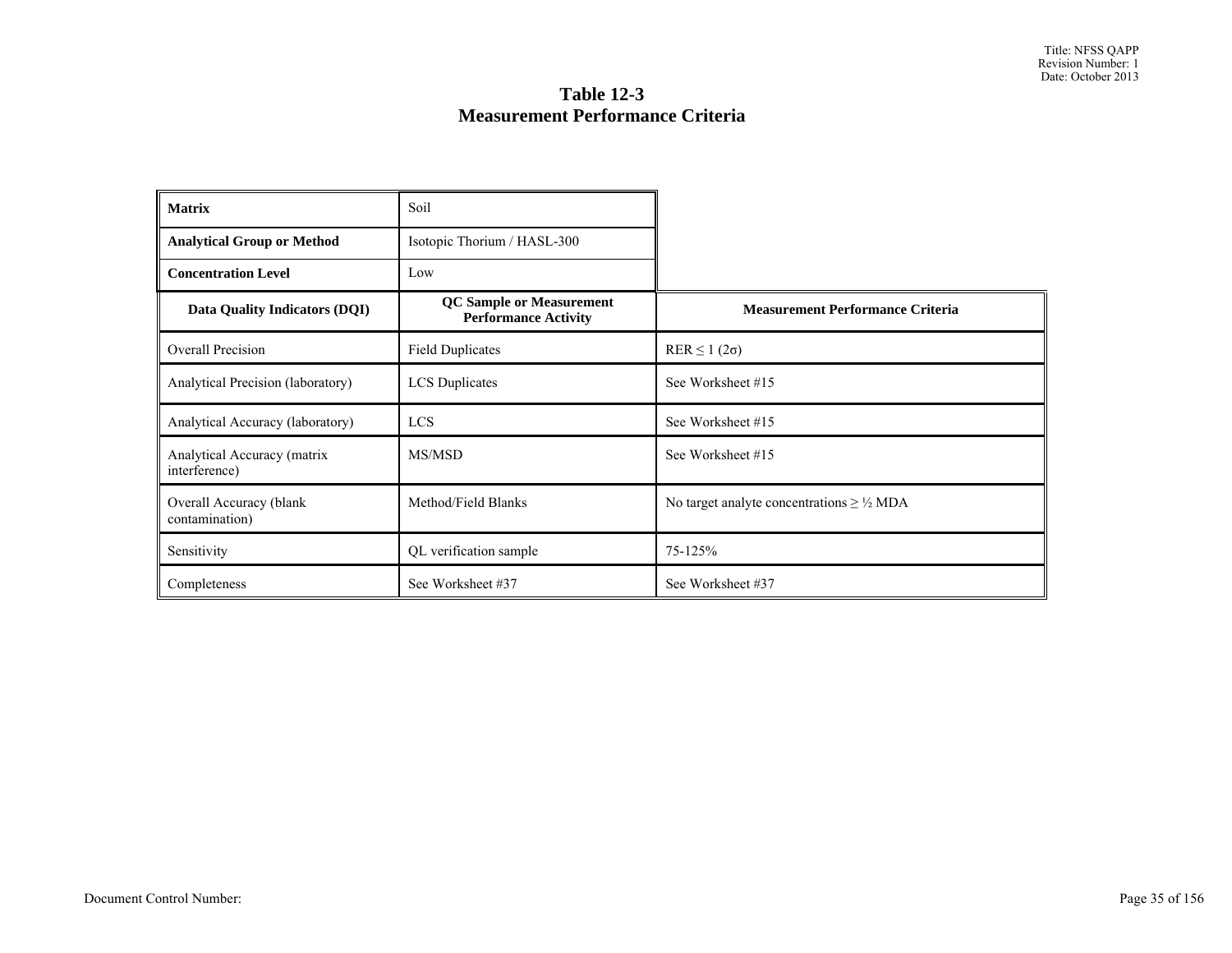### **Table 12-4 Measurement Performance Criteria**

| <b>Matrix</b>                                | Soil                                                           |                                                         |
|----------------------------------------------|----------------------------------------------------------------|---------------------------------------------------------|
| <b>Analytical Group or Method</b>            | Gamma Spectroscopy / 901.1 (Ra-226)                            |                                                         |
| <b>Concentration Level</b>                   | Low                                                            |                                                         |
| Data Quality Indicators (DQI)                | <b>QC</b> Sample or Measurement<br><b>Performance Activity</b> | <b>Measurement Performance Criteria</b>                 |
| <b>Overall Precision</b>                     | <b>Field Duplicates</b>                                        | $RER \leq 1(2\sigma)$                                   |
| Analytical Precision (laboratory)            | <b>LCS</b> Duplicates                                          | See Worksheet #15                                       |
| Analytical Accuracy (laboratory)             | <b>LCS</b>                                                     | See Worksheet #15                                       |
| Analytical Accuracy (matrix<br>interference) | MS/MSD                                                         | See Worksheet #15                                       |
| Overall Accuracy (blank<br>contamination)    | Method/Field Blanks                                            | No target analyte concentrations $\geq \frac{1}{2}$ MDA |
| Sensitivity                                  | QL verification sample                                         | $75 - 125%$                                             |
| Completeness                                 | See Worksheet #37                                              | See Worksheet #37                                       |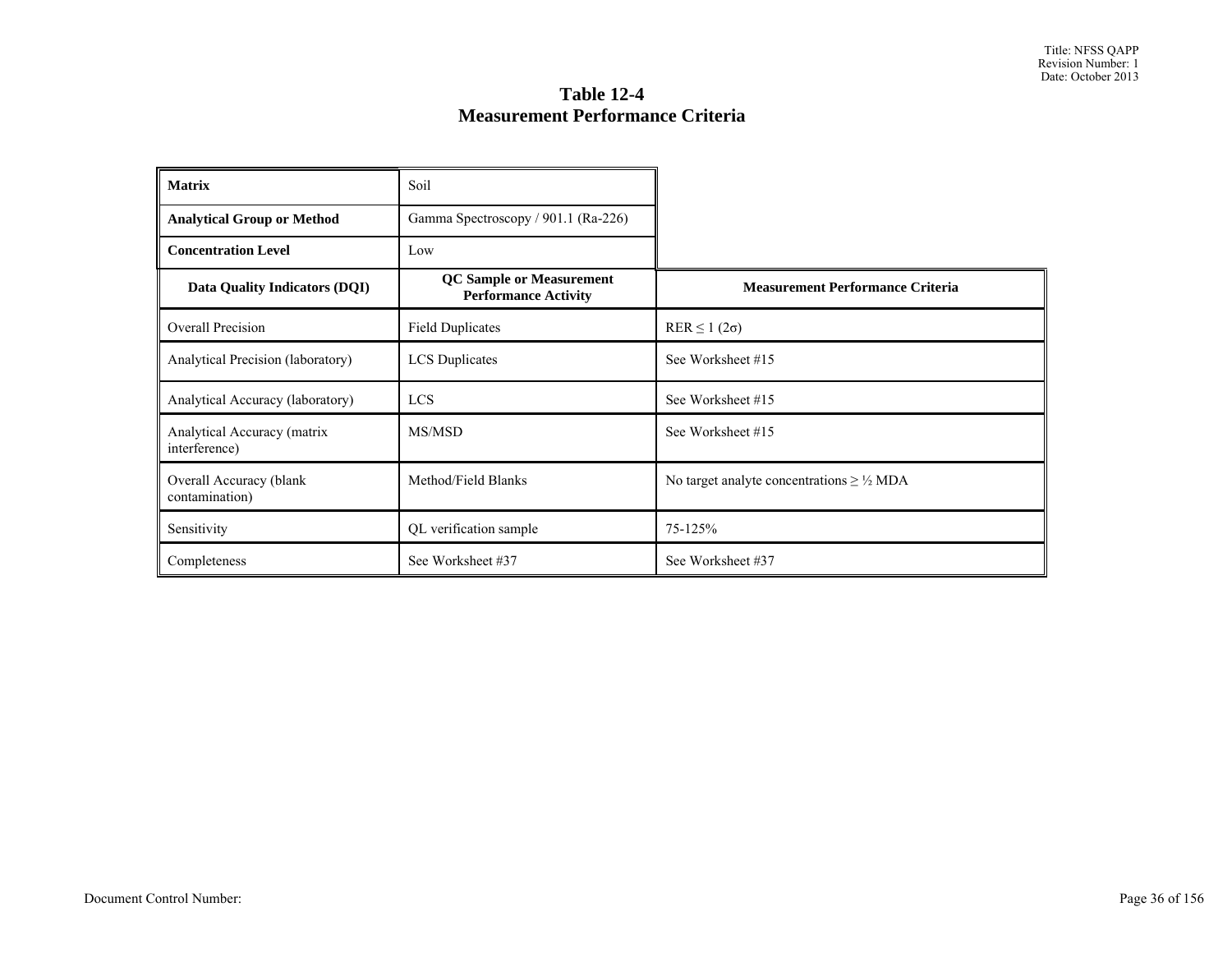## **Table 12-5 Measurement Performance Criteria**

| <b>Matrix</b>                                | Soil                                                           |                                                                     |
|----------------------------------------------|----------------------------------------------------------------|---------------------------------------------------------------------|
| <b>Analytical Group or Method</b>            | PAHs / 8270D-SIM                                               |                                                                     |
| <b>Concentration Level</b>                   | Low                                                            |                                                                     |
| Data Quality Indicators (DQI)                | <b>QC</b> Sample or Measurement<br><b>Performance Activity</b> | <b>Measurement Performance Criteria</b>                             |
| <b>Overall Precision</b>                     | <b>Field Duplicates</b>                                        | $RPD \le 20\%$ or $\le 2x$ Contract Required Detection Limit (CRDL) |
| Analytical Precision (laboratory)            | <b>LCS</b> Duplicates                                          | See Worksheet #15                                                   |
| Analytical Accuracy (laboratory)             | <b>LCS</b>                                                     | See Worksheet #15                                                   |
| Analytical Accuracy (matrix<br>interference) | MS/MSD                                                         | See Worksheet #15                                                   |
| Overall Accuracy (blank)<br>contamination)   | Method/Field Blanks                                            | No target analyte concentrations $\geq \frac{1}{2}$ QL              |
| Sensitivity                                  | QL verification sample                                         | 80-120%                                                             |
| Completeness                                 | See Worksheet #37                                              | See Worksheet #37                                                   |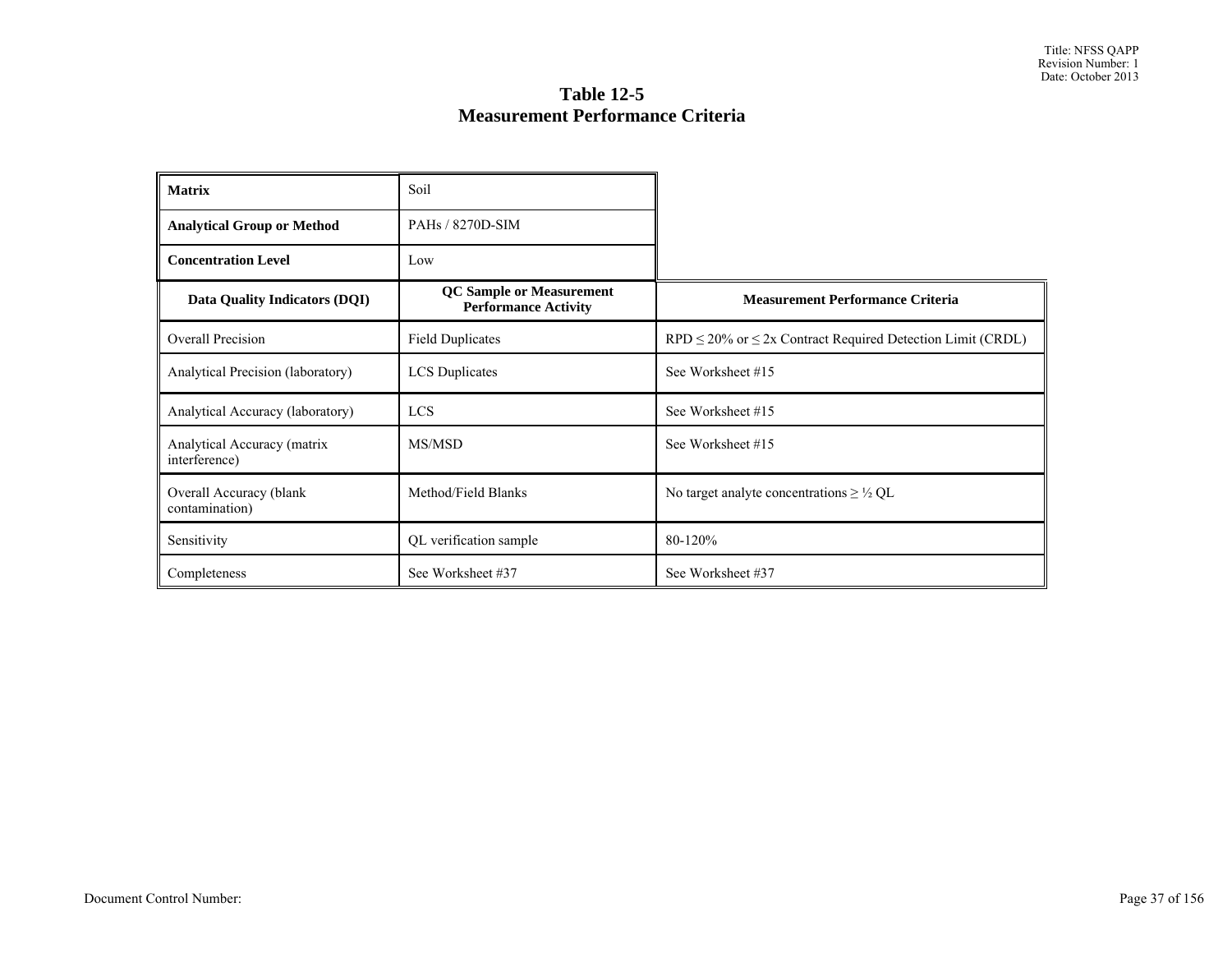#### **Table 12-6 Measurement Performance Criteria**

| <b>Matrix</b>                                | Soil/Solid IDW                                                 |                                                        |
|----------------------------------------------|----------------------------------------------------------------|--------------------------------------------------------|
| <b>Analytical Group or Method</b>            | <b>VOCs / 8260C</b>                                            |                                                        |
| <b>Concentration Level</b>                   | Low                                                            |                                                        |
| Data Quality Indicators (DQI)                | <b>QC</b> Sample or Measurement<br><b>Performance Activity</b> | <b>Measurement Performance Criteria</b>                |
| <b>Overall Precision</b>                     | <b>Field Duplicates</b>                                        | $RPD \leq 30\%$                                        |
| Analytical Precision (laboratory)            | <b>LCS</b> Duplicates                                          | See Worksheet #15                                      |
| Analytical Accuracy (laboratory)             | <b>LCS</b>                                                     | See Worksheet #15                                      |
| Analytical Accuracy (matrix<br>interference) | MS/MSD                                                         | See Worksheet #15                                      |
| Overall Accuracy (blank<br>contamination)    | Method/Field Blanks                                            | No target analyte concentrations $\geq \frac{1}{2}$ QL |
| Sensitivity                                  | QL verification sample                                         | 75-125%                                                |
| Completeness                                 | See Worksheet #37                                              | See Worksheet #37                                      |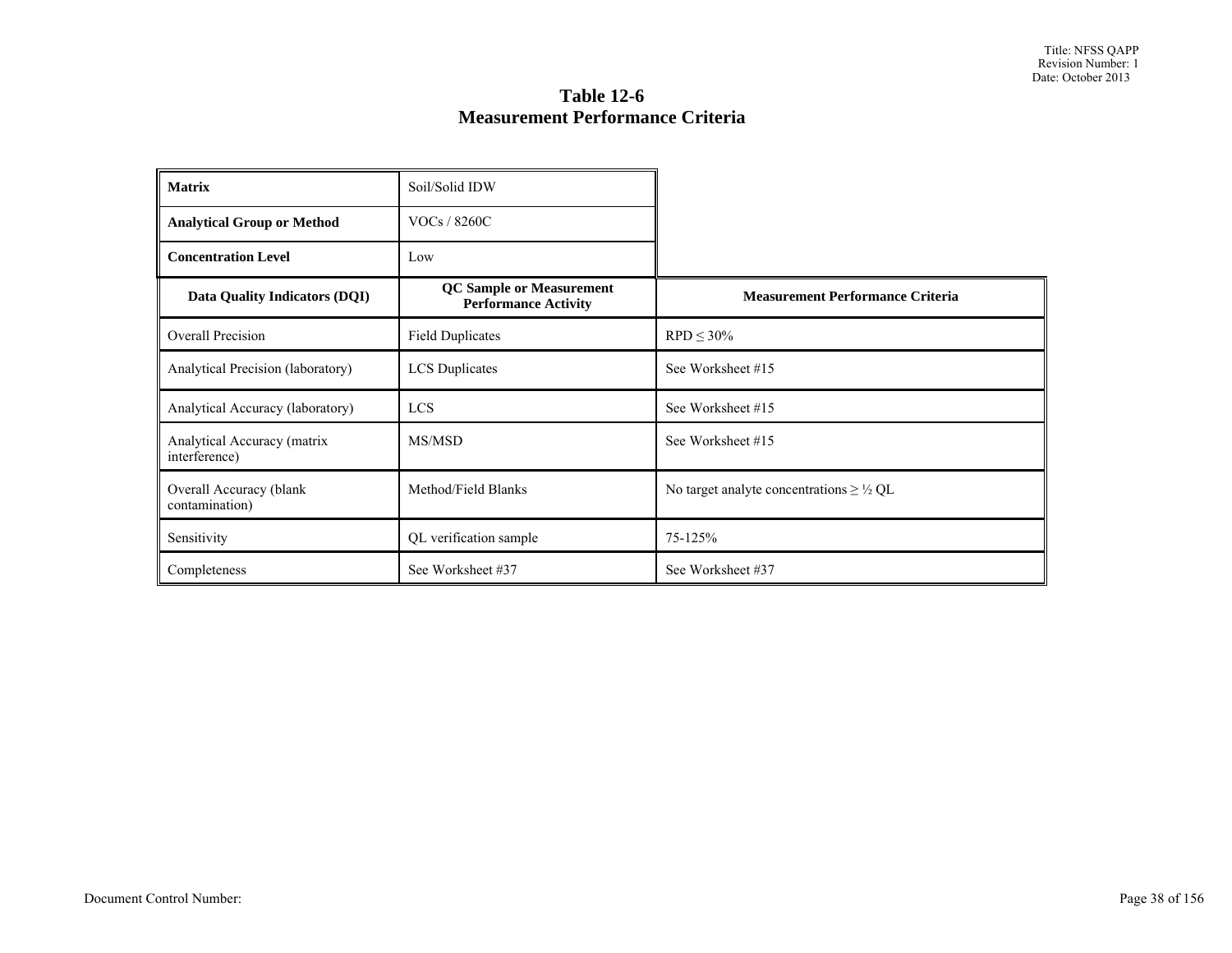## **Table 12-7 Measurement Performance Criteria**

| <b>Matrix</b>                                | Solid IDW                                                      |                                                        |
|----------------------------------------------|----------------------------------------------------------------|--------------------------------------------------------|
| <b>Analytical Group or Method</b>            | SVOCs / 8270D                                                  |                                                        |
| <b>Concentration Level</b>                   | Low                                                            |                                                        |
| Data Quality Indicators (DQI)                | <b>QC</b> Sample or Measurement<br><b>Performance Activity</b> | <b>Measurement Performance Criteria</b>                |
| Overall Precision                            | <b>Field Duplicates</b>                                        | $RPD \leq 30\%$                                        |
| Analytical Precision (laboratory)            | <b>LCS</b> Duplicates                                          | See Worksheet #15                                      |
| Analytical Accuracy (laboratory)             | <b>LCS</b>                                                     | See Worksheet #15                                      |
| Analytical Accuracy (matrix<br>interference) | MS/MSD                                                         | See Worksheet #15                                      |
| Overall Accuracy (blank<br>contamination)    | Method/Field Blanks                                            | No target analyte concentrations $\geq \frac{1}{2}$ QL |
| Sensitivity                                  | QL verification sample                                         | 75-125%                                                |
| Completeness                                 | See Worksheet #37                                              | See Worksheet #37                                      |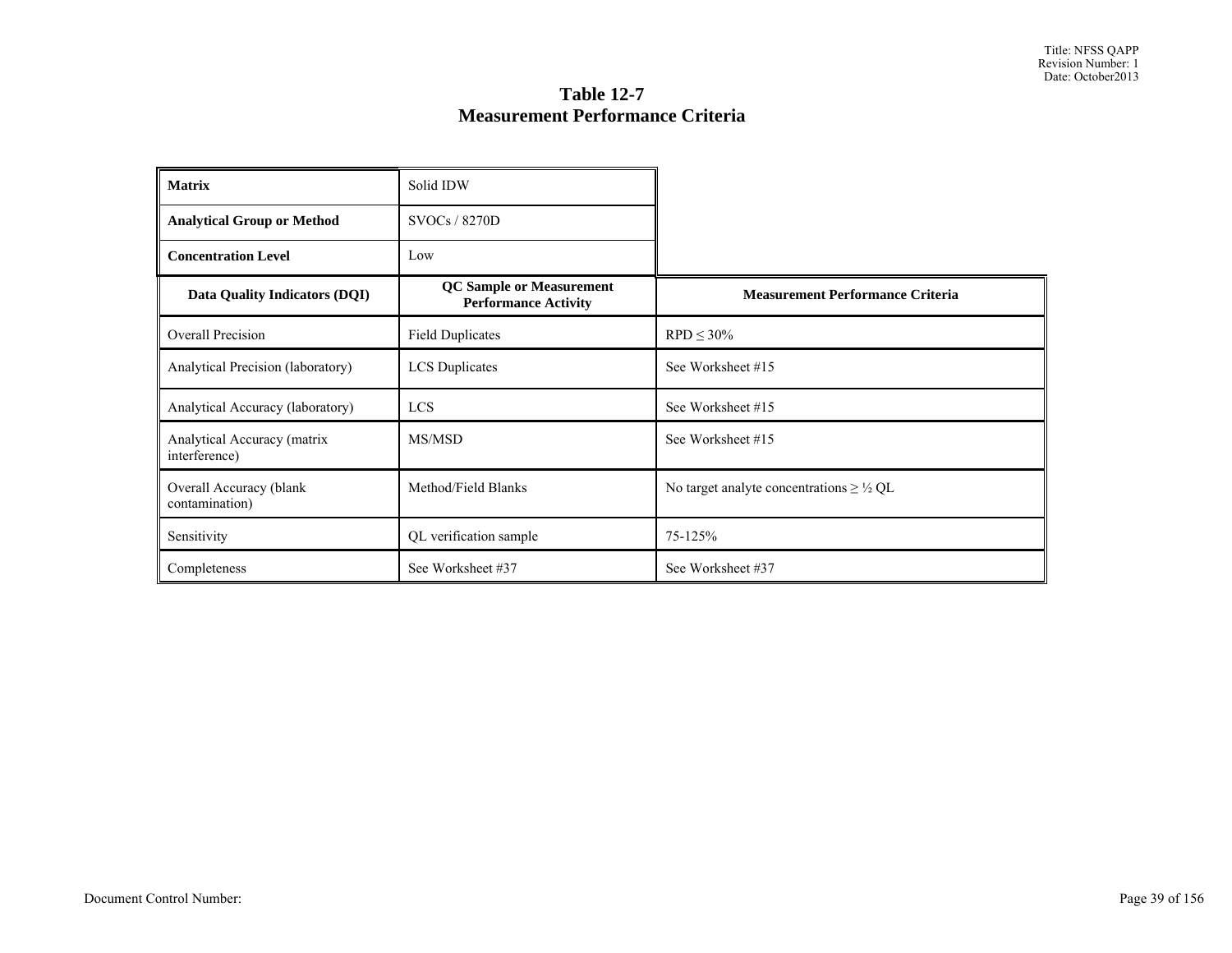# **Table 12-8 Measurement Performance Criteria**

| <b>Matrix</b>                                | Solid IDW                                                      |                                                        |
|----------------------------------------------|----------------------------------------------------------------|--------------------------------------------------------|
| <b>Analytical Group or Method</b>            | Pesticides / 8081B                                             |                                                        |
| <b>Concentration Level</b>                   | Low                                                            |                                                        |
| Data Quality Indicators (DQI)                | <b>QC Sample or Measurement</b><br><b>Performance Activity</b> | <b>Measurement Performance Criteria</b>                |
| Overall Precision                            | <b>Field Duplicates</b>                                        | $RPD \leq 30\%$                                        |
| Analytical Precision (laboratory)            | See Worksheet #15                                              | See Worksheet #15                                      |
| Analytical Accuracy (laboratory)             | <b>LCS</b>                                                     | See Worksheet #15                                      |
| Analytical Accuracy (matrix<br>interference) | MS/MSD                                                         | See Worksheet #15                                      |
| Overall Accuracy (blank<br>contamination)    | Method/Field Blanks                                            | No target analyte concentrations $\geq \frac{1}{2}$ QL |
| Sensitivity                                  | QL verification sample                                         | 75-125%                                                |
| Completeness                                 | See Worksheet #37                                              | See Worksheet #37                                      |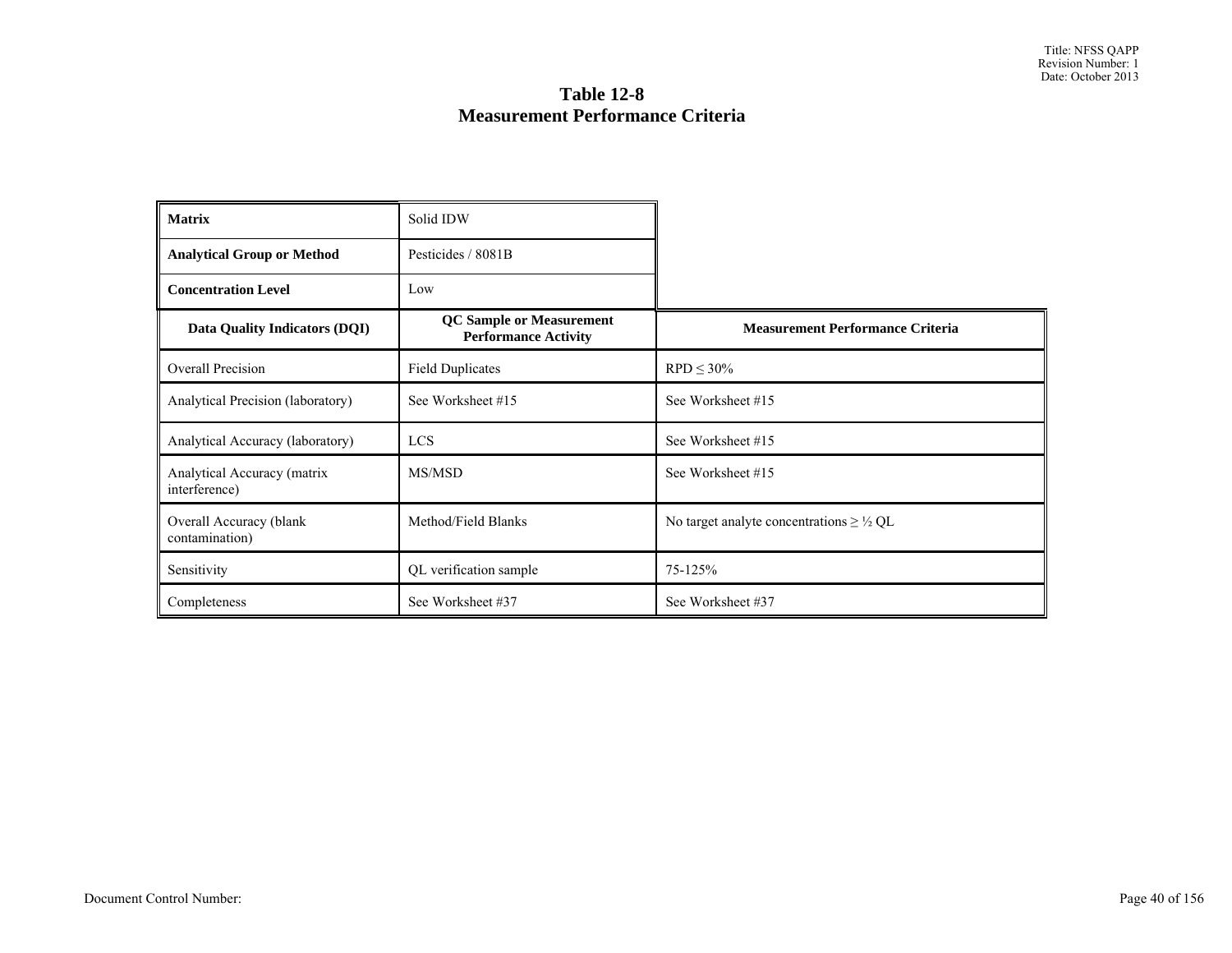# **Table 12-9 Measurement Performance Criteria**

| <b>Matrix</b>                                | Groundwater                                                    |                                                        |
|----------------------------------------------|----------------------------------------------------------------|--------------------------------------------------------|
| <b>Analytical Group or Method</b>            | Total Uranium / ASTM D5174-02                                  |                                                        |
| <b>Concentration Level</b>                   | Low                                                            |                                                        |
| Data Quality Indicators (DQI)                | <b>QC</b> Sample or Measurement<br><b>Performance Activity</b> | <b>Measurement Performance Criteria</b>                |
| <b>Overall Precision</b>                     | <b>Field Duplicates</b>                                        | RPD $\leq$ 30%; RER $\leq$ 1 (2 $\sigma$ )             |
| Analytical Precision (laboratory)            | <b>LCS</b> Duplicates                                          | See Worksheet #15                                      |
| Analytical Accuracy (laboratory)             | <b>LCS</b>                                                     | See Worksheet #15                                      |
| Analytical Accuracy (matrix<br>interference) | MS/MSD                                                         | See Worksheet #15                                      |
| Overall Accuracy (blank<br>contamination)    | Method/Field Blanks                                            | No target analyte concentrations $\geq \frac{1}{2}$ QL |
| Sensitivity                                  | QL verification sample                                         | 75-125%                                                |
| Completeness                                 | See Worksheet #37                                              | See Worksheet #37                                      |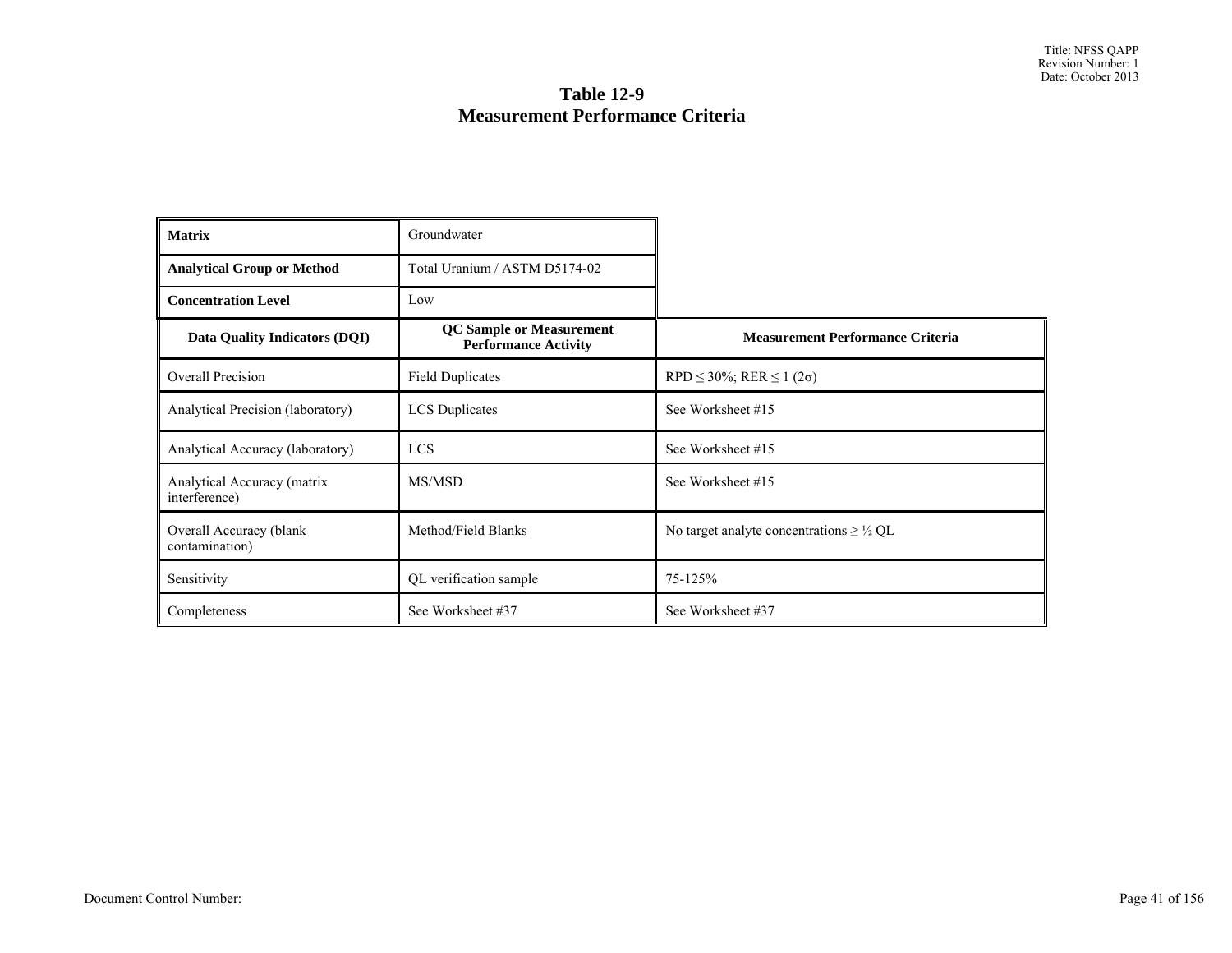# **Table 12-10 Measurement Performance Criteria**

| <b>Matrix</b>                                | Groundwater/IDW Liquid                                         |                                                        |
|----------------------------------------------|----------------------------------------------------------------|--------------------------------------------------------|
| <b>Analytical Group or Method</b>            | Isotopic Uranium / HASL-300                                    |                                                        |
| <b>Concentration Level</b>                   | Low                                                            |                                                        |
| Data Quality Indicators (DQI)                | <b>QC</b> Sample or Measurement<br><b>Performance Activity</b> | <b>Measurement Performance Criteria</b>                |
| <b>Overall Precision</b>                     | <b>Field Duplicates</b>                                        | $RER \leq 1(2\sigma)$                                  |
| Analytical Precision (laboratory)            | <b>LCS</b> Duplicates                                          | See Worksheet #15                                      |
| Analytical Accuracy (laboratory)             | <b>LCS</b>                                                     | See Worksheet #15                                      |
| Analytical Accuracy (matrix<br>interference) | MS/MSD                                                         | See Worksheet #15                                      |
| Overall Accuracy (blank<br>contamination)    | Method/Field Blanks                                            | No target analyte concentrations $\geq \frac{1}{2}$ QL |
| Sensitivity                                  | QL verification sample                                         | 75-125%                                                |
| Completeness                                 | See Worksheet #37                                              | See Worksheet #37                                      |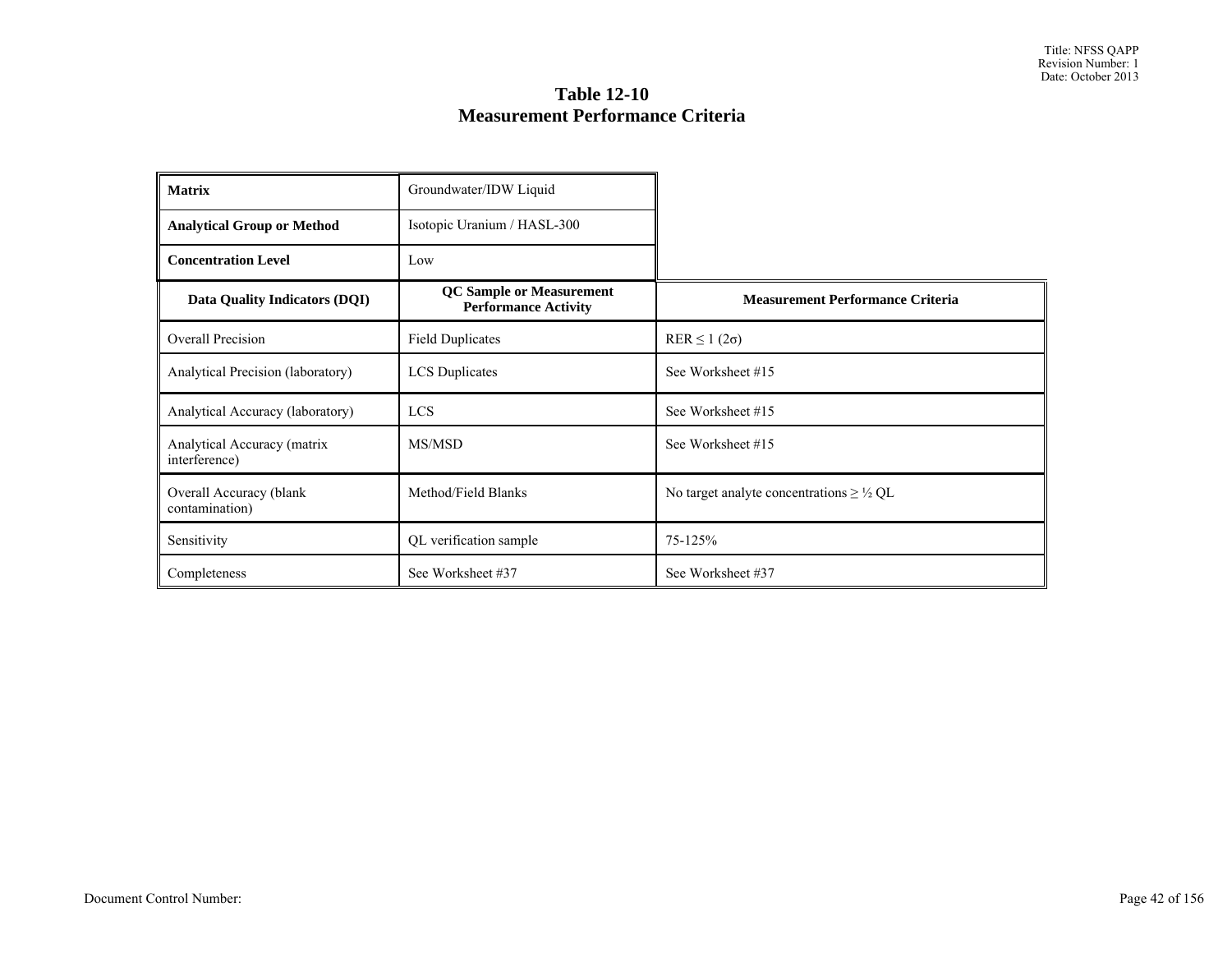# **Table 12-11 Measurement Performance Criteria**

| <b>Matrix</b>                                | Groundwater/IDW Liquid                                         |                                                        |
|----------------------------------------------|----------------------------------------------------------------|--------------------------------------------------------|
| <b>Analytical Group or Method</b>            | Isotopic Thorium / HASL-300                                    |                                                        |
| <b>Concentration Level</b>                   | Low                                                            |                                                        |
| Data Quality Indicators (DQI)                | <b>QC</b> Sample or Measurement<br><b>Performance Activity</b> | <b>Measurement Performance Criteria</b>                |
| Overall Precision                            | <b>Field Duplicates</b>                                        | $RER \leq 1(2\sigma)$                                  |
| Analytical Precision (laboratory)            | <b>LCS</b> Duplicates                                          | See Worksheet #15                                      |
| Analytical Accuracy (laboratory)             | <b>LCS</b>                                                     | See Worksheet #15                                      |
| Analytical Accuracy (matrix<br>interference) | MS/MSD                                                         | See Worksheet #15                                      |
| Overall Accuracy (blank<br>contamination)    | Method/Field Blanks                                            | No target analyte concentrations $\geq \frac{1}{2}$ QL |
| Sensitivity                                  | QL verification sample                                         | 75-125%                                                |
| Completeness                                 | See Worksheet #37                                              | See Worksheet #37                                      |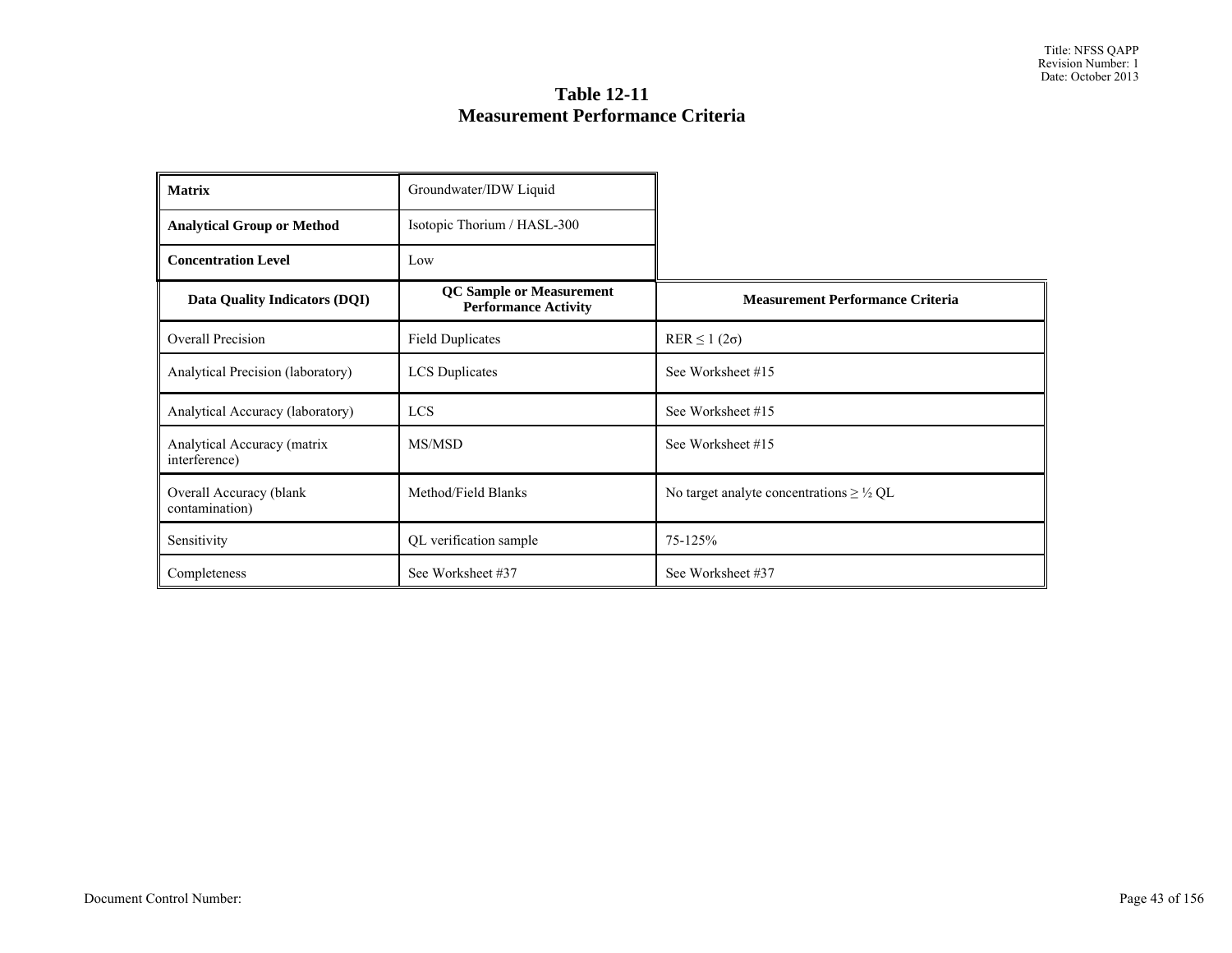#### **Table 12-12**

#### **Measurement Performance Criteria**

| <b>Matrix</b>                                | Liquid IDW                                                     |                                                        |
|----------------------------------------------|----------------------------------------------------------------|--------------------------------------------------------|
| <b>Analytical Group or Method</b>            | Gamma Spectroscopy / 901.1                                     |                                                        |
| <b>Concentration Level</b>                   | Low                                                            |                                                        |
| Data Quality Indicators (DQI)                | <b>QC</b> Sample or Measurement<br><b>Performance Activity</b> | <b>Measurement Performance Criteria</b>                |
| Overall Precision                            | <b>Field Duplicates</b>                                        | $RER \leq 1(2\sigma)$                                  |
| Analytical Precision (laboratory)            | <b>LCS</b> Duplicates                                          | See Worksheet #15                                      |
| Analytical Accuracy (laboratory)             | <b>LCS</b>                                                     | See Worksheet #15                                      |
| Analytical Accuracy (matrix<br>interference) | MS/MSD                                                         | See Worksheet #15                                      |
| Overall Accuracy (blank<br>contamination)    | Method/Field Blanks                                            | No target analyte concentrations $\geq \frac{1}{2}$ QL |
| Sensitivity                                  | QL verification sample                                         | 75-125%                                                |
| Completeness                                 | See Worksheet #37                                              | See Worksheet #37                                      |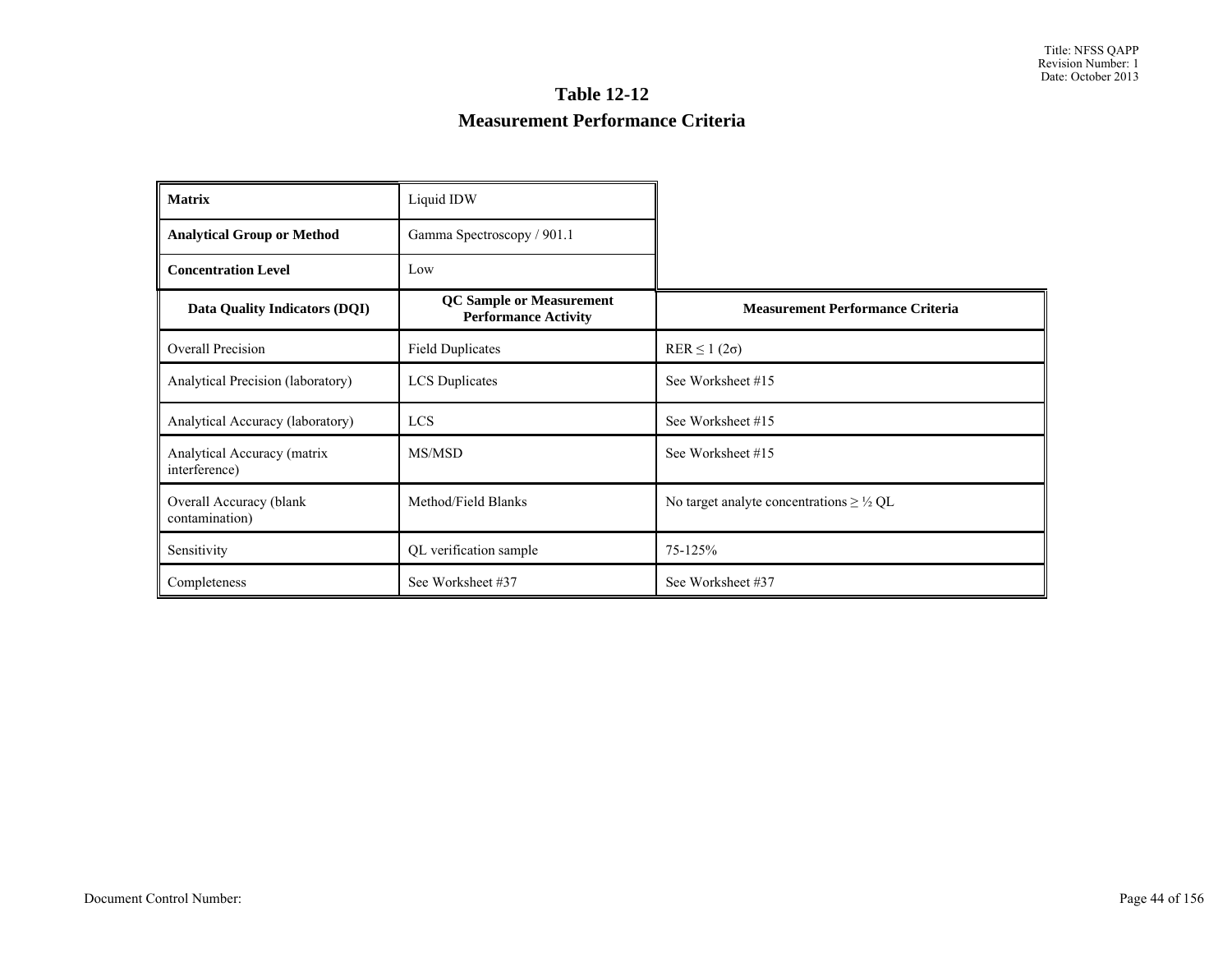# **Table 12-13 Measurement Performance Criteria**

| <b>Matrix</b>                                | Groundwater                                                    |                                                        |
|----------------------------------------------|----------------------------------------------------------------|--------------------------------------------------------|
| <b>Analytical Group or Method</b>            | Ra-226 / 903.1                                                 |                                                        |
| <b>Concentration Level</b>                   | Low                                                            |                                                        |
| Data Quality Indicators (DQI)                | <b>QC</b> Sample or Measurement<br><b>Performance Activity</b> | <b>Measurement Performance Criteria</b>                |
| Overall Precision                            | <b>Field Duplicates</b>                                        | $RER \leq 1(2\sigma)$                                  |
| Analytical Precision (laboratory)            | <b>LCS</b> Duplicates                                          | See Worksheet #15                                      |
| Analytical Accuracy (laboratory)             | <b>LCS</b>                                                     | See Worksheet #15                                      |
| Analytical Accuracy (matrix<br>interference) | MS/MSD                                                         | See Worksheet #15                                      |
| Overall Accuracy (blank<br>contamination)    | Method/Field Blanks                                            | No target analyte concentrations $\geq \frac{1}{2}$ QL |
| Sensitivity                                  | QL verification sample                                         | 75-125%                                                |
| Completeness                                 | See Worksheet #37                                              | See Worksheet #37                                      |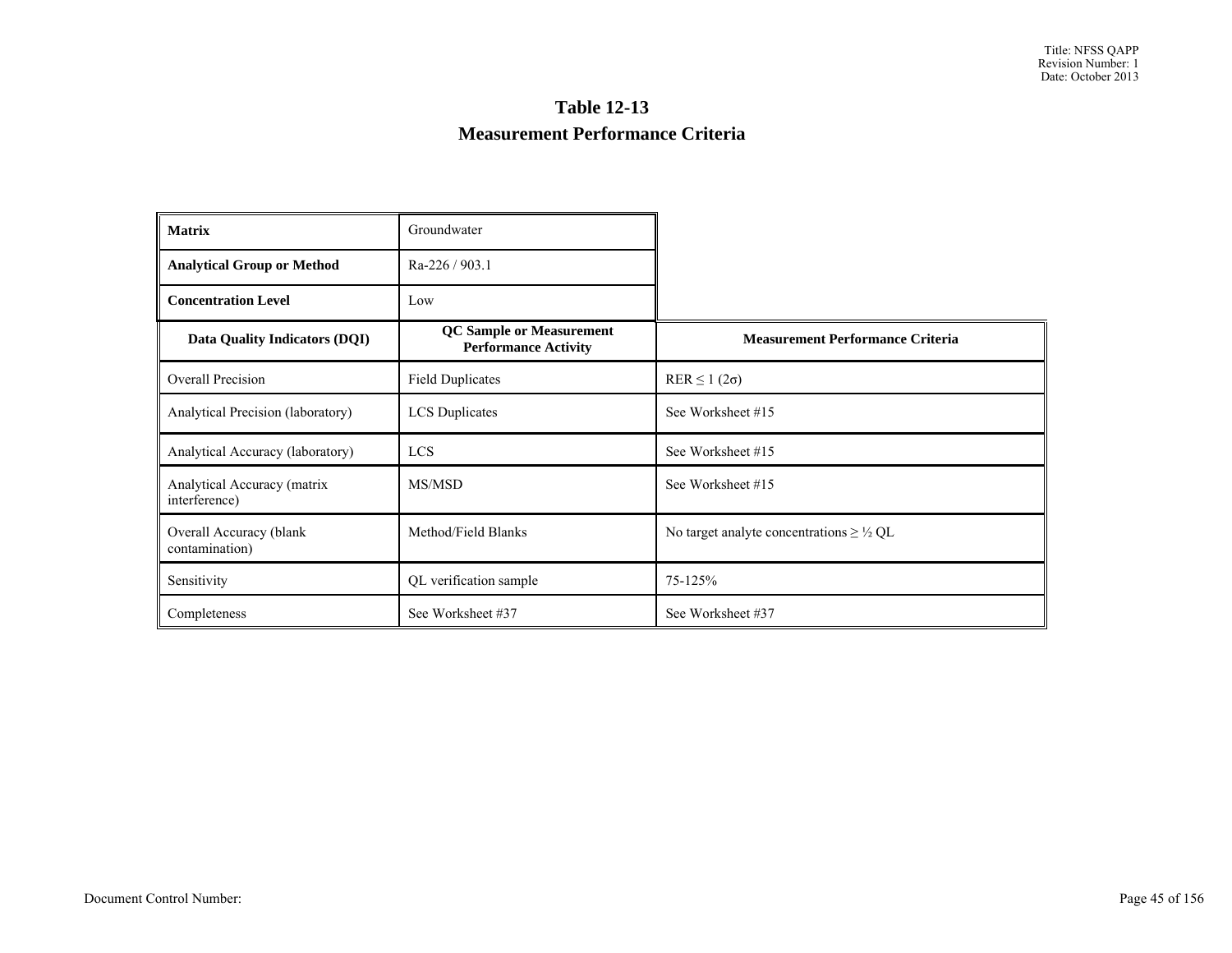# **Table 12-14 Measurement Performance Criteria**

| <b>Matrix</b>                                | Liquid IDW                                                     |                                                        |
|----------------------------------------------|----------------------------------------------------------------|--------------------------------------------------------|
| <b>Analytical Group or Method</b>            | TAL Metals (plus B, Li, Mo, P) /<br>6010C/7470A                |                                                        |
| <b>Concentration Level</b>                   | Low                                                            |                                                        |
| Data Quality Indicators (DQI)                | <b>QC</b> Sample or Measurement<br><b>Performance Activity</b> | <b>Measurement Performance Criteria</b>                |
| Overall Precision                            | <b>Field Duplicates</b>                                        | RPD $\leq$ 20% or $\leq$ 2x CRDL                       |
| Analytical Precision (laboratory)            | <b>LCS</b> Duplicates                                          | See Worksheet #15                                      |
| Analytical Accuracy (laboratory)             | <b>LCS</b>                                                     | See Worksheet #15                                      |
| Analytical Accuracy (matrix<br>interference) | MS/MSD                                                         | See Worksheet #15                                      |
| Overall Accuracy (blank<br>contamination)    | Method/Field Blanks                                            | No target analyte concentrations $\geq \frac{1}{2}$ QL |
| Sensitivity                                  | QL verification sample                                         | 80-120%                                                |
| Completeness                                 | See Worksheet #37                                              | See Worksheet #37                                      |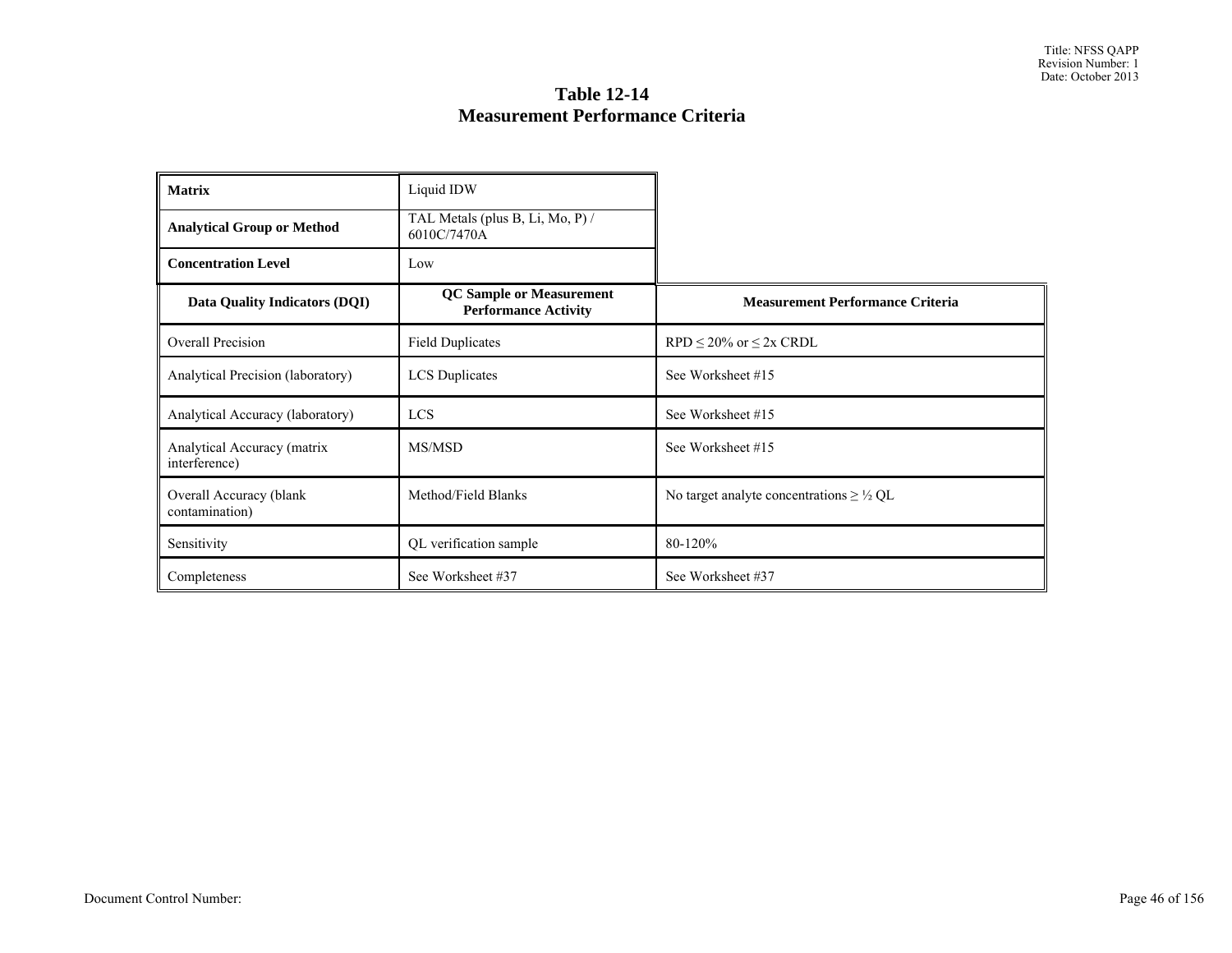# **Table 12-15 Measurement Performance Criteria**

| <b>Matrix</b>                                | Groundwater                                                    |                                                        |
|----------------------------------------------|----------------------------------------------------------------|--------------------------------------------------------|
| <b>Analytical Group or Method</b>            | Anions / 300.0                                                 |                                                        |
| <b>Concentration Level</b>                   | Low                                                            |                                                        |
| Data Quality Indicators (DQI)                | <b>QC</b> Sample or Measurement<br><b>Performance Activity</b> | <b>Measurement Performance Criteria</b>                |
| <b>Overall Precision</b>                     | Field/Lab Duplicates                                           | $RPD \leq 20\%$                                        |
| Analytical Precision (laboratory)            | <b>LCS</b> Duplicates                                          | See Worksheet #15                                      |
| Analytical Accuracy (laboratory)             | <b>LCS</b>                                                     | See Worksheet #15                                      |
| Analytical Accuracy (matrix<br>interference) | MS/MSD                                                         | See Worksheet #15                                      |
| Overall Accuracy (blank<br>contamination)    | Method/Field Blanks                                            | No target analyte concentrations $\geq \frac{1}{2}$ QL |
| Sensitivity                                  | QL verification sample                                         | 80-120%                                                |
| Completeness                                 | See Worksheet #37                                              | See Worksheet #37                                      |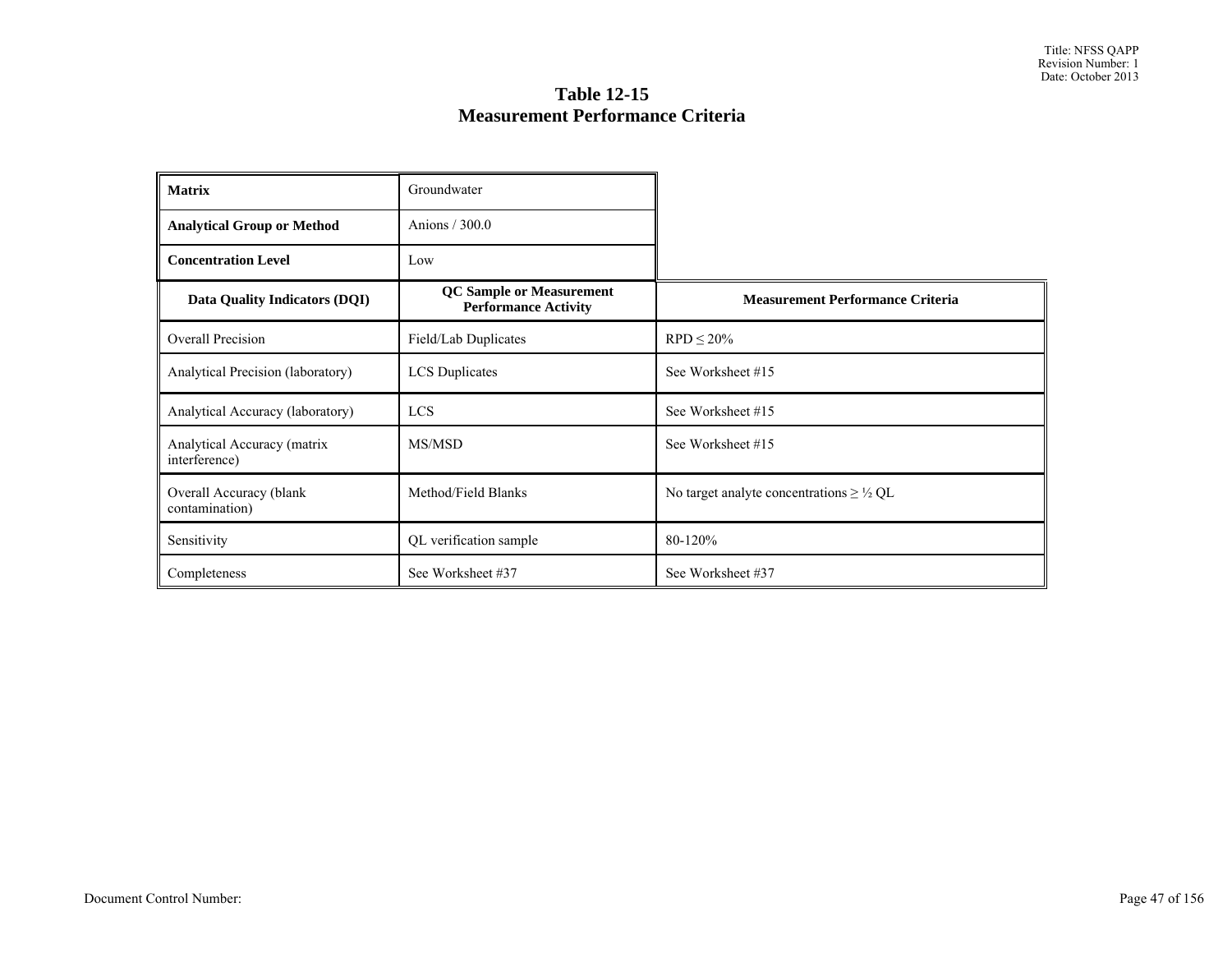# **Table 12-16 Measurement Performance Criteria**

| <b>Matrix</b>                                | Groundwater                                                    |                                                        |
|----------------------------------------------|----------------------------------------------------------------|--------------------------------------------------------|
| <b>Analytical Group or Method</b>            | Alkalinity / 310.1                                             |                                                        |
| <b>Concentration Level</b>                   | Low                                                            |                                                        |
| Data Quality Indicators (DQI)                | <b>QC</b> Sample or Measurement<br><b>Performance Activity</b> | <b>Measurement Performance Criteria</b>                |
| <b>Overall Precision</b>                     | Field/Lab Duplicates                                           | $RPD \leq 20\%$                                        |
| Analytical Precision (laboratory)            | <b>LCS</b> Duplicates                                          | See Worksheet #15                                      |
| Analytical Accuracy (laboratory)             | <b>LCS</b>                                                     | See Worksheet #15                                      |
| Analytical Accuracy (matrix<br>interference) | MS/MSD                                                         | See Worksheet #15                                      |
| Overall Accuracy (blank<br>contamination)    | Method/Field Blanks                                            | No target analyte concentrations $\geq \frac{1}{2}$ QL |
| Sensitivity                                  | QL verification sample                                         | 80-120%                                                |
| Completeness                                 | See Worksheet #37                                              | See Worksheet #37                                      |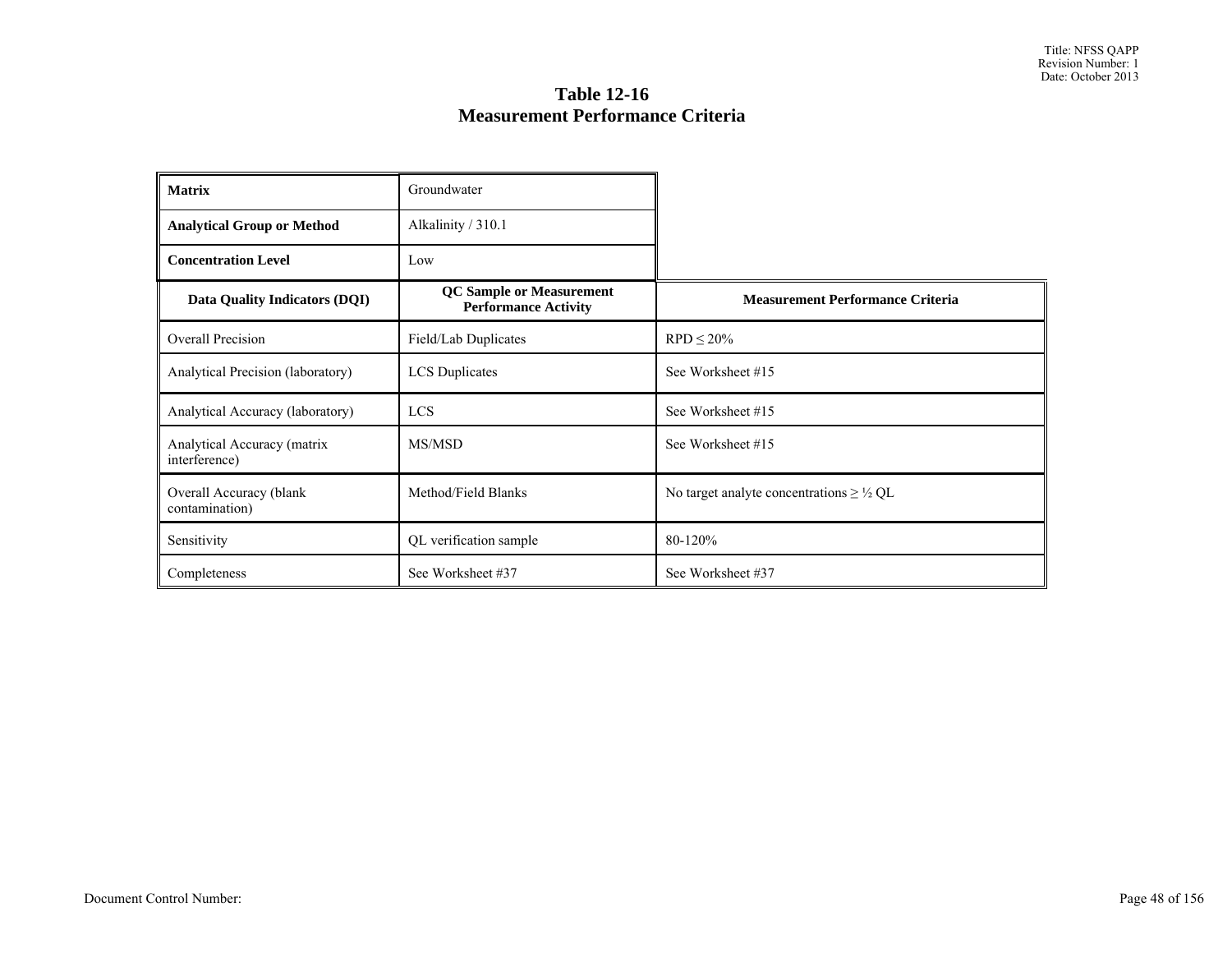# **Table 12-17 Measurement Performance Criteria**

| <b>Matrix</b>                                | Groundwater                                                    |                                                        |
|----------------------------------------------|----------------------------------------------------------------|--------------------------------------------------------|
| <b>Analytical Group or Method</b>            | TDS / 160.1                                                    |                                                        |
| <b>Concentration Level</b>                   | Low                                                            |                                                        |
| Data Quality Indicators (DQI)                | <b>QC</b> Sample or Measurement<br><b>Performance Activity</b> | <b>Measurement Performance Criteria</b>                |
| Overall Precision                            | Field/Lab Duplicates                                           | RPD $\leq$ 20% or $\leq$ 2x CRDL                       |
| Analytical Precision (laboratory)            | <b>LCS</b> Duplicates                                          | See Worksheet #15                                      |
| Analytical Accuracy (laboratory)             | <b>LCS</b>                                                     | See Worksheet #15                                      |
| Analytical Accuracy (matrix<br>interference) | NA                                                             | NA                                                     |
| Overall Accuracy (blank<br>contamination)    | Method/Field Blanks                                            | No target analyte concentrations $\geq \frac{1}{2}$ QL |
| Sensitivity                                  | QL verification sample                                         | Not Applicable                                         |
| Completeness                                 | See Worksheet #37                                              | See Worksheet #37                                      |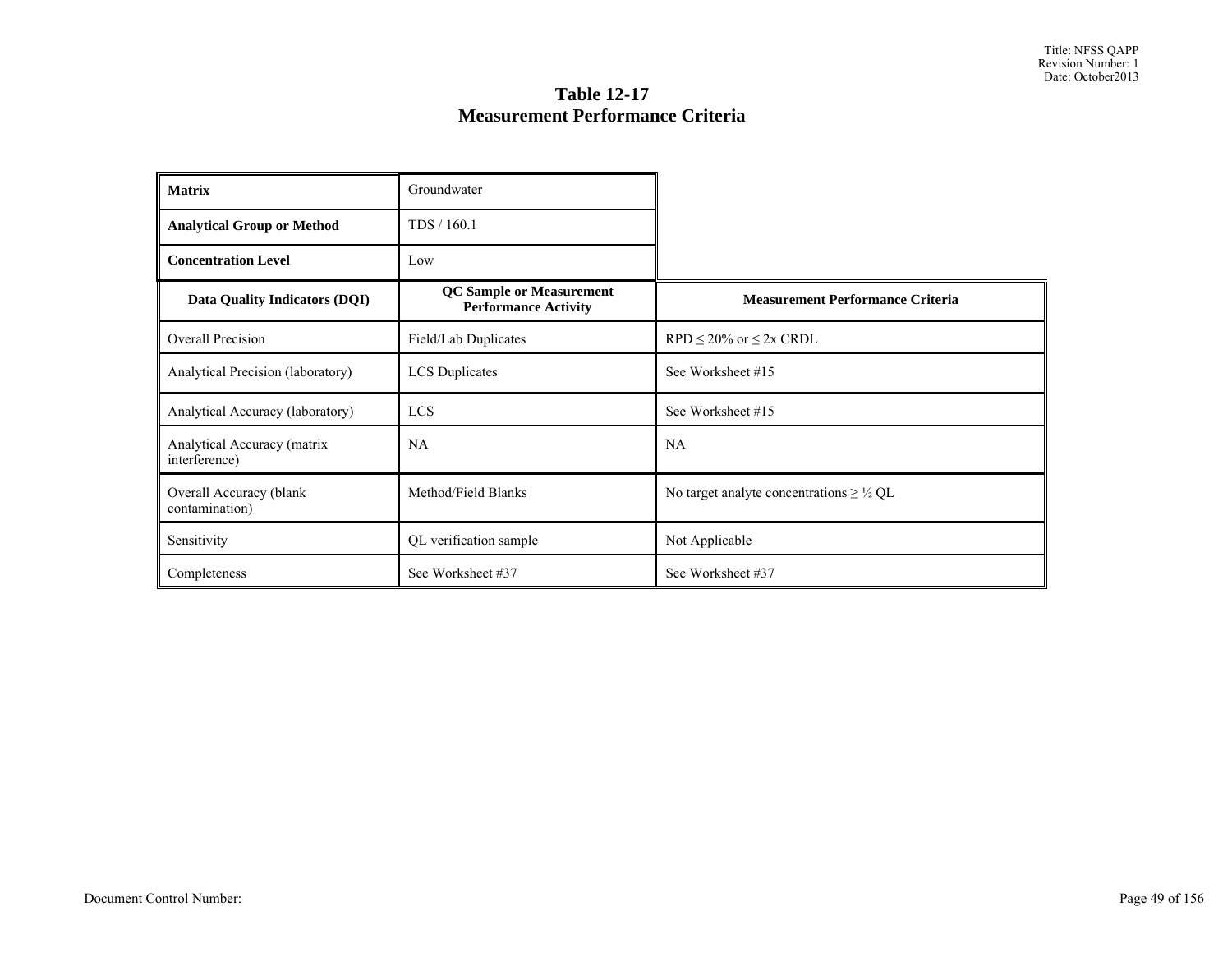# **Table 12-18 Measurement Performance Criteria**

| <b>Matrix</b>                                | Liquid IDW                                                     |                                                        |
|----------------------------------------------|----------------------------------------------------------------|--------------------------------------------------------|
| <b>Analytical Group or Method</b>            | <b>VOCs / 8260C</b>                                            |                                                        |
| <b>Concentration Level</b>                   | Low                                                            |                                                        |
| Data Quality Indicators (DQI)                | <b>QC</b> Sample or Measurement<br><b>Performance Activity</b> | <b>Measurement Performance Criteria</b>                |
| <b>Overall Precision</b>                     | <b>Field Duplicates</b>                                        | $RPD \leq 20\%$                                        |
| Analytical Precision (laboratory)            | <b>LCS</b> Duplicates                                          | See Worksheet #15                                      |
| Analytical Accuracy (laboratory)             | <b>LCS</b>                                                     | See Worksheet #15                                      |
| Analytical Accuracy (matrix<br>interference) | MS/MSD                                                         | See Worksheet #15                                      |
| Overall Accuracy (blank<br>contamination)    | Method/Field Blanks                                            | No target analyte concentrations $\geq \frac{1}{2}$ QL |
| Sensitivity                                  | QL verification sample                                         | 75-125%                                                |
| Completeness                                 | See Worksheet #37                                              | See Worksheet #37                                      |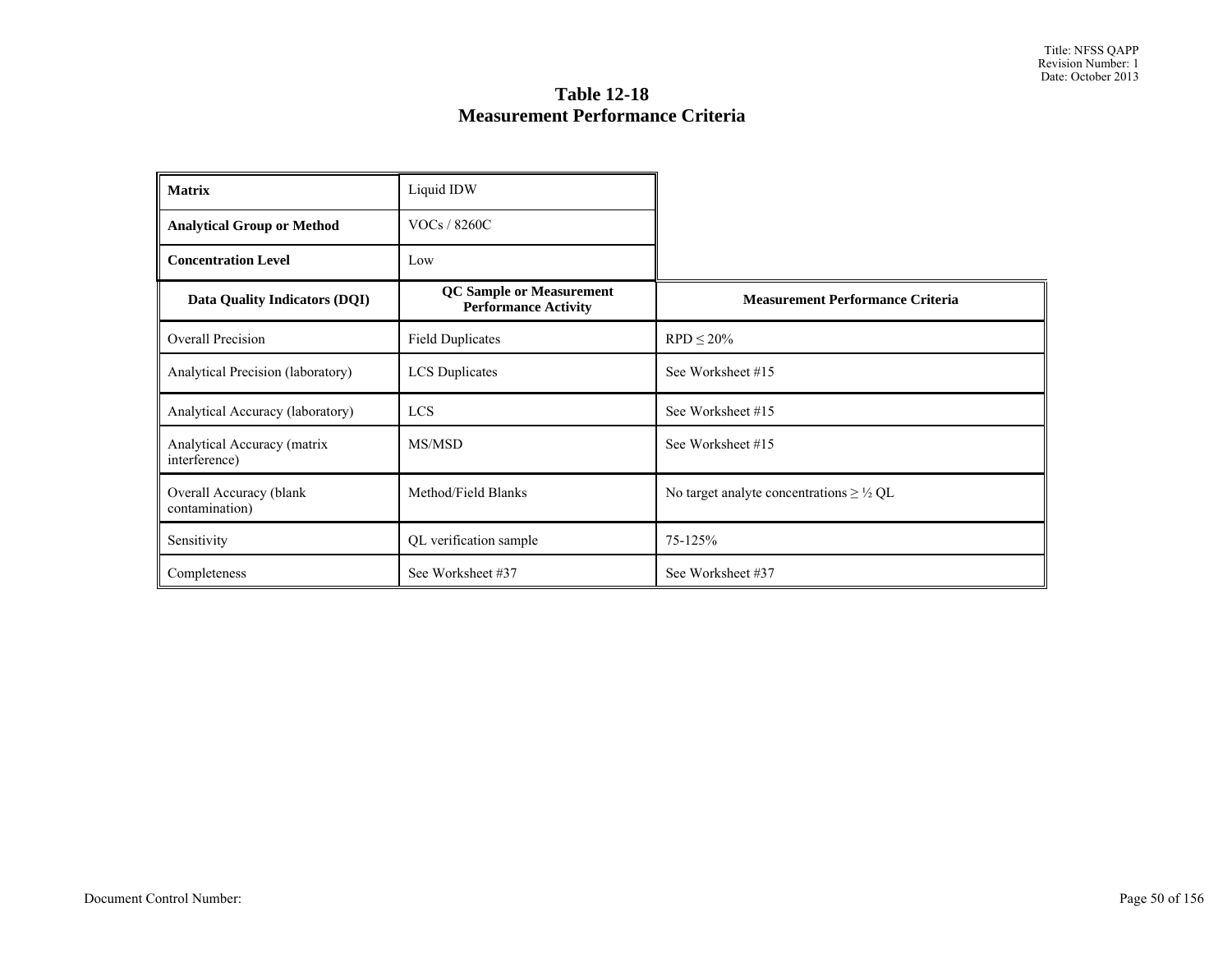# **Table 12-19 Measurement Performance Criteria**

| <b>Matrix</b>                                | Liquid IDW                                                     |                                                        |
|----------------------------------------------|----------------------------------------------------------------|--------------------------------------------------------|
| <b>Analytical Group or Method</b>            | SVOCs / 8270D                                                  |                                                        |
| <b>Concentration Level</b>                   | Low                                                            |                                                        |
| Data Quality Indicators (DQI)                | <b>QC</b> Sample or Measurement<br><b>Performance Activity</b> | <b>Measurement Performance Criteria</b>                |
| <b>Overall Precision</b>                     | <b>Field Duplicates</b>                                        | $RPD \leq 20\%$                                        |
| Analytical Precision (laboratory)            | <b>LCS</b> Duplicates                                          | See Worksheet #15                                      |
| Analytical Accuracy (laboratory)             | <b>LCS</b>                                                     | See Worksheet #15                                      |
| Analytical Accuracy (matrix<br>interference) | MS/MSD                                                         | See Worksheet #15                                      |
| Overall Accuracy (blank<br>contamination)    | Method/Field Blanks                                            | No target analyte concentrations $\geq \frac{1}{2}$ QL |
| Sensitivity                                  | QL verification sample                                         | 75-125%                                                |
| Completeness                                 | See Worksheet #37                                              | See Worksheet #37                                      |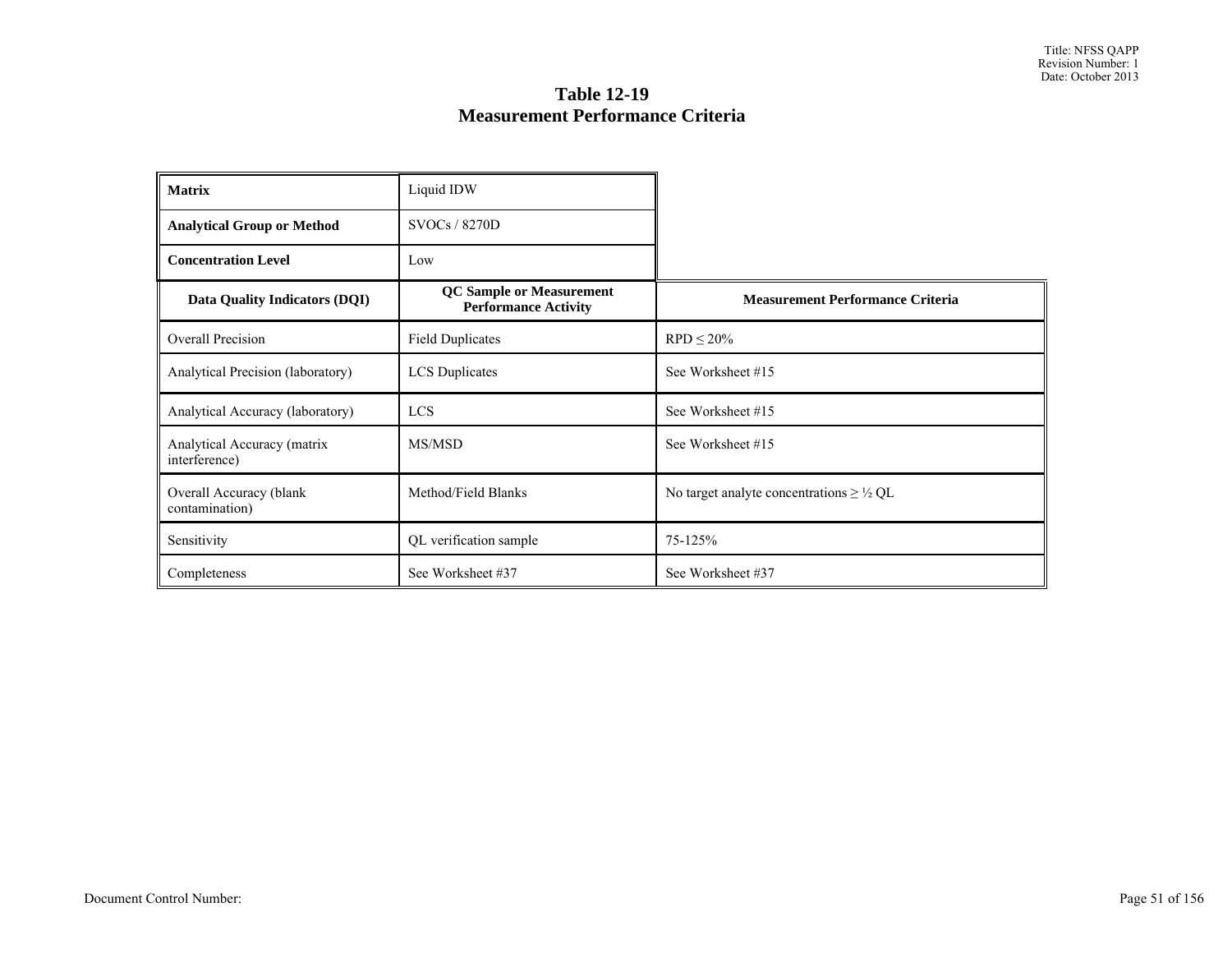# **Table 12-20 Measurement Performance Criteria**

| <b>Matrix</b>                                | Liquid IDW                                                     |                                                        |
|----------------------------------------------|----------------------------------------------------------------|--------------------------------------------------------|
| <b>Analytical Group or Method</b>            | Pesticides / 8081B                                             |                                                        |
| <b>Concentration Level</b>                   | Low                                                            |                                                        |
| Data Quality Indicators (DQI)                | <b>QC</b> Sample or Measurement<br><b>Performance Activity</b> | <b>Measurement Performance Criteria</b>                |
| <b>Overall Precision</b>                     | <b>Field Duplicates</b>                                        | $RPD \leq 20\%$                                        |
| Analytical Precision (laboratory)            | <b>LCS</b> Duplicates                                          | See Worksheet #15                                      |
| Analytical Accuracy (laboratory)             | <b>LCS</b>                                                     | See Worksheet #15                                      |
| Analytical Accuracy (matrix<br>interference) | MS/MSD                                                         | See Worksheet #15                                      |
| Overall Accuracy (blank<br>contamination)    | Method/Field Blanks                                            | No target analyte concentrations $\geq \frac{1}{2}$ QL |
| Sensitivity                                  | QL verification sample                                         | 75-125%                                                |
| Completeness                                 | See Worksheet #37                                              | See Worksheet #37                                      |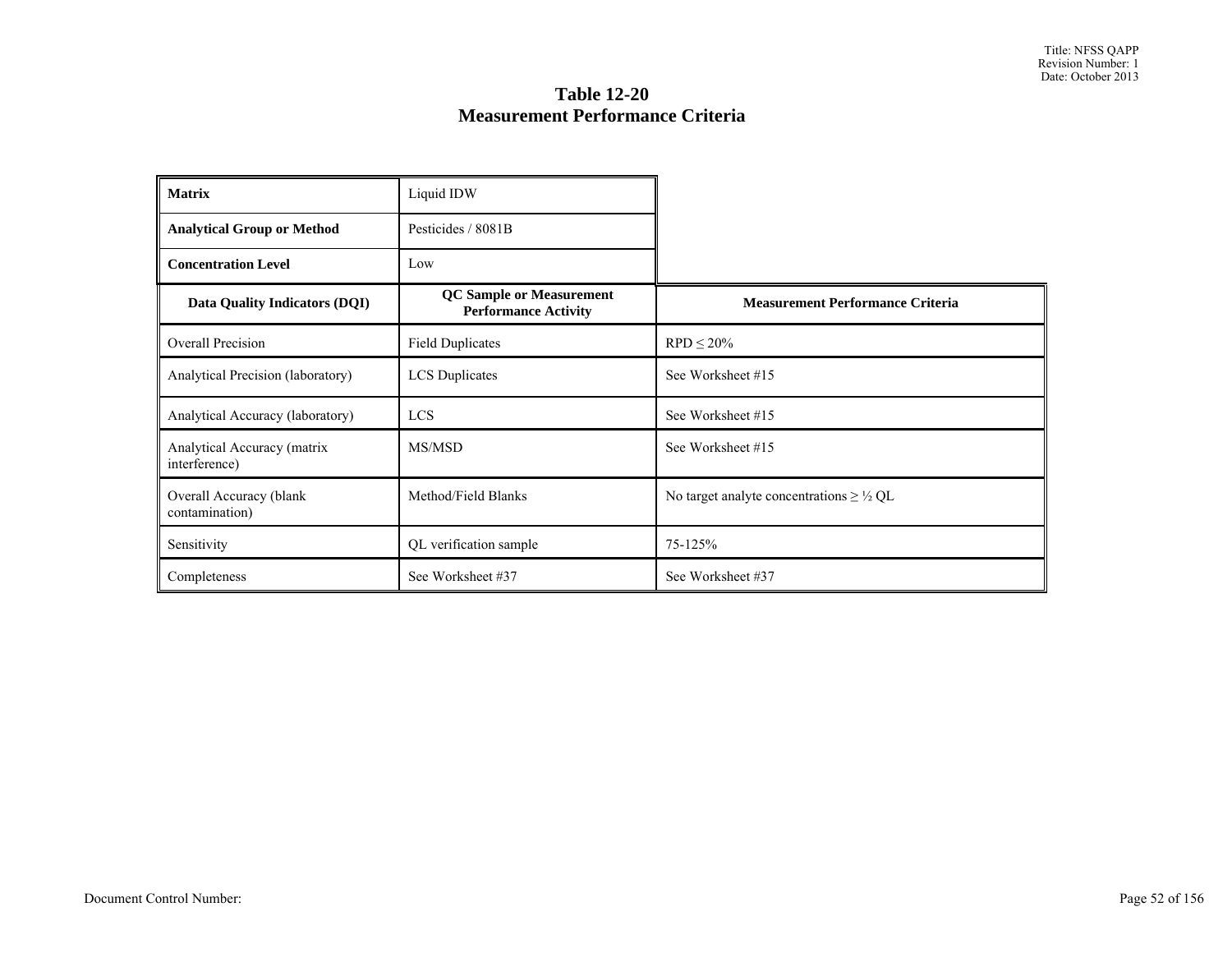# **Table 12-21 Measurement Performance Criteria**

| <b>Matrix</b>                                | Liquid IDW                                                     |                                                        |
|----------------------------------------------|----------------------------------------------------------------|--------------------------------------------------------|
| <b>Analytical Group or Method</b>            | Herbicides / 8151A                                             |                                                        |
| <b>Concentration Level</b>                   | Low                                                            |                                                        |
| Data Quality Indicators (DQI)                | <b>QC</b> Sample or Measurement<br><b>Performance Activity</b> | <b>Measurement Performance Criteria</b>                |
| <b>Overall Precision</b>                     | <b>Field Duplicates</b>                                        | $RPD \leq 20\%$                                        |
| Analytical Precision (laboratory)            | <b>LCS</b> Duplicates                                          | See Worksheet #15                                      |
| Analytical Accuracy (laboratory)             | <b>LCS</b>                                                     | See Worksheet #15                                      |
| Analytical Accuracy (matrix<br>interference) | MS/MSD                                                         | See Worksheet #15                                      |
| Overall Accuracy (blank<br>contamination)    | Method/Field Blanks                                            | No target analyte concentrations $\geq \frac{1}{2}$ QL |
| Sensitivity                                  | QL verification sample                                         | 75-125%                                                |
| Completeness                                 | See Worksheet #37                                              | See Worksheet #37                                      |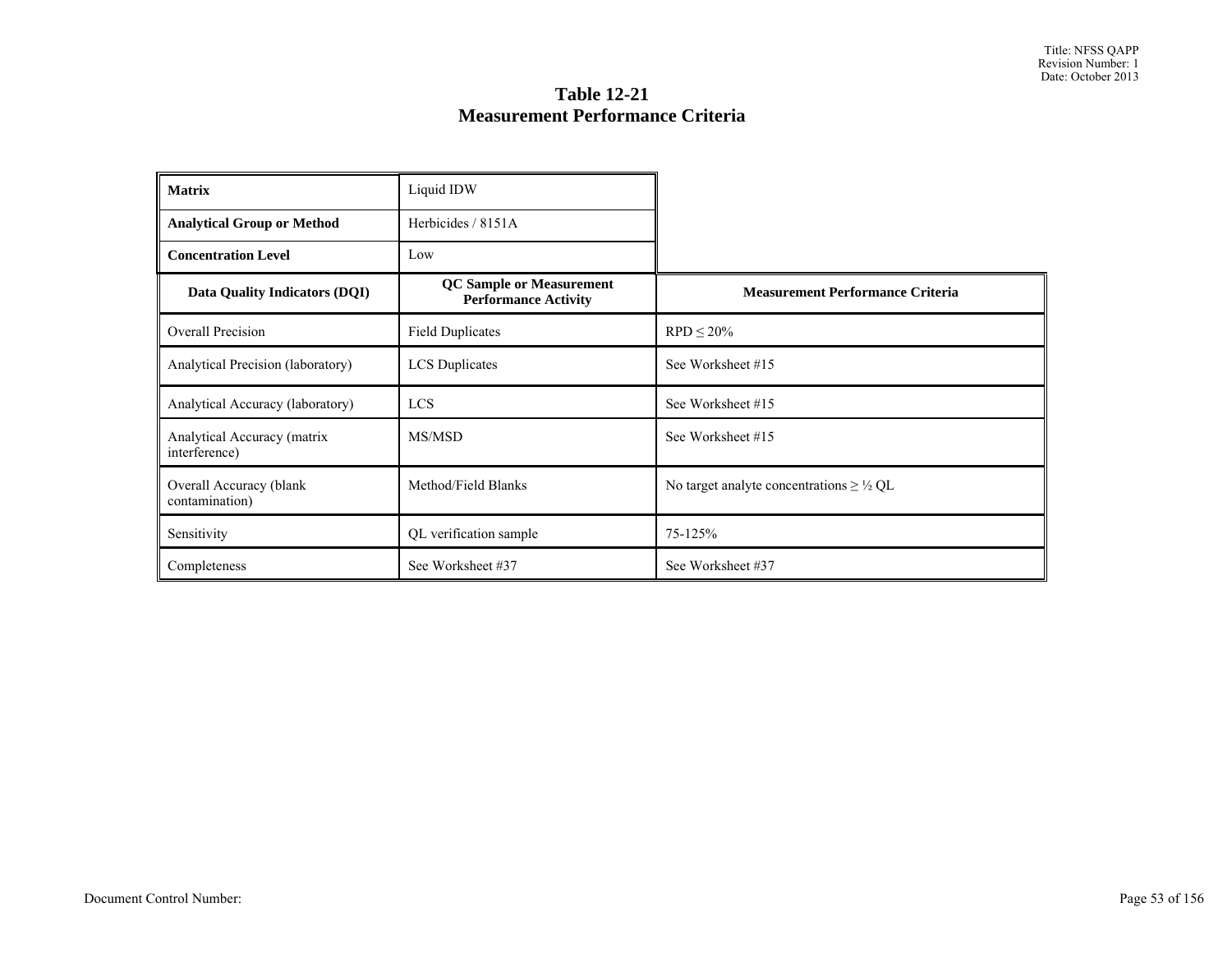# **Table 12-22 Measurement Performance Criteria**

| <b>Matrix</b>                                | Solid/Liquid IDW                                               |                                                        |
|----------------------------------------------|----------------------------------------------------------------|--------------------------------------------------------|
| <b>Analytical Group or Method</b>            | TCLP Metals / 1311/6010C/7470A                                 |                                                        |
| <b>Concentration Level</b>                   | Low                                                            |                                                        |
| Data Quality Indicators (DQI)                | <b>QC</b> Sample or Measurement<br><b>Performance Activity</b> | <b>Measurement Performance Criteria</b>                |
| Overall Precision                            | <b>Field Duplicates</b>                                        | RPD $\leq$ 20% or $\leq$ 2x CRDL                       |
| Analytical Precision (laboratory)            | <b>LCS</b> Duplicates                                          | See Worksheet #15                                      |
| Analytical Accuracy (laboratory)             | <b>LCS</b>                                                     | See Worksheet #15                                      |
| Analytical Accuracy (matrix<br>interference) | MS/MSD                                                         | See Worksheet #15                                      |
| Overall Accuracy (blank<br>contamination)    | Method/Field Blanks                                            | No target analyte concentrations $\geq \frac{1}{2}$ QL |
| Sensitivity                                  | QL verification sample                                         | 80-120%                                                |
| Completeness                                 | See Worksheet #37                                              | See Worksheet #37                                      |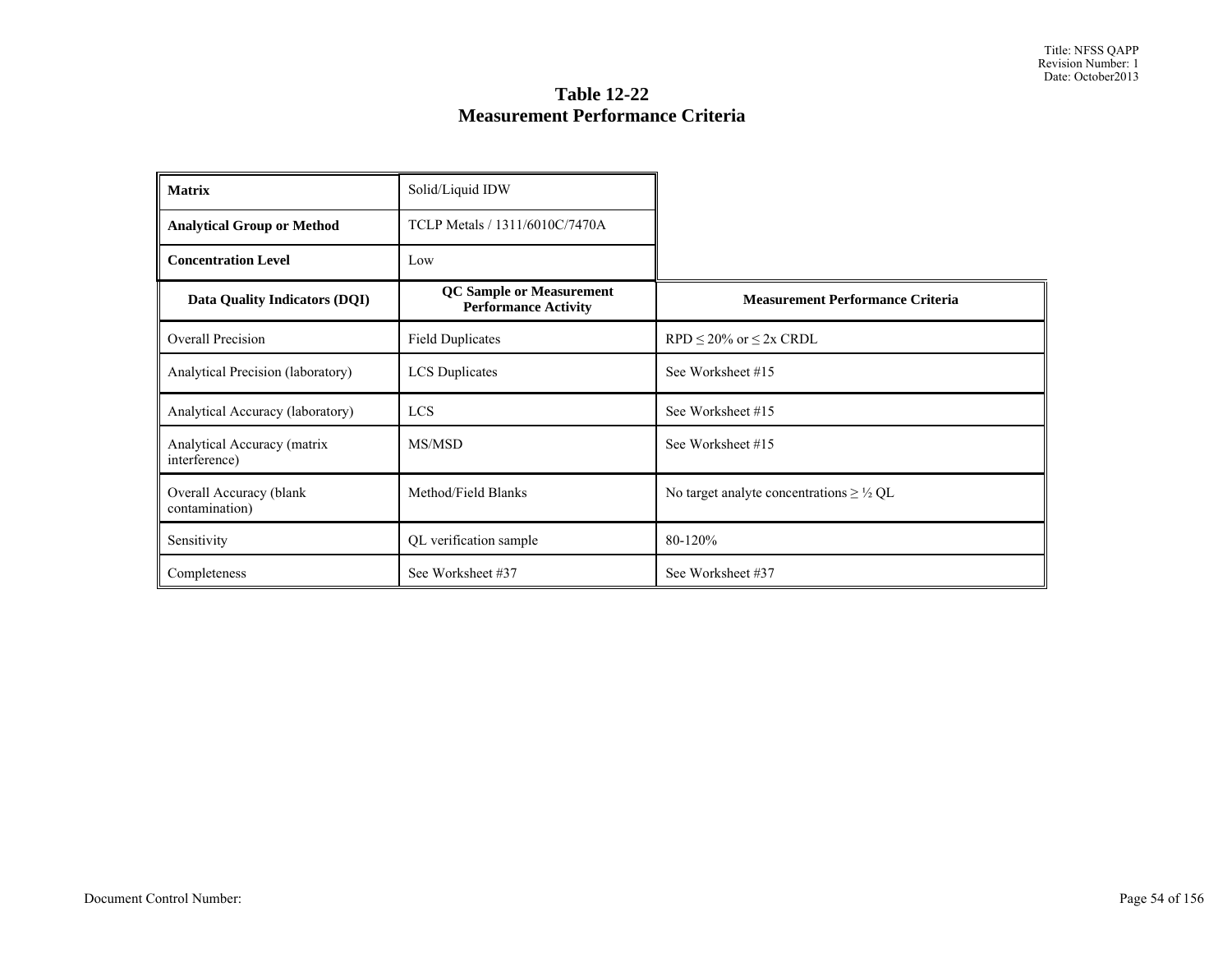# **Table 12-23 Measurement Performance Criteria**

| <b>Matrix</b>                                | Solid IDW                                                      |                                                        |
|----------------------------------------------|----------------------------------------------------------------|--------------------------------------------------------|
| <b>Analytical Group or Method</b>            | Herbicides / 8151A                                             |                                                        |
| <b>Concentration Level</b>                   | Low                                                            |                                                        |
| Data Quality Indicators (DQI)                | <b>QC</b> Sample or Measurement<br><b>Performance Activity</b> | <b>Measurement Performance Criteria</b>                |
| <b>Overall Precision</b>                     | <b>Field Duplicates</b>                                        | $RPD \leq 20\%$                                        |
| Analytical Precision (laboratory)            | <b>LCS</b> Duplicates                                          | See Worksheet #15                                      |
| Analytical Accuracy (laboratory)             | <b>LCS</b>                                                     | See Worksheet #15                                      |
| Analytical Accuracy (matrix<br>interference) | MS/MSD                                                         | See Worksheet #15                                      |
| Overall Accuracy (blank<br>contamination)    | Method/Field Blanks                                            | No target analyte concentrations $\geq \frac{1}{2}$ QL |
| Sensitivity                                  | QL verification sample                                         | 75-125%                                                |
| Completeness                                 | See Worksheet #37                                              | See Worksheet #37                                      |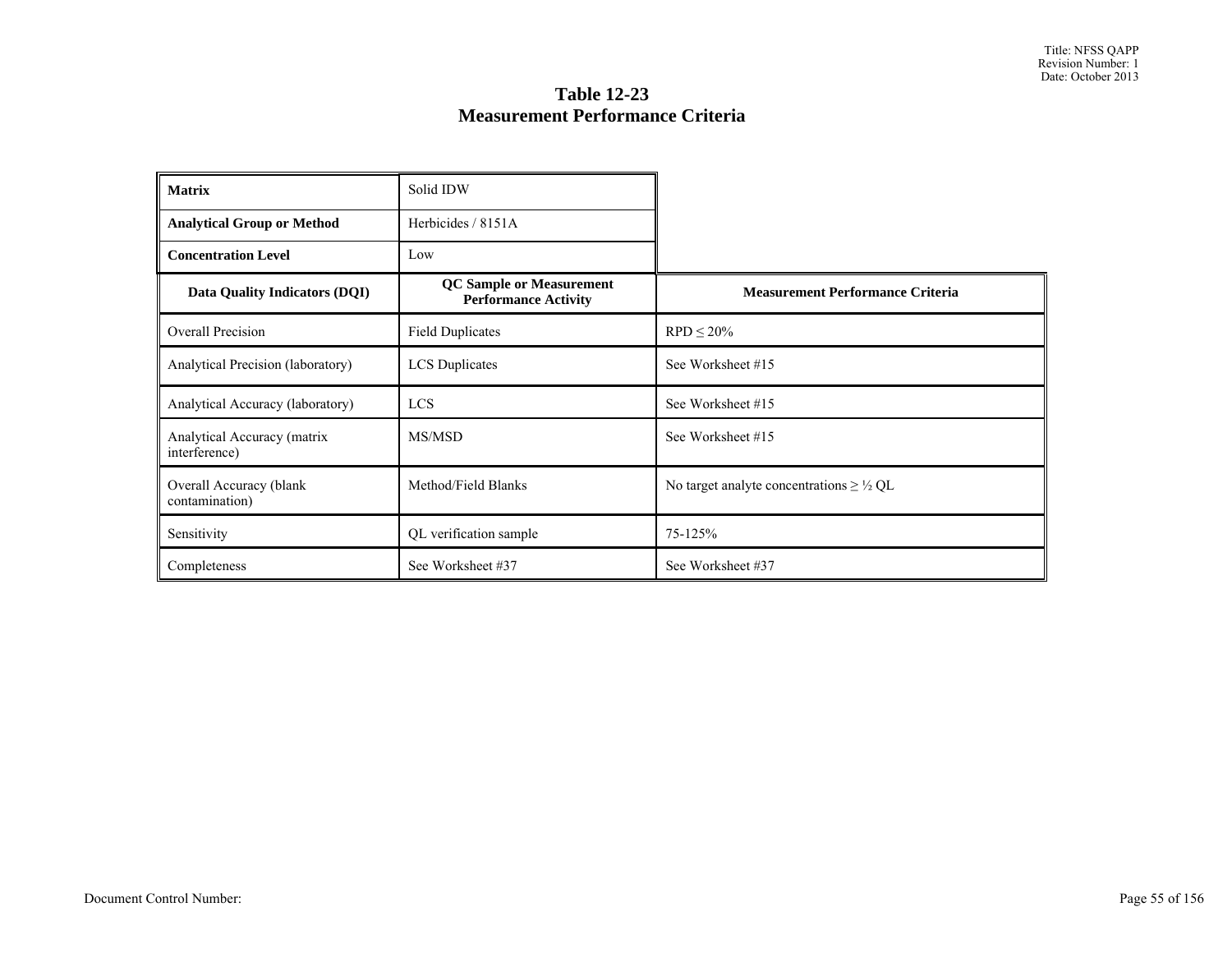# **Table 12-24 Measurement Performance Criteria**

| <b>Matrix</b>                                | Solid IDW                                                      |                                         |
|----------------------------------------------|----------------------------------------------------------------|-----------------------------------------|
| <b>Analytical Group or Method</b>            | Paint Filter Liquid Test / 9056                                |                                         |
| <b>Concentration Level</b>                   | Low                                                            |                                         |
| Data Quality Indicators (DQI)                | <b>QC</b> Sample or Measurement<br><b>Performance Activity</b> | <b>Measurement Performance Criteria</b> |
| Overall Precision                            | Field/Lab Duplicates                                           | $RPD \leq 30\%$                         |
| Analytical Precision (laboratory)            | <b>LCS</b> Duplicates                                          | Not Applicable                          |
| Analytical Accuracy (laboratory)             | <b>LCS</b>                                                     | Not Applicable                          |
| Analytical Accuracy (matrix<br>interference) | MS/MSD                                                         | Not Applicable                          |
| Overall Accuracy (blank<br>contamination)    | Method/Field Blanks                                            | Not Applicable                          |
| Sensitivity                                  | QL verification sample                                         | Not Applicable                          |
| Completeness                                 | See Worksheet #37                                              | See Worksheet #37                       |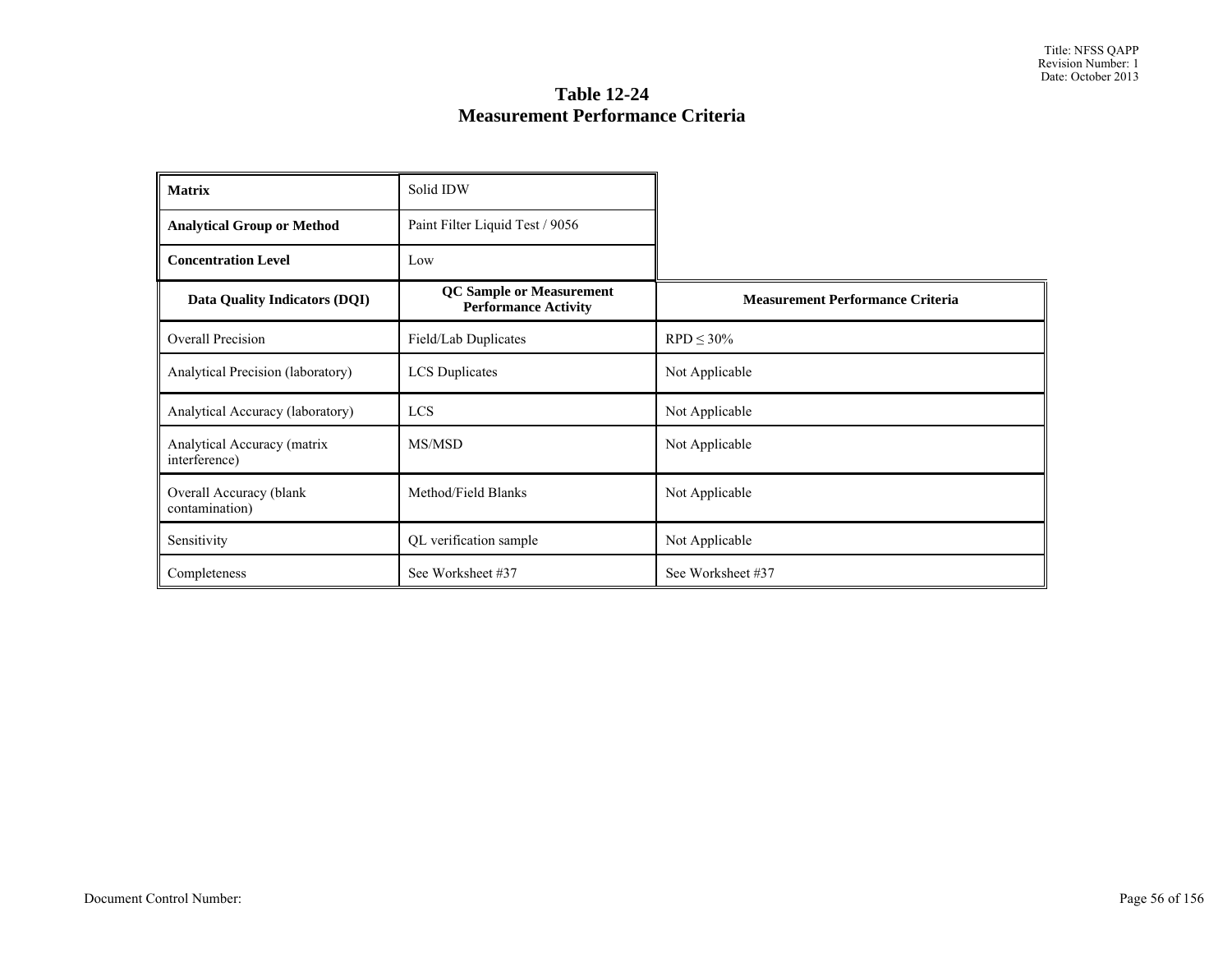# **Table 12-25 Measurement Performance Criteria**

| <b>Matrix</b>                                | Liquid IDW                                                     |                                                        |
|----------------------------------------------|----------------------------------------------------------------|--------------------------------------------------------|
| <b>Analytical Group or Method</b>            | TCLP VOCs / 1311/8260C                                         |                                                        |
| <b>Concentration Level</b>                   | Low                                                            |                                                        |
| Data Quality Indicators (DQI)                | <b>QC</b> Sample or Measurement<br><b>Performance Activity</b> | <b>Measurement Performance Criteria</b>                |
| <b>Overall Precision</b>                     | <b>Field Duplicates</b>                                        | $RPD \leq 20\%$                                        |
| Analytical Precision (laboratory)            | <b>LCS</b> Duplicates                                          | See Worksheet #15                                      |
| Analytical Accuracy (laboratory)             | <b>LCS</b>                                                     | See Worksheet #15                                      |
| Analytical Accuracy (matrix<br>interference) | MS/MSD                                                         | See Worksheet #15                                      |
| Overall Accuracy (blank<br>contamination)    | Method/Field Blanks                                            | No target analyte concentrations $\geq \frac{1}{2}$ QL |
| Sensitivity                                  | QL verification sample                                         | 75-125%                                                |
| Completeness                                 | See Worksheet #37                                              | See Worksheet #37                                      |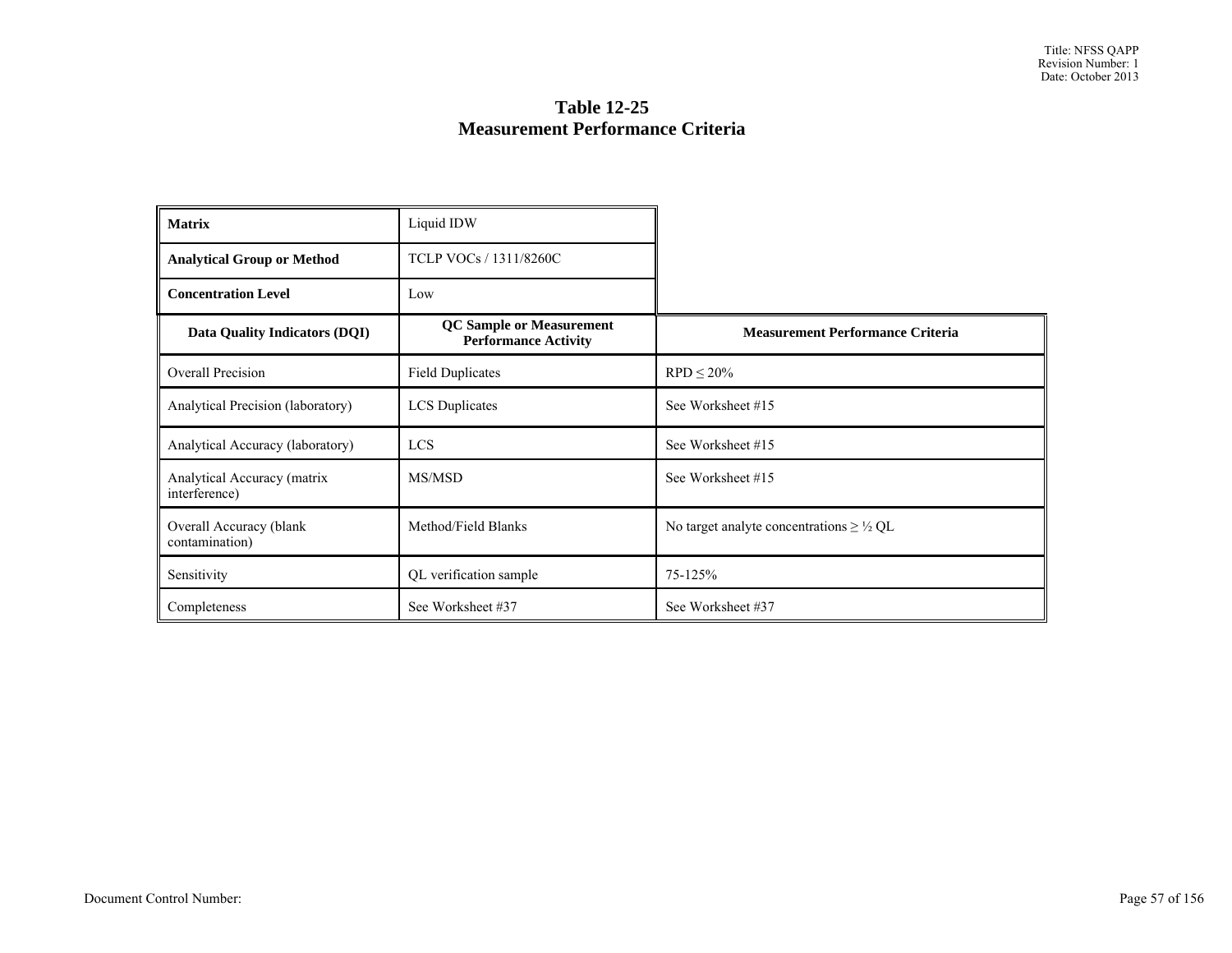# **Table 12-27 Measurement Performance Criteria**

| <b>Matrix</b>                                | Liquid IDW                                                     |                                                        |
|----------------------------------------------|----------------------------------------------------------------|--------------------------------------------------------|
| <b>Analytical Group or Method</b>            | TCLP SVOCs / 1311/8270D                                        |                                                        |
| <b>Concentration Level</b>                   | Low                                                            |                                                        |
| Data Quality Indicators (DQI)                | <b>QC</b> Sample or Measurement<br><b>Performance Activity</b> | <b>Measurement Performance Criteria</b>                |
| Overall Precision                            | <b>Field Duplicates</b>                                        | $RPD \leq 20\%$                                        |
| Analytical Precision (laboratory)            | <b>LCS</b> Duplicates                                          | See Worksheet #15                                      |
| Analytical Accuracy (laboratory)             | <b>LCS</b>                                                     | See Worksheet #15                                      |
| Analytical Accuracy (matrix<br>interference) | MS/MSD                                                         | See Worksheet #15                                      |
| Overall Accuracy (blank<br>contamination)    | Method/Field Blanks                                            | No target analyte concentrations $\geq \frac{1}{2}$ QL |
| Sensitivity                                  | QL verification sample                                         | 75-125%                                                |
| Completeness                                 | See Worksheet #37                                              | See Worksheet #37                                      |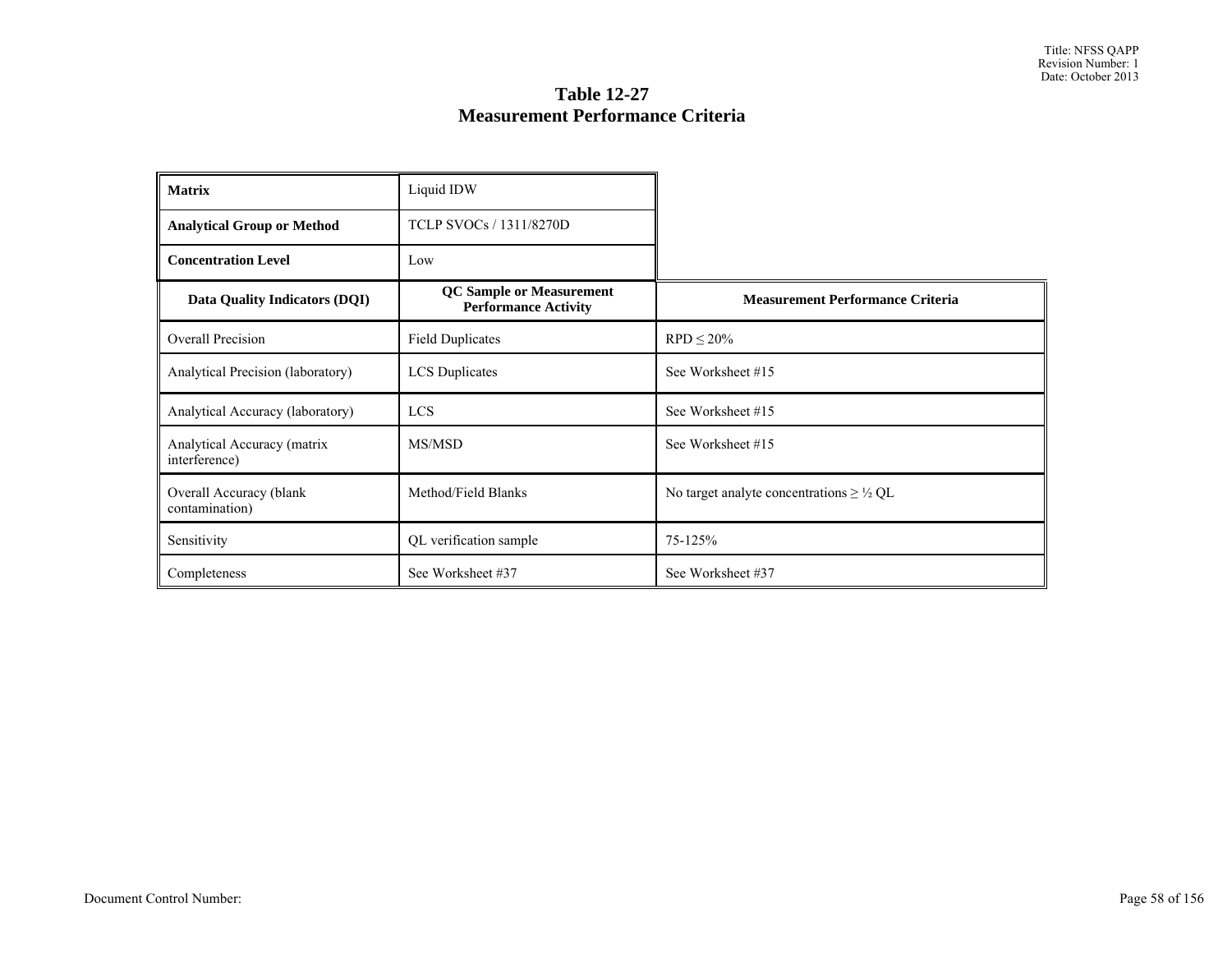# **Table 12-27 Measurement Performance Criteria**

| <b>Matrix</b>                                | Liquid IDW                                                     |                                                        |
|----------------------------------------------|----------------------------------------------------------------|--------------------------------------------------------|
| <b>Analytical Group or Method</b>            | TCLP Pesticides / 1311/8081B                                   |                                                        |
| <b>Concentration Level</b>                   | Low                                                            |                                                        |
| Data Quality Indicators (DQI)                | <b>QC</b> Sample or Measurement<br><b>Performance Activity</b> | <b>Measurement Performance Criteria</b>                |
| Overall Precision                            | <b>Field Duplicates</b>                                        | $RPD \leq 20\%$                                        |
| Analytical Precision (laboratory)            | <b>LCS</b> Duplicates                                          | See Worksheet #15                                      |
| Analytical Accuracy (laboratory)             | <b>LCS</b>                                                     | See Worksheet #15                                      |
| Analytical Accuracy (matrix<br>interference) | MS/MSD                                                         | See Worksheet #15                                      |
| Overall Accuracy (blank<br>contamination)    | Method/Field Blanks                                            | No target analyte concentrations $\geq \frac{1}{2}$ QL |
| Sensitivity                                  | QL verification sample                                         | 75-125%                                                |
| Completeness                                 | See Worksheet #37                                              | See Worksheet #37                                      |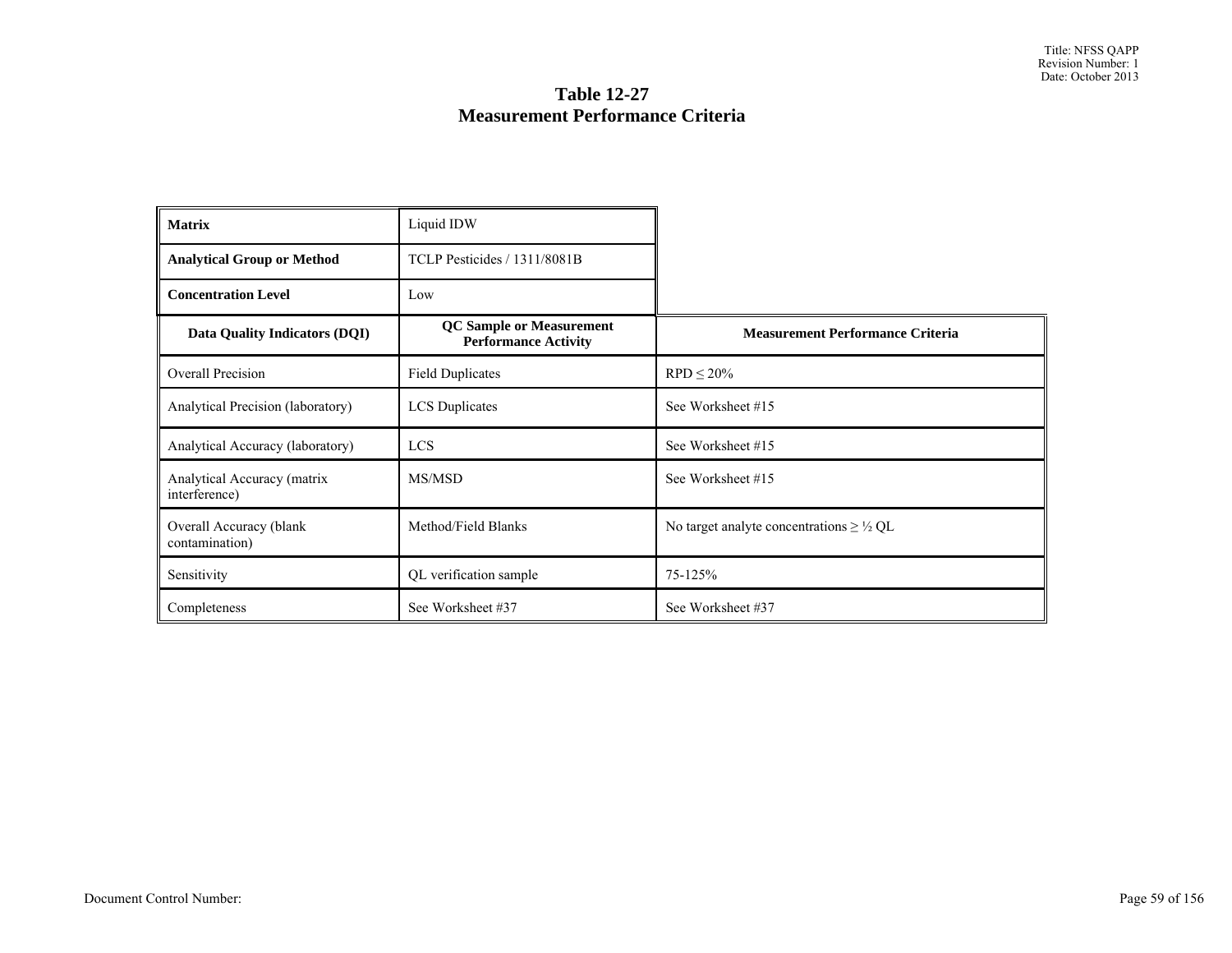# **Table 12-28 Measurement Performance Criteria**

| <b>Matrix</b>                                | Liquid IDW                                                     |                                                        |
|----------------------------------------------|----------------------------------------------------------------|--------------------------------------------------------|
| <b>Analytical Group or Method</b>            | TCLP Herbicides / 1311/8151A                                   |                                                        |
| <b>Concentration Level</b>                   | Low                                                            |                                                        |
| Data Quality Indicators (DQI)                | <b>QC</b> Sample or Measurement<br><b>Performance Activity</b> | <b>Measurement Performance Criteria</b>                |
| <b>Overall Precision</b>                     | <b>Field Duplicates</b>                                        | $RPD \leq 20\%$                                        |
| Analytical Precision (laboratory)            | <b>LCS</b> Duplicates                                          | See Worksheet #15                                      |
| Analytical Accuracy (laboratory)             | <b>LCS</b>                                                     | See Worksheet #15                                      |
| Analytical Accuracy (matrix<br>interference) | MS/MSD                                                         | See Worksheet #15                                      |
| Overall Accuracy (blank<br>contamination)    | Method/Field Blanks                                            | No target analyte concentrations $\geq \frac{1}{2}$ QL |
| Sensitivity                                  | QL verification sample                                         | 75-125%                                                |
| Completeness                                 | See Worksheet #37                                              | See Worksheet #37                                      |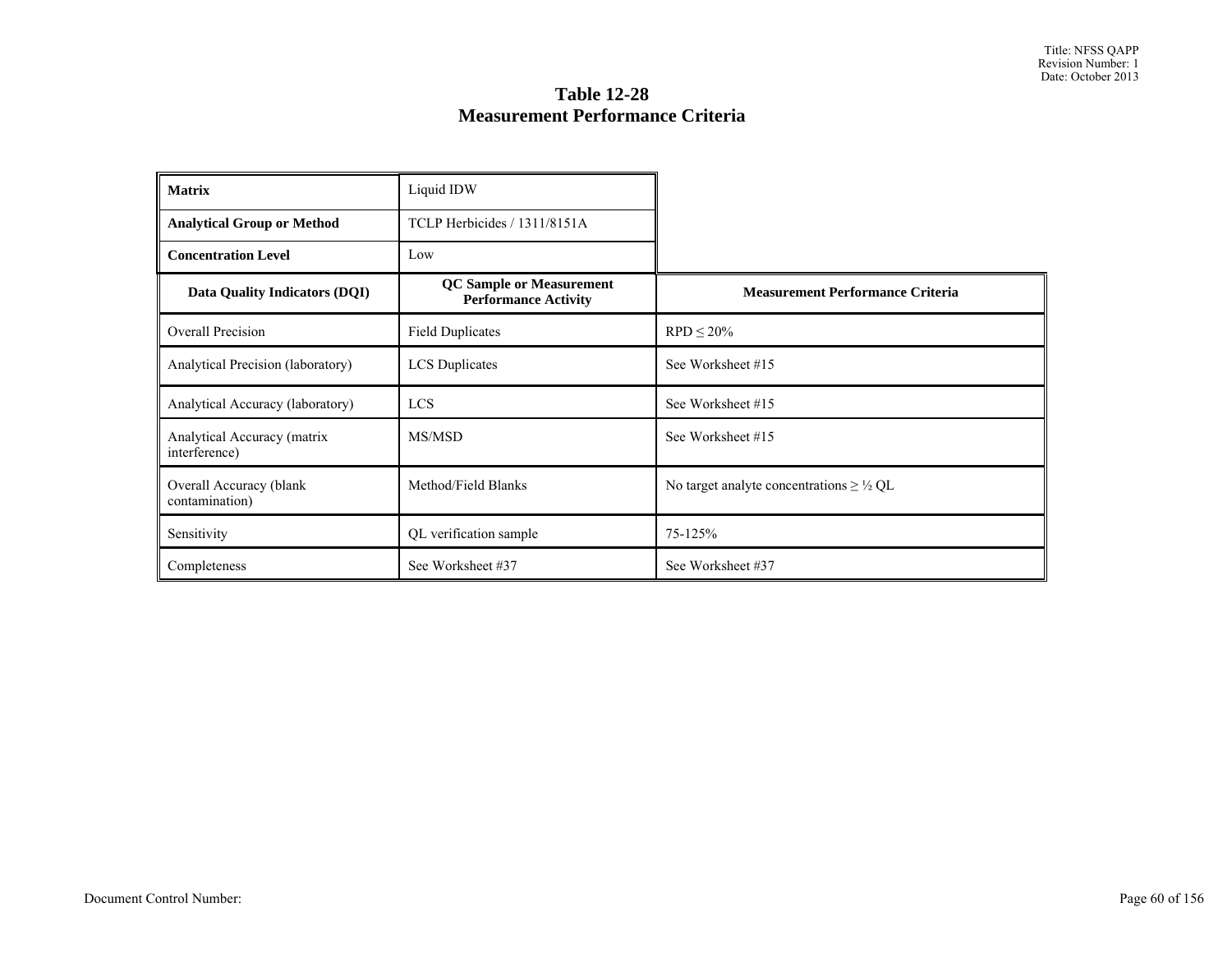# **Table 12-29 Measurement Performance Criteria**

| <b>Matrix</b>                                | Liquid IDW                                                     |                                         |
|----------------------------------------------|----------------------------------------------------------------|-----------------------------------------|
| <b>Analytical Group or Method</b>            | pH / 9040B                                                     |                                         |
| <b>Concentration Level</b>                   | Not Applicable                                                 |                                         |
| Data Quality Indicators (DQI)                | <b>QC</b> Sample or Measurement<br><b>Performance Activity</b> | <b>Measurement Performance Criteria</b> |
| <b>Overall Precision</b>                     | Field/Lab Duplicates                                           | $RPD \leq 20\%$                         |
| Analytical Precision (laboratory)            | <b>LCS</b> Duplicates                                          | See Worksheet #15                       |
| Analytical Accuracy (laboratory)             | <b>LCS</b>                                                     | See Worksheet #15                       |
| Analytical Accuracy (matrix<br>interference) | NA                                                             | NA                                      |
| Overall Accuracy (blank<br>contamination)    | Method/Field Blanks                                            | Not Applicable                          |
| Sensitivity                                  | QL verification sample                                         | Not Applicable                          |
| Completeness                                 | See Worksheet #37                                              | See Worksheet #37                       |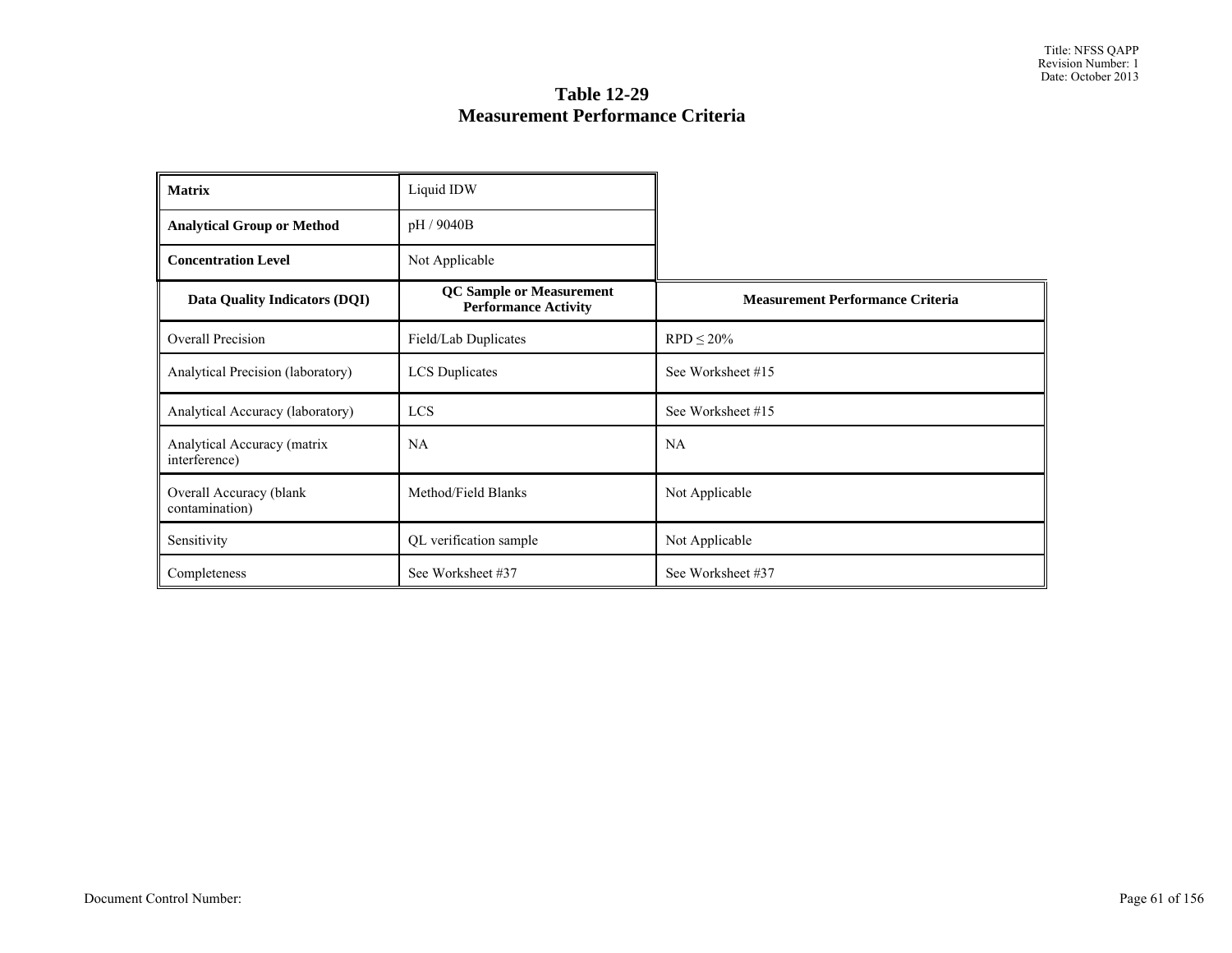# **Table 12-30 Measurement Performance Criteria**

| <b>Matrix</b>                                | Liquid IDW                                                     |                                                        |
|----------------------------------------------|----------------------------------------------------------------|--------------------------------------------------------|
| <b>Analytical Group or Method</b>            | Oil and Grease /1664A                                          |                                                        |
| <b>Concentration Level</b>                   | Not Applicable                                                 |                                                        |
| Data Quality Indicators (DQI)                | <b>QC</b> Sample or Measurement<br><b>Performance Activity</b> | <b>Measurement Performance Criteria</b>                |
| <b>Overall Precision</b>                     | <b>Field Duplicates</b>                                        | $RPD \leq 20\%$                                        |
| Analytical Precision (laboratory)            | <b>LCS</b> Duplicates                                          | See Worksheet #15                                      |
| Analytical Accuracy (laboratory)             | <b>LCS</b>                                                     | See Worksheet #15                                      |
| Analytical Accuracy (matrix<br>interference) | MS/MSD                                                         | See Worksheet #15                                      |
| Overall Accuracy (blank<br>contamination)    | Method/Field Blanks                                            | No target analyte concentrations $\geq \frac{1}{2}$ QL |
| Sensitivity                                  | QL verification sample                                         | 80-120%                                                |
| Completeness                                 | See Worksheet #37                                              | See Worksheet #37                                      |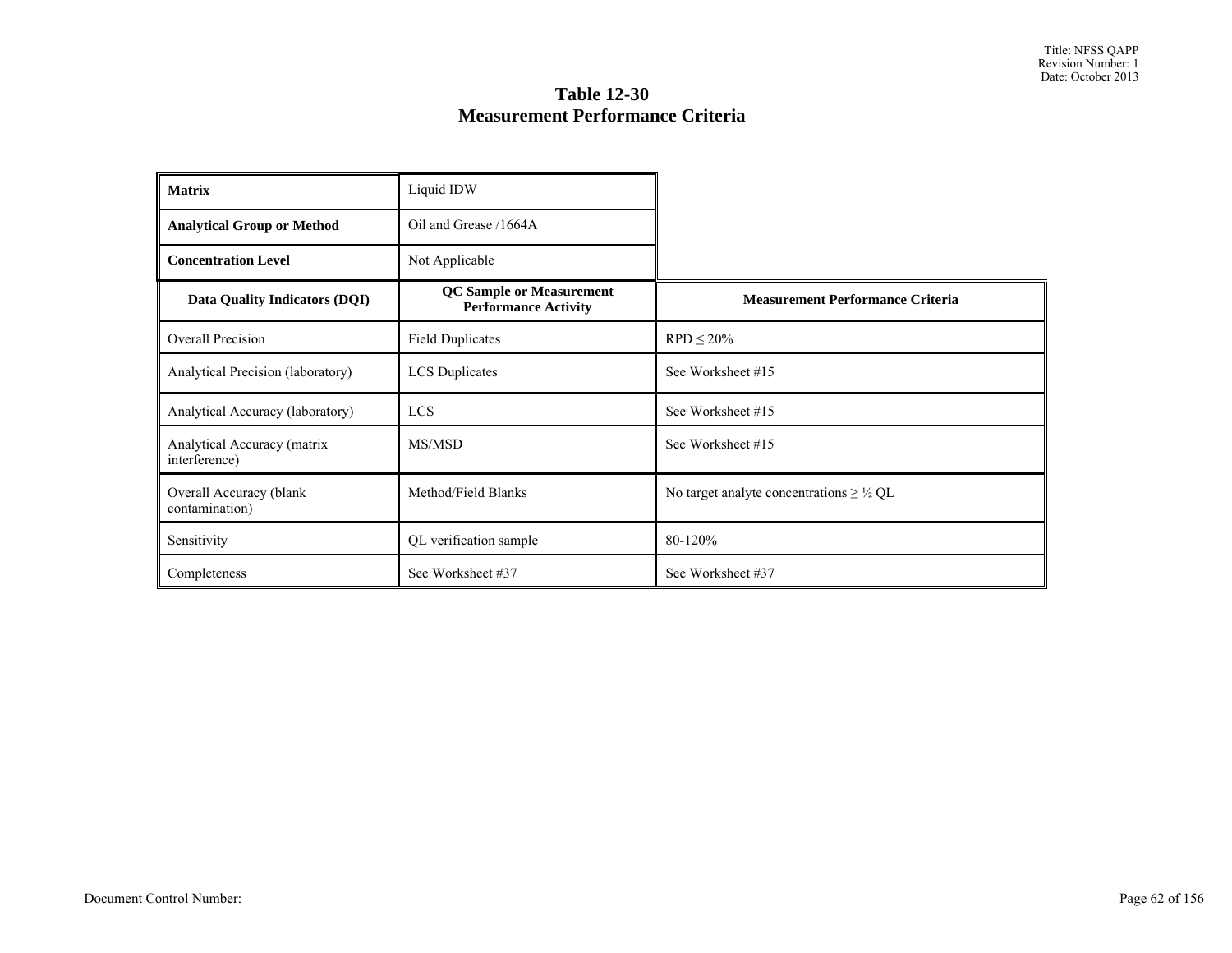# **Table 12-31 Measurement Performance Criteria**

| <b>Matrix</b>                                | Liquid IDW                                                     |                                                        |
|----------------------------------------------|----------------------------------------------------------------|--------------------------------------------------------|
| <b>Analytical Group or Method</b>            | Total Organic Carbon (TOC) / 415.1                             |                                                        |
| <b>Concentration Level</b>                   | Low                                                            |                                                        |
| Data Quality Indicators (DQI)                | <b>QC</b> Sample or Measurement<br><b>Performance Activity</b> | <b>Measurement Performance Criteria</b>                |
| Overall Precision                            | <b>Field Duplicates</b>                                        | $RPD \leq 20\%$                                        |
| Analytical Precision (laboratory)            | <b>LCS</b> Duplicates                                          | See Worksheet #15                                      |
| Analytical Accuracy (laboratory)             | <b>LCS</b>                                                     | See Worksheet #15                                      |
| Analytical Accuracy (matrix<br>interference) | MS/MSD                                                         | See Worksheet #15                                      |
| Overall Accuracy (blank<br>contamination)    | Method/Field Blanks                                            | No target analyte concentrations $\geq \frac{1}{2}$ QL |
| Sensitivity                                  | QL verification sample                                         | 80-120%                                                |
| Completeness                                 | See Worksheet #37                                              | See Worksheet #37                                      |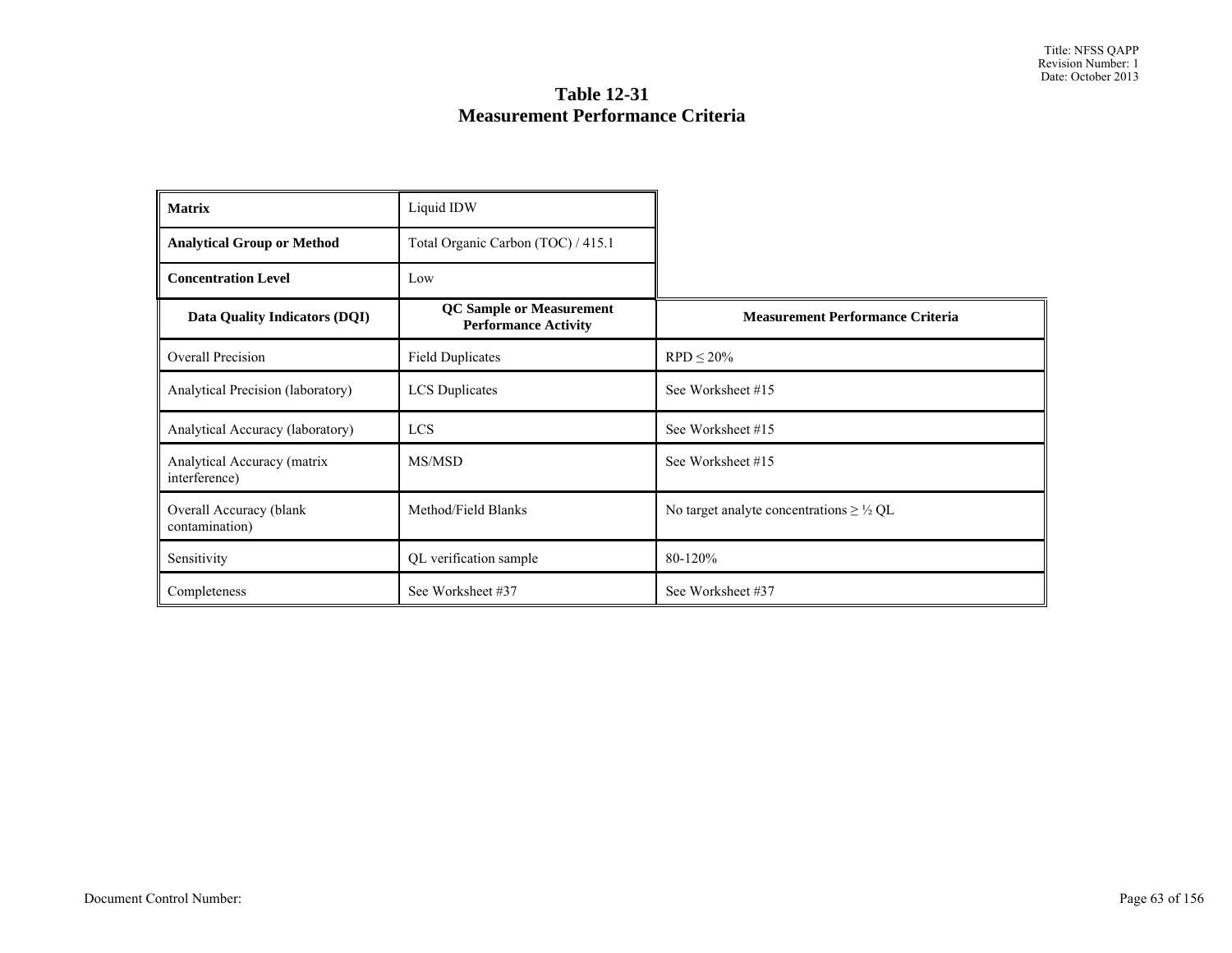# **Table 12-32 Measurement Performance Criteria**

| <b>Matrix</b>                                | Liquid IDW                                                     |                                                        |
|----------------------------------------------|----------------------------------------------------------------|--------------------------------------------------------|
| <b>Analytical Group or Method</b>            | Total Suspended Solids / 160.2                                 |                                                        |
| <b>Concentration Level</b>                   | Not Applicable                                                 |                                                        |
| Data Quality Indicators (DQI)                | <b>QC</b> Sample or Measurement<br><b>Performance Activity</b> | <b>Measurement Performance Criteria</b>                |
| Overall Precision                            | Field/Lab Duplicates                                           | $RPD \leq 20\%$                                        |
| Analytical Precision (laboratory)            | <b>LCS</b> Duplicates                                          | See Worksheet #15                                      |
| Analytical Accuracy (laboratory)             | <b>LCS</b>                                                     | See Worksheet #15                                      |
| Analytical Accuracy (matrix<br>interference) | NA                                                             | NA                                                     |
| Overall Accuracy (blank<br>contamination)    | Method/Field Blanks                                            | No target analyte concentrations $\geq \frac{1}{2}$ QL |
| Sensitivity                                  | QL verification sample                                         | Not Applicable                                         |
| Completeness                                 | See Worksheet #37                                              | See Worksheet #37                                      |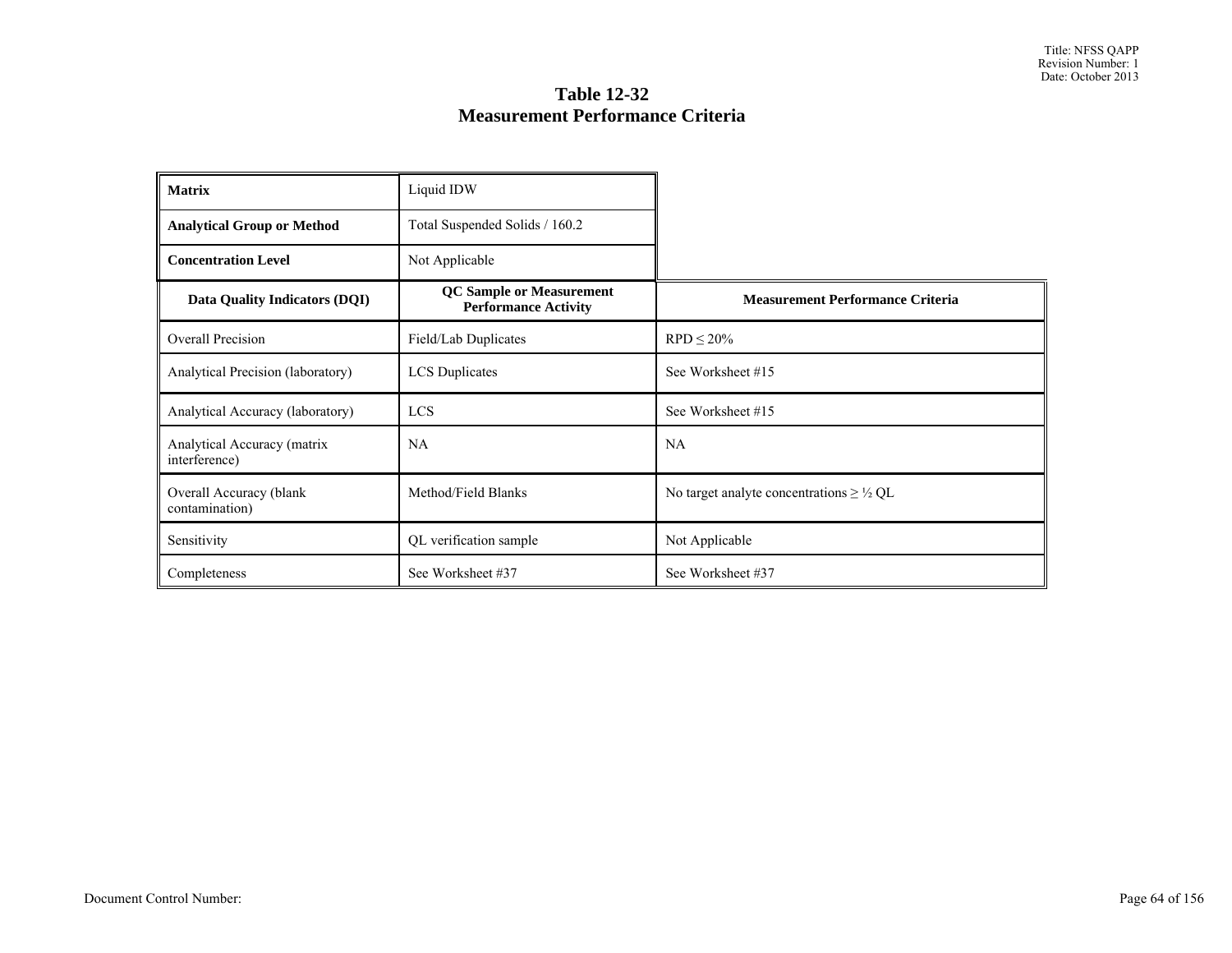#### **QAPP Worksheet #13 Secondary Data Uses and Limitations**

Identify all secondary data and information that will be used for the project and their originating sources. Specify how the secondary data will be used and the limitations on their use. Each project specific area must include any limitations on use of the data in the final report. Data from each project specific area is accumulated in the final site report and the limits on data use must be presented.

| Data type      | <b>Source</b>                              | Data uses relative to current project                                      | <b>Factors affecting the</b><br>reliability of data and<br>limitations on data use |
|----------------|--------------------------------------------|----------------------------------------------------------------------------|------------------------------------------------------------------------------------|
| Meteorological | National Weather Service                   | Estimations of seasonal fluctuations in<br>storm runoff.                   | Published data available. No<br>known limitations.                                 |
| Topographic    | United States Geological<br>Society (USGS) | Surface water drainage pathways.                                           | No known limitations.                                                              |
| Historical     | RI Report, SAIC 2007                       | Use historical data to determine future<br>delineation sampling locations. | No known limitations.                                                              |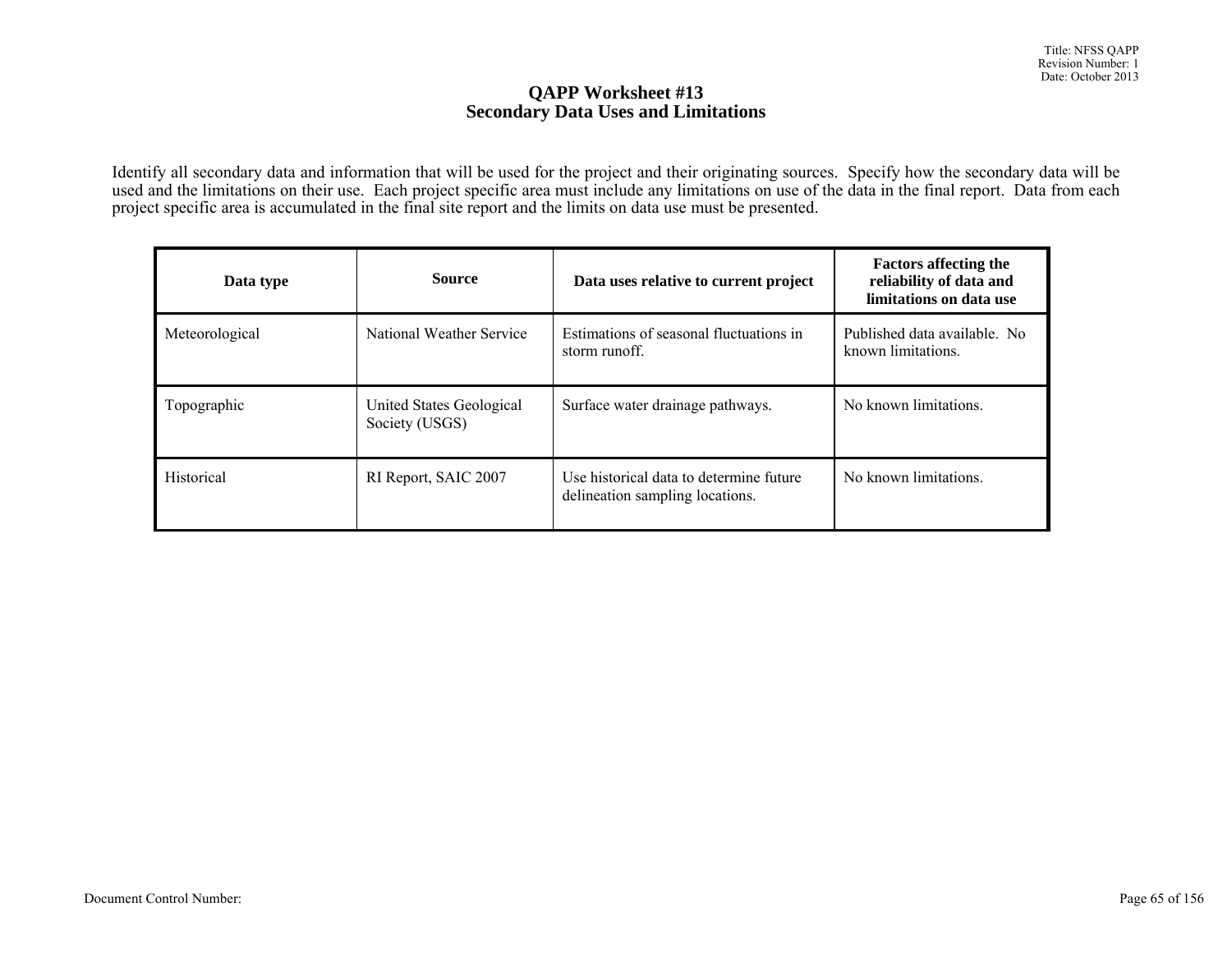#### **QAPP Worksheet #14/16 Project Tasks and Schedule**

See Appendix A in Field Sampling Plan.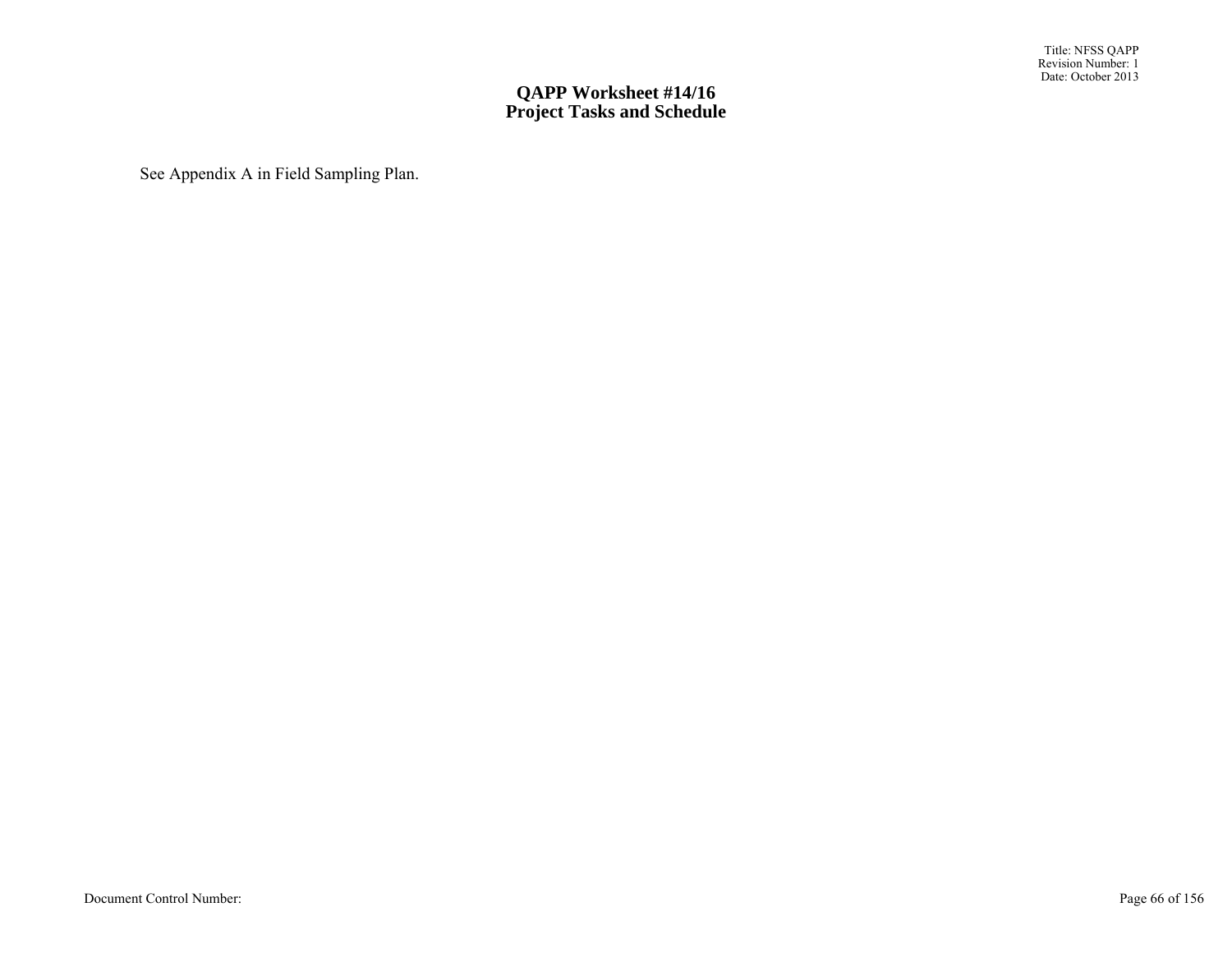#### **QAPP Worksheet #15 Project Action Limits and Laboratory-Specific Detection/Quantitation Limits**

| <b>Matrix</b> | <b>Analytical</b><br><b>Method</b> | <b>Method</b><br><b>Description</b> | Analyte                                   | <b>CAS</b><br><b>Number</b> | <b>Site-Specific</b><br><b>Background</b> | Project<br>QL | QL<br>or    | <b>MDL</b> | <b>Units</b>     | <b>LCS</b><br><b>LCL</b> | <b>LCS</b><br><b>UCL</b> | <b>MS</b><br><b>LCL</b> | <b>MS</b><br><b>UCL</b> | <b>RPD</b> |
|---------------|------------------------------------|-------------------------------------|-------------------------------------------|-----------------------------|-------------------------------------------|---------------|-------------|------------|------------------|--------------------------|--------------------------|-------------------------|-------------------------|------------|
|               |                                    |                                     |                                           |                             | Criteria <sup>1</sup>                     | Goal          | <b>MDA</b>  |            |                  |                          |                          |                         |                         |            |
| Solid         | 8260C                              | <b>VOCs</b>                         | 1,1,1,2-Tetrachloroethane                 | 630-20-6                    |                                           |               | $\varsigma$ | 0.346      | ug/Kg            | $\overline{75}$          | 125                      | 75                      | 125                     | 20         |
| Solid         | 8260C                              | <b>VOCs</b>                         | 1,1,1-Trichloroethane                     | $71 - 55 - 6$               |                                           | 0.5           | 5           | 0.431      | $\frac{u}{g/Kg}$ | 70                       | 135                      | 70                      | 135                     | 20         |
| Solid         | 8260C                              | <b>VOCs</b>                         | 1,1,2,2-Tetrachloroethane                 | $79 - 34 - 5$               |                                           | 0.5           | 5           | 0.401      | ug/Kg            | 55                       | 130                      | 55                      | 130                     | 20         |
| Solid         | 8260C                              | <b>VOCs</b>                         | 1,1,2-Trichloro-1,2,2-<br>trifluoroethane | $76 - 13 - 1$               |                                           | 0.5           | 5           | 1.682      | ug/Kg            | 73                       | 124                      | 73                      | 124                     | 20         |
| Solid         | 8260C                              | <b>VOCs</b>                         | 1,1,2-Trichloroethane                     | $79-00-5$                   |                                           | 0.5           | 5           | 0.573      | $\frac{u}{g/Kg}$ | 60                       | 125                      | 60                      | $\overline{125}$        | 20         |
| Solid         | 8260C                              | <b>VOCs</b>                         | 1.1-Dichloroethane                        | $75 - 34 - 3$               |                                           | 0.5           | 5           | 0.392      | ug/Kg            | 75                       | 125                      | 75                      | 125                     | 20         |
| Solid         | 8260C                              | <b>VOCs</b>                         | 1,1-Dichloroethene                        | $75 - 35 - 4$               |                                           | 0.5           | 5           | 1.61       | $\frac{u}{g/Kg}$ | 65                       | 135                      | 65                      | 135                     | 20         |
| Solid         | 8260C                              | <b>VOCs</b>                         | 1,1-Dichloropropene                       | 563-58-6                    |                                           | 0.5           | 5           | 0.3        | ug/Kg            | 70                       | 135                      | 70                      | 135                     | 20         |
| Solid         | 8260C                              | <b>VOCs</b>                         | 1,2,3-Trichlorobenzene                    | $87 - 61 - 6$               |                                           | 0.5           | 5           | 0.444      | ug/Kg            | 60                       | 135                      | 60                      | 135                     | 20         |
| Solid         | 8260C                              | <b>VOCs</b>                         | 1,2,4-Trichlorobenzene                    | $120 - 82 - 1$              |                                           | 0.5           | 5           | 0.425      | ug/Kg            | 65                       | 130                      | 65                      | 130                     | 20         |
| Solid         | 8260C                              | <b>VOCs</b>                         | 1,2-Dibromo-3-Chloropropane               | $96 - 12 - 8$               |                                           | 0.5           | 10          | 1.45       | ug/Kg            | 40                       | 135                      | 40                      | 135                     | 20         |
| Solid         | 8260C                              | <b>VOCs</b>                         | 1.2-Dibromoethane                         | 106-93-4                    |                                           | 0.5           | 5           | 0.699      | ug/Kg            | 70                       | 125                      | 70                      | $\overline{125}$        | 20         |
| Solid         | 8260C                              | <b>VOCs</b>                         | 1.2-Dichlorobenzene                       | $95 - 50 - 1$               |                                           | 0.5           | 5           | 0.282      | ug/Kg            | 75                       | 120                      | 75                      | 120                     | 20         |
| Solid         | 8260C                              | <b>VOCs</b>                         | 1,2-Dichloroethane                        | 107-06-2                    |                                           | 0.5           | 5           | 0.867      | ug/Kg            | 70                       | 135                      | 70                      | 135                     | 20         |
| Solid         | 8260C                              | <b>VOCs</b>                         | 1,2-Dichloropropane                       | 78-87-5                     |                                           | 0.5           | 5           | 0.383      | ug/Kg            | 70                       | 120                      | 70                      | 120                     | 20         |
| Solid         | 8260C                              | <b>VOCs</b>                         | 1,3-Dichlorobenzene                       | $541 - 73 - 1$              |                                           | 0.5           | 5           | 0.28       | ug/Kg            | 70                       | 125                      | 70                      | $\overline{125}$        | 20         |
| Solid         | 8260C                              | <b>VOCs</b>                         | 1,3-Dichloropropane                       | 142-28-9                    |                                           | 0.5           | 5           | 0.322      | ug/Kg            | $\overline{75}$          | 125                      | $\overline{75}$         | $\overline{125}$        | 20         |
| Solid         | 8260C                              | <b>VOCs</b>                         | 1.4-Dichlorobenzene                       | 106-46-7                    |                                           | 0.5           | 5           | 0.6        | ug/Kg            | 70                       | 125                      | 70                      | $\overline{125}$        | 20         |
| Solid         | 8260C                              | <b>VOCs</b>                         | 1,4-Dioxane                               | 123-91-1                    |                                           | 50            | 400         | 35.8       | ug/Kg            | 72                       | 136                      | $\overline{72}$         | 136                     | 20         |
| Solid         | 8260C                              | <b>VOCs</b>                         | 2-Butanone (MEK)                          | 78-93-3                     |                                           | 0.5           | 20          | 1.92       | $\frac{u}{g/Kg}$ | 30                       | 160                      | 30                      | 160                     | 20         |
| Solid         | 8260C                              | <b>VOCs</b>                         | 2-Chloro-1,3-butadiene                    | 126-99-8                    |                                           |               | 5           | 0.388      | ug/Kg            | 81                       | 121                      | 81                      | 121                     | 20         |
| Solid         | 8260C                              | <b>VOCs</b>                         | 2-Chlorotoluene                           | 95-49-8                     |                                           |               | 5           | 0.336      | ug/Kg            | 70                       | 130                      | 70                      | 130                     | 20         |
| Solid         | 8260C                              | <b>VOCs</b>                         | 2-Hexanone                                | 591-78-6                    |                                           | 0.5           | 20          | 1.77       | ug/Kg            | 45                       | 145                      | 45                      | 145                     | 20         |
| Solid         | 8260C                              | $\overline{\text{VOC}}$             | 2-Nitropropane                            | $79-46-9$                   |                                           |               | 10          | 1.8        | $\frac{u}{g/Kg}$ | 66                       | 137                      | 66                      | 137                     | 20         |
| Solid         | 8260C                              | <b>VOCs</b>                         | 4-Chlorotoluene                           | 106-43-4                    |                                           |               | 5           | 0.375      | ug/Kg            | 75                       | 125                      | 75                      | 125                     | 20         |
| Solid         | 8260C                              | <b>VOCs</b>                         | 4-Methyl-2-pentanone (MIBK)               | $108 - 10 - 1$              |                                           | 0.5           | 20          | 0.732      | ug/Kg            | 45                       | 145                      | 45                      | 145                     | 20         |
| Solid         | 8260C                              | <b>VOCs</b>                         | Acetone                                   | $67 - 64 - 1$               |                                           | 0.5           | 20          | 6.47       | ug/Kg            | 20                       | 160                      | 20                      | 160                     | 20         |
| Solid         | 8260C                              | <b>VOCs</b>                         | Benzene                                   | $71-43-2$                   |                                           | 0.5           | 5           | 0.253      | ug/Kg            | 75                       | 125                      | 75                      | 125                     | 20         |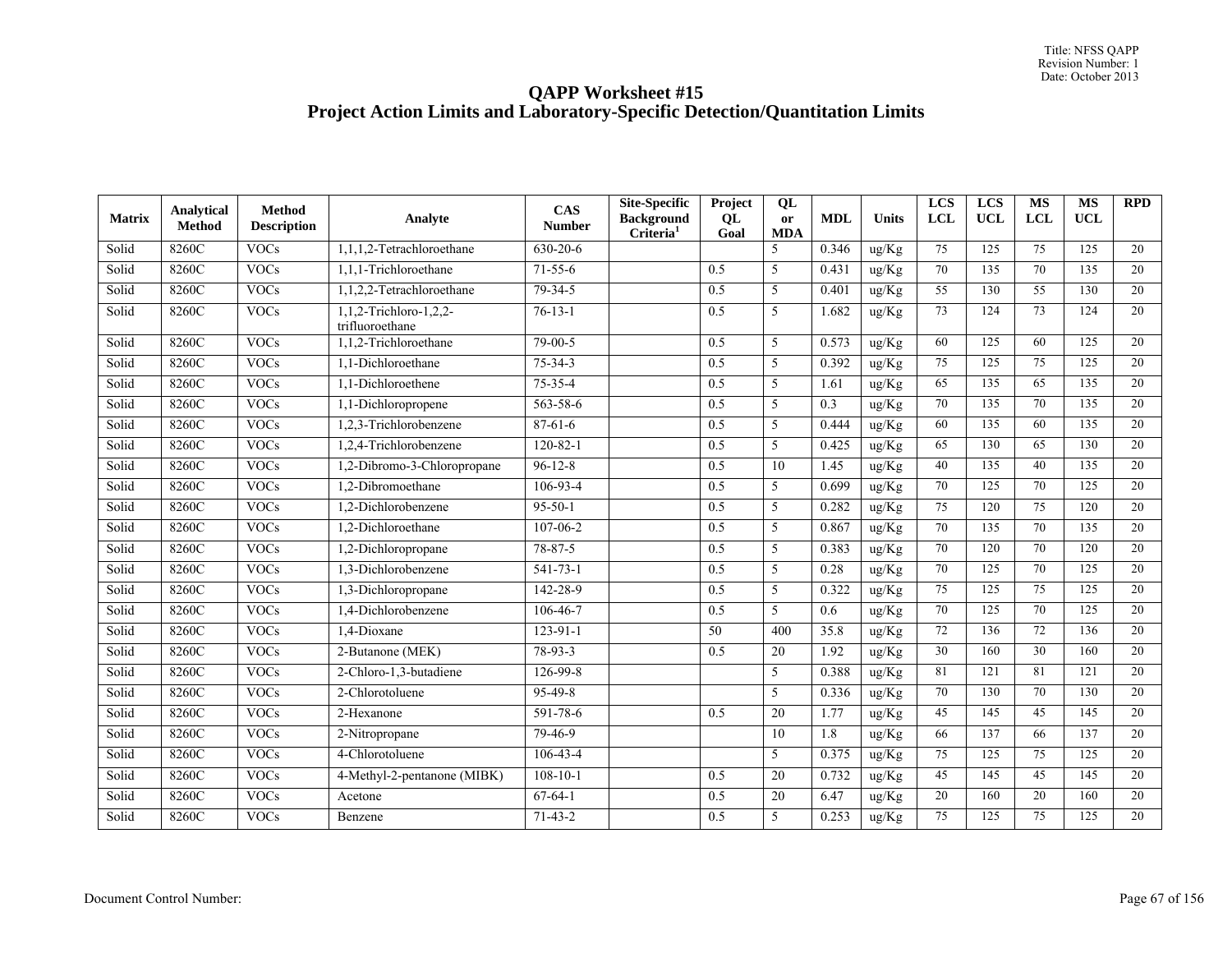| <b>OAPP Worksheet #15</b>                                                   |
|-----------------------------------------------------------------------------|
| Project Action Limits and Laboratory-Specific Detection/Quantitation Limits |

| <b>Matrix</b> | <b>Analytical</b><br>Method | <b>Method</b><br><b>Description</b> | <b>Analyte</b>          | <b>CAS</b><br><b>Number</b> | <b>Site-Specific</b><br><b>Background</b><br>Criteria <sup>1</sup> | Project<br>QL<br>Goal | <b>QL</b><br>or<br><b>MDA</b> | <b>MDL</b> | <b>Units</b>     | LCS<br>LCL      | LCS<br><b>UCL</b> | <b>MS</b><br><b>LCL</b> | <b>MS</b><br>UCL | <b>RPD</b>      |
|---------------|-----------------------------|-------------------------------------|-------------------------|-----------------------------|--------------------------------------------------------------------|-----------------------|-------------------------------|------------|------------------|-----------------|-------------------|-------------------------|------------------|-----------------|
| Solid         | 8260C                       | <b>VOCs</b>                         | Bromobenzene            | 108-86-1                    |                                                                    | 0.5                   | 5                             | 0.368      | $\frac{u}{g/Kg}$ | $\overline{65}$ | 125               | 65                      | 125              | 20              |
| Solid         | 8260C                       | <b>VOCs</b>                         | Bromochloromethane      | $74-97-5$                   |                                                                    | 0.5                   | 5                             | 0.823      | ug/Kg            | $\overline{70}$ | 130               | $\overline{70}$         | $\overline{130}$ | $\overline{20}$ |
| Solid         | 8260C                       | <b>VOCs</b>                         | Bromodichloromethane    | $75 - 27 - 4$               |                                                                    | 0.5                   | 5                             | 0.254      | ug/Kg            | 70              | 120               | 70                      | 120              | 20              |
| Solid         | 8260C                       | <b>VOCs</b>                         | Bromoform               | $75 - 25 - 2$               |                                                                    | 0.5                   | $\overline{5}$                | 0.366      | ug/Kg            | $\overline{55}$ | 130               | $\overline{55}$         | $\overline{130}$ | $\overline{20}$ |
| Solid         | 8260C                       | <b>VOCs</b>                         | Bromomethane            | $74 - 83 - 9$               |                                                                    | 0.5                   | 10                            | 1.1        | ug/Kg            | $\overline{30}$ | 145               | $\overline{30}$         | 145              | $\overline{20}$ |
| Solid         | 8260C                       | <b>VOCs</b>                         | Carbon disulfide        | $75 - 15 - 0$               |                                                                    | 0.5                   | 5                             | 0.685      | ug/Kg            | $\overline{45}$ | 160               | 45                      | 160              | $\overline{20}$ |
| Solid         | 8260C                       | <b>VOCs</b>                         | Carbon tetrachloride    | $56 - 23 - 5$               |                                                                    | 0.5                   | 5                             | 0.513      | ug/Kg            | 65              | 140               | 65                      | 140              | 20              |
| Solid         | 8260C                       | <b>VOCs</b>                         | Chlorobenzene           | 108-90-7                    |                                                                    | 0.5                   | 5                             | 0.382      | ug/Kg            | 75              | $\overline{120}$  | 75                      | $\overline{120}$ | $\overline{20}$ |
| Solid         | 8260C                       | <b>VOCs</b>                         | Chloroethane            | $75-00-3$                   |                                                                    | 0.5                   | 10                            | 0.516      | ug/Kg            | 40              | 155               | 40                      | 155              | 20              |
| Solid         | 8260C                       | <b>VOCs</b>                         | Chloroform              | 67-66-3                     |                                                                    | 0.5                   | 5                             | 0.376      | ug/Kg            | 70              | 125               | $\overline{70}$         | 125              | 20              |
| Solid         | 8260C                       | <b>VOCs</b>                         | Chloromethane           | $74 - 87 - 3$               |                                                                    | 0.5                   | 10                            | 0.65       | ug/Kg            | $\overline{50}$ | 130               | 50                      | 130              | 20              |
| Solid         | 8260C                       | <b>VOCs</b>                         | cis-1,2-Dichloroethene  | 156-59-2                    |                                                                    | 0.5                   | 5                             | 0.597      | ug/Kg            | 65              | 125               | 65                      | 125              | 20              |
| Solid         | 8260C                       | <b>VOCs</b>                         | cis-1,3-Dichloropropene | 10061-01-5                  |                                                                    | 0.5                   | 5                             | 0.595      | ug/Kg            | $\overline{70}$ | 125               | $\overline{70}$         | $\overline{125}$ | 20              |
| Solid         | 8260C                       | <b>VOCs</b>                         | Cyclohexane             | $110 - 82 - 7$              |                                                                    | 0.5                   | 10                            | 0.363      | ug/Kg            | 85              | $\overline{115}$  | 85                      | $\overline{115}$ | $\overline{20}$ |
| Solid         | 8260C                       | <b>VOCs</b>                         | Cyclohexanone           | 108-94-1                    |                                                                    |                       | 100                           | 17.8       | ug/Kg            | 47              | 140               | 47                      | 140              | 20              |
| Solid         | 8260C                       | <b>VOCs</b>                         | Dibromochloromethane    | $124 - 48 - 1$              |                                                                    | 0.5                   | 5                             | 0.406      | ug/Kg            | 65              | 130               | 65                      | 130              | 20              |
| Solid         | 8260C                       | <b>VOCs</b>                         | Dibromomethane          | 74-95-3                     |                                                                    | 0.5                   | 5                             | 0.966      | ug/Kg            | $\overline{75}$ | 130               | $\overline{75}$         | 130              | 20              |
| Solid         | 8260C                       | <b>VOCs</b>                         | Dichlorodifluoromethane | $75 - 71 - 8$               |                                                                    | 0.5                   | 10                            | 1.31       | ug/Kg            | 35              | $\overline{130}$  | 35                      | 130              | $\overline{20}$ |
| Solid         | 8260C                       | <b>VOCs</b>                         | Ethyl methacrylate      | $97 - 63 - 2$               |                                                                    |                       | 5                             | 0.994      | ug/Kg            | 67              | 130               | 67                      | 130              | 20              |
| Solid         | 8260C                       | <b>VOCs</b>                         | Ethylbenzene            | $100 - 41 - 4$              |                                                                    | 0.5                   | 5                             | 0.299      | ug/Kg            | 75              | 125               | 75                      | 125              | $\overline{20}$ |
| Solid         | 8260C                       | <b>VOCs</b>                         | Hexachlorobutadiene     | 87-68-3                     |                                                                    |                       | 5                             | 0.682      | ug/Kg            | 55              | 140               | 55                      | 140              | 20              |
| Solid         | 8260C                       | <b>VOCs</b>                         | Isopropylbenzene        | 98-82-8                     |                                                                    | 0.5                   | 5                             | 0.258      | ug/Kg            | 75              | 130               | 75                      | 130              | 20              |
| Solid         | 8260C                       | <b>VOCs</b>                         | m-Xylene & p-Xylene     | 179601-23-                  |                                                                    | 0.5                   | 5                             | 0.569      | ug/Kg            | 80              | 125               | 80                      | 125              | 20              |
| Solid         | 8260C                       | <b>VOCs</b>                         | Methyl acetate          | 79-20-9                     |                                                                    | 0.5                   | 10                            | 1.38       | ug/Kg            | 66              | 130               | 66                      | 130              | 20              |
| Solid         | 8260C                       | <b>VOCs</b>                         | Methyl methacrylate     | $80 - 62 - 6$               |                                                                    |                       | 5                             | 1.8        | ug/Kg            | 67              | 127               | 67                      | 127              | 20              |
| Solid         | 8260C                       | <b>VOCs</b>                         | Methyl tert-butyl ether | 1634-04-4                   |                                                                    | 0.5                   | 5                             | 0.476      | ug/Kg            | 80              | 120               | 80                      | 120              | 20              |
| Solid         | 8260C                       | <b>VOCs</b>                         | Methylcyclohexane       | 108-87-2                    |                                                                    | 0.5                   | 10                            | 0.26       | ug/Kg            | 85              | 115               | 85                      | 115              | 20              |
| Solid         | 8260C                       | <b>VOCs</b>                         | Methylene Chloride      | 75-09-2                     |                                                                    | 0.5                   | 10                            | 1.58       | $\frac{u}{g/Kg}$ | 55              | 140               | 55                      | 140              | 20              |
| Solid         | 8260C                       | <b>VOCs</b>                         | n-Butylbenzene          | $104 - 51 - 8$              |                                                                    |                       | 5                             | 0.6        | ug/Kg            | 65              | 140               | 65                      | 140              | 20              |
| Solid         | 8260C                       | <b>VOCs</b>                         | n-Hexane                | 110-54-3                    |                                                                    |                       | 10                            | 0.455      | ug/Kg            | 71              | 136               | 71                      | 136              | 20              |
| Solid         | 8260C                       | <b>VOCs</b>                         | N-Propylbenzene         | $103 - 65 - 1$              |                                                                    |                       | 5                             | 0.32       | ug/Kg            | 65              | 135               | 65                      | 135              | 20              |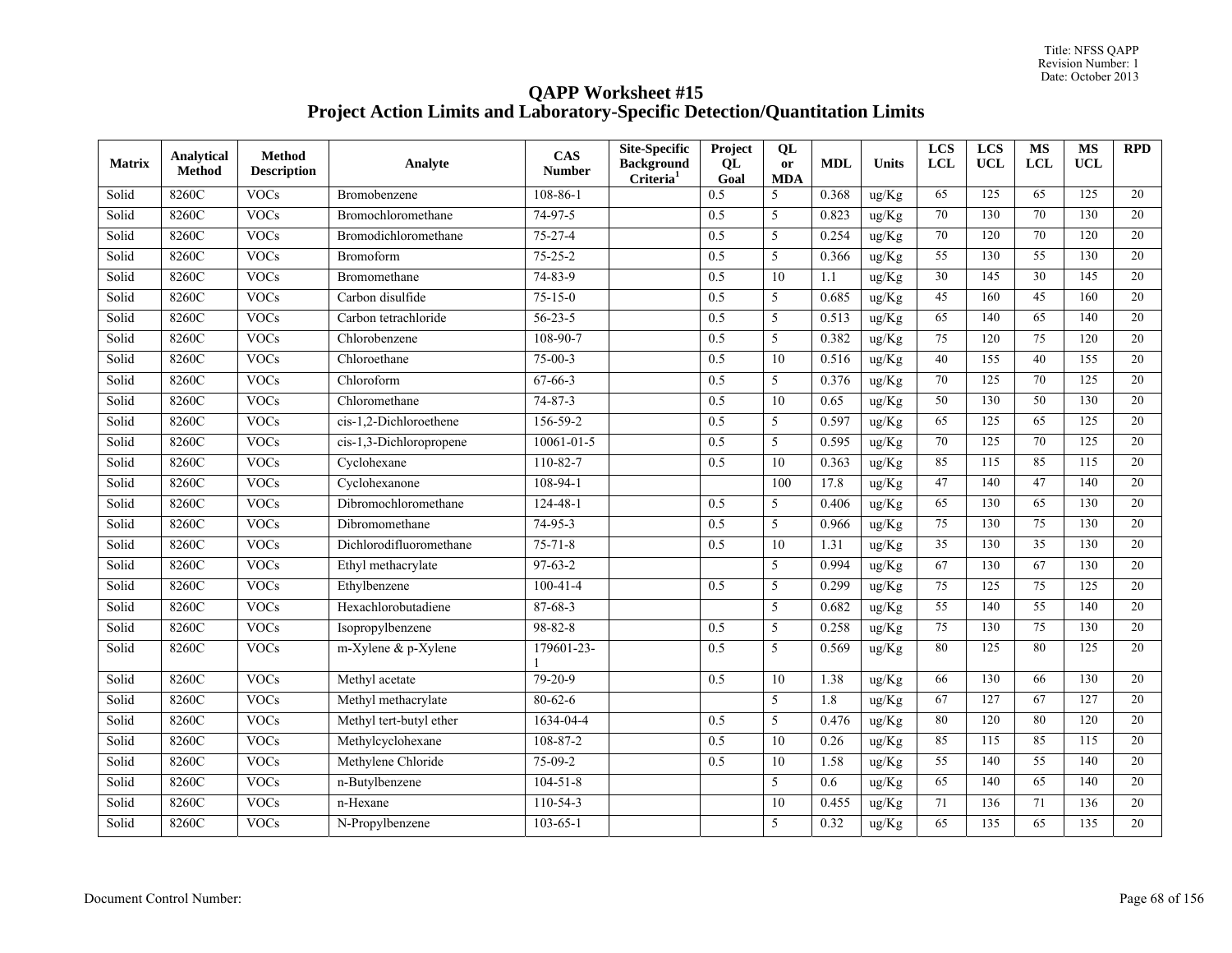| <b>OAPP Worksheet #15</b>                                                   |
|-----------------------------------------------------------------------------|
| Project Action Limits and Laboratory-Specific Detection/Quantitation Limits |

| <b>Matrix</b> | <b>Analytical</b><br><b>Method</b> | <b>Method</b><br><b>Description</b> | <b>Analyte</b>                            | <b>CAS</b><br><b>Number</b> | <b>Site-Specific</b><br><b>Background</b><br>Criteria <sup>1</sup> | Project<br>QL<br>Goal | <b>QL</b><br>or<br><b>MDA</b> | <b>MDL</b> | <b>Units</b>     | <b>LCS</b><br>LCL | LCS<br>UCL       | <b>MS</b><br><b>LCL</b> | <b>MS</b><br>UCL | <b>RPD</b>      |
|---------------|------------------------------------|-------------------------------------|-------------------------------------------|-----------------------------|--------------------------------------------------------------------|-----------------------|-------------------------------|------------|------------------|-------------------|------------------|-------------------------|------------------|-----------------|
| Solid         | 8260C                              | <b>VOCs</b>                         | Naphthalene                               | $91 - 20 - 3$               |                                                                    |                       | 5                             | 0.492      | $\frac{u}{g/Kg}$ | 40                | 125              | 40                      | 125              | 20              |
| Solid         | 8260C                              | <b>VOCs</b>                         | o-Xylene                                  | $95 - 47 - 6$               |                                                                    | 0.5                   | 5                             | 0.336      | ug/Kg            | $\overline{75}$   | 125              | $\overline{75}$         | $\overline{125}$ | $\overline{20}$ |
| Solid         | 8260C                              | <b>VOCs</b>                         | p-Isopropyltoluene                        | 99-87-6                     |                                                                    |                       | 5                             | 0.319      | ug/Kg            | 75                | 135              | 75                      | 135              | 20              |
| Solid         | 8260C                              | <b>VOCs</b>                         | sec-Butylbenzene                          | 135-98-8                    |                                                                    |                       | 5                             | 0.31       | $\frac{u}{g/Kg}$ | $\overline{65}$   | 130              | $\overline{65}$         | 130              | 20              |
| Solid         | 8260C                              | <b>VOCs</b>                         | Styrene                                   | $100 - 42 - 5$              |                                                                    | 0.5                   | 5                             | 0.347      | ug/Kg            | $\overline{75}$   | 125              | 75                      | 125              | $\overline{20}$ |
| Solid         | 8260C                              | <b>VOCs</b>                         | tert-Butylbenzene                         | 98-06-6                     |                                                                    |                       | 5                             | 0.311      | ug/Kg            | 65                | 130              | 65                      | 130              | $\overline{20}$ |
| Solid         | 8260C                              | <b>VOCs</b>                         | Tetrachloroethene                         | $127 - 18 - 4$              |                                                                    | 0.5                   | 5                             | 0.322      | ug/Kg            | 65                | 140              | 65                      | 140              | 20              |
| Solid         | 8260C                              | <b>VOCs</b>                         | Tetrahydrofuran                           | 109-99-9                    |                                                                    |                       | $\overline{25}$               | 6.54       | $\frac{u}{g/Kg}$ | 78                | $\overline{127}$ | 78                      | $\overline{127}$ | $\overline{20}$ |
| Solid         | 8260C                              | <b>VOCs</b>                         | Toluene                                   | 108-88-3                    |                                                                    | 0.5                   | 5                             | 0.7        | ug/Kg            | 70                | 125              | 70                      | 125              | 20              |
| Solid         | 8260C                              | <b>VOCs</b>                         | trans-1,2-Dichloroethene                  | 156-60-5                    |                                                                    | 0.5                   | 5                             | 0.943      | ug/Kg            | 65                | 135              | 65                      | 135              | 20              |
| Solid         | 8260C                              | <b>VOCs</b>                         | trans-1,3-Dichloropropene                 | 10061-02-6                  |                                                                    | 0.5                   | 5                             | 0.349      | ug/Kg            | 65                | 125              | $\overline{65}$         | $\overline{125}$ | 20              |
| Solid         | 8260C                              | <b>VOCs</b>                         | trans-1,4-Dichloro-2-butene               | 110-57-6                    |                                                                    |                       | 10                            | 1.78       | ug/Kg            | 57                | 140              | 57                      | 140              | 20              |
| Solid         | 8260C                              | <b>VOCs</b>                         | Trichloroethene                           | $79-01-6$                   |                                                                    | 0.5                   | 5                             | 0.385      | $\frac{u}{g/Kg}$ | $\overline{75}$   | 125              | $\overline{75}$         | $\overline{125}$ | 20              |
| Solid         | 8260C                              | <b>VOCs</b>                         | Trichlorofluoromethane                    | $75-69-4$                   |                                                                    | 0.5                   | 5                             | 0.5        | ug/Kg            | $\overline{25}$   | 185              | $\overline{25}$         | 185              | $\overline{20}$ |
| Solid         | 8260C                              | <b>VOCs</b>                         | Vinyl acetate                             | 108-05-4                    |                                                                    |                       | $\overline{5}$                | 0.784      | ug/Kg            | 65                | 140              | 65                      | 140              | 20              |
| Solid         | 8260C                              | <b>VOCs</b>                         | Vinyl chloride                            | $75-01-4$                   |                                                                    | 0.5                   | 10                            | 0.428      | ug/Kg            | 60                | 125              | 60                      | 125              | 20              |
| Solid         | 8260C                              | <b>VOCs</b>                         | 1,2-Dichloroethene (total)                | 540-59-0                    |                                                                    |                       | 10                            | 0.958      | ug/Kg            | 85                | 115              | 85                      | $\overline{115}$ | 20              |
| Solid         | 8260C                              | <b>VOCs</b>                         | Xylenes, Total                            | 1330-20-7                   |                                                                    |                       | 10                            | 0.854      | ug/Kg            | $\overline{70}$   | $\overline{130}$ | $\overline{70}$         | 130              | $\overline{20}$ |
| Water         | 8260C                              | <b>VOCs</b>                         | 1,1,1,2-Tetrachloroethane                 | 630-20-6                    |                                                                    |                       | 5                             | 0.254      | ug/L             | 80                | 130              | 80                      | 130              | 20              |
| Water         | 8260C                              | <b>VOCs</b>                         | 1,1,1-Trichloroethane                     | $71 - 55 - 6$               | 0.435                                                              | 0.5                   | 5                             | 0.291      | ug/L             | 65                | 130              | 65                      | 130              | $\overline{20}$ |
| Water         | 8260C                              | <b>VOCs</b>                         | 1,1,2,2-Tetrachloroethane                 | $79 - 34 - 5$               |                                                                    | 0.5                   | 5                             | 0.425      | ug/L             | 65                | 130              | 65                      | 130              | 20              |
| Water         | 8260C                              | <b>VOCs</b>                         | 1,1,2-Trichloro-1,2,2-<br>trifluoroethane | $76 - 13 - 1$               |                                                                    | 0.5                   | 5                             | 0.246      | ug/L             | 72                | 123              | 72                      | 123              | 20              |
| Water         | 8260C                              | <b>VOCs</b>                         | 1,1,2-Trichloroethane                     | $79-00-5$                   |                                                                    | 0.5                   | 5                             | 0.573      | ug/L             | $\overline{75}$   | 125              | 75                      | 125              | 20              |
| Water         | 8260C                              | <b>VOCs</b>                         | 1.1-Dichloroethane                        | $75 - 34 - 3$               |                                                                    | 0.5                   | 5                             | 0.392      | ug/L             | 70                | 135              | 70                      | 135              | 20              |
| Water         | 8260C                              | <b>VOCs</b>                         | 1,1-Dichloroethene                        | $75 - 35 - 4$               |                                                                    | 0.5                   | 5                             | 0.365      | ug/L             | 70                | 130              | 70                      | 130              | 20              |
| Water         | 8260C                              | <b>VOCs</b>                         | 1,1-Dichloropropene                       | 563-58-6                    |                                                                    | 0.5                   | 5                             | 0.30       | ug/L             | 75                | 130              | 75                      | 130              | 20              |
| Water         | 8260C                              | <b>VOCs</b>                         | 1,2,3-Trichlorobenzene                    | $87 - 61 - 6$               |                                                                    | 0.5                   | 5                             | 0.65       | ug/L             | 55                | 140              | $\overline{55}$         | 140              | 20              |
| Water         | 8260C                              | <b>VOCs</b>                         | 1,2,4-Trichlorobenzene                    | $120 - 82 - 1$              |                                                                    | 0.5                   | 5                             | 0.55       | ug/L             | 65                | 135              | 65                      | 135              | 20              |
| Water         | 8260C                              | <b>VOCs</b>                         | 1,2-Dibromo-3-Chloropropane               | $96 - 12 - 8$               |                                                                    | 0.5                   | 10                            | 1.15       | ug/L             | 50                | 130              | 50                      | 130              | 20              |
| Water         | 8260C                              | <b>VOCs</b>                         | 1,2-Dibromoethane                         | 106-93-4                    |                                                                    | 0.5                   | 5                             | 0.437      | ug/L             | 80                | 120              | 80                      | 120              | 20              |
| Water         | 8260C                              | <b>VOCs</b>                         | 1,2-Dichlorobenzene                       | $95 - 50 - 1$               |                                                                    | 0.5                   | 5                             | 0.28       | ug/L             | 70                | 120              | 70                      | 120              | 20              |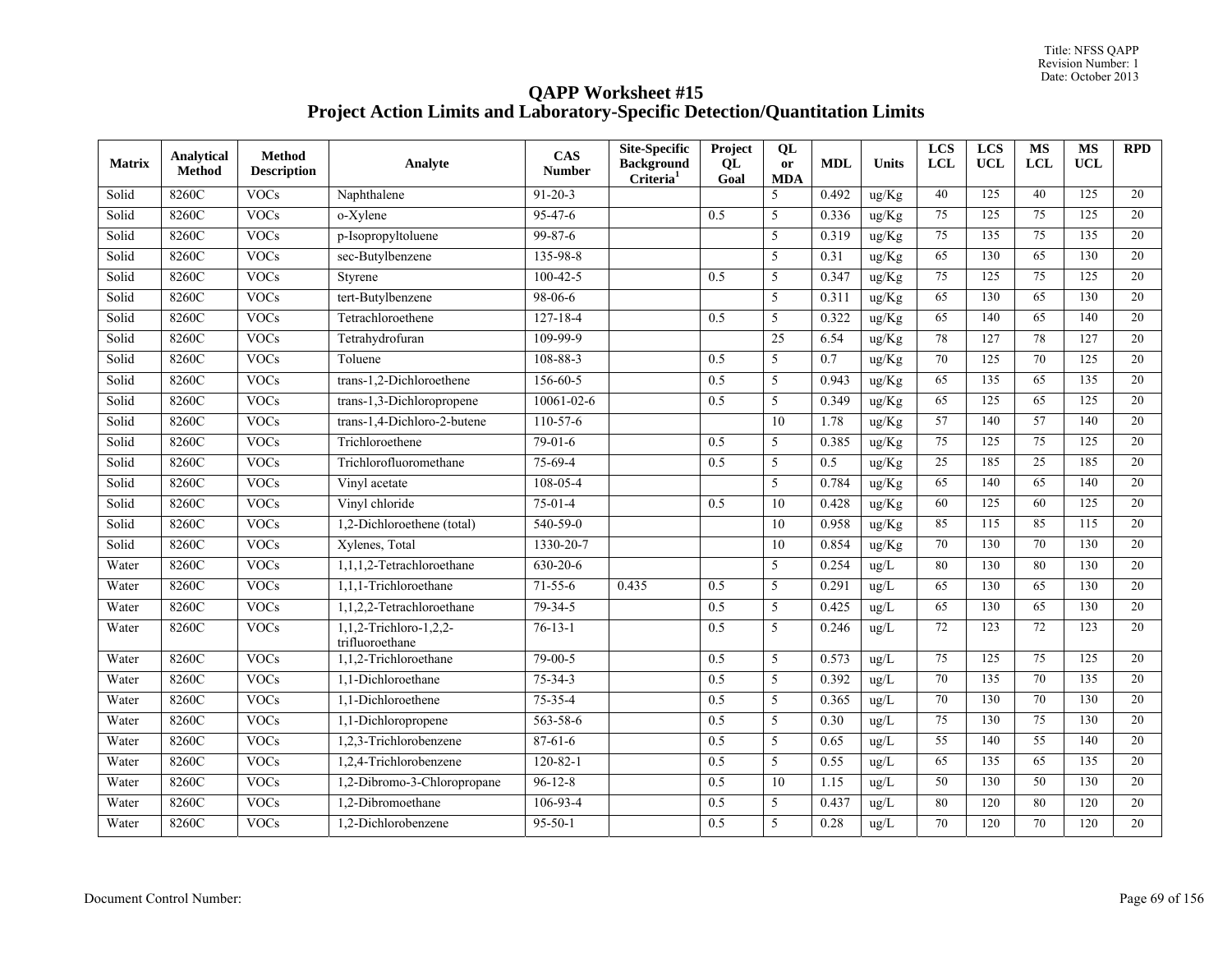| <b>OAPP Worksheet #15</b>                                                   |
|-----------------------------------------------------------------------------|
| Project Action Limits and Laboratory-Specific Detection/Quantitation Limits |

| <b>Matrix</b> | Analytical<br><b>Method</b> | <b>Method</b><br><b>Description</b> | Analyte                     | <b>CAS</b><br><b>Number</b> | <b>Site-Specific</b><br><b>Background</b><br>Criteria <sup>1</sup> | Project<br>QL<br>Goal | QL<br><b>or</b><br><b>MDA</b> | <b>MDL</b> | <b>Units</b> | LCS<br><b>LCL</b> | <b>LCS</b><br><b>UCL</b> | <b>MS</b><br><b>LCL</b> | <b>MS</b><br><b>UCL</b> | <b>RPD</b>      |
|---------------|-----------------------------|-------------------------------------|-----------------------------|-----------------------------|--------------------------------------------------------------------|-----------------------|-------------------------------|------------|--------------|-------------------|--------------------------|-------------------------|-------------------------|-----------------|
| Water         | 8260C                       | <b>VOCs</b>                         | 1,2-Dichloroethane          | 107-06-2                    |                                                                    | 0.5                   | 5                             | 0.372      | ug/L         | $\overline{70}$   | 130                      | 70                      | 130                     | 20              |
| Water         | 8260C                       | <b>VOCs</b>                         | 1,2-Dichloropropane         | 78-87-5                     |                                                                    | 0.5                   | 5                             | 0.317      | ug/L         | 75                | 125                      | 75                      | 125                     | 20              |
| Water         | 8260C                       | <b>VOCs</b>                         | 1,3-Dichlorobenzene         | $541 - 73 - 1$              |                                                                    | 0.5                   | 5                             | 0.234      | ug/L         | 75                | 125                      | 75                      | 125                     | 20              |
| Water         | 8260C                       | <b>VOCs</b>                         | 1,3-Dichloropropane         | 142-28-9                    |                                                                    | 0.5                   | 5                             | 0.238      | ug/L         | $\overline{75}$   | 125                      | $\overline{75}$         | 125                     | $\overline{20}$ |
| Water         | 8260C                       | <b>VOCs</b>                         | 1.4-Dichlorobenzene         | 106-46-7                    |                                                                    | 0.5                   | 5                             | 0.35       | ug/L         | 75                | 125                      | $\overline{75}$         | 125                     | 20              |
| Water         | 8260C                       | <b>VOCs</b>                         | 1,4-Dioxane                 | 123-91-1                    |                                                                    | 50                    | 400                           | 22.86      | ug/L         | 77                | 128                      | 77                      | 128                     | 20              |
| Water         | 8260C                       | <b>VOCs</b>                         | 2-Butanone (MEK)            | $78-93-3$                   | 4.49                                                               | 0.5                   | 20                            | 0.389      | ug/L         | $\overline{30}$   | 150                      | 30                      | 150                     | 20              |
| Water         | 8260C                       | <b>VOCs</b>                         | 2-Chloro-1,3-butadiene      | 126-99-8                    |                                                                    |                       | 5                             | 0.388      | ug/L         | 79                | 120                      | 79                      | 120                     | 20              |
| Water         | 8260C                       | <b>VOCs</b>                         | $2$ -Chlorotoluene          | 95-49-8                     |                                                                    |                       | 5                             | 0.336      | ug/L         | 75                | 125                      | 75                      | 125                     | 20              |
| Water         | 8260C                       | <b>VOCs</b>                         | 2-Hexanone                  | 591-78-6                    |                                                                    | 0.5                   | 20                            | 0.593      | ug/L         | 55                | 130                      | 55                      | 130                     | 20              |
| Water         | 8260C                       | <b>VOCs</b>                         | 2-Nitropropane              | $79-46-9$                   |                                                                    |                       | 10                            | 0.636      | ug/L         | 77                | $\overline{115}$         | 77                      | 115                     | $\overline{20}$ |
| Water         | 8260C                       | <b>VOCs</b>                         | 4-Chlorotoluene             | 106-43-4                    |                                                                    |                       | 5                             | 0.305      | ug/L         | $\overline{75}$   | 130                      | $\overline{75}$         | 130                     | $\overline{20}$ |
| Water         | 8260C                       | <b>VOCs</b>                         | 4-Methyl-2-pentanone (MIBK) | $108 - 10 - 1$              |                                                                    | 0.5                   | 20                            | 0.326      | ug/L         | 60                | 135                      | 60                      | 135                     | 20              |
| Water         | 8260C                       | <b>VOCs</b>                         | Acetone                     | $67-64-1$                   | 30.5                                                               | 0.5                   | 20                            | 6.67       | ug/L         | 40                | 140                      | 40                      | 140                     | 20              |
| Water         | 8260C                       | <b>VOCs</b>                         | Benzene                     | $71-43-2$                   | 0.366                                                              | 0.5                   | 5                             | 0.253      | ug/L         | 80                | 120                      | 80                      | 120                     | 20              |
| Water         | 8260C                       | <b>VOCs</b>                         | Bromobenzene                | $108 - 86 - 1$              |                                                                    | 0.5                   | 5                             | 0.334      | ug/L         | 75                | 125                      | 75                      | 125                     | 20              |
| Water         | 8260C                       | <b>VOCs</b>                         | Bromochloromethane          | $74-97-5$                   |                                                                    | 0.5                   | 5                             | 0.552      | ug/L         | $\overline{65}$   | 130                      | 65                      | 130                     | 20              |
| Water         | 8260C                       | <b>VOCs</b>                         | Bromodichloromethane        | $75 - 27 - 4$               |                                                                    | 0.5                   | 5                             | 0.254      | ug/L         | $\overline{75}$   | 120                      | $\overline{75}$         | $\overline{120}$        | $\overline{20}$ |
| Water         | 8260C                       | <b>VOCs</b>                         | Bromoform                   | $75 - 25 - 2$               |                                                                    | 0.5                   | 5                             | 0.366      | ug/L         | $\overline{70}$   | 130                      | 70                      | 130                     | $\overline{20}$ |
| Water         | 8260C                       | <b>VOCs</b>                         | <b>Bromomethane</b>         | $74 - 83 - 9$               |                                                                    | 0.5                   | 10                            | 0.396      | ug/L         | $\overline{30}$   | 145                      | $\overline{30}$         | 145                     | $\overline{20}$ |
| Water         | 8260C                       | <b>VOCs</b>                         | Carbon disulfide            | $75 - 15 - 0$               |                                                                    | 0.5                   | 5                             | 0.369      | ug/L         | 35                | 160                      | 35                      | 160                     | 20              |
| Water         | 8260C                       | <b>VOCs</b>                         | Carbon tetrachloride        | $56 - 23 - 5$               |                                                                    | 0.5                   | 5                             | 0.36       | ug/L         | $\overline{65}$   | 140                      | $\overline{65}$         | 140                     | 20              |
| Water         | 8260C                       | <b>VOCs</b>                         | Chlorobenzene               | 108-90-7                    | 0.387                                                              | 0.5                   | $\overline{5}$                | 0.382      | ug/L         | 80                | 120                      | 80                      | 120                     | 20              |
| Water         | 8260C                       | <b>VOCs</b>                         | Chloroethane                | $75-00-3$                   |                                                                    | 0.5                   | 10                            | 0.382      | ug/L         | 60                | 135                      | 60                      | 135                     | 20              |
| Water         | 8260C                       | <b>VOCs</b>                         | Chloroform                  | $67 - 66 - 3$               |                                                                    | 0.5                   | 5                             | 0.147      | ug/L         | $\overline{65}$   | 135                      | $\overline{65}$         | 135                     | $\overline{20}$ |
| Water         | 8260C                       | <b>VOCs</b>                         | Chloromethane               | 74-87-3                     |                                                                    | 0.5                   | 10                            | 0.553      | ug/L         | 40                | 125                      | 40                      | 125                     | 20              |
| Water         | 8260C                       | <b>VOCs</b>                         | cis-1.2-Dichloroethene      | 156-59-2                    |                                                                    | 0.5                   | $\sqrt{5}$                    | 0.159      | ug/L         | 70                | 125                      | 70                      | 125                     | 20              |
| Water         | 8260C                       | <b>VOCs</b>                         | cis-1,3-Dichloropropene     | 10061-01-5                  |                                                                    | 0.5                   | $\overline{5}$                | 0.339      | ug/L         | 70                | 130                      | 70                      | 130                     | 20              |
| Water         | 8260C                       | <b>VOCs</b>                         | Cyclohexane                 | 110-82-7                    |                                                                    | 0.5                   | 10                            | 0.363      | ug/L         | 85                | 115                      | 85                      | $\overline{115}$        | 20              |
| Water         | 8260C                       | <b>VOCs</b>                         | Cyclohexanone               | 108-94-1                    |                                                                    |                       | 100                           | 17.97      | ug/L         | 51                | 140                      | 51                      | 140                     | 20              |
| Water         | 8260C                       | <b>VOCs</b>                         | Dibromochloromethane        | $124 - 48 - 1$              |                                                                    | 0.5                   | 5                             | 0.329      | ug/L         | 60                | 135                      | 60                      | 135                     | 20              |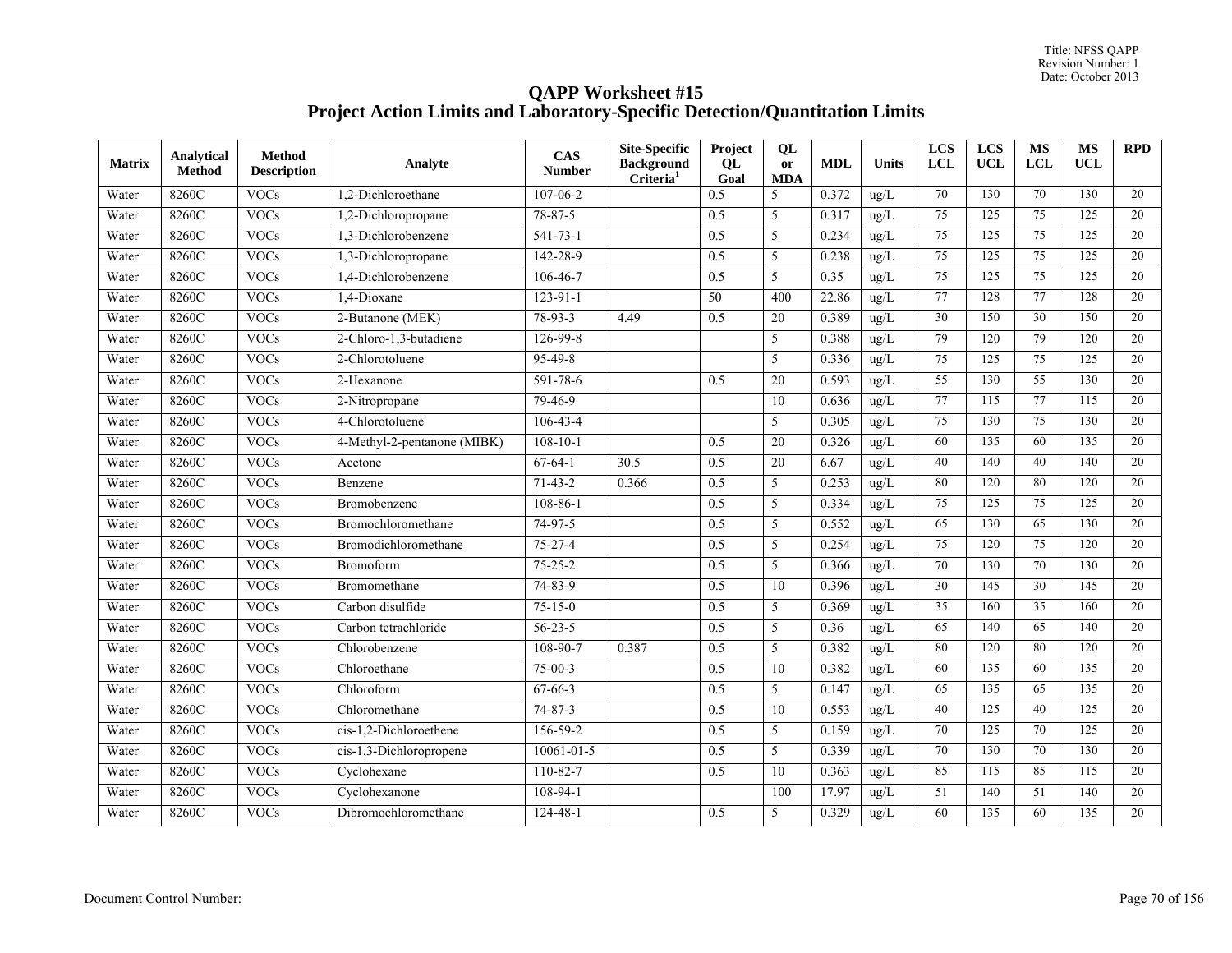| <b>OAPP Worksheet #15</b>                                                   |
|-----------------------------------------------------------------------------|
| Project Action Limits and Laboratory-Specific Detection/Quantitation Limits |

| <b>Matrix</b> | <b>Analytical</b><br><b>Method</b> | <b>Method</b><br><b>Description</b> | <b>Analyte</b>              | <b>CAS</b><br><b>Number</b> | <b>Site-Specific</b><br><b>Background</b><br>Criteria <sup>1</sup> | Project<br>QL<br>Goal | <b>QL</b><br>or<br><b>MDA</b> | <b>MDL</b> | <b>Units</b> | <b>LCS</b><br>LCL | LCS<br><b>UCL</b> | <b>MS</b><br><b>LCL</b> | <b>MS</b><br>UCL | <b>RPD</b>      |
|---------------|------------------------------------|-------------------------------------|-----------------------------|-----------------------------|--------------------------------------------------------------------|-----------------------|-------------------------------|------------|--------------|-------------------|-------------------|-------------------------|------------------|-----------------|
| Water         | 8260C                              | <b>VOCs</b>                         | Dibromomethane              | $74-95-3$                   |                                                                    | 0.5                   | 5                             | 0.405      | ug/L         | 75                | 125               | $\overline{75}$         | 125              | 20              |
| Water         | 8260C                              | <b>VOCs</b>                         | Dichlorodifluoromethane     | $75 - 71 - 8$               |                                                                    | 0.5                   | 10                            | 0.449      | ug/L         | $\overline{30}$   | 155               | $\overline{30}$         | 155              | $\overline{20}$ |
| Water         | 8260C                              | <b>VOCs</b>                         | Ethyl methacrylate          | $97 - 63 - 2$               |                                                                    |                       | 5                             | 0.246      | ug/L         | 69                | 129               | 69                      | 129              | 20              |
| Water         | 8260C                              | <b>VOCs</b>                         | Ethylbenzene                | $100 - 41 - 4$              | 0.297                                                              | 0.5                   | 5                             | 0.299      | ug/L         | $\overline{75}$   | 125               | $\overline{75}$         | $\overline{125}$ | $\overline{20}$ |
| Water         | 8260C                              | <b>VOCs</b>                         | Hexachlorobutadiene         | $87 - 68 - 3$               |                                                                    |                       | 5                             | 0.254      | ug/L         | $\overline{50}$   | 140               | $\overline{50}$         | $\overline{140}$ | $\overline{20}$ |
| Water         | 8260C                              | <b>VOCs</b>                         | Isopropylbenzene            | $98 - 82 - 8$               |                                                                    | 0.5                   | 5                             | 0.258      | ug/L         | $\overline{75}$   | 125               | 75                      | 125              | $\overline{20}$ |
| Water         | 8260C                              | <b>VOCs</b>                         | m-Xylene & p-Xylene         | 179601-23-                  |                                                                    | 0.5                   | 5                             | 0.569      | ug/L         | 75                | 130               | 75                      | 130              | 20              |
| Water         | 8260C                              | <b>VOCs</b>                         | Methyl acetate              | $79-20-9$                   |                                                                    | 0.5                   | 10                            | 2.29       | ug/L         | 66                | $\overline{121}$  | 66                      | $\overline{121}$ | $\overline{20}$ |
| Water         | 8260C                              | <b>VOCs</b>                         | Methyl methacrylate         | $80 - 62 - 6$               |                                                                    |                       | 5                             | 0.514      | ug/L         | 75                | 123               | $\overline{75}$         | $\overline{123}$ | 20              |
| Water         | 8260C                              | <b>VOCs</b>                         | Methyl tert-butyl ether     | 1634-04-4                   |                                                                    | 0.5                   | 5                             | 0.401      | ug/L         | 65                | 125               | $\overline{65}$         | 125              | 20              |
| Water         | 8260C                              | <b>VOCs</b>                         | Methylcyclohexane           | 108-87-2                    |                                                                    | 0.5                   | 10                            | 0.259      | ug/L         | 85                | 115               | 85                      | $\overline{115}$ | $\overline{20}$ |
| Water         | 8260C                              | <b>VOCs</b>                         | Methylene Chloride          | $75-09-2$                   |                                                                    | 0.5                   | 7.5                           | 1.67       | ug/L         | $\overline{55}$   | $\overline{140}$  | $\overline{55}$         | $\overline{140}$ | $\overline{20}$ |
| Water         | 8260C                              | <b>VOCs</b>                         | n-Butylbenzene              | $104 - 51 - 8$              |                                                                    |                       | 5                             | 0.232      | ug/L         | $\overline{70}$   | 135               | 70                      | 135              | 20              |
| Water         | 8260C                              | <b>VOCs</b>                         | n-Hexane                    | $110-54-3$                  |                                                                    |                       | 10                            | 0.455      | ug/L         | 67                | 140               | 67                      | $\overline{140}$ | 20              |
| Water         | 8260C                              | <b>VOCs</b>                         | N-Propylbenzene             | $103 - 65 - 1$              |                                                                    |                       | 5                             | 0.298      | ug/L         | 70                | 130               | 70                      | 130              | 20              |
| Water         | 8260C                              | <b>VOCs</b>                         | Naphthalene                 | $91 - 20 - 3$               |                                                                    |                       | 5                             | 0.85       | ug/L         | 55                | 140               | 55                      | 140              | 20              |
| Water         | 8260C                              | <b>VOCs</b>                         | o-Xylene                    | $95 - 47 - 6$               |                                                                    | 0.5                   | 5                             | 0.318      | ug/L         | 80                | $\overline{120}$  | 80                      | 120              | $\overline{20}$ |
| Water         | 8260C                              | <b>VOCs</b>                         | p-Isopropyltoluene          | $99 - 87 - 6$               |                                                                    |                       | 5                             | 0.319      | ug/L         | $\overline{75}$   | 130               | $\overline{75}$         | 130              | $\overline{20}$ |
| Water         | 8260C                              | <b>VOCs</b>                         | sec-Butylbenzene            | 135-98-8                    |                                                                    |                       | 5                             | 0.31       | ug/L         | 70                | 125               | 70                      | 125              | 20              |
| Water         | 8260C                              | <b>VOCs</b>                         | Styrene                     | $100 - 42 - 5$              |                                                                    | 0.5                   | 5                             | 0.347      | ug/L         | 65                | 135               | 65                      | 135              | 20              |
| Water         | 8260C                              | <b>VOCs</b>                         | tert-Butylbenzene           | 98-06-6                     |                                                                    |                       | 5                             | 0.311      | ug/L         | 70                | 130               | 70                      | 130              | 20              |
| Water         | 8260C                              | <b>VOCs</b>                         | Tetrachloroethene           | $127 - 18 - 4$              |                                                                    | 0.5                   | 5                             | 0.28       | ug/L         | $\overline{45}$   | 150               | $\overline{45}$         | 150              | 20              |
| Water         | 8260C                              | <b>VOCs</b>                         | Tetrahydrofuran             | 109-99-9                    |                                                                    |                       | $\overline{25}$               | 1.67       | ug/L         | 77                | 125               | 77                      | 125              | 20              |
| Water         | 8260C                              | <b>VOCs</b>                         | Toluene                     | 108-88-3                    | 4.45                                                               | 0.5                   | 5                             | -1         | ug/L         | 75                | 120               | 75                      | 120              | 20              |
| Water         | 8260C                              | <b>VOCs</b>                         | trans-1,2-Dichloroethene    | 156-60-5                    |                                                                    | 0.5                   | 5                             | 0.178      | ug/L         | 60                | 140               | 60                      | 140              | 20              |
| Water         | 8260C                              | <b>VOCs</b>                         | trans-1,3-Dichloropropene   | 10061-02-6                  | 0.495                                                              | 0.5                   | 5                             | 0.349      | ug/L         | 55                | 140               | 55                      | 140              | 20              |
| Water         | 8260C                              | <b>VOCs</b>                         | trans-1,4-Dichloro-2-butene | $110-57-6$                  |                                                                    |                       | 10                            | 0.946      | ug/L         | 47                | 140               | 47                      | 140              | 20              |
| Water         | 8260C                              | <b>VOCs</b>                         | Trichloroethene             | 79-01-6                     |                                                                    | 0.5                   | 5                             | 0.29       | ug/L         | 70                | 125               | 70                      | 125              | 20              |
| Water         | 8260C                              | <b>VOCs</b>                         | Trichlorofluoromethane      | 75-69-4                     |                                                                    | 0.5                   | 5                             | 0.221      | ug/L         | 60                | 145               | 60                      | 145              | 20              |
| Water         | 8260C                              | <b>VOCs</b>                         | Vinyl acetate               | 108-05-4                    |                                                                    |                       | 10                            | 0.605      | ug/L         | 67                | 140               | 67                      | 140              | 20              |
| Water         | 8260C                              | <b>VOCs</b>                         | Vinyl chloride              | $75-01-4$                   | 1.48                                                               | 0.5                   | 5                             | 0.428      | ug/L         | 50                | 145               | 50                      | 145              | 20              |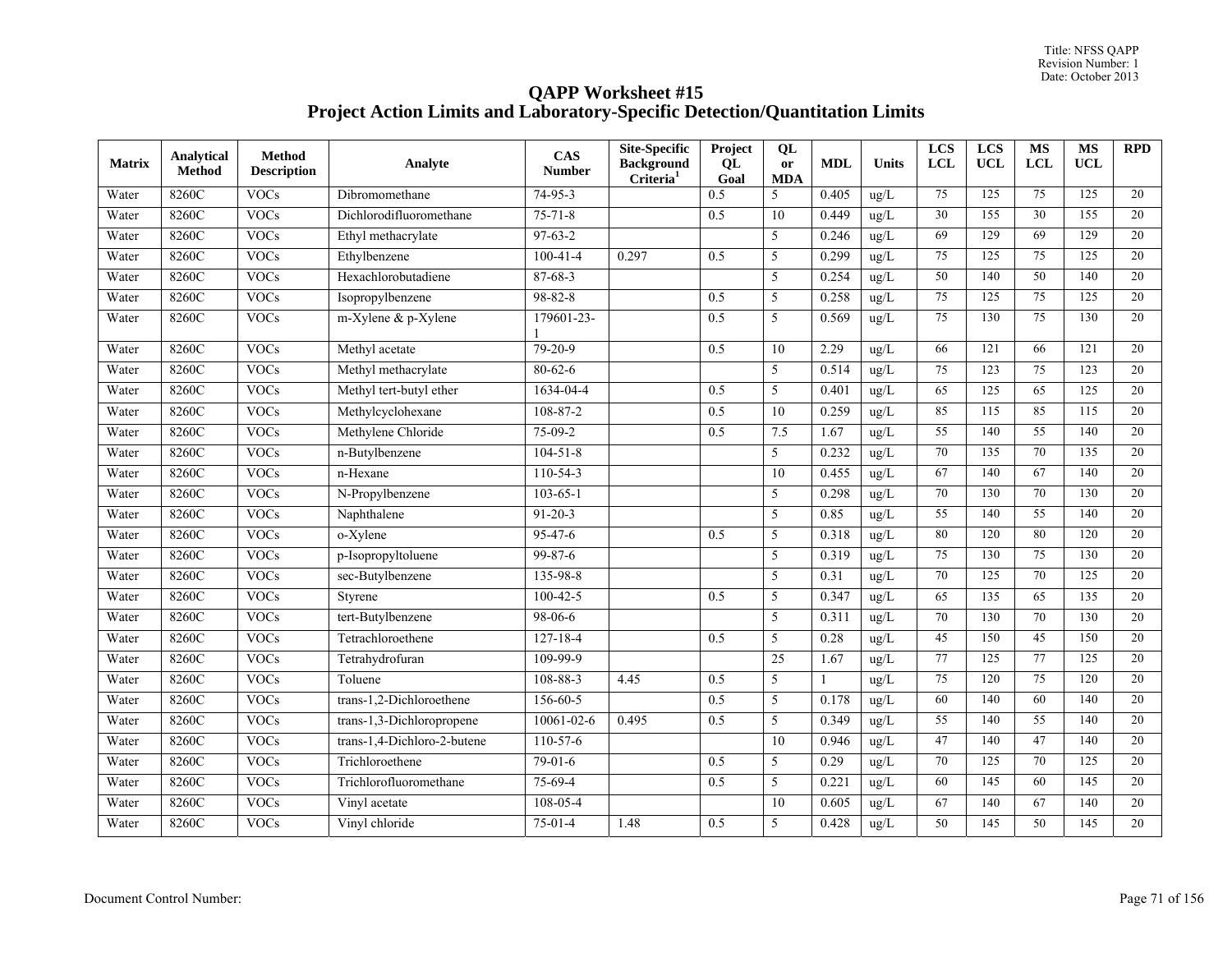| <b>OAPP Worksheet #15</b>                                                   |
|-----------------------------------------------------------------------------|
| Project Action Limits and Laboratory-Specific Detection/Quantitation Limits |

| <b>Matrix</b> | Analytical<br>Method | <b>Method</b><br><b>Description</b> | Analyte                      | <b>CAS</b><br><b>Number</b> | <b>Site-Specific</b><br><b>Background</b><br>Criteria <sup>1</sup> | Project<br>QL<br>Goal | QL<br>or<br><b>MDA</b> | <b>MDL</b> | <b>Units</b>     | LCS<br><b>LCL</b> | LCS<br><b>UCL</b> | <b>MS</b><br><b>LCL</b> | <b>MS</b><br><b>UCL</b> | <b>RPD</b>      |
|---------------|----------------------|-------------------------------------|------------------------------|-----------------------------|--------------------------------------------------------------------|-----------------------|------------------------|------------|------------------|-------------------|-------------------|-------------------------|-------------------------|-----------------|
| Water         | 8260C                | <b>VOCs</b>                         | 1,2-Dichloroethene (total)   | 540-59-0                    |                                                                    |                       | 10                     | 0.237      | ug/L             | 85                | 115               | 85                      | 115                     | 20              |
| Water         | 8260C                | <b>VOCs</b>                         | Xylenes, Total               | 1330-20-7                   | 0.958                                                              |                       | 10                     | 0.854      | ug/L             | 70                | 130               | 70                      | 130                     | 20              |
| Solid         | 8270D                | <b>SVOCs</b>                        | 1,1'-Biphenyl                | $92 - 52 - 4$               |                                                                    | 170                   | 330                    | 33.3       | ug/Kg            |                   |                   |                         |                         |                 |
| Solid         | 8270D                | <b>SVOCs</b>                        | 1,2,4-Trichlorobenzene       | $120 - 82 - 1$              |                                                                    |                       | 330                    | 33.3       | ug/Kg            | 45                | 110               | 45                      | 110                     | $\overline{30}$ |
| Solid         | 8270D                | <b>SVOCs</b>                        | 1.2-Dichlorobenzene          | $95 - 50 - 1$               |                                                                    |                       | 330                    | 33.3       | ug/Kg            | 45                | 100               | 45                      | 100                     | 30              |
| Solid         | 8270D                | <b>SVOCs</b>                        | 1,3-Dichlorobenzene          | 541-73-1                    |                                                                    |                       | 330                    | 33.3       | ug/Kg            | 40                | 100               | 40                      | 100                     | 30              |
| Solid         | 8270D                | <b>SVOCs</b>                        | 1.4-Dichlorobenzene          | 106-46-7                    |                                                                    |                       | 330                    | 33.3       | ug/Kg            | 35                | 105               | $\overline{35}$         | 105                     | 30              |
| Solid         | 8270D                | <b>SVOCs</b>                        | 1,4-Dioxane                  | $123 - 91 - 1$              |                                                                    |                       | 330                    | 33.3       | ug/Kg            |                   |                   |                         |                         |                 |
| Solid         | 8270D                | <b>SVOCs</b>                        | 2,2'-oxybis[1-chloropropane] | $108 - 60 - 1$              |                                                                    | 170                   | 330                    | 33.3       | ug/Kg            | 20                | 115               | 20                      | 115                     | 30              |
| Solid         | 8270D                | <b>SVOCs</b>                        | 2,4,5-Trichlorophenol        | 95-95-4                     |                                                                    | 170                   | 330                    | 33.3       | ug/Kg            | 50                | 110               | 50                      | 110                     | 30              |
| Solid         | 8270D                | <b>SVOCs</b>                        | 2,4,6-Trichlorophenol        | 88-06-2                     |                                                                    | 170                   | 330                    | 33.3       | ug/Kg            | 45                | 110               | 45                      | 110                     | $\overline{30}$ |
| Solid         | 8270D                | <b>SVOCs</b>                        | 2,4-Dichlorophenol           | $120 - 83 - 2$              |                                                                    | 170                   | 330                    | 33.3       | $\frac{u}{g/Kg}$ | 45                | 110               | $\overline{45}$         | 110                     | $\overline{30}$ |
| Solid         | 8270D                | <b>SVOCs</b>                        | 2,4-Dimethylphenol           | $105-67-9$                  |                                                                    | 170                   | 330                    | 33.3       | ug/Kg            | $\overline{30}$   | 105               | $\overline{30}$         | $\overline{105}$        | 30              |
| Solid         | 8270D                | <b>SVOCs</b>                        | 2,4-Dinitrophenol            | $51 - 28 - 5$               |                                                                    | 330                   | 1600                   | 330        | ug/Kg            | 15                | 130               | 15                      | 130                     | 30              |
| Solid         | 8270D                | <b>SVOCs</b>                        | 2,4-Dinitrotoluene           | $121 - 14 - 2$              |                                                                    | 170                   | 330                    | 33.3       | ug/Kg            | 50                | 115               | 50                      | 115                     | 30              |
| Solid         | 8270D                | <b>SVOCs</b>                        | 2,6-Dinitrotoluene           | $606 - 20 - 2$              |                                                                    | 170                   | 330                    | 33.3       | ug/Kg            | 50                | 110               | 50                      | 110                     | 30              |
| Solid         | 8270D                | <b>SVOCs</b>                        | 2-Chloronaphthalene          | $91 - 58 - 7$               |                                                                    | 170                   | 330                    | 33.3       | ug/Kg            | $\overline{45}$   | 105               | 45                      | $\overline{105}$        | 30              |
| Solid         | 8270D                | <b>SVOCs</b>                        | 2-Chlorophenol               | $95 - 57 - 8$               |                                                                    | 170                   | 330                    | 33.3       | ug/Kg            | $\overline{45}$   | 105               | $\overline{45}$         | $\overline{105}$        | $\overline{30}$ |
| Solid         | 8270D                | <b>SVOCs</b>                        | 2-Methylnaphthalene          | $91-57-6$                   |                                                                    | 170                   | 330                    | 33.3       | $\frac{u}{g/Kg}$ | $\overline{45}$   | 105               | 45                      | 105                     | 30              |
| Solid         | 8270D                | <b>SVOCs</b>                        | 2-Methylphenol               | $95 - 48 - 7$               |                                                                    | 170                   | 330                    | 33.3       | ug/Kg            | $\overline{40}$   | 105               | 40                      | $\overline{105}$        | $\overline{30}$ |
| Solid         | 8270D                | <b>SVOCs</b>                        | 2-Nitroaniline               | 88-74-4                     |                                                                    | 330                   | 1600                   | 33.3       | ug/Kg            | 45                | 120               | 45                      | 120                     | 30              |
| Solid         | 8270D                | <b>SVOCs</b>                        | 2-Nitrophenol                | $88 - 75 - 5$               |                                                                    | 170                   | 330                    | 33.3       | ug/Kg            | 40                | 110               | 40                      | 110                     | $\overline{30}$ |
| Solid         | 8270D                | <b>SVOCs</b>                        | 3 & 4 Methylphenol           | 15831-10-4                  |                                                                    | 170                   | 660                    | 66.6       | $\frac{u}{g/Kg}$ | 40                | 105               | 40                      | 105                     | 30              |
| Solid         | 8270D                | <b>SVOCs</b>                        | 3,3'-Dichlorobenzidine       | 91-94-1                     |                                                                    | 170                   | 1600                   | 33.3       | ug/Kg            | 24                | 101               | 24                      | 101                     | 30              |
| Solid         | 8270D                | <b>SVOCs</b>                        | 3-Nitroaniline               | 99-09-2                     |                                                                    | 330                   | 1600                   | 33.3       | ug/Kg            | $\overline{25}$   | 110               | $\overline{25}$         | 110                     | $\overline{30}$ |
| Solid         | 8270D                | <b>SVOCs</b>                        | 4,6-Dinitro-2-methylphenol   | 534-52-1                    |                                                                    | 330                   | 1600                   | 330        | ug/Kg            | 30                | 135               | 30                      | 135                     | 30              |
| Solid         | 8270D                | <b>SVOCs</b>                        | 4-Bromophenyl phenyl ether   | $101 - 55 - 3$              |                                                                    | 170                   | 330                    | 33.3       | ug/Kg            | 45                | 115               | 45                      | 115                     | 30              |
| Solid         | 8270D                | <b>SVOCs</b>                        | 4-Chloro-3-methylphenol      | 59-50-7                     |                                                                    | 170                   | 330                    | 33.3       | ug/Kg            | 45                | 115               | 45                      | 115                     | 30              |
| Solid         | 8270D                | <b>SVOCs</b>                        | 4-Chloroaniline              | $106 - 47 - 8$              |                                                                    | 170                   | 330                    | 33.3       | ug/Kg            | 28                | 80                | 28                      | 80                      | 30              |
| Solid         | 8270D                | <b>SVOCs</b>                        | 4-Chlorophenyl phenyl ether  | 7005-72-3                   |                                                                    | 170                   | 330                    | 33.3       | ug/Kg            | 45                | 110               | 45                      | 110                     | 30              |
| Solid         | 8270D                | <b>SVOCs</b>                        | 4-Nitroaniline               | $100 - 01 - 6$              |                                                                    | 330                   | 1600                   | 330        | ug/Kg            | $\overline{35}$   | 115               | 35                      | 115                     | 30              |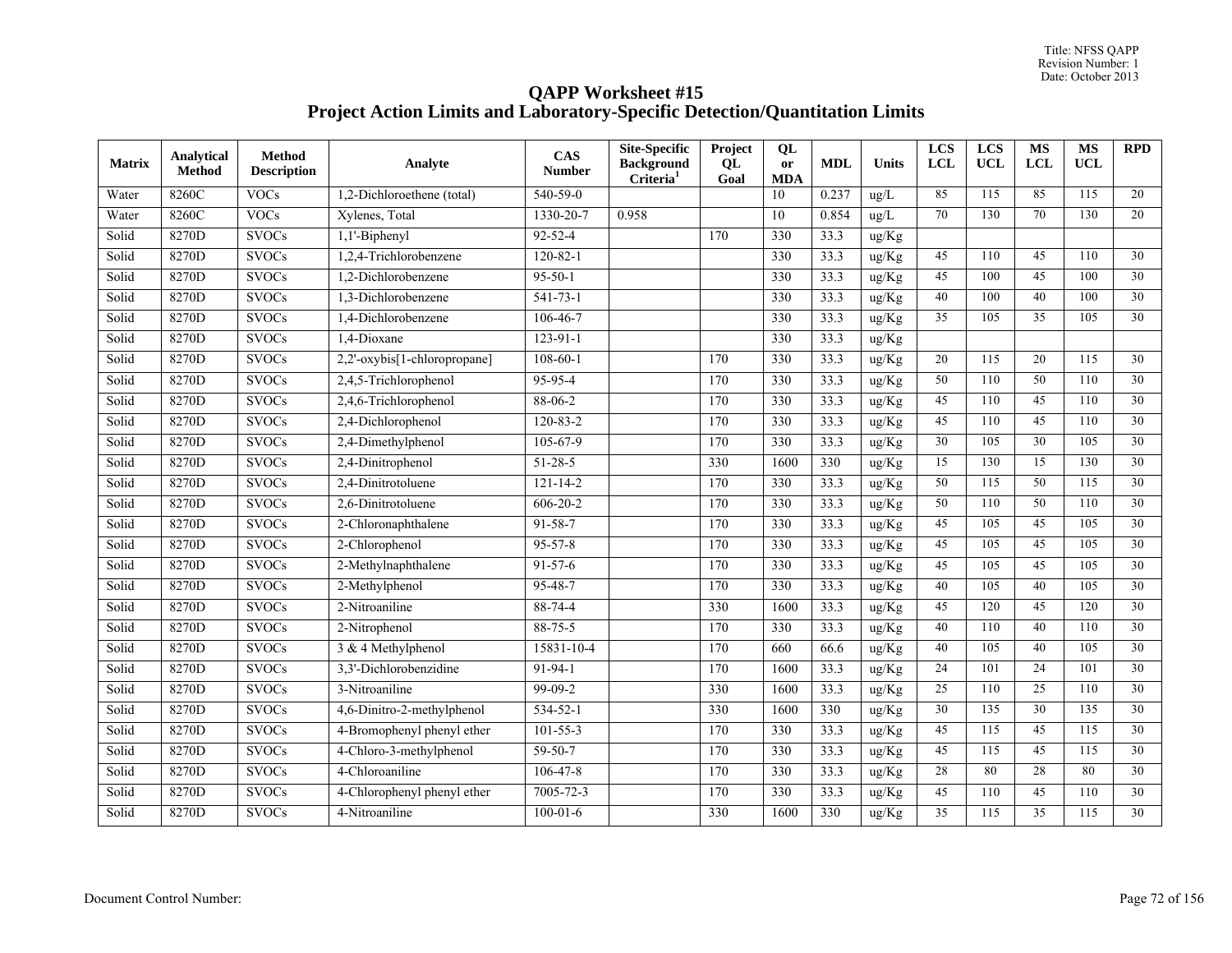| <b>OAPP Worksheet #15</b>                                                   |
|-----------------------------------------------------------------------------|
| Project Action Limits and Laboratory-Specific Detection/Quantitation Limits |

| <b>Matrix</b> | Analytical<br><b>Method</b> | <b>Method</b><br><b>Description</b> | Analyte                     | <b>CAS</b><br><b>Number</b> | <b>Site-Specific</b><br><b>Background</b><br>Criteria <sup>1</sup> | Project<br>QL<br>Goal | QL<br>or<br><b>MDA</b> | <b>MDL</b> | <b>Units</b>            | LCS<br><b>LCL</b> | LCS<br><b>UCL</b> | MS<br><b>LCL</b> | MS<br><b>UCL</b> | RPD             |
|---------------|-----------------------------|-------------------------------------|-----------------------------|-----------------------------|--------------------------------------------------------------------|-----------------------|------------------------|------------|-------------------------|-------------------|-------------------|------------------|------------------|-----------------|
| Solid         | 8270D                       | <b>SVOCs</b>                        | 4-Nitrophenol               | $100 - 02 - 7$              |                                                                    | 330                   | 1600                   | 330        | ug/Kg                   | 15                | 140               | 15               | 140              | 30              |
| Solid         | 8270D                       | <b>SVOCs</b>                        | Acenaphthene                | 83-32-9                     | 79                                                                 | 170                   | 330                    | 33.3       | ug/Kg                   | 45                | 110               | 45               | 110              | 30              |
| Solid         | 8270D                       | <b>SVOCs</b>                        | Acenaphthylene              | 208-96-8                    |                                                                    | 170                   | 330                    | 33.3       | ug/Kg                   | 45                | 105               | 45               | 105              | $\overline{30}$ |
| Solid         | 8270D                       | <b>SVOCs</b>                        | Acetophenone                | 98-86-2                     |                                                                    | 170                   | 330                    | 33.3       | $\frac{u}{g}}\sqrt{Kg}$ |                   |                   |                  |                  |                 |
| Solid         | 8270D                       | <b>SVOCs</b>                        | Aniline                     | $62 - 53 - 3$               |                                                                    |                       | 330                    | 33.3       | ug/Kg                   |                   |                   |                  |                  |                 |
| Solid         | 8270D                       | <b>SVOCs</b>                        | Anthracene                  | $120 - 12 - 7$              | 8                                                                  | 170                   | 330                    | 33.3       | ug/Kg                   | 55                | 105               | $\overline{55}$  | 105              | 30              |
| Solid         | 8270D                       | <b>SVOCs</b>                        | Atrazine                    | 1912-24-9                   |                                                                    | 170                   | 330                    | 33.3       | ug/Kg                   |                   |                   |                  |                  |                 |
| Solid         | 8270D                       | <b>SVOCs</b>                        | Benzaldehyde                | $100 - 52 - 7$              |                                                                    | 170                   | 330                    | 33.3       | $\overline{ug/Kg}$      |                   |                   |                  |                  |                 |
| Solid         | 8270D                       | <b>SVOCs</b>                        | Benzo[a]anthracene          | 56-55-3                     | 284                                                                | 170                   | 330                    | 33.3       | ug/Kg                   | 50                | 110               | 50               | 110              | 30              |
| Solid         | 8270D                       | <b>SVOCs</b>                        | Benzo[a]pyrene              | $50 - 32 - 8$               | 313                                                                | 170                   | 330                    | 33.3       | ug/Kg                   | 50                | 110               | 50               | 110              | 30              |
| Solid         | 8270D                       | <b>SVOCs</b>                        | Benzo[b]fluoranthene        | 205-99-2                    | 396                                                                | 170                   | 330                    | 33.3       | ug/Kg                   | 45                | 115               | $\overline{45}$  | 115              | $\overline{30}$ |
| Solid         | 8270D                       | <b>SVOCs</b>                        | $Benzo[g,h,i]$ per ylene    | 191-24-2                    | 16                                                                 | 170                   | 330                    | 33.3       | ug/Kg                   | 40                | 125               | 40               | 125              | $\overline{30}$ |
| Solid         | 8270D                       | <b>SVOCs</b>                        | Benzo[k]fluoranthene        | 207-08-9                    | 322                                                                | 170                   | 330                    | 33.3       | ug/Kg                   | 45                | $\overline{125}$  | 45               | 125              | $\overline{30}$ |
| Solid         | 8270D                       | <b>SVOCs</b>                        | Benzyl alcohol              | $100 - 51 - 6$              |                                                                    |                       | 330                    | 33.3       | ug/Kg                   | 20                | 125               | 20               | 125              | 30              |
| Solid         | 8270D                       | <b>SVOCs</b>                        | Bis(2-chloroethoxy)methane  | 111-91-1                    |                                                                    | 170                   | 330                    | 33.3       | ug/Kg                   | 45                | 110               | 45               | 110              | 30              |
| Solid         | 8270D                       | <b>SVOCs</b>                        | Bis(2-chloroethyl)ether     | 111-44-4                    |                                                                    | 170                   | 330                    | 33.4       | ug/Kg                   | 40                | 105               | 40               | 105              | $\overline{30}$ |
| Solid         | 8270D                       | <b>SVOCs</b>                        | Bis(2-ethylhexyl) phthalate | 117-81-7                    |                                                                    | 170                   | 330                    | 45.3       | ug/Kg                   | 45                | 125               | 45               | 125              | 30              |
| Solid         | 8270D                       | <b>SVOCs</b>                        | Butyl benzyl phthalate      | 85-68-7                     |                                                                    | 170                   | 330                    | 33.3       | $\frac{u}{g/Kg}$        | 50                | 125               | 50               | 125              | 30              |
| Solid         | 8270D                       | <b>SVOCs</b>                        | Caprolactam                 | 105-60-2                    |                                                                    | 170                   | 330                    | 33.3       | ug/Kg                   |                   |                   |                  |                  |                 |
| Solid         | 8270D                       | <b>SVOCs</b>                        | Carbazole                   | $86 - 74 - 8$               |                                                                    | 170                   | 330                    | 33.3       | ug/Kg                   | 45                | 115               | 45               | 115              | 30              |
| Solid         | 8270D                       | <b>SVOCs</b>                        | Chrysene                    | 218-01-9                    | 378                                                                | 170                   | 330                    | 33.3       | ug/Kg                   | 55                | 110               | 55               | 110              | 30              |
| Solid         | 8270D                       | <b>SVOCs</b>                        | Di-n-butyl phthalate        | 84-74-2                     |                                                                    | 170                   | 330                    | 33.3       | ug/Kg                   | 55                | 110               | 55               | 110              | 30              |
| Solid         | 8270D                       | <b>SVOCs</b>                        | Di-n-octyl phthalate        | 117-84-0                    |                                                                    | 170                   | 330                    | 33.3       | ug/Kg                   | 40                | 130               | 40               | 130              | $\overline{30}$ |
| Solid         | 8270D                       | <b>SVOCs</b>                        | Dibenz(a,h)anthracene       | $53 - 70 - 3$               | 2.7                                                                | 170                   | 330                    | 33.3       | ug/Kg                   | 40                | 125               | 40               | $\overline{125}$ | $\overline{30}$ |
| Solid         | 8270D                       | <b>SVOCs</b>                        | Dibenzofuran                | 132-64-9                    |                                                                    | 170                   | 330                    | 33.3       | ug/Kg                   | 50                | 105               | 50               | 105              | $\overline{30}$ |
| Solid         | 8270D                       | <b>SVOCs</b>                        | Diethyl phthalate           | 84-66-2                     |                                                                    | 170                   | 330                    | 33.3       | ug/Kg                   | 50                | 115               | 50               | 115              | $\overline{30}$ |
| Solid         | 8270D                       | <b>SVOCs</b>                        | Dimethyl phthalate          | $131 - 11 - 3$              |                                                                    | 170                   | 330                    | 33.3       | ug/Kg                   | 50                | 110               | 50               | 110              | 30              |
| Solid         | 8270D                       | <b>SVOCs</b>                        | Fluoranthene                | $206 - 44 - 0$              | 889                                                                | 170                   | 330                    | 33.3       | ug/Kg                   | 55                | 115               | 55               | $\overline{115}$ | $\overline{30}$ |
| Solid         | 8270D                       | <b>SVOCs</b>                        | Fluorene                    | $86 - 73 - 7$               | 2.9                                                                | 170                   | 330                    | 33.3       | ug/Kg                   | 50                | 110               | 50               | 110              | $\overline{30}$ |
| Solid         | 8270D                       | <b>SVOCs</b>                        | Hexachlorobenzene           | 118-74-1                    |                                                                    | 170                   | 330                    | 33.3       | ug/Kg                   | 45                | 120               | 45               | 120              | 30              |
| Solid         | 8270D                       | <b>SVOCs</b>                        | Hexachlorobutadiene         | 87-68-3                     |                                                                    | 170                   | 330                    | 33.3       | ug/Kg                   | 40                | 115               | 40               | 115              | $\overline{30}$ |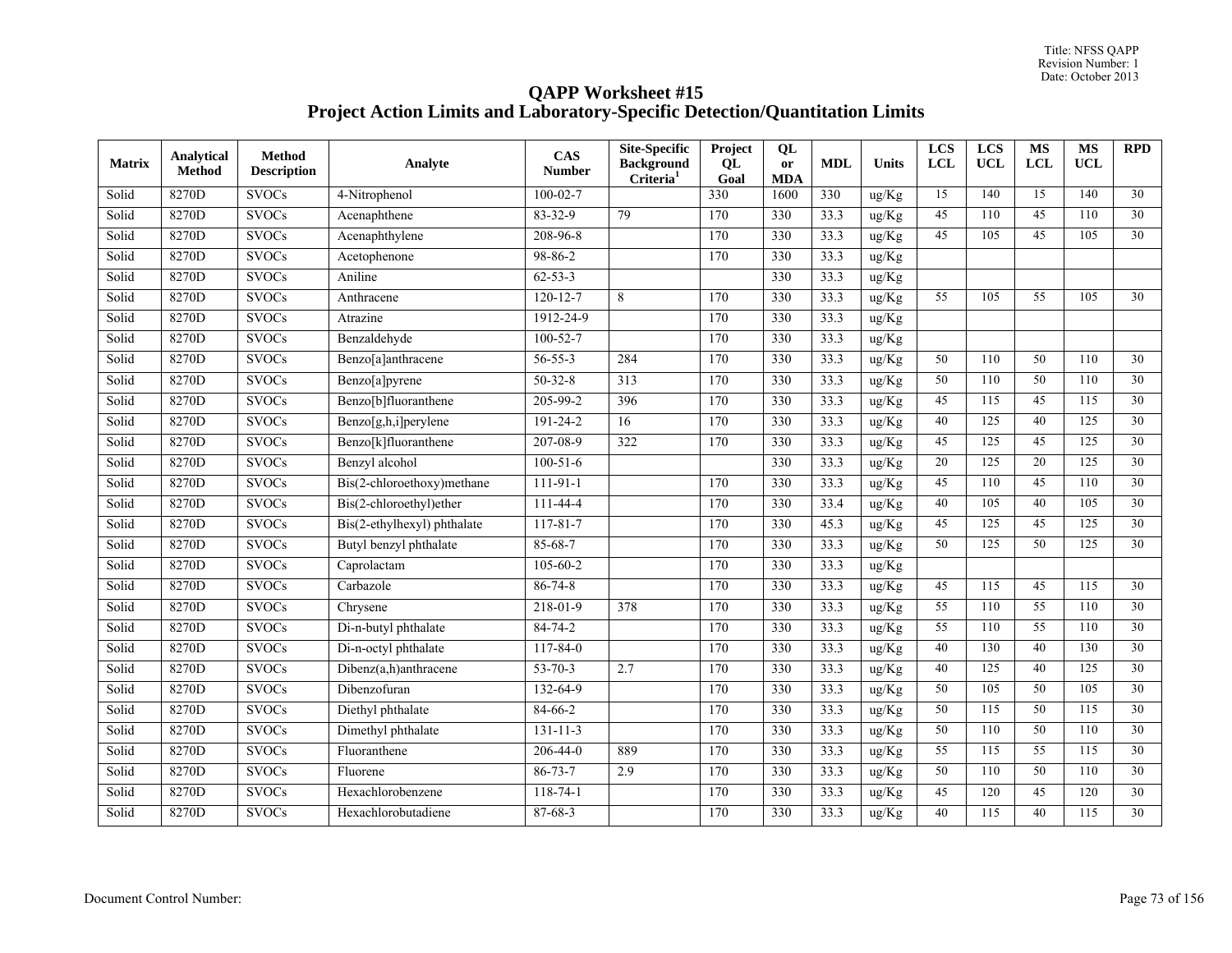| <b>OAPP Worksheet #15</b>                                                   |
|-----------------------------------------------------------------------------|
| Project Action Limits and Laboratory-Specific Detection/Quantitation Limits |

| <b>Matrix</b> | Analytical<br>Method | <b>Method</b><br><b>Description</b> | Analyte                      | <b>CAS</b><br><b>Number</b> | <b>Site-Specific</b><br><b>Background</b><br>Criteria <sup>1</sup> | Project<br>QL<br>Goal | QL<br>or<br><b>MDA</b> | <b>MDL</b>     | <b>Units</b> | LCS<br><b>LCL</b> | LCS<br><b>UCL</b> | <b>MS</b><br><b>LCL</b> | <b>MS</b><br><b>UCL</b> | <b>RPD</b>      |
|---------------|----------------------|-------------------------------------|------------------------------|-----------------------------|--------------------------------------------------------------------|-----------------------|------------------------|----------------|--------------|-------------------|-------------------|-------------------------|-------------------------|-----------------|
| Solid         | 8270D                | <b>SVOCs</b>                        | Hexachlorocyclopentadiene    | 77-47-4                     |                                                                    | 170                   | 1600                   | 330            | ug/Kg        | 38                | 107               | 38                      | 107                     | 30              |
| Solid         | 8270D                | <b>SVOCs</b>                        | Hexachloroethane             | $67 - 72 - 1$               |                                                                    | 170                   | 330                    | 33.3           | ug/Kg        | $\overline{35}$   | 110               | $\overline{35}$         | 110                     | $\overline{30}$ |
| Solid         | 8270D                | <b>SVOCs</b>                        | Indeno $[1,2,3$ -cd]pyrene   | 193-39-5                    | 8.8                                                                | 170                   | 330                    | 33.3           | ug/Kg        | 40                | 120               | 40                      | 120                     | 30              |
| Solid         | 8270D                | <b>SVOCs</b>                        | Isophorone                   | 78-59-1                     |                                                                    | 170                   | 330                    | 33.3           | ug/Kg        | 45                | 110               | 45                      | 110                     | $\overline{30}$ |
| Solid         | 8270D                | <b>SVOCs</b>                        | N-Nitrosodi-n-propylamine    | $621 - 64 - 7$              |                                                                    | 170                   | 330                    | 33.3           | ug/Kg        | 40                | 115               | 40                      | 115                     | 30              |
| Solid         | 8270D                | <b>SVOCs</b>                        | Naphthalene                  | $91 - 20 - 3$               |                                                                    | 170                   | 330                    | 33.3           | ug/Kg        | 40                | 105               | 40                      | 105                     | 30              |
| Solid         | 8270D                | <b>SVOCs</b>                        | Nitrobenzene                 | $98-95-3$                   |                                                                    | 170                   | 330                    | 33.3           | ug/Kg        | $\overline{40}$   | $\overline{115}$  | 40                      | $\overline{115}$        | $\overline{30}$ |
| Solid         | 8270D                | <b>SVOCs</b>                        | Nitrosodiphenylamine         | 86-30-6                     |                                                                    | 170                   | 330                    | 33.3           | ug/Kg        | 50                | 115               | 50                      | 115                     | 30              |
| Solid         | 8270D                | <b>SVOCs</b>                        | Pentachlorophenol            | $87 - 86 - 5$               |                                                                    | 330                   | 1600                   | 330            | ug/Kg        | 25                | 120               | 25                      | 120                     | 30              |
| Solid         | 8270D                | <b>SVOCs</b>                        | Phenanthrene                 | $85-01-8$                   | 538                                                                | 170                   | 330                    | 33.3           | ug/Kg        | 50                | 110               | 50                      | 110                     | 30              |
| Solid         | 8270D                | <b>SVOCs</b>                        | Phenol                       | 108-95-2                    |                                                                    | 170                   | 330                    | 33.3           | ug/Kg        | $\overline{40}$   | 100               | 40                      | 100                     | 30              |
| Solid         | 8270D                | <b>SVOCs</b>                        | Pyrene                       | $129 - 00 - 0$              | 716                                                                | 170                   | 330                    | 33.3           | ug/Kg        | 45                | 125               | $\overline{45}$         | 125                     | $\overline{30}$ |
| Solid         | 8270D                | <b>SVOCs</b>                        | Pyridine                     | 110-86-1                    |                                                                    |                       | 660                    | 66.6           | ug/Kg        |                   |                   |                         |                         |                 |
| Water         | 8270D                | <b>SVOCs</b>                        | $1,1'$ -Biphenyl             | $92 - 52 - 4$               |                                                                    | 5                     | 10                     | $\mathbf{1}$   | ug/L         |                   |                   |                         |                         |                 |
| Water         | 8270D                | <b>SVOCs</b>                        | 1,2,4-Trichlorobenzene       | $120 - 82 - 1$              |                                                                    |                       | 10                     | -1             | ug/L         | 35                | 105               | 35                      | 105                     | 30              |
| Water         | 8270D                | <b>SVOCs</b>                        | 1,2-Dichlorobenzene          | $95 - 50 - 1$               |                                                                    |                       | 10                     |                | ug/L         | 35                | 100               | $\overline{35}$         | 100                     | 30              |
| Water         | 8270D                | <b>SVOCs</b>                        | 1,3-Dichlorobenzene          | $541 - 73 - 1$              |                                                                    |                       | 10                     | -1             | ug/L         | $\overline{30}$   | 100               | $\overline{30}$         | 100                     | $\overline{30}$ |
| Water         | 8270D                | <b>SVOCs</b>                        | 1,4-Dichlorobenzene          | 106-46-7                    |                                                                    |                       | 10                     | -1             | ug/L         | 30                | 100               | 30                      | 100                     | 30              |
| Water         | 8270D                | <b>SVOCs</b>                        | 1,4-Dioxane                  | $123 - 91 - 1$              |                                                                    |                       | 20                     | $\mathbf{1}$   | ug/L         |                   |                   |                         |                         |                 |
| Water         | 8270D                | <b>SVOCs</b>                        | 2,2'-oxybis[1-chloropropane] | $108 - 60 - 1$              |                                                                    | 5                     | 10                     | $\mathbf{1}$   | ug/L         | 25                | 130               | $\overline{25}$         | 130                     | 30              |
| Water         | 8270D                | <b>SVOCs</b>                        | 2,4,5-Trichlorophenol        | $95 - 95 - 4$               |                                                                    | 5                     | 10                     |                | ug/L         | 50                | 110               | 50                      | 110                     | 30              |
| Water         | 8270D                | <b>SVOCs</b>                        | 2,4,6-Trichlorophenol        | 88-06-2                     |                                                                    | 5                     | 10                     | $\mathbf{1}$   | ug/L         | $\overline{50}$   | 115               | 50                      | $\overline{115}$        | $\overline{30}$ |
| Water         | 8270D                | <b>SVOCs</b>                        | 2,4-Dichlorophenol           | $120 - 83 - 2$              |                                                                    | 5                     | 10                     | 1.08           | ug/L         | $\overline{50}$   | 105               | 50                      | 105                     | 30              |
| Water         | 8270D                | <b>SVOCs</b>                        | 2,4-Dimethylphenol           | $105-67-9$                  |                                                                    | 5                     | 10                     | $\mathbf{1}$   | ug/L         | $\overline{30}$   | 110               | $\overline{30}$         | 110                     | $\overline{30}$ |
| Water         | 8270D                | <b>SVOCs</b>                        | 2,4-Dinitrophenol            | $51 - 28 - 5$               |                                                                    | 10                    | 50                     | $\overline{c}$ | ug/L         | 15                | 140               | $\overline{15}$         | 140                     | 30              |
| Water         | 8270D                | <b>SVOCs</b>                        | 2,4-Dinitrotoluene           | $121 - 14 - 2$              |                                                                    | 5                     | 10                     | 1              | ug/L         | $\overline{50}$   | 120               | 50                      | 120                     | $\overline{30}$ |
| Water         | 8270D                | <b>SVOCs</b>                        | 2,6-Dinitrotoluene           | $606 - 20 - 2$              |                                                                    | 5                     | 10                     | 2.16           | ug/L         | 50                | 115               | 50                      | $\frac{115}{115}$       | 30              |
| Water         | 8270D                | <b>SVOCs</b>                        | 2-Chloronaphthalene          | $91 - 58 - 7$               |                                                                    | 5                     | 10                     | -1             | ug/L         | $\overline{50}$   | $\overline{105}$  | $\overline{50}$         | 105                     | $\overline{30}$ |
| Water         | 8270D                | <b>SVOCs</b>                        | 2-Chlorophenol               | $95 - 57 - 8$               |                                                                    | 5                     | 10                     | -1             | ug/L         | $\overline{35}$   | 105               | $\overline{35}$         | $\overline{105}$        | $\overline{30}$ |
| Water         | 8270D                | <b>SVOCs</b>                        | 2-Methylnaphthalene          | $91 - 57 - 6$               |                                                                    | 5                     | 10                     | -1             | ug/L         | 45                | 105               | 45                      | 105                     | 30              |
| Water         | 8270D                | <b>SVOCs</b>                        | 2-Methylphenol               | $95 - 48 - 7$               |                                                                    | 5                     | 10                     |                | ug/L         | 40                | 110               | $\overline{40}$         | 110                     | $\overline{30}$ |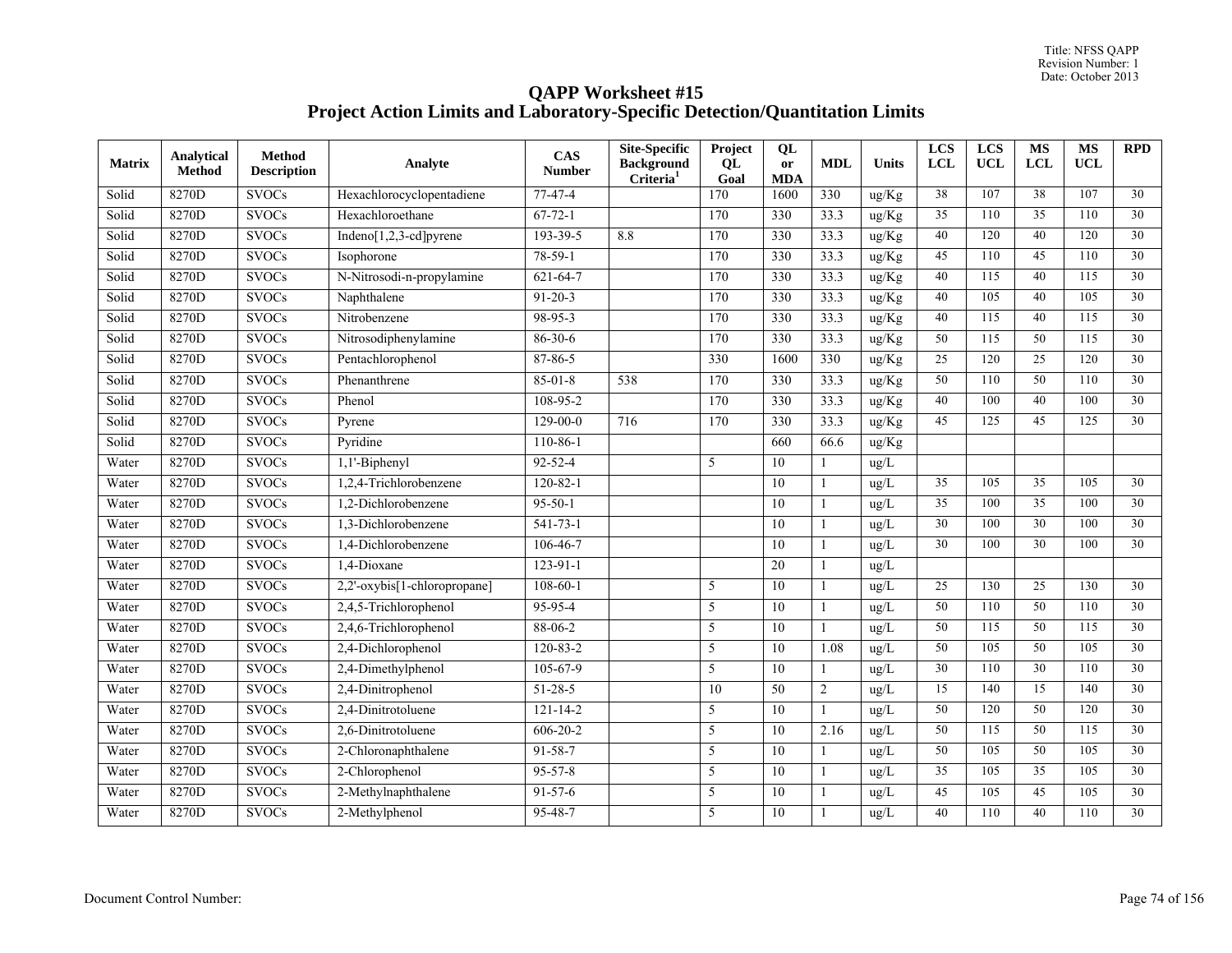| <b>OAPP Worksheet #15</b>                                                   |
|-----------------------------------------------------------------------------|
| Project Action Limits and Laboratory-Specific Detection/Quantitation Limits |

| <b>Matrix</b> | Analytical<br>Method | <b>Method</b><br><b>Description</b> | Analyte                     | <b>CAS</b><br><b>Number</b> | <b>Site-Specific</b><br><b>Background</b><br>Criteria <sup>1</sup> | Project<br>QL<br>Goal | QL<br>or<br><b>MDA</b> | <b>MDL</b>     | <b>Units</b> | LCS<br><b>LCL</b> | LCS<br><b>UCL</b> | <b>MS</b><br><b>LCL</b> | <b>MS</b><br><b>UCL</b> | <b>RPD</b>      |
|---------------|----------------------|-------------------------------------|-----------------------------|-----------------------------|--------------------------------------------------------------------|-----------------------|------------------------|----------------|--------------|-------------------|-------------------|-------------------------|-------------------------|-----------------|
| Water         | 8270D                | <b>SVOCs</b>                        | 2-Nitroaniline              | 88-74-4                     |                                                                    | 10                    | 10                     |                | ug/L         | 50                | 115               | 50                      | 115                     | 30              |
| Water         | 8270D                | <b>SVOCs</b>                        | 2-Nitrophenol               | $88 - 75 - 5$               |                                                                    | 5                     | 10                     |                | ug/L         | 40                | 115               | 40                      | $\overline{115}$        | $\overline{30}$ |
| Water         | 8270D                | <b>SVOCs</b>                        | 3 & 4 Methylphenol          | 15831-10-4                  |                                                                    | 5                     | 10                     | $\overline{2}$ | ug/L         | 30                | 110               | 30                      | 110                     | 30              |
| Water         | 8270D                | <b>SVOCs</b>                        | 3,3'-Dichlorobenzidine      | 91-94-1                     |                                                                    | 5                     | 50                     | 1.29           | ug/L         | 20                | 110               | 20                      | 110                     | $\overline{30}$ |
| Water         | 8270D                | <b>SVOCs</b>                        | 3-Nitroaniline              | 99-09-2                     |                                                                    | 10                    | 10                     |                | ug/L         | 20                | 125               | 20                      | 125                     | 30              |
| Water         | 8270D                | <b>SVOCs</b>                        | 4,6-Dinitro-2-methylphenol  | 534-52-1                    |                                                                    | 5                     | 50                     | -1             | ug/L         | 40                | 130               | 40                      | 130                     | 30              |
| Water         | 8270D                | <b>SVOCs</b>                        | 4-Bromophenyl phenyl ether  | $101 - 55 - 3$              |                                                                    | 5                     | 10                     | -1             | ug/L         | $\overline{50}$   | $\overline{115}$  | $\overline{50}$         | $\overline{115}$        | $\overline{30}$ |
| Water         | 8270D                | <b>SVOCs</b>                        | 4-Chloro-3-methylphenol     | 59-50-7                     |                                                                    | 10                    | 10                     |                | ug/L         | 45                | 110               | 45                      | 110                     | 30              |
| Water         | 8270D                | <b>SVOCs</b>                        | 4-Chloroaniline             | 106-47-8                    |                                                                    | 5                     | 10                     | 2.2            | ug/L         | 15                | 110               | 15                      | 110                     | 30              |
| Water         | 8270D                | <b>SVOCs</b>                        | 4-Chlorophenyl phenyl ether | 7005-72-3                   |                                                                    | 5                     | 10                     | -1             | ug/L         | 50                | 110               | 50                      | 110                     | 30              |
| Water         | 8270D                | <b>SVOCs</b>                        | 4-Nitroaniline              | $100 - 01 - 6$              |                                                                    | 10                    | 10                     | $\mathbf{1}$   | ug/L         | 35                | 120               | $\overline{35}$         | 120                     | 30              |
| Water         | 8270D                | <b>SVOCs</b>                        | 4-Nitrophenol               | $100 - 02 - 7$              |                                                                    | 10                    | 25                     | $\overline{c}$ | $\rm ug/L$   | $\overline{19}$   | 49                | 19                      | 49                      | $\overline{30}$ |
| Water         | 8270D                | <b>SVOCs</b>                        | Acenaphthene                | 83-32-9                     |                                                                    | 5                     | 10                     |                | ug/L         | 45                | 110               | 45                      | 110                     | 30              |
| Water         | 8270D                | <b>SVOCs</b>                        | Acenaphthylene              | 208-96-8                    |                                                                    | 5                     | 10                     | $\mathbf{1}$   | ug/L         | 50                | 105               | 50                      | 105                     | 30              |
| Water         | 8270D                | <b>SVOCs</b>                        | Acetophenone                | 98-86-2                     |                                                                    | 5                     | 10                     | 1.12           | ug/L         |                   |                   |                         |                         |                 |
| Water         | 8270D                | <b>SVOCs</b>                        | Anthracene                  | $120 - 12 - 7$              |                                                                    | 5                     | 10                     |                | ug/L         | 55                | 110               | 55                      | 110                     | 30              |
| Water         | 8270D                | <b>SVOCs</b>                        | Atrazine                    | 1912-24-9                   |                                                                    |                       | 10                     | 1              | ug/L         |                   |                   |                         |                         |                 |
| Water         | 8270D                | <b>SVOCs</b>                        | Benzaldehyde                | $100 - 52 - 7$              |                                                                    | 5                     | 10                     | -1             | ug/L         |                   |                   |                         |                         |                 |
| Water         | 8270D                | <b>SVOCs</b>                        | Benzo[a]anthracene          | $56 - 55 - 3$               |                                                                    | 5                     | 10                     | $\mathbf{1}$   | ug/L         | 55                | 110               | $\overline{55}$         | 110                     | 30              |
| Water         | 8270D                | <b>SVOCs</b>                        | Benzo[a]pyrene              | $50 - 32 - 8$               |                                                                    | 5                     | 10                     | $\mathbf{1}$   | ug/L         | 55                | 110               | 55                      | 110                     | 30              |
| Water         | 8270D                | <b>SVOCs</b>                        | Benzo[b]fluoranthene        | 205-99-2                    |                                                                    | 5                     | 10                     |                | ug/L         | 45                | 120               | 45                      | 120                     | 30              |
| Water         | 8270D                | <b>SVOCs</b>                        | Benzo[g,h,i]perylene        | 191-24-2                    |                                                                    | 5                     | 10                     | $\mathbf{1}$   | ug/L         | 45                | 125               | 45                      | $\overline{125}$        | $\overline{30}$ |
| Water         | 8270D                | <b>SVOCs</b>                        | Benzo[k]fluoranthene        | 207-08-9                    | 0.0334                                                             | 5                     | 10                     | $\mathbf{1}$   | ug/L         | $\overline{40}$   | $\overline{125}$  | 40                      | 125                     | 30              |
| Water         | 8270D                | <b>SVOCs</b>                        | Benzyl alcohol              | $100 - 51 - 6$              |                                                                    |                       | 10                     | $\mathbf{1}$   | ug/L         | $\overline{30}$   | 110               | $\overline{30}$         | 110                     | $\overline{30}$ |
| Water         | 8270D                | <b>SVOCs</b>                        | Bis(2-chloroethoxy)methane  | 111-91-1                    |                                                                    | 5                     | 10                     |                | ug/L         | 45                | 105               | 45                      | $\overline{105}$        | 30              |
| Water         | 8270D                | <b>SVOCs</b>                        | Bis(2-chloroethyl)ether     | 111-44-4                    |                                                                    | 5                     | 10                     | $\mathbf{1}$   | ug/L         | $\overline{35}$   | 110               | $\overline{35}$         | 110                     | $\overline{30}$ |
| Water         | 8270D                | <b>SVOCs</b>                        | Bis(2-ethylhexyl) phthalate | $117 - 81 - 7$              |                                                                    | 5                     | 10                     | $\mathbf{1}$   | ug/L         | 40                | 125               | 40                      | 125                     | 30              |
| Water         | 8270D                | <b>SVOCs</b>                        | Butyl benzyl phthalate      | $85 - 68 - 7$               |                                                                    | 5                     | 10                     | -1             | ug/L         | 45                | $\overline{115}$  | $\overline{45}$         | 115                     | $\overline{30}$ |
| Water         | 8270D                | <b>SVOCs</b>                        | Caprolactam                 | 105-60-2                    |                                                                    | 5                     | 15                     | $\overline{c}$ | ug/L         |                   |                   |                         |                         |                 |
| Water         | 8270D                | <b>SVOCs</b>                        | Carbazole                   | 86-74-8                     |                                                                    | 5                     | 10                     |                | ug/L         | 50                | 115               | 50                      | 115                     | 30              |
| Water         | 8270D                | <b>SVOCs</b>                        | Chrysene                    | 218-01-9                    |                                                                    | 5                     | 10                     |                | ug/L         | 55                | 110               | $\overline{55}$         | 110                     | $\overline{30}$ |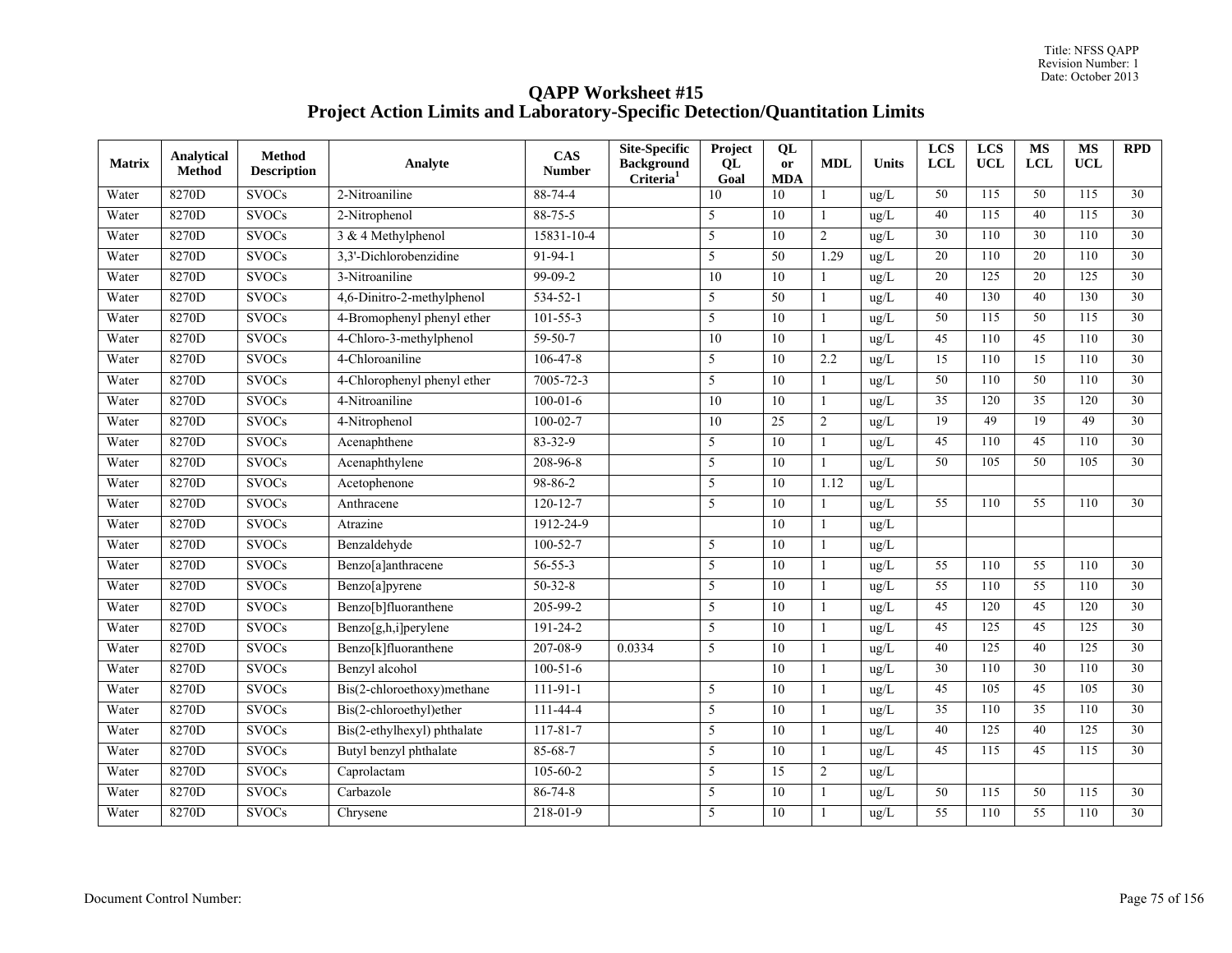| <b>OAPP Worksheet #15</b>                                                   |
|-----------------------------------------------------------------------------|
| Project Action Limits and Laboratory-Specific Detection/Quantitation Limits |

| <b>Matrix</b> | <b>Analytical</b><br><b>Method</b> | <b>Method</b><br><b>Description</b> | Analyte                   | <b>CAS</b><br><b>Number</b> | <b>Site-Specific</b><br><b>Background</b><br>Criteria <sup>1</sup> | Project<br>QL<br>Goal | QL<br>or<br><b>MDA</b> | <b>MDL</b>     | <b>Units</b>     | LCS<br><b>LCL</b> | LCS<br><b>UCL</b> | <b>MS</b><br><b>LCL</b> | <b>MS</b><br><b>UCL</b> | <b>RPD</b>      |
|---------------|------------------------------------|-------------------------------------|---------------------------|-----------------------------|--------------------------------------------------------------------|-----------------------|------------------------|----------------|------------------|-------------------|-------------------|-------------------------|-------------------------|-----------------|
| Water         | 8270D                              | <b>SVOCs</b>                        | Di-n-butyl phthalate      | 84-74-2                     |                                                                    | 5                     | 10                     |                | ug/L             | 55                | 115               | 55                      | 115                     | 30              |
| Water         | 8270D                              | <b>SVOCs</b>                        | Di-n-octyl phthalate      | 117-84-0                    |                                                                    | 5                     | 15                     |                | ug/L             | $\overline{35}$   | 135               | 35                      | 135                     | 30              |
| Water         | 8270D                              | <b>SVOCs</b>                        | Dibenz(a,h)anthracene     | $53 - 70 - 3$               |                                                                    | 5                     | 10                     |                | ug/L             | 40                | 125               | 40                      | 125                     | 30              |
| Water         | 8270D                              | <b>SVOCs</b>                        | Dibenzofuran              | 132-64-9                    |                                                                    | 5                     | 10                     |                | ug/L             | 55                | 105               | 55                      | 105                     | 30              |
| Water         | 8270D                              | <b>SVOCs</b>                        | Diethyl phthalate         | 84-66-2                     |                                                                    | 5                     | 10                     |                | ug/L             | $\overline{40}$   | 120               | 40                      | 120                     | $\overline{30}$ |
| Water         | 8270D                              | <b>SVOCs</b>                        | Dimethyl phthalate        | $131 - 11 - 3$              |                                                                    | 5                     | 10                     |                | ug/L             | 25                | 125               | 25                      | 125                     | 30              |
| Water         | 8270D                              | <b>SVOCs</b>                        | Fluoranthene              | $206 - 44 - 0$              |                                                                    | 5                     | 10                     |                | ug/L             | $\overline{55}$   | 115               | $\overline{55}$         | $\overline{115}$        | $\overline{30}$ |
| Water         | 8270D                              | <b>SVOCs</b>                        | Fluorene                  | $86 - 73 - 7$               |                                                                    | 5                     | 10                     |                | ug/L             | 50                | 110               | 50                      | 110                     | 30              |
| Water         | 8270D                              | <b>SVOCs</b>                        | Hexachlorobenzene         | $118 - 74 - 1$              |                                                                    | 5                     | 10                     |                | ug/L             | 50                | 110               | 50                      | 110                     | 30              |
| Water         | 8270D                              | <b>SVOCs</b>                        | Hexachlorobutadiene       | 87-68-3                     |                                                                    | 5                     | 10                     |                | ug/L             | 25                | 105               | 25                      | 105                     | 30              |
| Water         | 8270D                              | <b>SVOCs</b>                        | Hexachlorocyclopentadiene | $77-47-4$                   |                                                                    | 5                     | 10                     | -1             | ug/L             | 16                | 86                | 16                      | 86                      | $\overline{30}$ |
| Water         | 8270D                              | <b>SVOCs</b>                        | Hexachloroethane          | $67 - 72 - 1$               |                                                                    | 5                     | 10                     |                | ug/L             | 30                | 100               | 30                      | 100                     | $\overline{30}$ |
| Water         | 8270D                              | <b>SVOCs</b>                        | Indeno[1,2,3-cd]pyrene    | 193-39-5                    |                                                                    | 5                     | 10                     |                | ug/L             | 45                | 125               | 45                      | 125                     | 30              |
| Water         | 8270D                              | <b>SVOCs</b>                        | Isophorone                | 78-59-1                     |                                                                    | 5                     | 10                     |                | ug/L             | 50                | 110               | 50                      | 110                     | 30              |
| Water         | 8270D                              | <b>SVOCs</b>                        | N-Nitrosodi-n-propylamine | $621 - 64 - 7$              |                                                                    | 5                     | 10                     | -1             | ug/L             | 35                | 130               | 35                      | 130                     | 30              |
| Water         | 8270D                              | <b>SVOCs</b>                        | Naphthalene               | $91 - 20 - 3$               |                                                                    | 5                     | 10                     |                | ug/L             | 40                | 100               | 40                      | 100                     | 30              |
| Water         | 8270D                              | <b>SVOCs</b>                        | Nitrobenzene              | 98-95-3                     |                                                                    | 5                     | 10                     | 1.09           | ug/L             | 45                | 110               | 45                      | 110                     | $\overline{30}$ |
| Water         | 8270D                              | <b>SVOCs</b>                        | Nitrosodiphenylamine      | $86-30-6$                   |                                                                    | 5                     | 10                     | $\mathbf{1}$   | ug/L             | 50                | 110               | 50                      | 110                     | 30              |
| Water         | 8270D                              | <b>SVOCs</b>                        | Pentachlorophenol         | $87 - 86 - 5$               |                                                                    | 10                    | 50                     | 1.27           | ug/L             | $\overline{40}$   | 115               | 40                      | 115                     | $\overline{30}$ |
| Water         | 8270D                              | <b>SVOCs</b>                        | Phenanthrene              | $85-01-8$                   |                                                                    | 5                     | 10                     | -1             | $\text{ug/L}$    | 50                | 115               | 50                      | 115                     | 30              |
| Water         | 8270D                              | <b>SVOCs</b>                        | Phenol                    | 108-95-2                    |                                                                    | 5                     | 15                     | $\overline{c}$ | ug/L             | 19                | 47                | 19                      | 47                      | 30              |
| Water         | 8270D                              | <b>SVOCs</b>                        | Pyrene                    | $129 - 00 - 0$              |                                                                    | 5                     | 10                     | 1              | ug/L             | 50                | 130               | 50                      | 130                     | 30              |
| Water         | 8270D                              | <b>SVOCs</b>                        | Pyridine                  | 110-86-1                    |                                                                    |                       | 20                     | $\overline{c}$ | ug/L             |                   |                   |                         |                         |                 |
| Solid         | 8270D                              | <b>PAHs</b>                         | 2-Methylnaphthalene       | $91 - 57 - 6$               |                                                                    | 10                    | 6.6                    |                | ug/Kg            |                   |                   |                         |                         |                 |
| Solid         | 8270D                              | PAHs                                | Acenaphthene              | 83-32-9                     | 79                                                                 | 10                    | 6.6                    | 1.13           | $\frac{u}{g/Kg}$ | 43                | 103               | 43                      | 103                     | 20              |
| Solid         | 8270D                              | <b>PAHs</b>                         | Acenaphthylene            | 208-96-8                    |                                                                    | 10                    | 6.6                    | 0.795          | ug/Kg            | 47                | 103               | 47                      | 103                     | 20              |
| Solid         | 8270D                              | PAHs                                | Anthracene                | $120 - 12 - 7$              | 8                                                                  |                       | 6.6                    | 0.502          | ug/Kg            | 49                | 106               | 50                      | 107                     | 20              |
| Solid         | 8270D                              | <b>PAHs</b>                         | Benzo[a]anthracene        | $56 - 55 - 3$               | 284                                                                | 5                     | 6.6                    | 0.614          | ug/Kg            | 46                | 106               | 37                      | 115                     | 20              |
| Solid         | 8270D                              | PAHs                                | Benzo[a]pyrene            | $50 - 32 - 8$               | 313                                                                | 5                     | 6.6                    | 0.868          | ug/Kg            | 51                | 111               | 31                      | 122                     | 20              |
| Solid         | 8270D                              | <b>PAHs</b>                         | Benzo[b]fluoranthene      | 205-99-2                    | 396                                                                | 5                     | 6.6                    | 1.13           | ug/Kg            | 46                | 110               | 29                      | 102                     | 20              |
| Solid         | 8270D                              | PAHs                                | Benzo[g,h,i]perylene      | 191-24-2                    | 16                                                                 | 10                    | 6.6                    | 0.635          | ug/Kg            | 39                | 127               | 20                      | 136                     | 20              |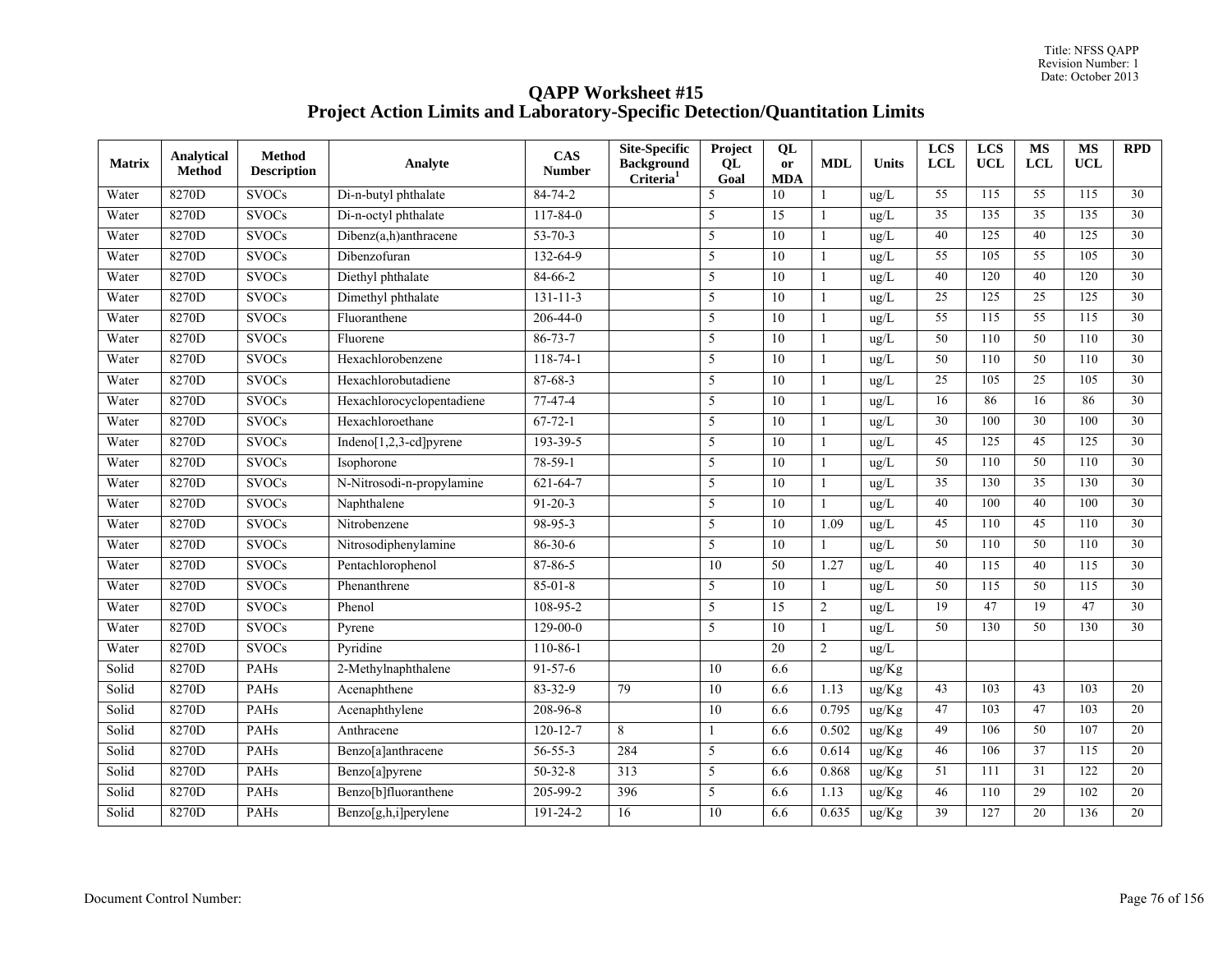| <b>OAPP Worksheet #15</b>                                                   |
|-----------------------------------------------------------------------------|
| Project Action Limits and Laboratory-Specific Detection/Quantitation Limits |

| <b>Matrix</b> | Analytical<br><b>Method</b> | <b>Method</b><br><b>Description</b> | Analyte                    | <b>CAS</b><br><b>Number</b> | <b>Site-Specific</b><br><b>Background</b><br>Criteria <sup>1</sup> | Project<br>QL<br>Goal | QL<br>or<br><b>MDA</b> | <b>MDL</b> | <b>Units</b> | LCS<br><b>LCL</b> | LCS<br><b>UCL</b> | MS<br><b>LCL</b> | <b>MS</b><br><b>UCL</b> | RPD             |
|---------------|-----------------------------|-------------------------------------|----------------------------|-----------------------------|--------------------------------------------------------------------|-----------------------|------------------------|------------|--------------|-------------------|-------------------|------------------|-------------------------|-----------------|
| Solid         | 8270D                       | PAHs                                | Benzo[k]fluoranthene       | 207-08-9                    | 322                                                                | 5                     | 6.6                    | 0.470      | ug/Kg        | 52                | 103               | $\overline{33}$  | 108                     | 20              |
| Solid         | 8270D                       | PAHs                                | Chrysene                   | 218-01-9                    | 378                                                                | 5                     | 6.6                    | 0.636      | ug/Kg        | 25                | 120               | $\overline{25}$  | 120                     | 20              |
| Solid         | 8270D                       | PAHs                                | Dibenz(a,h)anthracene      | $53 - 70 - 3$               | 2.7                                                                | 10                    | 6.6                    | 1.50       | ug/Kg        | 39                | 113               | 30               | 124                     | 20              |
| Solid         | 8270D                       | PAHs                                | Fluoranthene               | 206-44-0                    | 889                                                                | 5                     | 6.6                    | 0.766      | ug/Kg        | 46                | 115               | $\overline{42}$  | $\overline{119}$        | $\overline{20}$ |
| Solid         | 8270D                       | PAHs                                | Fluorene                   | $86 - 73 - 7$               | 2.9                                                                | 5                     | 6.6                    | 0.871      | ug/Kg        | 47                | 107               | 48               | 106                     | 20              |
| Solid         | 8270D                       | PAHs                                | Indeno[1,2,3-cd]pyrene     | 193-39-5                    | 8.8                                                                | 5                     | 6.6                    | 0.933      | ug/Kg        | 39                | 112               | 30               | 150                     | $\overline{20}$ |
| Solid         | 8270D                       | PAHs                                | Naphthalene                | $91 - 20 - 3$               |                                                                    | 10                    | 6.6                    | 1.01       | ug/Kg        | 43                | 104               | $\overline{36}$  | 94                      | 20              |
| Solid         | 8270D                       | PAHs                                | Phenanthrene               | $85 - 01 - 8$               | 538                                                                | 5                     | 6.6                    | 0.619      | ug/Kg        | 44                | 112               | 44               | 112                     | 20              |
| Solid         | 8270D                       | PAHs                                | Pyrene                     | 129-00-0                    | 716                                                                | 10                    | 6.6                    | 0.552      | ug/Kg        | 54                | 118               | 54               | 118                     | 20              |
| Water         | 8270D                       | PAHs                                | 2-Methylnaphthalene        | $91 - 57 - 6$               |                                                                    |                       | 0.2                    |            | ug/L         |                   |                   |                  |                         | 20              |
| Water         | 8270D                       | PAHs                                | Acenaphthene               | $83 - 32 - 9$               |                                                                    |                       | 0.2                    | 0.035      | ug/L         | 30                | 104               | $\overline{50}$  | 150                     | $\overline{20}$ |
| Water         | 8270D                       | PAHs                                | Acenaphthylene             | 208-96-8                    |                                                                    |                       | 0.2                    | 0.038      | ug/L         | 28                | 107               | $\overline{50}$  | 150                     | $\overline{20}$ |
| Water         | 8270D                       | PAHs                                | Anthracene                 | $120 - 12 - 7$              |                                                                    |                       | 0.2                    | 0.039      | ug/L         | $\overline{35}$   | 113               | 50               | 150                     | $\overline{20}$ |
| Water         | 8270D                       | PAHs                                | Benzo[a]anthracene         | $56 - 55 - 3$               |                                                                    |                       | 0.2                    | 0.031      | ug/L         | 30                | 122               | 50               | 150                     | 20              |
| Water         | 8270D                       | PAHs                                | Benzo[a]pyrene             | $50 - 32 - 8$               |                                                                    |                       | 0.2                    | 0.055      | ug/L         | 32                | 114               | 50               | 150                     | 20              |
| Water         | 8270D                       | PAHs                                | Benzo[b]fluoranthene       | 205-99-2                    |                                                                    |                       | 0.2                    | 0.073      | ug/L         | 37                | 138               | 50               | 150                     | 20              |
| Water         | 8270D                       | PAHs                                | Benzo[g,h,i]perylene       | $191 - 24 - 2$              |                                                                    |                       | 0.2                    | 0.04       | ug/L         | $\overline{27}$   | 115               | 50               | 150                     | 20              |
| Water         | 8270D                       | PAHs                                | Benzo[k]fluoranthene       | 207-08-9                    | 0.0334                                                             |                       | 0.2                    | 0.053      | ug/L         | $\overline{42}$   | $\overline{131}$  | $\overline{50}$  | 150                     | $\overline{20}$ |
| Water         | 8270D                       | PAHs                                | Chrysene                   | 218-01-9                    |                                                                    |                       | 0.2                    | 0.039      | ug/L         | 38                | 107               | 50               | 150                     | 20              |
| Water         | 8270D                       | PAHs                                | Dibenz(a,h)anthracene      | $53 - 70 - 3$               |                                                                    |                       | $\overline{0.2}$       | 0.046      | ug/L         | $\overline{21}$   | 114               | $\overline{50}$  | 150                     | $\overline{20}$ |
| Water         | 8270D                       | PAHs                                | Fluoranthene               | 206-44-0                    |                                                                    |                       | 0.2                    | 0.034      | ug/L         | 41                | 128               | 50               | 150                     | 20              |
| Water         | 8270D                       | PAHs                                | Fluorene                   | $86 - 73 - 7$               |                                                                    |                       | 0.2                    | 0.032      | ug/L         | $\overline{34}$   | 112               | $\overline{50}$  | 150                     | $\overline{20}$ |
| Water         | 8270D                       | PAHs                                | Indeno $[1,2,3$ -cd]pyrene | 193-39-5                    |                                                                    |                       | 0.2                    | 0.040      | ug/L         | 26                | 120               | 50               | 150                     | 20              |
| Water         | 8270D                       | PAHs                                | Naphthalene                | $91 - 20 - 3$               |                                                                    |                       | 0.2                    | 0.068      | ug/L         | 28                | 104               | 50               | 150                     | 20              |
| Water         | 8270D                       | PAHs                                | Phenanthrene               | $85 - 01 - 8$               |                                                                    |                       | 0.2                    | 0.048      | ug/L         | $\overline{51}$   | 116               | $\overline{50}$  | 150                     | $\overline{20}$ |
| Water         | 8270D                       | PAHs                                | Pyrene                     | $129 - 00 - 0$              |                                                                    |                       | 0.2                    | 0.037      | ug/L         | 44                | 130               | 50               | 150                     | 20              |
| Solid         | 8081B                       | Pesticides                          | $4.4'$ -DDD                | $72 - 54 - 8$               |                                                                    | 0.5                   | 1.7                    | 0.221      | ug/Kg        | 30                | 135               | 30               | 135                     | 30              |
| Solid         | 8081B                       | Pesticides                          | $4.4'$ -DDE                | $72 - 55 - 9$               | 1.4                                                                | 0.5                   | 1.7                    | 0.39       | ug/Kg        | 70                | 125               | 70               | 125                     | 30              |
| Solid         | 8081B                       | Pesticides                          | $4,4'-DDT$                 | $50 - 29 - 3$               | 0.65                                                               | 0.5                   | 1.7                    | 0.628      | ug/Kg        | 45                | 140               | 45               | 140                     | 30              |
| Solid         | 8081B                       | Pesticides                          | Aldrin                     | 309-00-2                    |                                                                    | 0.2                   | 1.7                    | 0.306      | ug/Kg        | 45                | 140               | 45               | 140                     | 30              |
| Solid         | 8081B                       | Pesticides                          | alpha-BHC                  | 319-84-6                    |                                                                    | 0.2                   | 1.7                    | 0.185      | ug/Kg        | 60                | 125               | 60               | 125                     | 30              |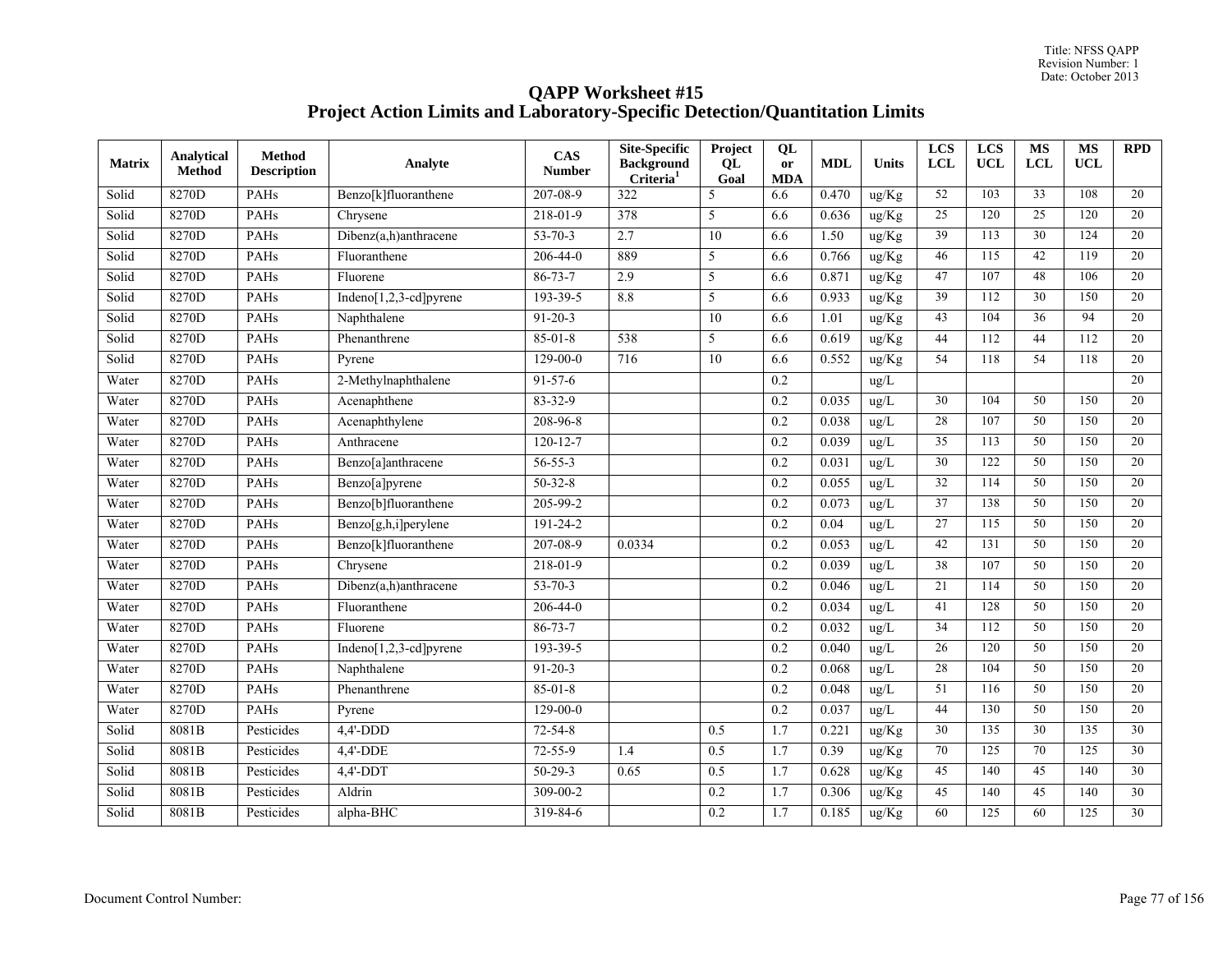| <b>OAPP Worksheet #15</b>                                                   |
|-----------------------------------------------------------------------------|
| Project Action Limits and Laboratory-Specific Detection/Quantitation Limits |

| <b>Matrix</b> | <b>Analytical</b><br><b>Method</b> | <b>Method</b><br><b>Description</b> | Analyte               | <b>CAS</b><br><b>Number</b> | <b>Site-Specific</b><br><b>Background</b><br>Criteria <sup>1</sup> | Project<br>QL<br>Goal | QL<br>or<br><b>MDA</b> | <b>MDL</b> | <b>Units</b>       | LCS<br><b>LCL</b> | $\overline{LCS}$<br><b>UCL</b> | MS<br><b>LCL</b> | <b>MS</b><br><b>UCL</b> | <b>RPD</b>      |
|---------------|------------------------------------|-------------------------------------|-----------------------|-----------------------------|--------------------------------------------------------------------|-----------------------|------------------------|------------|--------------------|-------------------|--------------------------------|------------------|-------------------------|-----------------|
| Solid         | 8081B                              | Pesticides                          | alpha-Chlordane       | $5103 - 71 - 9$             |                                                                    | 0.2                   | 1.7                    | 0.567      | ug/Kg              | $\overline{65}$   | $\overline{120}$               | 65               | 120                     | 30              |
| Solid         | 8081B                              | Pesticides                          | beta-BHC              | 319-85-7                    |                                                                    | 0.2                   | 1.7                    | 0.3        | ug/Kg              | 60                | 125                            | 60               | 125                     | 30              |
| Solid         | 8081B                              | Pesticides                          | delta-BHC             | 319-86-8                    |                                                                    | 0.2                   | 1.7                    | 0.242      | ug/Kg              | 55                | 130                            | 55               | 130                     | 30              |
| Solid         | 8081B                              | Pesticides                          | Dieldrin              | $60-57-1$                   |                                                                    | 0.2                   | 1.7                    | 0.215      | ug/Kg              | 65                | 125                            | 65               | 125                     | 30              |
| Solid         | 8081B                              | Pesticides                          | Endosulfan I          | 959-98-8                    |                                                                    | 0.2                   | 1.7                    | 0.57       | ug/Kg              | 15                | 135                            | $\overline{15}$  | 135                     | $\overline{30}$ |
| Solid         | 8081B                              | Pesticides                          | Endosulfan II         | 33213-65-9                  |                                                                    | $0.2\,$               | 1.7                    | 0.235      | ug/Kg              | 35                | 140                            | 35               | 140                     | 30              |
| Solid         | 8081B                              | Pesticides                          | Endosulfan sulfate    | $1031 - 07 - 8$             |                                                                    | 0.2                   | 1.7                    | 0.34       | ug/Kg              | 60                | 135                            | 60               | 135                     | $\overline{30}$ |
| Solid         | 8081B                              | Pesticides                          | Endrin                | $72 - 20 - 8$               |                                                                    | 0.2                   | 1.7                    | 0.158      | ug/Kg              | 60                | 135                            | 60               | 135                     | 30              |
| Solid         | 8081B                              | Pesticides                          | Endrin aldehyde       | 7421-93-4                   |                                                                    | 0.2                   | 1.7                    | 0.389      | $\frac{u}{g/Kg}$   | $\overline{35}$   | 145                            | 35               | 145                     | 30              |
| Solid         | 8081B                              | Pesticides                          | Endrin ketone         | 53494-70-5                  |                                                                    | 0.2                   | 1.7                    | 0.417      | ug/Kg              | 65                | 135                            | 65               | 135                     | 30              |
| Solid         | 8081B                              | Pesticides                          | gamma-BHC (Lindane)   | 58-89-9                     |                                                                    | 0.2                   | 1.7                    | 0.168      | ug/Kg              | 60                | 125                            | 60               | $\overline{125}$        | $\overline{30}$ |
| Solid         | 8081B                              | Pesticides                          | gamma-Chlordane       | 5103-74-2                   |                                                                    | 0.2                   | 1.7                    | 0.158      | ug/Kg              | 65                | 125                            | $\overline{65}$  | 125                     | $\overline{30}$ |
| Solid         | 8081B                              | Pesticides                          | Heptachlor            | 76-44-8                     |                                                                    | 0.2                   | 1.7                    | 0.204      | $\overline{ug/Kg}$ | $\overline{50}$   | 140                            | 50               | 140                     | 30              |
| Solid         | 8081B                              | Pesticides                          | Heptachlor epoxide    | 1024-57-3                   | 0.37                                                               | 0.2                   | 1.7                    | 0.429      | ug/Kg              | 65                | 130                            | 65               | 130                     | $\overline{30}$ |
| Solid         | 8081B                              | Pesticides                          | Methoxychlor          | $72 - 43 - 5$               |                                                                    | 0.2                   | 3.3                    | 0.719      | ug/Kg              | 55                | 145                            | 55               | 145                     | 30              |
| Solid         | 8081B                              | Pesticides                          | Chlordane (technical) | 57-74-9                     |                                                                    | 4                     | 17                     | 3.73       | $ug/Kg$            |                   |                                |                  |                         |                 |
| Solid         | 8081B                              | Pesticides                          | Toxaphene             | 8001-35-2                   |                                                                    | 5                     | 67                     | 15.16      | ug/Kg              |                   |                                |                  |                         |                 |
| Water         | 8081B                              | Pesticides                          | $4,4'-DDD$            | $72 - 54 - 8$               |                                                                    | 0.01                  | 0.05                   | 0.01       | ug/L               | $\overline{25}$   | 150                            | $\overline{25}$  | 150                     | 30              |
| Water         | 8081B                              | Pesticides                          | $4.4'$ -DDE           | $72 - 55 - 9$               | 0.0146                                                             | 0.01                  | 0.05                   | 0.01       | ug/L               | $\overline{35}$   | 140                            | $\overline{35}$  | 140                     | 30              |
| Water         | 8081B                              | Pesticides                          | $4,4'-DDT$            | $50 - 29 - 3$               | 0.0413                                                             | 0.01                  | 0.05                   | 0.01       | ug/L               | 45                | $\overline{140}$               | $\overline{45}$  | $\overline{140}$        | $\overline{30}$ |
| Water         | 8081B                              | Pesticides                          | Aldrin                | 309-00-2                    |                                                                    | 0.01                  | 0.05                   | 0.01       | ug/L               | 25                | 140                            | 25               | 140                     | 30              |
| Water         | 8081B                              | Pesticides                          | alpha-BHC             | 319-84-6                    |                                                                    | 0.01                  | 0.055                  | 0.01       | ug/L               | 60                | 130                            | 60               | 130                     | 30              |
| Water         | 8081B                              | Pesticides                          | alpha-Chlordane       | $5103 - 71 - 9$             |                                                                    | 0.01                  | 0.05                   | 0.01       | ug/L               | 65                | 125                            | 65               | 125                     | 30              |
| Water         | 8081B                              | Pesticides                          | beta-BHC              | 319-85-7                    |                                                                    | 0.01                  | 0.05                   | 0.13       | ug/L               | $\overline{65}$   | 125                            | $\overline{65}$  | 125                     | $\overline{30}$ |
| Water         | 8081B                              | Pesticides                          | delta-BHC             | 319-86-8                    |                                                                    | 0.01                  | 0.05                   | 0.01       | ug/L               | 45                | 135                            | 45               | 135                     | 30              |
| Water         | 8081B                              | Pesticides                          | Dieldrin              | $60-57-1$                   |                                                                    | 0.01                  | 0.05                   | 0.01       | ug/L               | 60                | 130                            | 60               | 130                     | $\overline{30}$ |
| Water         | 8081B                              | Pesticides                          | Endosulfan I          | 959-98-8                    |                                                                    | 0.01                  | 0.05                   | 0.01       | ug/L               | 50                | 110                            | 50               | 110                     | 30              |
| Water         | 8081B                              | Pesticides                          | Endosulfan II         | 33213-65-9                  |                                                                    | 0.01                  | 0.05                   | 0.01       | ug/L               | $\overline{30}$   | 130                            | $\overline{30}$  | 130                     | $\overline{30}$ |
| Water         | 8081B                              | Pesticides                          | Endosulfan sulfate    | 1031-07-8                   |                                                                    | 0.01                  | 0.055                  | 0.01       | ug/L               | 55                | 135                            | 55               | 135                     | 30              |
| Water         | 8081B                              | Pesticides                          | Endrin                | $72 - 20 - 8$               |                                                                    | 0.01                  | 0.05                   | 0.017      | ug/L               | $\overline{55}$   | 135                            | $\overline{55}$  | 135                     | $\overline{30}$ |
| Water         | 8081B                              | Pesticides                          | Endrin aldehyde       | 7421-93-4                   |                                                                    | 0.01                  | 0.05                   | 0.01       | ug/L               | 55                | 135                            | 55               | 135                     | 30              |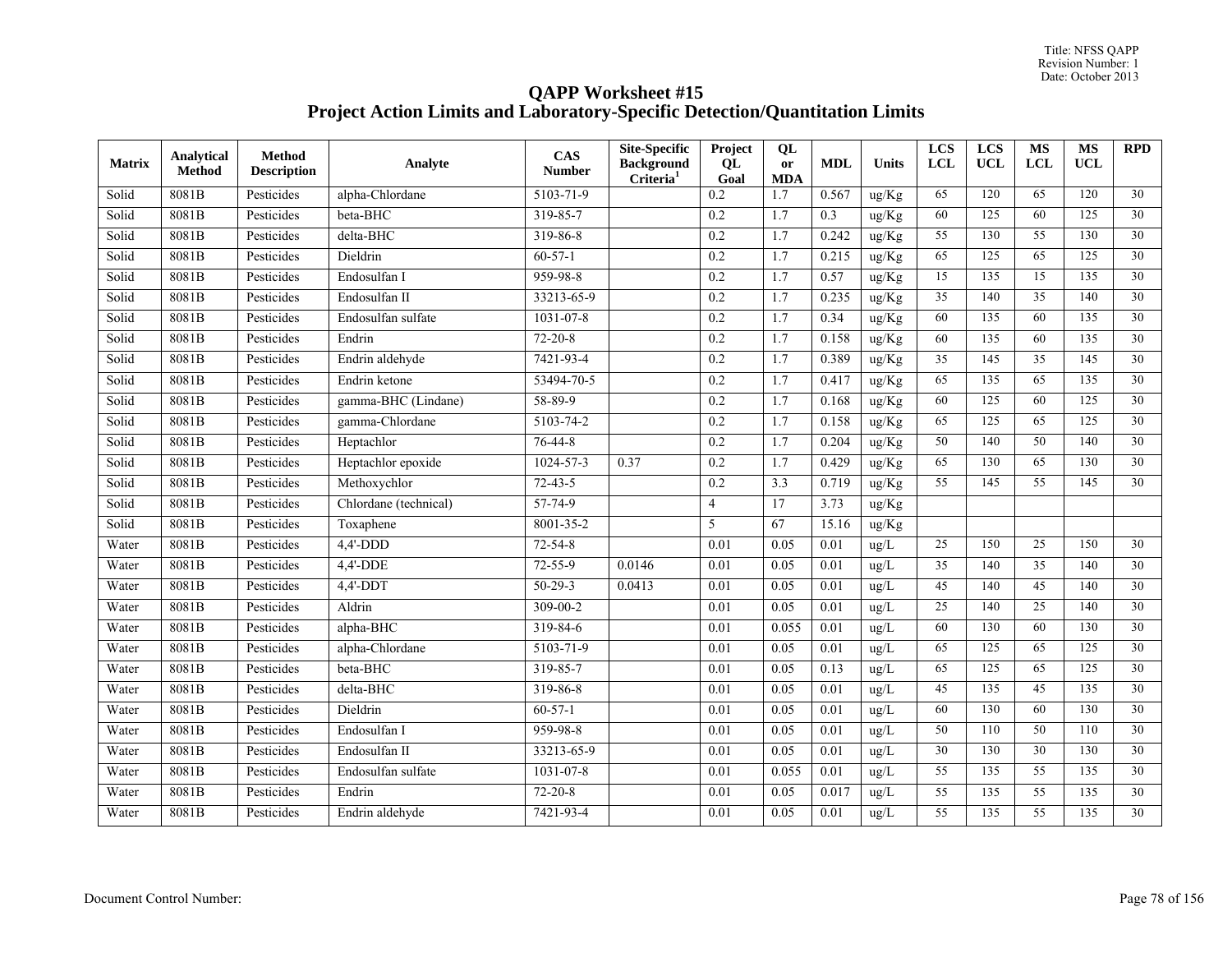| <b>OAPP Worksheet #15</b>                                                   |
|-----------------------------------------------------------------------------|
| Project Action Limits and Laboratory-Specific Detection/Quantitation Limits |

| <b>Matrix</b> | Analytical<br><b>Method</b> | <b>Method</b><br><b>Description</b> | Analyte                | <b>CAS</b><br><b>Number</b> | <b>Site-Specific</b><br><b>Background</b><br>Criteria <sup>1</sup> | Project<br>QL<br>Goal | QL<br>or<br><b>MDA</b> | <b>MDL</b>      | <b>Units</b>     | <b>LCS</b><br><b>LCL</b> | $_{\text{LCS}}$<br><b>UCL</b> | <b>MS</b><br><b>LCL</b> | <b>MS</b><br><b>UCL</b> | <b>RPD</b>      |
|---------------|-----------------------------|-------------------------------------|------------------------|-----------------------------|--------------------------------------------------------------------|-----------------------|------------------------|-----------------|------------------|--------------------------|-------------------------------|-------------------------|-------------------------|-----------------|
| Water         | 8081B                       | Pesticides                          | Endrin ketone          | 53494-70-5                  |                                                                    | 0.01                  | 0.05                   | 0.01            | ug/L             | 75                       | 125                           | 75                      | 125                     | 30              |
| Water         | 8081B                       | Pesticides                          | gamma-BHC (Lindane)    | 58-89-9                     |                                                                    | 0.01                  | 0.05                   | 0.01            | ug/L             | 25                       | 135                           | 25                      | 135                     | 30              |
| Water         | 8081B                       | Pesticides                          | gamma-Chlordane        | 5103-74-2                   |                                                                    | 0.01                  | 0.05                   | 0.01            | ug/L             | 60                       | 125                           | 60                      | 125                     | 30              |
| Water         | 8081B                       | Pesticides                          | Heptachlor             | 76-44-8                     |                                                                    | 0.01                  | 0.100                  | 0.01            | ug/L             | 40                       | 130                           | 40                      | 130                     | 30              |
| Water         | 8081B                       | Pesticides                          | Heptachlor epoxide     | 1024-57-3                   |                                                                    | 0.01                  | 0.05                   | 0.017           | $\rm ug/L$       | 60                       | 130                           | 60                      | 130                     | 30              |
| Water         | 8081B                       | Pesticides                          | Methoxychlor           | $72 - 43 - 5$               |                                                                    | 0.01                  | 0.100                  | 0.01            | ug/L             | 55                       | 130                           | 55                      | 130                     | 30              |
| Water         | 8081B                       | Pesticides                          | Chlordane (technical)  | $57 - 74 - 9$               |                                                                    | 0.01                  | 0.5                    | 0.231           | ug/L             |                          |                               |                         |                         |                 |
| Water         | 8081B                       | Pesticides                          | Toxaphene              | 8001-35-2                   |                                                                    | 0.01                  | 2                      | 0.66            | ug/L             |                          |                               |                         |                         |                 |
| Solid         | 8151A                       | Herbicides                          | $2,4,5-T$              | $93 - 76 - 5$               |                                                                    |                       | 26                     | 7.93            | ug/Kg            | 35                       | 110                           | 35                      | 110                     | 20              |
| Solid         | 8151A                       | Herbicides                          | $2,4-D$                | 94-75-7                     |                                                                    |                       | 250                    | $\overline{22}$ | $\frac{u}{g/Kg}$ | $\overline{35}$          | 115                           | $\overline{35}$         | 115                     | 20              |
| Solid         | 8151A                       | Herbicides                          | $2,4$ -DB              | $94 - 82 - 6$               |                                                                    |                       | 250                    | 43.8            | ug/Kg            | 45                       | 130                           | 45                      | 130                     | 20              |
| Solid         | 8151A                       | Herbicides                          | Dalapon                | 75-99-0                     |                                                                    |                       | 90                     | 38.5            | ug/Kg            | 40                       | 110                           | 40                      | 110                     | 20              |
| Solid         | 8151A                       | Herbicides                          | Dicamba                | 1918-00-9                   |                                                                    |                       | 40                     | 3.93            | ug/Kg            | 60                       | 110                           | 60                      | 110                     | $\overline{20}$ |
| Solid         | 8151A                       | Herbicides                          | Dichlorprop            | $120-36-5$                  |                                                                    |                       | 250                    | 23.4            | ug/Kg            | 70                       | $\overline{120}$              | $\overline{70}$         | $\overline{120}$        | $\overline{20}$ |
| Solid         | 8151A                       | Herbicides                          | Dinoseb                | 88-85-7                     |                                                                    |                       | $\overline{45}$        | 13.6            | ug/Kg            | 20                       | 100                           | 20                      | 100                     | 20              |
| Solid         | 8151A                       | Herbicides                          | <b>MCPA</b>            | 94-74-6                     |                                                                    |                       | 2050<br>$\overline{0}$ | 3071            | ug/Kg            | 60                       | 145                           | 60                      | 145                     | 20              |
| Solid         | 8151A                       | Herbicides                          | <b>MCPP</b>            | $93 - 65 - 2$               |                                                                    |                       | 1750<br>$\overline{0}$ | 4796            | ug/Kg            | 18                       | $\overline{140}$              | $\overline{18}$         | $\overline{140}$        | $\overline{30}$ |
| Solid         | 8151A                       | Herbicides                          | Silvex $(2, 4, 5$ -TP) | $93 - 72 - 1$               |                                                                    |                       | 30                     | 3.28            | ug/Kg            | 50                       | 115                           | $\overline{50}$         | 115                     | 20              |
| Water         | 8151A                       | Herbicides                          | $2,4,5-T$              | $93 - 76 - 5$               |                                                                    |                       |                        | 0.137           | ug/L             | $\overline{30}$          | 110                           | $\overline{30}$         | 110                     | 20              |
| Water         | 8151A                       | Herbicides                          | $2,4-D$                | $94 - 75 - 7$               |                                                                    |                       | 5                      | 1.8             | ug/L             | $\overline{35}$          | 115                           | $\overline{35}$         | 115                     | 20              |
| Water         | 8151A                       | Herbicides                          | $2,4$ -DB              | $94 - 82 - 6$               |                                                                    |                       | $\sqrt{5}$             | 2.42            | ug/L             | 45                       | 130                           | 45                      | 130                     | 20              |
| Water         | 8151A                       | Herbicides                          | Dalapon                | $75-99-0$                   |                                                                    |                       | 12                     | 0.939           | ug/L             | $\overline{40}$          | 110                           | 40                      | 110                     | $\overline{20}$ |
| Water         | 8151A                       | Herbicides                          | Dicamba                | 1918-00-9                   |                                                                    |                       | $\sqrt{2}$             | 0.29            | ug/L             | 60                       | 110                           | 60                      | 110                     | $\overline{20}$ |
| Water         | 8151A                       | Herbicides                          | Dichlorprop            | $120-36-5$                  |                                                                    |                       | 9                      | 1.18            | ug/L             | $\overline{70}$          | 120                           | $\overline{70}$         | $\overline{120}$        | $\overline{20}$ |
| Water         | 8151A                       | Herbicides                          | Dinoseb                | $88 - 85 - 7$               |                                                                    |                       | 2                      | 0.632           | ug/L             | 20                       | $\overline{95}$               | 20                      | 95                      | 20              |
| Water         | 8151A                       | Herbicides                          | <b>MCPA</b>            | 94-74-6                     |                                                                    |                       | 400                    | 121             | ug/L             | $\overline{50}$          | 150                           | $\overline{50}$         | 150                     | $\overline{20}$ |
| Water         | 8151A                       | Herbicides                          | <b>MCPP</b>            | $93 - 65 - 2$               |                                                                    |                       | 400                    | 142             | ug/L             | 50                       | 150                           | $\overline{50}$         | 150                     | $\overline{20}$ |
| Water         | 8151A                       | Herbicides                          | Silvex $(2,4,5-TP)$    | $93 - 72 - 1$               |                                                                    |                       | $\mathbf{1}$           | 0.148           | ug/L             | $\overline{50}$          | $\overline{115}$              | $\overline{50}$         | $\overline{115}$        | 20              |
| Water         | 1311/8260                   | <b>TCLP VOCs</b>                    | 1,1-Dichloroethene     | 75-35-4                     |                                                                    |                       | 50                     | 3.65            | ug/L             | 70                       | 130                           | 70                      | 130                     | 20              |
| Water         | 1311/8260                   | <b>TCLP VOCs</b>                    | 1,2-Dichloroethane     | $107 - 06 - 2$              |                                                                    |                       | 50                     | 3.72            | ug/L             | $\overline{70}$          | 130                           | $\overline{70}$         | 130                     | $\overline{20}$ |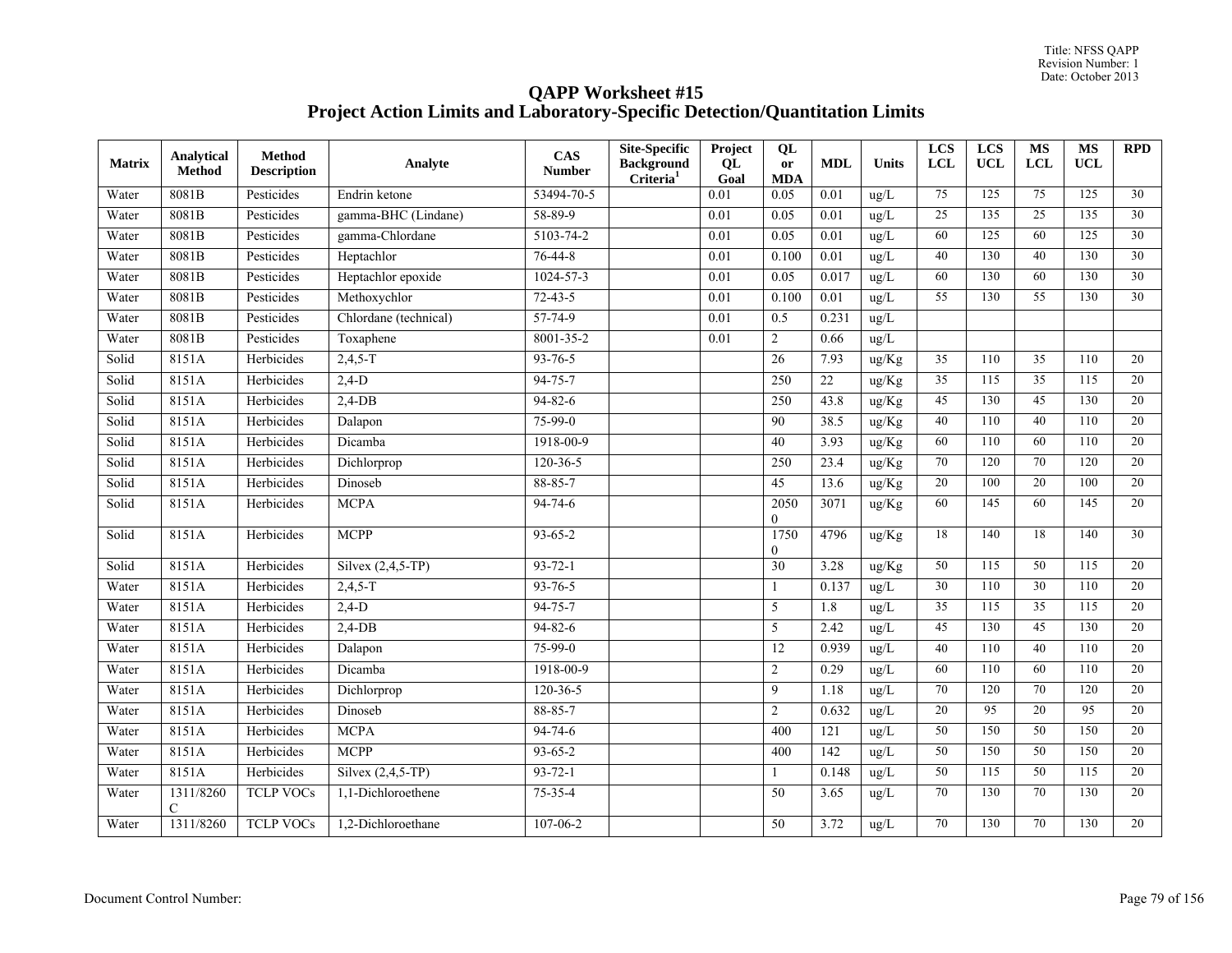| <b>OAPP Worksheet #15</b>                                                   |
|-----------------------------------------------------------------------------|
| Project Action Limits and Laboratory-Specific Detection/Quantitation Limits |

| <b>Matrix</b> | <b>Analytical</b><br><b>Method</b> | <b>Method</b><br><b>Description</b> | Analyte               | <b>CAS</b><br><b>Number</b> | <b>Site-Specific</b><br><b>Background</b><br>Criteria <sup>1</sup> | Project<br>QL<br>Goal | QL<br><b>or</b><br><b>MDA</b> | <b>MDL</b> | <b>Units</b> | $\overline{LCS}$<br><b>LCL</b> | LCS<br><b>UCL</b> | $\overline{MS}$<br><b>LCL</b> | $\overline{\text{MS}}$<br><b>UCL</b> | <b>RPD</b>      |
|---------------|------------------------------------|-------------------------------------|-----------------------|-----------------------------|--------------------------------------------------------------------|-----------------------|-------------------------------|------------|--------------|--------------------------------|-------------------|-------------------------------|--------------------------------------|-----------------|
|               | $\mathcal{C}$                      |                                     |                       |                             |                                                                    |                       |                               |            |              |                                |                   |                               |                                      |                 |
| Water         | 1311/8260<br>$\overline{C}$        | <b>TCLP VOCs</b>                    | 2-Butanone (MEK)      | 78-93-3                     |                                                                    |                       | 50                            | 3.89       | ug/L         | 30                             | 150               | 30                            | 150                                  | 20              |
| Water         | 1311/8260<br>$\overline{C}$        | <b>TCLP VOCs</b>                    | Benzene               | $71 - 43 - 2$               |                                                                    |                       | 50                            | 2.53       | ug/L         | 80                             | 120               | 80                            | 120                                  | $\overline{20}$ |
| Water         | 1311/8260<br>$\mathcal{C}$         | <b>TCLP VOCs</b>                    | Carbon tetrachloride  | $56 - 23 - 5$               |                                                                    |                       | 50                            | 3.6        | ug/L         | 65                             | 140               | 65                            | 140                                  | 20              |
| Water         | 1311/8260<br>C                     | <b>TCLP VOCs</b>                    | Chlorobenzene         | 108-90-7                    |                                                                    |                       | 50                            | 3.82       | ug/L         | 80                             | 120               | 80                            | 120                                  | $\overline{20}$ |
| Water         | 1311/8260<br>$\mathcal{C}$         | <b>TCLP VOCs</b>                    | Chloroform            | $67 - 66 - 3$               |                                                                    |                       | 50                            | 0.92       | ug/L         | 65                             | 135               | $\overline{65}$               | 135                                  | $\overline{20}$ |
| Water         | 1311/8260<br>$\mathcal{C}$         | <b>TCLP VOCs</b>                    | Tetrachloroethene     | $127 - 18 - 4$              |                                                                    |                       | 50                            | 2.8        | ug/L         | 45                             | 150               | 45                            | 150                                  | 20              |
| Water         | 1311/8260<br>$\mathcal{C}$         | <b>TCLP VOCs</b>                    | Trichloroethene       | $79-01-6$                   |                                                                    |                       | 50                            | 2.9        | ug/L         | 70                             | 125               | $\overline{70}$               | 125                                  | $\overline{20}$ |
| Water         | 1311/8260<br>C                     | <b>TCLP VOCs</b>                    | Vinyl chloride        | $75-01-4$                   |                                                                    |                       | 100                           | 4.3        | ug/L         | 50                             | 145               | 50                            | 145                                  | 20              |
| Water         | 1311/8270<br>D                     | <b>TCLP</b><br><b>SVOCs</b>         | 1,4-Dichlorobenzene   | $106 - 46 - 7$              |                                                                    |                       | 50                            | 5          | ug/L         | $\overline{30}$                | 100               | $\overline{30}$               | 100                                  | $\overline{30}$ |
| Water         | 1311/8270<br>D                     | <b>TCLP</b><br><b>SVOCs</b>         | 2,4,5-Trichlorophenol | $95 - 95 - 4$               |                                                                    |                       | 50                            | 10         | ug/L         | 50                             | 110               | $\overline{50}$               | 110                                  | $\overline{30}$ |
| Water         | 1311/8270<br>$\overline{D}$        | <b>TCLP</b><br><b>SVOCs</b>         | 2,4,6-Trichlorophenol | 88-06-2                     |                                                                    |                       | 50                            | 10         | ug/L         | 50                             | 115               | 50                            | 115                                  | 30              |
| Water         | 1311/8270<br>D                     | <b>TCLP</b><br><b>SVOCs</b>         | 2,4-Dinitrotoluene    | $121 - 14 - 2$              |                                                                    |                       | 50                            | 5          | ug/L         | 50                             | 120               | 50                            | 120                                  | $\overline{30}$ |
| Water         | 1311/8270<br>D                     | <b>TCLP</b><br><b>SVOCs</b>         | 2-Methylphenol        | 95-48-7                     |                                                                    |                       | 50                            | 10         | ug/L         | 40                             | 110               | 40                            | 110                                  | 30              |
| Water         | 1311/8270<br>D                     | <b>TCLP</b><br><b>SVOCs</b>         | 3 & 4 Methylphenol    | 15831-10-4                  |                                                                    |                       | 100                           | 5          | ug/L         | $\overline{30}$                | 110               | $\overline{30}$               | 110                                  | $\overline{30}$ |
| Water         | 1311/8270<br>D                     | <b>TCLP</b><br><b>SVOCs</b>         | Hexachlorobenzene     | $118 - 74 - 1$              |                                                                    |                       | 50                            | 5          | ug/L         | 50                             | 110               | 50                            | 110                                  | $\overline{30}$ |
| Water         | 1311/8270<br>D                     | <b>TCLP</b><br><b>SVOCs</b>         | Hexachlorobutadiene   | 87-68-3                     |                                                                    |                       | 50                            | 5          | ug/L         | 25                             | 105               | 25                            | 105                                  | $\overline{30}$ |
| Water         | 1311/8270<br>D                     | <b>TCLP</b><br><b>SVOCs</b>         | Hexachloroethane      | $67 - 72 - 1$               |                                                                    |                       | 50                            | 5          | ug/L         | 30                             | 100               | 30                            | 100                                  | 30              |
| Water         | 1311/8270<br>D                     | <b>TCLP</b><br><b>SVOCs</b>         | Nitrobenzene          | 98-95-3                     |                                                                    |                       | 50                            | 5          | ug/L         | 45                             | 110               | $\overline{45}$               | 110                                  | 30              |
| Water         | 1311/8270<br>D                     | <b>TCLP</b><br><b>SVOCs</b>         | Pentachlorophenol     | $87 - 86 - 5$               |                                                                    |                       | 250                           | 10         | ug/L         | 40                             | 115               | 40                            | 115                                  | $\overline{30}$ |
| Water         | 1311/8270<br>D                     | <b>TCLP</b><br><b>SVOCs</b>         | Pyridine              | $110 - 86 - 1$              |                                                                    |                       | 100                           | 25         | ug/L         | 10                             | $\overline{72}$   | 10                            | 72                                   | 30              |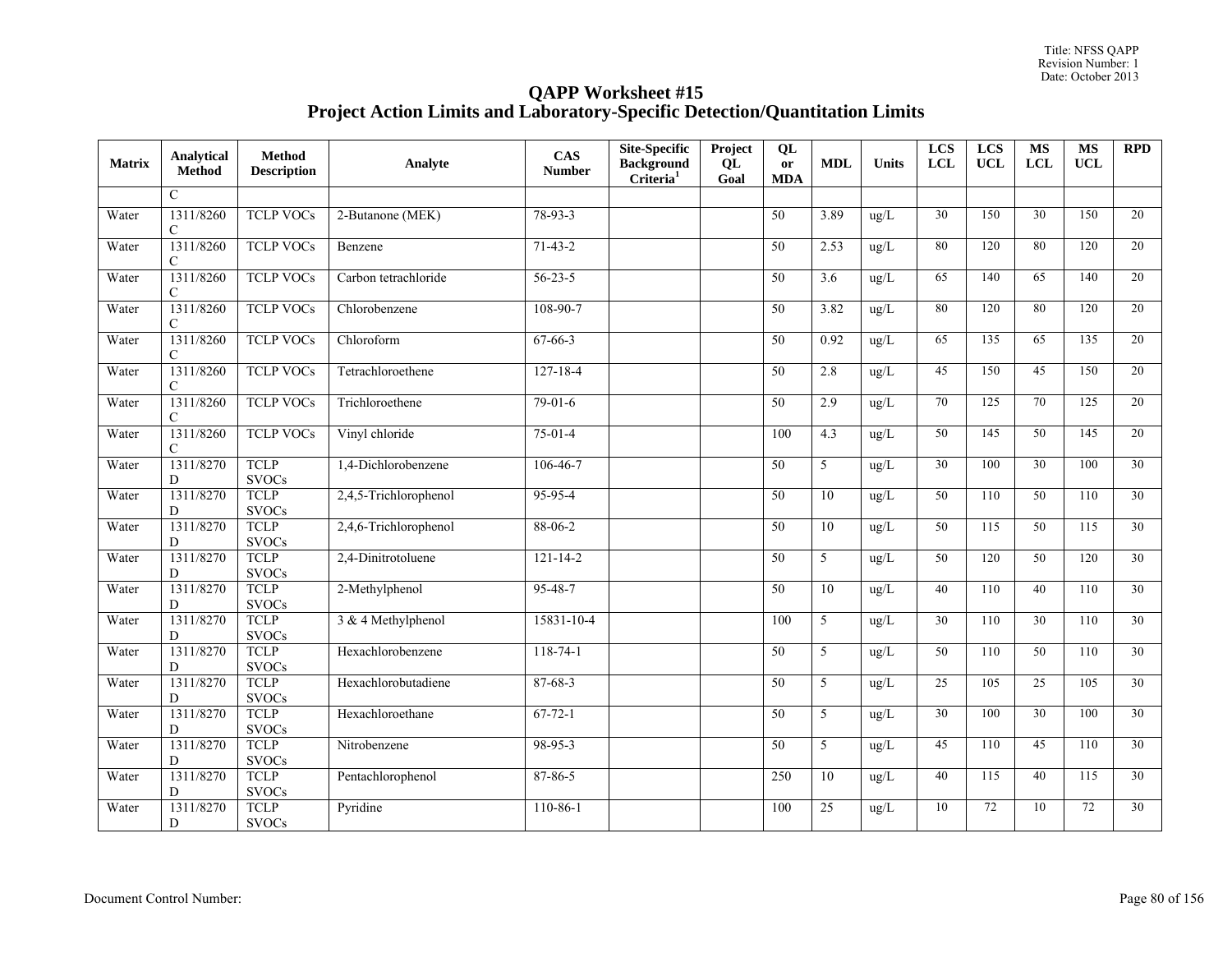| <b>OAPP Worksheet #15</b>                                                          |  |
|------------------------------------------------------------------------------------|--|
| <b>Project Action Limits and Laboratory-Specific Detection/Quantitation Limits</b> |  |
|                                                                                    |  |

| <b>Matrix</b>   | Analytical                 | <b>Method</b>              | Analyte                    | <b>CAS</b>      | <b>Site-Specific</b><br><b>Background</b> | Project<br>QL | QL<br>or   | <b>MDL</b> | <b>Units</b> | LCS<br><b>LCL</b> | LCS<br>$\ensuremath{\mathbf{UCL}}\xspace$ | MS<br><b>LCL</b> | <b>MS</b><br><b>UCL</b> | RPD             |
|-----------------|----------------------------|----------------------------|----------------------------|-----------------|-------------------------------------------|---------------|------------|------------|--------------|-------------------|-------------------------------------------|------------------|-------------------------|-----------------|
|                 | <b>Method</b>              | <b>Description</b>         |                            | <b>Number</b>   | Criteria <sup>1</sup>                     | Goal          | <b>MDA</b> |            |              |                   |                                           |                  |                         |                 |
| Water           | 1311/8151                  | <b>TCLP</b>                | $2,4-D$                    | 94-75-7         |                                           |               | 40         | 20         | ug/L         | $\overline{35}$   | 115                                       | 35               | 115                     | 20              |
|                 | A                          | Herbicides                 |                            |                 |                                           |               |            |            |              |                   |                                           |                  |                         |                 |
| Water           | 1311/8151                  | <b>TCLP</b>                | Silvex $(2,4,5-TP)$        | $93 - 72 - 1$   |                                           |               | 10         | 3.0        | ug/L         | 50                | 115                                       | 50               | 115                     | $\overline{20}$ |
|                 | A                          | Herbicides                 |                            |                 |                                           |               |            |            |              |                   |                                           |                  |                         |                 |
| Solid/          | 1311/6010                  | <b>TCLP RCRA</b>           | Arsenic                    | 7440-38-2       |                                           |               | 1000       | 4.925      | ug/L         | 80                | 120                                       | 80               | $\overline{120}$        | $\overline{20}$ |
| Water           | $\mathcal{C}$              | Metals                     |                            |                 |                                           |               |            |            |              |                   |                                           |                  |                         |                 |
| Solid/          | 1311/6010                  | <b>TCLP RCRA</b>           | Barium                     | 7440-39-3       |                                           |               | 125        | 19.8       | ug/L         | 80                | 120                                       | 80               | 120                     | 20              |
| Water           | C                          | Metals                     |                            |                 |                                           |               |            |            |              | 80                |                                           | 80               |                         |                 |
| Solid/          | 1311/6010<br>$\mathcal{C}$ | <b>TCLP RCRA</b><br>Metals | Cadmium                    | 7440-43-9       |                                           |               | 25         | 2.28       | ug/L         |                   | 120                                       |                  | 120                     | 20              |
| Water<br>Solid/ | 1311/6010                  | <b>TCLP RCRA</b>           | Chromium                   | 7440-47-3       |                                           |               | 25         | 15.7       |              | 80                | 120                                       | $\overline{80}$  | 120                     | $\overline{20}$ |
| Water           | $\mathbf C$                | Metals                     |                            |                 |                                           |               |            |            | ug/L         |                   |                                           |                  |                         |                 |
| Solid/          | 1311/6010                  | <b>TCLP RCRA</b>           | Lead                       | 7439-92-1       |                                           |               | 250        | 6.35       | ug/L         | 80                | 120                                       | 80               | 120                     | 20              |
| Water           | $\mathsf{C}$               | Metals                     |                            |                 |                                           |               |            |            |              |                   |                                           |                  |                         |                 |
| Solid/          | 1311/6010                  | <b>TCLP RCRA</b>           | Selenium                   | 7782-49-2       |                                           |               | 1000       | 6.65       | ug/L         | 80                | $\overline{120}$                          | 80               | $\overline{120}$        | $\overline{20}$ |
| Water           | $\mathbf C$                | Metals                     |                            |                 |                                           |               |            |            |              |                   |                                           |                  |                         |                 |
| Solid/          | 1311/6010                  | <b>TCLP RCRA</b>           | Selenium                   | 7782-49-2       |                                           |               | 500        | 13.3       | ug/L         | 80                | 120                                       | 80               | 120                     | 20              |
| Water           | $\mathbf C$                | Metals                     |                            |                 |                                           |               |            |            |              |                   |                                           |                  |                         |                 |
| Solid/          | 1311/6010                  | <b>TCLP RCRA</b>           | Silver                     | 7440-22-4       |                                           |               | 40         | 14.9       | ug/L         | 80                | 120                                       | 80               | 120                     | 20              |
| Water           | $\mathcal{C}$              | Metals                     |                            |                 |                                           |               |            |            |              |                   |                                           |                  |                         |                 |
| Solid/          | 1311/7470                  | <b>TCLP RCRA</b>           | Mercury                    | 7439-97-6       |                                           |               | 1.5        | 0.079      | ug/L         | 80                | 120                                       | 80               | 120                     | 20              |
| Water           | $\mathbf{A}$               | Metals                     |                            |                 |                                           |               |            |            |              |                   |                                           |                  |                         |                 |
| Solid           | 1311/8081                  | <b>TCLP</b>                | Endrin                     | $72 - 20 - 8$   |                                           |               | 0.50       | 0.050      | ug/L         | 55                | 135                                       | 55               | 135                     | $\overline{30}$ |
|                 | B                          | Pesticides                 |                            |                 |                                           |               |            |            |              |                   |                                           |                  |                         |                 |
| Solid           | 1311/8081                  | <b>TCLP</b>                | gamma-BHC (Lindane)        | 58-89-9         |                                           |               | 0.50       | 0.015      | ug/L         | 60                | 125                                       | 60               | 125                     | 30              |
|                 | B                          | Pesticides                 |                            |                 |                                           |               |            |            |              |                   |                                           |                  |                         |                 |
| Solid           | 1311/8081                  | <b>TCLP</b><br>Pesticides  | Heptachlor                 | $76 - 44 - 8$   |                                           |               | 0.50       | 0.015      | ug/L         | 40                | 130                                       | 40               | 130                     | 30              |
| Solid           | B<br>1311/8081             | <b>TCLP</b>                | Heptachlor epoxide         | $1024 - 57 - 3$ |                                           |               | 0.50       | 0.050      | ug/L         | 60                | 130                                       | 60               | 130                     | 30              |
|                 | B                          | Pesticides                 |                            |                 |                                           |               |            |            |              |                   |                                           |                  |                         |                 |
| Solid           | 1311/8081                  | <b>TCLP</b>                | Methoxychlor               | $72 - 43 - 5$   |                                           |               | 1.0        | 0.050      | ug/L         | 55                | 150                                       | 55               | 150                     | $\overline{30}$ |
|                 | B                          | Pesticides                 |                            |                 |                                           |               |            |            |              |                   |                                           |                  |                         |                 |
| Solid           | 1311/8081                  | <b>TCLP</b>                | <b>Technical Chlordane</b> | 12789-03-6      |                                           |               | 5.0        | 0.20       | ug/L         |                   |                                           |                  |                         |                 |
|                 | B                          | Pesticides                 |                            |                 |                                           |               |            |            |              |                   |                                           |                  |                         |                 |
| Solid           | 1311/8081                  | <b>TCLP</b>                | Toxaphene                  | 8001-35-2       |                                           |               | 20         | 0.050      | ug/L         |                   |                                           |                  |                         |                 |
|                 | B                          | Pesticides                 |                            |                 |                                           |               |            |            |              |                   |                                           |                  |                         |                 |
| Water           | 7470A                      | Mercury                    | Mercury                    | 7439-97-6       | 0.17                                      |               | 0.18       | 0.06       | ug/L         | 80                | 120                                       | 80               | 120                     | 20              |
| Water           | 6010C                      | Metals                     | Aluminum                   | 7429-90-5       | 979                                       |               | 1000       | 79.9       | ug/L         | 80                | 120                                       | 80               | 120                     | 20              |
| Water           | 6010C                      | Metals                     | Antimony                   | 7440-36-0       | 2.34                                      |               | 20         | 19.8       | $\rm ug/L$   | 80                | 120                                       | 80               | 120                     | 20              |
| Water           | 6010C                      | Metals                     | Arsenic                    | 7440-38-2       | 30.6                                      |               | 10         | 9.85       | $\rm ug/L$   | 80                | 120                                       | 80               | 120                     | 20              |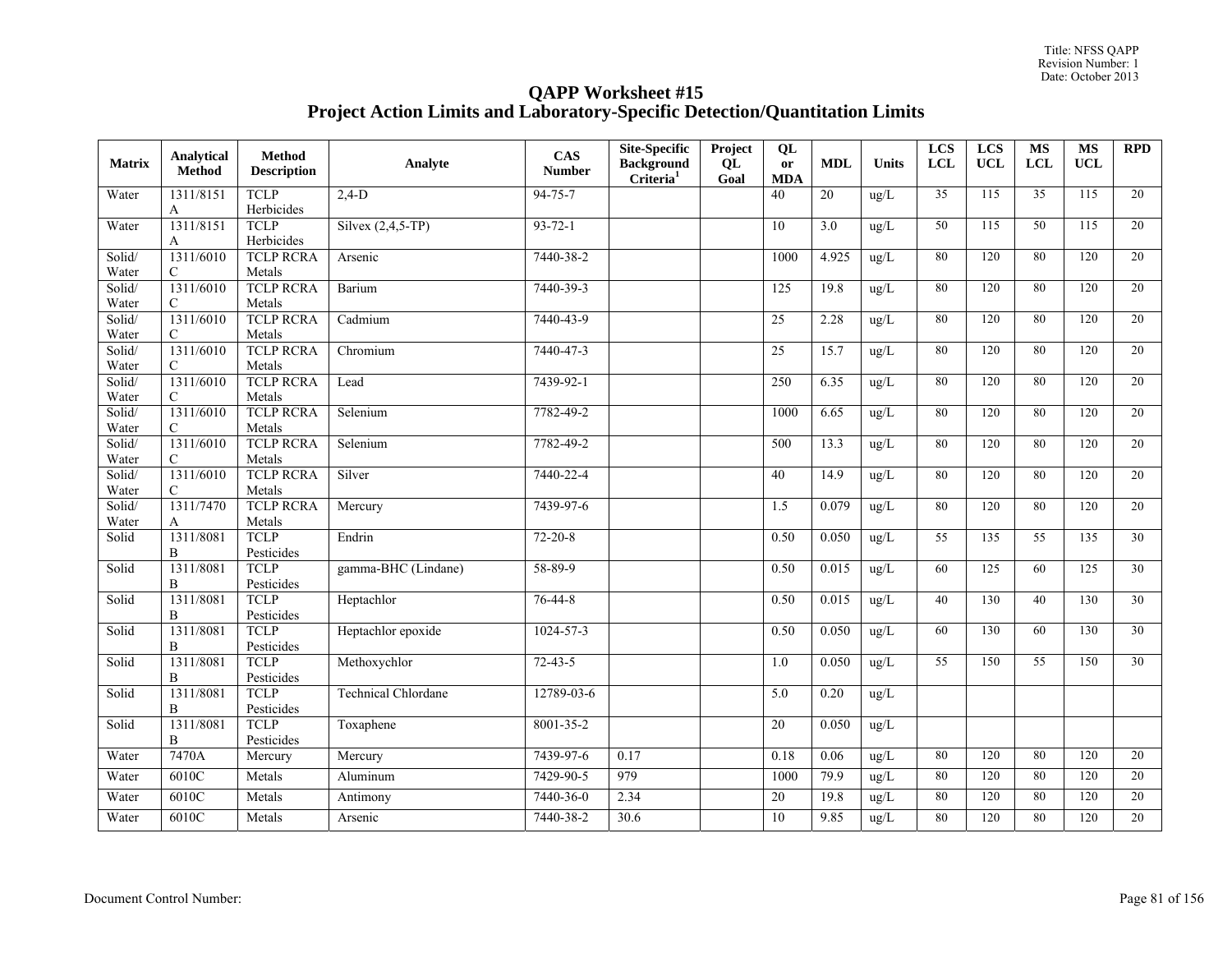| <b>OAPP Worksheet #15</b>                                                   |
|-----------------------------------------------------------------------------|
| Project Action Limits and Laboratory-Specific Detection/Quantitation Limits |

| <b>Matrix</b> | <b>Analytical</b><br><b>Method</b> | <b>Method</b><br><b>Description</b> | Analyte                         | <b>CAS</b><br><b>Number</b> | <b>Site-Specific</b><br><b>Background</b><br>Criteria <sup>1</sup> | Project<br>QL<br>Goal | QL<br>or<br><b>MDA</b>   | <b>MDL</b> | <b>Units</b> | <b>LCS</b><br><b>LCL</b> | LCS<br><b>UCL</b> | <b>MS</b><br><b>LCL</b> | <b>MS</b><br><b>UCL</b> | <b>RPD</b>      |
|---------------|------------------------------------|-------------------------------------|---------------------------------|-----------------------------|--------------------------------------------------------------------|-----------------------|--------------------------|------------|--------------|--------------------------|-------------------|-------------------------|-------------------------|-----------------|
| Water         | 6010C                              | Metals                              | Barium                          | 7440-39-3                   | 46.8                                                               |                       | 250                      | 9.88       | ug/L         | 80                       | $\overline{120}$  | 80                      | $\overline{120}$        | 20              |
| Water         | 6010C                              | Metals                              | Beryllium                       | 7440-41-7                   |                                                                    |                       | 25                       | 0.61       | ug/L         | 80                       | $\overline{120}$  | 80                      | $\overline{120}$        | $\overline{20}$ |
| Water         | 6010C                              | Metals                              | Boron                           | 7440-42-8                   | 3820                                                               |                       | 100                      | $27\,$     | ug/L         | 80                       | 120               | 80                      | 120                     | 20              |
| Water         | 6010C                              | Metals                              | Cadmium                         | 7440-43-9                   | 2.51                                                               |                       | 5.0                      | 0.91       | ug/L         | 80                       | 120               | 80                      | 120                     | $\overline{20}$ |
| Water         | 6010C                              | Metals                              | Calcium                         | 7440-70-2                   | 620000                                                             |                       | 1000                     | 265        | $\rm ug/L$   | 80                       | $\overline{120}$  | 80                      | $\overline{120}$        | $\overline{20}$ |
| Water         | 6010C                              | Metals                              | Chromium                        | 7440-47-3                   | 3.19                                                               |                       | 10                       | 15.7       | ug/L         | 80                       | 120               | 80                      | 120                     | 20              |
| Water         | 6010C                              | Metals                              | Cobalt                          | 7440-48-4                   | 2.8                                                                |                       | 250                      | 3.96       | $\rm ug/L$   | 80                       | 120               | 80                      | 120                     | 20              |
| Water         | 6010C                              | Metals                              | Copper                          | 7440-50-8                   | 207                                                                |                       | $\overline{25}$          | 11.4       | ug/L         | 80                       | 120               | 80                      | 120                     | 20              |
| Water         | 6010C                              | Metals                              | Iron                            | 7439-89-6                   | 8810                                                               |                       | 250                      | 141        | ug/L         | 80                       | 120               | 80                      | 120                     | 20              |
| Water         | 6010C                              | Metals                              | Lead                            | 7439-92-1                   | 5.99                                                               |                       | 250                      | 6.35       | ug/L         | 80                       | $\overline{120}$  | 80                      | $\overline{120}$        | $\overline{20}$ |
| Water         | 6010C                              | Metals                              | Lithium                         | 7439-93-2                   | 1130                                                               |                       | 125                      | 24.05      | ug/L         | 80                       | $\overline{120}$  | 80                      | $\overline{120}$        | 20              |
| Water         | 6010C                              | Metals                              | Magnesium                       | 7439-95-4                   | 580000                                                             |                       | 2500                     | 330        | ug/L         | 80                       | $\overline{120}$  | 80                      | $\overline{120}$        | 20              |
| Water         | 6010C                              | Metals                              | Manganese                       | 7439-96-5                   | 722                                                                |                       | 15                       | 8.3        | ug/L         | 80                       | 120               | 80                      | 120                     | 20              |
| Water         | 6010C                              | Metals                              | Molybdenum                      | 7439-98-7                   |                                                                    |                       | 5                        |            | ug/L         | 80                       | 120               | 80                      | 120                     | $\overline{20}$ |
| Water         | 6010C                              | Metals                              | Nickel                          | 7440-02-0                   | 6.48                                                               |                       | 40                       | 13.3       | ug/L         | 80                       | 120               | 80                      | 120                     | 20              |
| Water         | 6010C                              | Metals                              | Potassium                       | 9/7/7440                    | 62100                                                              |                       | 1250<br>$\boldsymbol{0}$ | 1650       | ug/L         | 80                       | 120               | 80                      | 120                     | 20              |
| Water         | 6010C                              | Metals                              | Selenium                        | 7782-49-2                   | 4.24                                                               |                       | 15                       | 5.0        | ug/L         | 80                       | 120               | 80                      | 120                     | 20              |
| Water         | 6010C                              | Metals                              | Silver                          | 7440-22-4                   | 0.018                                                              |                       | 50                       | 5.95       | ug/L         | 80                       | 120               | 80                      | 120                     | 20              |
| Water         | 6010C                              | Metals                              | Sodium                          | 7440-23-5                   | 1200000                                                            |                       | 5000                     | 1620       | $\rm ug/L$   | 80                       | 120               | 80                      | 120                     | 20              |
| Water         | 6010C                              | Metals                              | Thallium                        | 7440-28-0                   | 1.72                                                               |                       | 20                       | 9.92       | ug/L         | 80                       | 120               | 80                      | 120                     | 20              |
| Water         | 6010C                              | Metals                              | Uranium                         | $7440 - 61 - 1$             |                                                                    |                       | 1275                     | 118        | ug/L         | 80                       | $\overline{120}$  | 80                      | $\overline{120}$        | $\overline{20}$ |
| Water         | 6010C                              | Metals                              | Vanadium                        | 7440-62-2                   | 2.8                                                                |                       | 125                      | 10.2       | ug/L         | 80                       | $\overline{120}$  | 80                      | 120                     | $\overline{20}$ |
| Water         | 6010C                              | Metals                              | Zinc                            | 7440-66-6                   | 131                                                                |                       | 50                       | 12.9       | ug/L         | 80                       | $\overline{120}$  | 80                      | $\overline{120}$        | $\overline{20}$ |
| Water         | 300.0                              | Anions                              | Chloride                        | 16887-00-6                  |                                                                    |                       | 0.20                     | 0.02       | mg/L         | $\overline{90}$          | 110               | 90                      | 110                     | 20              |
| Water         | 300.0                              | Anions                              | Fluoride                        | 16984-48-8                  |                                                                    |                       | 0.10                     | 0.01       | mg/L         | $\overline{90}$          | 110               | 90                      | 110                     | 20              |
| Water         | 300.0                              | Anions                              | Nitrate as N                    | 14797-55-8                  |                                                                    |                       | 0.02                     | 0.004      | mg/L         | $\overline{90}$          | 110               | $\overline{90}$         | 110                     | 20              |
| Water         | 300.0                              | Anions                              | Nitrite as N                    | 14797-65-0                  |                                                                    |                       | 0.02                     | 0.003      | mg/L         | $\overline{90}$          | 110               | $\overline{90}$         | 110                     | $\overline{20}$ |
| Water         | 300.0                              | Anions                              | ortho-Phosphate                 | 14265-44-2                  |                                                                    |                       | 0.50                     | 0.054      | mg/L         | 90                       | 110               | 90                      | 110                     | 20              |
| Water         | 300.0                              | Anions                              | Sulfate                         | 14808-79-8                  |                                                                    |                       | 0.50                     | 0.05       | mg/L         | 90                       | 110               | 90                      | 110                     | $\overline{20}$ |
| Water         | 310.1                              | Alkalinity                          | Alkalinity                      | STL00171                    |                                                                    |                       | 5.0                      | 0.542      | mg/L         | 90                       | 110               | 80                      | 120                     | 20              |
| Water         | 310.1                              | Alkalinity                          | Bicarbonate Alkalinity as CaCO3 | STL00138                    |                                                                    |                       | 5.0                      | 0.542      | mg/L         | 90                       | 110               | 80                      | 120                     | 20              |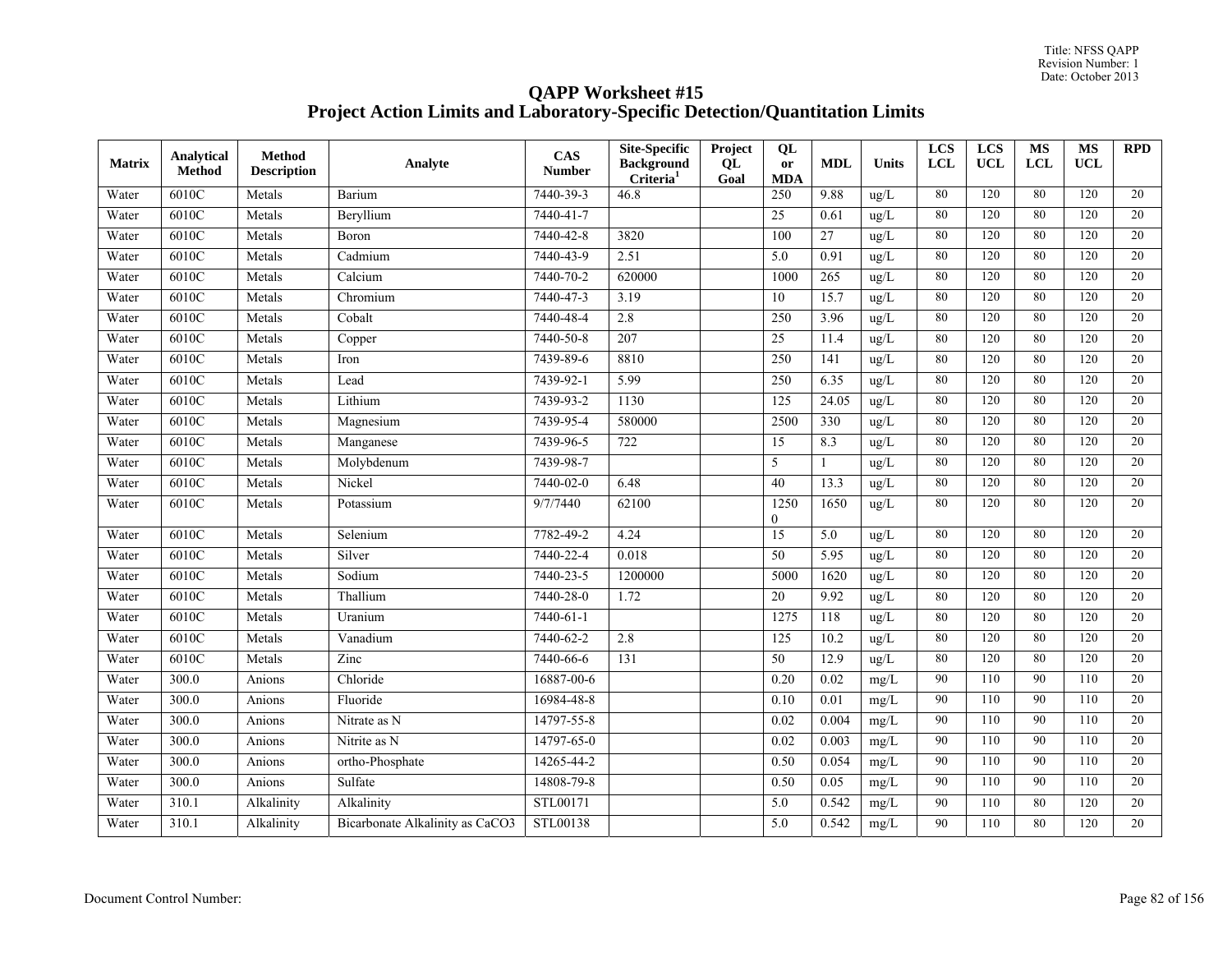| <b>OAPP Worksheet #15</b>                                                   |
|-----------------------------------------------------------------------------|
| Project Action Limits and Laboratory-Specific Detection/Quantitation Limits |

| <b>Matrix</b> | <b>Analytical</b><br><b>Method</b> | <b>Method</b><br><b>Description</b> | Analyte                             | <b>CAS</b><br><b>Number</b> | <b>Site-Specific</b><br><b>Background</b><br>Criteria <sup>1</sup> | Project<br>QL<br>Goal | QL<br>or<br><b>MDA</b> | <b>MDL</b> | <b>Units</b> | LCS<br><b>LCL</b> | LCS<br><b>UCL</b> | <b>MS</b><br><b>LCL</b> | <b>MS</b><br><b>UCL</b> | <b>RPD</b>      |
|---------------|------------------------------------|-------------------------------------|-------------------------------------|-----------------------------|--------------------------------------------------------------------|-----------------------|------------------------|------------|--------------|-------------------|-------------------|-------------------------|-------------------------|-----------------|
| Water         | 310.1                              | Alkalinity                          | Carbonate Alkalinity as CaCO3       | STL00154                    |                                                                    |                       | 5.0                    | 0.542      | mg/L         | $\overline{90}$   | 110               | 80                      | $\overline{120}$        | 20              |
| Water         | 160.1                              | <b>Solids</b>                       | <b>Total Dissolved Solids (TDS)</b> | STL00242                    |                                                                    |                       | 5.0                    | 3.497      | mg/L         | $\overline{90}$   | 110               |                         |                         | 20              |
| Water         | 415.1                              | Total Organic<br>Carbon<br>(TOC)    | Total Organic Carbon (TOC)          | 7440-44-0                   |                                                                    |                       | 1.0                    | 0.265      | mg/L         | 90                | 110               | 76                      | 120                     | 20              |
| Water         | 1664A                              | Oil & Grease                        | Oil & Grease                        | STL00181                    |                                                                    |                       | 5.0                    | 2.03       | mg/L         | 78                | 114               | 78                      | 114                     | 20              |
| Water         | 160.2                              | Solids                              | <b>Total Suspended Solids</b>       | STL00161                    |                                                                    |                       | 4.0                    |            | mg/L         | 66                | 127               |                         |                         | $\overline{20}$ |
| Solid         | $A-01-R$                           | Isotopic<br>Uranium                 | U-233/234                           | 13966-29-5                  | 1.66                                                               | 0.5                   | 0.5                    |            | pCi/g        | 84                | 120               | 70                      | 130                     | 40              |
| Solid         | $A-01-R$                           | Isotopic<br>Uranium                 | U-235/236                           | 15117-96-1                  | 0.0847                                                             | 0.5                   | 0.5                    |            | pCi/g        |                   |                   |                         |                         | 40              |
| Solid         | $A-01-R$                           | Isotopic<br>Uranium                 | $U-238$                             | 7440-61-1                   | 1.34                                                               | 0.5                   | 0.5                    |            | pCi/g        | 82                | 122               | 70                      | 130                     | 40              |
| Solid         | $A-01-R$                           | Isotopic<br>Thorium                 | $Th-228$                            | 14274-82-9                  | 1.64                                                               | 0.5                   | 0.5                    |            | pCi/g        | 70                | 130               | 70                      | 130                     | 40              |
| Solid         | $A-01-R$                           | Isotopic<br>Thorium                 | $Th-230$                            | 14269-63-7                  | 1.39                                                               | 0.5                   | 0.5                    |            | pCi/g        | 81                | 118               | 76                      | 115                     | 40              |
| Solid         | $A-01-R$                           | Isotopic<br>Thorium                 | $Th-232$                            | 7440-29-1                   | 1.24                                                               | 0.5                   | 0.5                    |            | pCi/g        | $\overline{70}$   | 130               | $\overline{70}$         | $\overline{130}$        | $\overline{40}$ |
| Water         | $A-01-R$                           | Isotopic<br>Uranium                 | U-233/234                           | 13966-29-5                  | 8.73                                                               | 0.2                   | 0.2                    |            | pCi/L        | 84                | 120               | 65                      | 146                     | 40              |
| Water         | $A-01-R$                           | Isotopic<br>Uranium                 | U-235/236                           | 15117-96-1                  | 0.715                                                              | 0.2                   | 0.2                    |            | pCi/L        |                   |                   |                         |                         | 40              |
| Water         | $A-01-R$                           | Isotopic<br>Uranium                 | $U-238$                             | 7440-61-1                   | 5.79                                                               | 0.2                   | 0.2                    |            | pCi/L        | 83                | $\overline{121}$  | 68                      | 143                     | 40              |
| Water         | $A-01-R$                           | Isotopic<br>Thorium                 | $Th-228$                            | 14274-82-9                  | 0.25                                                               | 0.2                   | 0.2                    |            | pCi/L        | $\overline{70}$   | 130               | $\overline{70}$         | 130                     | 40              |
| Water         | $A-01-R$                           | Isotopic<br>Thorium                 | $Th-230$                            | 14269-63-7                  | 0.877                                                              | 0.2                   | 0.2                    |            | pCi/L        | 81                | 125               | 82                      | 139                     | 40              |
| Water         | $A-01-R$                           | Isotopic<br>Thorium                 | $Th-232$                            | 7440-29-1                   | 0.229                                                              | 0.2                   | 0.2                    |            | pCi/L        | $\overline{70}$   | 130               | $\overline{70}$         | 130                     | $\overline{40}$ |
| Water         | 903.1                              | Radium-226                          | Ra-226                              | 13982-63-3                  | 1.76                                                               | 0.5                   | 0.5                    |            | pCi/L        | $\overline{75}$   | 125               | 60                      | 140                     | 75              |
| Solid         | 901.1                              | Gamma<br>Spectroscopy               | Ra-226                              | 13982-63-3                  | 1.2                                                                | 0.5                   | 0.5                    |            | pCi/g        | $\overline{73}$   | 107               |                         |                         | 40              |
| Water         | 901.1                              | Gamma<br>Spectroscopy               | Actinium-227                        | 13982-63-3                  |                                                                    |                       |                        |            | pCi/L        |                   |                   |                         |                         |                 |
| Water         | 901.1                              | Gamma<br>Spectroscopy               | Actinium-228                        | 14331-83-0                  |                                                                    |                       |                        |            | pCi/L        |                   |                   |                         |                         |                 |
| Water         | 901.1                              | Gamma<br>Spectroscopy               | Bismuth-212                         | 14913-49-6                  |                                                                    |                       |                        |            | pCi/L        |                   |                   |                         |                         |                 |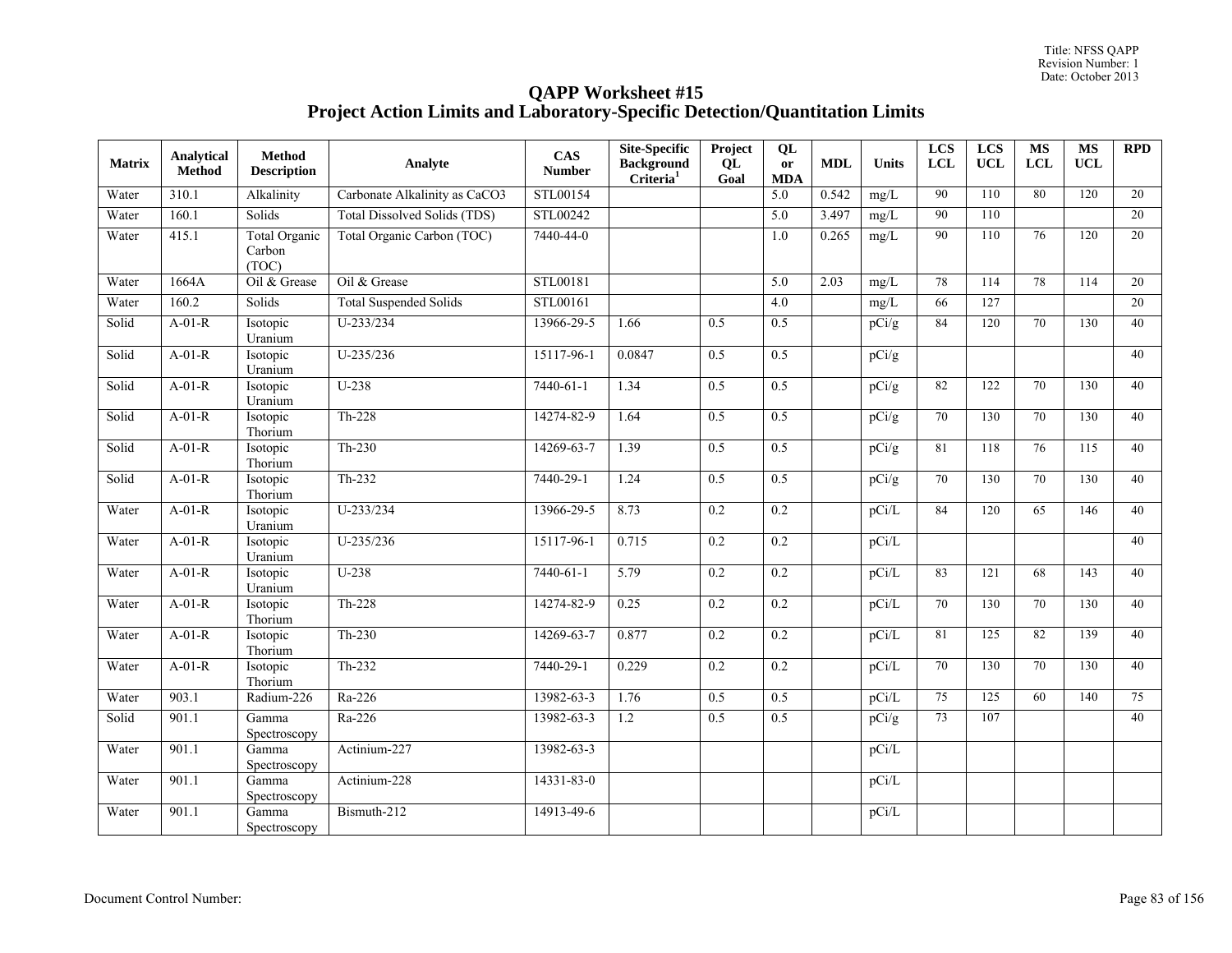| <b>OAPP Worksheet #15</b>                                                   |
|-----------------------------------------------------------------------------|
| Project Action Limits and Laboratory-Specific Detection/Quantitation Limits |

| <b>Matrix</b> | Analytical<br>Method | <b>Method</b><br><b>Description</b> | Analyte              | <b>CAS</b><br><b>Number</b> | <b>Site-Specific</b><br><b>Background</b> | Project<br>QL | QL<br>or   | <b>MDL</b> | <b>Units</b> | <b>LCS</b><br><b>LCL</b> | <b>LCS</b><br><b>UCL</b> | <b>MS</b><br><b>LCL</b> | <b>MS</b><br><b>UCL</b> | <b>RPD</b> |
|---------------|----------------------|-------------------------------------|----------------------|-----------------------------|-------------------------------------------|---------------|------------|------------|--------------|--------------------------|--------------------------|-------------------------|-------------------------|------------|
|               |                      |                                     |                      |                             | Criteria <sup>1</sup>                     | Goal          | <b>MDA</b> |            |              |                          |                          |                         |                         |            |
| Water         | 901.1                | Gamma<br>Spectroscopy               | Bismuth-214          | 14733-03-0                  |                                           |               |            |            | pCi/L        |                          |                          |                         |                         |            |
| Water         | 901.1                | Gamma                               | Cesium-137           | 10045-97-3                  |                                           |               | 20         |            | pCi/L        | 90                       | 111                      |                         |                         | 40         |
|               |                      | Spectroscopy                        |                      |                             |                                           |               |            |            |              |                          |                          |                         |                         |            |
| Water         | 901.1                | Gamma                               | Lead-210             | 14255-04-0                  |                                           |               |            |            | pCi/L        |                          |                          |                         |                         |            |
|               |                      | Spectroscopy                        |                      |                             |                                           |               |            |            |              |                          |                          |                         |                         |            |
| Water         | 901.1                | Gamma                               | Lead-212             | 18879-28-2                  |                                           |               |            |            | pCi/L        |                          |                          |                         |                         |            |
|               |                      | Spectroscopy                        |                      |                             |                                           |               |            |            |              |                          |                          |                         |                         |            |
| Water         | 901.1                | Gamma                               | Lead-214             | 1506728-4                   |                                           |               |            |            | pCi/L        |                          |                          |                         |                         |            |
|               |                      | Spectroscopy                        |                      |                             |                                           |               |            |            |              |                          |                          |                         |                         |            |
| Water         | 901.1                | Gamma                               | Potassium-40         | 7447-40-7                   |                                           |               |            |            | pCi/L        |                          |                          |                         |                         |            |
|               |                      | Spectroscopy                        |                      |                             |                                           |               |            |            |              |                          |                          |                         |                         |            |
| Water         | 901.1                | Gamma                               | Protactinium-231     | 14331-85-2                  |                                           |               |            |            | pCi/L        |                          |                          |                         |                         |            |
|               |                      | Spectroscopy                        |                      |                             |                                           |               |            |            |              |                          |                          |                         |                         |            |
| Water         | 901.1                | Gamma                               | Radium-226           | 13982-63-3                  |                                           |               | 50         |            | pCi/L        |                          |                          |                         |                         |            |
|               |                      | Spectroscopy                        |                      |                             |                                           |               |            |            |              |                          |                          |                         |                         |            |
| Water         | 901.1                | Gamma                               | Radium-228           | 15262-20-1                  |                                           |               | 50         |            | pCi/L        |                          |                          |                         |                         |            |
|               |                      | Spectroscopy                        |                      |                             |                                           |               |            |            |              |                          |                          |                         |                         |            |
| Water         | 901.1                | Gamma                               | Thallium-208         | 14913-50-9                  |                                           |               |            |            | pCi/L        |                          |                          |                         |                         |            |
|               |                      | Spectroscopy                        |                      |                             |                                           |               |            |            |              |                          |                          |                         |                         |            |
| Water         | 901.1                | Gamma                               | Thorium-232          | 7440-29-1                   |                                           |               |            |            | pCi/L        |                          |                          |                         |                         |            |
|               |                      | Spectroscopy                        |                      |                             |                                           |               |            |            |              |                          |                          |                         |                         |            |
| Water         | 901.1                | Gamma                               | Thorium-234          | 15065-10-8                  |                                           |               |            |            | pCi/L        |                          |                          |                         |                         |            |
|               |                      | Spectroscopy                        |                      |                             |                                           |               |            |            |              |                          |                          |                         |                         |            |
| Water         | 901.1                | Gamma                               | Uranium-235          | 15117-96-1                  |                                           |               |            |            | pCi/L        |                          |                          |                         |                         |            |
|               |                      | Spectroscopy                        |                      |                             |                                           |               |            |            |              |                          |                          |                         |                         |            |
| Water         | 901.1                | Gamma                               | Uranium-238          | 7440-61-1                   |                                           |               |            |            | pCi/L        |                          |                          |                         |                         |            |
|               |                      | Spectroscopy                        |                      |                             |                                           |               |            |            |              |                          |                          |                         |                         |            |
| Water         | D5174-91             | Total                               | <b>Total Uranium</b> | 7440-61-1                   | 15.6                                      |               | 1.0        |            | ug/L         | 75                       | 125                      | 40                      | 160                     | 40         |
|               |                      | Uranium                             |                      |                             |                                           |               |            |            |              |                          |                          |                         |                         |            |
| Solid         | D5174-91             | Total                               | <b>Total Uranium</b> | 7440-61-1                   | 3580                                      |               | 100        |            | ug/kg        | 75                       | 125                      | 40                      | 160                     | 40         |
|               |                      | Uranium                             |                      |                             |                                           |               |            |            |              |                          |                          |                         |                         |            |

Notes:

1 – SAIC, NFSS Remedial Investigation Report Addendum, Table 13-1, April 2011.

LCL – Lower Control Limit LCS – Laboratory Control Sample

MDA – Minimum Detected Activity (radionuclides only)

MDL – Method Detection Limit (as determined by 40 CFR Part 136)

MS – Matrix Spike

PAHs – Polynuclear Aromatic Hydrocarbons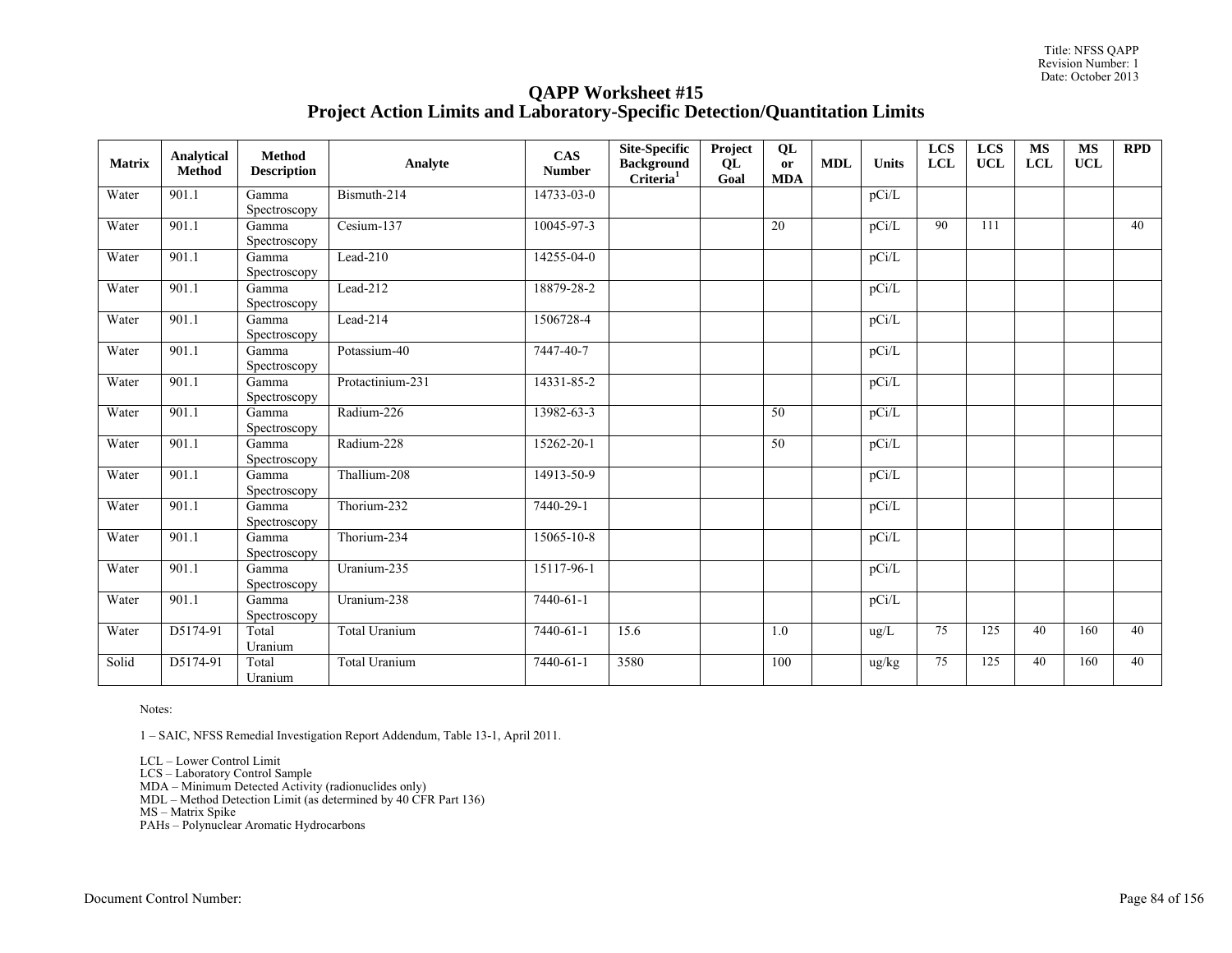#### **QAPP Worksheet #15 Project Action Limits and Laboratory-Specific Detection/Quantitation Limits**

QL – Quantitation Limit (equivalent to lowest point of calibration curve, organics and inorganics only) VOCs – Volatile Organic Compounds SVOCs – Semivolatile Organic compounds TCLP – Toxicity Characteristic Leaching Procedure UCL – Upper Control Limit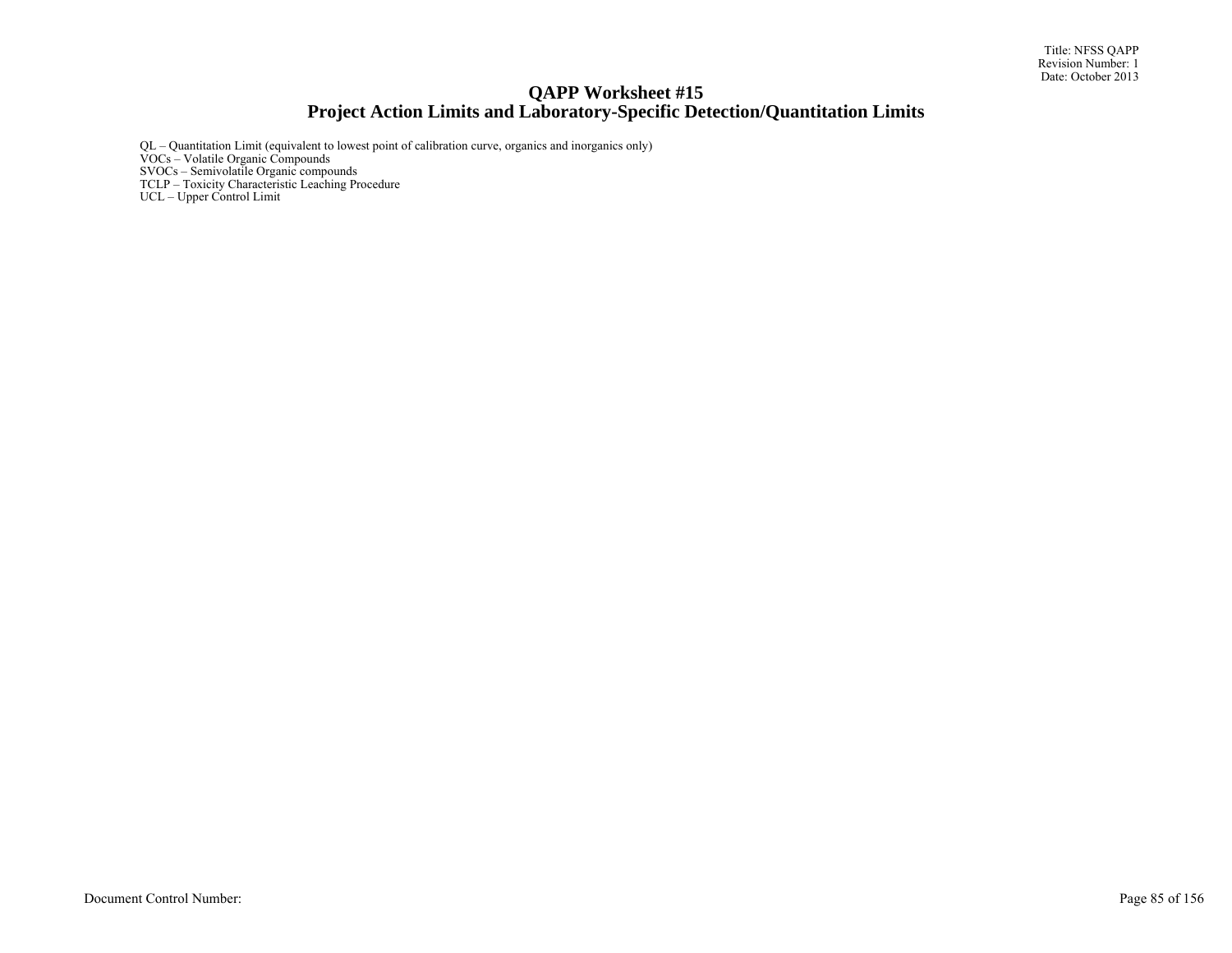# **QAPP Worksheet #17 Sampling Design and Rationale**

Sampling Design and Rationale is described in the FSP.

**Describe and provide a rationale for choosing the sampling approach (e.g., grid system, biased statistical approach):** 

**Describe the sampling design and rationale in terms of what matrices will be sampled, what analytical groups will and at what concentration levels, the sampling locations (including QC, critical, and background samples), the number of samples to be taken, and the sampling frequency (including seasonal considerations) [May refer to map or Worksheet #18 for details]:**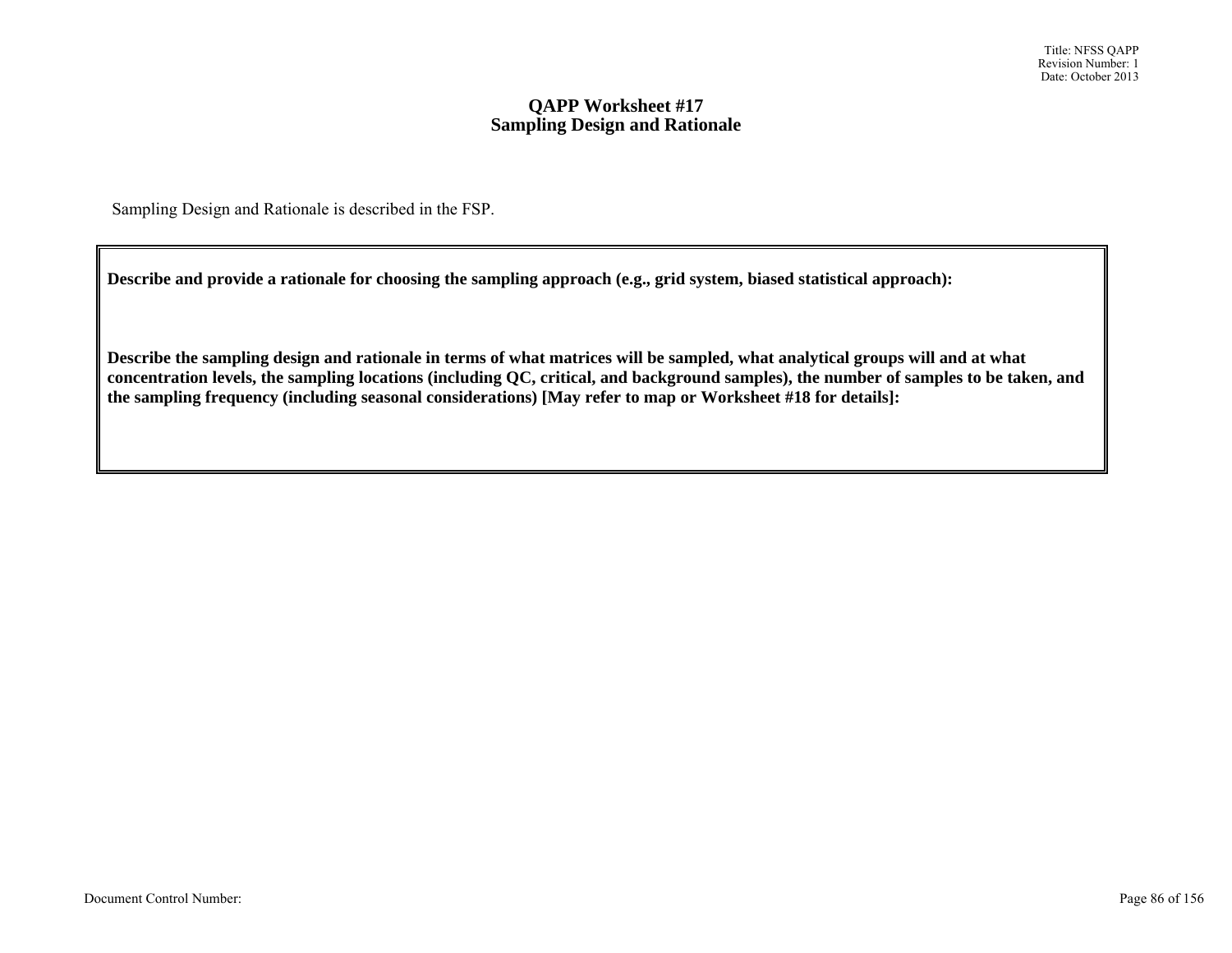#### **QAPP Worksheet #18 Sampling Locations and Methods**

Sampling Locations and Methods are described in the FSP.

| <b>Sampling</b><br>Location/ID<br><b>Number</b> | <b>Matrix</b> | Depth<br>(units) | Analytical<br>Group | Concentration<br>Level | Number of<br><b>Samples</b> (identify<br>field duplicates) | <b>Sampling SOP</b><br>Reference <sup>1</sup> | <b>Rationale for</b><br><b>Sampling</b><br>Location |
|-------------------------------------------------|---------------|------------------|---------------------|------------------------|------------------------------------------------------------|-----------------------------------------------|-----------------------------------------------------|
|                                                 |               |                  |                     |                        |                                                            |                                               |                                                     |
|                                                 |               |                  |                     |                        |                                                            |                                               |                                                     |
|                                                 |               |                  |                     |                        |                                                            |                                               |                                                     |
|                                                 |               |                  |                     |                        |                                                            |                                               |                                                     |
|                                                 |               |                  |                     |                        |                                                            |                                               |                                                     |
|                                                 |               |                  |                     |                        |                                                            |                                               |                                                     |
|                                                 |               |                  |                     |                        |                                                            |                                               |                                                     |
|                                                 |               |                  |                     |                        |                                                            |                                               |                                                     |
|                                                 |               |                  |                     |                        |                                                            |                                               |                                                     |

<sup>1</sup>Specify the appropriate letter or number from the Project Sampling SOP References table (Worksheet #21).

 $\sim$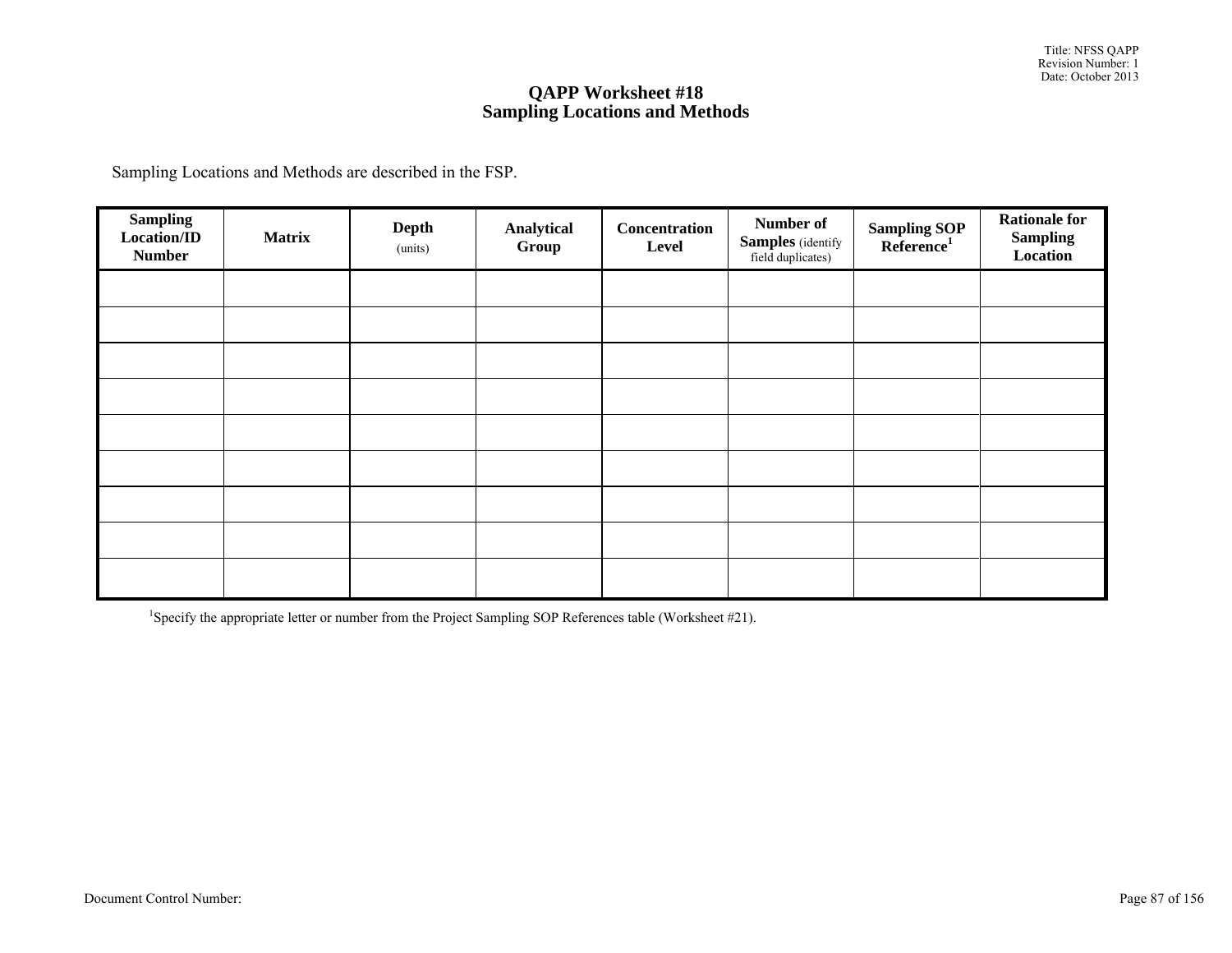#### **QAPP Worksheet #19 & 30 Sample Containers, Preservation, and Hold Times**

**Laboratory Name:** TestAmerica Laboratories, Inc. (TA) , 13715 Rider Trail North, Earth City, MO 63045; POC: Jayna Awalt (Project Manager); jayna.awalt@testamericainc.com; (314) 298-8566 **Accreditations/Certifications:** DoD (expires 01/10/2016 and 06/30/2014)/NYSDOH ELAP (expires 04/01/2014) **Backup Laboratory:** TestAmerica Laboratories, Inc., (Richland, WA) **Sample Delivery Method:** Lab Courier from site to TestAmerica Laboratories, Inc. (Amherst, NY); FedEx from TA – Amherst, NY to TA – Earth City, MO and Richland, WA labs)

| <b>Matrix</b>    | <b>Analytical</b><br>Group | <b>Analytical and</b><br><b>Preparation</b><br>Method / SOP<br>Reference | <b>Containers</b><br>(number, size, and type) | <b>Preservation</b><br><b>Requirements</b><br>(chemical,<br>temperature, light<br>protected) | <b>Maximum</b><br><b>Holding Time</b><br>(preparation $/$<br>analysis) | Data Package<br><b>Turnaround</b><br><b>Time</b> |
|------------------|----------------------------|--------------------------------------------------------------------------|-----------------------------------------------|----------------------------------------------------------------------------------------------|------------------------------------------------------------------------|--------------------------------------------------|
| <b>IDW/Solid</b> | <b>VOCs</b>                | EPA 5035A/8260C                                                          | Two 2-oz VOA vials w/                         | $4+2$ °C                                                                                     | 14 days                                                                | 28 Days                                          |
| <b>IDW/Solid</b> | <b>SVOCs</b>               | SOP ST-MS-0002<br>EPA 3550C/8270D<br><b>SOP ST-MS-0001</b>               | Teflon septa<br>One 8-oz glass jar            | $4\pm2\degree C$                                                                             | 14 days/40 days                                                        |                                                  |
| <b>IDW/Solid</b> | Pesticides                 | EPA 3550C/8081B<br>SOP ST-GC-0016                                        | One 8-oz glass jar                            | $4\pm2$ °C                                                                                   | 14 days/40 days                                                        |                                                  |
| Soil             | PAHs                       | EPA 3550C/8270D<br>SOP ST-MS-0001                                        | One 8-oz glass jar                            | $4\pm2$ °C                                                                                   | 14 days/40 days                                                        |                                                  |
| Soil             | <b>Total Uranium</b>       | <b>ASTM D5174-02</b><br>SOP RL-KPA-003                                   | One 4-oz glass jar                            | None                                                                                         | 180 days                                                               |                                                  |
| Soil             | Gamma Spec                 | EPA 901.1<br>SOP ST-RD-0102                                              | $116oz$ . Jar                                 | None                                                                                         | 180 days                                                               |                                                  |
| Soil             | Isotopic Uranium           | <b>HASL-300 A-01-R</b><br><b>SOP ST-RD-0210</b>                          | One 4-oz glass jar                            | None                                                                                         | 180 days                                                               |                                                  |
| Soil             | Isotopic Thorium           | <b>HASL-300 A-01-R</b><br>SOP ST-RD-0210                                 | One 4-oz glass jar                            | None                                                                                         | 180 days                                                               |                                                  |
| IDW/Liquid       | <b>VOCs</b>                | EPA 5030B/8260C<br><b>SOP ST-MS-0002</b>                                 | Three 40-mL VOA<br>vials                      | $pH \leq 2$ w/HCl,<br>$4\pm2$ °C                                                             | 14 days                                                                |                                                  |
| IDW/Liquid       | <b>SVOCs</b>               | EPA 3510C/8270D<br>SOP ST-MS-0001                                        | Two 1-L amber bottles                         | $4+2$ °C                                                                                     | 7 days/40 days                                                         |                                                  |
| IDW/Liquid       | Pesticides                 | EPA 3510C/8081B<br>SOP ST-GC-0016                                        | Two 1-L amber bottles                         | $4\pm2\degree C$                                                                             | 7 days/40 days                                                         |                                                  |
| IDW/Liquid       | Herbicides                 | <b>EPA 8151A</b><br>SOP ST-GC-0015                                       | Two 1-L amber bottles                         | $4\pm2$ °C                                                                                   | 7 days/40 days                                                         |                                                  |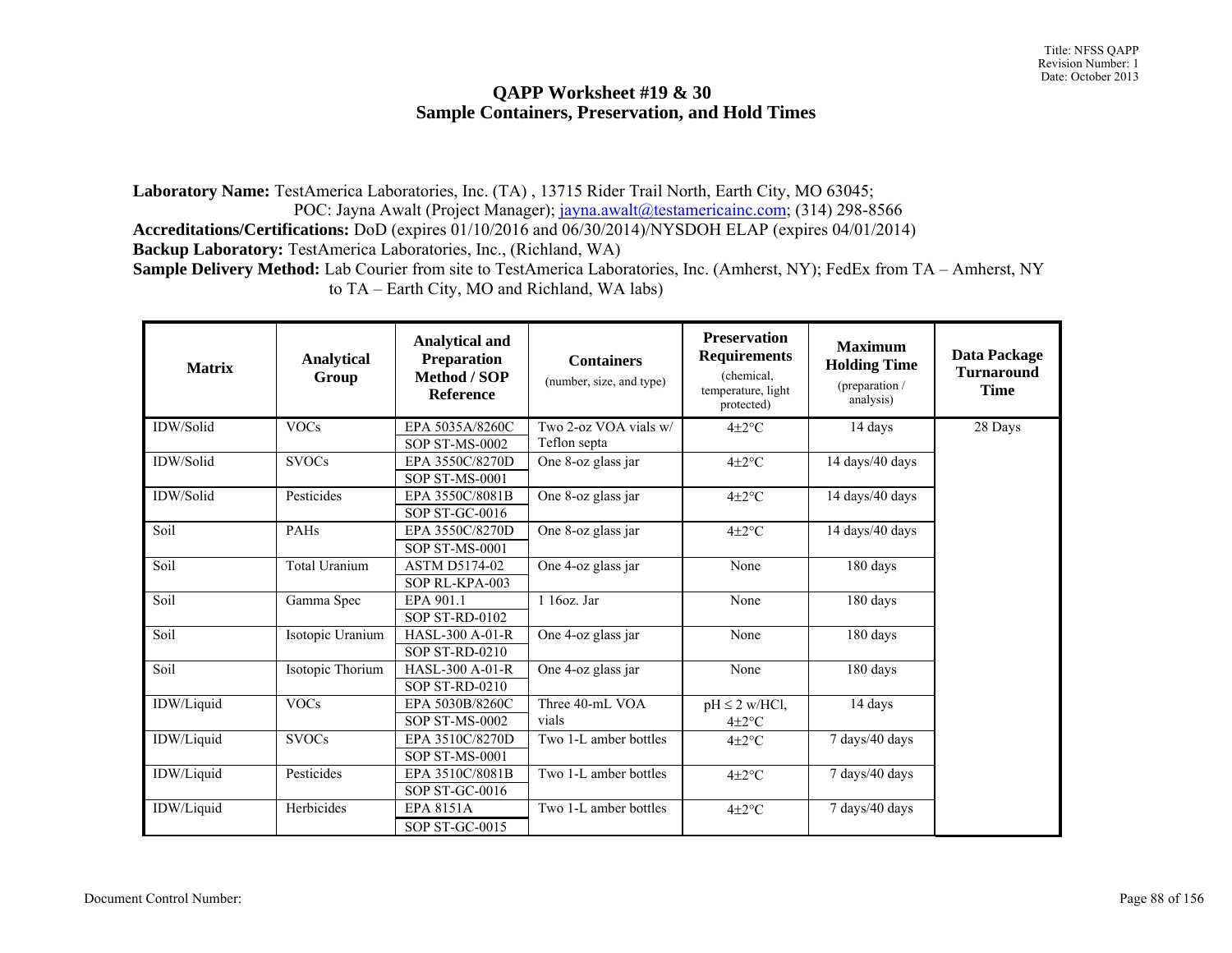# **QAPP Worksheet #19 & 30 Sample Containers, Preservation, and Hold Times**

| <b>Matrix</b>    | <b>Analytical</b><br>Group     | <b>Analytical and</b><br><b>Preparation</b><br>Method / SOP<br>Reference | <b>Containers</b><br>(number, size, and type) | <b>Preservation</b><br><b>Requirements</b><br>(chemical.<br>temperature, light<br>protected) | <b>Maximum</b><br><b>Holding Time</b><br>(preparation /<br>analysis) | Data Package<br><b>Turnaround</b><br><b>Time</b> |
|------------------|--------------------------------|--------------------------------------------------------------------------|-----------------------------------------------|----------------------------------------------------------------------------------------------|----------------------------------------------------------------------|--------------------------------------------------|
| IDW/Liquid       | <b>ICP</b> Metals              | EPA 3010A/6010C<br>SOP ST-MT-0001                                        | One 250-mL poly<br>bottle                     | $pH \leq 2$ w/HNO <sub>3</sub>                                                               | 180 days                                                             | 28 Days                                          |
| IDW/Liquid       | Mercury                        | <b>EPA 7470A</b><br>SOP ST-MT-0005                                       | One 250-mL poly<br>bottle                     | $pH \leq 2$ w/HNO <sub>3</sub>                                                               | 28 days                                                              |                                                  |
| Water            | Anions                         | EPA 300.0A<br><b>SOP ST-WC-0028</b>                                      | One 250-mL poly<br>bottle                     | $4\pm2\degree C$                                                                             | 48 hours/28 days                                                     |                                                  |
| Water            | Alkalinity                     | EPA 310.1<br>SOP ST-WC-0019                                              | One 250-mL poly<br>bottle                     | $4\pm2$ °C                                                                                   | 28 days                                                              |                                                  |
| Water            | <b>TDS</b>                     | EPA 160.1<br>SOP ST-WC-0036                                              | One 250-mL poly<br>bottle                     | $4\pm2\degree C$                                                                             | 7 days                                                               |                                                  |
| IDW/Liquid       | pH                             | <b>EPA 9040B</b><br>SOP ST-WC-0011                                       | One 250-mL poly<br>bottle                     | $4\pm2\degree C$                                                                             | 48 hours                                                             |                                                  |
| IDW/Liquid       | Oil and Grease                 | <b>EPA 1664A</b><br>SOP ST-WC-0039                                       | Two 1L amber glass                            | $pH \leq 2$ w/HCL                                                                            | 28 days                                                              |                                                  |
| IDW/Liquid       | <b>Total Organic</b><br>Carbon | EPA 415.1<br>SOP ST-WC-0016                                              | One 250-mL poly<br>bottle                     | $pH \leq 2$ w/H2SO4                                                                          | 28 days                                                              |                                                  |
| IDW/Liquid       | <b>TSS</b>                     | EPA 160.2<br>SOP ST-WC-0036                                              | One 250-mL poly<br>bottle                     | $4\pm2\degree C$                                                                             | 7 days                                                               |                                                  |
| Water            | Total Uranium                  | <b>ASTM D5174-02</b><br>SOP RL-KPA-003                                   | One 1L poly bottle                            | $pH \leq 2$ w/HNO <sub>3</sub>                                                               | 180 days                                                             |                                                  |
| Water            | Radium-226                     | EPA 903.1<br>SOP RL-RA-001                                               | One 1L poly bottle                            | $pH \leq 2$ w/HNO <sub>3</sub>                                                               | 180 days                                                             |                                                  |
| Water/IDW/Liquid | Isotopic Uranium               | HASL-300 A-01-R<br>SOP ST-RD-0210                                        | One 1L poly bottle                            | $pH \leq 2$ w/HNO <sub>3</sub>                                                               | 180 days                                                             |                                                  |
| Water/IDW/Liquid | Isotopic Thorium               | HASL-300 A-01-R<br>SOP ST-RD-0210                                        | One 1L poly bottle                            | $pH \leq 2$ w/HNO <sub>3</sub>                                                               | 180 days                                                             |                                                  |
| IDW/Liquid       | Gamma Spec                     | EPA 901.1<br>SOP ST-RD-0102<br>SOP ST-GC-0017                            | One 1L poly bottle                            | $pH \leq 2$ w/HNO <sub>3</sub>                                                               | 180 days                                                             |                                                  |
| IDW/Solid        | <b>TCLP ICP</b><br>Metals      | <b>EPA</b><br>1311/3010A/6010C<br>SOP ST-MT-0001                         | One 4-oz glass jar                            | $4\pm2\degree C$                                                                             | $180 \text{ days}$<br>(TCLP)/180 days<br>analysis                    |                                                  |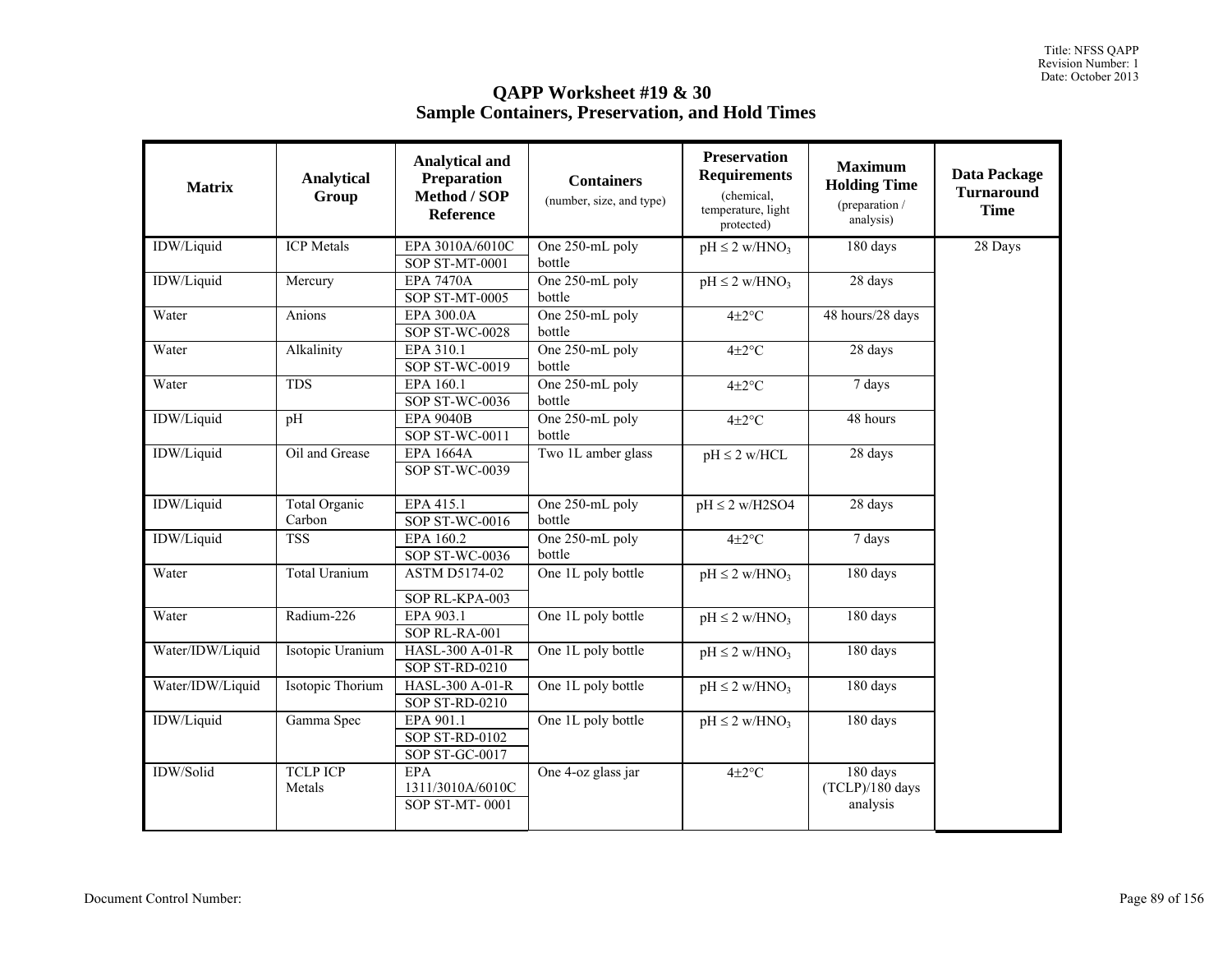| <b>OAPP Worksheet #19 &amp; 30</b>                     |  |
|--------------------------------------------------------|--|
| <b>Sample Containers, Preservation, and Hold Times</b> |  |

| <b>Matrix</b>    | Analytical<br>Group          | <b>Analytical and</b><br><b>Preparation</b><br><b>Method / SOP</b><br><b>Reference</b> | <b>Containers</b><br>(number, size, and type) | <b>Preservation</b><br><b>Requirements</b><br>(chemical,<br>temperature, light<br>protected) | <b>Maximum</b><br><b>Holding Time</b><br>(preparation $/$<br>analysis) | Data Package<br><b>Turnaround</b><br><b>Time</b> |
|------------------|------------------------------|----------------------------------------------------------------------------------------|-----------------------------------------------|----------------------------------------------------------------------------------------------|------------------------------------------------------------------------|--------------------------------------------------|
| <b>IDW/Solid</b> | <b>TCLP</b> Mercury          | EPA 1311/7471B<br>SOP ST-MT-0007                                                       | One 4-oz glass jar                            | $4+2$ °C                                                                                     | 28 days<br>$(TCLP)/28$ days<br>analysis                                | 28 Days                                          |
| IDW/Solid        | Herbicides                   | <b>EPA 8151A</b><br>SOP ST-GC-0017                                                     | One 8-oz glass jar                            | $4\pm2$ °C                                                                                   | 14 days/40 days                                                        |                                                  |
| IDW/Solid        | Paint Filter<br>Liquids Test | <b>EPA 9095</b><br><b>SOP ST-WC-0031</b>                                               | One 4-oz glass jar                            | $4\pm2$ °C                                                                                   | 28 days                                                                |                                                  |
| IDW/Liquid       | <b>TCLP VOCs</b>             | <b>EPA</b><br>1311/5030B/8260C<br>SOP ST-MS-0002                                       | Three 40-mL VOA<br>vials                      | $4\pm2\degree C$                                                                             | 14 days<br>$(TCLP)/14$ days<br>analysis                                |                                                  |
| IDW/Liquid       | <b>TCLP SVOCs</b>            | <b>EPA</b><br>1311/3510C/8270D<br>SOP ST-MS-0001                                       | One 1-L amber bottle                          | $4\pm2$ °C                                                                                   | 14 days (TCLP)7<br>days/40 days                                        |                                                  |
| IDW/Liquid       | <b>TCLP Pesticides</b>       | EPA<br>1311/3510C/8081B<br>SOP ST-GC-0016                                              | One 1-L amber bottle                          | $4\pm2$ °C                                                                                   | 14 days (TCLP)7<br>days/40 days                                        |                                                  |
| IDW/Liquid       | <b>TCLP</b> Herbicides       | EPA1311/8151A<br>SOP ST-GC-0017                                                        | One 1-L amber bottle                          | $4\pm2$ °C                                                                                   | 14 days (TCLP)7<br>days/40 days                                        |                                                  |
| IDW/Liquid       | <b>TCLP ICP</b><br>Metals    | <b>EPA</b><br>1311/3010A/6010C<br>SOP ST-MT-0001                                       | One 1-L amber bottle                          | $4+2$ °C                                                                                     | 180 days<br>(TCLP)/180 days<br>analysis                                |                                                  |
| IDW/Liquid       | <b>TCLP</b> Mercury          | EPA 1311/7470A<br>SOP ST-MT-0007                                                       | One 1-L amber bottle                          | $4\pm2$ °C                                                                                   | 28 days<br>$(TCLP)/28$ days<br>analysis                                |                                                  |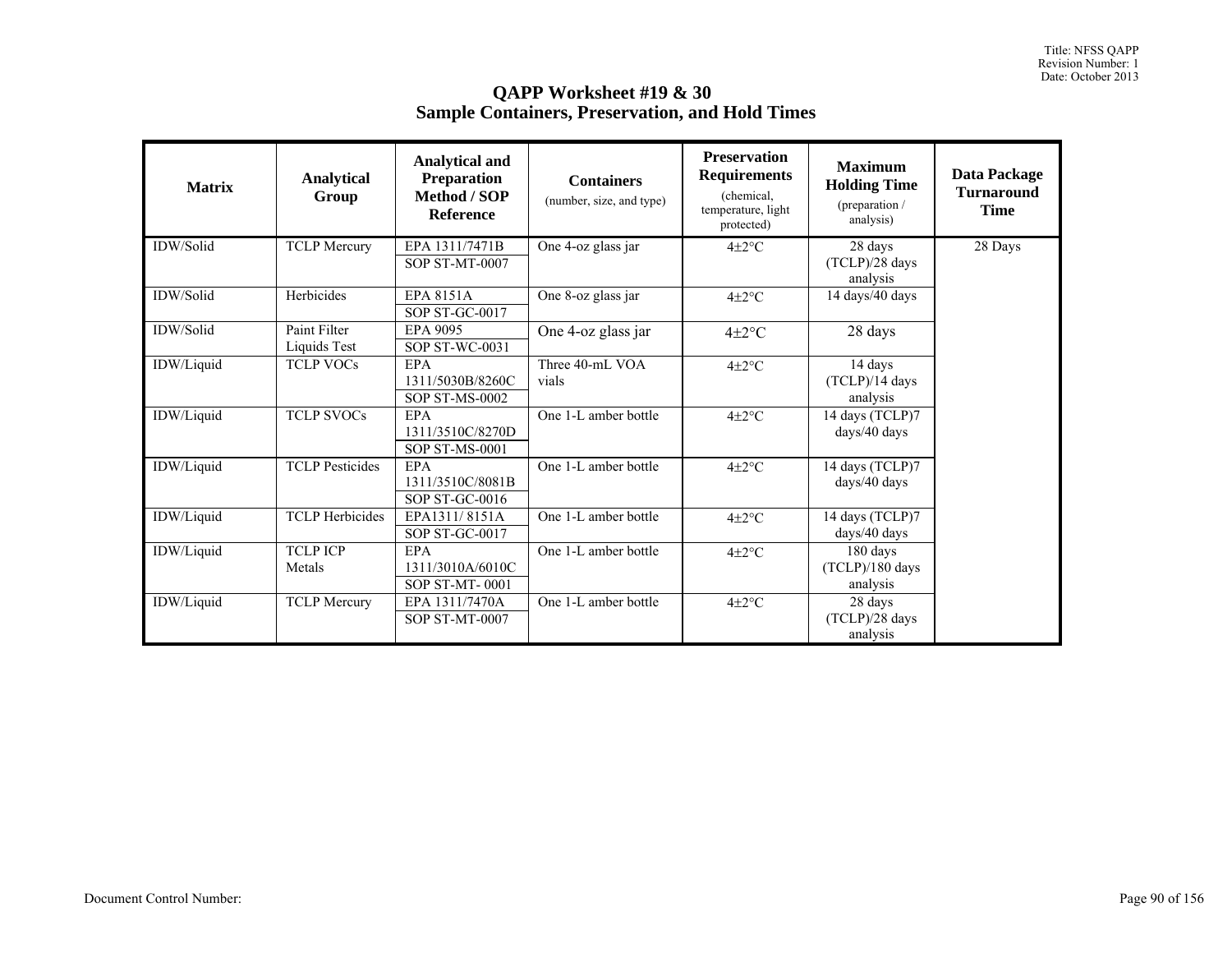#### **QAPP Worksheet #20 Field QC Summary**

| <b>Analytical Parameter</b>                                                              | Analytical<br><b>Method</b> | Reference      | <b>Matrix</b> | <b>Estimated</b><br>No. of<br><b>Field</b><br><b>Samples</b> | <b>Field</b><br>Duplicates* | <b>Rinsate</b><br>Blanks** | <b>MS/MSD/MD</b><br>$(Pairs)*$ | <b>Total No.</b><br>of<br><b>Samples</b> |
|------------------------------------------------------------------------------------------|-----------------------------|----------------|---------------|--------------------------------------------------------------|-----------------------------|----------------------------|--------------------------------|------------------------------------------|
| Task 2a                                                                                  |                             |                |               |                                                              |                             |                            |                                |                                          |
| 1. Soil Delineation Sampling                                                             |                             |                |               |                                                              |                             |                            |                                |                                          |
| Isotopic Uranium (U-234, U-235 and U-238)                                                | <b>HASL-300</b>             |                | Soil          | 1134                                                         | 111                         | 25                         | 57                             | 1384                                     |
| Isotopic Thorium (Th-228, Th-230 and Th-232)                                             | <b>HASL-300</b>             |                | Soil          | 1134                                                         | 111                         | 25                         | 57                             | 1384                                     |
| Radium-226                                                                               | EPA 901.1                   | $\overline{2}$ | Soil          | 1134                                                         | 111                         | 25                         | 57                             | 1327                                     |
| Polynuclear Aromatic Hydrocarbons (PAHs)                                                 | EPA SW8270D-<br><b>SIM</b>  | 3              | Soil          | 78                                                           | 8                           | 10                         | $\overline{4}$                 | 104                                      |
| 2. Trench Excavation Sampling                                                            |                             |                |               |                                                              |                             |                            |                                |                                          |
| Mass Uranium (Total-U)                                                                   | <b>ASTM D5174-02</b>        | $\overline{4}$ | Soil          | 24                                                           | 3                           | $\overline{2}$             | $\overline{2}$                 | 33                                       |
| Isotopic Uranium (U-234, U-235 and U-238)                                                | <b>HASL-300</b>             |                | Soil          | 24                                                           | 3                           | $\overline{2}$             | 2                              | 33                                       |
| Isotopic Thorium (Th-228, Th-230 and Th-232)                                             | <b>HASL-300</b>             |                | Soil          | 24                                                           | 3                           | $\overline{2}$             | $\overline{2}$                 | 33                                       |
| Radium-226                                                                               | EPA 901.1                   | $\overline{2}$ | Soil          | 24                                                           | 3                           | $\overline{2}$             |                                | 30                                       |
| <b>Filtered</b>                                                                          |                             |                |               |                                                              |                             |                            |                                |                                          |
| Mass Uranium (Total-U)                                                                   | <b>ASTM D5174-02</b>        | $\overline{4}$ | <b>GW</b>     | 8                                                            |                             | $\overline{2}$             |                                | 13                                       |
| Isotopic Uranium (U-234, U-235 and U-238)                                                | <b>HASL-300</b>             |                | <b>GW</b>     | 8                                                            |                             | $\overline{2}$             |                                | 13                                       |
| Isotopic Thorium (Th-228, Th-230 and Th-232)                                             | <b>HASL-300</b>             |                | <b>GW</b>     | 8                                                            |                             | $\overline{2}$             |                                | 13                                       |
| Radium-226                                                                               | EPA 903.1                   | $\overline{2}$ | GW            | 8                                                            |                             | $\overline{2}$             |                                | 13                                       |
| <b>Unfiltered</b>                                                                        |                             |                |               |                                                              |                             |                            |                                |                                          |
| Anions (Cl, F, NO <sub>3</sub> , NO <sub>2</sub> , o-PO <sub>4</sub> , SO <sub>4</sub> ) | EPA 300.0                   | 5              | <b>GW</b>     | 8                                                            |                             | $\mathfrak{2}$             |                                | 13                                       |
| Alkalinity (Carbonate and Bicarbonate)                                                   | EPA 310.1                   | 6              | <b>GW</b>     | 8                                                            |                             | $\overline{2}$             |                                | 13                                       |
| Total Dissolved Solids (TDS)                                                             | EPA 160.1                   | 6              | <b>GW</b>     | 8                                                            |                             | $\overline{2}$             | $\theta$                       | 11                                       |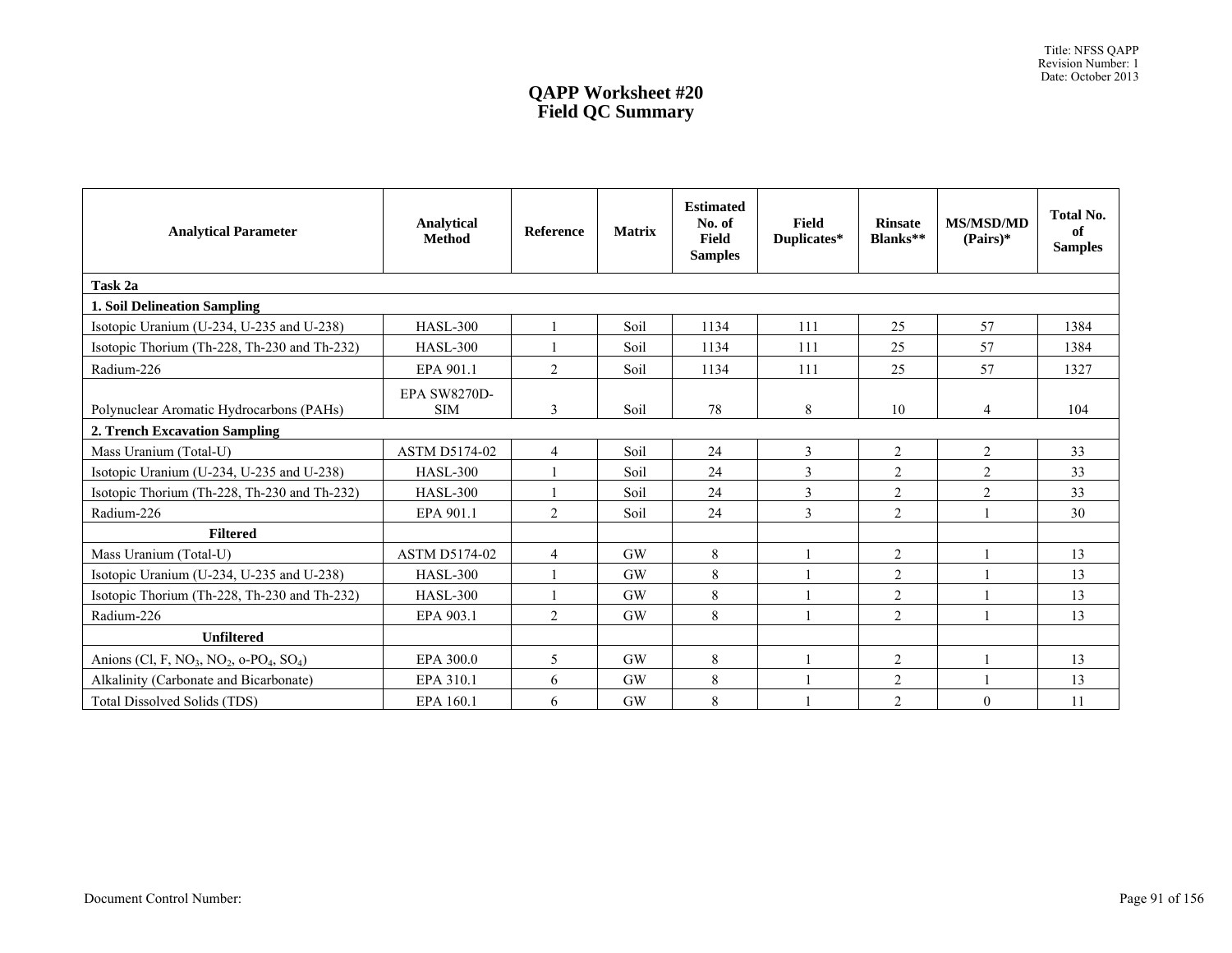#### **QAPP Worksheet #20 Field QC Summary**

| <b>Analytical Parameter</b>                                  | <b>Analytical</b><br><b>Method</b>   | Reference               | <b>Matrix</b> | <b>Estimated</b><br>No. of<br><b>Field</b><br><b>Samples</b> | Field<br>Duplicates* | <b>Rinsate</b><br>Blanks** | MS/MSD/MD<br>$(Pairs)*$ | <b>Total No.</b><br>of<br><b>Samples</b> |
|--------------------------------------------------------------|--------------------------------------|-------------------------|---------------|--------------------------------------------------------------|----------------------|----------------------------|-------------------------|------------------------------------------|
| 3. Investigation Derived Waste (IDW) Sampling                |                                      |                         |               |                                                              |                      |                            |                         |                                          |
| Toxicity Characteristic Leaching Procedure<br>(TCLP) Metals  | <b>EPA</b><br>SW1311/6010C/74<br>70A | 3                       | Solid         | 5                                                            | $\overline{0}$       | $\mathbf{0}$               | $\mathbf{0}$            | 5                                        |
| Paint Filter Liquids Test                                    | <b>EPA SW9056</b>                    | $\overline{3}$          | Solid         | 5                                                            | $\boldsymbol{0}$     | $\theta$                   | $\overline{0}$          | 5                                        |
| Volatile Organic Compounds (VOCs)                            | EPA SW8260C                          | $\mathfrak{Z}$          | Solid         | 5                                                            | $\mathbf{0}$         | $\mathbf{0}$               | $\theta$                | 5                                        |
| Semivolatile Organic Compounds (SVOCs)                       | <b>EPA SW8270D</b>                   | $\overline{3}$          | Solid         | 5                                                            | $\boldsymbol{0}$     | $\boldsymbol{0}$           | $\boldsymbol{0}$        | 5                                        |
| Pesticides                                                   | <b>EPA SW8081B</b>                   | $\mathfrak{Z}$          | Solid         | 5                                                            | $\boldsymbol{0}$     | $\mathbf{0}$               | $\boldsymbol{0}$        | 5                                        |
| Herbicides                                                   | <b>EPA SW8151A</b>                   | $\overline{3}$          | Solid         | 5                                                            | $\overline{0}$       | $\boldsymbol{0}$           | $\overline{0}$          | 5                                        |
| Isotopic Uranium (U-234, U-235 and U-238)                    | <b>HASL-300</b>                      | $\mathbf{1}$            | Liquid        | $\overline{2}$                                               | $\overline{0}$       | $\mathbf{0}$               | $\boldsymbol{0}$        | $\overline{2}$                           |
| Isotopic Thorium (Th-228, Th-230 and Th-232)                 | <b>HASL-300</b>                      | $\mathbf{1}$            | Liquid        | $\overline{2}$                                               | $\boldsymbol{0}$     | $\boldsymbol{0}$           | $\boldsymbol{0}$        | $\overline{2}$                           |
| Gamma Spectroscopy                                           | EPA 901.1                            | $\overline{2}$          | Liquid        | $\overline{2}$                                               | $\boldsymbol{0}$     | $\theta$                   | $\boldsymbol{0}$        | $\overline{2}$                           |
| <b>TCLP VOCs</b>                                             | EPA<br>SW1311/8260C                  | $\mathfrak{Z}$          | Liquid        | $\overline{2}$                                               | $\overline{0}$       | $\mathbf{0}$               | $\overline{0}$          | 2                                        |
| <b>TCLP SVOCs</b>                                            | <b>EPA</b><br>SW1311/8270D           | $\mathfrak{Z}$          | Liquid        | $\overline{2}$                                               | $\overline{0}$       | $\mathbf{0}$               | $\overline{0}$          | $\overline{2}$                           |
| <b>TCLP</b> Pesticides                                       | EPA<br>SW1311/8081B                  | $\mathfrak{Z}$          | Liquid        | $\overline{c}$                                               | $\overline{0}$       | $\mathbf{0}$               | $\boldsymbol{0}$        | $\overline{c}$                           |
| <b>TCLP</b> Herbicides                                       | <b>EPA</b><br>SW1311/8151A           | $\mathfrak{Z}$          | Liquid        | 2                                                            | $\overline{0}$       | $\theta$                   | $\overline{0}$          | $\overline{2}$                           |
| <b>TCLP</b> Metals                                           | <b>EPA</b><br>SW1311/6010C/74<br>70A | 3                       | Liquid        | $\overline{2}$                                               | $\overline{0}$       | $\mathbf{0}$               | $\overline{0}$          | $\overline{c}$                           |
| <b>VOCs</b>                                                  | EPA SW8260C                          | $\overline{\mathbf{3}}$ | Liquid        | $\overline{2}$                                               | $\overline{0}$       | $\mathbf{0}$               | $\overline{0}$          | $\overline{c}$                           |
| <b>SVOCs</b>                                                 | <b>EPA SW8270D</b>                   | $\overline{3}$          | Liquid        | $\overline{2}$                                               | $\boldsymbol{0}$     | $\theta$                   | $\boldsymbol{0}$        | $\overline{2}$                           |
| Pesticides                                                   | <b>EPA SW8081B</b>                   | $\overline{\mathbf{3}}$ | Liquid        | $\sqrt{2}$                                                   | $\boldsymbol{0}$     | $\mathbf{0}$               | $\boldsymbol{0}$        | $\overline{c}$                           |
| Herbicides                                                   | EPA SW8151A                          | 3                       | Liquid        | 2                                                            | $\overline{0}$       | $\theta$                   | $\overline{0}$          | $\overline{2}$                           |
| Total Target Analyte List (TAL) Metals (plus B,<br>Li, Mo, P | <b>EPA</b><br>SW6010C/7470A          | 3                       | Liquid        | $\overline{c}$                                               | $\overline{0}$       | $\mathbf{0}$               | $\overline{0}$          | $\overline{c}$                           |
| pH                                                           | EPA SW9040B                          | $\overline{3}$          | Liquid        | $\overline{2}$                                               | $\overline{0}$       | $\boldsymbol{0}$           | $\overline{0}$          | $\overline{2}$                           |
| Oil & Grease (HEM)                                           | <b>EPA 1664A</b>                     | $\tau$                  | Liquid        | $\overline{2}$                                               | $\boldsymbol{0}$     | $\mathbf{0}$               | $\overline{0}$          | $\overline{c}$                           |
| Total Organic Carbon (TOC)                                   | EPA 415.1                            | 6                       | Liquid        | $\overline{2}$                                               | $\boldsymbol{0}$     | $\boldsymbol{0}$           | $\boldsymbol{0}$        | $\overline{2}$                           |
| Total Suspended Solids (TSS)                                 | EPA 160.2                            | 6                       | Liquid        | $\overline{2}$                                               | $\boldsymbol{0}$     | $\boldsymbol{0}$           | $\boldsymbol{0}$        | $\overline{2}$                           |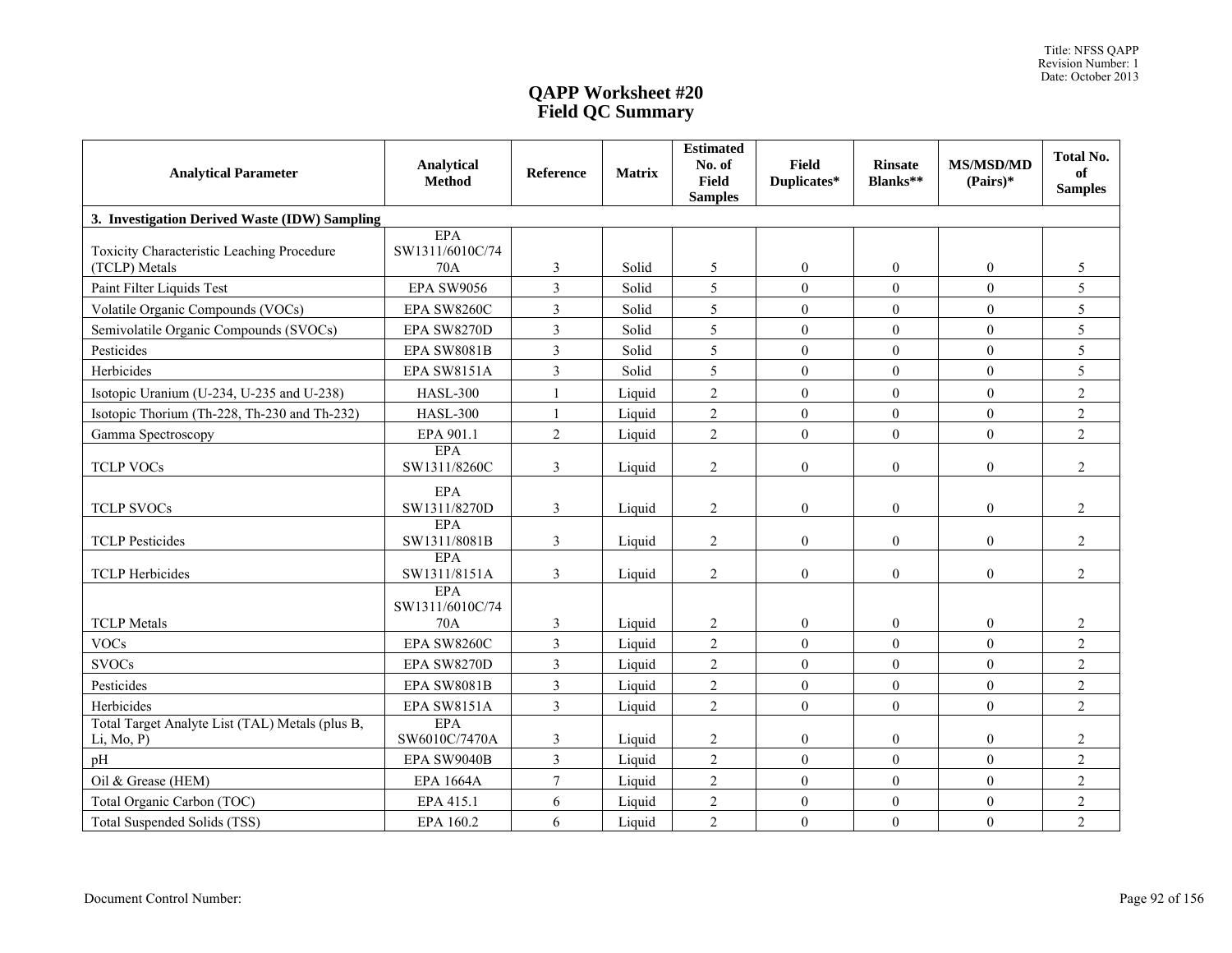# **QAPP Worksheet #20 Field QC Summary**

#### References:

- 1. U. S. Department of Energy, Environmental Measurements Laboratory, HASL-300, 28th Edition, February 1997.
- 2. USEPA, Prescribed Procedures for Measurement of Radioactivity in Drinking Water, EPA-600/4-80-032, August 1980.
- 3. USEPA, Test Methods for Evaluating Solid Waste, Physical/Chemical Methods, SW-846, Final Update III, June 1997 (most current version).
- 4. American Society of Testing Materials (most recent version).
- 5. USEPA, The Determination of Inorganic Anions in Water by Ion Chromatography, November 1991.
- 6. USEPA, Methods for Chemical Analysis of Water and Wastes, EPA-600/4-79-020, Revised March 1983 (or most recent version).
- 7. USEPA, N-Hexane Extractable Material (HEM) and Silica Gel Treated N-Hexane Extractable Material (SGT-HEM) by Extraction and Gravimetry (Oil and Grease and Total Petroleum Hydrocarbons), May 1999.

Notes:

- \* Assumes a 10% frequency (one per 10 field samples) for field duplicates, and a 5% (one per 20 field samples) frequency for MS/MSDs (organics), MS/MDs (inorganics), and MD for gamma spec. (soils only). The USACE will take QA samples at the discretion of USACE oversight personnel.
- \*\* Assumes a 5% frequency (or 1 per day, whichever is less) for rinsate blanks, and will be collected only when non-disposable equipment is used.

GW – Groundwater

MS/MSD/MD – Matrix Spike/Matrix Spike Duplicate/Matrix Duplicate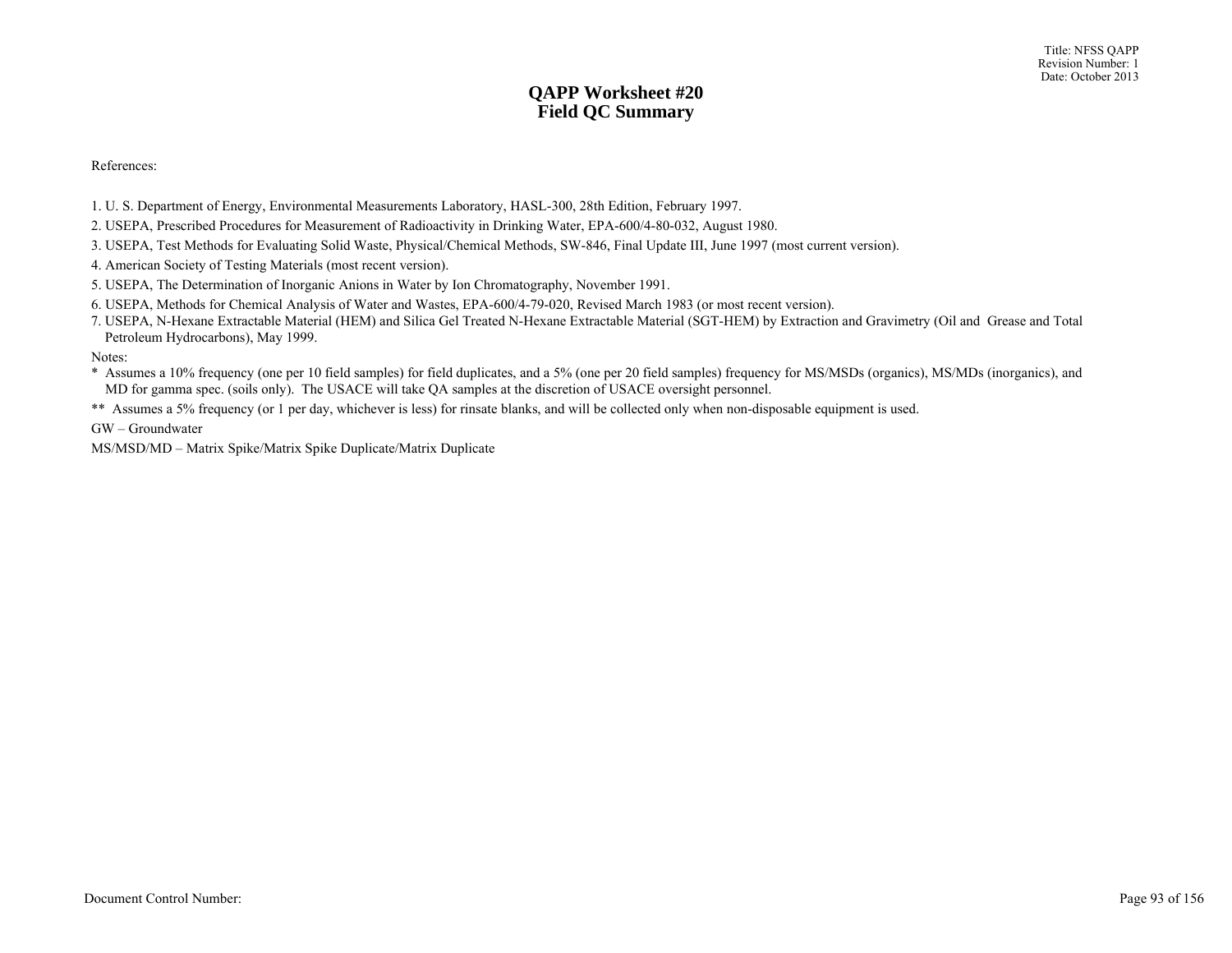#### **QAPP Worksheet #21 Field SOPs**

The Field SOPs are presented in the FSP.

| Reference<br><b>Number</b> | Title, Revision Date and / or Number | <b>Originating Organization</b> | <b>Equipment Type</b> | <b>Modified for</b><br>Project<br>Work?<br>(Y/N) | <b>Comments</b> |
|----------------------------|--------------------------------------|---------------------------------|-----------------------|--------------------------------------------------|-----------------|
|                            |                                      |                                 |                       |                                                  |                 |
|                            |                                      |                                 |                       |                                                  |                 |
|                            |                                      |                                 |                       |                                                  |                 |
|                            |                                      |                                 |                       |                                                  |                 |
|                            |                                      |                                 |                       |                                                  |                 |
|                            |                                      |                                 |                       |                                                  |                 |
|                            |                                      |                                 |                       |                                                  |                 |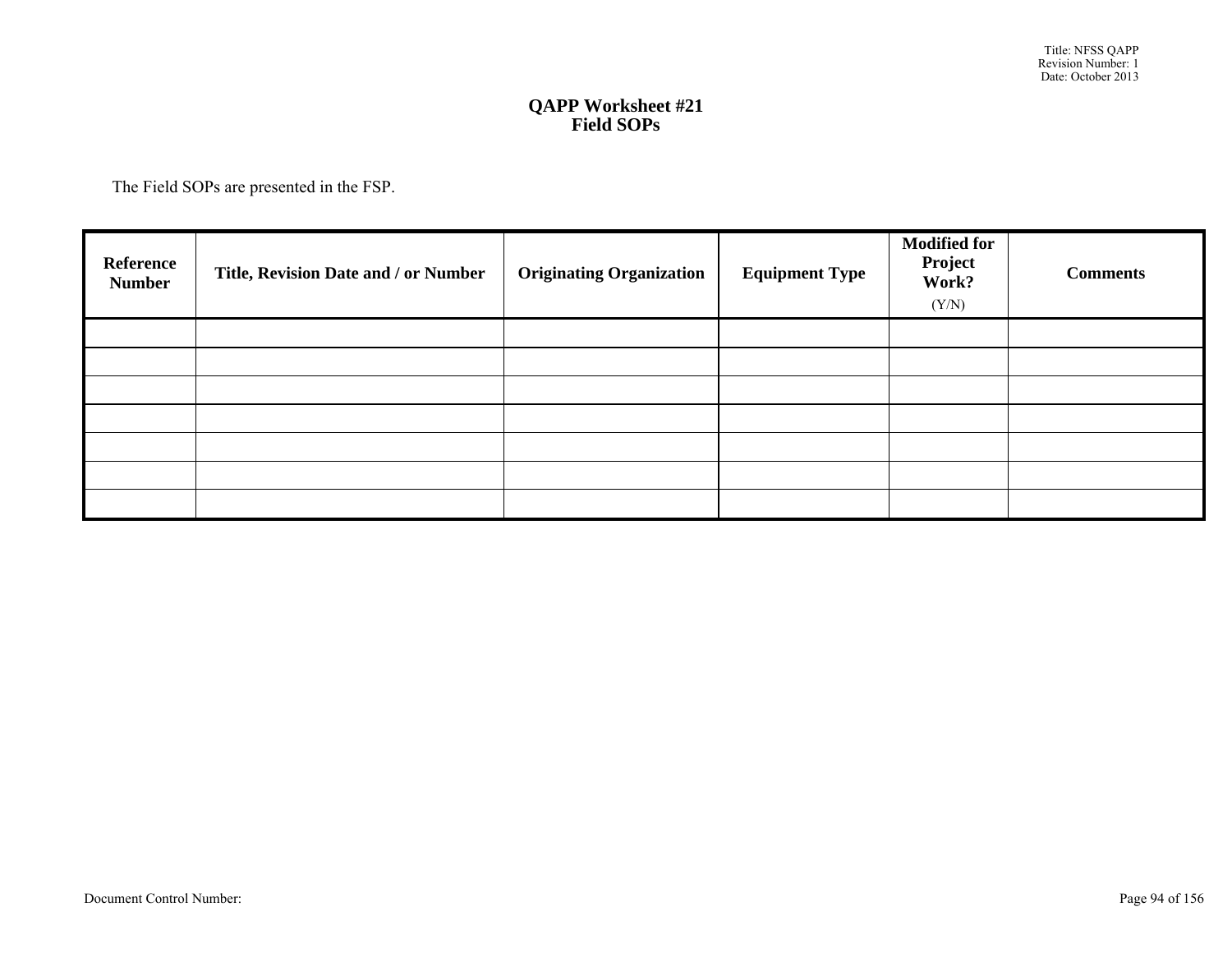# **QAPP Worksheet #22 Field Equipment Calibration, Maintenance, Testing, and Inspection**

The field equipment calibration, maintenance, testing, and inspection information are described in the FSP.

| Field<br>Equipment | <b>Calibration</b><br><b>Activity</b> | Maint.<br><b>Activity</b> | <b>Testing</b><br><b>Activity</b> | <b>Inspection</b><br>Activity | Frequency | Acceptance<br>Criteria | Corrective<br><b>Action</b> | Resp.<br><b>Person</b> | <b>SOP</b><br>Reference <sup>1</sup> |
|--------------------|---------------------------------------|---------------------------|-----------------------------------|-------------------------------|-----------|------------------------|-----------------------------|------------------------|--------------------------------------|
|                    |                                       |                           |                                   |                               |           |                        |                             |                        |                                      |
|                    |                                       |                           |                                   |                               |           |                        |                             |                        |                                      |
|                    |                                       |                           |                                   |                               |           |                        |                             |                        |                                      |
|                    |                                       |                           |                                   |                               |           |                        |                             |                        |                                      |
|                    |                                       |                           |                                   |                               |           |                        |                             |                        |                                      |
|                    |                                       |                           |                                   |                               |           |                        |                             |                        |                                      |
|                    |                                       |                           |                                   |                               |           |                        |                             |                        |                                      |
|                    |                                       |                           |                                   |                               |           |                        |                             |                        |                                      |
|                    |                                       |                           |                                   |                               |           |                        |                             |                        |                                      |
|                    |                                       |                           |                                   |                               |           |                        |                             |                        |                                      |
|                    |                                       |                           |                                   |                               |           |                        |                             |                        |                                      |

<sup>1</sup>Specify the appropriate reference letter or number from the Project Sampling SOP References table (Worksheet #21).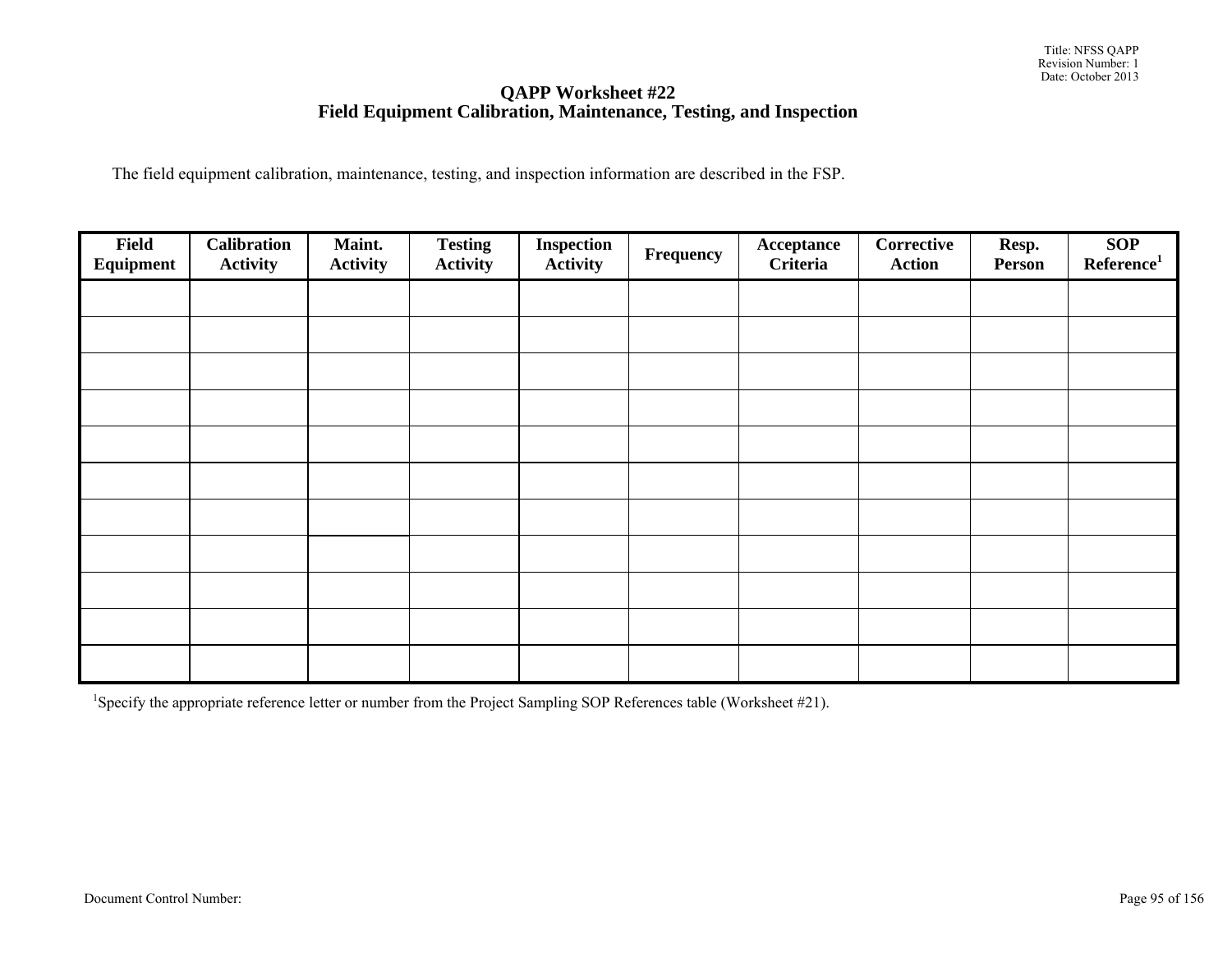| <b>Lab SOP</b><br><b>Number</b> | <b>Title, Revision Date, and/or</b><br><b>Number</b>                                                                           | <b>Definitive</b><br><sub>or</sub><br><b>Screening</b><br>Data | <b>Matrix and Analytical</b><br>Group                     | <b>Instrument</b>                   | Organization<br><b>Performing Analysis</b> | <b>Modified for</b><br>Project<br>Work $(Y/N)$ |
|---------------------------------|--------------------------------------------------------------------------------------------------------------------------------|----------------------------------------------------------------|-----------------------------------------------------------|-------------------------------------|--------------------------------------------|------------------------------------------------|
| CA-I-S-004                      | EDD Development and Verification<br>(Revision 1, 06/18/2012)                                                                   | Definitive                                                     | All Matrices/ Analytical<br>Groups                        | NA                                  | TestAmerica St. Louis                      | N                                              |
| RL-KPA-001                      | <b>Environmental Sample Preparation</b><br>for Uranium by Laser-Induced<br>Phosphorescence Analysis (Revision<br>2,08/31/2011) | Definitive                                                     | Soil/Water - Total<br>Uranium/ASTM D5174                  | <b>KPA</b>                          | <b>TestAmerica Richland</b>                | N                                              |
| RL-KPA-003                      | Determination of Uranium by<br>Phosphorescence Analysis (Revision<br>2,08/12/2011                                              | Definitive                                                     | Soil/Water - Total<br>Uranium/ASTM D5174                  | <b>KPA</b>                          | <b>TestAmerica Richland</b>                | ${\bf N}$                                      |
| <b>RL-RA-001</b>                | Radium-226 and Radium-228<br>Separation in Radiochemical<br>Matrices (Revision 2, 09/30/2011)                                  | Definitive                                                     | Water - Radium-226/ EPA<br>903.1                          | Gas Flow<br>Proportional<br>Counter | <b>TestAmerica Richland</b>                | N                                              |
| ST-GC-0016                      | Pesticide GC Analysis (Revision 13,<br>Effective 05/31/2012)                                                                   | Definitive                                                     | Liquid and Solid IDW -<br>Pesticides/EPA 8081B            | GC                                  | TestAmerica St. Louis                      | N                                              |
| ST-GC-0017                      | Herbicide GC Analysis (Revision 12,<br>Effective 05/31/2012)                                                                   | Definitive                                                     | Liquid and Solid IDW -<br>Herbicides/EPA 8151A            | GC                                  | TestAmerica St. Louis                      | N                                              |
| ST-HS-0004                      | Hazardous Waste Management Plan<br>(Revision 15, 08/03/2012.                                                                   | Definitive                                                     | All Matrices/ Analytical<br>Groups                        | NA                                  | TestAmerica St. Louis                      | N                                              |
| ST-IP-0002                      | Acid Digestion of Soils (Revision<br>15, 05/11/2012)                                                                           | Definitive                                                     | Solid IDW - Metals/EPA<br>6010C                           | ICP / ICP/MS                        | TestAmerica St. Louis                      | ${\bf N}$                                      |
| ST-IP-0004                      | Labware Preparation for Inorganic<br>and Trace Metal Analysis (Revision<br>10, 06/30/2011)                                     | Definitive                                                     | Liquid and Solid IDW -<br>Metals/EPA<br>6010C/7470A/7471B | Preparation                         | TestAmerica St. Louis                      | N                                              |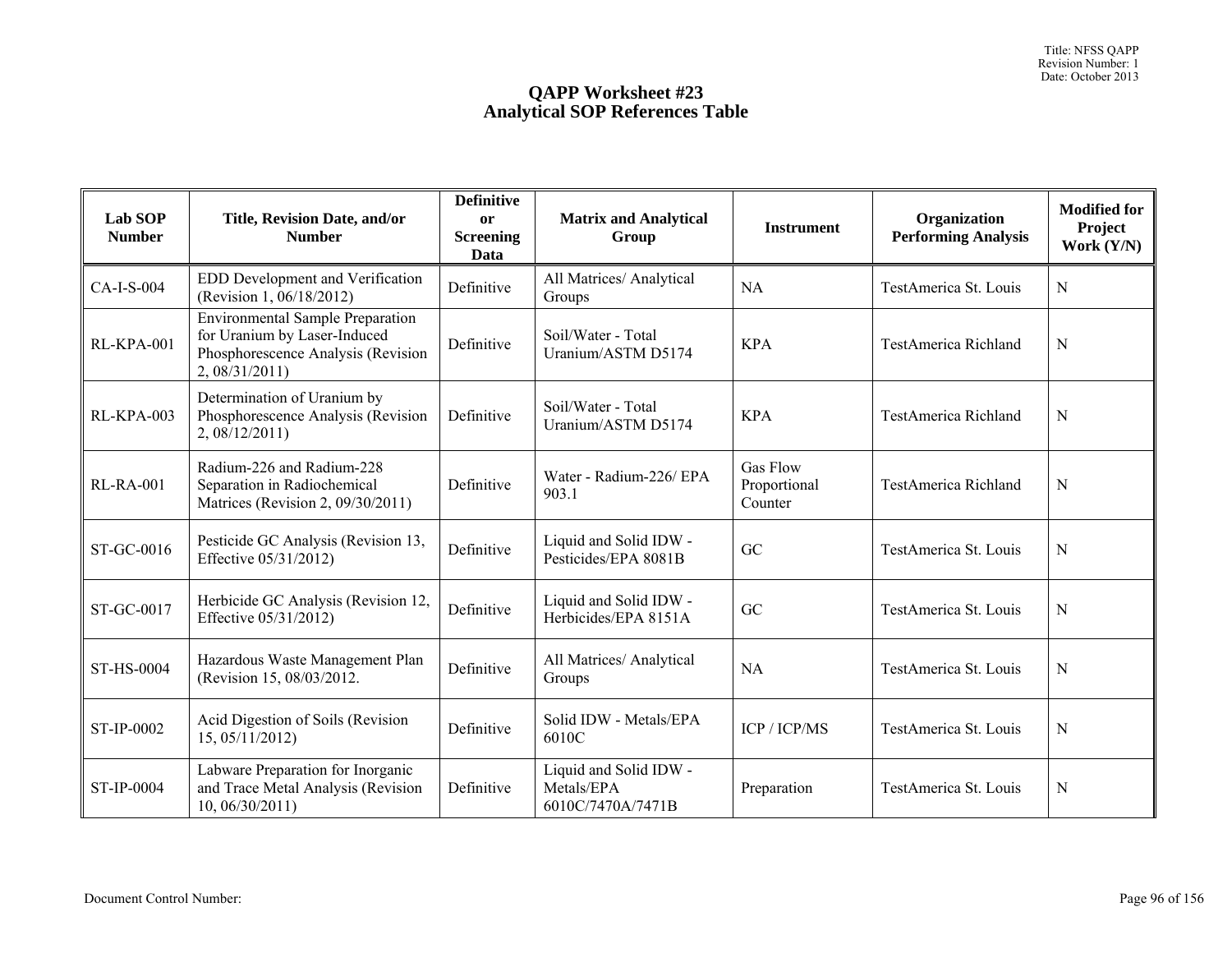| <b>Lab SOP</b><br><b>Number</b> | Title, Revision Date, and/or<br><b>Number</b>                                                                                       | <b>Definitive</b><br>or<br><b>Screening</b><br>Data | <b>Matrix and Analytical</b><br>Group                                    | <b>Instrument</b>               | Organization<br><b>Performing Analysis</b> | <b>Modified for</b><br>Project<br>Work $(Y/N)$ |
|---------------------------------|-------------------------------------------------------------------------------------------------------------------------------------|-----------------------------------------------------|--------------------------------------------------------------------------|---------------------------------|--------------------------------------------|------------------------------------------------|
| ST-IP-0013                      | Acid Digestion of Aqueous Samples<br>and Extracts for Total Metals for<br>Analysis by ICP or ICP/MS<br>(Revision 18, 11/30/2011)    | Definitive                                          | Liquid IDW - Metals/EPA<br>6010C                                         | ICP / ICP/MS                    | TestAmerica St. Louis                      | N                                              |
| ST-IP-0015                      | Filtration Procedure (Revision 8,<br>01/20/12                                                                                       | Definitive                                          | Water                                                                    | <b>Filtration System</b>        | TestAmerica St. Louis                      | N                                              |
| ST-MS-0001                      | GC/MS Semivolatiles Analysis<br>(Revision 13, Effective 12/30/2011)                                                                 | Definitive                                          | Soil and Liquid/Solid IDW -<br>SVOCs and PAHs/EPA<br>8270D and 8270D-SIM | GC/MS                           | TestAmerica St. Louis                      | N                                              |
| ST-MS-0002                      | Determination of Volatile Organics<br>by GC/MS (Revision 18, Effective<br>03/19/2012                                                | Definitive                                          | Liquid and Solid IDW -<br>VOCs/EPA 8260C                                 | GC/MS                           | TestAmerica St. Louis                      | N                                              |
| ST-MT-0003                      | Analysis of Metals by Inductively<br>Coupled Plasma (Revision 14,<br>Effective 05/11/2012)                                          | Definitive                                          | Liquid and Solid IDW -<br>TCLP Metals/EPA 6010C                          | <b>ICP</b>                      | TestAmerica St. Louis                      | N                                              |
| ST-MT-0005                      | Preparation and Analysis of Mercury<br>in Aqueous Samples by Cold Vapor<br>Atomic Absorption (Revision 13,<br>Effective 08/17/2012) | Definitive                                          | Liquid and Solid IDW -<br>Mercury/EPA 7470A                              | Cold Vapor<br>Atomic Absorption | TestAmerica St. Louis                      | N                                              |
| ST-OP-0001                      | Labware Preparation for Organic<br>Analysis (Revision 16, 09/04/2012)                                                               | Definitive                                          | All Matrices for Organics                                                | <b>Cleaning Supplies</b>        | TestAmerica St. Louis                      | N                                              |
| ST-OP-0002                      | Extraction and Cleanup of Organic<br>Compounds from Waters and Soils<br>(Revision 19, 04/20/2012)                                   | Definitive                                          | All Matrices for Organics                                                | Extraction/Cleanup              | TestAmerica St. Louis                      | N                                              |
| ST-OP-0007                      | Extraction of Herbicides from<br>Waters and Soils (Revision 12,<br>08/24/2012)                                                      | Definitive                                          | Liquid and Solid IDW -<br>Herbicides/EPA 8151A                           | Extraction                      | TestAmerica St. Louis                      | N                                              |
| ST-OP-0009                      | Toxicity Characteristic Leaching<br>Procedure (TCLP) (Revision 2,<br>02/10/2012                                                     | Definitive                                          | Liquid and Solid IDW for<br>Organics/Inorganics                          | Extraction                      | TestAmerica St. Louis                      | N                                              |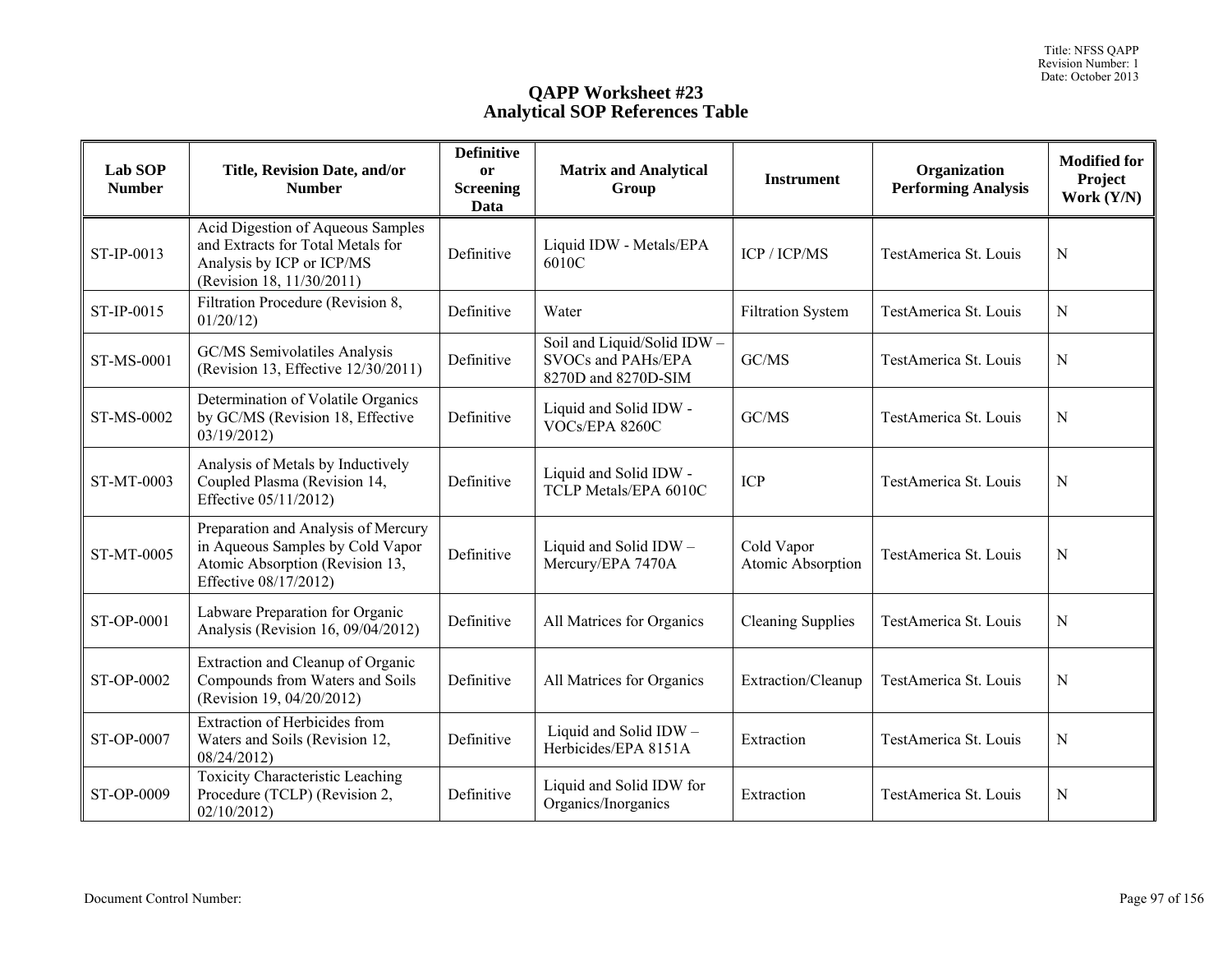| Lab SOP<br><b>Number</b> | <b>Title, Revision Date, and/or</b><br><b>Number</b>                                                                                         | <b>Definitive</b><br>or<br><b>Screening</b><br>Data | <b>Matrix and Analytical</b><br>Group | <b>Instrument</b>         | Organization<br><b>Performing Analysis</b> | <b>Modified for</b><br>Project<br>Work $(Y/N)$ |
|--------------------------|----------------------------------------------------------------------------------------------------------------------------------------------|-----------------------------------------------------|---------------------------------------|---------------------------|--------------------------------------------|------------------------------------------------|
| ST-PM-0002               | Sample Receipt and Chain of<br>Custody (Revision 17, 07/01/2012)                                                                             | Definitive                                          | All Matrices/ Analytical<br>Groups    | Chain of Custody          | TestAmerica St. Louis                      | N                                              |
| ST-PM-0003               | Bottle Preparation Kit (Revision 13,<br>07/01/2012                                                                                           | Definitive                                          | All Matrices/ Analytical<br>Groups    | <b>Bottle Preparation</b> | TestAmerica St. Louis                      | N                                              |
| ST-PM-0004               | Data Review, Verification and<br>Reporting (Revision 9, 12/30/2011)                                                                          | Definitive                                          | All Matrices/ Analytical<br>Groups    | NA                        | TestAmerica St. Louis                      | N                                              |
| ST-QA-0002               | Standards and Reagent Preparation<br>(Revision 14, 04/20/2012)                                                                               | Definitive                                          | All Matrices/ Analytical<br>Groups    | Preparatory               | TestAmerica St. Louis                      | N                                              |
| <b>ST-QA-0005</b>        | Calibration and Verification<br>Procedure for Thermometers,<br>Refrigerators, Balances, Weights,<br>and Pipettes (Revision 22,<br>02/10/2012 | Definitive                                          | All Matrices/ Analytical<br>Groups    | Calibration               | TestAmerica St. Louis                      | N                                              |
| ST-QA-0014               | <b>Evaluation of Analytical Accuracy</b><br>and Precision Through the Use of<br>Control Charts (Revision 13,<br>09/30/2011)                  | Definitive                                          | All Matrices/ Analytical<br>Groups    | <b>NA</b>                 | TestAmerica St. Louis                      | N                                              |
| ST-QA-0014               | MDL/IDL, LOD/LOQ<br>Determination (Revision 14,<br>09/30/2011                                                                                | Definitive                                          | All Matrices/ Analytical<br>Groups    | All Instrumentation       | TestAmerica St. Louis                      | N                                              |
| ST-QA-0021               | Internal Surveillance (Revision 12,<br>08/31/2012)                                                                                           | Definitive                                          | All Matrices/ Analytical<br>Groups    | All Instrumentation       | TestAmerica St. Louis                      | N                                              |
| ST-QA-0023               | Control of Records (Revision 11,<br>04/20/2012                                                                                               | Definitive                                          | All Matrices/ Analytical<br>Groups    | All Instrumentation       | TestAmerica St. Louis                      | N                                              |
| ST-QA-0024               | Preventive Maintenance (Revision<br>10, 12/14/2011                                                                                           | Definitive                                          | All Matrices/ Analytical<br>Groups    | All Instrumentation       | TestAmerica St. Louis                      | N                                              |
| ST-QA-0028               | Water System Maintenance and<br>Monitoring (Revision 10,<br>12/14/2011                                                                       | Definitive                                          | All Matrices/ Analytical<br>Groups    | All Instrumentation       | TestAmerica St. Louis                      | N                                              |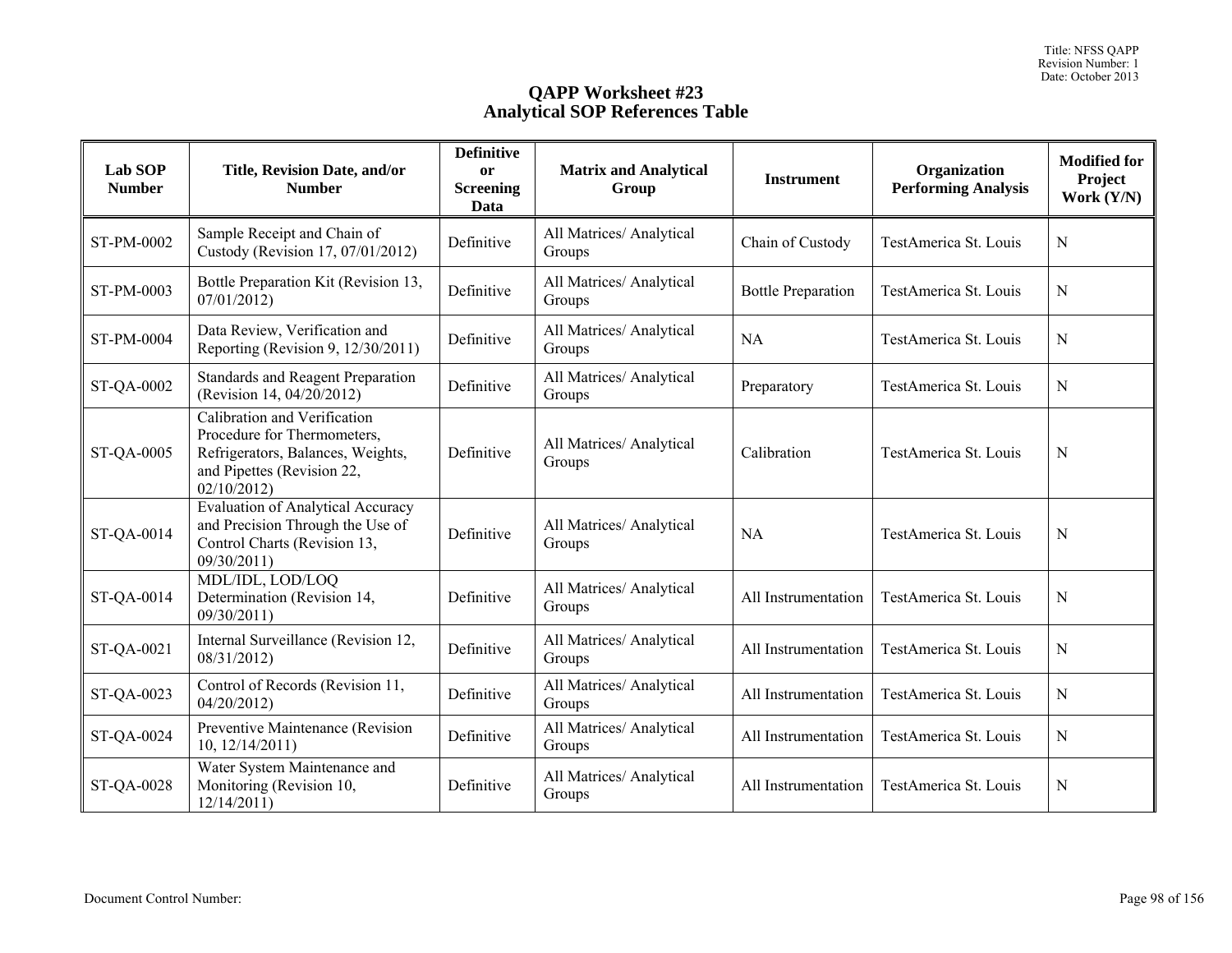| Lab SOP<br><b>Number</b> | Title, Revision Date, and/or<br><b>Number</b>                                                                                  | <b>Definitive</b><br><sub>or</sub><br><b>Screening</b><br>Data | <b>Matrix and Analytical</b><br>Group    | <b>Instrument</b>                     | Organization<br><b>Performing Analysis</b> | <b>Modified for</b><br>Project<br>Work $(Y/N)$ |
|--------------------------|--------------------------------------------------------------------------------------------------------------------------------|----------------------------------------------------------------|------------------------------------------|---------------------------------------|--------------------------------------------|------------------------------------------------|
| ST-QA-0031               | VOA Holding Blank Analysis<br>(Revision 11, 09/04/2012)                                                                        | Definitive                                                     | Liquid and Solid IDW -<br>VOCs/EPA 8260C | GC/MS                                 | TestAmerica St. Louis                      | N                                              |
| ST-QA-0035               | Preparation and Management of<br><b>Standard Operating Procedures</b><br>(Revision 12, 12/02/2011)                             | Definitive                                                     | All Matrices/ Analytical<br>Groups       | All Instrumentation                   | TestAmerica St. Louis                      | N                                              |
| ST-QA-0036               | Nonconformance Memorandum<br>(NCM) / Validation request and<br><b>Corrective Action Processes</b><br>(Revision 10, 04/20/2012) | Definitive                                                     | All Matrices/ Analytical<br>Groups       | All Instrumentation                   | TestAmerica St. Louis                      | N                                              |
| ST-QA-0037               | Procurement of Quality Related<br>Items (Revision 9, 04/30/2012)                                                               | Definitive                                                     | All Matrices/ Analytical<br>Groups       | All Instrumentation                   | TestAmerica St. Louis                      | N                                              |
| <b>ST-QA-0038</b>        | Procedure for Compositing and<br>Subsampling (Revision 7,<br>09/30/2011)                                                       | Definitive                                                     | All Matrices/ Analytical<br>Groups       | Preparatory                           | TestAmerica St. Louis                      | N                                              |
| ST-QA-0039               | Sample Transfer Utility (STU)<br>(Revision 7, 05/11/2012)                                                                      | Definitive                                                     | All Matrices/ Analytical<br>Groups       | Chain of Custody                      | TestAmerica St. Louis                      | N                                              |
| <b>ST-QA-0040</b>        | Manual Integration Procedure<br>(Revision 9, 04/30/2012)                                                                       | Definitive                                                     | All Matrices/ Analytical<br>Groups       | GC/GC/MS                              | TestAmerica St. Louis                      | N                                              |
| ST-QA-0043               | DOD QSM Versuion 4.X Project<br>Requirement Summary (Revision 2,<br>12/30/2011                                                 | Definitive                                                     | All Matrices/ Analytical<br>Groups       | All Instrumentation                   | TestAmerica St. Louis                      | N                                              |
| ST-QAM                   | Quality Assurance Manual (Revision<br>5, 10/28/2011                                                                            | Definitive                                                     | All Matrices/Analytical<br>Groups        | All Instrumentation                   | TestAmerica St. Louis                      | N                                              |
| <b>ST-RC-0002</b>        | Planchet Preparation for<br>Radiochemistry and Radiological<br>Screening Analysis (Revision 11,<br>11/09/2011                  | Definitive                                                     | All<br>Matrices/Radiochemistry           | All Radiochemistry<br>Instrumentation | TestAmerica St. Louis                      | N                                              |
| ST-RC-0003               | Drying and Grinding of Soil and<br>Solid Samples (Revision 12,<br>09/16/2011)                                                  | Definitive                                                     | Soil/Radiochemistry                      | All Radiochemistry<br>Instrumentation | TestAmerica St. Louis                      | N                                              |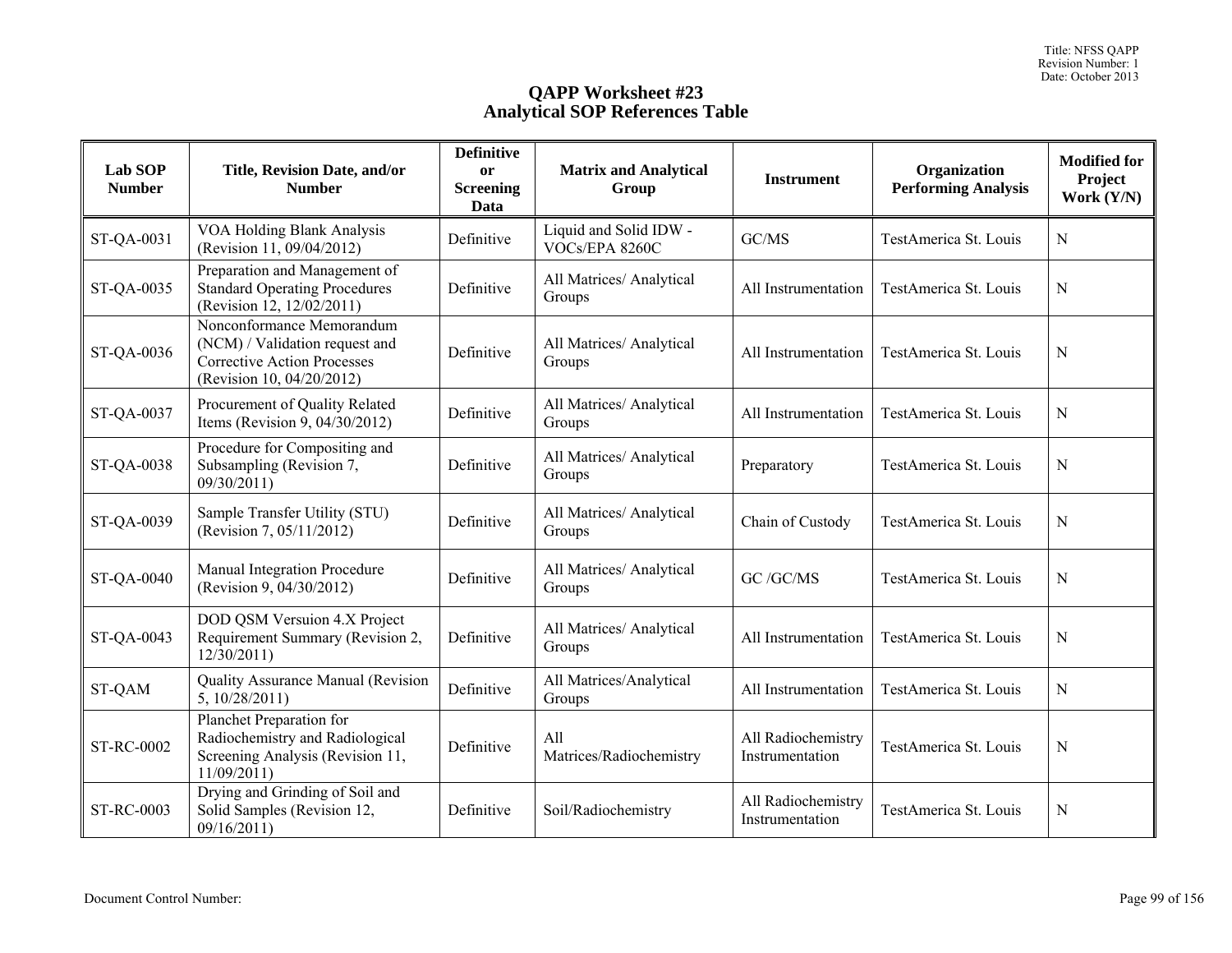| <b>Lab SOP</b><br><b>Number</b> | Title, Revision Date, and/or<br><b>Number</b>                                                                               | <b>Definitive</b><br><b>or</b><br><b>Screening</b><br>Data | <b>Matrix and Analytical</b><br>Group                    | <b>Instrument</b>                          | Organization<br><b>Performing Analysis</b> | <b>Modified for</b><br>Project<br>Work $(Y/N)$ |
|---------------------------------|-----------------------------------------------------------------------------------------------------------------------------|------------------------------------------------------------|----------------------------------------------------------|--------------------------------------------|--------------------------------------------|------------------------------------------------|
| <b>ST-RC-0004</b>               | Preparation of Soil, Sludge, Filter,<br>Biota and Oil & Grease Samples for<br>Actinide Analyses (Revision 20,<br>04/06/2012 | Definitive                                                 | Soil - Isotopic Uranium and<br>Thorium/HASL 300          | Alpha<br>Spectrometry                      | TestAmerica St. Louis                      | N                                              |
| <b>ST-RC-0010</b>               | Screening Samples for the Presence<br>of Radioactive Material (Revision<br>11, 11/18/2011                                   | Definitive                                                 | All<br>Matrices/Radiochemistry                           | All Radiochemistry<br>Instrumentation      | TestAmerica St. Louis                      | N                                              |
| ST-RC-0014                      | Bulk Drying and Grinding of Soil<br>and Solid Samples (Revision 2,<br>04/27/2012                                            | Definitive                                                 | Soil/Radiochemistry                                      | All Radiochemistry<br>Instrumentation      | TestAmerica St. Louis                      | N                                              |
| ST-RC-0025                      | Preparation of Samples for Gamma<br>Spectroscopy (Revision 14,<br>08/31/2012)                                               | Definitive                                                 | Soil and Liquid IDW -<br>Gamma Spectroscopy/EPA<br>901.1 | Gamma<br>Spectroscopy                      | TestAmerica St. Louis                      | N                                              |
| ST-RC-0041                      | Radium-226 and Radium-228 by<br>Chemical Separation Preparation<br>(Revision 11, 07/06/2012                                 | Definitive                                                 | Water - Radium-226/EPA<br>903.1                          | <b>Gas Flow</b><br>Proportional<br>Counter | TestAmerica St. Louis                      | N                                              |
| <b>ST-RC-0238</b>               | Isotopic Uranium by Eichrom®<br><b>Uteva Resin for Various Matrices</b><br>(Revision 13, 11/18/2012)                        | Definitive                                                 | Soil/Water/Liquid IDW -<br>Isotopic Uranium/HASL<br>300  | Alpha<br>Spectrometry                      | TestAmerica St. Louis                      | N                                              |
| ST-RC-0242                      | Isotopic Uranium, Plutonium and<br>Uranium in Various Matrices by<br>Eichrom® Separation Resin<br>(Revision 15, 04/27/2012) | Definitive                                                 | Soil/Water/Liquid IDW -<br>Isotopic Uranium/HASL<br>300  | Alpha<br>Spectrometry                      | TestAmerica St. Louis                      | N                                              |
| ST-RD-0102                      | Gamma Vision Analysis (Revision 9,<br>05/18/2012                                                                            | Definitive                                                 | Soil and Liquid IDW -<br>Gamma Spec/EPA 901.1            | Gamma<br>Spectroscopy                      | TestAmerica St. Louis                      | N                                              |
| ST-RD-0210                      | Alpha Spectroscopy Analysis<br>(Revision 10, 03/19/2012)                                                                    | Definitive                                                 | Soil/Water/Liquid IDW -<br>Isotopic Uranium/HASL<br>300  | Alpha<br>Spectrometry                      | TestAmerica St. Louis                      | N                                              |
| ST-WC-0005                      | <b>Percent Solids Determination</b><br>(Revision 11, 03/19/2012)                                                            | Definitive                                                 | Solids – Percent Solids                                  | Gravimetric                                | TestAmerica St. Louis                      | N                                              |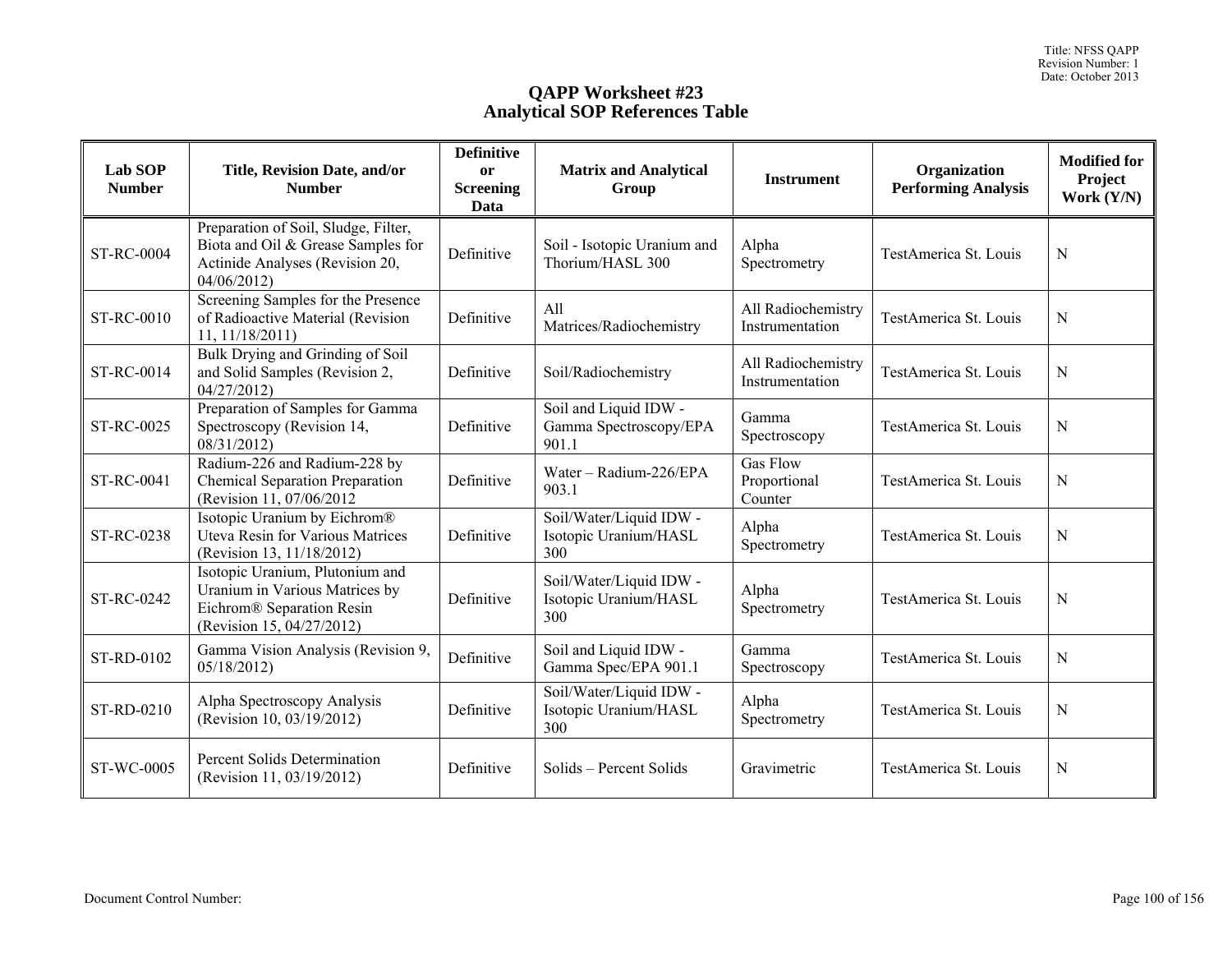| Lab SOP<br><b>Number</b> | Title, Revision Date, and/or<br><b>Number</b>                                                                                  | <b>Definitive</b><br>or<br><b>Screening</b><br>Data | <b>Matrix and Analytical</b><br>Group               | <b>Instrument</b>     | Organization<br><b>Performing Analysis</b> | <b>Modified for</b><br>Project<br>Work $(Y/N)$ |
|--------------------------|--------------------------------------------------------------------------------------------------------------------------------|-----------------------------------------------------|-----------------------------------------------------|-----------------------|--------------------------------------------|------------------------------------------------|
| ST-WC-0011               | pH Analysis in Water and Soil<br>(Revision 14, 10/07/2011)                                                                     | Definitive                                          | Liquid IDW - pH/EPA<br>9040B                        | None                  | TestAmerica St. Louis                      | N                                              |
| ST-WC-0016               | Total Organic Carbon (Revision 13,<br>05/11/2012                                                                               | Definitive                                          | Liquid IDW - Total Organic<br>Carbon/EPA 415.1      | TOC analyzer          | TestAmerica St. Louis                      | N                                              |
| ST-WC-0019               | Alkalinity in Water and Soil<br>(Revision 14, 03/14/2012)                                                                      | Definitive                                          | Water-Alkalinity/EPA<br>310.1                       | Gravimetric           | TestAmerica St. Louis                      | N                                              |
| ST-WC-0028               | The Analysis of Anions by Ion<br>Chromatography (Revision 19,<br>03/19/2012                                                    | Definitive                                          | Water - Anions/EPA 300.0                            | Ion<br>Chromatography | TestAmerica St. Louis                      | N                                              |
| ST-WC-0031               | Paint Filter Liquids Test (Revision 9,<br>02/10/2012                                                                           | Definitive                                          | Solid IDW - Paint<br>Filter/EPA 9095                | None                  | TestAmerica St. Louis                      | N                                              |
| ST-WC-0036               | Determination of Solids in Water and<br>Wastes (Revision 11, 10/07/2011)                                                       | Definitive                                          | Water - Total Dissolved<br>Solids/EPA 160.1         | Gravimetric           | TestAmerica St. Louis                      | N                                              |
| ST-WC-0036               | Determination of Solids in Water and<br>Wastes (Revision 11, 10/07/2011)                                                       | Definitive                                          | Liquid IDW - Total<br>Suspended Solids/EPA<br>160.2 | Gravimetric           | TestAmerica St. Louis                      | N                                              |
| ST-WC-0039               | N-Hexane Extractable Material and<br>Silica Gel Treated HEM by<br><b>Extraction and Gravimetry (Revision</b><br>8, 01/20/2012) | Definitive                                          | Liquid IDW - Oil and<br>Grease/EPA 1664A            | Gravimetric           | TestAmerica St. Louis                      | N                                              |

#### **Notes:**

GC - Gas chromatography LOQ – Limit of Quantitation

GC/MS - Gas chromatography/mass spectrometry. MDL – Method Detection Limit

HPLC - high-performance liquid chromatography. NA – Not Applicable

ICP - inductively coupled plasma

IDL – Instrument Detection Limit

LOD – Limit of Detection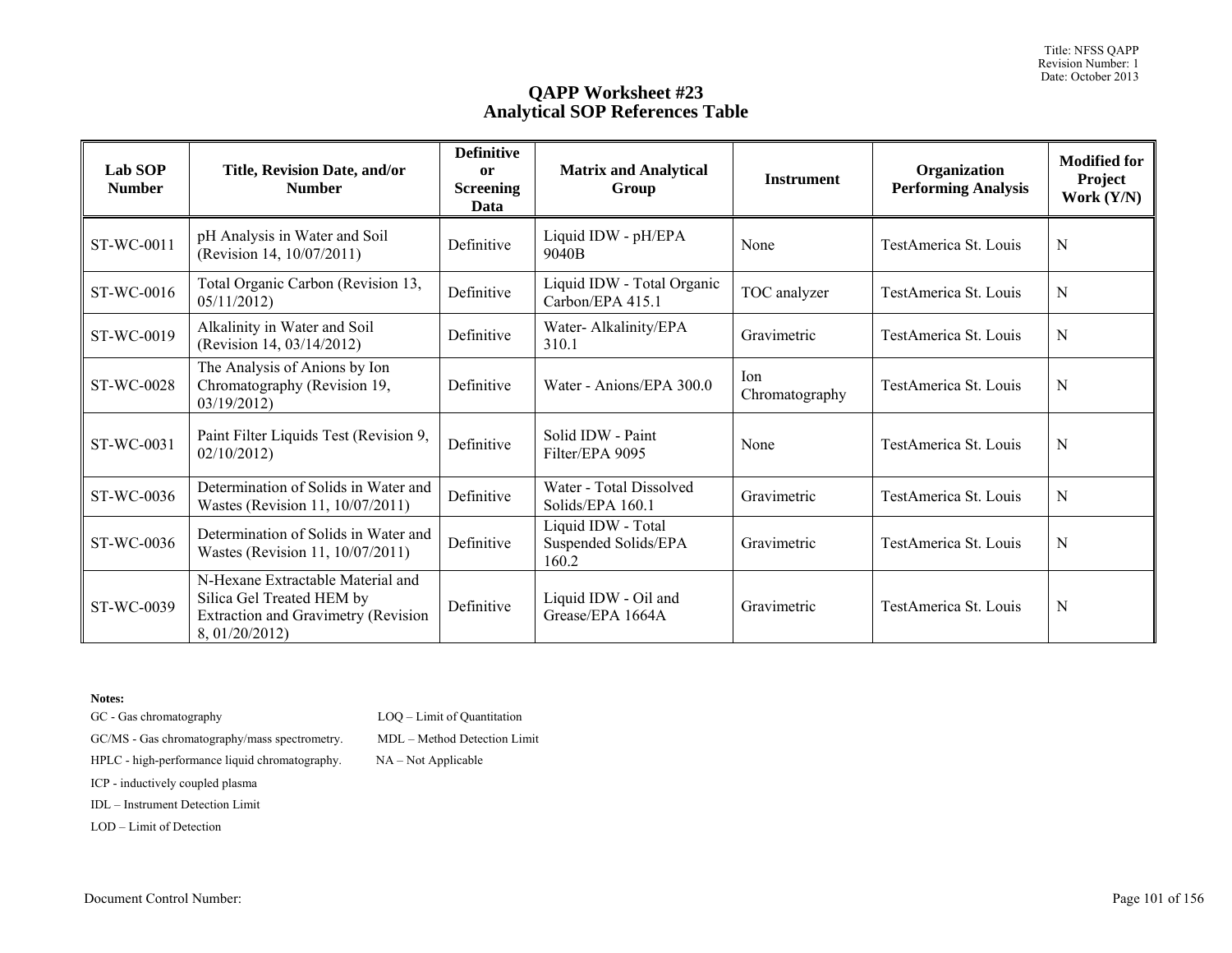| <b>Instrument</b> | <b>Calibration</b><br><b>Procedure</b>                              | <b>Frequency of</b><br>Calibration <sup>1</sup>                                                                                    | <b>Acceptance Criteria</b>                                                                        | <b>Corrective Action</b><br>(CA)                                                                               | Person<br>Responsible<br>for CA    | <b>SOP</b><br><b>Reference</b> |
|-------------------|---------------------------------------------------------------------|------------------------------------------------------------------------------------------------------------------------------------|---------------------------------------------------------------------------------------------------|----------------------------------------------------------------------------------------------------------------|------------------------------------|--------------------------------|
| GCMS              | Initial Calibration (ICAL)<br>$-$ five-point ICAL                   | Initial calibration prior to<br>sample analysis                                                                                    | %RSD<20% all compounds, Relative<br>Response Factor meet method criteria                          | Repeat calibration                                                                                             | TestAmerica - St.<br>Louis Analyst | ST-MS-0002                     |
| GC/MS             | Second Source<br>Calibration Verification                           | Once after each initial<br>calibration                                                                                             | Value of second source for all analytes<br>within $\pm 30\%$ of expected                          | Rerun ICV one time,<br>second failure requires<br>recalibration                                                | TestAmerica - St.<br>Louis Analyst | ST-MS-0002                     |
| GCMS              | Calibration Verification<br>(CV)                                    | Daily, before sample<br>analysis, and every 12 hours<br>of analysis time                                                           | $+/- 20\%$ D criteria for all analytes                                                            | Re-inject CV; if passes<br>rerun previous 10<br>samples and continue<br>run; if 2nd CV fails,<br>recalibrate   | TestAmerica - St.<br>Louis Analyst | ST-MS-0002                     |
| GC/MS             | Initial Calibration (ICAL)<br>$-$ five-point ICAL                   | Initial calibration prior to<br>sample analysis                                                                                    | %RSD<20% all compounds, Relative<br>Response Factor meet method criteria                          | Repeat calibration                                                                                             | TestAmerica - St.<br>Louis Analyst | ST-MS-0001                     |
| GC/MS             | <b>Second Source</b><br>Calibration Verification                    | Once after each initial<br>calibration                                                                                             | Value of second source for all analytes<br>within $\pm 30\%$ of expected                          | Rerun ICV one time,<br>second failure requires<br>recalibration                                                | TestAmerica - St.<br>Louis Analyst | ST-MS-0001                     |
| GCMS              | Calibration Verification<br>(CV)                                    | Daily, before sample<br>analysis, and every 12 hours<br>of analysis time                                                           | $+/- 20\%$ D criteria for all analytes                                                            | Re-inject CV; if passes<br>rerun previous 10<br>samples and continue<br>run; if 2nd CCV fails,<br>recalibrate  | TestAmerica - St.<br>Louis Analyst | ST-MS-0001                     |
| GC                | Initial Calibration (ICAL)<br>$-$ five-point ICAL                   | Initial calibration prior to<br>sample analysis                                                                                    | RSD for each analyte <20%                                                                         | Repeat calibration                                                                                             | TestAmerica - St.<br>Louis Analyst | ST-GC-0016                     |
| GC                | <b>Second Source</b><br><b>Calibration Verification</b>             | Once after each initial<br>calibration                                                                                             | Value of second source for all analytes<br>within $\pm$ 20% of expected value (initial<br>source) | Rerun ICV one time,<br>second failure requires<br>recalibration                                                | TestAmerica - St.<br>Louis Analyst | ST-GC-0016                     |
| GC                | Calibration Verification<br>(Initial [ICV] and<br>continuing [CCV]) | ICV: Daily, before sample<br>analysis; CCV: After every<br>12 hours of analysis time<br>and at the end of the<br>analysis sequence | All analytes within $\pm 20\%$ of expected value<br>from the ICAL                                 | Re-inject CCV; if passes<br>rerun previous 10<br>samples and continue<br>run; if 2nd CCV fails,<br>recalibrate | TestAmerica - St.<br>Louis Analyst | ST-GC-0016                     |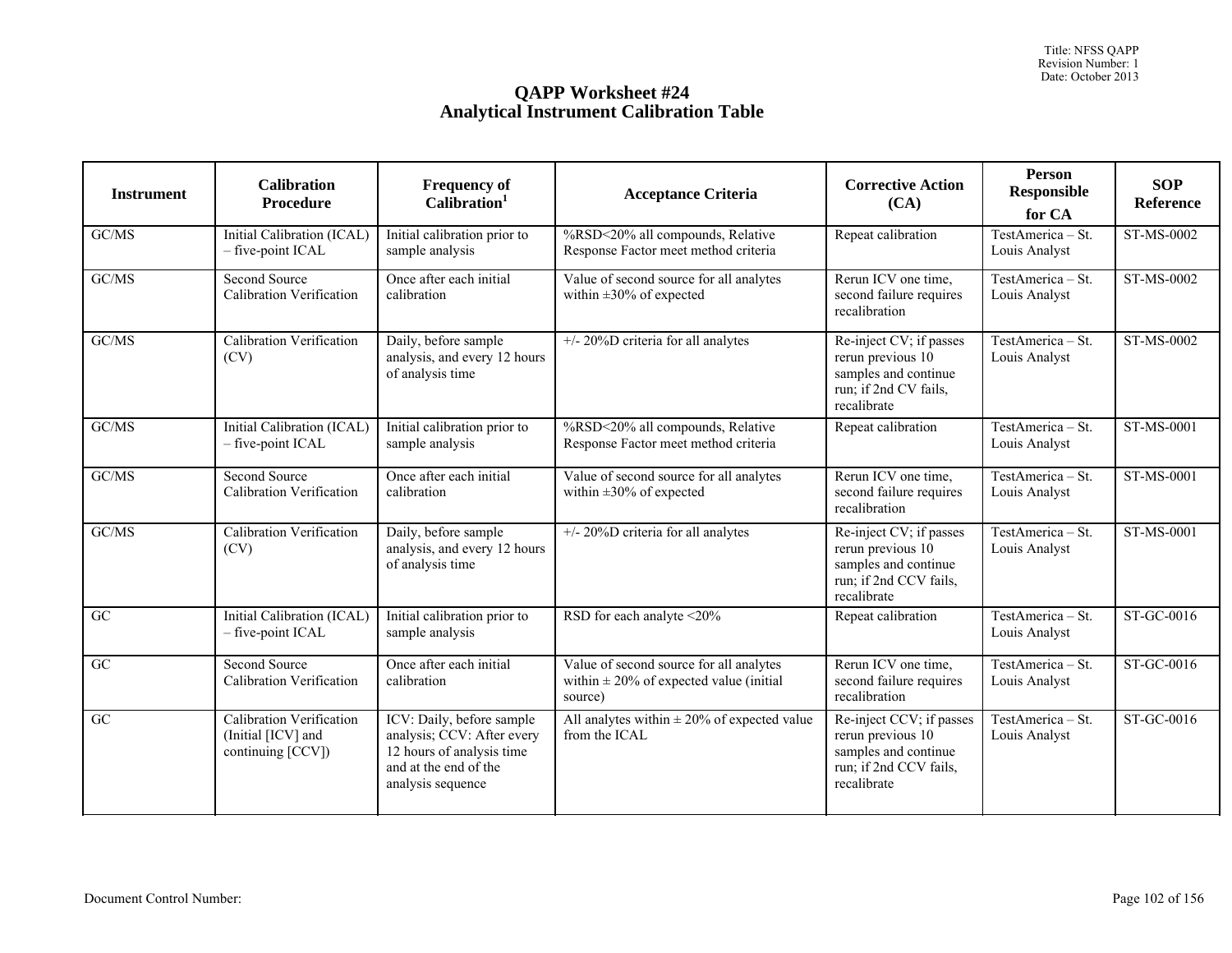| <b>Instrument</b> | <b>Calibration</b><br><b>Procedure</b>                                                    | <b>Frequency of</b><br>Calibration <sup>1</sup>                                                                                    | <b>Acceptance Criteria</b>                                                                         | <b>Corrective Action</b><br>(CA)                                                                               | <b>Person</b><br><b>Responsible</b><br>for CA | <b>SOP</b><br><b>Reference</b> |
|-------------------|-------------------------------------------------------------------------------------------|------------------------------------------------------------------------------------------------------------------------------------|----------------------------------------------------------------------------------------------------|----------------------------------------------------------------------------------------------------------------|-----------------------------------------------|--------------------------------|
| $\overline{GC}$   | Initial Calibration (ICAL)<br>$-$ five-point ICAL                                         | Initial calibration prior to<br>sample analysis                                                                                    | Mean RSD for each analyte <20%                                                                     | Recalibrate                                                                                                    | TestAmerica - St.<br>Louis Analyst            | ST-GC-0017                     |
| GC                | Second Source<br>Calibration Verification                                                 | Once after each initial<br>calibration                                                                                             | Value of second source for all analytes<br>within $\pm$ 30% of expected value (initial<br>source)  | Rerun ICV one time,<br>second failure requires<br>re-calibration                                               | $Test America - St.$<br>Louis Analyst         | ST-GC-0017                     |
| GC                | <b>Calibration Verification</b><br>(Initial [ICV] and<br>continuing [CCV])                | ICV: Daily, before sample<br>analysis; CCV: After every<br>12 hours of analysis time<br>and at the end of the<br>analysis sequence | All analytes within $\pm 20\%$ of expected value<br>from the ICAL                                  | Re-inject CCV; if passes<br>rerun previous 10<br>samples and continue<br>run; if 2nd CCV fails,<br>recalibrate | TestAmerica - St.<br>Louis Analyst            | ST-GC-0017                     |
| <b>ICP-AES</b>    | Initial Calibration (ICAL)<br>$-$ minimum one high<br>standard and a calibration<br>blank | Daily initial calibration<br>prior to sample analysis                                                                              | 3 standards and a<br>blank.<br>Correlation<br>Coefficient of $\geq$ 0.998                          | Recalibrate                                                                                                    | $Test America - St.$<br>Louis Analyst         | <b>ST-MT-0003</b>              |
| <b>ICP-AES</b>    | <b>Second Source</b><br>Calibration Verification<br>(ICV)                                 | Once after each initial<br>calibration, prior to sample<br>analysis                                                                | Value of second source for all analyte(s)<br>within $\pm 10\%$ of expected                         | Recalibrate                                                                                                    | $Test America - St.$<br>Louis Analyst         | ST-MT-0003                     |
| <b>ICP-AES</b>    | Continuing Calibration<br>Verification (CCV)                                              | After every 10 samples and<br>at the end of the analysis<br>sequence                                                               | All analytes within $+10\%$ of expected value                                                      | Recalibrate – rerun $10$<br>samples previous to<br>failed CCV.                                                 | TestAmerica - St.<br>Louis Analyst            | ST-MT-0003                     |
| Cold Vapor AA     | Initial Calibration (ICAL)                                                                | Daily initial calibration<br>prior to sample analysis                                                                              | Correlation coefficient R>=0.995 for linear<br>regression                                          | Recalibrate                                                                                                    | TestAmerica - St.<br>Louis Analyst            | <b>ST-MT-0005</b>              |
| Cold Vapor AA     | <b>Second Source</b><br>Calibration Verification<br>(ICV)                                 | Once after each initial<br>calibration, prior to sample<br>analysis                                                                | Value of second source for all analyte(s)<br>within $\pm$ 10% of expected value (second<br>source) | Recalibrate                                                                                                    | TestAmerica - St.<br>Louis Analyst            | ST-MT-0005                     |
| Cold Vapor AA     | Continuing Calibration<br>Verification (CCV)                                              | After every 10 samples and<br>at the end of the analysis<br>sequence.                                                              | All analytes within $+20\%$ of expected value                                                      | Recalibrate - rerun 10<br>samples previous to<br>failed CCV.                                                   | TestAmerica - St.<br>Louis Analyst            | ST-MT-0005                     |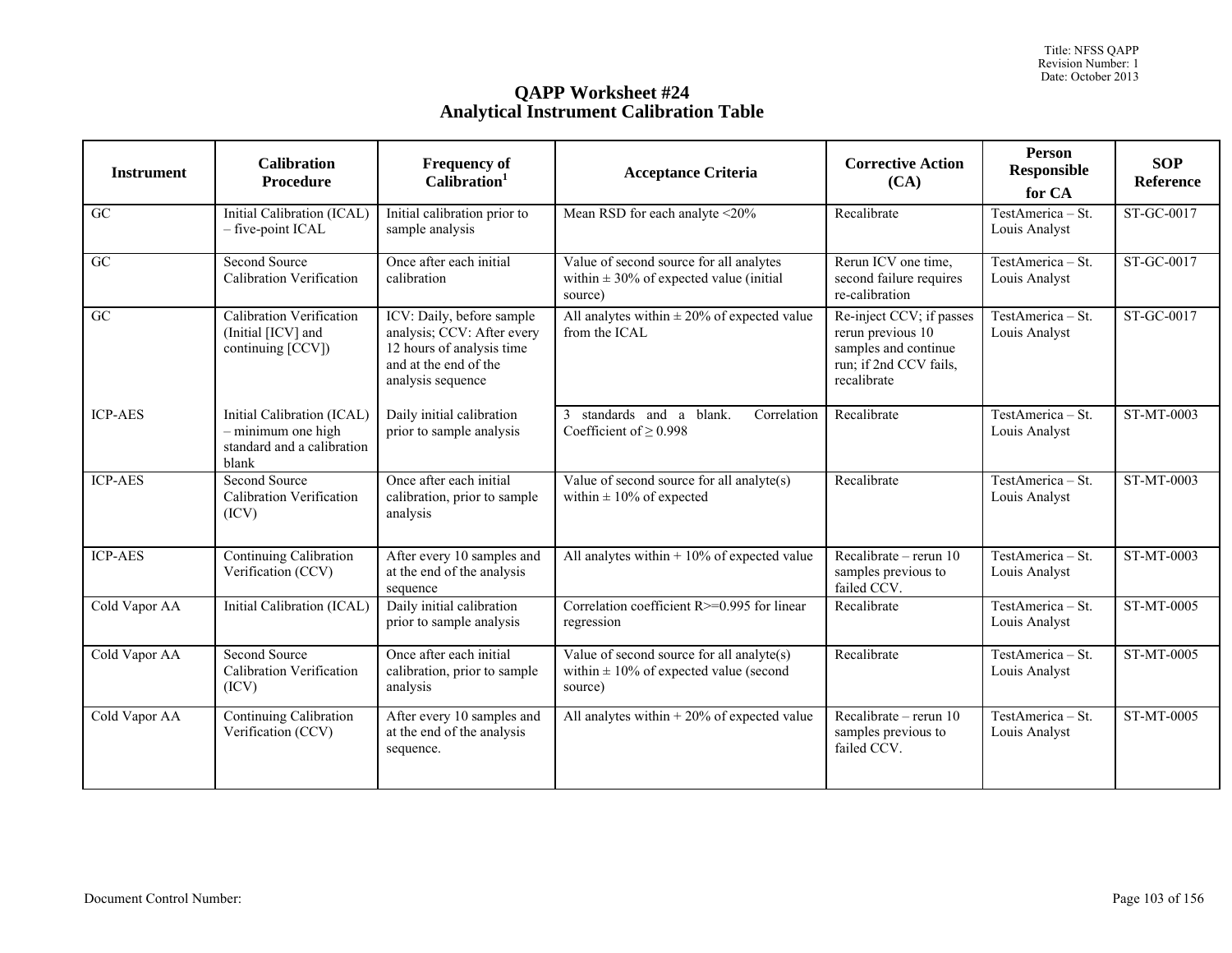| <b>Instrument</b>           | <b>Calibration</b><br>Procedure                                                   | <b>Frequency of</b><br>Calibration <sup>1</sup>                      | <b>Acceptance Criteria</b>                                                                                                                                                                                                                                    | <b>Corrective Action</b><br>(CA)                             | <b>Person</b><br><b>Responsible</b><br>for CA | <b>SOP</b><br><b>Reference</b>                          |
|-----------------------------|-----------------------------------------------------------------------------------|----------------------------------------------------------------------|---------------------------------------------------------------------------------------------------------------------------------------------------------------------------------------------------------------------------------------------------------------|--------------------------------------------------------------|-----------------------------------------------|---------------------------------------------------------|
| Balance                     | <b>Initial Calibration</b>                                                        | Daily                                                                | The analytical balance used must be<br>calibrated daily. The balance needs to be<br>calibrated at a minimum of 2 weights that<br>bracket the target weight. Recovery within<br>$+/$ - 0.1%. Method 1664A requires check at<br>0.2 g with $+/$ - 10% recovery. | Recalibrate                                                  | TestAmerica - St.<br>Louis Analyst            | ST-WC-0039,<br>ST-WC-0036,<br>ST-WC-0019,<br>ST-WC-0031 |
| Pensky-Marten<br>Closed Cup | <b>Initial Calibration</b>                                                        | Annual                                                               | Thermometers are verified annually.<br>Rotation apparatus verified annually.                                                                                                                                                                                  | Maintenance required                                         | TestAmerica - St.<br>Louis Analyst            | ST-WC-0026                                              |
| Pensky-Marten<br>Closed Cup | <b>Calibration Check</b>                                                          | Prior to running samples                                             | The flash point of a check standard (p-<br>xylene) must be obtained within a value of<br>$27.2 \pm 1.1$ °C                                                                                                                                                    | Rerun check                                                  | TestAmerica - St.<br>Louis Analyst            | ST-WC-0026                                              |
| Pensky-Marten<br>Closed Cup | <b>Continuing Calibration</b><br>Check (second source)                            | Every 10 samples                                                     | Control limit is $27.2 \pm 1.1$ °C.                                                                                                                                                                                                                           | Recalibrate - rerun<br>samples bracketed by<br>failing CCV   | TestAmerica - St.<br>Louis Analyst            | ST-WC-0026                                              |
| Ion<br>Chromatography       | Initial Calibration (ICAL)<br>- five-point calibration<br>and a calibration blank | Weekly initial calibration<br>prior to sample analysis               | The intercept of the curve at zero must be<br>$\leq +/-$ the reporting limit.<br>Correlation<br>Coefficient of $\geq$ 0.995                                                                                                                                   | Recalibrate                                                  | TestAmerica - St.<br>Louis Analyst            | ST-WC-0028                                              |
| Ion<br>Chromatography       | Second Source<br>Calibration Verification<br>(ICV)                                | Once after each initial<br>calibration, prior to sample<br>analysis  | Value of second source for all analyte(s)<br>within $\pm$ 10% of expected                                                                                                                                                                                     | Recalibrate                                                  | TestAmerica - St.<br>Louis Analyst            | ST-WC-0028                                              |
| Ion<br>Chromatography       | Continuing Calibration<br>Verification (CCV)                                      | After every 10 samples and<br>at the end of the analysis<br>sequence | All analytes within $+10\%$ of expected value                                                                                                                                                                                                                 | Recalibrate - rerun 10<br>samples previous to<br>failed CCV. | TestAmerica - St.<br>Louis Analyst            | ST-WC-0028                                              |
| <b>TOC</b> Analyzer         | Initial Calibration (ICAL)<br>- five-point calibration<br>and a calibration blank | Weekly initial calibration<br>prior to sample analysis               | The intercept of the curve at zero must be<br>$\leq +/-$ the reporting limit.<br>Correlation<br>Coefficient of $\geq$ 0.995                                                                                                                                   | Recalibrate                                                  | TestAmerica - St.<br>Louis Analyst            | ST-WC-0016                                              |
| <b>TOC</b> Analyzer         | <b>Second Source</b><br>Calibration Verification<br>(ICV)                         | Once after each initial<br>calibration, prior to sample<br>analysis  | Value of second source for all analyte(s)<br>within $\pm$ 10% of expected                                                                                                                                                                                     | Recalibrate                                                  | TestAmerica - St.<br>Louis Analyst            | ST-WC-0016                                              |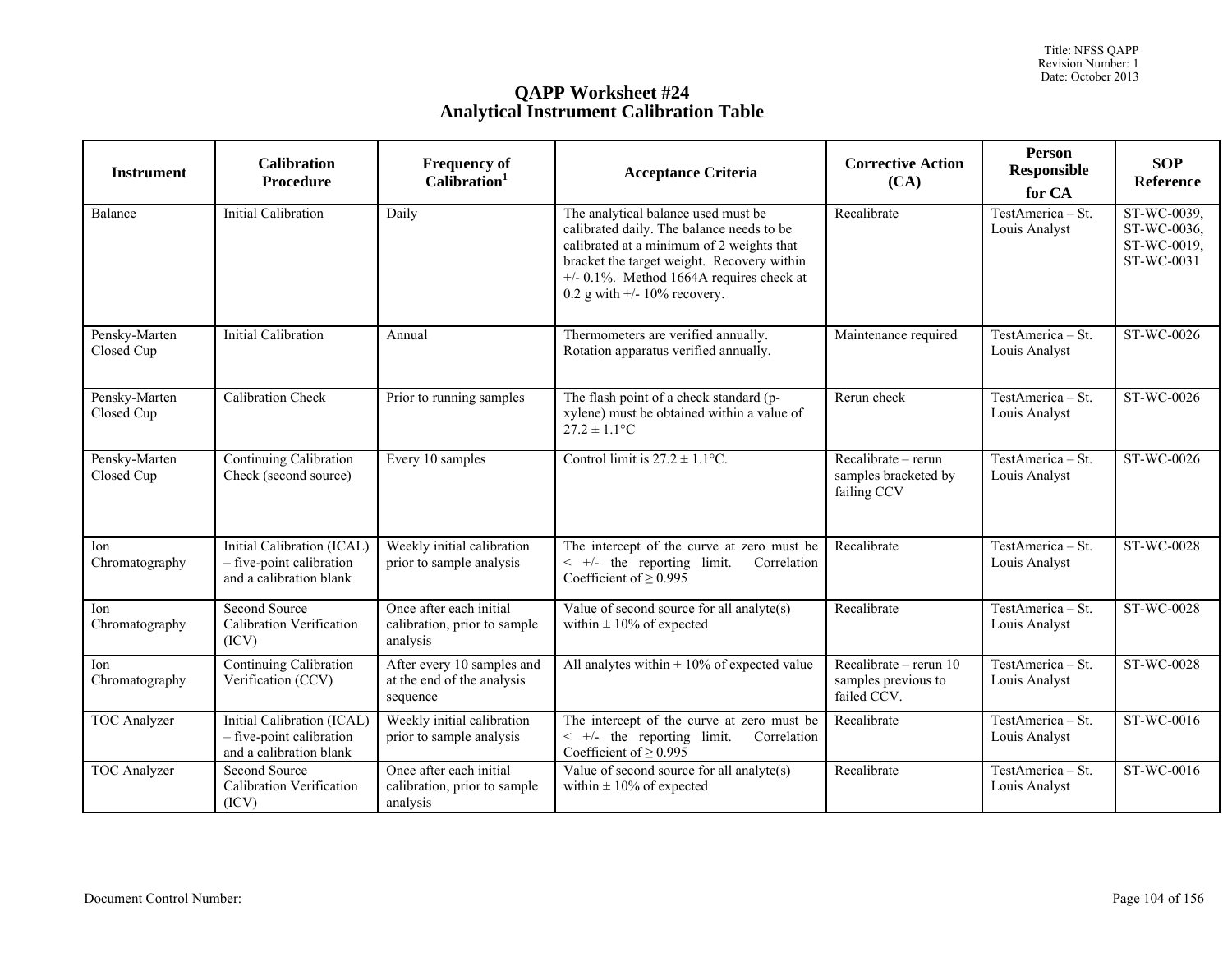| <b>Instrument</b>                    | <b>Calibration</b><br>Procedure                     | <b>Frequency of</b><br>Calibration <sup>1</sup>                      | <b>Acceptance Criteria</b>                                                                                      | <b>Corrective Action</b><br>(CA)                                                     | Person<br><b>Responsible</b><br>for CA  | <b>SOP</b><br><b>Reference</b> |
|--------------------------------------|-----------------------------------------------------|----------------------------------------------------------------------|-----------------------------------------------------------------------------------------------------------------|--------------------------------------------------------------------------------------|-----------------------------------------|--------------------------------|
| <b>TOC</b> Analyzer                  | <b>Continuing Calibration</b><br>Verification (CCV) | After every 10 samples and<br>at the end of the analysis<br>sequence | All analytes within $+10\%$ of expected value                                                                   | Recalibrate - rerun 10<br>samples previous to<br>failed CCV.                         | TestAmerica - St.<br>Louis Analyst      | ST-WC-0016                     |
| Alpha Spectroscopy                   | <b>ICAL</b>                                         | Monthly                                                              | Energy: each isotope $\pm$ 40 keV of expected<br>Energy: Slope $\leq$ 15 keV/channel<br>Efficiency: Fixed Point | Repeat initial calibration                                                           | TestAmerica - St.<br>Louis Analyst      | ST-RD-0210                     |
|                                      | <b>ICV</b>                                          | 1/calibration                                                        | Efficiency $\leq 5\%$                                                                                           | Repeat ICV once; repeat<br>ICAL if second ICV<br>fails                               | TestAmerica - St.<br>Louis Analyst      | ST-RD-0210                     |
|                                      | <b>CCV</b>                                          | Daily Pulser                                                         | Within "Boundary" parameters                                                                                    | Repeat CCV once;<br>repeat ICAL if second<br>CCV fails                               | TestAmerica - St.<br>Louis Analyst      | ST-RD-0210                     |
| HPGe Gamma<br>Spectroscopy<br>System | <b>ICAL</b>                                         | Yearly                                                               | Energy within 0.1keV<br>FWHM $\leq$ 3.0 keV at 1332 keV<br>Efficiency $\leq 8\%$                                | Repeat initial calibration                                                           | TestAmerica - St.<br>Louis Analyst      | ST-RC-0025                     |
|                                      | <b>ICV</b>                                          | After ICAL                                                           | Efficiency $\leq 10\%$                                                                                          | Repeat ICV once; repeat<br>ICAL if second ICV<br>fails                               | TestAmerica - St.<br>Louis Analyst      | ST-RC-0025                     |
|                                      | $\overline{CCV}$                                    | Daily                                                                | Control chart mean $\pm 2 \sigma$                                                                               | Repeat CCAL once; flag<br>detector out of service<br>for day if second CCAL<br>fails | TestAmerica - St.<br>Louis Analyst      | ST-RC-0025                     |
| Phosphorescence<br>Analyzer          | <b>ICAL</b>                                         | Initial calibration prior to<br>sample analysis                      | Correlation Coefficient of $\geq$ 0.995                                                                         | Repeat initial calibration                                                           | TestAmerica-<br><b>Richland Analyst</b> | <b>RL-KPA-003</b>              |
|                                      | <b>ICV</b>                                          | Once after each initial<br>calibration, prior to sample<br>analysis  | Value of second source for all analyte(s)<br>within $\pm 10\%$ of expected                                      | Recalibrate                                                                          | TestAmerica-<br><b>Richland Analyst</b> | RL-KPA-003                     |
|                                      | <b>CCV</b>                                          | After every 10 samples and<br>at the end of the analysis<br>sequence | All analytes within $+10\%$ of expected value                                                                   | Recalibrate - rerun 10<br>samples previous to<br>failed CCV.                         | TestAmerica-<br><b>Richland Analyst</b> | RL-KPA-003                     |
| Alpha Scintillation                  | Source Calibration Check                            | Daily prior to sample<br>analysis                                    | Count within $\pm 2 \sigma$                                                                                     | Investigate. If value $> \pm$<br>$3 \sigma$ repeat.                                  | TestAmerica-<br><b>Richland Analyst</b> | <b>RL-RA-001</b>               |
| Counter                              | Cell Background                                     | Daily prior to sample<br>analysis                                    | Background Count < 1cpm                                                                                         | Backfill and recount                                                                 | TestAmerica-<br><b>Richland Analyst</b> | <b>RL-RA-001</b>               |

Notes:

1 – Initial calibration ranges are referenced in the laboratory SOPs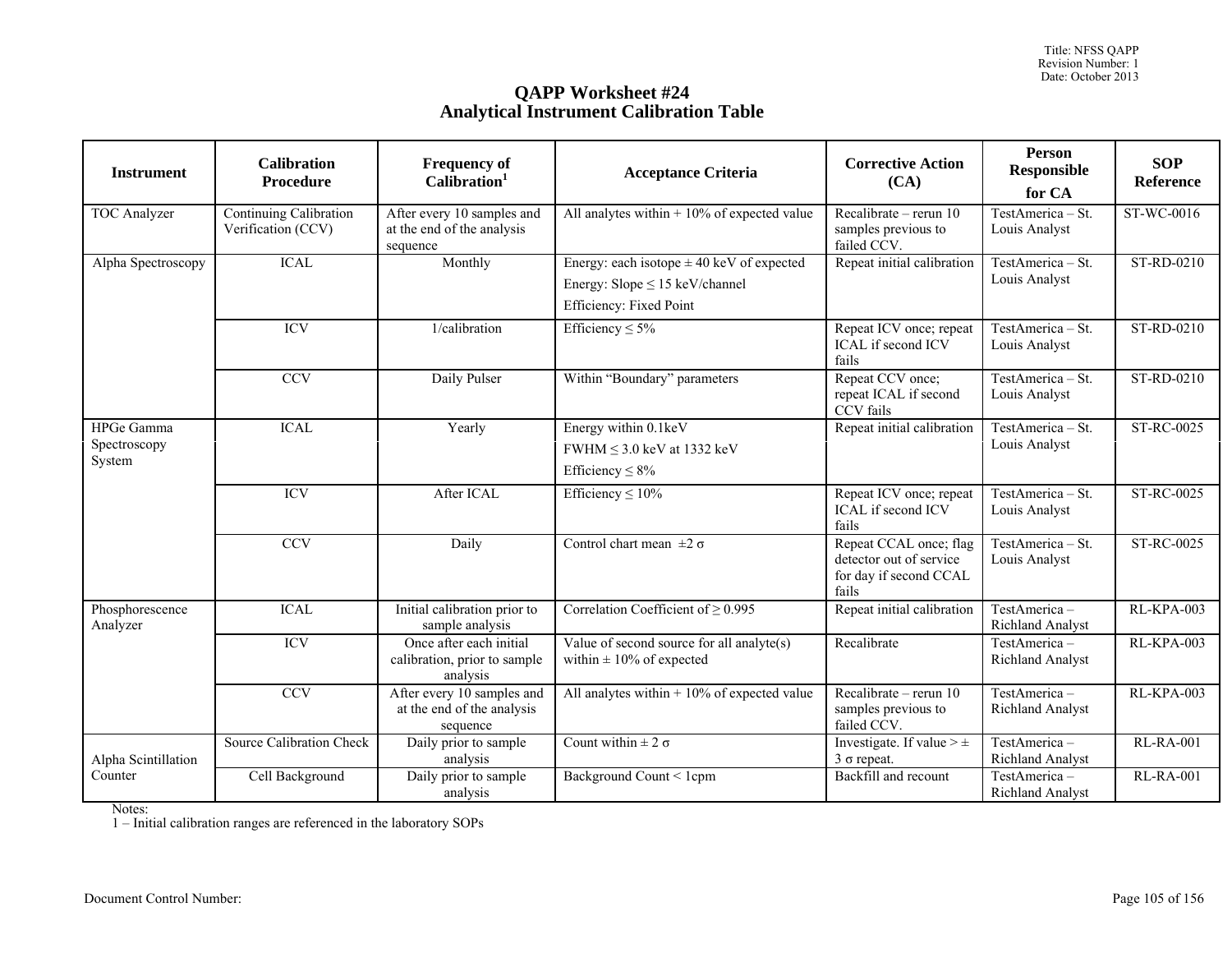# **QAPP Worksheet #25 Analytical Instrument and Equipment Maintenance, Testing, and Inspection Table**

All analytical instrumentation will undergo maintenance, testing, and inspection in accordance with the laboratory SOPs. Laboratory SOPs must be compliant with minimum method requirements. All applicable SOPs are provided for review in Attachment A. Calibration will follow frequency, acceptance criteria, and corrective action requirements in the SOPs.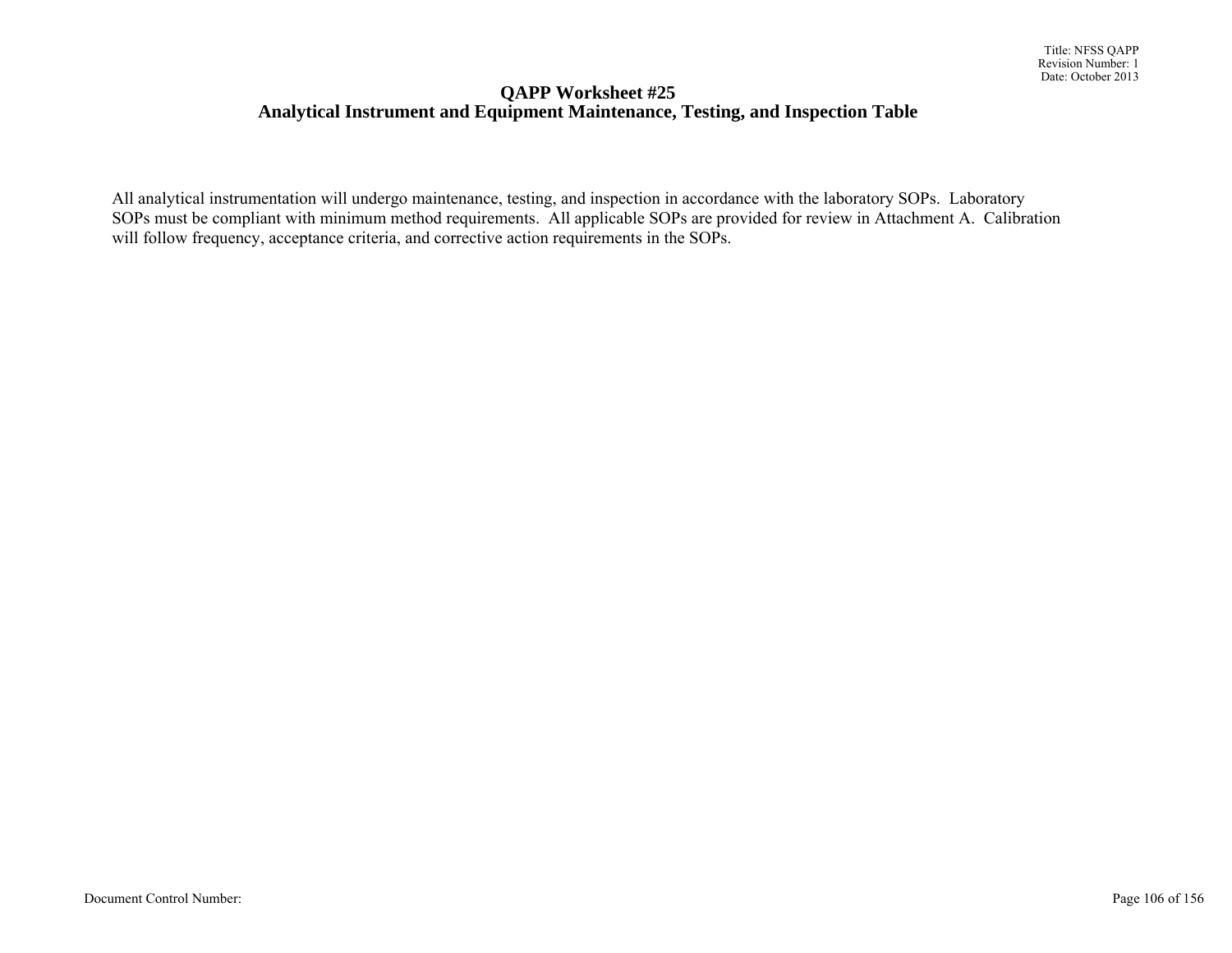# **QAPP Worksheet #26 & 27 Sample Handling, Custody, and Disposal**

**Sampling Organization:** URS Group, Inc.

**Laboratory:** TestAmerica Laboratories, Inc. (St. Louis, MO and Richland, WA)

**Method of sample delivery (shipper/carrier):** Lab courier to TestAmerica (Amherst, NY); then FedEx to TestAmerica (St. Louis, MO) and TestAmerica (Richland, WA)

**Number of days from reporting until sample disposal:** minimum of 30 days

| <b>Activity</b>                       | <b>Organization and Title of Position</b><br>of Person Responsible for the<br><b>Activity</b> | <b>SOP Reference</b>    |
|---------------------------------------|-----------------------------------------------------------------------------------------------|-------------------------|
| Sample Labeling                       | URS Group, Inc. / field technician                                                            | See Field Sampling Plan |
| Chain of Custody Form Completion      | URS Group, Inc. / field technician                                                            | See Field Sampling Plan |
| Packaging                             | URS Group, Inc. / field technician                                                            | See Field Sampling Plan |
| <b>Shipping Coordination</b>          | URS Group, Inc. / field technician                                                            | See Field Sampling Plan |
| Sample Receipt, Inspection, and Login | TestAmerica Laboratories, Inc. / sample<br>custodian                                          | ST-PM-0002              |
| Sample Custody and Storage            | TestAmerica Laboratories, Inc. / sample<br>custodian                                          | ST-PM-0002              |
| Sample Disposal                       | TestAmerica Laboratories, Inc. / sample<br>custodian                                          | <b>ST-HS-0004</b>       |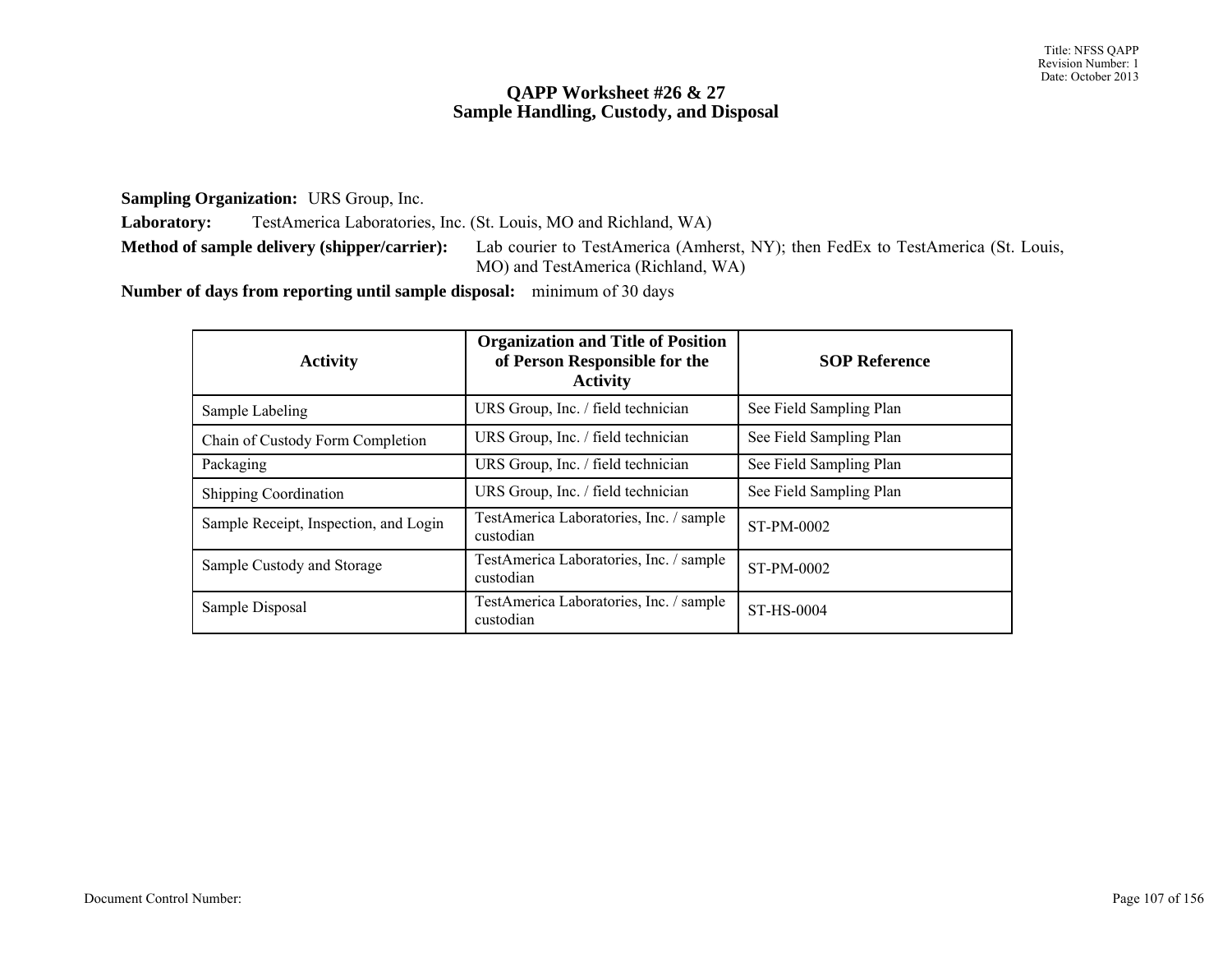# **QAPP Worksheet #28-1 Analytical Quality Control and Corrective Action**

| <b>Matrix</b>                   | Liquid/Solid<br><b>IDW</b>                                |                                                                                                                                                                                                                                     |                                                                                                                           |                                                             |                                               |                                                                                                                                                                                                                                   |
|---------------------------------|-----------------------------------------------------------|-------------------------------------------------------------------------------------------------------------------------------------------------------------------------------------------------------------------------------------|---------------------------------------------------------------------------------------------------------------------------|-------------------------------------------------------------|-----------------------------------------------|-----------------------------------------------------------------------------------------------------------------------------------------------------------------------------------------------------------------------------------|
| <b>Analytical</b><br>Group      | <b>VOCs</b>                                               |                                                                                                                                                                                                                                     |                                                                                                                           |                                                             |                                               |                                                                                                                                                                                                                                   |
| <b>Analytical</b><br>Method/SOP | <b>EPA Method</b><br>8260C/ST-MS-<br>002                  |                                                                                                                                                                                                                                     |                                                                                                                           |                                                             |                                               |                                                                                                                                                                                                                                   |
| <b>QC</b> Sample                | Frequency/<br><b>Number</b>                               | <b>QC</b> Acceptance Limits                                                                                                                                                                                                         | <b>Corrective Action</b>                                                                                                  | Person(s)<br><b>Responsible</b><br>for Corrective<br>Action | <b>Data Quality</b><br><b>Indicator (DQI)</b> | <b>Measurement Performance</b><br><b>Criteria</b>                                                                                                                                                                                 |
| Internal<br>standards           | Every field<br>sample and QC<br>samples                   | RT within $\pm 30$ seconds from<br>RT of initial calibration<br>midpoint standard; area counts<br>within -50% to +100%<br>of initial calibration<br>midpoint standard                                                               | Correct problem, then re-<br>reanalyze affected<br>samples                                                                | Lab Manager/<br>Analyst                                     | Accuracy                                      | RT within $\pm 30$ seconds and<br>area count within -50% to<br>$+100%$                                                                                                                                                            |
| Method<br>blank                 | One per<br>preparation batch                              | No target analytes detected<br>greater than one-half RL and<br>$1/10$ the amount measured in<br>any sample or 1/10 regulatory<br>limit (whichever is greater). No<br>laboratory common<br>contaminants detected greater<br>than RL. | Correct problem, then re-<br>reanalyze method blank<br>and all samples processed<br>with the contaminated<br>blank        | Lab Manager/<br>Analyst                                     | Representativeness                            | No target analytes detected<br>greater than one-half RL and<br>1/10 the amount measured in<br>any sample or 1/10<br>regulatory limit (whichever<br>is greater). No laboratory<br>common contaminants<br>detected greater than RL. |
| MS/MSD                          | One MS/MSD<br>pair per<br>preparation batch<br>per matrix | EPA 8260: LCS limits<br>specified in the DoD QSM.<br>RPD less than 20% between<br>MS and MSD                                                                                                                                        | Identify problem; if not<br>related to matrix<br>interference, re-reanalyze<br>MS/MSD and all<br>associated batch samples | Lab Manager/<br>Analyst                                     | Precision/Accuracy                            | EPA 8260: LCS limits<br>specified in the DoD QSM.<br>RPD less than 20% between<br>MS and MSD                                                                                                                                      |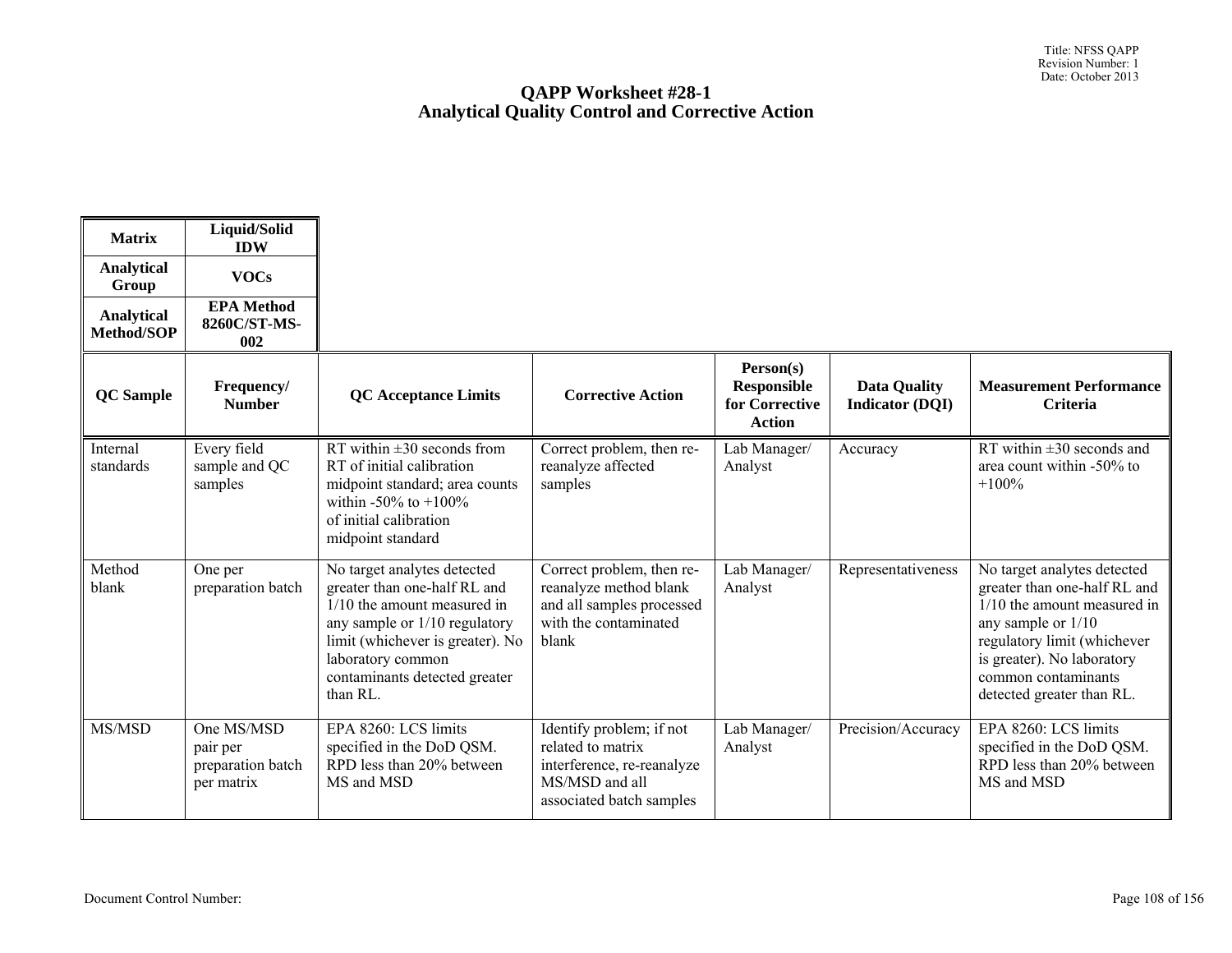#### **QAPP Worksheet #28-1 Analytical Quality Control and Corrective Action**

| LCS/LCSD               | One LCS or<br>LCS/LCSD pair<br>per preparation<br>batch per matrix                | EPA 8260: LCS limits<br>specified in the DoD QSM.<br>RPD less than 20% between<br>LCS and LCSD                                                                                     | Correct problem, then re-<br>reanalyze the LCS and all<br>associated batch samples                                                                                                                                                                                                           | Lab Manager/<br>Analyst | Precision/Accuracy | EPA 8260: LCS limits<br>specified in the DoD QSM.<br>RPD less than 20% between<br>LCS and LCSD |
|------------------------|-----------------------------------------------------------------------------------|------------------------------------------------------------------------------------------------------------------------------------------------------------------------------------|----------------------------------------------------------------------------------------------------------------------------------------------------------------------------------------------------------------------------------------------------------------------------------------------|-------------------------|--------------------|------------------------------------------------------------------------------------------------|
| Surrogate<br>standards | Every field<br>sample and QC<br>sample                                            | EPA 8260: Surrogate recovery<br>acceptance criteria specified in<br>the DoD QSM                                                                                                    | Correct problem, then re-<br>reanalyze all affected<br>samples                                                                                                                                                                                                                               | Lab Manager/<br>Analyst | Accuracy           | EPA 8260: Surrogate<br>recovery acceptance criteria<br>specified in the DoD QSM                |
| MDL study              | Initial setup, once<br>per 12-month<br>period or<br>quarterly MDL<br>verification | Detection limits established<br>will be below the RLs                                                                                                                              | Correct problem, then<br>repeat the MDL study                                                                                                                                                                                                                                                | Lab Manager/<br>Analyst | Sensitivity        | Follow requirements from<br>40CFR 136 appendix B                                               |
| LOD study              | Initial setup and<br>quarterly LOD<br>verification                                | Signal to noise ratio at the<br>LOD will be greater than 3 and<br>meet method requirements                                                                                         | Correct problem, then<br>repeat detection limit<br>study and LOD<br>verification at a higher<br>concentration, or pass two<br>consecutive LOD<br>verifications at a higher<br>concentration and set the<br>LOD at the higher<br>concentration in<br>accordance with DoD<br>QSM requirements. | Lab Manager/<br>Analyst | Sensitivity        | Detection of the analyte                                                                       |
| LOQ study              | Annually and<br>quarterly LOQ<br>verification                                     | LOQ will be greater than LOD<br>and within calibration range.<br>Laboratory procedure<br>for establishing the LOQ will<br>empirically demonstrate<br>precision and bias at the LOQ | Correct problem, then<br>repeat the LOQ study.                                                                                                                                                                                                                                               | Lab Manager/<br>Analyst | Sensitivity        | Recovery within established<br>limits.                                                         |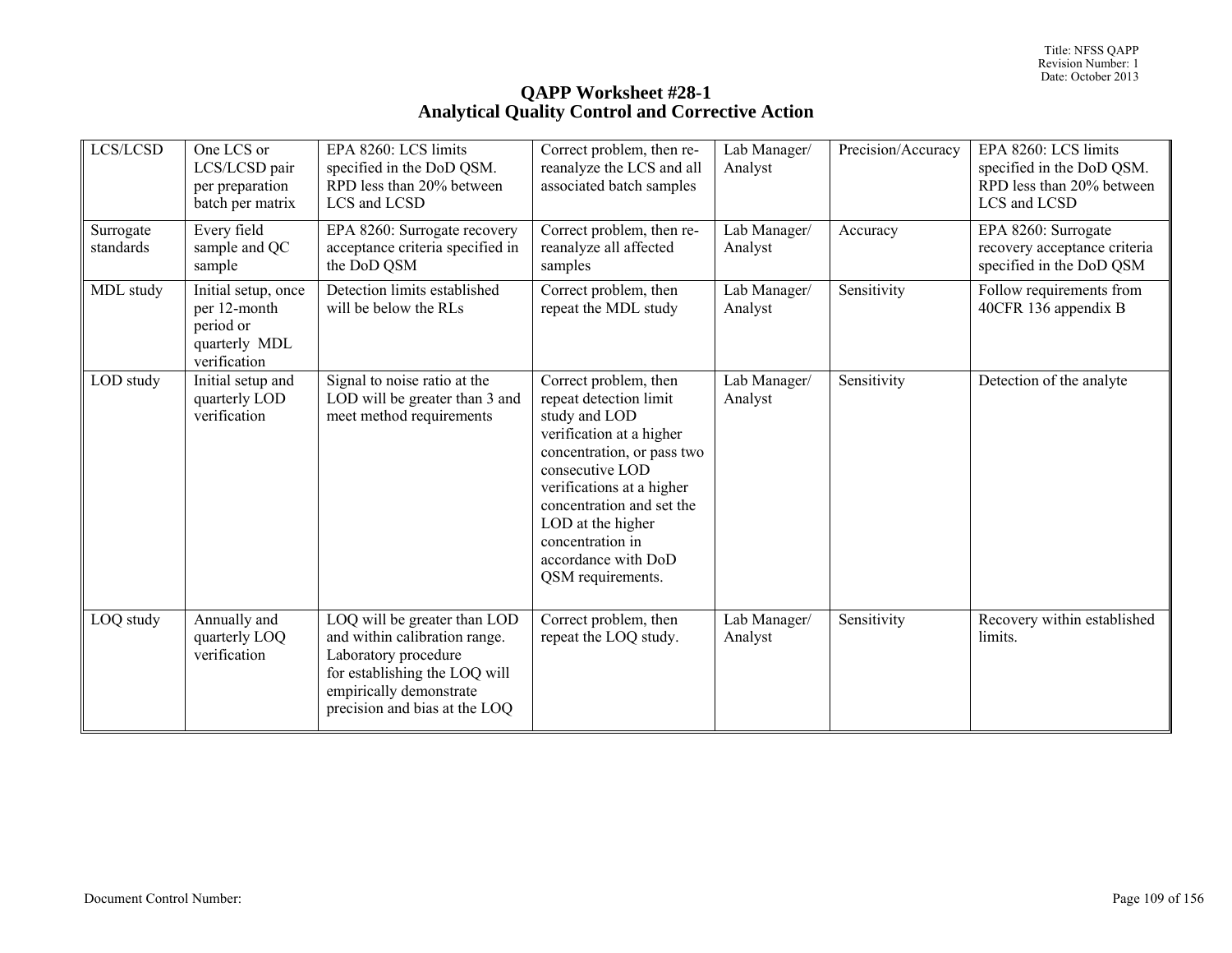# **QAPP Worksheet #28-2 Analytical Quality Control and Corrective Action**

| <b>Matrix</b>                   | Liquid/Solid<br><b>IDW</b>                                |                                                                                                                                                                                                                                          |                                                                                                                           |                                                                    |                                               |                                                                                                                                                                                                                                       |
|---------------------------------|-----------------------------------------------------------|------------------------------------------------------------------------------------------------------------------------------------------------------------------------------------------------------------------------------------------|---------------------------------------------------------------------------------------------------------------------------|--------------------------------------------------------------------|-----------------------------------------------|---------------------------------------------------------------------------------------------------------------------------------------------------------------------------------------------------------------------------------------|
| Analytical<br>Group             | <b>SVOCs</b>                                              |                                                                                                                                                                                                                                          |                                                                                                                           |                                                                    |                                               |                                                                                                                                                                                                                                       |
| <b>Analytical</b><br>Method/SOP | <b>EPA Method</b><br>8270D/ST-MS-<br>001                  |                                                                                                                                                                                                                                          |                                                                                                                           |                                                                    |                                               |                                                                                                                                                                                                                                       |
| <b>QC</b> Sample                | Frequency/<br><b>Number</b>                               | <b>QC</b> Acceptance Limits                                                                                                                                                                                                              | <b>Corrective Action</b>                                                                                                  | Person(s)<br><b>Responsible</b><br>for Corrective<br><b>Action</b> | <b>Data Quality</b><br><b>Indicator (DQI)</b> | <b>Measurement Performance</b><br>Criteria                                                                                                                                                                                            |
| Internal<br>standards           | Every field<br>sample and QC<br>samples                   | RT within $\pm 30$ seconds from<br>RT of initial calibration<br>midpoint standard; area counts<br>within -50% to +100%<br>of initial calibration<br>midpoint standard                                                                    | Correct problem, then re-<br>reanalyze affected<br>samples                                                                | Lab Manager/<br>Analyst                                            | Accuracy                                      | RT within $\pm 30$ seconds and<br>area count within -50% to<br>$+100%$                                                                                                                                                                |
| Method<br>blank                 | One per<br>preparation batch                              | No target analytes detected<br>greater than one-half RL and<br>$1/10$ the amount measured in<br>any sample or $1/10$ regulatory<br>limit (whichever is greater). No<br>laboratory common<br>contaminants detected greater<br>than $RL$ . | Correct problem, then re-<br>reanalyze method blank<br>and all samples processed<br>with the contaminated<br>blank        | Lab Manager/<br>Analyst                                            | Representativeness                            | No target analytes detected<br>greater than one-half RL and<br>$1/10$ the amount measured in<br>any sample or $1/10$<br>regulatory limit (whichever<br>is greater). No laboratory<br>common contaminants<br>detected greater than RL. |
| MS/MSD                          | One MS/MSD<br>pair per<br>preparation batch<br>per matrix | EPA 8270: LCS limits<br>specified in the DoD QSM.<br>RPD less than 30% between<br>MS and MSD                                                                                                                                             | Identify problem; if not<br>related to matrix<br>interference, re-reanalyze<br>MS/MSD and all<br>associated batch samples | Lab Manager/<br>Analyst                                            | Precision/Accuracy                            | EPA 8270: LCS limits<br>specified in the DoD QSM.<br>RPD less than 30% between<br>MS and MSD                                                                                                                                          |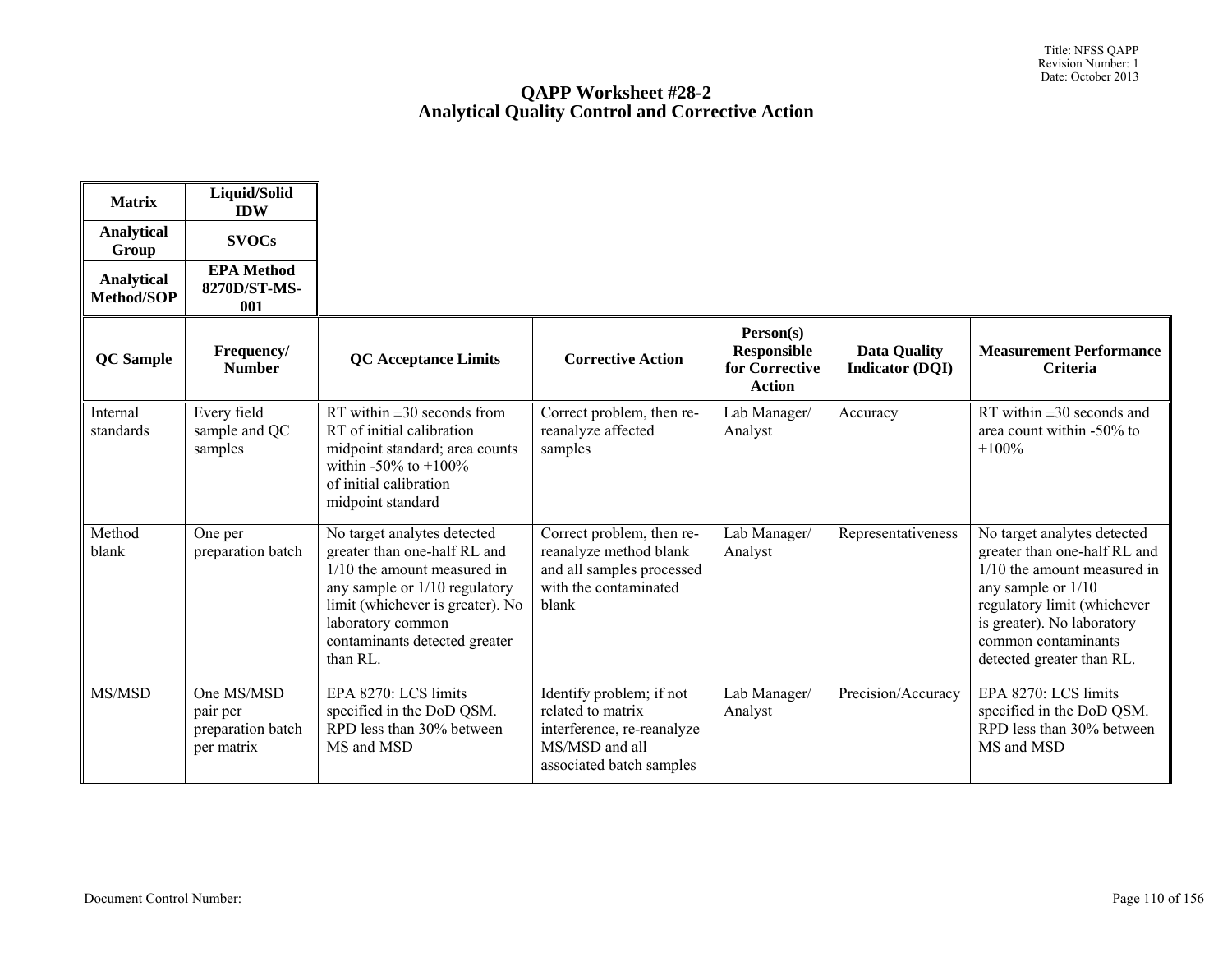#### **QAPP Worksheet #28-2 Analytical Quality Control and Corrective Action**

| LCS/LCSD               | One LCS or<br>LCS/LCSD pair<br>per preparation<br>batch per matrix                | EPA 8270: LCS limits<br>specified in the DoD QSM.<br>RPD less than 30% between<br>LCS and LCSD                                                                                     | Correct problem, then re-<br>reanalyze the LCS and all<br>associated batch samples                                                                                                                                                                                                           | Lab Manager/<br>Analyst | Precision/Accuracy | EPA 8270: LCS limits<br>specified in the DoD QSM.<br>RPD less than 30% between<br>LCS and LCSD |
|------------------------|-----------------------------------------------------------------------------------|------------------------------------------------------------------------------------------------------------------------------------------------------------------------------------|----------------------------------------------------------------------------------------------------------------------------------------------------------------------------------------------------------------------------------------------------------------------------------------------|-------------------------|--------------------|------------------------------------------------------------------------------------------------|
| Surrogate<br>standards | Every field<br>sample and QC<br>sample                                            | EPA 8270: Surrogate recovery<br>acceptance criteria specified in<br>the DoD QSM                                                                                                    | Correct problem, then re-<br>reanalyze all affected<br>samples                                                                                                                                                                                                                               | Lab Manager/<br>Analyst | Accuracy           | EPA 8270: Surrogate<br>recovery acceptance criteria<br>specified in the DoD QSM                |
| MDL study              | Initial setup, once<br>per 12-month<br>period or<br>quarterly MDL<br>verification | Detection limits established<br>will be below the RLs                                                                                                                              | Correct problem, then<br>repeat the MDL study                                                                                                                                                                                                                                                | Lab Manager/<br>Analyst | Sensitivity        | Follow requirements from<br>40CFR 136 appendix B                                               |
| LOD study              | Initial setup and<br>quarterly LOD<br>verification                                | Signal to noise ratio at the<br>LOD will be greater than 3 and<br>meet method requirements                                                                                         | Correct problem, then<br>repeat detection limit<br>study and LOD<br>verification at a higher<br>concentration, or pass two<br>consecutive LOD<br>verifications at a higher<br>concentration and set the<br>LOD at the higher<br>concentration in<br>accordance with DoD<br>QSM requirements. | Lab Manager/<br>Analyst | Sensitivity        | Detection of the analyte                                                                       |
| LOQ study              | Annually and<br>quarterly LOQ<br>verification                                     | LOQ will be greater than LOD<br>and within calibration range.<br>Laboratory procedure<br>for establishing the LOQ will<br>empirically demonstrate<br>precision and bias at the LOQ | Correct problem, then<br>repeat the LOQ study.                                                                                                                                                                                                                                               | Lab Manager/<br>Analyst | Sensitivity        | Recovery within established<br>limits.                                                         |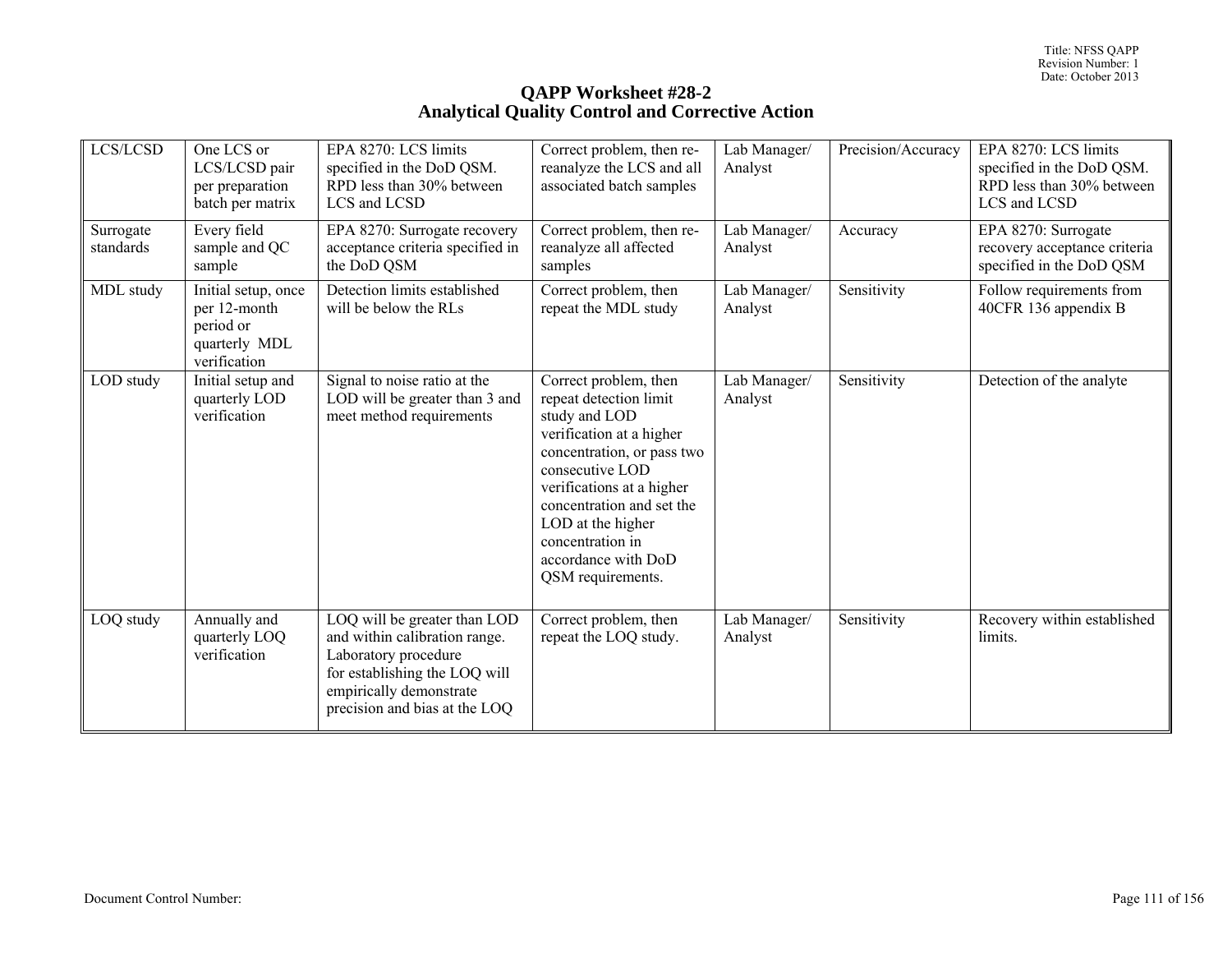#### **QAPP Worksheet #28-3 Analytical Quality Control and Corrective Action**

| <b>Matrix</b>                   | Soil                                                      |                                                                                                                                                                                                                                     |                                                                                                                           |                                                                    |                                               |                                                                                                                                                                                                                                     |
|---------------------------------|-----------------------------------------------------------|-------------------------------------------------------------------------------------------------------------------------------------------------------------------------------------------------------------------------------------|---------------------------------------------------------------------------------------------------------------------------|--------------------------------------------------------------------|-----------------------------------------------|-------------------------------------------------------------------------------------------------------------------------------------------------------------------------------------------------------------------------------------|
| <b>Analytical</b><br>Group      | <b>PAHs</b>                                               |                                                                                                                                                                                                                                     |                                                                                                                           |                                                                    |                                               |                                                                                                                                                                                                                                     |
| <b>Analytical</b><br>Method/SOP | <b>EPA Method</b><br>8270D-SIM/ST-<br><b>MS-001</b>       |                                                                                                                                                                                                                                     |                                                                                                                           |                                                                    |                                               |                                                                                                                                                                                                                                     |
| <b>QC</b> Sample                | Frequency/<br><b>Number</b>                               | <b>QC</b> Acceptance Limits                                                                                                                                                                                                         | <b>Corrective Action</b>                                                                                                  | Person(s)<br><b>Responsible</b><br>for Corrective<br><b>Action</b> | <b>Data Quality</b><br><b>Indicator (DQI)</b> | <b>Measurement Performance</b><br><b>Criteria</b>                                                                                                                                                                                   |
| Internal<br>standards           | Every field<br>sample and QC<br>samples                   | RT within $\pm 30$ seconds from<br>RT of initial calibration<br>midpoint standard; area counts<br>within -50% to +100%<br>of initial calibration<br>midpoint standard                                                               | Correct problem, then re-<br>reanalyze affected<br>samples                                                                | Lab Manager/<br>Analyst                                            | Accuracy                                      | RT within $\pm 30$ seconds and<br>area count within -50% to<br>$+100%$                                                                                                                                                              |
| Method<br>blank                 | One per<br>preparation batch                              | No target analytes detected<br>greater than one-half RL and<br>$1/10$ the amount measured in<br>any sample or 1/10 regulatory<br>limit (whichever is greater). No<br>laboratory common<br>contaminants detected greater<br>than RL. | Correct problem, then re-<br>reanalyze method blank<br>and all samples processed<br>with the contaminated<br>blank        | Lab Manager/<br>Analyst                                            | Representativeness                            | No target analytes detected<br>greater than one-half RL and<br>$1/10$ the amount measured in<br>any sample or 1/10<br>regulatory limit (whichever<br>is greater). No laboratory<br>common contaminants<br>detected greater than RL. |
| MS/MSD                          | One MS/MSD<br>pair per<br>preparation batch<br>per matrix | EPA 8270: LCS limits<br>specified in the DoD QSM.<br>RPD less than 30% between<br>MS and MSD                                                                                                                                        | Identify problem; if not<br>related to matrix<br>interference, re-reanalyze<br>MS/MSD and all<br>associated batch samples | Lab Manager/<br>Analyst                                            | Precision/Accuracy                            | EPA 8270: LCS limits<br>specified in the DoD QSM.<br>RPD less than 30% between<br>MS and MSD                                                                                                                                        |

 $\blacksquare$ 

 $\blacksquare$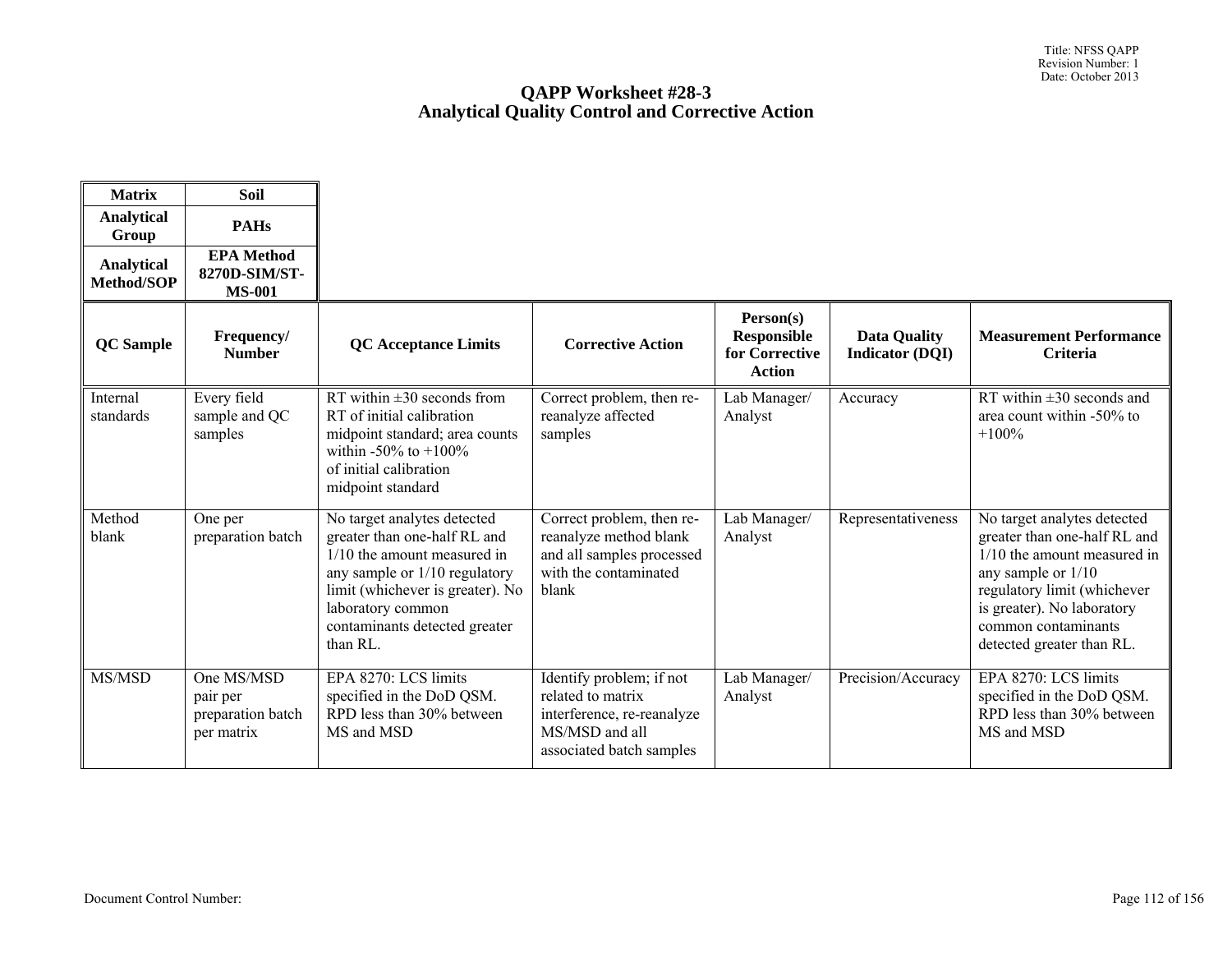#### **QAPP Worksheet #28-3 Analytical Quality Control and Corrective Action**

| LCS/LCSD               | One LCS or<br>LCS/LCSD pair<br>per preparation<br>batch per matrix                | EPA 8270: LCS limits<br>specified in the DoD QSM.<br>RPD less than 30% between<br>LCS and LCSD                                                                                     | Correct problem, then re-<br>reanalyze the LCS and all<br>associated batch samples                                                                                                                                                                                                           | Lab Manager/<br>Analyst | Precision/Accuracy | EPA 8270: LCS limits<br>specified in the DoD QSM.<br>RPD less than 30% between<br>LCS and LCSD |
|------------------------|-----------------------------------------------------------------------------------|------------------------------------------------------------------------------------------------------------------------------------------------------------------------------------|----------------------------------------------------------------------------------------------------------------------------------------------------------------------------------------------------------------------------------------------------------------------------------------------|-------------------------|--------------------|------------------------------------------------------------------------------------------------|
| Surrogate<br>standards | Every field<br>sample and QC<br>sample                                            | EPA 8270: Surrogate recovery<br>acceptance criteria specified in<br>the DoD QSM                                                                                                    | Correct problem, then re-<br>reanalyze all affected<br>samples                                                                                                                                                                                                                               | Lab Manager/<br>Analyst | Accuracy           | EPA 8270: Surrogate<br>recovery acceptance criteria<br>specified in the DoD QSM                |
| MDL study              | Initial setup, once<br>per 12-month<br>period or<br>quarterly MDL<br>verification | Detection limits established<br>will be below the RLs                                                                                                                              | Correct problem, then<br>repeat the MDL study                                                                                                                                                                                                                                                | Lab Manager/<br>Analyst | Sensitivity        | Follow requirements from<br>40CFR 136 appendix B                                               |
| LOD study              | Initial setup and<br>quarterly LOD<br>verification                                | Signal to noise ratio at the<br>LOD will be greater than 3 and<br>meet method requirements                                                                                         | Correct problem, then<br>repeat detection limit<br>study and LOD<br>verification at a higher<br>concentration, or pass two<br>consecutive LOD<br>verifications at a higher<br>concentration and set the<br>LOD at the higher<br>concentration in<br>accordance with DoD<br>QSM requirements. | Lab Manager/<br>Analyst | Sensitivity        | Detection of the analyte                                                                       |
| LOQ study              | Annually and<br>quarterly LOQ<br>verification                                     | LOQ will be greater than LOD<br>and within calibration range.<br>Laboratory procedure<br>for establishing the LOQ will<br>empirically demonstrate<br>precision and bias at the LOQ | Correct problem, then<br>repeat the LOQ study.                                                                                                                                                                                                                                               | Lab Manager/<br>Analyst | Sensitivity        | Recovery within established<br>limits.                                                         |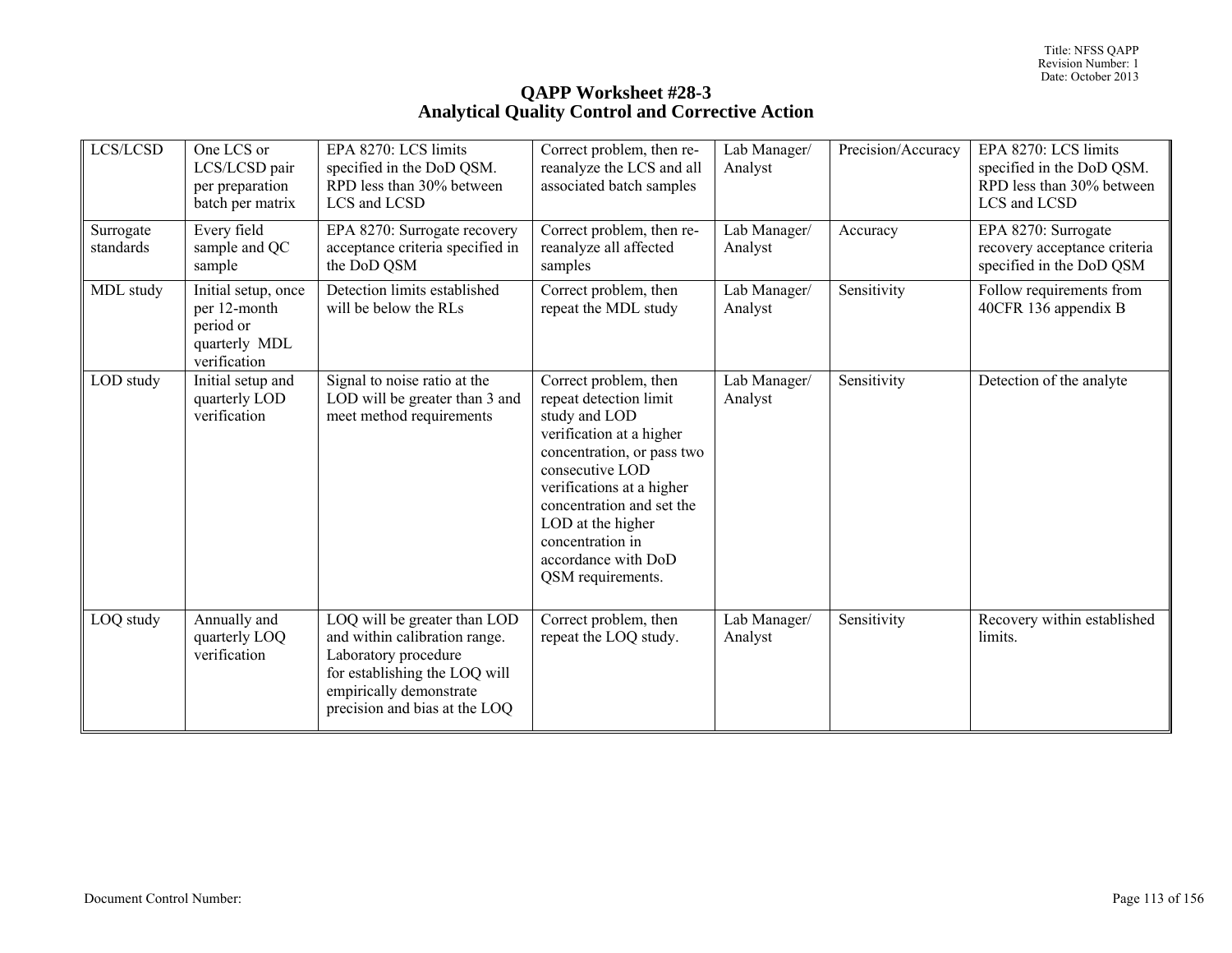# **QAPP Worksheet #28-4 Analytical Quality Control and Corrective Action**

| <b>Matrix</b>                          | Liquid/Solid<br><b>IDW</b>                                         |                                                                                                                                                                  |                                                                                                                           |                                                                    |                                               |                                                                                                                                                                   |
|----------------------------------------|--------------------------------------------------------------------|------------------------------------------------------------------------------------------------------------------------------------------------------------------|---------------------------------------------------------------------------------------------------------------------------|--------------------------------------------------------------------|-----------------------------------------------|-------------------------------------------------------------------------------------------------------------------------------------------------------------------|
| <b>Analytical</b><br>Group             | <b>Pesticides</b>                                                  |                                                                                                                                                                  |                                                                                                                           |                                                                    |                                               |                                                                                                                                                                   |
| <b>Analytical</b><br><b>Method/SOP</b> | <b>EPA Method</b><br>8081B/ST-GC-<br>0016                          |                                                                                                                                                                  |                                                                                                                           |                                                                    |                                               |                                                                                                                                                                   |
| <b>QC</b> Sample                       | Frequency/<br><b>Number</b>                                        | <b>QC</b> Acceptance Limits                                                                                                                                      | <b>Corrective Action</b>                                                                                                  | Person(s)<br><b>Responsible</b><br>for Corrective<br><b>Action</b> | <b>Data Quality</b><br><b>Indicator (DQI)</b> | <b>Measurement Performance</b><br><b>Criteria</b>                                                                                                                 |
| Method<br>blank                        | One per<br>preparation batch                                       | No target analytes detected<br>greater than one-half RL and<br>$1/10$ the amount measured in<br>any sample or $1/10$ regulatory<br>limit (whichever is greater). | Correct problem, then re-<br>reanalyze method blank<br>and all samples processed<br>with the contaminated<br>blank        | Lab Manager/<br>Analyst                                            | Representativeness                            | No target analytes detected<br>greater than one-half RL and<br>1/10 the amount measured in<br>any sample or $1/10$<br>regulatory limit (whichever<br>is greater). |
| MS/MSD                                 | One MS/MSD<br>pair per<br>preparation batch<br>per matrix          | EPA 8081: LCS limits<br>specified in the DoD QSM.<br>RPD less than 30% between<br>MS and MSD                                                                     | Identify problem; if not<br>related to matrix<br>interference, re-reanalyze<br>MS/MSD and all<br>associated batch samples | Lab Manager/<br>Analyst                                            | Precision/Accuracy                            | EPA 8081: LCS limits<br>specified in the DoD QSM.<br>RPD less than 30% between<br>MS and MSD                                                                      |
| LCS/LCSD                               | One LCS or<br>LCS/LCSD pair<br>per preparation<br>batch per matrix | EPA 8081: LCS limits<br>specified in the DoD QSM.<br>RPD less than 30% between<br>MS and MSD                                                                     | Correct problem, then re-<br>reanalyze the LCS and all<br>associated batch samples                                        | Lab Manager/<br>Analyst                                            | Precision/Accuracy                            | EPA 8081: LCS limits<br>specified in the DoD QSM.<br>RPD less than 30% between<br>LCS and LCSD                                                                    |
| Surrogate<br>standards                 | Every field<br>sample and QC<br>sample                             | EPA 8081: Surrogate recovery<br>acceptance criteria specified in<br>the DoD QSM                                                                                  | Correct problem, then re-<br>reanalyze all affected<br>samples                                                            | Lab Manager/<br>Analyst                                            | Accuracy                                      | EPA 8081: Surrogate<br>recovery acceptance criteria<br>specified in the DoD QSM                                                                                   |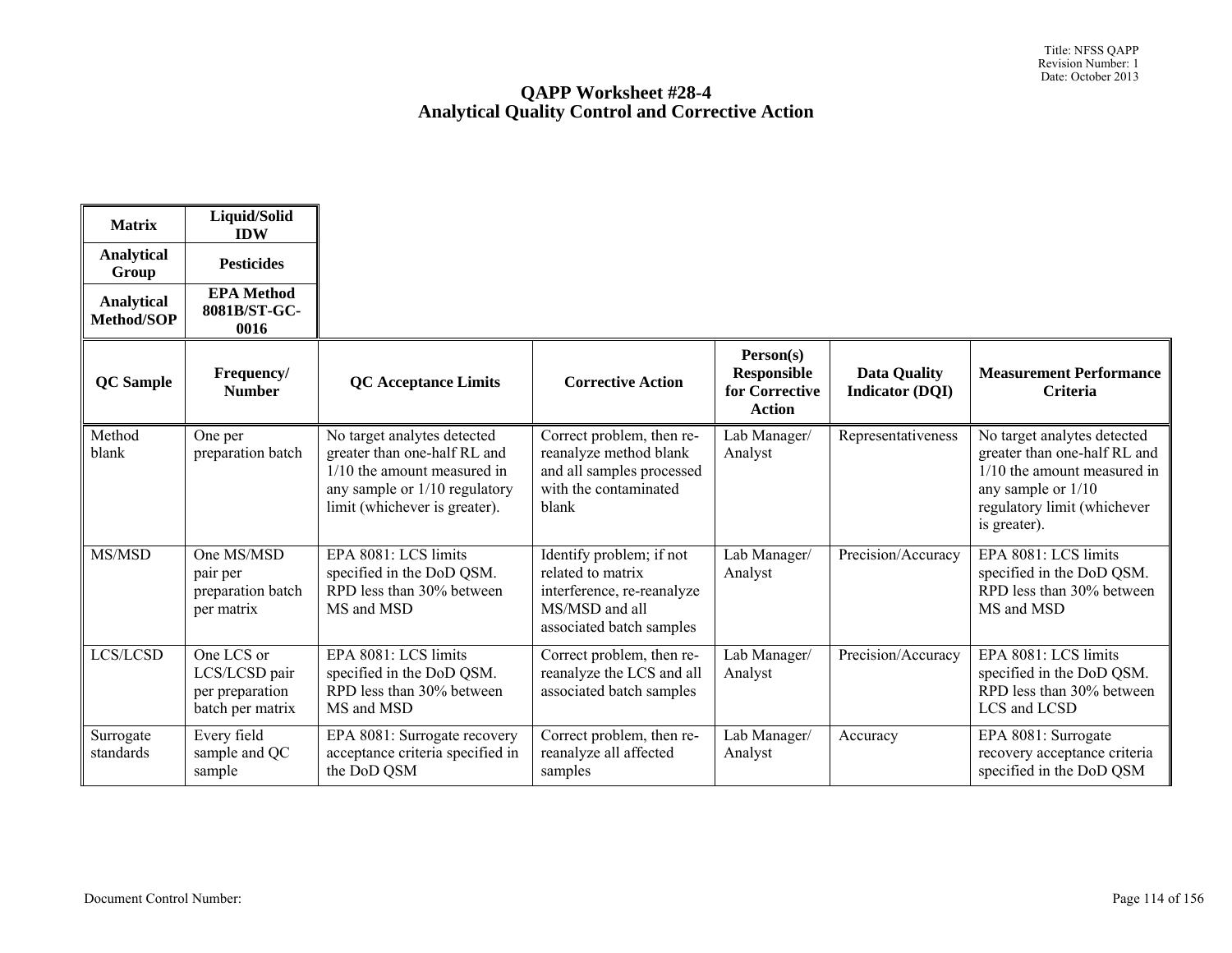#### **QAPP Worksheet #28-4 Analytical Quality Control and Corrective Action**

| MDL study | Initial setup, once<br>per 12-month<br>period or<br>quarterly MDL<br>verification | Detection limits established<br>will be below the RLs                                                                                                                              | Correct problem, then<br>repeat the MDL study                                                                                                                                                                                                                                                | Lab Manager/<br>Analyst | Sensitivity | Follow requirements from<br>40CFR 136 appendix B |
|-----------|-----------------------------------------------------------------------------------|------------------------------------------------------------------------------------------------------------------------------------------------------------------------------------|----------------------------------------------------------------------------------------------------------------------------------------------------------------------------------------------------------------------------------------------------------------------------------------------|-------------------------|-------------|--------------------------------------------------|
| LOD study | Initial setup and<br>quarterly LOD<br>verification                                | Signal to noise ratio at the<br>LOD will be greater than 3 and<br>meet method requirements                                                                                         | Correct problem, then<br>repeat detection limit<br>study and LOD<br>verification at a higher<br>concentration, or pass two<br>consecutive LOD<br>verifications at a higher<br>concentration and set the<br>LOD at the higher<br>concentration in<br>accordance with DoD<br>QSM requirements. | Lab Manager/<br>Analyst | Sensitivity | Detection of the analyte                         |
| LOQ study | Annually and<br>quarterly LOQ<br>verification                                     | LOQ will be greater than LOD<br>and within calibration range.<br>Laboratory procedure<br>for establishing the LOQ will<br>empirically demonstrate<br>precision and bias at the LOQ | Correct problem, then<br>repeat the LOQ study.                                                                                                                                                                                                                                               | Lab Manager/<br>Analyst | Sensitivity | Recovery within established<br>limits.           |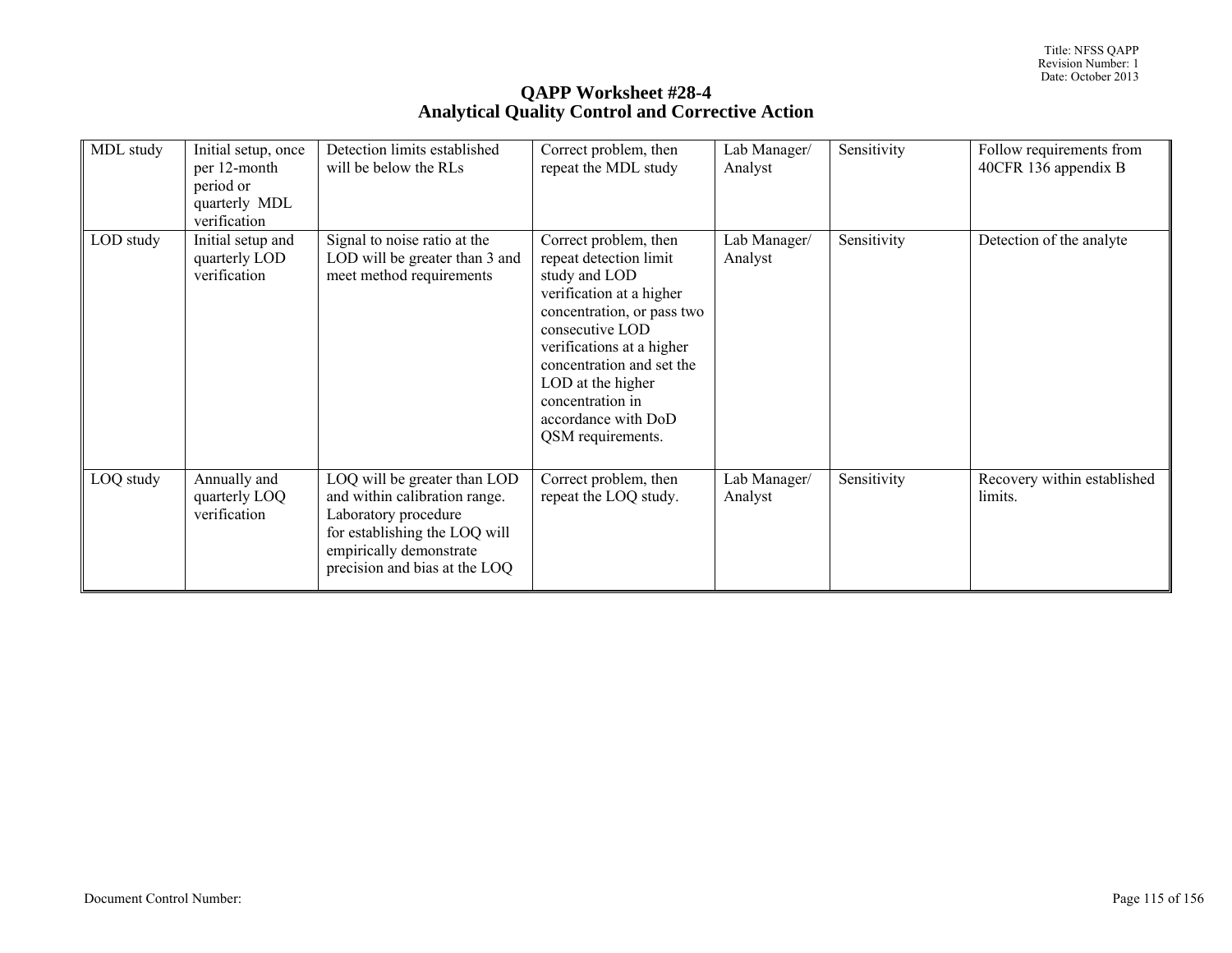# **QAPP Worksheet #28-5 Analytical Quality Control and Corrective Action**

| <b>Matrix</b>                   | Liquid/Solid<br><b>IDW</b>                                         |                                                                                                                                                                  |                                                                                                                           |                                                                    |                                               |                                                                                                                                                                   |
|---------------------------------|--------------------------------------------------------------------|------------------------------------------------------------------------------------------------------------------------------------------------------------------|---------------------------------------------------------------------------------------------------------------------------|--------------------------------------------------------------------|-----------------------------------------------|-------------------------------------------------------------------------------------------------------------------------------------------------------------------|
| <b>Analytical</b><br>Group      | <b>Herbicides</b>                                                  |                                                                                                                                                                  |                                                                                                                           |                                                                    |                                               |                                                                                                                                                                   |
| <b>Analytical</b><br>Method/SOP | <b>EPA Method</b><br>8151A/ST-GC-<br>0017                          |                                                                                                                                                                  |                                                                                                                           |                                                                    |                                               |                                                                                                                                                                   |
| <b>QC</b> Sample                | Frequency/<br><b>Number</b>                                        | <b>QC</b> Acceptance Limits                                                                                                                                      | <b>Corrective Action</b>                                                                                                  | Person(s)<br><b>Responsible</b><br>for Corrective<br><b>Action</b> | <b>Data Quality</b><br><b>Indicator (DQI)</b> | <b>Measurement Performance</b><br>Criteria                                                                                                                        |
| Method<br>blank                 | One per<br>preparation batch                                       | No target analytes detected<br>greater than one-half RL and<br>$1/10$ the amount measured in<br>any sample or $1/10$ regulatory<br>limit (whichever is greater). | Correct problem, then re-<br>reanalyze method blank<br>and all samples processed<br>with the contaminated<br>blank        | Lab Manager/<br>Analyst                                            | Representativeness                            | No target analytes detected<br>greater than one-half RL and<br>$1/10$ the amount measured in<br>any sample or 1/10<br>regulatory limit (whichever<br>is greater). |
| MS/MSD                          | One MS/MSD<br>pair per<br>preparation batch<br>per matrix          | EPA 8151: LCS limits<br>specified in the DoD QSM.<br>RPD less than 20% between<br>MS and MSD                                                                     | Identify problem; if not<br>related to matrix<br>interference, re-reanalyze<br>MS/MSD and all<br>associated batch samples | Lab Manager/<br>Analyst                                            | Precision/Accuracy                            | EPA 8151: LCS limits<br>specified in the DoD QSM.<br>RPD less than 20% between<br>MS and MSD                                                                      |
| LCS/LCSD                        | One LCS or<br>LCS/LCSD pair<br>per preparation<br>batch per matrix | EPA 8151: LCS limits<br>specified in the DoD QSM.<br>RPD less than 20% between<br>LCS and LCSD                                                                   | Correct problem, then re-<br>reanalyze the LCS and all<br>associated batch samples                                        | Lab Manager/<br>Analyst                                            | Precision/Accuracy                            | EPA 8151: LCS limits<br>specified in the DoD QSM.<br>RPD less than 20% between<br>LCS and LCSD                                                                    |
| Surrogate<br>standards          | Every field<br>sample and QC<br>sample                             | EPA 8151: Surrogate recovery<br>acceptance criteria specified in<br>the DoD QSM                                                                                  | Correct problem, then re-<br>reanalyze all affected<br>samples                                                            | Lab Manager/<br>Analyst                                            | Accuracy                                      | EPA 8151: Surrogate<br>recovery acceptance criteria<br>specified in the DoD QSM                                                                                   |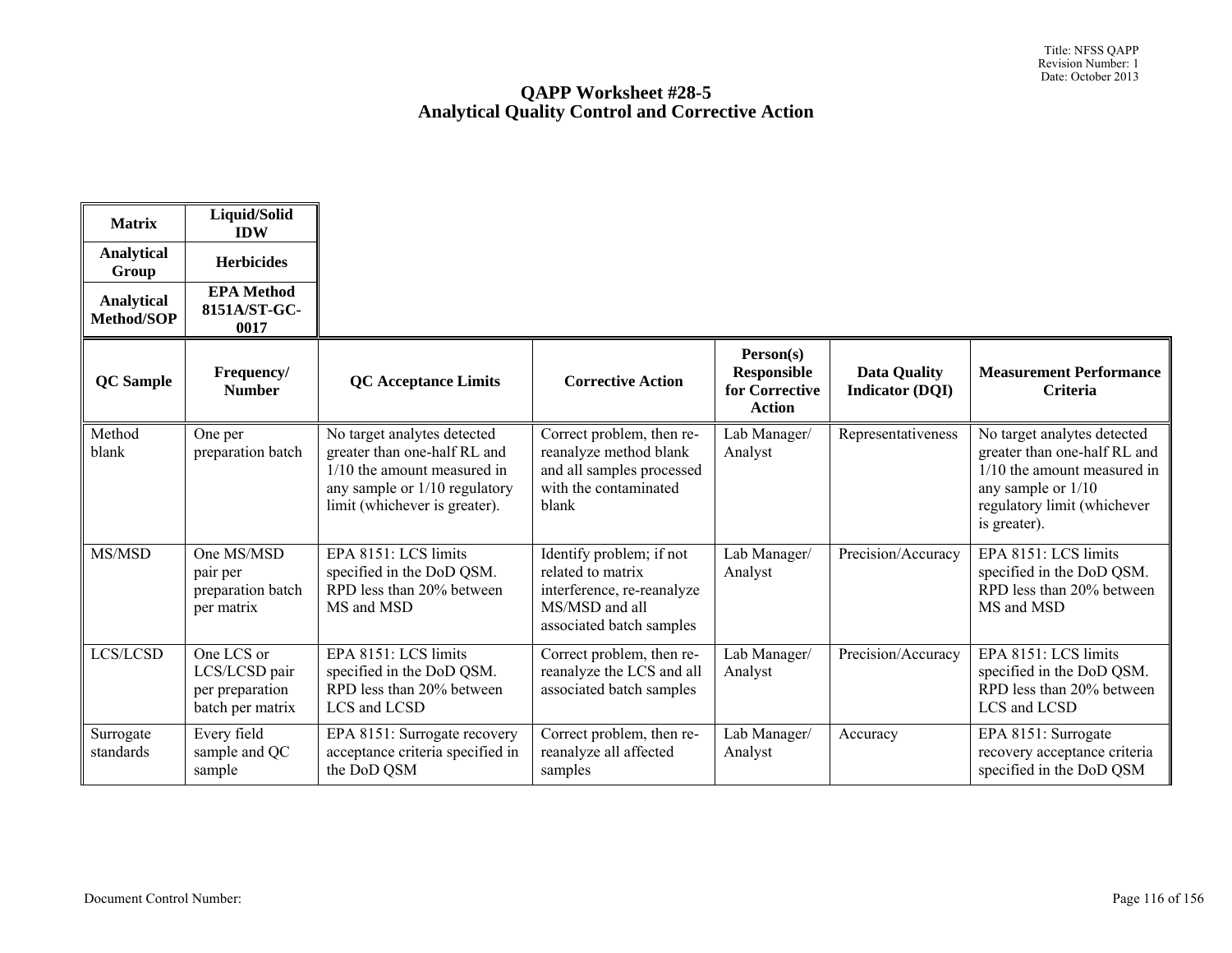#### **QAPP Worksheet #28-5 Analytical Quality Control and Corrective Action**

| MDL study | Initial setup, once<br>per 12-month<br>period or<br>quarterly MDL<br>verification | Detection limits established<br>will be below the RLs                                                                                                                              | Correct problem, then<br>repeat the MDL study                                                                                                                                                                                                                                                | Lab Manager/<br>Analyst | Sensitivity | Follow requirements from<br>40CFR 136 appendix B |
|-----------|-----------------------------------------------------------------------------------|------------------------------------------------------------------------------------------------------------------------------------------------------------------------------------|----------------------------------------------------------------------------------------------------------------------------------------------------------------------------------------------------------------------------------------------------------------------------------------------|-------------------------|-------------|--------------------------------------------------|
| LOD study | Initial setup and<br>quarterly LOD<br>verification                                | Signal to noise ratio at the<br>LOD will be greater than 3 and<br>meet method requirements                                                                                         | Correct problem, then<br>repeat detection limit<br>study and LOD<br>verification at a higher<br>concentration, or pass two<br>consecutive LOD<br>verifications at a higher<br>concentration and set the<br>LOD at the higher<br>concentration in<br>accordance with DoD<br>QSM requirements. | Lab Manager/<br>Analyst | Sensitivity | Detection of the analyte                         |
| LOQ study | Annually and<br>quarterly LOQ<br>verification                                     | LOQ will be greater than LOD<br>and within calibration range.<br>Laboratory procedure<br>for establishing the LOQ will<br>empirically demonstrate<br>precision and bias at the LOQ | Correct problem, then<br>repeat the LOQ study.                                                                                                                                                                                                                                               | Lab Manager/<br>Analyst | Sensitivity | Recovery within established<br>limits.           |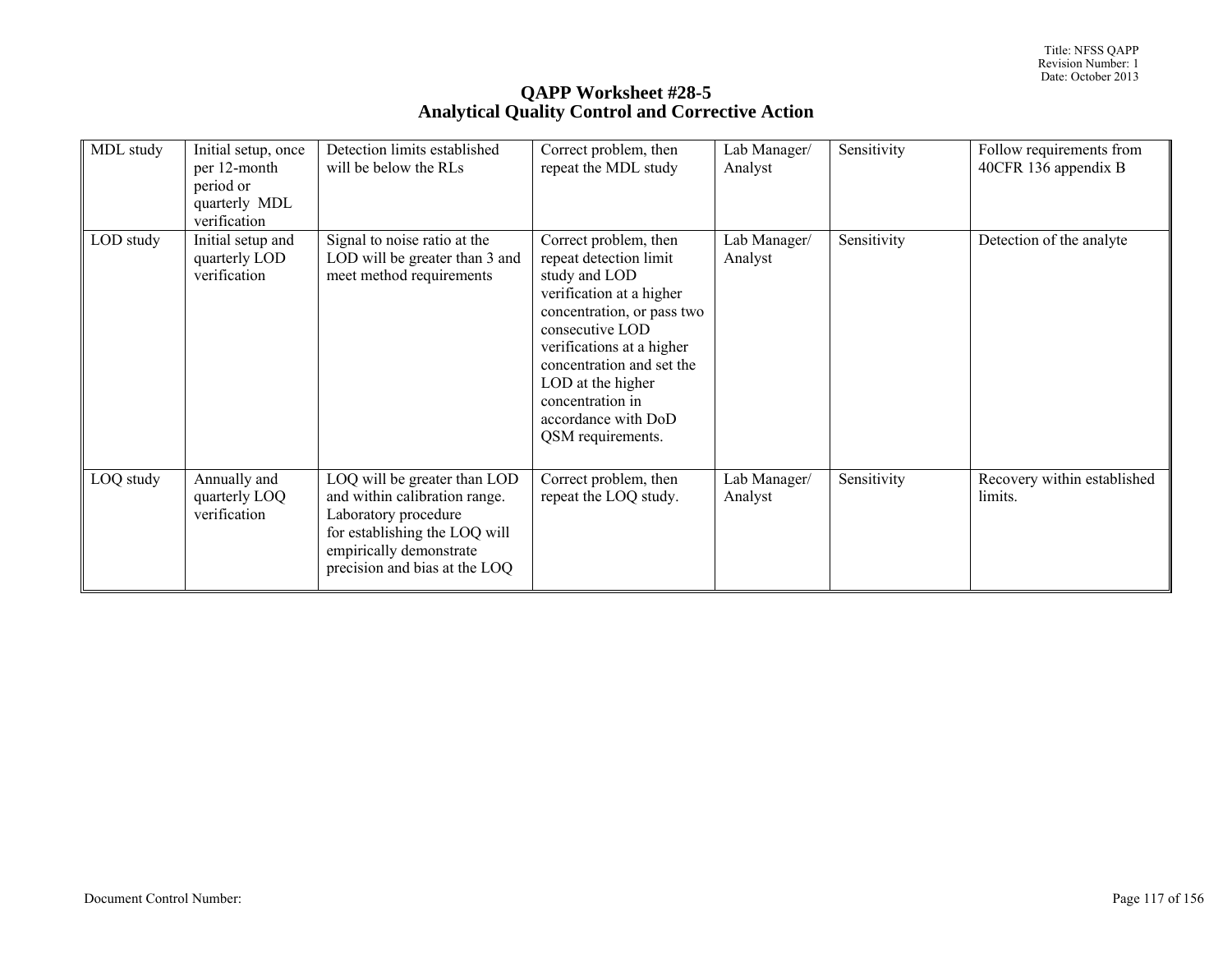# **QAPP Worksheet #28-6 Analytical Quality Control and Corrective Action**

| <b>Matrix</b>              | Liquid/Solid<br><b>IDW</b>                                         |                                                                                                                                                                |                                                                                                                           |                                                             |                                               |                                                                                                                                                                |
|----------------------------|--------------------------------------------------------------------|----------------------------------------------------------------------------------------------------------------------------------------------------------------|---------------------------------------------------------------------------------------------------------------------------|-------------------------------------------------------------|-----------------------------------------------|----------------------------------------------------------------------------------------------------------------------------------------------------------------|
| <b>Analytical</b><br>Group | <b>Metals</b>                                                      |                                                                                                                                                                |                                                                                                                           |                                                             |                                               |                                                                                                                                                                |
| Analytical<br>Method/SOP   | <b>EPA Method</b><br>6010C/ST-MT-<br>0003                          |                                                                                                                                                                |                                                                                                                           |                                                             |                                               |                                                                                                                                                                |
| <b>QC</b> Sample           | Frequency/<br><b>Number</b>                                        | <b>QC</b> Acceptance Limits                                                                                                                                    | <b>Corrective Action</b>                                                                                                  | Person(s)<br><b>Responsible</b><br>for Corrective<br>Action | <b>Data Quality</b><br><b>Indicator (DQI)</b> | <b>Measurement Performance</b><br><b>Criteria</b>                                                                                                              |
| Method blank               | One per<br>preparation batch                                       | No target analytes detected<br>greater than one-half RL and<br>$1/10$ the amount measured in<br>any sample or 1/10 regulatory<br>limit (whichever is greater). | Correct problem, then re-<br>reanalyze method blank<br>and all samples processed<br>with the contaminated<br>blank        | Lab Manager/<br>Analyst                                     | Representativeness                            | No target analytes detected<br>greater than one-half RL and<br>$1/10$ the amount measured in<br>any sample or 1/10 regulatory<br>limit (whichever is greater). |
| MS/MSD                     | One MS/MSD pair<br>per preparation<br>batch per matrix             | 80-120% per DoD QSM; RPD<br>less than $20%$                                                                                                                    | Identify problem; if not<br>related to matrix<br>interference, re-reanalyze<br>MS/MSD and all<br>associated batch samples | Lab Manager/<br>Analyst                                     | Precision/Accuracy                            | 80-120% per DoD QSM;<br>RPD less than 20%                                                                                                                      |
| LCS/LCSD                   | One LCS or<br>LCS/LCSD pair<br>per preparation<br>batch per matrix | 80-120% per DoD QSM; RPD<br>less than $20\%$                                                                                                                   | Correct problem, then re-<br>reanalyze the LCS and all<br>associated batch samples                                        | Lab Manager/<br>Analyst                                     | Accuracy                                      | 80-120% per DoD QSM;<br>RPD less than 20%                                                                                                                      |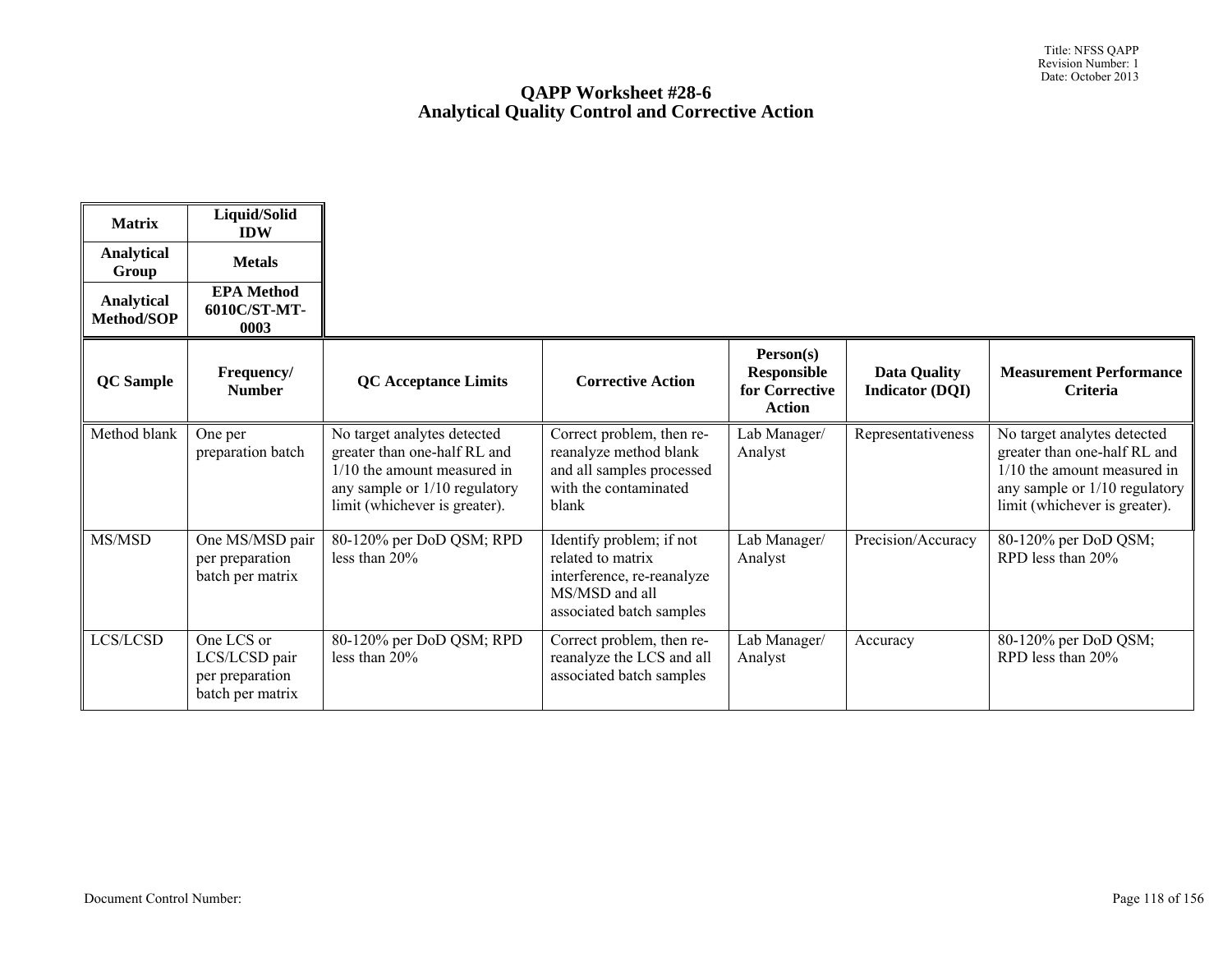#### **QAPP Worksheet #28-6 Analytical Quality Control and Corrective Action**

| Calibration<br><b>Blank</b> | Before beginning<br>a sample run, after<br>every 10 samples,<br>and at end of the<br>analysis sequence | No analytes detected $> 2 \times$<br><b>MDL</b>                                            | Any sample associated<br>with a blank that fails the<br>criteria checks will be<br>reprocessed in a<br>subsequent preparation<br>batch, except when the<br>sample analysis resulted in<br>a non-detect. If no sample<br>volume remains for<br>reprocessing, the results<br>will be reported with<br>appropriate data qualifying<br>codes. | TestAmerica -<br>St. Louis<br>Analyst | Accuracy    | No analytes detected $> 2 \times$<br><b>MDL</b>                            |
|-----------------------------|--------------------------------------------------------------------------------------------------------|--------------------------------------------------------------------------------------------|-------------------------------------------------------------------------------------------------------------------------------------------------------------------------------------------------------------------------------------------------------------------------------------------------------------------------------------------|---------------------------------------|-------------|----------------------------------------------------------------------------|
| Serial dilution             | Each new sample<br>matrix                                                                              | 1:5 dilution must agree within<br>$\pm 10\%$ of original determination.                    | Perform post-digestion<br>spike if serial dilution does<br>not meet criteria                                                                                                                                                                                                                                                              | TestAmerica -<br>St. Louis<br>Analyst | Accuracy    | 1:5 dilution must agree within<br>$\pm 10\%$ of original<br>determination. |
| Post-<br>digestion<br>spike | When serial<br>dilution or matrix<br>spike fails                                                       | 75-125%                                                                                    | Re-analyze post-digestion<br>spike.                                                                                                                                                                                                                                                                                                       | TestAmerica -<br>St. Louis<br>Analyst | Accuracy    | 75-125%                                                                    |
| MDL study                   | Initial setup, once<br>per 12-month<br>period or quarterly<br>MDL verification                         | Detection limits established will<br>be below the RLs                                      | Correct problem, then<br>repeat the MDL study                                                                                                                                                                                                                                                                                             | Lab Manager/<br>Analyst               | Sensitivity | Follow requirements from<br>40CFR 136 appendix B                           |
| LOD study                   | Initial setup and<br>quarterly LOD<br>verification                                                     | Signal to noise ratio at the LOD<br>will be greater than 3 and meet<br>method requirements | Correct problem, then<br>repeat detection limit study<br>and LOD verification at a<br>higher concentration, or<br>pass two consecutive LOD<br>verifications at a higher<br>concentration and set the<br>LOD at the higher<br>concentration in<br>accordance with DoD<br>QSM requirements.                                                 | Lab Manager/<br>Analyst               | Sensitivity | Detection of the analyte                                                   |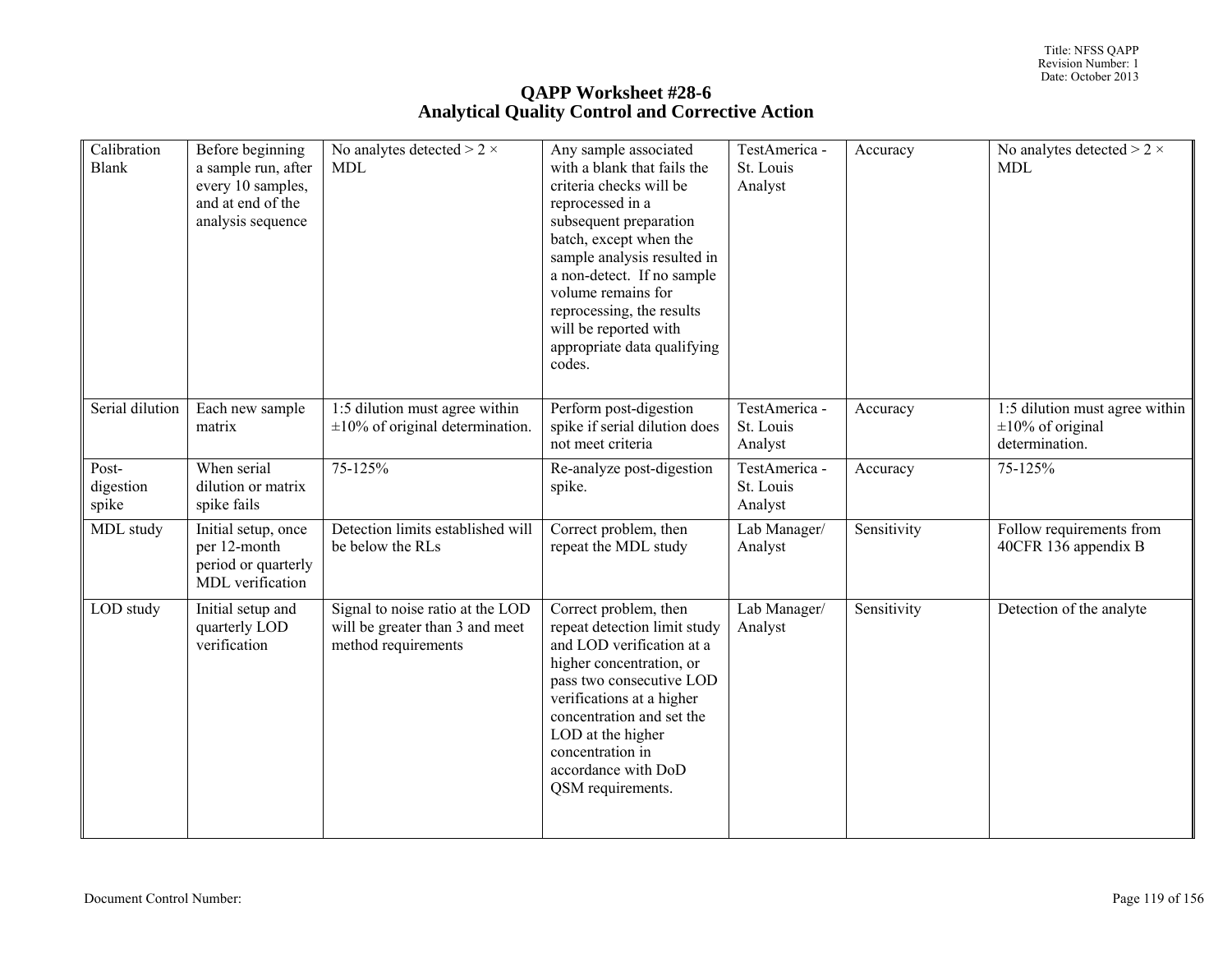#### **QAPP Worksheet #28-6 Analytical Quality Control and Corrective Action**

| LOQ study | Annually and  | LOQ will be greater than LOD  | Correct problem, then | Lab Manager/ | Sensitivity | Recovery within established |
|-----------|---------------|-------------------------------|-----------------------|--------------|-------------|-----------------------------|
|           | quarterly LOQ | and within calibration range. | repeat the LOQ study. | Analyst      |             | limits.                     |
|           | verification  | Laboratory procedure          |                       |              |             |                             |
|           |               | for establishing the LOQ will |                       |              |             |                             |
|           |               | empirically demonstrate       |                       |              |             |                             |
|           |               | precision and bias at the LOQ |                       |              |             |                             |
|           |               |                               |                       |              |             |                             |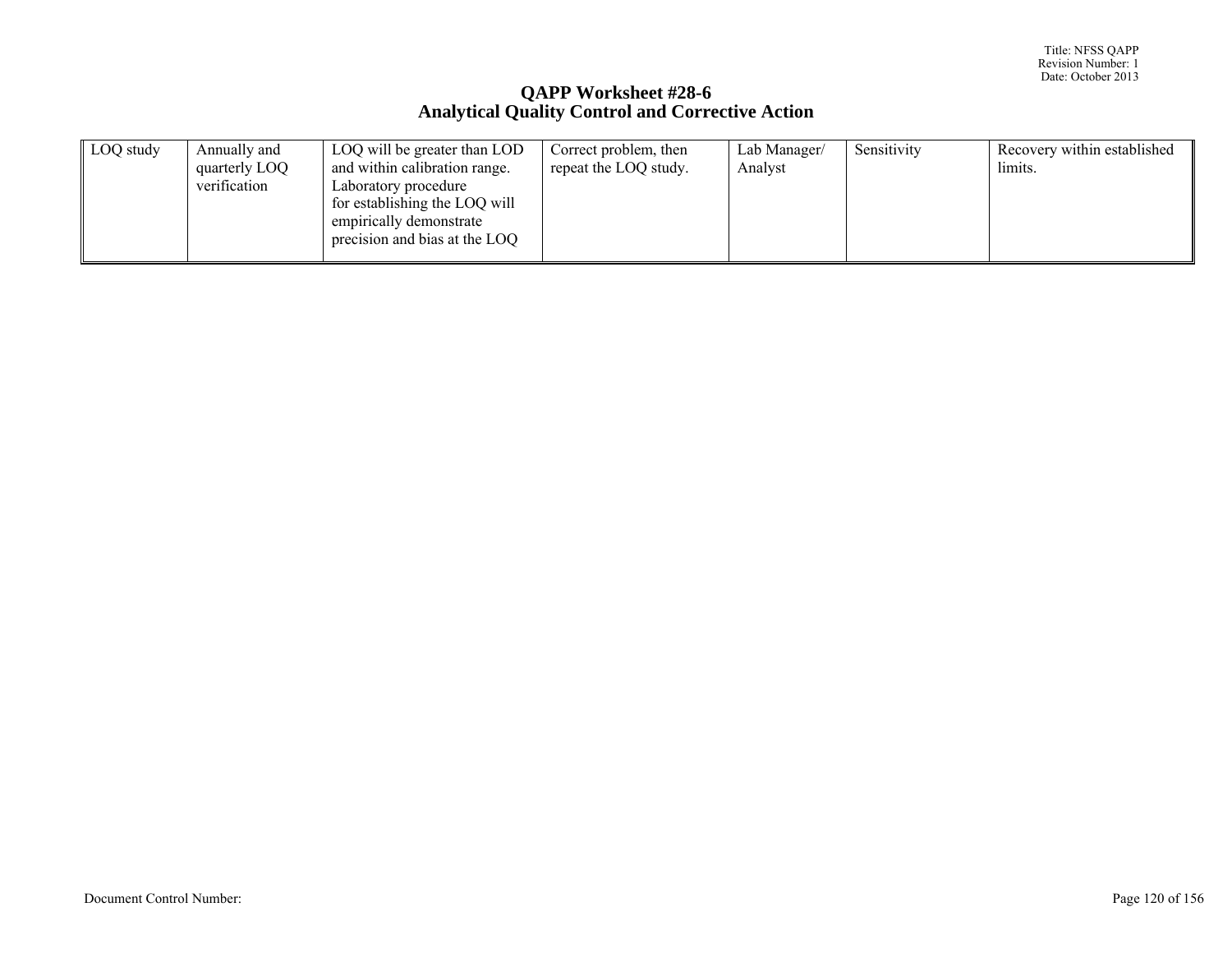# **QAPP Worksheet #28-7 Analytical Quality Control and Corrective Action**

| <b>Matrix</b>                   | Liquid/Solid<br><b>IDW</b>                                         |                                                                                                                                                                |                                                                                                                                        |                                                             |                                               |                                                                                                                                                                |
|---------------------------------|--------------------------------------------------------------------|----------------------------------------------------------------------------------------------------------------------------------------------------------------|----------------------------------------------------------------------------------------------------------------------------------------|-------------------------------------------------------------|-----------------------------------------------|----------------------------------------------------------------------------------------------------------------------------------------------------------------|
| <b>Analytical</b><br>Group      | <b>Mercury</b>                                                     |                                                                                                                                                                |                                                                                                                                        |                                                             |                                               |                                                                                                                                                                |
| <b>Analytical</b><br>Method/SOP | <b>EPA Method</b><br>7470A/ST-MT-<br>0005                          |                                                                                                                                                                |                                                                                                                                        |                                                             |                                               |                                                                                                                                                                |
| <b>QC</b> Sample                | Frequency/<br><b>Number</b>                                        | <b>QC</b> Acceptance Limits                                                                                                                                    | <b>Corrective Action</b>                                                                                                               | Person(s)<br>Responsible<br>for Corrective<br><b>Action</b> | <b>Data Quality</b><br><b>Indicator (DQI)</b> | <b>Measurement Performance</b><br>Criteria                                                                                                                     |
| Method blank                    | One per<br>preparation batch                                       | No target analytes detected<br>greater than one-half RL and<br>$1/10$ the amount measured in<br>any sample or 1/10 regulatory<br>limit (whichever is greater). | $\overline{\text{Correct}}$ problem, then re-<br>reanalyze method blank<br>and all samples processed<br>with the contaminated<br>blank | Lab Manager/<br>Analyst                                     | Representativeness                            | No target analytes detected<br>greater than one-half RL and<br>$1/10$ the amount measured in<br>any sample or 1/10 regulatory<br>limit (whichever is greater). |
| MS/MSD                          | One MS/MSD pair<br>per preparation<br>batch per matrix             | 80-120% per DoD QSM; RPD<br>less than $20%$                                                                                                                    | Identify problem; if not<br>related to matrix<br>interference, re-reanalyze<br>MS/MSD and all<br>associated batch samples              | Lab Manager/<br>Analyst                                     | Precision/Accuracy                            | 80-120% per DoD QSM;<br>RPD less than 20%                                                                                                                      |
| LCS/LCSD                        | One LCS or<br>LCS/LCSD pair<br>per preparation<br>batch per matrix | 80-120% per DoD QSM; RPD<br>less than $20%$                                                                                                                    | Correct problem, then re-<br>reanalyze the LCS and all<br>associated batch samples                                                     | Lab Manager/<br>Analyst                                     | Accuracy                                      | 80-120% per DoD QSM;<br>RPD less than 20%                                                                                                                      |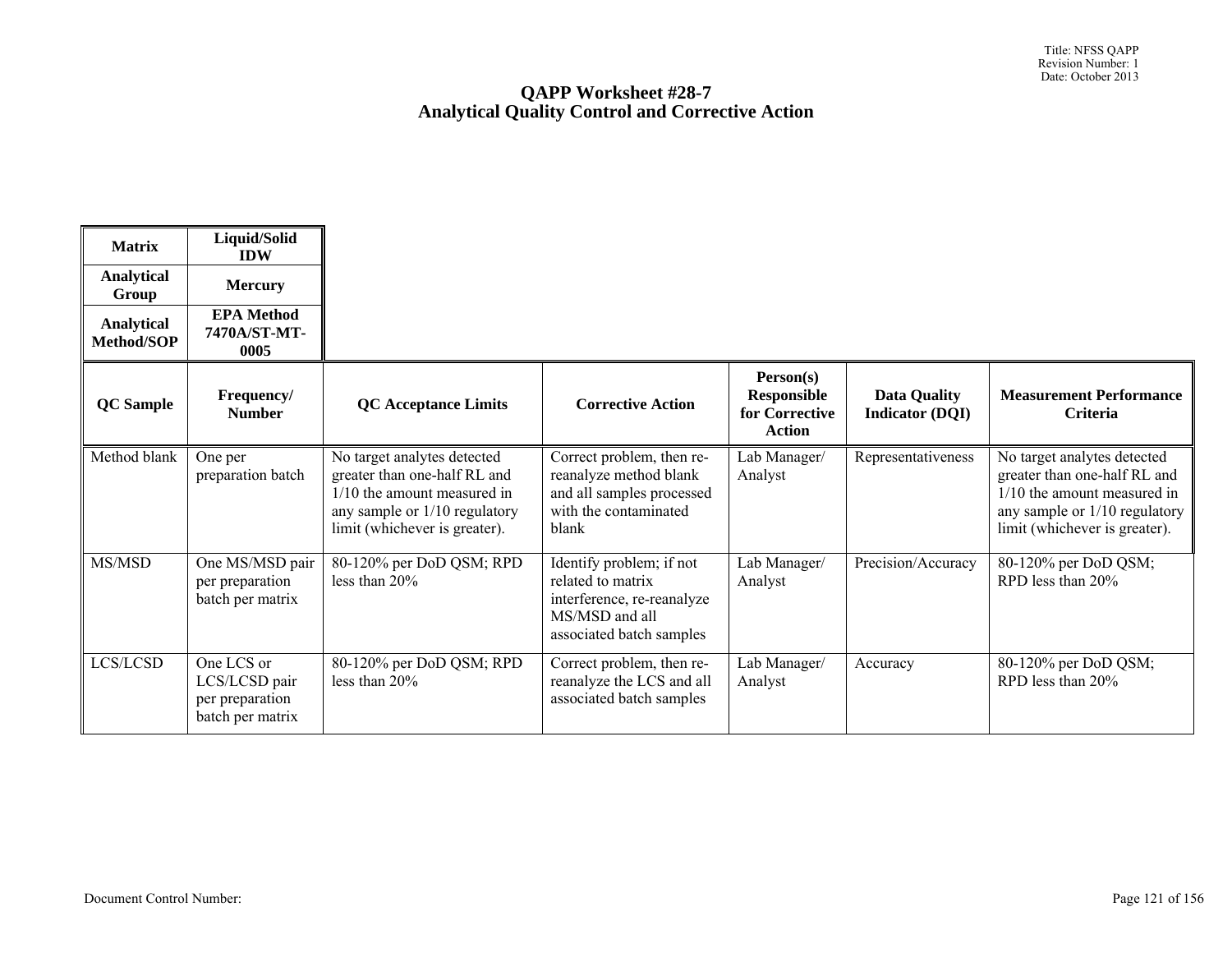#### **QAPP Worksheet #28-7 Analytical Quality Control and Corrective Action**

| Calibration<br><b>Blank</b> | Before beginning<br>a sample run, after<br>every 10 samples,<br>and at end of the<br>analysis sequence | No analytes detected $> 2 \times$<br><b>MDL</b>                                                                                                                                    | Any sample associated<br>with a blank that fails the<br>criteria checks will be<br>reprocessed in a<br>subsequent preparation<br>batch, except when the<br>sample analysis resulted in<br>a non-detect. If no sample<br>volume remains for<br>reprocessing, the results<br>will be reported with<br>appropriate data qualifying<br>codes. | TestAmerica -<br>St. Louis<br>Analyst | Accuracy    | No analytes detected $> 2 \times$<br><b>MDL</b>  |
|-----------------------------|--------------------------------------------------------------------------------------------------------|------------------------------------------------------------------------------------------------------------------------------------------------------------------------------------|-------------------------------------------------------------------------------------------------------------------------------------------------------------------------------------------------------------------------------------------------------------------------------------------------------------------------------------------|---------------------------------------|-------------|--------------------------------------------------|
| MDL study                   | Initial setup, once<br>per 12-month<br>period or quarterly<br>MDL verification                         | Detection limits established will<br>be below the RLs                                                                                                                              | Correct problem, then<br>repeat the MDL study                                                                                                                                                                                                                                                                                             | Lab Manager/<br>Analyst               | Sensitivity | Follow requirements from<br>40CFR 136 appendix B |
| LOD study                   | Initial setup and<br>quarterly LOD<br>verification                                                     | Signal to noise ratio at the LOD<br>will be greater than 3 and meet<br>method requirements                                                                                         | Correct problem, then<br>repeat detection limit study<br>and LOD verification at a<br>higher concentration, or<br>pass two consecutive LOD<br>verifications at a higher<br>concentration and set the<br>LOD at the higher<br>concentration in<br>accordance with DoD<br>QSM requirements.                                                 | Lab Manager/<br>Analyst               | Sensitivity | Detection of the analyte                         |
| LOQ study                   | Annually and<br>quarterly LOQ<br>verification                                                          | LOQ will be greater than LOD<br>and within calibration range.<br>Laboratory procedure<br>for establishing the LOQ will<br>empirically demonstrate<br>precision and bias at the LOQ | Correct problem, then<br>repeat the LOQ study.                                                                                                                                                                                                                                                                                            | Lab Manager/<br>Analyst               | Sensitivity | Recovery within established<br>limits.           |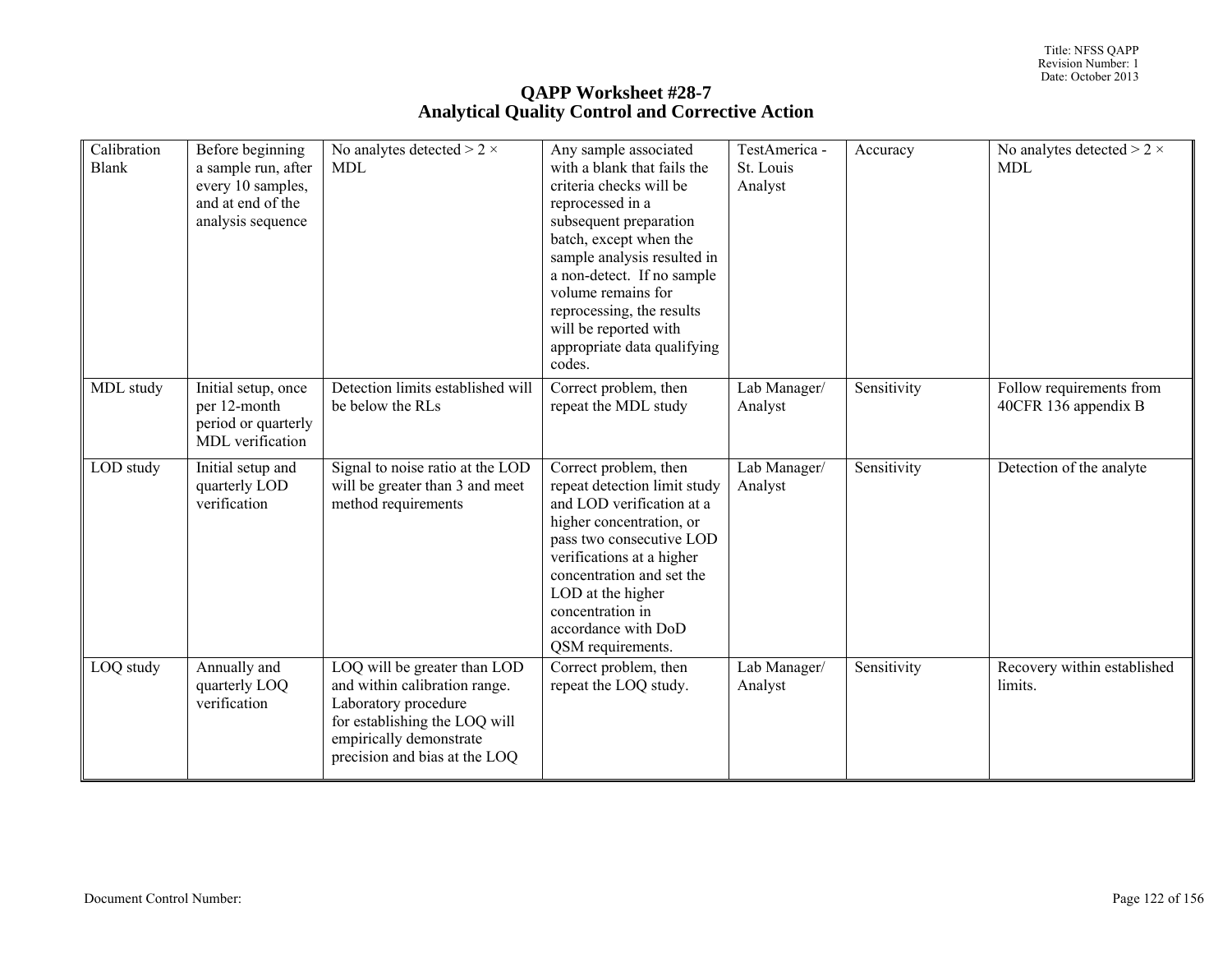# **QAPP Worksheet #28-8 Analytical Quality Control and Corrective Action**

| <b>Matrix</b>                   | <b>Liquid IDW</b>                                      |                                                 |                                                                                                                           |                                                             |                                               |                                            |
|---------------------------------|--------------------------------------------------------|-------------------------------------------------|---------------------------------------------------------------------------------------------------------------------------|-------------------------------------------------------------|-----------------------------------------------|--------------------------------------------|
| <b>Analytical</b><br>Group      | Oil & Grease                                           |                                                 |                                                                                                                           |                                                             |                                               |                                            |
| <b>Analytical</b><br>Method/SOP | <b>EPA Method</b><br>1664A/ST-WC-<br>0039              |                                                 |                                                                                                                           |                                                             |                                               |                                            |
| <b>QC</b> Sample                | Frequency/<br><b>Number</b>                            | <b>QC</b> Acceptance Limits                     | <b>Corrective Action</b>                                                                                                  | Person(s)<br>Responsible<br>for Corrective<br><b>Action</b> | <b>Data Quality</b><br><b>Indicator (DQI)</b> | <b>Measurement Performance</b><br>Criteria |
| Method<br><b>Blank</b>          | 1 per preparatory<br>batch                             | Analytes $\lt$ 1/2 QL                           | Correct problem, then re-<br>reanalyze method blank<br>and all samples processed<br>with the contaminated<br>blank        | Analyst                                                     | Accuracy                                      | Analytes $\lt$ 1/2 QL                      |
| <b>LCS</b>                      | 1 per preparatory<br>batch                             | Oil and Grease 78-114%; RPD<br>$\leq 20\%$      | Identify problem; if not<br>related to matrix<br>interference, re-reanalyze<br>LCS and all associated<br>batch samples    | Analyst                                                     | Accuracy                                      | Oil and Grease 78-114%;<br>$RPD \leq 20\%$ |
| MS/MSD                          | One MS/MSD pair<br>per preparation<br>batch per matrix | Oil and Grease 78-114%; RPD<br>${}_{\leq} 20\%$ | Identify problem; if not<br>related to matrix<br>interference, re-reanalyze<br>MS/MSD and all<br>associated batch samples | Analyst                                                     | Precision/Accuracy                            | Oil and Grease 78-114%;<br>$RPD \leq 20\%$ |

 $\blacksquare$ 

 $\overline{\phantom{0}}$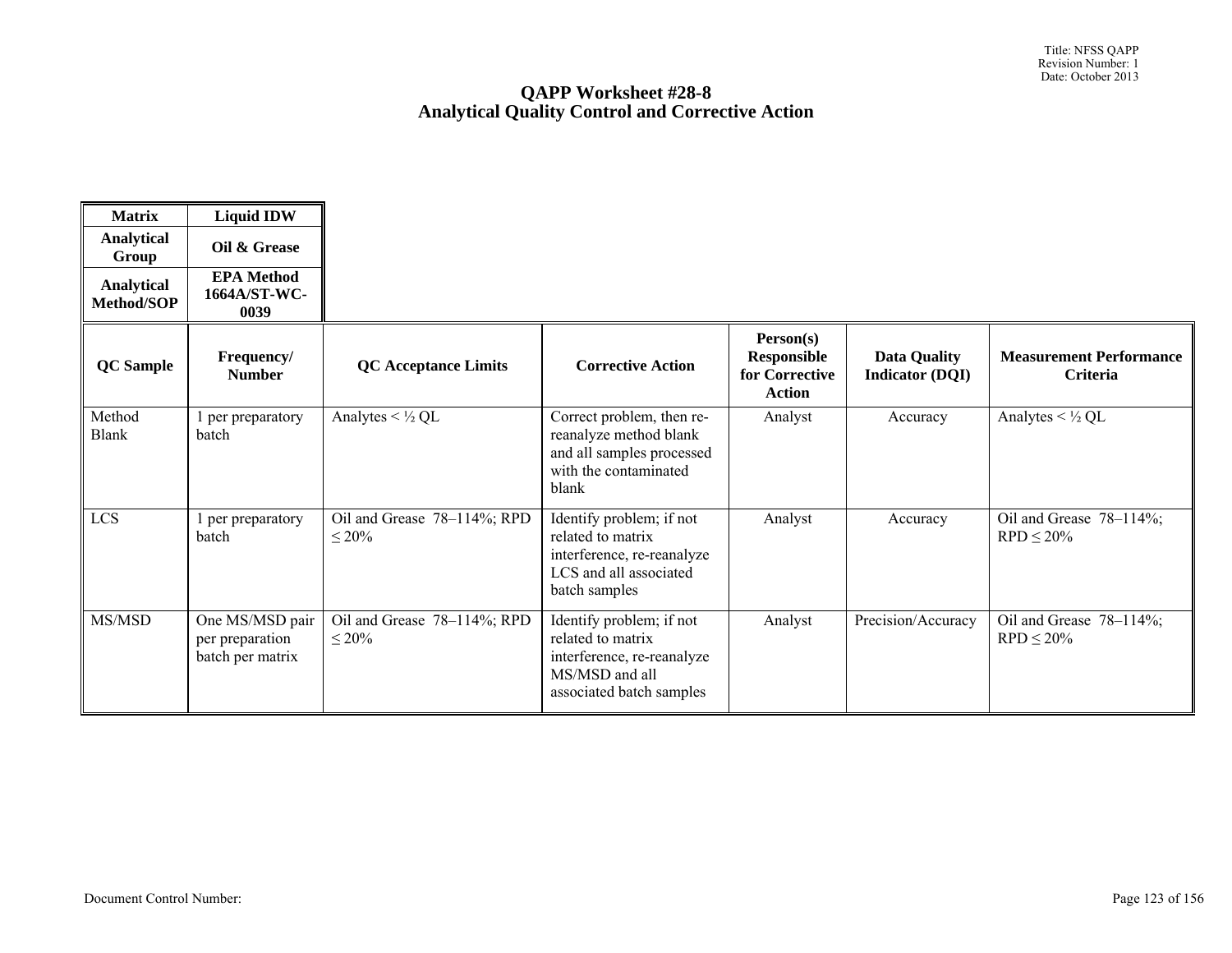# **QAPP Worksheet #28-9 Analytical Quality Control and Corrective Action**

| <b>Matrix</b>            | Water                                     |                             |                                                                                                                        |                                                                    |                                               |                                            |
|--------------------------|-------------------------------------------|-----------------------------|------------------------------------------------------------------------------------------------------------------------|--------------------------------------------------------------------|-----------------------------------------------|--------------------------------------------|
| Analytical<br>Group      | <b>TDS</b>                                |                             |                                                                                                                        |                                                                    |                                               |                                            |
| Analytical<br>Method/SOP | <b>EPA Method</b><br>160.1/ST-WC-<br>0036 |                             |                                                                                                                        |                                                                    |                                               |                                            |
| <b>QC</b> Sample         | Frequency/<br><b>Number</b>               | <b>QC</b> Acceptance Limits | <b>Corrective Action</b>                                                                                               | Person(s)<br><b>Responsible</b><br>for Corrective<br><b>Action</b> | <b>Data Quality</b><br><b>Indicator (DQI)</b> | <b>Measurement Performance</b><br>Criteria |
| Method<br><b>Blank</b>   | 1 per preparatory<br>batch                | Analytes $\lt$ 1/2 QL       | Correct problem, then re-<br>reanalyze method blank<br>and all samples processed<br>with the contaminated<br>blank     | Analyst                                                            | Accuracy                                      | Analytes $\lt$ 1/2 QL                      |
| <b>LCS</b>               | per preparatory<br>batch                  | 90-110% recovery            | Identify problem; if not<br>related to matrix<br>interference, re-reanalyze<br>LCS and all associated<br>batch samples | Analyst                                                            | Accuracy                                      | 90-110% recovery                           |
| Sample<br>Duplicate      | per preparatory<br>batch per matrix       | RPD < 20%                   | Correct problem, then re-<br>reanalyze all samples<br>processed with the<br>duplicate                                  | Analyst                                                            | Precision                                     | $RPD < 20\%$                               |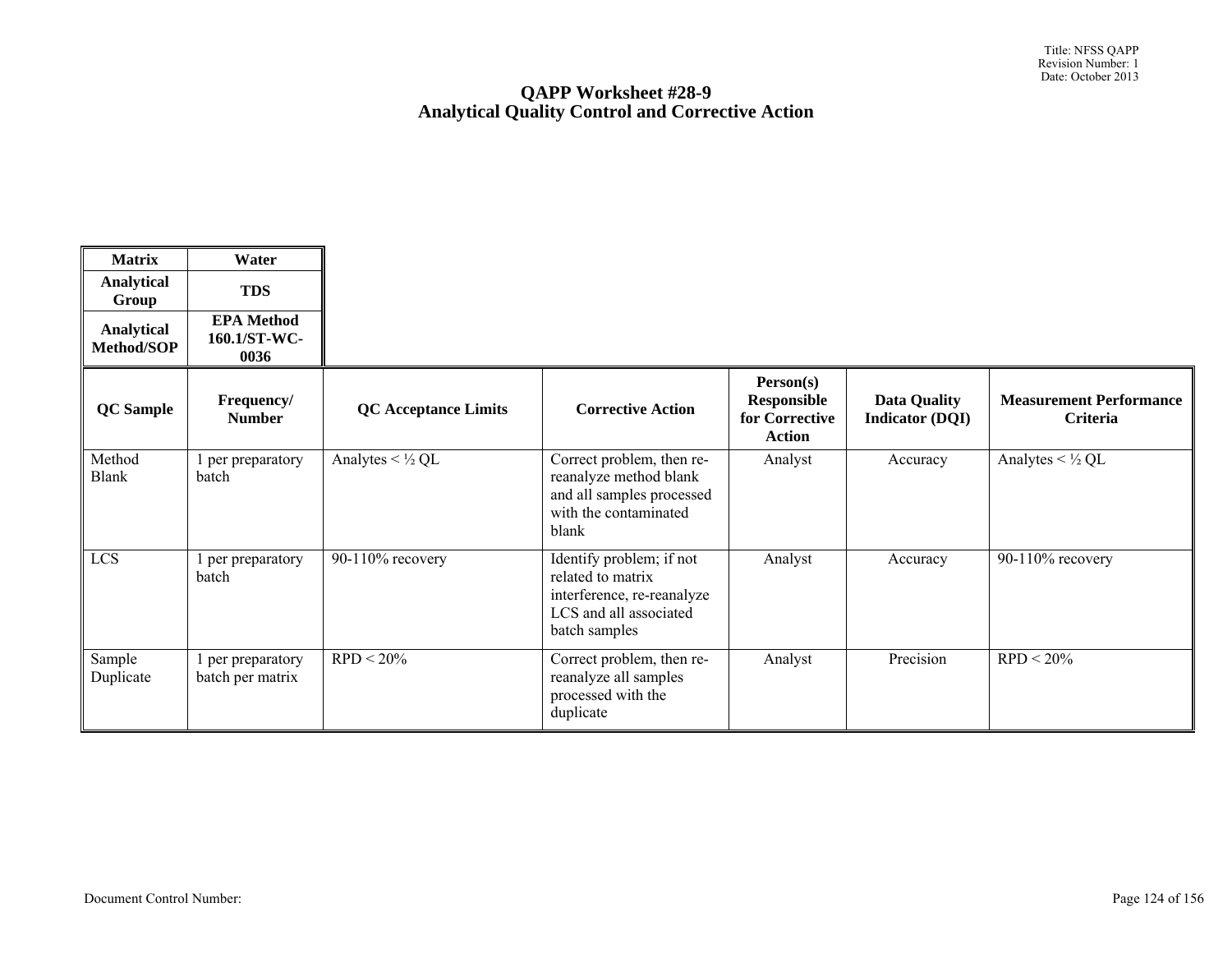# **QAPP Worksheet #28-10 Analytical Quality Control and Corrective Action**

| <b>Matrix</b>            | <b>Liquid IDW</b>                         |                             |                                                                                                                        |                                                                    |                                        |                                                   |
|--------------------------|-------------------------------------------|-----------------------------|------------------------------------------------------------------------------------------------------------------------|--------------------------------------------------------------------|----------------------------------------|---------------------------------------------------|
| Analytical<br>Group      | <b>TSS</b>                                |                             |                                                                                                                        |                                                                    |                                        |                                                   |
| Analytical<br>Method/SOP | <b>EPA Method</b><br>160.2/ST-WC-<br>0036 |                             |                                                                                                                        |                                                                    |                                        |                                                   |
| <b>QC</b> Sample         | Frequency/<br><b>Number</b>               | <b>QC</b> Acceptance Limits | <b>Corrective Action</b>                                                                                               | Person(s)<br><b>Responsible</b><br>for Corrective<br><b>Action</b> | Data Quality<br><b>Indicator (DQI)</b> | <b>Measurement Performance</b><br><b>Criteria</b> |
| Method<br><b>Blank</b>   | 1 per preparatory<br><b>batch</b>         | Analytes $\lt$ 1/2 QL       | Correct problem, then re-<br>reanalyze method blank<br>and all samples processed<br>with the contaminated<br>blank     | Analyst                                                            | Accuracy                               | Analytes $\lt$ 1/2 QL                             |
| <b>LCS</b>               | per preparatory<br>batch                  | 66-127% recovery            | Identify problem; if not<br>related to matrix<br>interference, re-reanalyze<br>LCS and all associated<br>batch samples | Analyst                                                            | Accuracy                               | 66-127% recovery                                  |
| Sample<br>Duplicate      | per preparatory<br>batch per matrix       | $RPD < 20\%$                | Correct problem, then re-<br>reanalyze all samples<br>processed with the<br>duplicate                                  | Analyst                                                            | Precision                              | RPD < 20%                                         |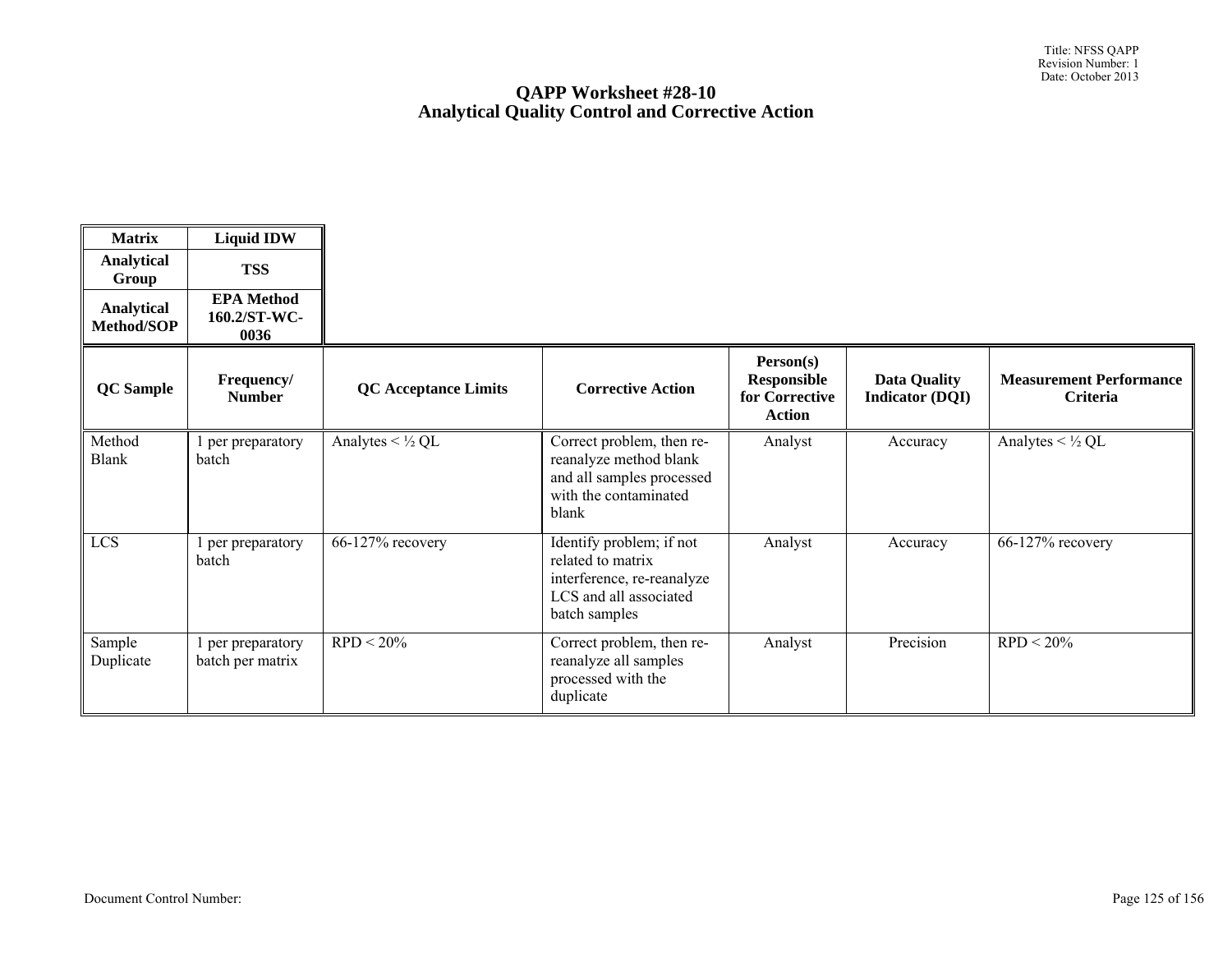# **QAPP Worksheet #28-11 Analytical Quality Control and Corrective Action**

| <b>Matrix</b>            | <b>Liquid IDW</b>                         |                             |                                                                                                                        |                                                             |                                               |                                                   |
|--------------------------|-------------------------------------------|-----------------------------|------------------------------------------------------------------------------------------------------------------------|-------------------------------------------------------------|-----------------------------------------------|---------------------------------------------------|
| Analytical<br>Group      | pH                                        |                             |                                                                                                                        |                                                             |                                               |                                                   |
| Analytical<br>Method/SOP | <b>EPA Method</b><br>9040B/ST-WC-<br>0011 |                             |                                                                                                                        |                                                             |                                               |                                                   |
| <b>QC</b> Sample         | Frequency/<br><b>Number</b>               | <b>QC</b> Acceptance Limits | <b>Corrective Action</b>                                                                                               | Person(s)<br><b>Responsible</b><br>for Corrective<br>Action | <b>Data Quality</b><br><b>Indicator (DQI)</b> | <b>Measurement Performance</b><br><b>Criteria</b> |
| <b>LCS</b>               | per preparatory<br>batch                  | 99-101%                     | Identify problem; if not<br>related to matrix<br>interference, re-reanalyze<br>LCS and all associated<br>batch samples | Analyst                                                     | Accuracy                                      | 99-101%                                           |
| Sample<br>Duplicate      | per preparatory<br>batch per matrix       | $RPD < 20\%$                | Correct problem, then re-<br>reanalyze all samples<br>processed with the<br>duplicate                                  | Analyst                                                     | Precision                                     | $RPD < 20\%$                                      |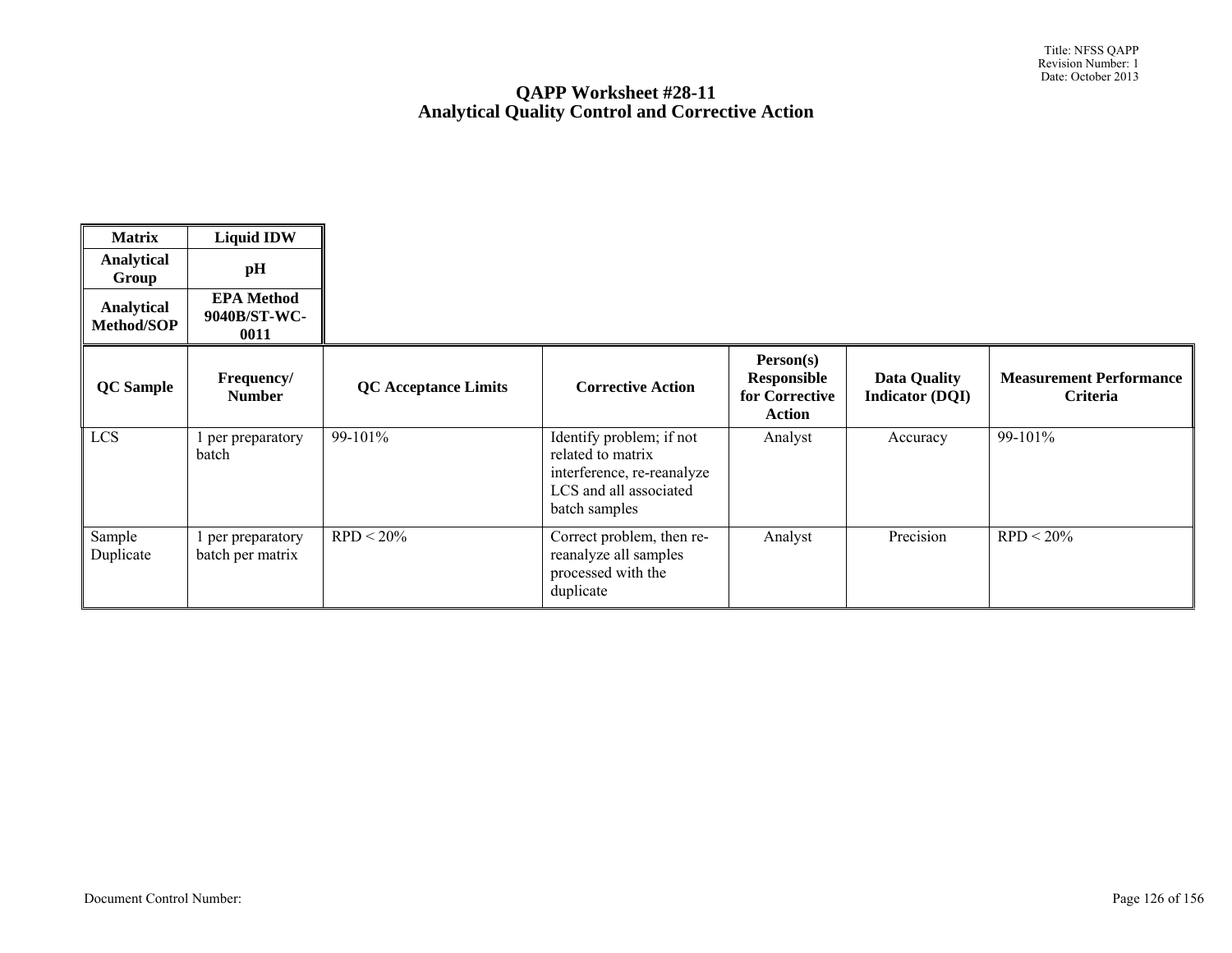# **QAPP Worksheet #28-12 Analytical Quality Control and Corrective Action**

| <b>Matrix</b>                   | Water                                         |                               |                                                                                                                        |                                                                    |                                        |                                            |
|---------------------------------|-----------------------------------------------|-------------------------------|------------------------------------------------------------------------------------------------------------------------|--------------------------------------------------------------------|----------------------------------------|--------------------------------------------|
| <b>Analytical</b><br>Group      | <b>Anions</b>                                 |                               |                                                                                                                        |                                                                    |                                        |                                            |
| <b>Analytical</b><br>Method/SOP | <b>EPA Method</b><br>300.0/ST-WC-<br>0028     |                               |                                                                                                                        |                                                                    |                                        |                                            |
| <b>QC</b> Sample                | Frequency/<br><b>Number</b>                   | <b>QC</b> Acceptance Limits   | <b>Corrective Action</b>                                                                                               | Person(s)<br><b>Responsible</b><br>for Corrective<br><b>Action</b> | Data Quality<br><b>Indicator (DQI)</b> | <b>Measurement Performance</b><br>Criteria |
| Method<br><b>Blank</b>          | per preparatory<br>batch                      | Analytes $\lt$ ½ QL           | Correct problem, then re-<br>reanalyze method blank<br>and all samples processed<br>with the contaminated<br>blank     | Analyst                                                            | Accuracy                               | Analytes $\lt$ 1/2 QL                      |
| <b>LCS</b>                      | per preparatory<br>batch                      | 90-110% recovery - all Anions | Identify problem; if not<br>related to matrix<br>interference, re-reanalyze<br>LCS and all associated<br>batch samples | Analyst                                                            | Accuracy                               | 90-110% recovery - all<br>Anions           |
| <b>MS</b>                       | One MS per<br>preparation batch<br>per matrix | 90-110% recovery - all Anions | Identify problem; if not<br>related to matrix<br>interference, re-reanalyze<br>MS and all associated<br>batch samples  | Analyst                                                            | Accuracy                               | 90-110% recovery - all<br>Anions           |
| Sample<br>Duplicate             | per preparatory<br>batch per matrix           | $RPD < 20\%$                  | Correct problem, then re-<br>reanalyze all samples<br>processed with the<br>duplicate                                  | Analyst                                                            | Precision                              | $RPD < 20\%$                               |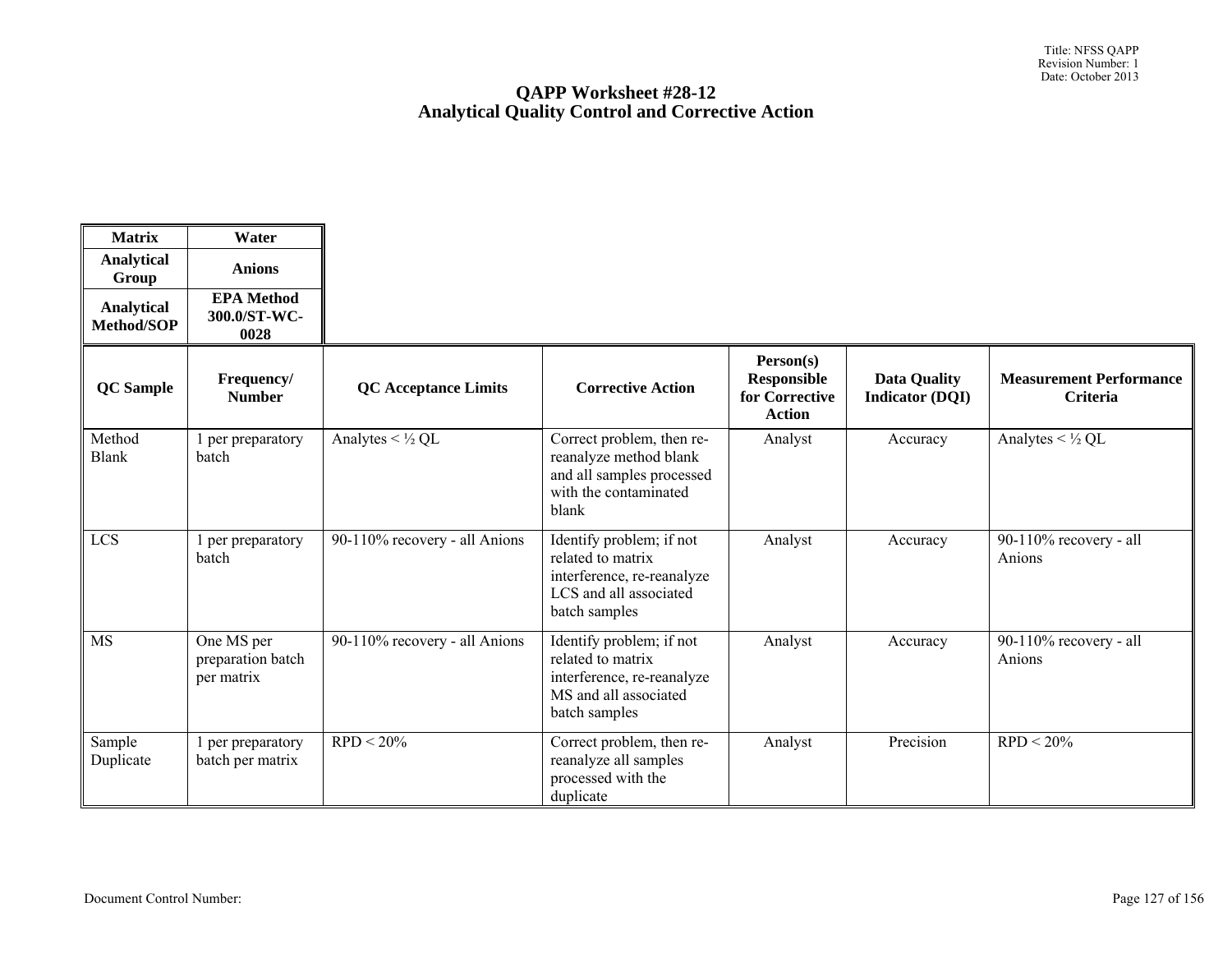# **QAPP Worksheet #28-13 Analytical Quality Control and Corrective Action**

| <b>Matrix</b>                   | <b>Liquid IDW</b>                             |                             |                                                                                                                        |                                                                           |                                               |                                                   |
|---------------------------------|-----------------------------------------------|-----------------------------|------------------------------------------------------------------------------------------------------------------------|---------------------------------------------------------------------------|-----------------------------------------------|---------------------------------------------------|
| <b>Analytical</b><br>Group      | <b>TOC</b>                                    |                             |                                                                                                                        |                                                                           |                                               |                                                   |
| <b>Analytical</b><br>Method/SOP | <b>EPA Method</b><br>415.1/ST-WC-<br>0016     |                             |                                                                                                                        |                                                                           |                                               |                                                   |
| <b>QC</b> Sample                | Frequency/<br><b>Number</b>                   | <b>QC</b> Acceptance Limits | <b>Corrective Action</b>                                                                                               | Person(s)<br><b>Responsible for</b><br><b>Corrective</b><br><b>Action</b> | <b>Data Quality</b><br><b>Indicator (DQI)</b> | <b>Measurement Performance</b><br><b>Criteria</b> |
| Method<br><b>Blank</b>          | 1 per preparatory<br><b>batch</b>             | Analytes $\lt$ 1/2 QL       | Correct problem, then re-<br>reanalyze method blank<br>and all samples processed<br>with the contaminated<br>blank     | Analyst                                                                   | Accuracy                                      | Analytes $\lt$ 1/2 QL                             |
| LCS                             | 1 per preparatory<br>batch                    | 90-110% recovery            | Identify problem; if not<br>related to matrix<br>interference, re-reanalyze<br>LCS and all associated<br>batch samples | Analyst                                                                   | Accuracy                                      | 90-110% recovery                                  |
| <b>MS</b>                       | One MS per<br>preparation batch<br>per matrix | 76-120% recovery            | Identify problem; if not<br>related to matrix<br>interference, re-reanalyze<br>MS and all associated<br>batch samples  | Analyst                                                                   | Accuracy                                      | 76-120% recovery                                  |
| Sample<br>Duplicate             | 1 per preparatory<br>batch per matrix         | $RPD < 20\%$                | Correct problem, then re-<br>reanalyze all samples<br>processed with the<br>duplicate                                  | Analyst                                                                   | Precision                                     | $RPD < 20\%$                                      |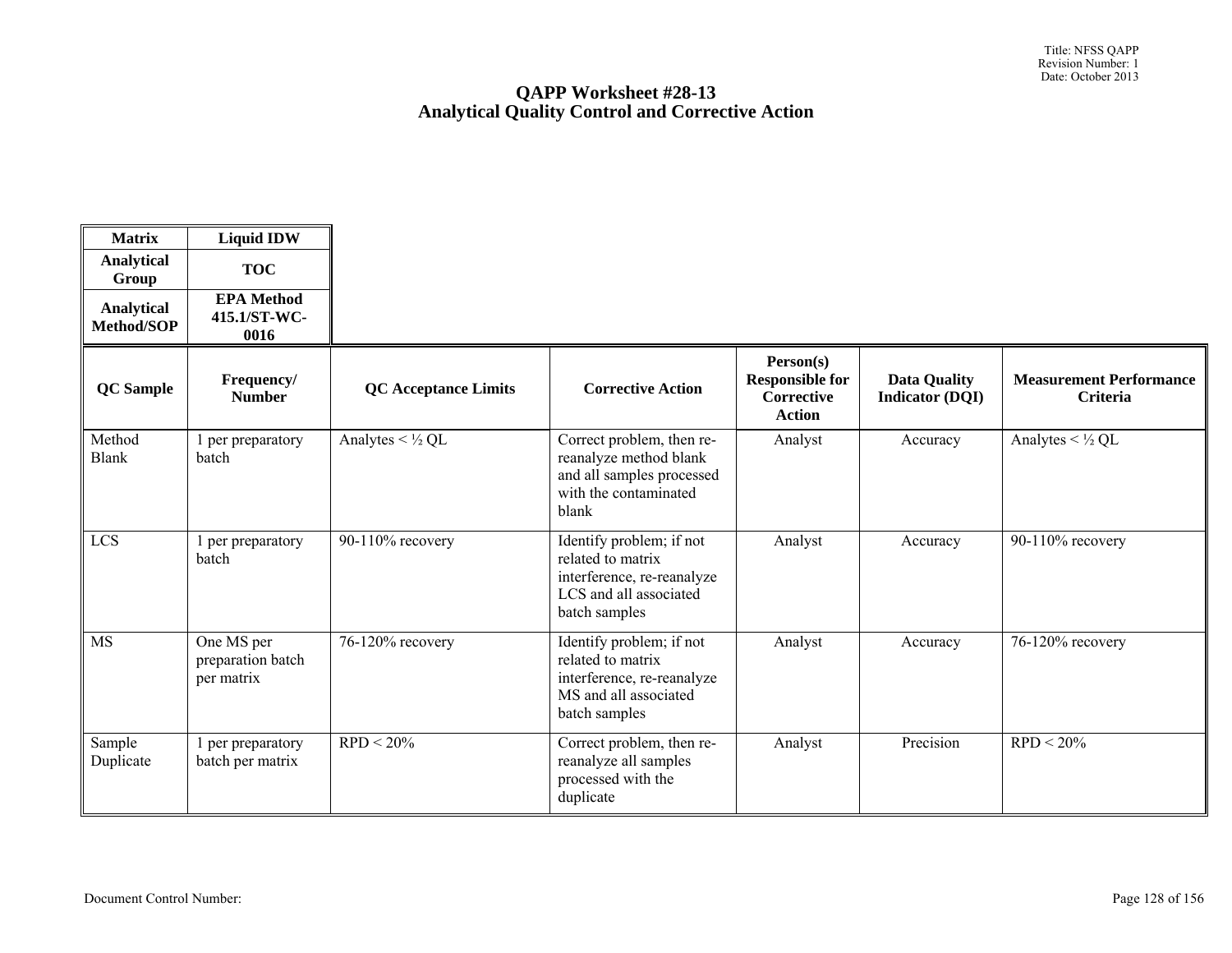# **QAPP Worksheet #28-14 Analytical Quality Control and Corrective Action**

| <b>Matrix</b>                   | Water                                         |                             |                                                                                                                        |                                                                    |                                               |                                                   |
|---------------------------------|-----------------------------------------------|-----------------------------|------------------------------------------------------------------------------------------------------------------------|--------------------------------------------------------------------|-----------------------------------------------|---------------------------------------------------|
| <b>Analytical</b><br>Group      | <b>Alkalinity</b>                             |                             |                                                                                                                        |                                                                    |                                               |                                                   |
| <b>Analytical</b><br>Method/SOP | <b>EPA Method</b><br>310.1/ST-WC-<br>0019     |                             |                                                                                                                        |                                                                    |                                               |                                                   |
| <b>QC</b> Sample                | Frequency/<br><b>Number</b>                   | <b>QC</b> Acceptance Limits | <b>Corrective Action</b>                                                                                               | Person(s)<br><b>Responsible</b><br>for Corrective<br><b>Action</b> | <b>Data Quality</b><br><b>Indicator (DQI)</b> | <b>Measurement Performance</b><br><b>Criteria</b> |
| Method<br><b>Blank</b>          | 1 per preparatory<br>batch                    | Analytes $\lt$ 1/2 QL       | Correct problem, then re-<br>reanalyze method blank<br>and all samples processed<br>with the contaminated<br>blank     | Analyst                                                            | Accuracy                                      | Analytes $\lt$ 1/2 QL                             |
| <b>LCS</b>                      | 1 per preparatory<br><b>batch</b>             | 90-110% recovery            | Identify problem; if not<br>related to matrix<br>interference, re-reanalyze<br>LCS and all associated<br>batch samples | Analyst                                                            | Accuracy                                      | 90-110% recovery                                  |
| <b>MS</b>                       | One MS per<br>preparation batch<br>per matrix | 80-120% recovery            | Identify problem; if not<br>related to matrix<br>interference, re-reanalyze<br>MS and all associated<br>batch samples  | Analyst                                                            | Accuracy                                      | 80-120% recovery                                  |
| Sample<br>Duplicate             | 1 per preparatory<br>batch per matrix         | $RPD < 20\%$                | Correct problem, then re-<br>reanalyze all samples<br>processed with the<br>duplicate                                  | Analyst                                                            | Precision                                     | $RPD < 20\%$                                      |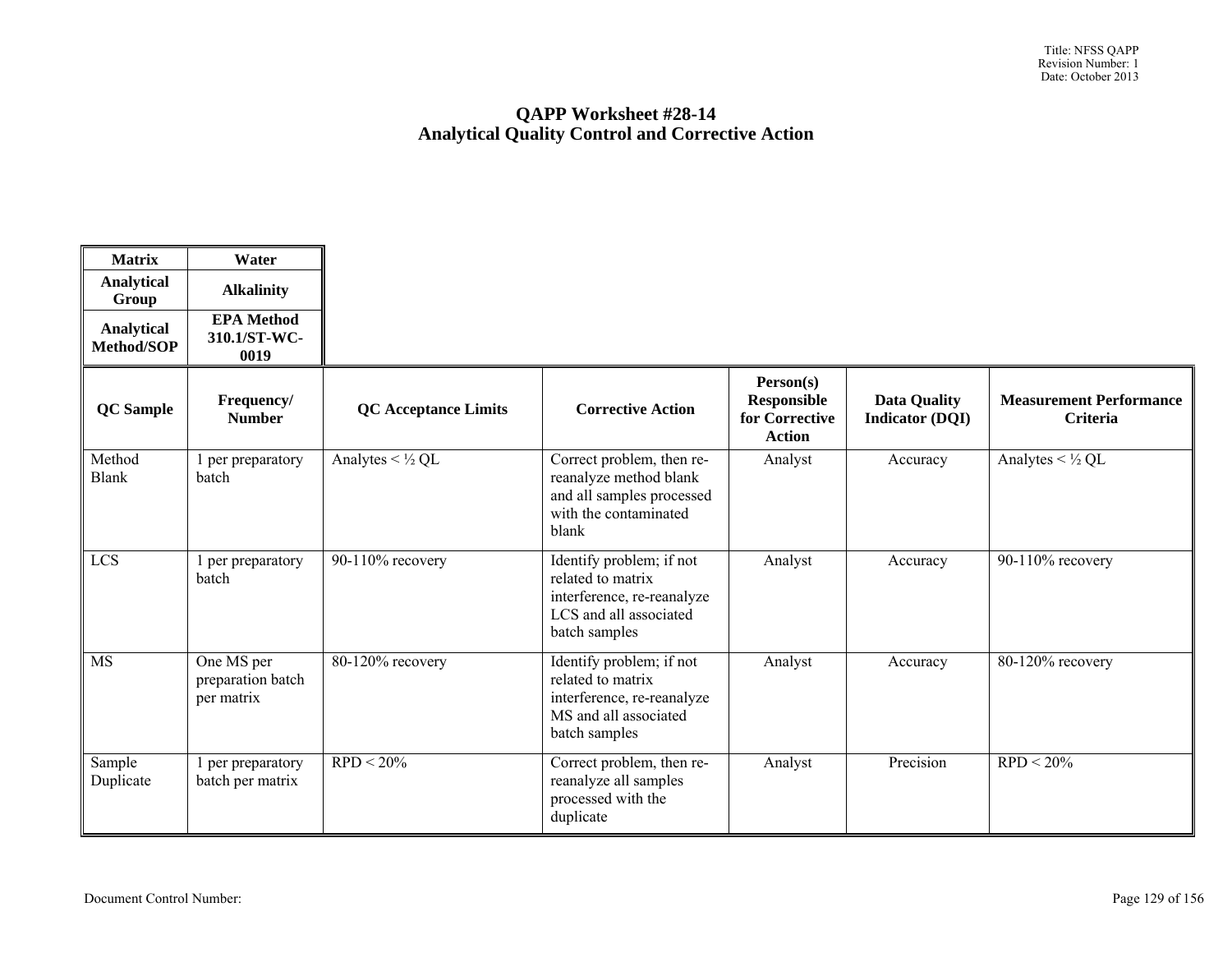# **QAPP Worksheet #28-15 Analytical Quality Control and Corrective Action**

| <b>Matrix</b>                   | Soil                                  |                                                        |                                                                                                                        |                                                                    |                                               |                                            |
|---------------------------------|---------------------------------------|--------------------------------------------------------|------------------------------------------------------------------------------------------------------------------------|--------------------------------------------------------------------|-----------------------------------------------|--------------------------------------------|
| <b>Analytical</b><br>Group      | <b>Isotopic Uranium</b>               |                                                        |                                                                                                                        |                                                                    |                                               |                                            |
| <b>Analytical</b><br>Method/SOP | <b>HASL-300/ST-</b><br><b>RD-0210</b> |                                                        |                                                                                                                        |                                                                    |                                               |                                            |
| <b>QC</b> Sample                | Frequency/<br><b>Number</b>           | <b>QC</b> Acceptance Limits                            | <b>Corrective Action</b>                                                                                               | Person(s)<br><b>Responsible for</b><br>Corrective<br><b>Action</b> | <b>Data Quality</b><br><b>Indicator (DQI)</b> | <b>Measurement Performance</b><br>Criteria |
| Method<br><b>Blank</b>          | per preparatory<br><b>batch</b>       | No contamination above the<br><b>MDC</b>               | Correct problem, then re-<br>reanalyze method blank<br>and all samples processed<br>with the contaminated<br>blank     | Analyst                                                            | Accuracy                                      | No contamination above the<br><b>MDC</b>   |
| <b>LCS</b>                      | per preparatory<br>batch              | 84-120% recovery - U-234; 82-<br>122% recovery - U-234 | Identify problem; if not<br>related to matrix<br>interference, re-reanalyze<br>LCS and all associated<br>batch samples | Analyst                                                            | Accuracy                                      | Acceptable recovery limits                 |
| Sample<br>Duplicate             | per preparatory<br>batch per matrix   | $RPD < 40\%$ ; $RER < 1$                               | Correct problem, then re-<br>reanalyze all samples<br>processed with the<br>duplicate                                  | Analyst                                                            | Precision                                     | $RPD < 40\%$ ; RER < 1                     |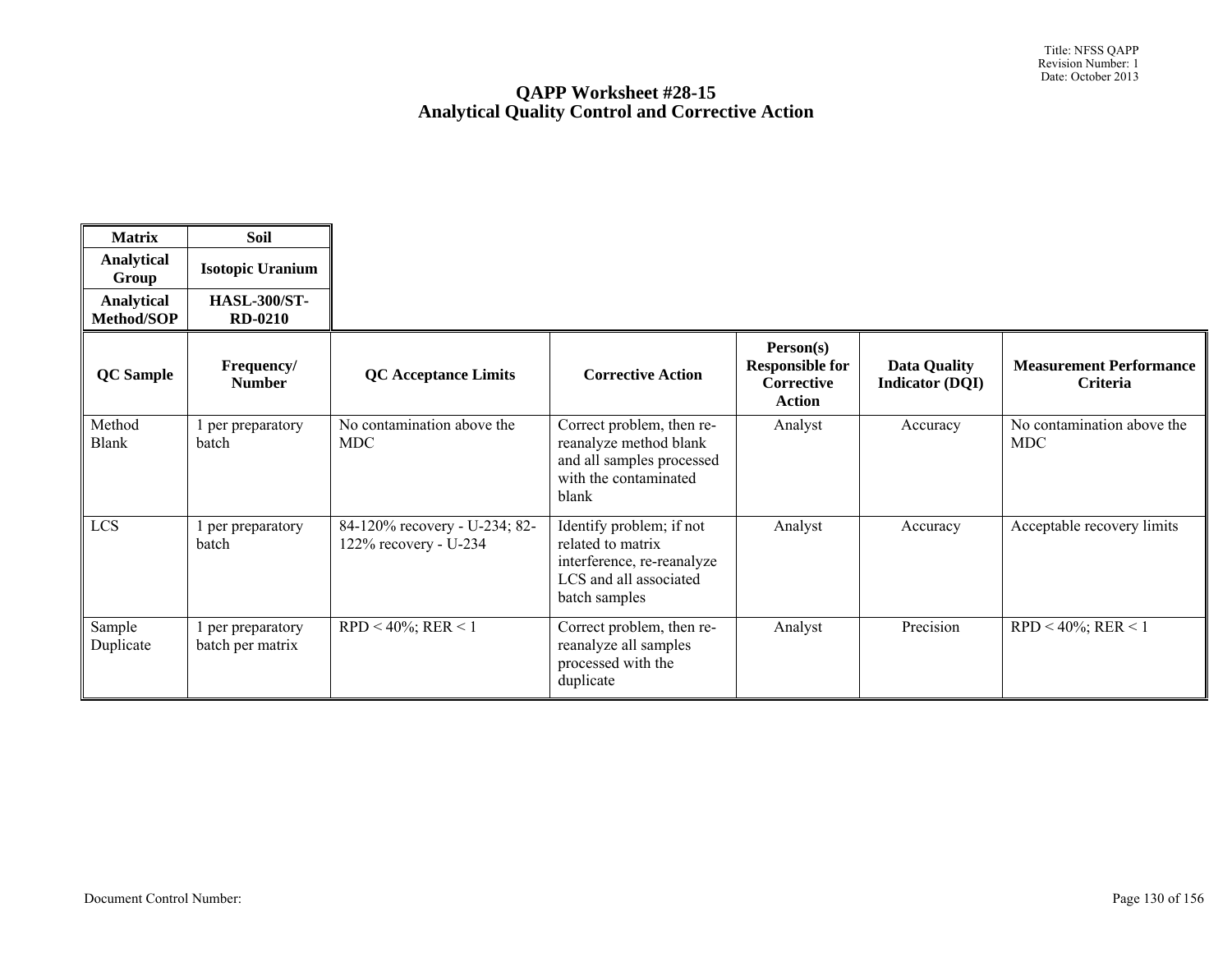# **QAPP Worksheet #28-16 Analytical Quality Control and Corrective Action**

| <b>Matrix</b>                   | Water/Liquid<br><b>IDW</b>          |                                                        |                                                                                                                        |                                                             |                                               |                                                   |
|---------------------------------|-------------------------------------|--------------------------------------------------------|------------------------------------------------------------------------------------------------------------------------|-------------------------------------------------------------|-----------------------------------------------|---------------------------------------------------|
| <b>Analytical</b><br>Group      | <b>Isotopic Uranium</b>             |                                                        |                                                                                                                        |                                                             |                                               |                                                   |
| <b>Analytical</b><br>Method/SOP | <b>HASL-300</b>                     |                                                        |                                                                                                                        |                                                             |                                               |                                                   |
| <b>QC</b> Sample                | Frequency/<br><b>Number</b>         | <b>QC</b> Acceptance Limits                            | <b>Corrective Action</b>                                                                                               | Person(s)<br>Responsible<br>for Corrective<br><b>Action</b> | <b>Data Quality</b><br><b>Indicator (DQI)</b> | <b>Measurement Performance</b><br><b>Criteria</b> |
| Method<br><b>Blank</b>          | 1 per preparatory<br>batch          | No contamination above the<br><b>MDC</b>               | Correct problem, then re-<br>reanalyze method blank<br>and all samples processed<br>with the contaminated<br>blank     | Analyst                                                     | Accuracy                                      | No contamination above the<br><b>MDC</b>          |
| <b>LCS</b>                      | 1 per preparatory<br><b>batch</b>   | 84-120% recovery - U-234; 83-<br>121% recovery - U-234 | Identify problem; if not<br>related to matrix<br>interference, re-reanalyze<br>LCS and all associated<br>batch samples | Analyst                                                     | Accuracy                                      | Acceptable recovery limits                        |
| Sample<br>Duplicate             | per preparatory<br>batch per matrix | $RPD < 40\%$ ; RER < 1                                 | Correct problem, then re-<br>reanalyze all samples<br>processed with the<br>duplicate                                  | Analyst                                                     | Precision                                     | $RPD < 40\%$ ; RER < 1                            |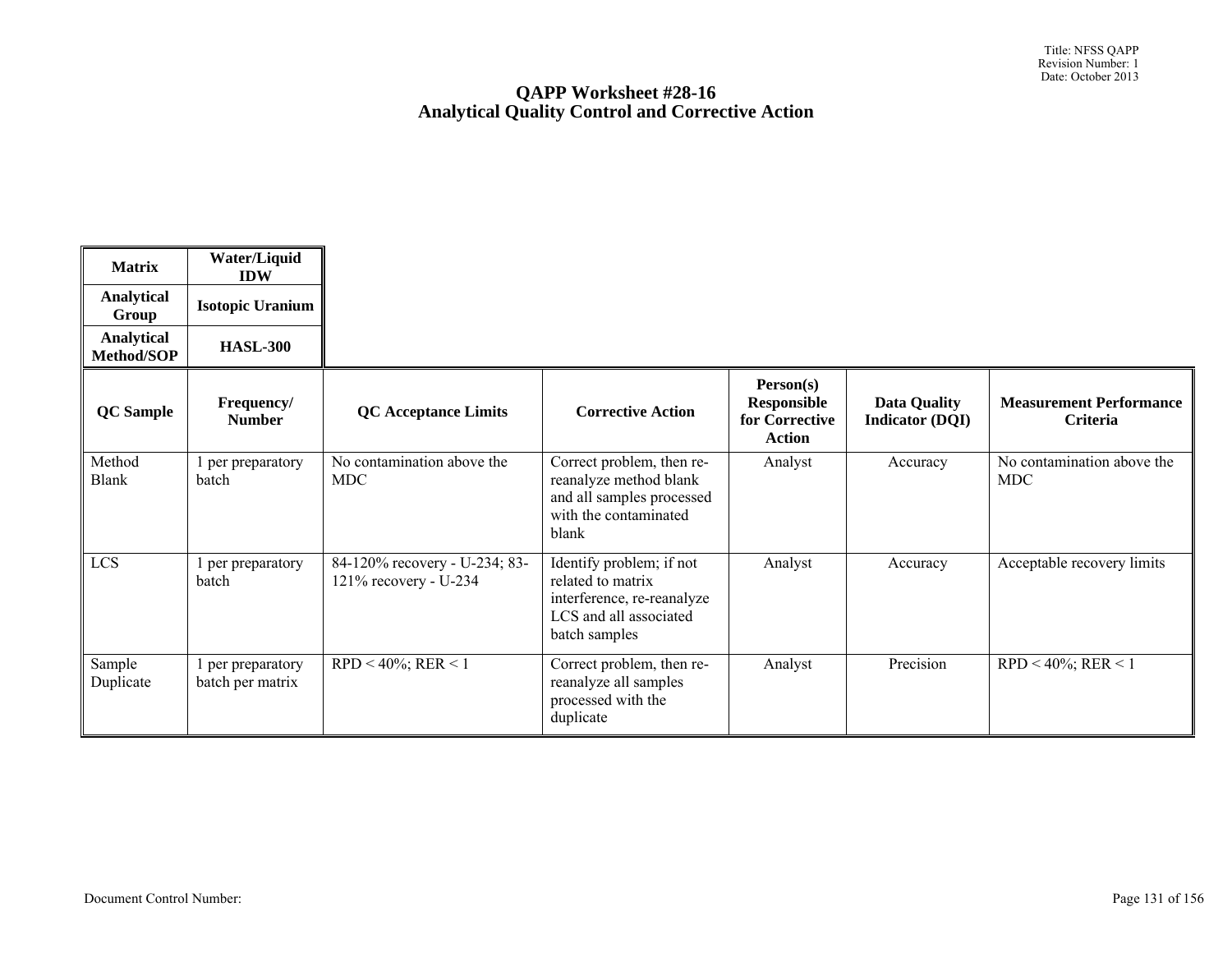# **QAPP Worksheet #28-17 Analytical Quality Control and Corrective Action**

| <b>Matrix</b>                   | Soil                                  |                                                                                       |                                                                                                                        |                                                      |                                               |                                                   |
|---------------------------------|---------------------------------------|---------------------------------------------------------------------------------------|------------------------------------------------------------------------------------------------------------------------|------------------------------------------------------|-----------------------------------------------|---------------------------------------------------|
| <b>Analytical</b><br>Group      | <b>Isotopic Thorium</b>               |                                                                                       |                                                                                                                        |                                                      |                                               |                                                   |
| <b>Analytical</b><br>Method/SOP | <b>HASL-300/ST-</b><br><b>RD-0210</b> |                                                                                       |                                                                                                                        |                                                      |                                               |                                                   |
| <b>QC</b> Sample                | Frequency/<br><b>Number</b>           | <b>QC</b> Acceptance Limits                                                           | <b>Corrective Action</b>                                                                                               | Person(s)<br>Responsible<br>for Corrective<br>Action | <b>Data Quality</b><br><b>Indicator (DQI)</b> | <b>Measurement Performance</b><br><b>Criteria</b> |
| Method<br><b>Blank</b>          | 1 per preparatory<br>batch            | No contamination above the<br><b>MDC</b>                                              | Correct problem, then re-<br>reanalyze method blank<br>and all samples processed<br>with the contaminated<br>blank     | Analyst                                              | Accuracy                                      | No contamination above the<br><b>MDC</b>          |
| <b>LCS</b>                      | per preparatory<br>batch              | 70-130% recovery - Th-228;<br>81-118% recovery - Th-230;<br>70-130% recovery - Th-232 | Identify problem; if not<br>related to matrix<br>interference, re-reanalyze<br>LCS and all associated<br>batch samples | Analyst                                              | Accuracy                                      | Acceptable recovery limits                        |
| Sample<br>Duplicate             | 1 per preparatory<br>batch per matrix | $RPD < 40\%$ ; RER < 1                                                                | Correct problem, then re-<br>reanalyze all samples<br>processed with the<br>duplicate                                  | Analyst                                              | Precision                                     | $RPD < 40\%$ ; RER < 1                            |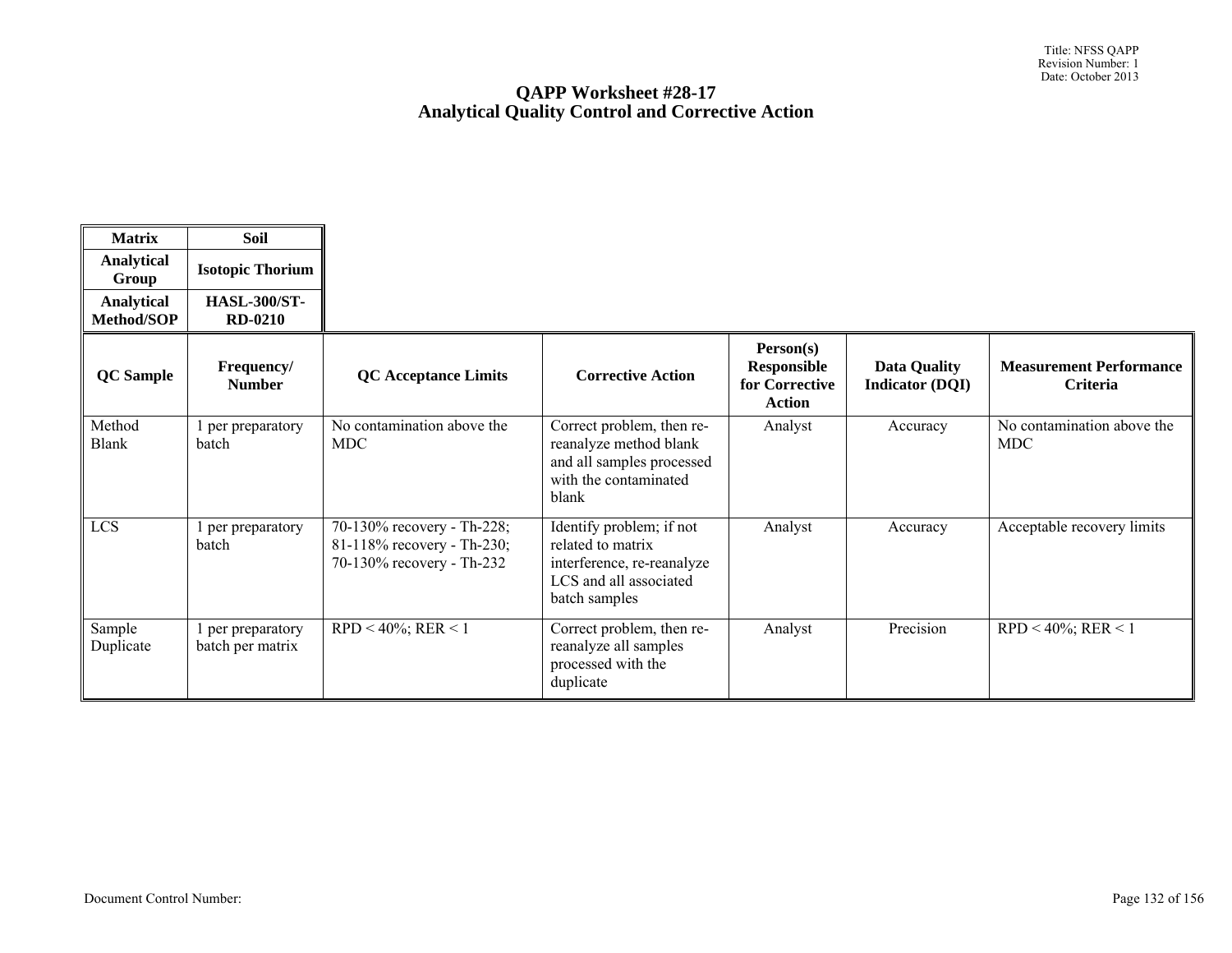# **QAPP Worksheet #28-18 Analytical Quality Control and Corrective Action**

| <b>Matrix</b>                   | <b>Water/Liquid</b><br><b>IDW</b>     |                                                                                       |                                                                                                                        |                                                                    |                                               |                                                   |
|---------------------------------|---------------------------------------|---------------------------------------------------------------------------------------|------------------------------------------------------------------------------------------------------------------------|--------------------------------------------------------------------|-----------------------------------------------|---------------------------------------------------|
| <b>Analytical</b><br>Group      | <b>Isotopic Thorium</b>               |                                                                                       |                                                                                                                        |                                                                    |                                               |                                                   |
| <b>Analytical</b><br>Method/SOP | <b>HASL-300/ST-</b><br><b>RD-0210</b> |                                                                                       |                                                                                                                        |                                                                    |                                               |                                                   |
| <b>QC</b> Sample                | Frequency/<br><b>Number</b>           | <b>QC</b> Acceptance Limits                                                           | <b>Corrective Action</b>                                                                                               | Person(s)<br><b>Responsible</b><br>for Corrective<br><b>Action</b> | <b>Data Quality</b><br><b>Indicator (DQI)</b> | <b>Measurement Performance</b><br><b>Criteria</b> |
| Method<br>Blank                 | l per preparatory<br><b>batch</b>     | No contamination above the<br><b>MDC</b>                                              | Correct problem, then re-<br>reanalyze method blank<br>and all samples processed<br>with the contaminated<br>blank     | Analyst                                                            | Accuracy                                      | No contamination above the<br><b>MDC</b>          |
| <b>LCS</b>                      | per preparatory<br>batch              | 70-130% recovery - Th-228;<br>81-125% recovery - Th-230;<br>70-130% recovery - Th-232 | Identify problem; if not<br>related to matrix<br>interference, re-reanalyze<br>LCS and all associated<br>batch samples | Analyst                                                            | Accuracy                                      | Acceptable recovery limits                        |
| Sample<br>Duplicate             | per preparatory<br>batch per matrix   | $RPD < 40\%$ ; RER < 1                                                                | Correct problem, then re-<br>reanalyze all samples<br>processed with the<br>duplicate                                  | Analyst                                                            | Precision                                     | $RPD < 40\%$ ; RER < 1                            |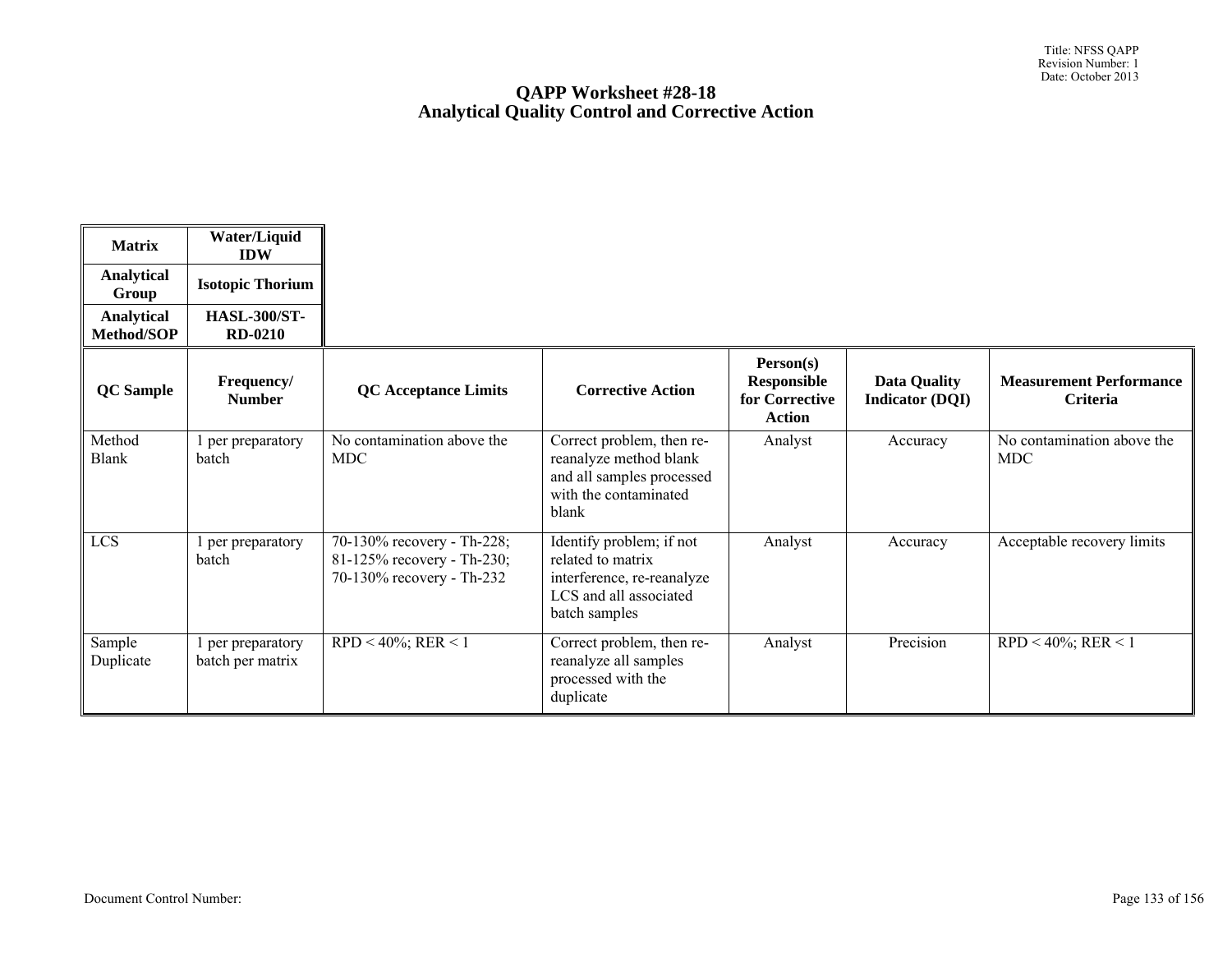# **QAPP Worksheet #28-19 Analytical Quality Control and Corrective Action**

| <b>Matrix</b>                   | Soil                                  |                                                         |                                                                                                                        |                                                             |                                               |                                                   |
|---------------------------------|---------------------------------------|---------------------------------------------------------|------------------------------------------------------------------------------------------------------------------------|-------------------------------------------------------------|-----------------------------------------------|---------------------------------------------------|
| Analytical<br>Group             | <b>Gamma Spec</b>                     |                                                         |                                                                                                                        |                                                             |                                               |                                                   |
| <b>Analytical</b><br>Method/SOP | EPA 901.1/ST-<br><b>RD-0102</b>       |                                                         |                                                                                                                        |                                                             |                                               |                                                   |
| <b>QC</b> Sample                | Frequency/<br><b>Number</b>           | <b>QC</b> Acceptance Limits                             | <b>Corrective Action</b>                                                                                               | Person(s)<br>Responsible<br>for Corrective<br><b>Action</b> | <b>Data Quality</b><br><b>Indicator (DQI)</b> | <b>Measurement Performance</b><br><b>Criteria</b> |
| Method<br><b>Blank</b>          | 1 per preparatory<br><b>batch</b>     | No contamination above the<br>MDC                       | Correct problem, then re-<br>reanalyze method blank<br>and all samples processed<br>with the contaminated<br>blank     | Analyst                                                     | Accuracy                                      | No contamination above the<br><b>MDC</b>          |
| <b>LCS</b>                      | 1 per preparatory<br>batch            | 73-107% recovery - Ra-226;<br>82-126% recovery - Th-232 | Identify problem; if not<br>related to matrix<br>interference, re-reanalyze<br>LCS and all associated<br>batch samples | Analyst                                                     | Accuracy                                      | Acceptable recovery limits                        |
| Sample<br>Duplicate             | 1 per preparatory<br>batch per matrix | $RPD < 40\%$ ; RER < 1                                  | Correct problem, then re-<br>reanalyze all samples<br>processed with the<br>duplicate                                  | Analyst                                                     | Precision                                     | $RPD < 40\%$ ; RER < 1                            |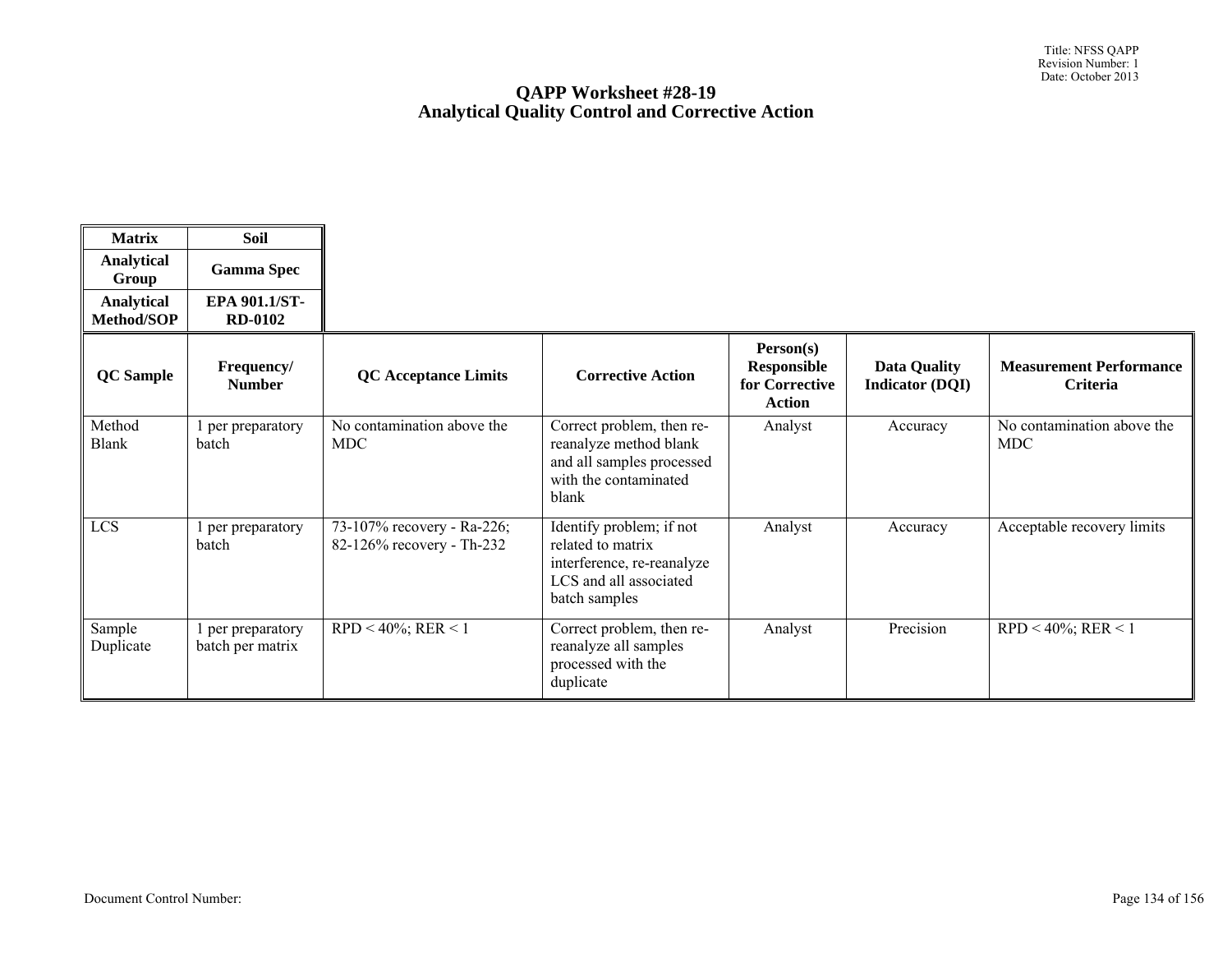# **QAPP Worksheet #28-20 Analytical Quality Control and Corrective Action**

| <b>Matrix</b>                   | <b>Liquid IDW</b>                   |                                                                                      |                                                                                                                        |                                                                    |                                               |                                                   |
|---------------------------------|-------------------------------------|--------------------------------------------------------------------------------------|------------------------------------------------------------------------------------------------------------------------|--------------------------------------------------------------------|-----------------------------------------------|---------------------------------------------------|
| <b>Analytical</b><br>Group      | <b>Gamma Spec</b>                   |                                                                                      |                                                                                                                        |                                                                    |                                               |                                                   |
| <b>Analytical</b><br>Method/SOP | EPA 901.1/ST-<br><b>RD-0102</b>     |                                                                                      |                                                                                                                        |                                                                    |                                               |                                                   |
| <b>QC</b> Sample                | Frequency/<br><b>Number</b>         | <b>QC</b> Acceptance Limits                                                          | <b>Corrective Action</b>                                                                                               | Person(s)<br><b>Responsible</b><br>for Corrective<br><b>Action</b> | <b>Data Quality</b><br><b>Indicator (DQI)</b> | <b>Measurement Performance</b><br><b>Criteria</b> |
| Method<br>Blank                 | per preparatory<br>batch            | No contamination above the<br><b>MDC</b>                                             | Correct problem, then re-<br>reanalyze method blank<br>and all samples processed<br>with the contaminated<br>blank     | Analyst                                                            | Accuracy                                      | No contamination above the<br><b>MDC</b>          |
| <b>LCS</b>                      | per preparatory<br><b>batch</b>     | 90-111% recovery - Am-241;<br>90-111% recovery - Cs-137;<br>89-110% recovery - Co-60 | Identify problem; if not<br>related to matrix<br>interference, re-reanalyze<br>LCS and all associated<br>batch samples | Analyst                                                            | Accuracy                                      | Acceptable recovery limits                        |
| Sample<br>Duplicate             | per preparatory<br>batch per matrix | $RPD < 40\%$ ; RER < 1                                                               | Correct problem, then re-<br>reanalyze all samples<br>processed with the<br>duplicate                                  | Analyst                                                            | Precision                                     | $RPD < 40\%$ ; RER < 1                            |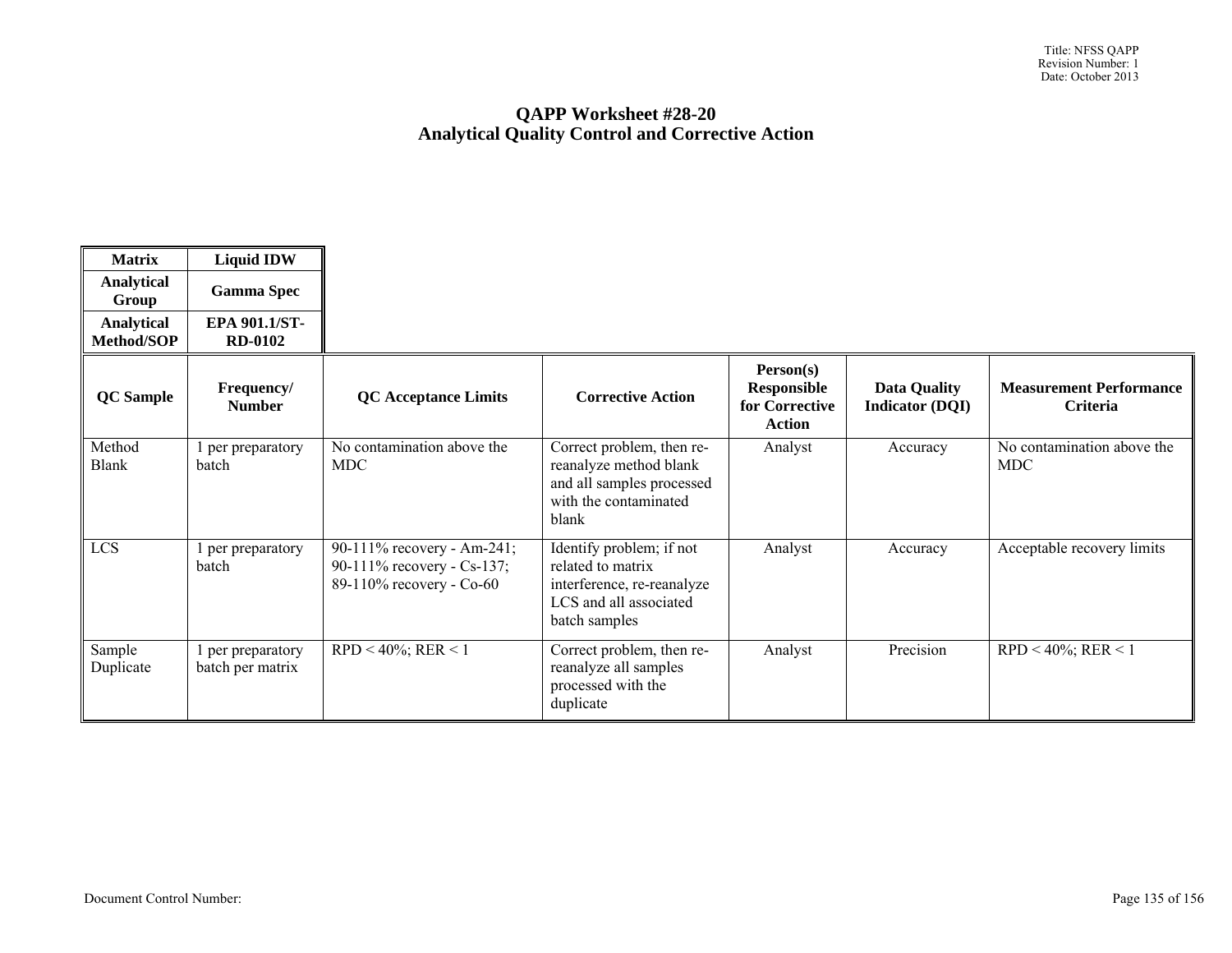# **QAPP Worksheet #28-21 Analytical Quality Control and Corrective Action**

| <b>Matrix</b>                   | Water                                 |                                          |                                                                                                                        |                                                             |                                               |                                                   |
|---------------------------------|---------------------------------------|------------------------------------------|------------------------------------------------------------------------------------------------------------------------|-------------------------------------------------------------|-----------------------------------------------|---------------------------------------------------|
| <b>Analytical</b><br>Group      | Radium-226                            |                                          |                                                                                                                        |                                                             |                                               |                                                   |
| <b>Analytical</b><br>Method/SOP | EPA 903.1/RL-<br><b>RA-001</b>        |                                          |                                                                                                                        |                                                             |                                               |                                                   |
| <b>QC</b> Sample                | Frequency/<br><b>Number</b>           | <b>QC</b> Acceptance Limits              | <b>Corrective Action</b>                                                                                               | Person(s)<br>Responsible<br>for Corrective<br><b>Action</b> | <b>Data Quality</b><br><b>Indicator (DQI)</b> | <b>Measurement Performance</b><br><b>Criteria</b> |
| Method<br><b>Blank</b>          | 1 per preparatory<br><b>batch</b>     | No contamination above the<br><b>MDC</b> | Correct problem, then re-<br>reanalyze method blank<br>and all samples processed<br>with the contaminated<br>blank     | Analyst                                                     | Accuracy                                      | No contamination above the<br><b>MDC</b>          |
| <b>LCS</b>                      | 1 per preparatory<br>batch            | 75-125% recovery                         | Identify problem; if not<br>related to matrix<br>interference, re-reanalyze<br>LCS and all associated<br>batch samples | Analyst                                                     | Accuracy                                      | Acceptable recovery limits                        |
| Sample<br>Duplicate             | 1 per preparatory<br>batch per matrix | $RPD < 40\%$ ; RER < 1                   | Correct problem, then re-<br>reanalyze all samples<br>processed with the<br>duplicate                                  | Analyst                                                     | Precision                                     | $RPD < 40\%$ ; RER < 1                            |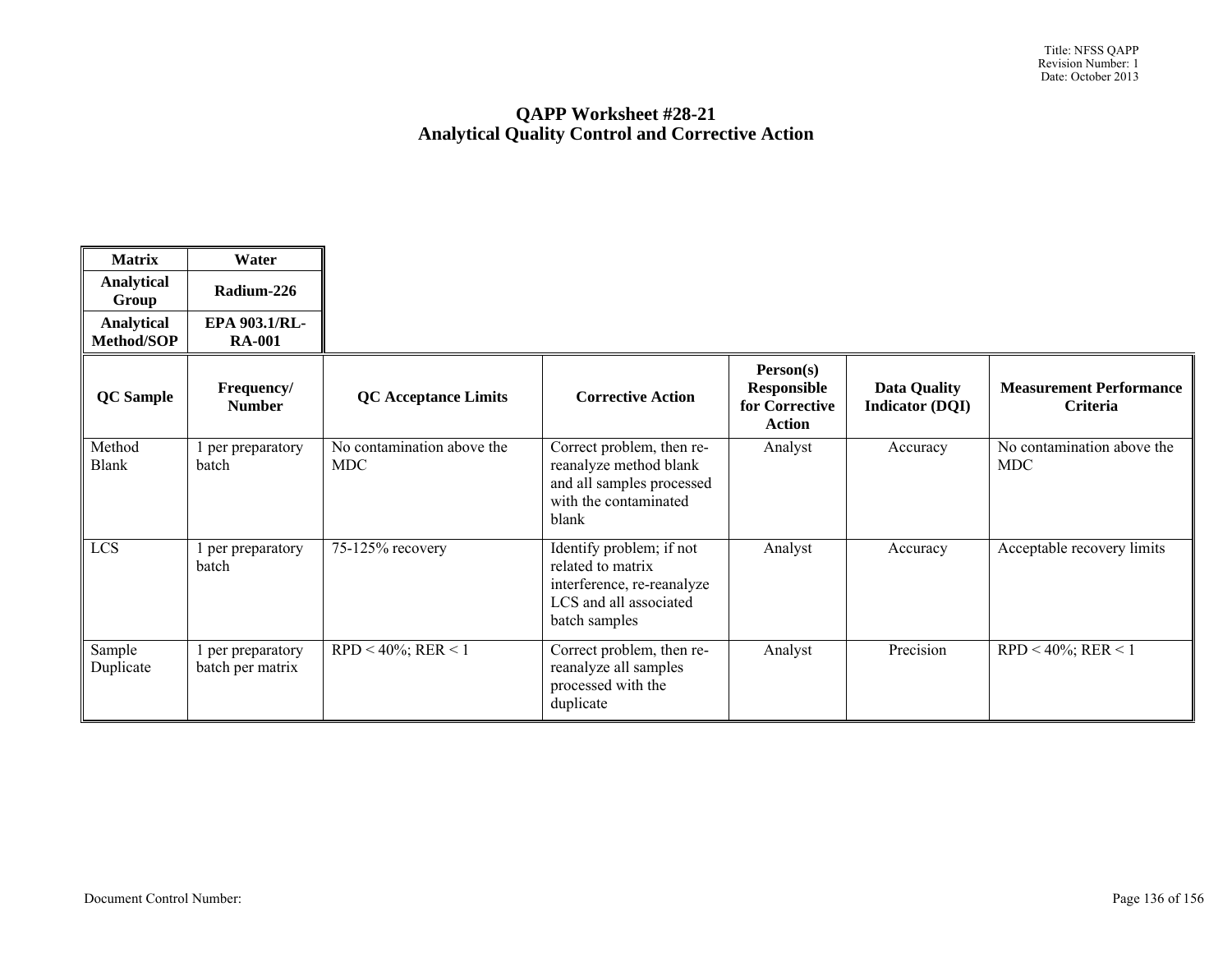# **QAPP Worksheet #28-22 Analytical Quality Control and Corrective Action**

| <b>Matrix</b>              | <b>Soil and Water</b>                 |                                          |                                                                                                                        |                                                             |                                               |                                                   |
|----------------------------|---------------------------------------|------------------------------------------|------------------------------------------------------------------------------------------------------------------------|-------------------------------------------------------------|-----------------------------------------------|---------------------------------------------------|
| <b>Analytical</b><br>Group | <b>Total Uranium</b>                  |                                          |                                                                                                                        |                                                             |                                               |                                                   |
| <b>Analytical</b>          | ASTM D5174/RL-                        |                                          |                                                                                                                        |                                                             |                                               |                                                   |
| Method/SOP                 | <b>KPA-003</b>                        |                                          |                                                                                                                        |                                                             |                                               |                                                   |
| <b>QC</b> Sample           | Frequency/<br><b>Number</b>           | <b>QC</b> Acceptance Limits              | <b>Corrective Action</b>                                                                                               | Person(s)<br><b>Responsible for</b><br>Corrective<br>Action | <b>Data Quality</b><br><b>Indicator (DQI)</b> | <b>Measurement Performance</b><br><b>Criteria</b> |
| Method<br><b>Blank</b>     | per preparatory<br>batch              | No contamination above the<br><b>MDC</b> | Correct problem, then re-<br>reanalyze method blank<br>and all samples processed<br>with the contaminated<br>blank     | Analyst                                                     | Accuracy                                      | No contamination above the<br><b>MDC</b>          |
| <b>LCS</b>                 | l per preparatory<br>batch            | 75-125% recovery                         | Identify problem; if not<br>related to matrix<br>interference, re-reanalyze<br>LCS and all associated<br>batch samples | Analyst                                                     | Accuracy                                      | Acceptable recovery limits                        |
| Sample<br>Duplicate        | l per preparatory<br>batch per matrix | $RPD < 40\%$ ; RER < 3                   | Correct problem, then re-<br>reanalyze all samples<br>processed with the<br>duplicate                                  | Analyst                                                     | Precision                                     | $RPD < 40\%$ ; RER < 3                            |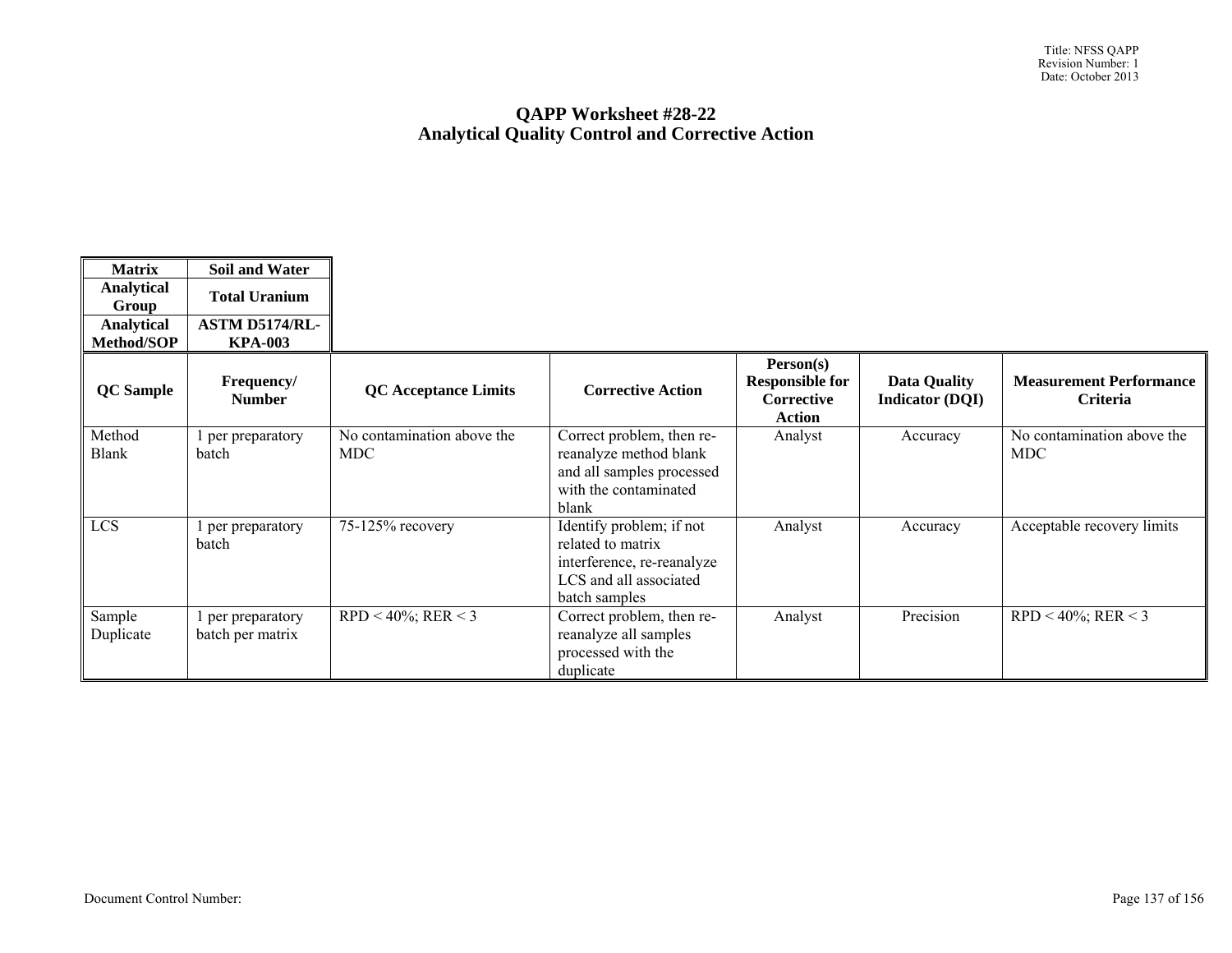# **QAPP Worksheet #28-23 Analytical Quality Control and Corrective Action**

| <b>Matrix</b>                   | <b>Solid IDW</b>                          |                             |                                                                                       |                                                             |                                               |                                                   |
|---------------------------------|-------------------------------------------|-----------------------------|---------------------------------------------------------------------------------------|-------------------------------------------------------------|-----------------------------------------------|---------------------------------------------------|
| <b>Analytical</b><br>Group      | <b>Paint Filter</b><br><b>Liquid Test</b> |                             |                                                                                       |                                                             |                                               |                                                   |
| Analytical<br><b>Method/SOP</b> | <b>EPA Method</b><br>9056/ST-WC-<br>0031  |                             |                                                                                       |                                                             |                                               |                                                   |
| <b>QC</b> Sample                | Frequency/<br><b>Number</b>               | <b>QC</b> Acceptance Limits | <b>Corrective Action</b>                                                              | Person(s)<br><b>Responsible</b><br>for Corrective<br>Action | <b>Data Quality</b><br><b>Indicator</b> (DQI) | <b>Measurement Performance</b><br><b>Criteria</b> |
| Sample<br>Duplicate             | l per preparatory<br>batch per matrix     | $RPD < 20\%$                | Correct problem, then re-<br>reanalyze all samples<br>processed with the<br>duplicate | Analyst                                                     | Precision                                     | $RPD < 20\%$                                      |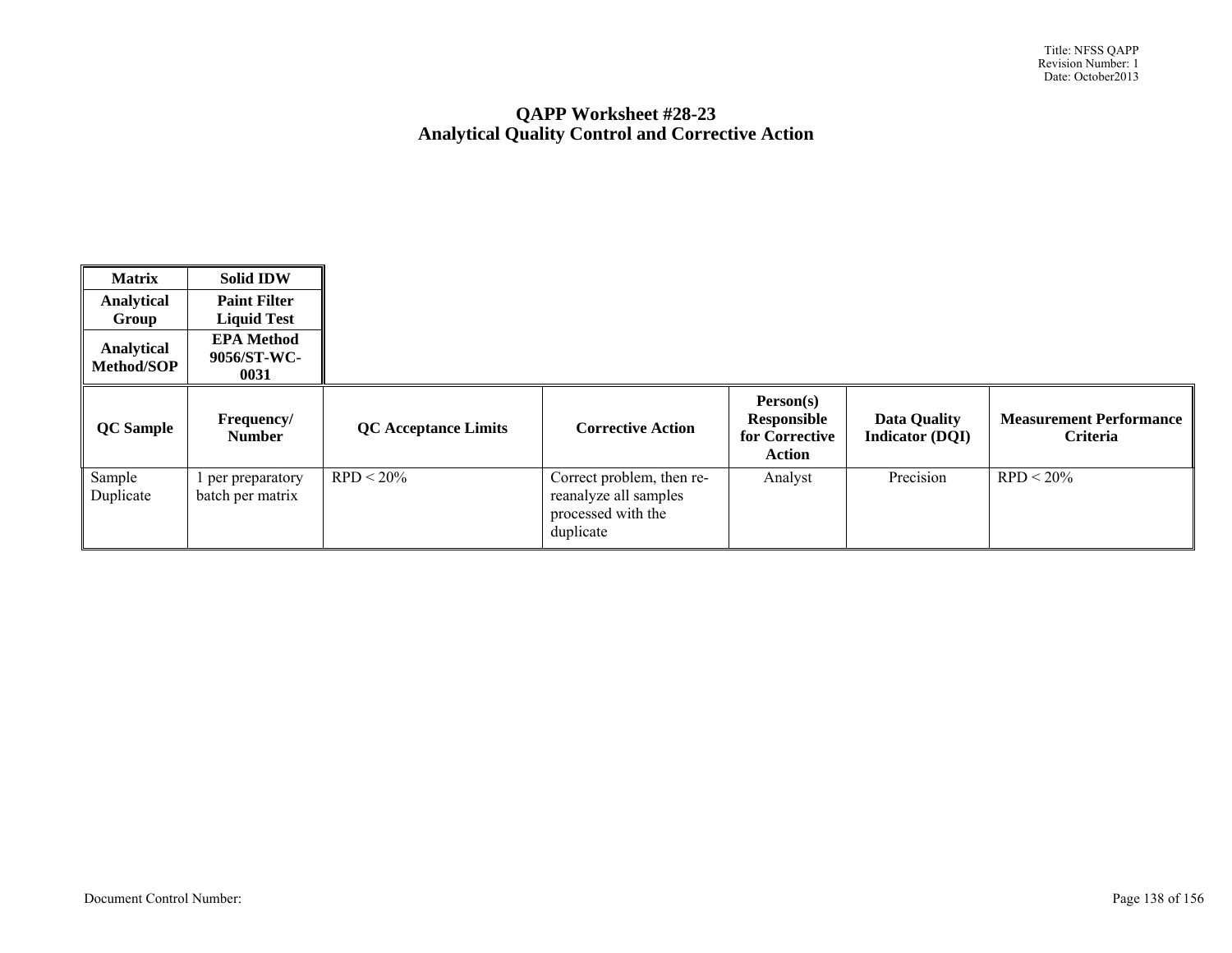#### **QAPP Worksheet #29 Project Documents and Records**

| <b>Sample Collection</b><br><b>Documents and Records</b> | <b>On-Site Analysis</b><br><b>Documents and Records</b> | <b>Off-Site Analysis Documents and Records</b>                   | <b>Data Assessment Documents</b><br>and Records |
|----------------------------------------------------------|---------------------------------------------------------|------------------------------------------------------------------|-------------------------------------------------|
| Daily Field                                              | Field Equipment                                         | Hard copy analytical data will consist of a full CLP equivalent  | Data Validation Reports                         |
| Notes/Observations                                       | Maintenance, Testing,                                   | deliverables. The reporting forms and raw data will allow for a  | <b>Corrective Action Forms</b>                  |
| COC and Shipping                                         | and Inspection Logs                                     | full data validation by the USACE as noted in Worksheet 36.      | Telephone Logs                                  |
| Records                                                  | Corrective Action                                       | All analytical records will be reviewed during the data          | QA review records                               |
| Telephone Logs                                           | Forms                                                   | validation. Analytical records include the following:            |                                                 |
| Corrective Action                                        | Checklists                                              |                                                                  | <b>Generation: USACE</b>                        |
| Forms                                                    | Telephone Logs                                          | Case Narratives                                                  |                                                 |
| GIS information                                          | <b>QA Review Records</b>                                | Sample Receipt, Custody, and Tracking Records                    |                                                 |
| QA review records                                        |                                                         | <b>Standard Traceability Logs</b>                                | Verification: USACE Project                     |
|                                                          | <b>Generation: URS Site</b>                             | <b>Equipment Calibration Logs</b>                                | Manager                                         |
| <b>Generation: URS Site</b>                              | Supervisor/Contractor                                   | Sample Prep Logs                                                 |                                                 |
| Supervisor/Contractor QC                                 | QC System Manager                                       | Run Logs                                                         | <b>Storage Location: USACE</b>                  |
| <b>System Manager</b>                                    |                                                         | <b>Corrective Action Forms</b>                                   | and URS Project File                            |
|                                                          |                                                         | Reported Field Sample Results                                    |                                                 |
|                                                          | <b>Verification: URS</b>                                | Reported Results for Standards, QC Checks, calibrations and      |                                                 |
| Verification: URS Project                                | Project Manager                                         | QC Samples                                                       |                                                 |
| Manager                                                  |                                                         | Summary forms for surrogates and internal standards              |                                                 |
|                                                          |                                                         | Confirmation results if applicable                               |                                                 |
|                                                          | <b>Storage Location: URS</b>                            | Instrument tuning and mass calibration for MS methods            |                                                 |
| <b>Storage Location: URS</b>                             | Project File                                            | Instrument Printout (raw data) for Field Samples, Standards,     |                                                 |
| Project File                                             |                                                         | QC Checks, and QC Samples                                        |                                                 |
|                                                          |                                                         | Example calculation for obtaining numerical results for at least |                                                 |
|                                                          |                                                         | one sample per matrix                                            |                                                 |
|                                                          |                                                         | Chromatograms and spectra                                        |                                                 |
|                                                          |                                                         | Data review and package completeness checklists                  |                                                 |
|                                                          |                                                         | Sample Disposal Records                                          |                                                 |
|                                                          |                                                         | Telephone Logs                                                   |                                                 |
|                                                          |                                                         | Extraction/Clean-up Records                                      |                                                 |
|                                                          |                                                         | QA Review Records                                                |                                                 |
|                                                          |                                                         | <b>Electronic Data Reports</b>                                   |                                                 |
|                                                          |                                                         |                                                                  |                                                 |
|                                                          |                                                         | Generation: TestAmerica Laboratories, Inc. (TA)                  |                                                 |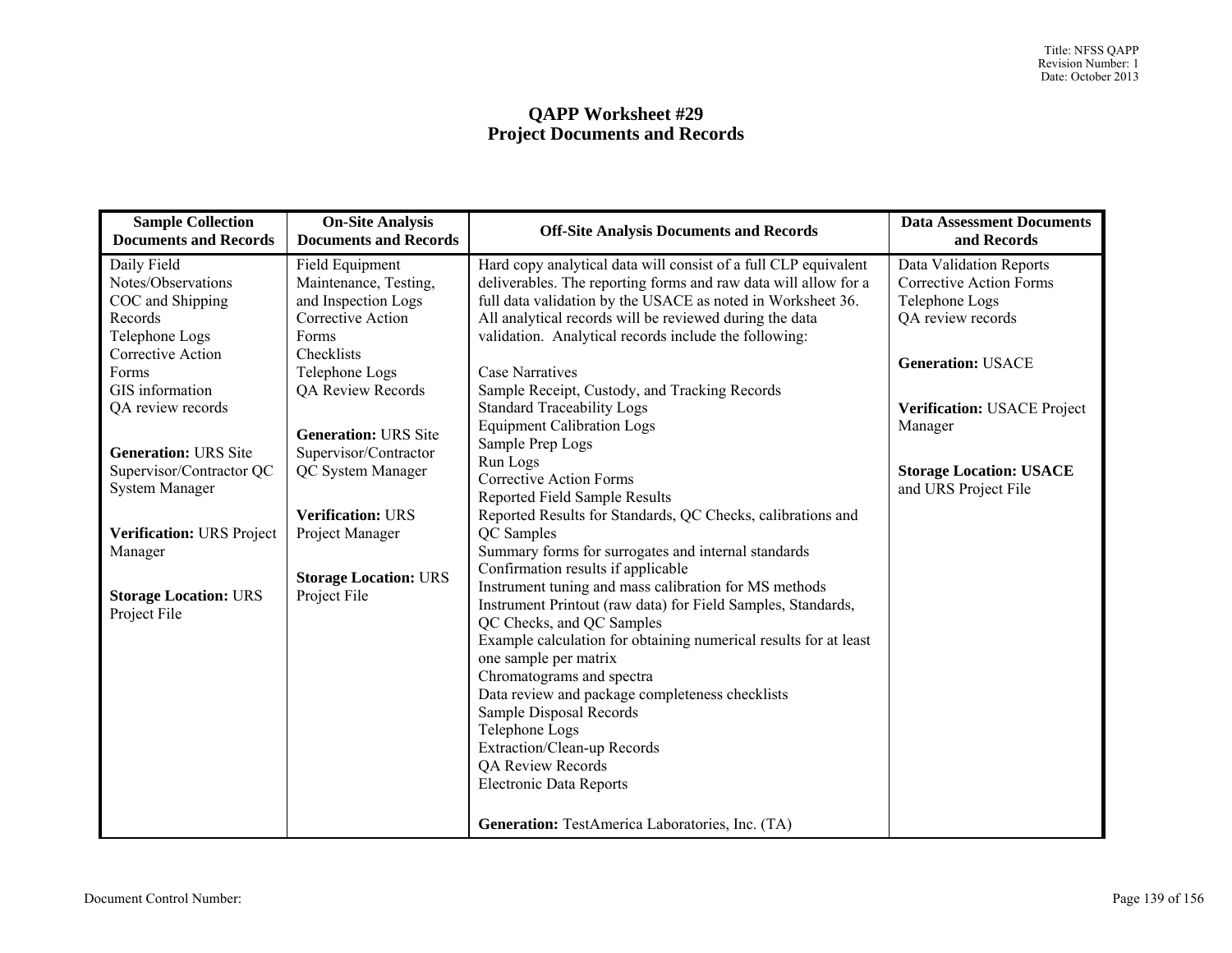# **QAPP Worksheet #29 Project Documents and Records**

| <b>Sample Collection</b><br><b>Documents and Records</b> | <b>On-Site Analysis</b><br><b>Documents and Records</b> | <b>Off-Site Analysis Documents and Records</b>   | <b>Data Assessment Documents</b><br>and Records |
|----------------------------------------------------------|---------------------------------------------------------|--------------------------------------------------|-------------------------------------------------|
|                                                          |                                                         | <b>Verification:</b> TA QA/QC Officer            |                                                 |
|                                                          |                                                         | <b>Storage Location:</b> TA and URS Project File |                                                 |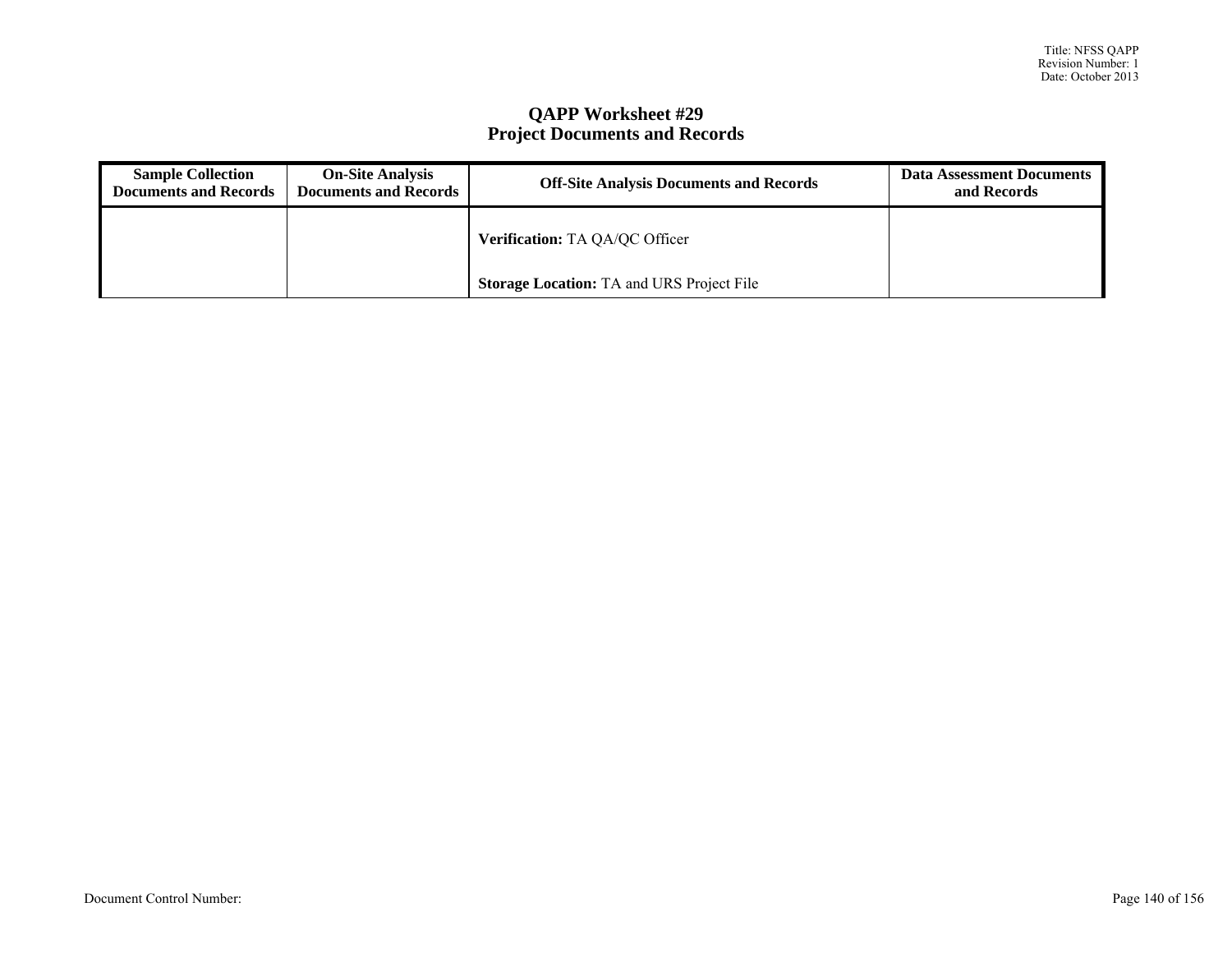# **QAPP Worksheet #31, 32, & 33 Assessments and Corrective Actions**

#### **Assessments:**

| <b>Assessment Type</b>          | <b>Responsible Party</b><br>& Organization   | <b>Number/Frequency</b>                                                                                                         | <b>Estimated</b><br><b>Dates</b>                              | <b>Assessment</b><br><b>Deliverable</b>                | <b>Deliverable Due Date</b>            |
|---------------------------------|----------------------------------------------|---------------------------------------------------------------------------------------------------------------------------------|---------------------------------------------------------------|--------------------------------------------------------|----------------------------------------|
| Readiness Review                | USACE PM and<br>QA/QC Officer;<br><b>URS</b> | One assessment one<br>week prior to<br>mobilization                                                                             | 10/23/13                                                      | <b>Readiness Review</b><br>Memorandum and<br>Checklist | 24 hours following<br>assessment       |
| Field Sampling TSA              | URS QA/QC<br>Officer                         | One on $1st$ day of<br>drilling and<br>excavation and IDW<br>management<br>sampling events                                      | $11/04/13$ ;<br>and 12/18/13,<br>respectively                 | TSA Memorandum<br>and Checklist                        | 24 hours following<br>assessment       |
| On-site Analytical TSA*         | NA                                           | NA                                                                                                                              | <b>NA</b>                                                     | <b>NA</b>                                              | <b>NA</b>                              |
| Project-specific PE<br>Samples* | NA                                           | <b>NA</b>                                                                                                                       | <b>NA</b>                                                     | <b>NA</b>                                              | <b>NA</b>                              |
| Management Review               | URS PM and<br>QA/QC Officer                  | Interim Management<br>Review following<br>site mobilization.<br>Final management<br>review upon<br>completion of field<br>work. | 10/30/13<br>(mobilization);<br>12/18/2013<br>(demobilization) | QA Management<br>Report                                | 48 hour following<br>Management Review |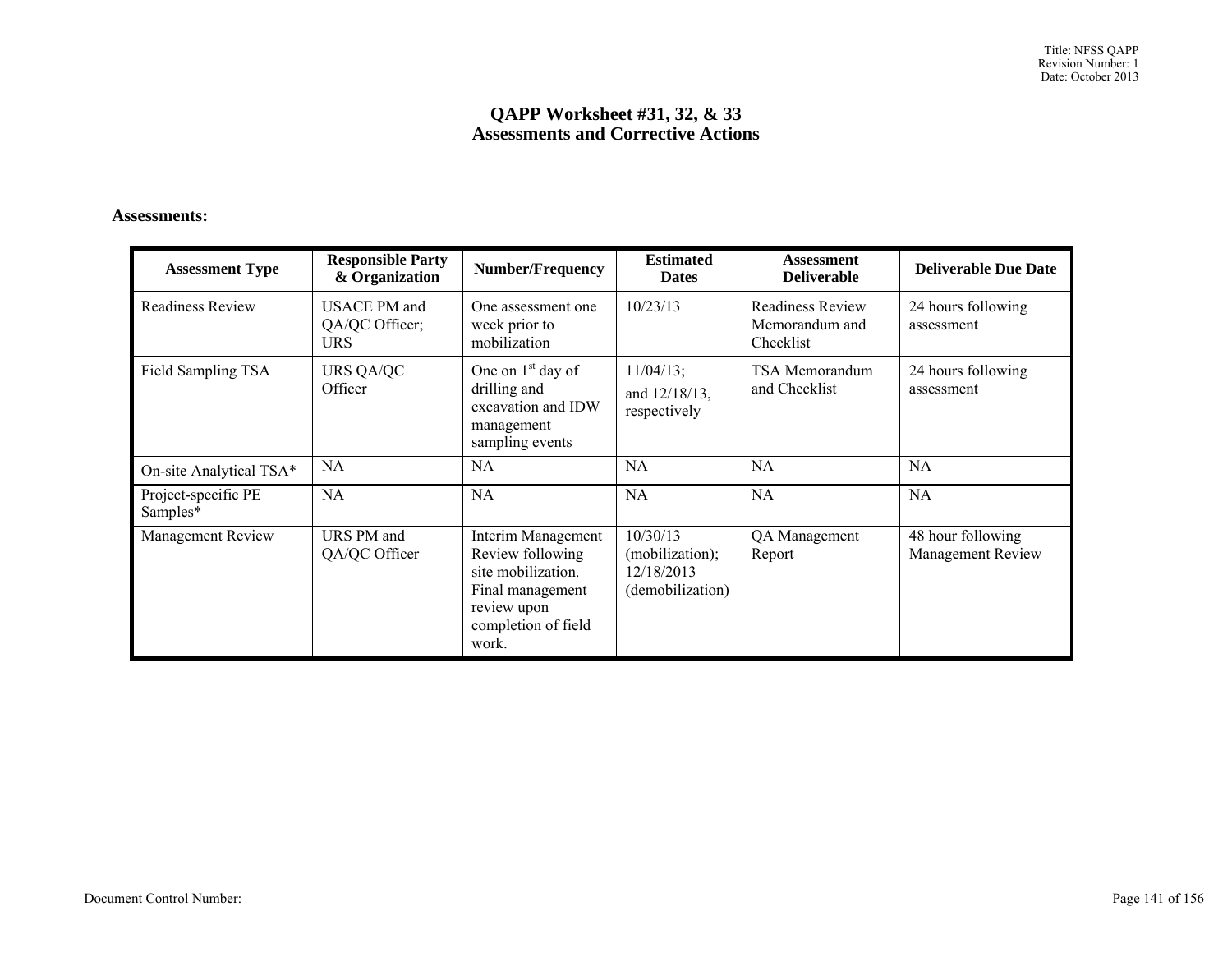#### **QAPP Worksheet #31, 32, & 33 Assessments and Corrective Actions**

#### **Assessment Response and Corrective Action:**

| <b>Assessment</b><br><b>Type</b>    | <b>Responsibility for</b><br><b>Responding to</b><br><b>Assessment Findings</b> | <b>Assessment</b><br><b>Response</b><br><b>Documentation</b> | Timeframe for<br><b>Response</b>                                 | <b>Responsibility for</b><br><b>Implementing</b><br><b>Corrective Action</b> | <b>Responsible for</b><br><b>Monitoring</b><br><b>Corrective Action</b><br>Implementation |
|-------------------------------------|---------------------------------------------------------------------------------|--------------------------------------------------------------|------------------------------------------------------------------|------------------------------------------------------------------------------|-------------------------------------------------------------------------------------------|
| Readiness<br>Review                 | URS PM                                                                          | <b>Readiness Review</b><br>Corrective Action<br>Response     | 24 hours from<br>receipt of<br>Readiness<br>Review<br>Memorandum | As directed by URS<br><b>PM</b>                                              | URS QA/QC Officer                                                                         |
| <b>Field Sampling</b><br><b>TSA</b> | URS Field<br>Investigation<br>Coordinator                                       | <b>Field Sampling</b><br>Corrective Action<br>Response       | 24 hours from<br>receipt of<br>Memorandum                        | <b>URS</b> Field<br>Investigation<br>Coordinator                             | URS QA/QC Officer                                                                         |
| On-site<br>Analytical TSA*          | NA.                                                                             | NA                                                           | <b>NA</b>                                                        | <b>NA</b>                                                                    | NA                                                                                        |
| Project-specific<br>PE Samples*     | NA                                                                              | NA                                                           | NA                                                               | <b>NA</b>                                                                    | <b>NA</b>                                                                                 |
| Management<br>Review                | URS PM and QA/QC<br>Officer                                                     | QA Management<br>Response                                    | 24 hours from<br>receipt of QA<br>Management<br>Report           | As assigned in QA<br>Management<br>Response                                  | URS QA/QC Officer                                                                         |

#### **Notes:**

- \* On-site analytical TSA and project specific PE samples are not required elements for the NFSS project.
- 
- NA Not Applicable PE Performance Evaluation
- PM Project Manager
- QA/QC Quality Assurance/Quality Control TA TestAmerica Laboratories, Inc.
- TSA Technical Assessment Audit
- URS URS Group, Inc.
- USACE United States Army Corps of Engineers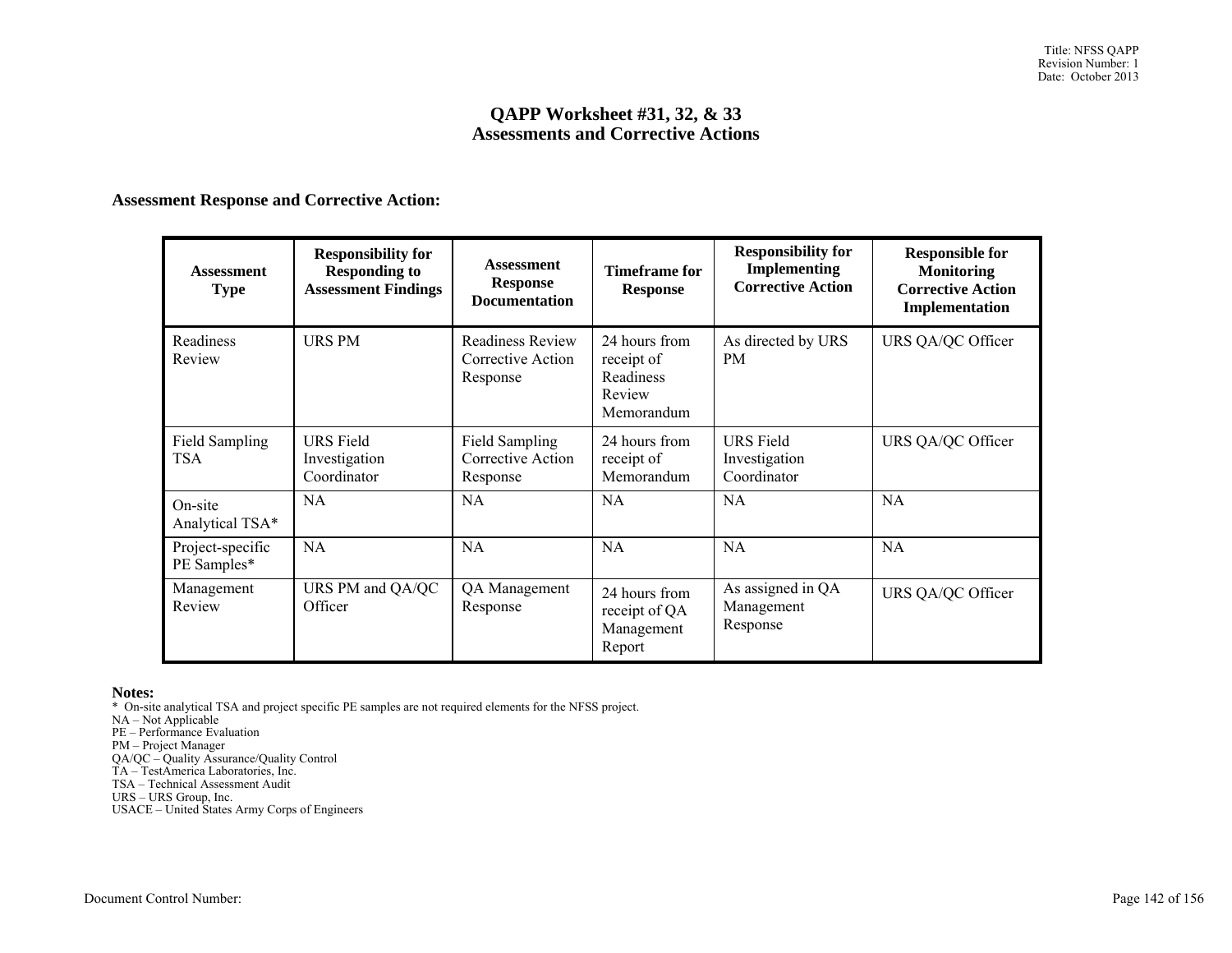# **QAPP Worksheet #34 Data Verification and Validation Inputs**

| <b>Item</b>             | <b>Description</b>                | <b>Verification</b> | <b>Validation</b><br>(conformance to<br>specifications) |  |  |  |  |
|-------------------------|-----------------------------------|---------------------|---------------------------------------------------------|--|--|--|--|
|                         | <b>Planning Documents/Records</b> |                     |                                                         |  |  |  |  |
| $\mathbf{1}$            | Approved QAPP                     | $\mathbf X$         |                                                         |  |  |  |  |
| $\overline{2}$          | Laboratory Contract               | $\mathbf X$         |                                                         |  |  |  |  |
| 3                       | Field SOPs                        | $\mathbf X$         |                                                         |  |  |  |  |
| $\overline{\mathbf{4}}$ | Laboratory SOPs                   | $\mathbf X$         |                                                         |  |  |  |  |
|                         | <b>Field Records</b>              |                     |                                                         |  |  |  |  |
| 5                       | Field logbooks                    | $\mathbf X$         | $\mathbf X$                                             |  |  |  |  |
| 6                       | Equipment calibration records     | $\mathbf X$         | $\mathbf X$                                             |  |  |  |  |
| 7                       | Chain-of-custody Forms            | $\mathbf X$         | $\mathbf X$                                             |  |  |  |  |
| 8                       | Sampling diagrams/surveys         | $\mathbf X$         | $\mathbf X$                                             |  |  |  |  |
| 9                       | Drilling logs                     | $\mathbf X$         | $\mathbf X$                                             |  |  |  |  |
| 10                      | <b>Excavation</b> logs            | $\mathbf X$         | $\mathbf X$                                             |  |  |  |  |
| 11                      | Relevant Correspondence           | $\mathbf X$         | $\mathbf X$                                             |  |  |  |  |
| 12                      | Change orders/deviations          | $\mathbf X$         | $\mathbf X$                                             |  |  |  |  |
| 13                      | Field audit reports               | $\mathbf X$         | $\mathbf X$                                             |  |  |  |  |
| 14                      | Field corrective action reports   | $\mathbf X$         | $\mathbf X$                                             |  |  |  |  |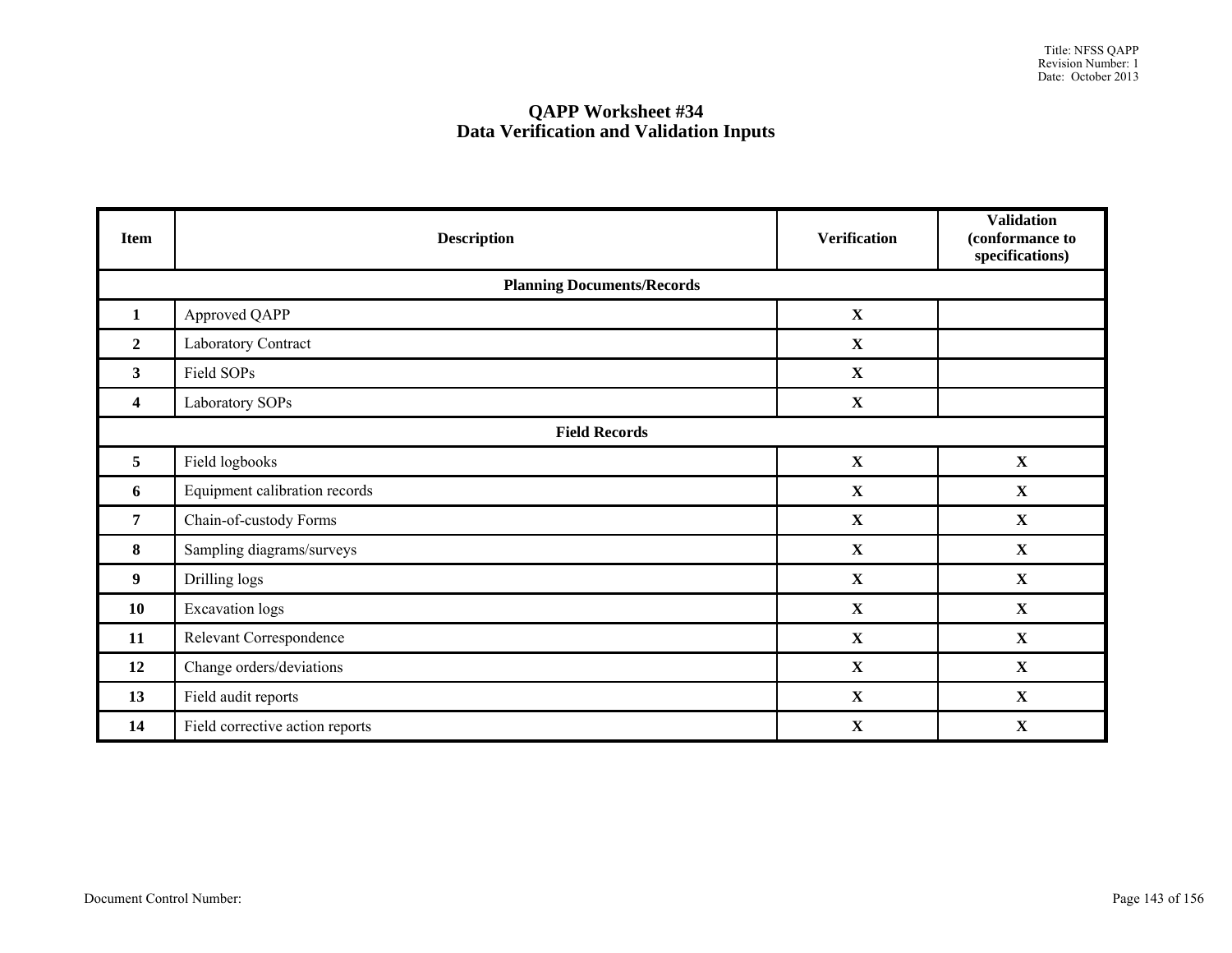#### **QAPP Worksheet #34 Data Verification and Validation Inputs**

| <b>Item</b> | <b>Description</b>                                                              | <b>Verification</b> | <b>Validation</b><br>(conformance to<br>specifications) |
|-------------|---------------------------------------------------------------------------------|---------------------|---------------------------------------------------------|
|             | <b>Analytical Data Package</b>                                                  |                     |                                                         |
| 15          | Coversheet (laboratory identifying information)                                 | $\mathbf X$         | $\mathbf X$                                             |
| 16          | Case narrative                                                                  | $\mathbf X$         | $\mathbf X$                                             |
| 17          | Internal chain-of-custody                                                       | $\mathbf X$         | $\mathbf X$                                             |
| 18          | Sample receipt records                                                          | $\mathbf X$         | $\mathbf X$                                             |
| 19          | Sample chronology (i.e., dates and times of receipt, preparation, and analysis) | $\mathbf X$         | $\mathbf X$                                             |
| 20          | Communication records                                                           | $\mathbf X$         | $\mathbf X$                                             |
| 21          | Project-specific PE sample results                                              | <b>NA</b>           | <b>NA</b>                                               |
| 22          | QL/MDL establishment and verification                                           | $\mathbf{X}$        | $\mathbf X$                                             |
| 23          | Standards traceability                                                          | $\mathbf X$         | $\mathbf X$                                             |
| 24          | Instrument calibration records                                                  | $\mathbf X$         | $\mathbf X$                                             |
| 25          | Definition of laboratory qualifiers                                             | $\mathbf X$         | $\mathbf X$                                             |
| 26          | Results reporting forms                                                         | $\mathbf X$         | $\mathbf X$                                             |
| 27          | QC sample results                                                               | $\mathbf X$         | $\mathbf X$                                             |
| 28          | Corrective action reports                                                       | $\mathbf X$         | $\mathbf X$                                             |
| 29          | Raw data                                                                        | $\mathbf X$         | $\mathbf X$                                             |
| 30          | Electronic data deliverable                                                     | $\mathbf X$         | $\mathbf X$                                             |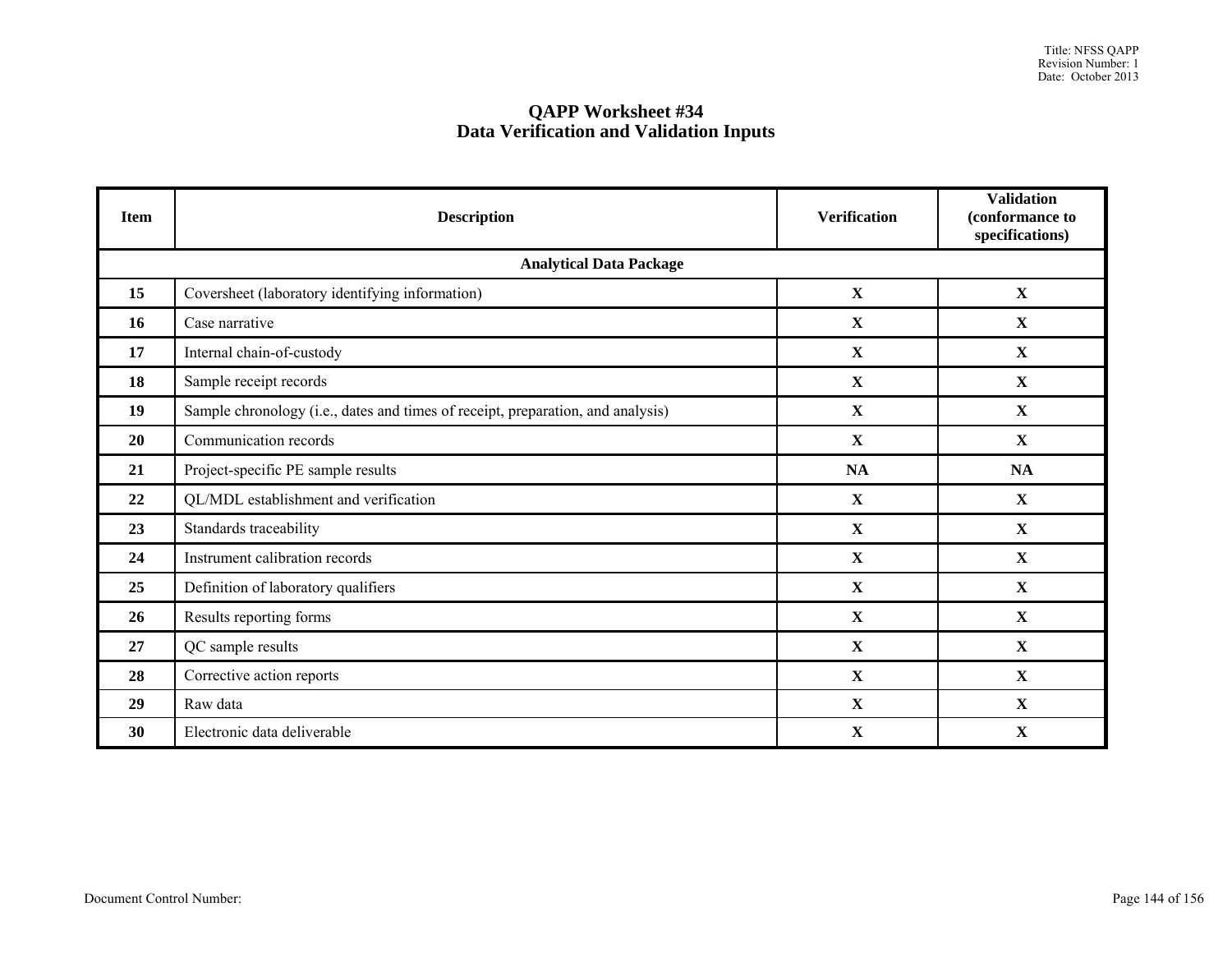### **QAPP Worksheet #35 Data Verification Procedures**

| <b>Records</b><br><b>Reviewed</b>              | <b>Required</b><br><b>Documents</b> | <b>Process Description</b>                                                                                                                                                                                                                                                                                                                                                                                                                                              | <b>Responsible Person, Organization</b>                           |
|------------------------------------------------|-------------------------------------|-------------------------------------------------------------------------------------------------------------------------------------------------------------------------------------------------------------------------------------------------------------------------------------------------------------------------------------------------------------------------------------------------------------------------------------------------------------------------|-------------------------------------------------------------------|
| Field logbook                                  | FSP                                 | Verify that records are present and complete for each day of field activities.<br>Verify that all planned samples including field QC samples were collected<br>and that sample collection locations are documented. Verify that                                                                                                                                                                                                                                         | Daily – URS Field Investigation<br>Coordinator                    |
|                                                |                                     | meteorological data were provided for each day of field activities. Verify<br>that changes/exceptions are documented and were reported in accordance<br>with requirements. Verify that any required field monitoring was<br>performed and results are documented.                                                                                                                                                                                                       | At conclusion of field activities –<br>URS QA/QC Officer          |
| Chain-of-custody<br>forms                      | <b>FSP</b>                          | Verify the completeness of chain-of-custody records. Examine entries for<br>consistency with the field logbook. Check that appropriate methods and<br>sample preservation have been recorded. Verify that the required volume of                                                                                                                                                                                                                                        | Daily – URS Field Investigation<br>Coordinator                    |
|                                                |                                     | sample has been collected and that sufficient sample volume is available<br>for QC samples (e.g., MS/MSD). Verify that all required signatures and<br>dates are present. Check for transcription errors.                                                                                                                                                                                                                                                                | At conclusion of field activities –<br><b>URS</b> Project Chemist |
| Laboratory<br>Deliverable                      | QAPP                                | Verify that the laboratory deliverable contains all records specified in the<br>QAPP. Check sample receipt records to ensure sample condition upon                                                                                                                                                                                                                                                                                                                      | Before release – TestAmerica<br>QA/QC Officer                     |
|                                                |                                     | receipt was noted, and any missing/broken sample containers were noted<br>and reported according to plan. Compare the data package with the COCs<br>to verify that results were provided for all collected samples. Review the<br>narrative to ensure all QC exceptions are described. Check for evidence<br>that any required notifications were provided to project personnel as<br>specified in the QAPP. Verify that necessary signatures and dates are<br>present. | Upon receipt – URS Project Chemist                                |
| Audit Reports,<br>Corrective Action<br>Reports | QAPP                                | Verify that all planned audits were conducted. Examine audit reports. For<br>any deficiencies noted, verify that corrective action was implemented<br>according to plan.                                                                                                                                                                                                                                                                                                | URS QA/QC Officer                                                 |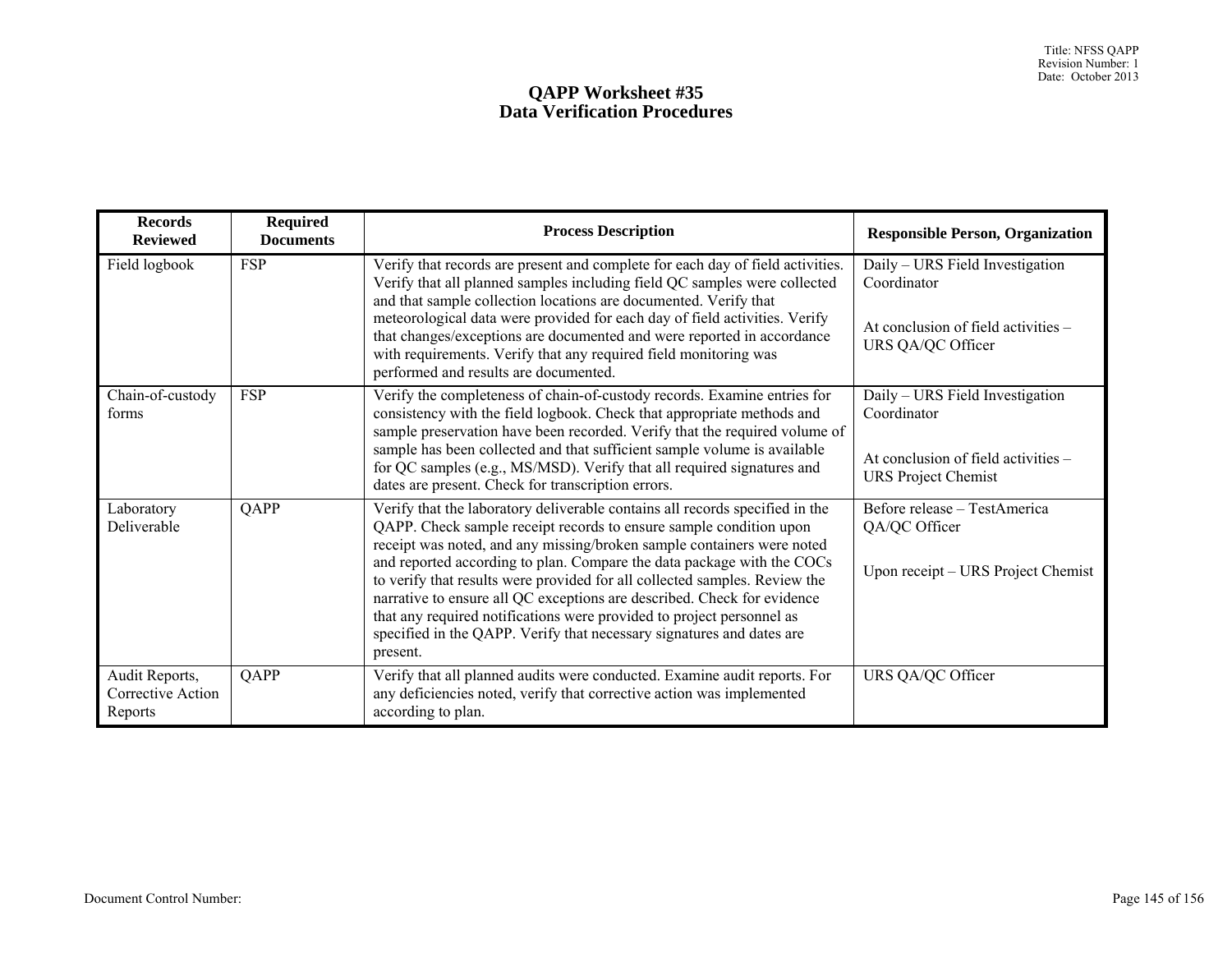#### **QAPP Worksheet #36 Data Validation Procedures**

# **Data Validator:** USACE, Project Chemist

 $\overline{a}$ 

| <b>Analytical</b><br>Group/Method                                                                                 | Data Deliverable<br><b>Requirements</b> | <b>Analytical Specifications</b>                   | <b>Measurement</b><br><b>Performance</b><br>Criteria | <b>Validation</b><br><b>Procedure</b> | <b>Percent Data</b><br><b>Reviewed/Raw</b><br>Data<br><b>Calculated</b> | <b>EPA</b> Data<br><b>Validation</b><br>Level <sup>1</sup> |
|-------------------------------------------------------------------------------------------------------------------|-----------------------------------------|----------------------------------------------------|------------------------------------------------------|---------------------------------------|-------------------------------------------------------------------------|------------------------------------------------------------|
| Mass Uranium /ASTM<br>D5174-02                                                                                    | EPA Level 4<br>(CLP equivalent)         | Worksheet $#28-22$ , SOP<br>RL-KPA-003             | Worksheet #12-1 and<br>$12-9$                        | <b>See</b><br>Attachment B            | 100%                                                                    | $\overline{4}$                                             |
| Isotopic Uranium<br>/HASL-300                                                                                     |                                         | Worksheet $#28-15$ and 28-<br>16, SOP ST-RD-0210   | Worksheet #12-2 and<br>$12 - 10$                     |                                       | 100%                                                                    | $\overline{4}$                                             |
| Isotopic Thorium<br>/HASL-300                                                                                     |                                         | Worksheet #28-17 and 28-<br>18, SOP ST-RD-0210     | Worksheet $#12-3$ and<br>28-11                       |                                       | 100%                                                                    | $\overline{4}$                                             |
| Gamma Spectroscopy<br>/EPA 901.1                                                                                  |                                         | Worksheet $\#$ 28-19 and 28-<br>20, SOP ST-RD-0102 | Worksheet #12-4 and<br>$12 - 12$                     |                                       | 100%                                                                    | $\overline{4}$                                             |
| Ra-226/EPA 903.1                                                                                                  |                                         | Worksheet $#28-21$ , SOP<br><b>RL-RA-001</b>       | Worksheet #12-13                                     |                                       | 100%                                                                    | $\overline{4}$                                             |
| Target Analyte List<br>(TAL) Metals (23) plus<br>Boron, Lithium,<br>Molybdenum,<br>Phosphorus/ EPA<br>6010C/7470A |                                         | Worksheet $#28-6$ and 28-7,<br>SOP ST-MT-0005      | Worksheet #12-14                                     |                                       | 10%                                                                     | $\overline{3}$                                             |
| Volatile Organic<br>Compounds<br>(VOCs)/EPA 8260C                                                                 |                                         | Worksheet $# 28-1$ , SOP ST-<br>$MS-002$           | Worksheet #12-6 and<br>$12 - 18$                     |                                       | 10%                                                                     | 3                                                          |
| Semivolatile Organic<br>Compounds<br>(SVOCs)/EPA 8270D                                                            |                                         | Worksheet $#28-2$ , SOP ST-<br>$MS-001$            | Worksheet #12-7 and<br>$12 - 19$                     |                                       | 10%                                                                     | $\overline{3}$                                             |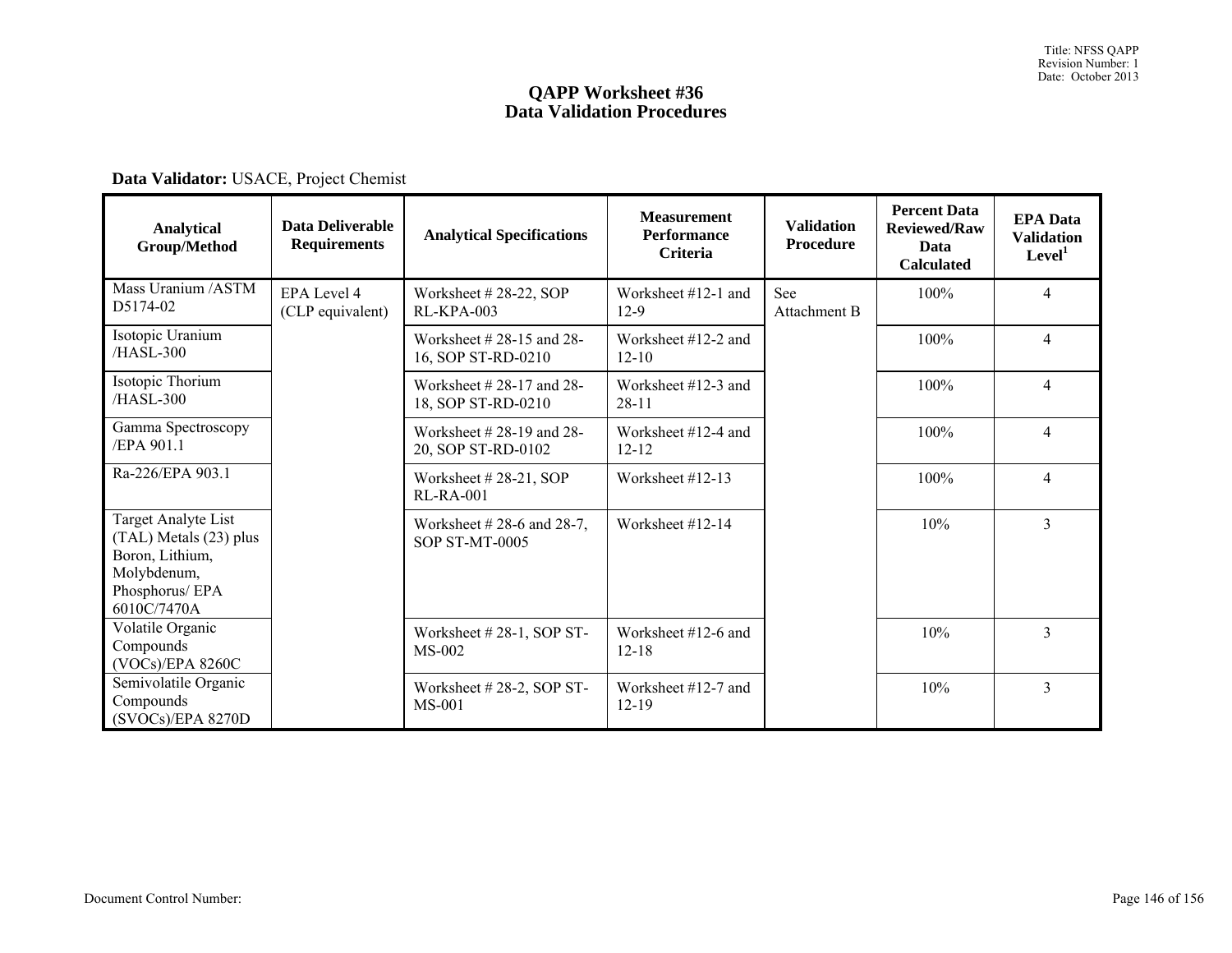### **QAPP Worksheet #36 Data Validation Procedures**

# **Data Validator:** USACE, Project Chemist

| <b>Analytical</b><br>Group/Method                                       | Data Deliverable<br><b>Requirements</b> | <b>Analytical Specifications</b>        | <b>Measurement</b><br><b>Performance</b><br><b>Criteria</b> | <b>Validation</b><br><b>Procedure</b> | <b>Percent Data</b><br><b>Reviewed/Ra</b><br>w Data<br><b>Calculated</b> | <b>EPA</b> Data<br><b>Validation</b><br>Level |
|-------------------------------------------------------------------------|-----------------------------------------|-----------------------------------------|-------------------------------------------------------------|---------------------------------------|--------------------------------------------------------------------------|-----------------------------------------------|
| Polynuclear Aromatic<br>Hydrocarbons<br>(PAHs)/EPA 8270D-<br><b>SIM</b> | EPA Level 4<br>(CLP equivalent)         | Worksheet $#28-3$ , SOP ST-<br>$MS-001$ | Worksheet #12-5                                             | See<br><b>Attachment B</b>            | 10%                                                                      | $\overline{3}$                                |
| Pesticides/EPA 8081B                                                    |                                         | Worksheets $#28-4$ , SOP ST-<br>GC-0016 | Worksheet $#12-8$ and<br>$12 - 20$                          |                                       |                                                                          |                                               |
| Herbicides/EPA<br>8151A)                                                |                                         | Worksheets $#28-5$ , SOP ST-<br>GC-0017 | Worksheet #12-21<br>and 28-23                               |                                       |                                                                          |                                               |
| Anions/EPA 300.0                                                        |                                         | Worksheets $#28-12$ , SOP<br>ST-WC-0028 | Worksheet $#12-15$                                          |                                       |                                                                          |                                               |
| Alkalinity/EPA 310.1                                                    |                                         | Worksheets $#28-14$ , SOP<br>ST-WC-0028 | Worksheet #12-16                                            |                                       |                                                                          |                                               |
| <b>Total Dissolved Solids</b><br>(TDS)/EPA 160.1                        |                                         | Worksheets $#28-9$ , SOP ST-<br>WC-0036 | Worksheet #12-17                                            |                                       |                                                                          |                                               |
| <b>Total Suspended Solids</b><br>(TSS)/EPA 160.2                        |                                         | Worksheets $#28-10$ , SOP<br>ST-WC-0036 | Worksheet #12-32                                            |                                       |                                                                          |                                               |
| pH/EPA 9040B/9045C                                                      |                                         | Worksheets $#28-11$ , SOP<br>ST-WC-0011 | Worksheet #12-29                                            |                                       |                                                                          |                                               |
| Oil & Grease (HEM)/EPA<br>1664A                                         |                                         | Worksheets $#28-8$ , SOP ST-<br>WC-0039 | Worksheet #12-30                                            |                                       |                                                                          |                                               |
| Total Organic Carbon<br>(TOC)/EPA 415.1                                 |                                         | Worksheets $#28-13$ , SOP<br>ST-WC-0016 | Worksheet #12-31                                            |                                       |                                                                          |                                               |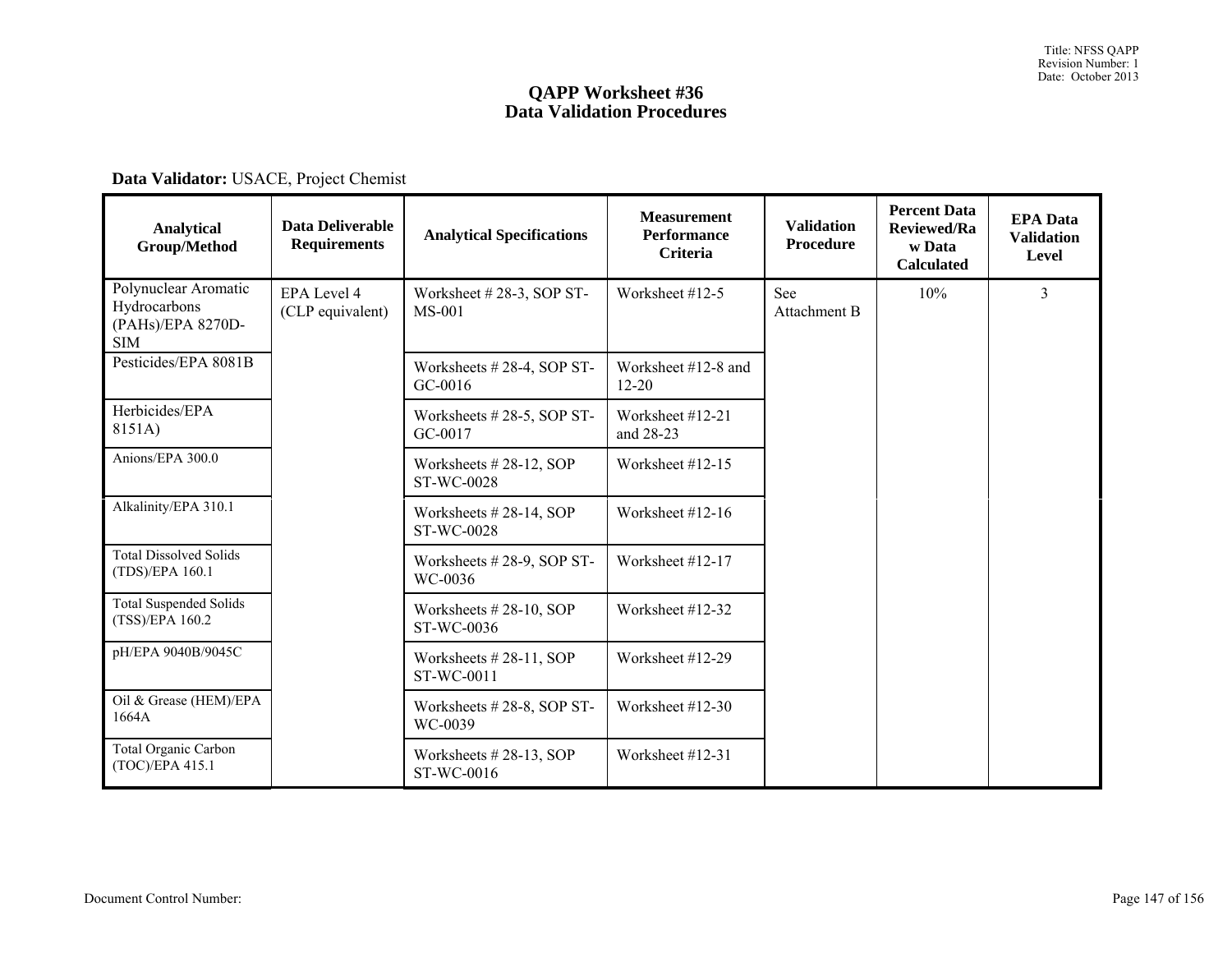#### **QAPP Worksheet #36 Data Validation Procedures**

# **Data Validator:** USACE, Project Chemist

| Analytical<br>Group/Method                                                             | Data Deliverable<br><b>Requirements</b> | <b>Analytical Specifications</b>                               | <b>Measurement</b><br><b>Performance</b><br><b>Criteria</b> | <b>Validation</b><br><b>Procedure</b> | <b>Percent Data</b><br><b>Reviewed/Ra</b><br>w Data<br><b>Calculated</b> | <b>EPA</b> Data<br><b>Validation</b><br>Level |
|----------------------------------------------------------------------------------------|-----------------------------------------|----------------------------------------------------------------|-------------------------------------------------------------|---------------------------------------|--------------------------------------------------------------------------|-----------------------------------------------|
| Toxicity Characteristic<br>Leaching Procedure<br>(TCLP) Metals/EPA<br>1311/6010C/7470A | EPA Level 4<br>(CLP equivalent)         | Worksheet #28-6 and 28-7;<br>SOP ST-MT-0003 and ST-<br>MT-0005 | Worksheet #12-22                                            | See<br>Attachment B                   | 10%                                                                      | 3                                             |
| <b>TCLP VOCs/EPA</b><br>1311/8260C                                                     |                                         | Worksheet $# 28-1$ , SOP ST-<br>$MS-002$                       | Worksheet #12-25                                            |                                       |                                                                          |                                               |
| <b>TCLP SVOCs/EPA</b><br>1311/8270D                                                    |                                         | Worksheet $#28-2$ , SOP ST-<br>$MS-001$                        | Worksheet $\#12-26$                                         |                                       |                                                                          |                                               |
| <b>TCLP Pesticides/EPA</b><br>1311/8081B                                               |                                         | Worksheets $#28-4$ , SOP ST-<br>$GC-0016$                      | Worksheet #12-27                                            |                                       |                                                                          |                                               |
| <b>TCLP Herbicides/EPA</b><br>1311/8151A                                               |                                         | Worksheets $#28-5$ , SOP ST-<br>$GC-0017$                      | Worksheet #12-28                                            |                                       |                                                                          |                                               |
| Paint Filter liquid Test<br>/EPA 9056                                                  |                                         | Worksheets $#28-23$ , SOP<br>ST-WC-0031                        | Worksheet #12-24                                            |                                       |                                                                          |                                               |

#### **Notes:**

1 – EPA Level 4 is equivalent to full data validation, while Level 3 is equivalent to limited data validation (QC forms only, no raw data).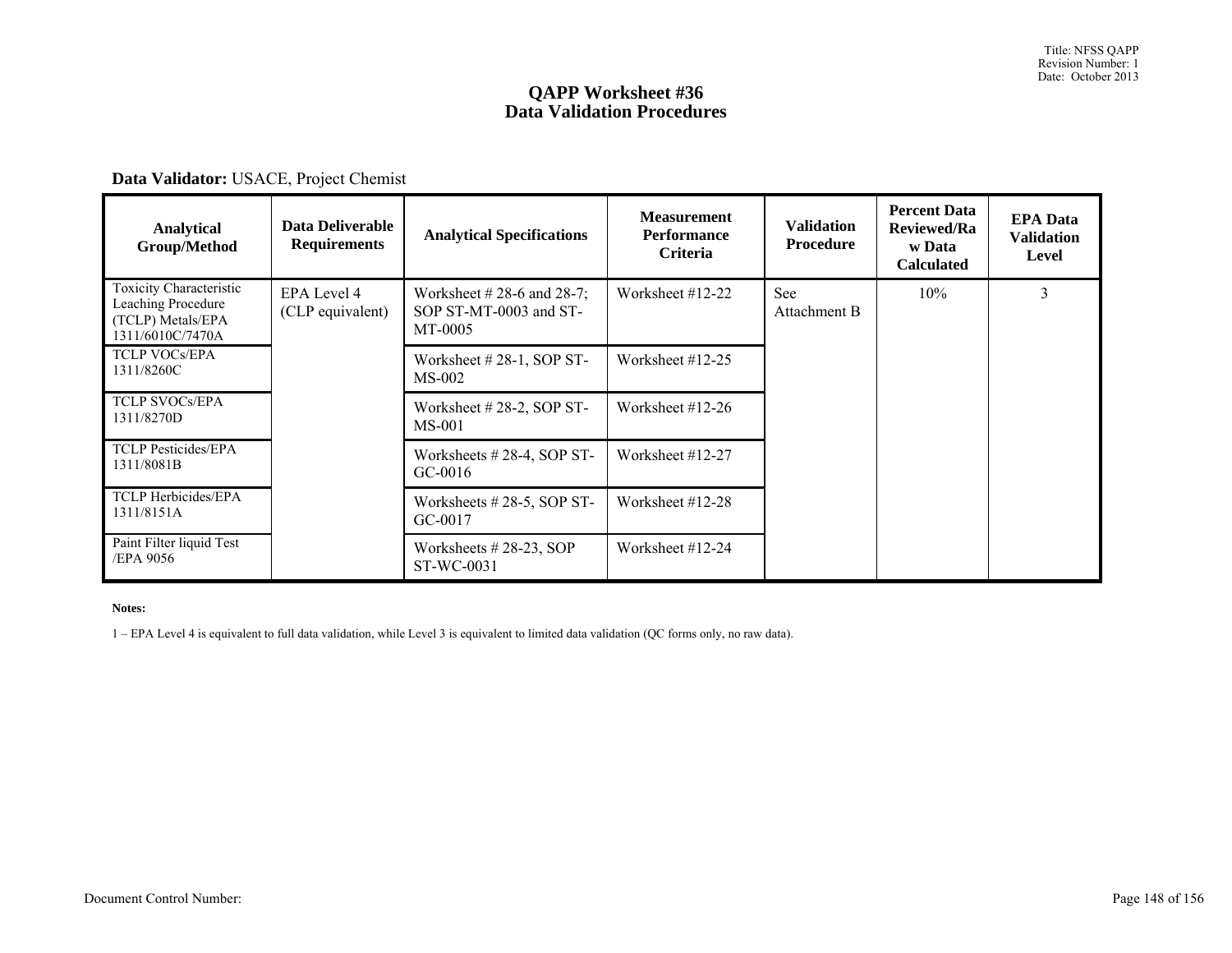The data usability assessment is an evaluation based on the results of data verification and validation in the context of the overall project decisions or objectives. The assessment determines whether project execution and resulting data meet the project DQOs. Both the sampling and analytical activities must be considered, with the ultimate goal of assessing whether the final, qualified results support the decisions to be made with the data.

It is the responsibility of the URS Project Chemist and the laboratory to ensure that the data meet the method detection limits, reporting limits/minimum detected activities, and laboratory QC limits listed in this QAPP. During the data validation assessment, non-conformances are documented and data are qualified for use in decision making. The data are determined to be usable by the USACE/URS Project Chemist based on the requirements of this QAPP; the guidance presented in the *USACE Kansas City and St. Louis District Radionuclide Data Quality Evaluation Guidance for Alpha and Gamma Spectroscopy,* 2002; and the U. S. Nuclear Regulatory Commission (NUREG), *Multi-Agency Radiological Laboratory Analytical Protocols Manual (MARLAP), NUREG-1576, July 2004. Data gaps will be present if a sample is not collected, a sample is* not analyzed for the requested parameters, or the data are determined to be unusable. The need for further investigation will be determined on a case-by-case basis, depending on whether data can be extrapolated from adjacent sampling locations, and whether or not the results are unnecessary based on the results from adjacent locations. All data are usable as qualified by the data validator (USACE Project Chemist), with the exception of rejected data. Estimated and/or biased results are usable. Outliers, if present, can be addressed on a case-by-case basis.

The following sections summarize the processes to determine whether the collected data are of the right type, quality, and quantity to support the environmental decision-making for the project, and describes how data quality issues will be addressed and how limitations of the use of the data will be handled.

#### **Personnel responsible for participating in the data usability assessment:**

URS Project Manager URS QA/QC Officer URS Certified Health Physicist URS Project Chemist URS Field Investigation Coordinator URS Site Supervisor/Contractor QC System Manager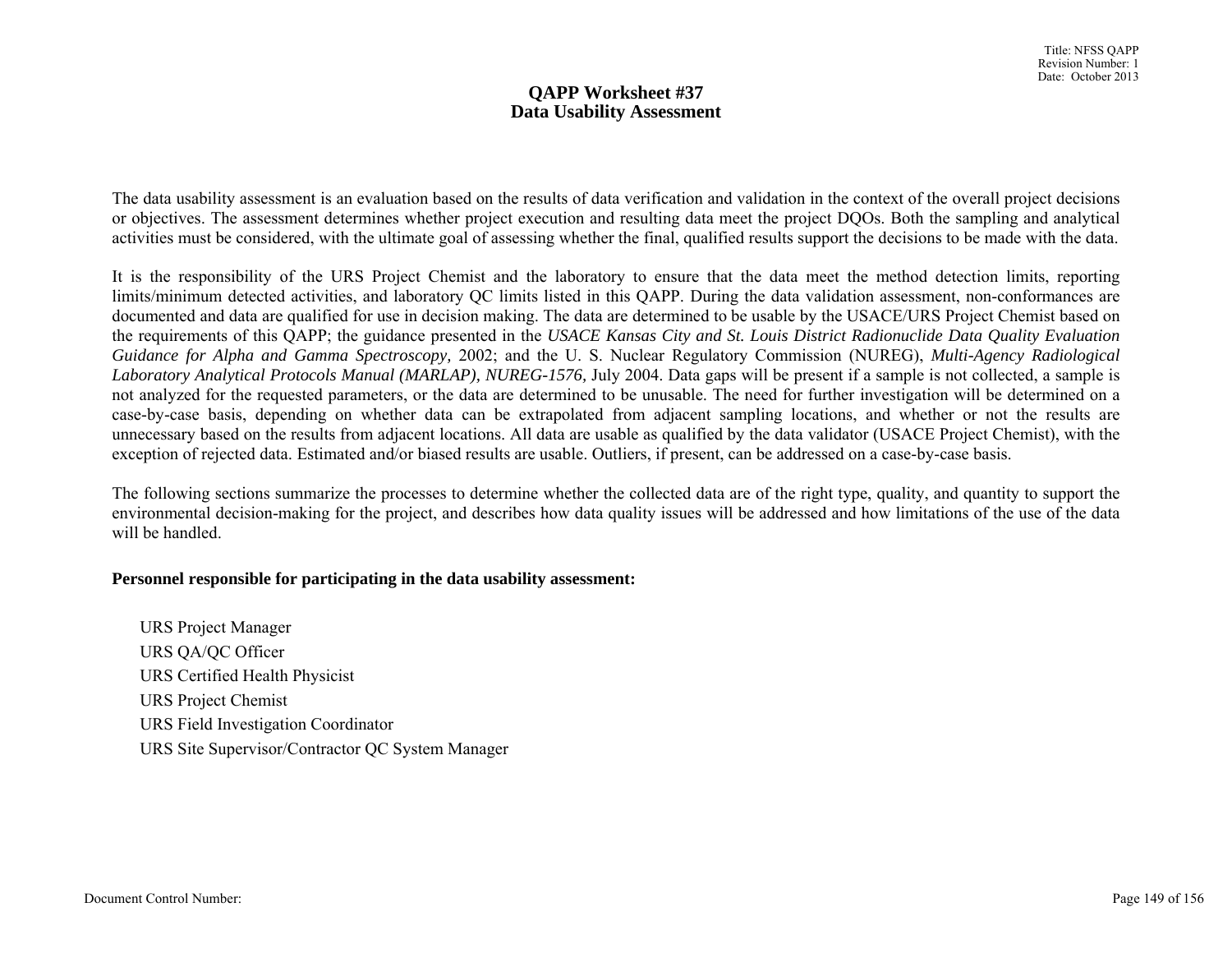#### **Data Usability Assessment:**

The data verification report will identify precision and accuracy exceedances with respect to the laboratory performance for each batch of samples, as well as comparability of field and lab duplicates.

The assessment will cover precision, accuracy, representativeness, comparability, completeness, and sensitivity (PARCCS) parameters, which are defined as follows.

**Precision.** Precision measures the reproducibility of measurements. It is strictly defined as the degree of reproducibility among independent measurements as the result of repeated application of the same process under prescribed similar conditions. The precision measurement is established using the relative percent difference (RPD) or relative error ratio (RER) between the duplicate sample results, and is expressed as follows:

$$
RPD = \frac{[X_1 - X_2]}{[(X_1 + X_2)/2]} \times 100 \qquad \qquad RER = \frac{[X_1 - X_2]}{[(u_c^2(X_1) + u_c^2(X_2))]^{0.5}}
$$

where:

 $X_1$  and  $X_2$  represent the individual values/activities found for the target analyte in the two replicate analyses.  $u_c(X_1)$  and  $u_c(X_2)$  represent respective combined standard uncertainties.

RER is functionally equivalent to the normalized absolute difference (NAD) based on MARLAP Z-statistics (ZLCSD/MSD/Dup) statistic. The calculated RER/NAD are compared to an acceptable performance range of -1.96 to +1.96. Calculated RER/NAD results within the performance range are considered acceptable. Calculated RER/NAD results outside the performance range are investigated for possible discrepancies in analytical precision.

When RPDs and RERs (radiochemistry only) exceed established control limits, corrective action is warranted. Corrective action can include recalibration, reanalysis of the laboratory duplicate samples or matrix spike/matrix spike duplicate (MS/MSD) samples, or environmental sample reanalysis. Corrective actions must be taken, but if the laboratory cannot improve results, data will be flagged.

Field duplicate samples and laboratory duplicate samples (or MS/MSD samples) will be analyzed to assess field and analytical precision. Field duplicates are defined as two samples collected independently at a single sampling location during a single sample collection. Field duplicates will be collected at a frequency of 10 percent. Field duplicates will be collected for all matrices and analyzed for the same parameters. Frequency of analysis of laboratory duplicates or MS/MSD is 5 percent, as summarized by method on Worksheet #20.

**Accuracy/Bias.** Accuracy is the statistical measurement of correctness and includes components of random error (variability due to imprecision) and systematic error. A measurement is accurate when the reported value does not differ from the true value or known concentration of the spike or standard. Analytical accuracy is measured by comparing the percent recovery (organic and inorganic) or warning/control limits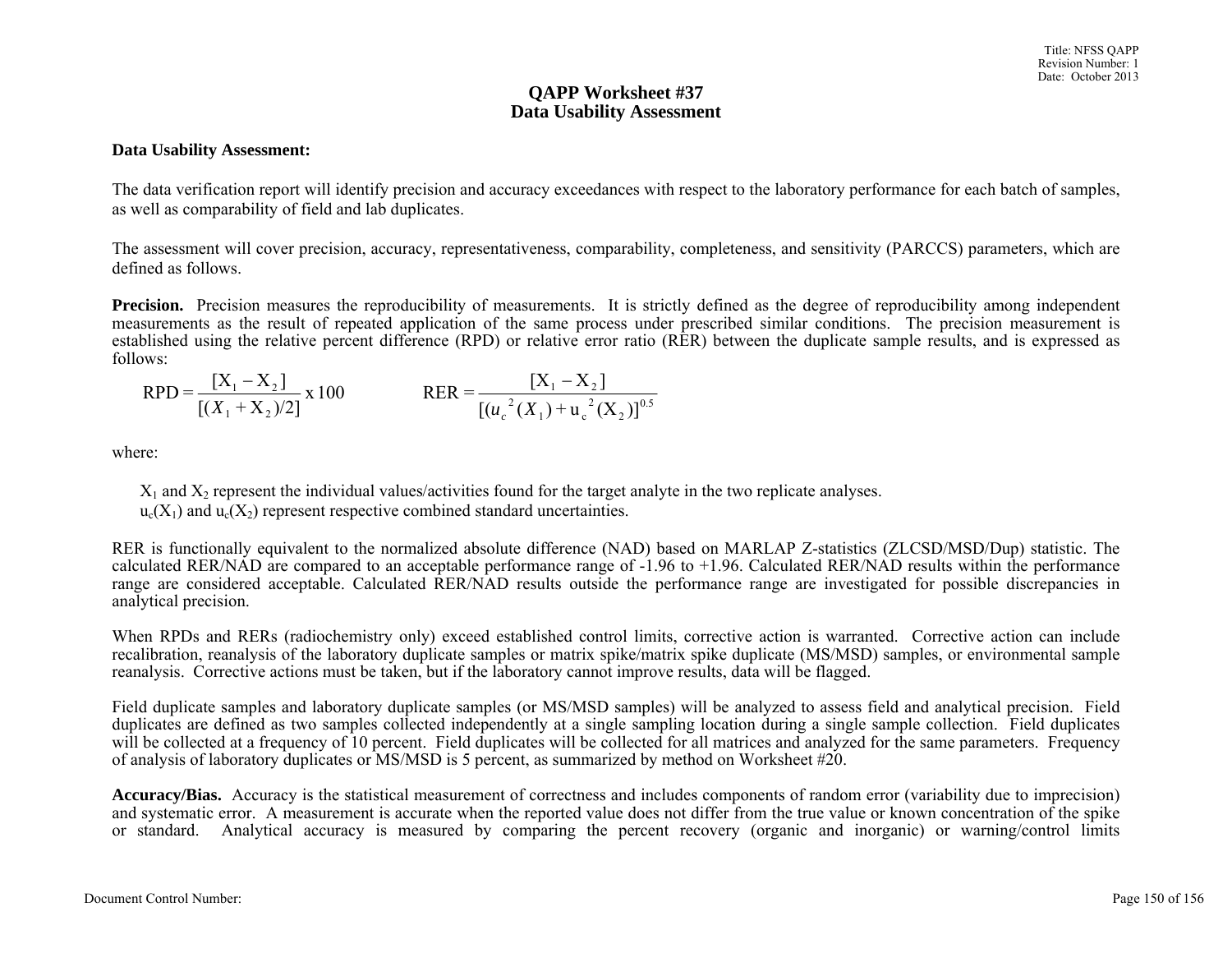(radiochemistry) of analytes spiked into Laboratory Control Samples (LCSs) and MS and/or MSD samples to the laboratory-established or method-established control limits. Control limits will be based on previously established laboratory capabilities for similar samples using control chart techniques. Recoveries outside the control limits indicate a cause other than normal measurement error. Corrective action may include instrument recalibration, reanalysis of the QC sample, or reanalysis of the samples in the batch. For organic and radiochemistry analyses, surrogate compound recoveries and tracer yields, respectively, are also used to assess accuracy and method performance for each sample analyzed. The calculation used for percent recovery/yield is expressed as:

 $\frac{1}{2} \times 100$ Percent Recovery (organics and inorganics) =  $\frac{[X - D]}{[X - D]}$ 

Percent Recovery LCS/MS (radiochemistry)

 $[(u_c^2(X)+u_c^2(D)]$  $Z_{\text{LCS}} = \frac{[X - D]}{[(u_c^2(X) + u_c^2(D)]^{0.5}}$  $\frac{LCS}{L}(u_c^2(X))$  $[(u_c^2(X)+u_c^2(X_0)+u_c^2(D)]$  $Z_{\text{MS}} = \frac{[X - X_0 - D]}{[(u_c^2(X) + u_c^2(X_0) + u_c^2(D)]^{0.5}}$ 07 : C  $^{2}$  (V)  $\sim$   $^{2}$ c $\mu$ <sub>MS</sub> =  $\frac{1}{\left[\left(u_c^2(X) + u_c^2(X_0) + \cdots\right)\right]}$ 

where:

 $Z_{\text{LCS}}$  represents performance indicator for laboratory control samples.

 $Z_{MS}$  represents performance indicator for matrix spikes.

X represents the value/activity of the spike sample.

D represents the spike concentration added.

 $X_0$  represents the value of the unspiked sample.

 $u_c(X)$ ,  $u_c(X_0)$ , and  $u_c(D)$  represent respective combined standard uncertainties.

The calculated  $Z_{\text{LCS}}$  and  $Z_{\text{MS}}$  statistic(s) should be between -1.96 and +1.96. Calculated  $Z_{\text{MS}}$  outside the performance range require further evaluation.

Accuracy of analytical results reported in environmental samples is also measured against any contamination present in laboratory method blanks and instrument blanks, as well as field blanks, such as trip and equipment rinsate blank samples. Frequency of sampling and analysis of laboratory and field blanks is specified on Worksheet #20. For radiochemistry, blank/sample accuracy is expressed as follows, and will only be evaluated when the blank/sample result is above the minimum detected activity (MDA):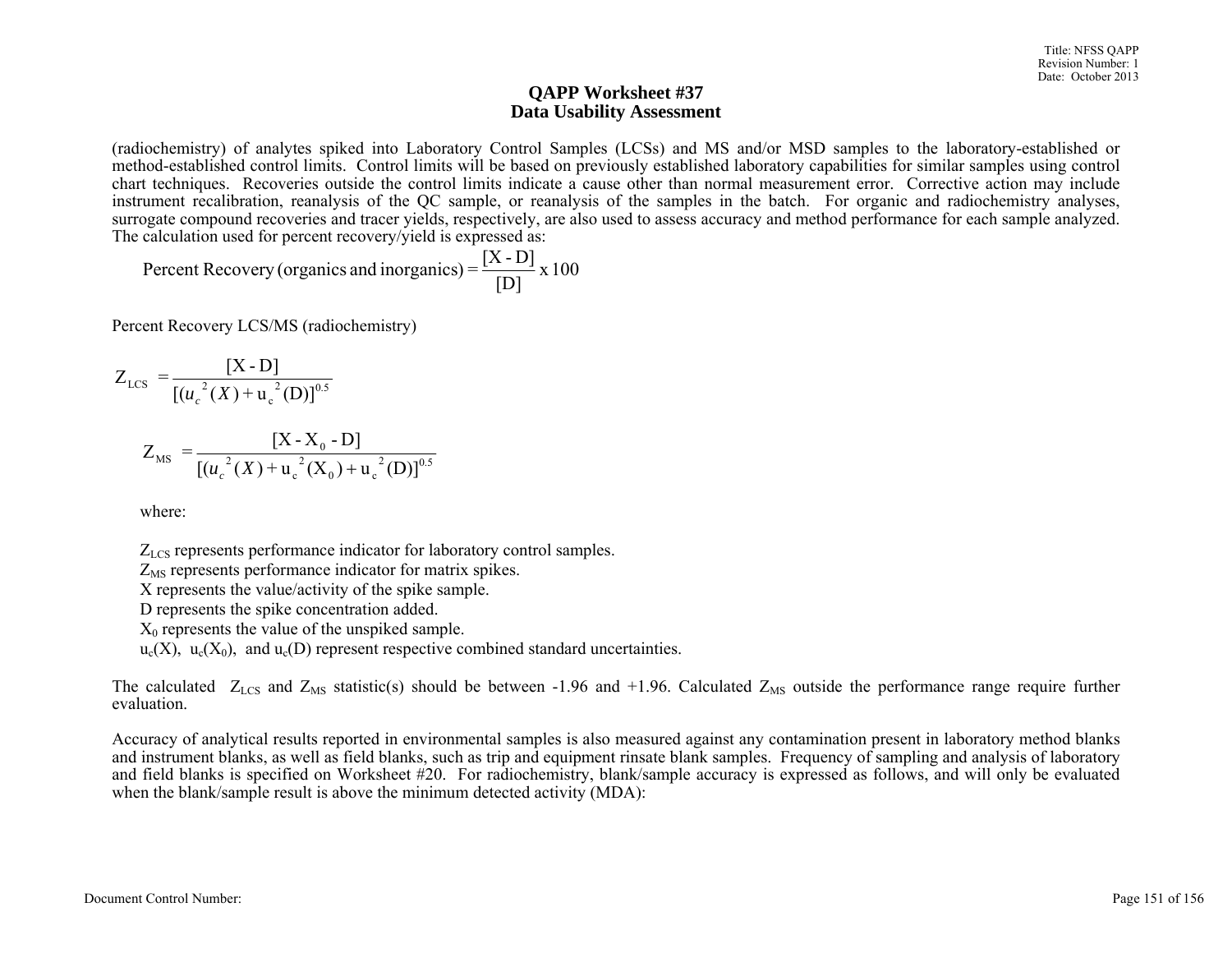$$
Z_{\text{Blank}} = \frac{X}{\left[ (u_c(X)) \right]}
$$

$$
\frac{X}{C_c(X)}
$$
  $Z_{\text{Sample}} = \frac{X}{[(u_c(X))]}$ 

where:

ZBlank/Sample represents performance indicator for blanks/samples.

 X represents the measures blank activity.  $u_c(X)$  represent the combined standard uncertainty.

Radiochemistry blank analysis results are assessed to determine the existence and magnitude of contamination problems. The criteria for evaluation of blanks applies to any blank associated with the samples. If problems with any blank exist, all data associated with the case shall be carefully evaluated to determine whether or not there is an inherent variability in the data for the case, or if the problem is an isolated occurrence not affecting other data.

If the blank QC results fall outside the appropriate tolerance limits or if the net blank results are not less than the associated uncertainty, the following equation should be used in determining the effect of possible blank contamination on the sample results. NAD evaluation: > 2.58 no qualification,  $1.96 > x < 2.58$  -J flag,  $x < 1.96$  -J or  $R^*$ .

\*Minimally the result should be qualified as estimated, J; however, if other quality indicators are deficient the validator may determine the result should be qualified as unusable, R.

**Representativeness.** Representativeness is the degree to which sample data accurately reflect the characteristics of a population of samples. It is achieved through a well-designed sampling program and by using standardized sampling strategies and techniques and analytical procedures. Factors that can

affect representativeness include site homogeneity, sample homogeneity at a single point, and available information around which the sampling program is designed.

**Completeness.** Completeness is a measure of the amount of valid data obtained compared with the amount expected under correct, normal conditions. It is calculated for the aggregation of data for each analyte measured as a compound of concern for the project objectives. Valid data are data that

are usable in the context of the project goals. Completeness is calculated and reported for each method, matrix, and analyte combination. The number of valid results divided by the number of possible individual analyte results, expressed as a percentage, determines the completeness of the data set. For completeness requirements, valid results are all results not qualified with an R-flag after a usability assessment has been performed. The goal for completeness, based on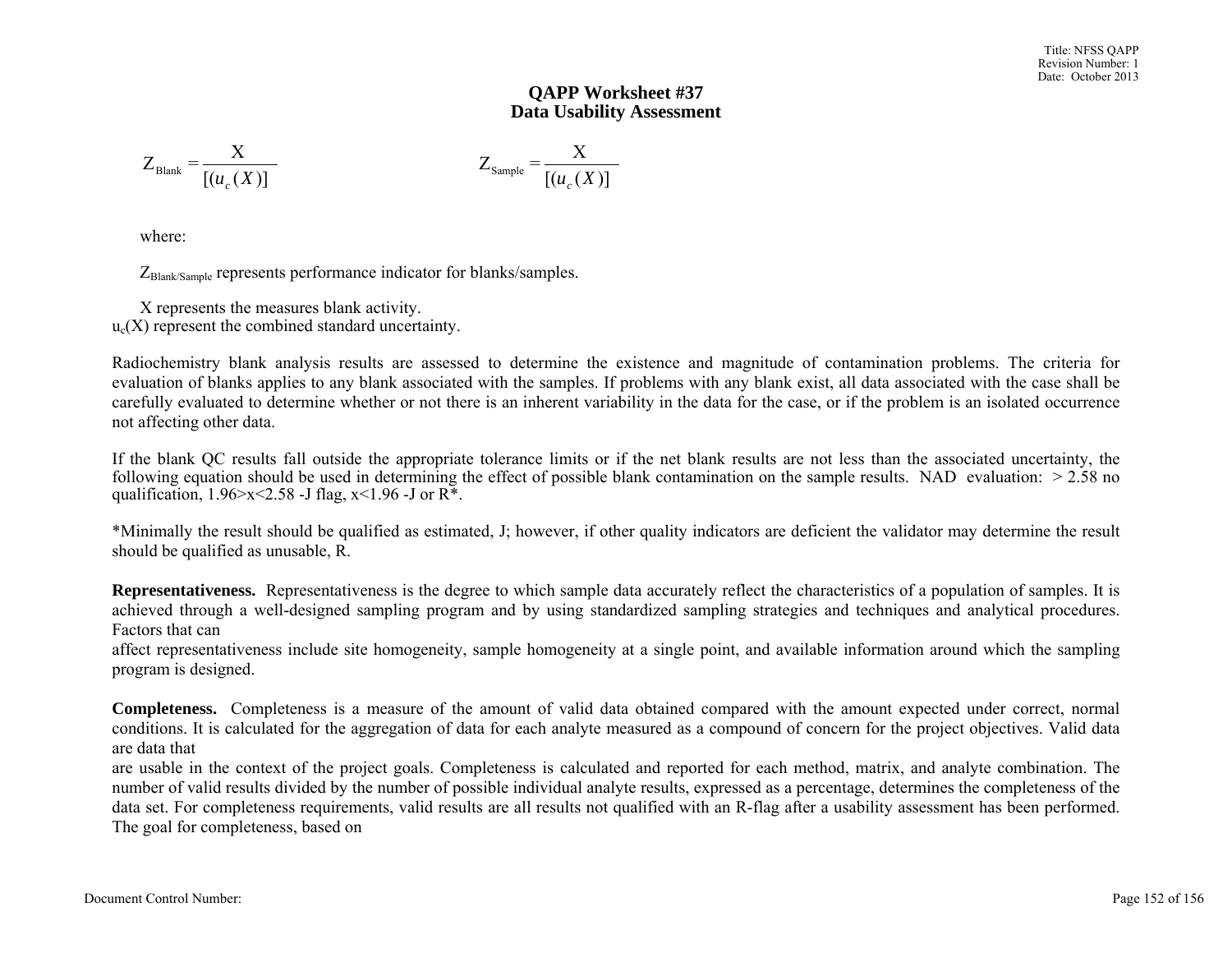specific project goals, is 90 percent. Defined as follows for all measurements:

Percent Completeness = 
$$
\frac{V}{T}
$$
 x 100

where:

V = number of measurements judged valid

 $T =$  total number of measurements

**Comparability.** Comparability is the confidence with which one data set can be compared to another. It is achieved by maintaining standard techniques and procedures for collecting and analyzing samples and reporting the analytical results in standard units.

**Sensitivity.** Sensitivity is the ability of the method or acceptable sensitivity instrument to detect the contaminant of concern and other target compounds at the level of interest. Quantitative measurement performance criteria need to be determined for acceptable sensitivity to ensure that the quantitation limits or minimum detected activities can be routinely achieved for each matrix, analytical parameter, and concentration level. The use of standards and instrument calibration will enable the instrument to identify and differentiate between various compounds/analytes of interest and interferences/instrument background.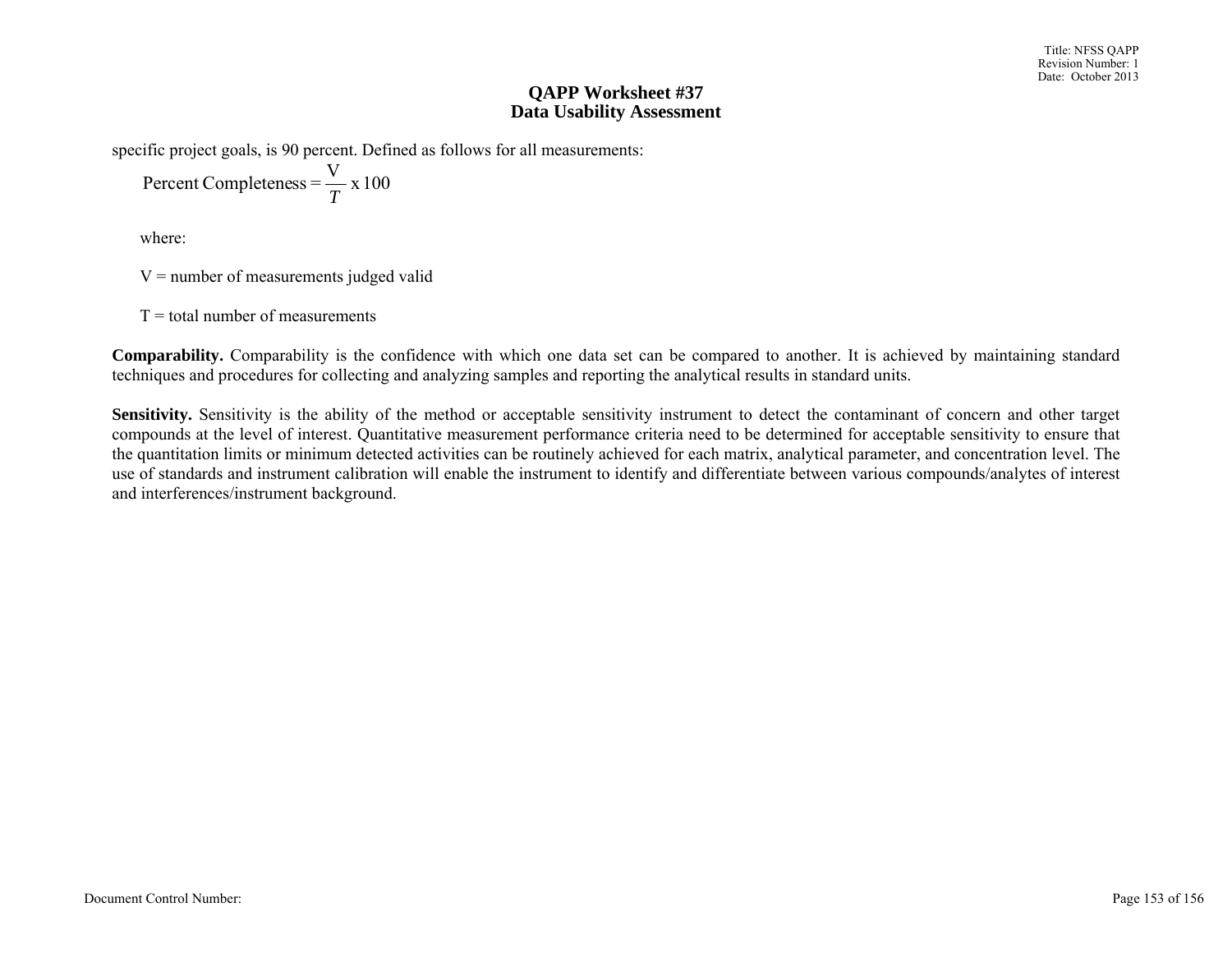# **2.0 REFERENCES**

- $\bullet$  "Report of the Results for the Remedial Investigation of Underground Utility Lines Formerly Used by the Department of Defense, Lake Ontario Ordnance Works (LOOW)".
- **•** IDQTF, *Uniform Federal Policy Quality Assurance Project Plans (UFP-QAPP): Evaluating, Assessing, and Documenting Environmental Data Collection and Use Programs*, Final, Version 1, March 2005, (including March 2012 Part 2A Optimized Worksheets, Rev. 1).
- NUREG, *Multi-Agency Radiological Laboratory Analytical Protocols Manual (MARLAP), NUREG-1576,* July 2004.
- $\bullet$ SAIC, *Remedial Investigation Report for the Niagara Falls Storage Site,* December 2007.
- $\bullet$ USACE, Kansas City and St. Louis District Radionuclide Data Quality Evaluation Guidance for Alpha and Gamma Spectroscopy, 2002.
- URS, *Sampling and Analysis Plan, Volume 2 Quality Assurance Project Plan*, November 2012.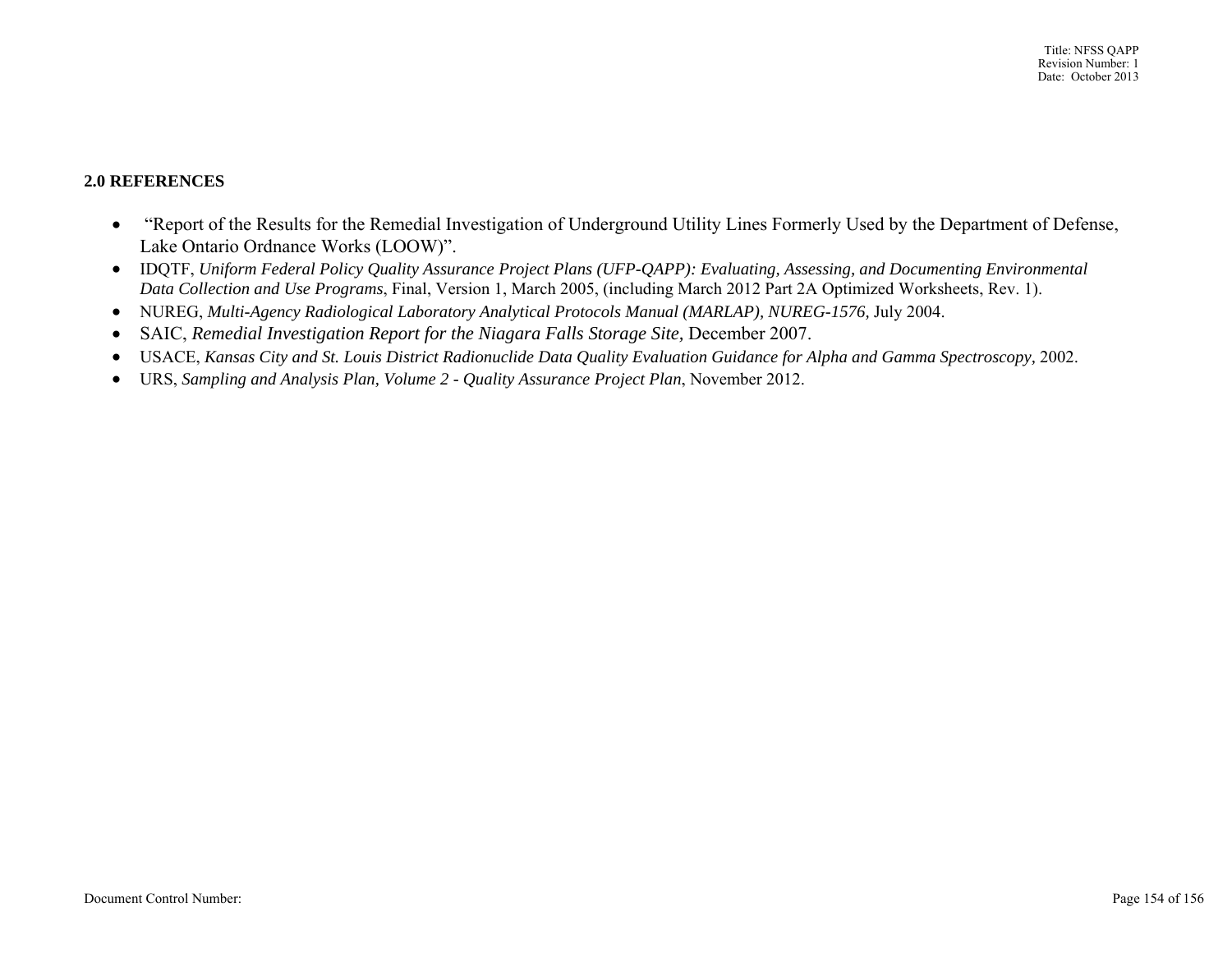Title: NFSS QAPP Revision Number: 1 Date: October 2013

# **ATTACHMENT A**

**LABORATORY SOPs (on CD-ROM)**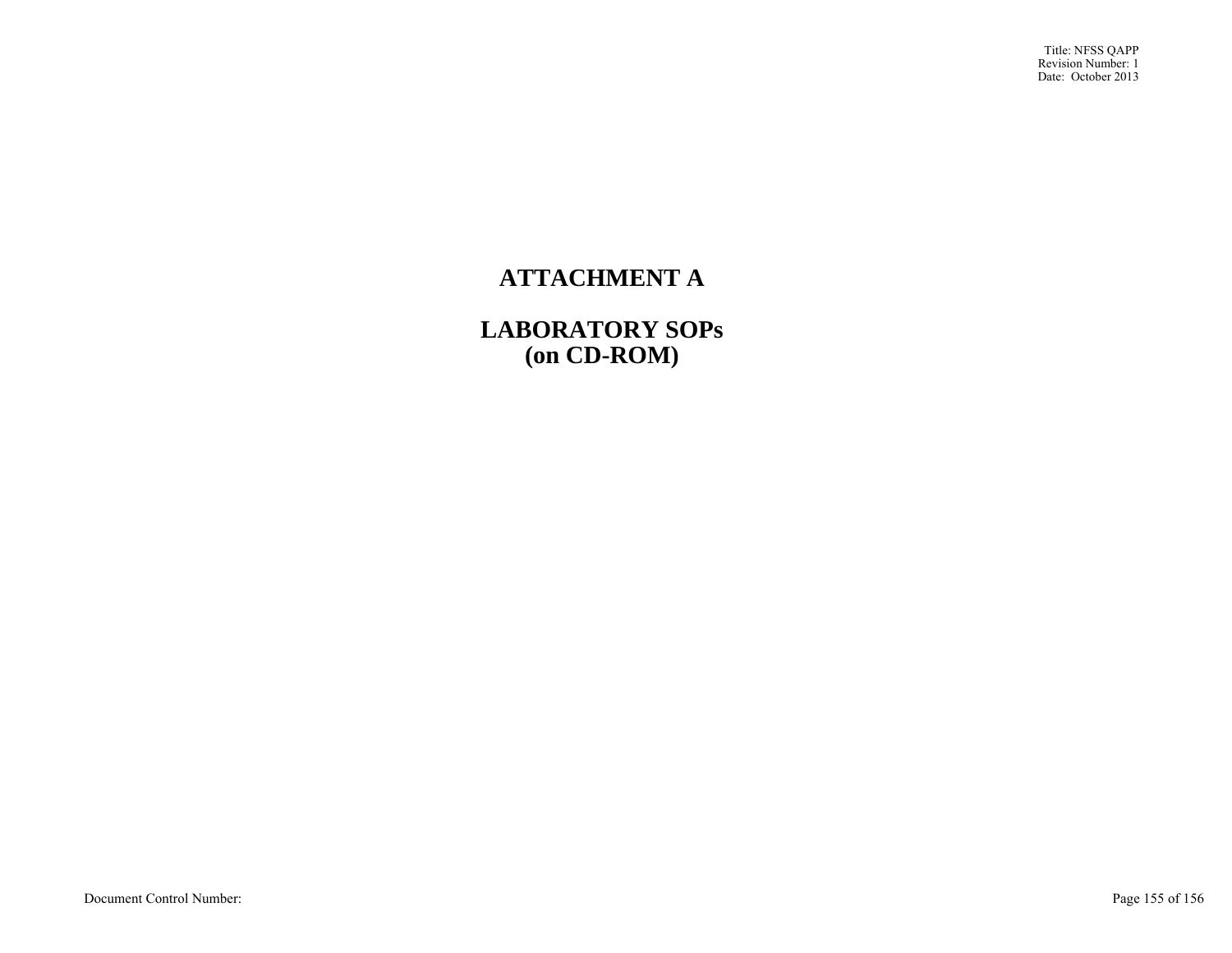Title: NFSS QAPP Revision Number: 1 Date: October 2013

# **ATTACHMENT B**

# **USACE DATA VALIDATION CHECKLISTS**